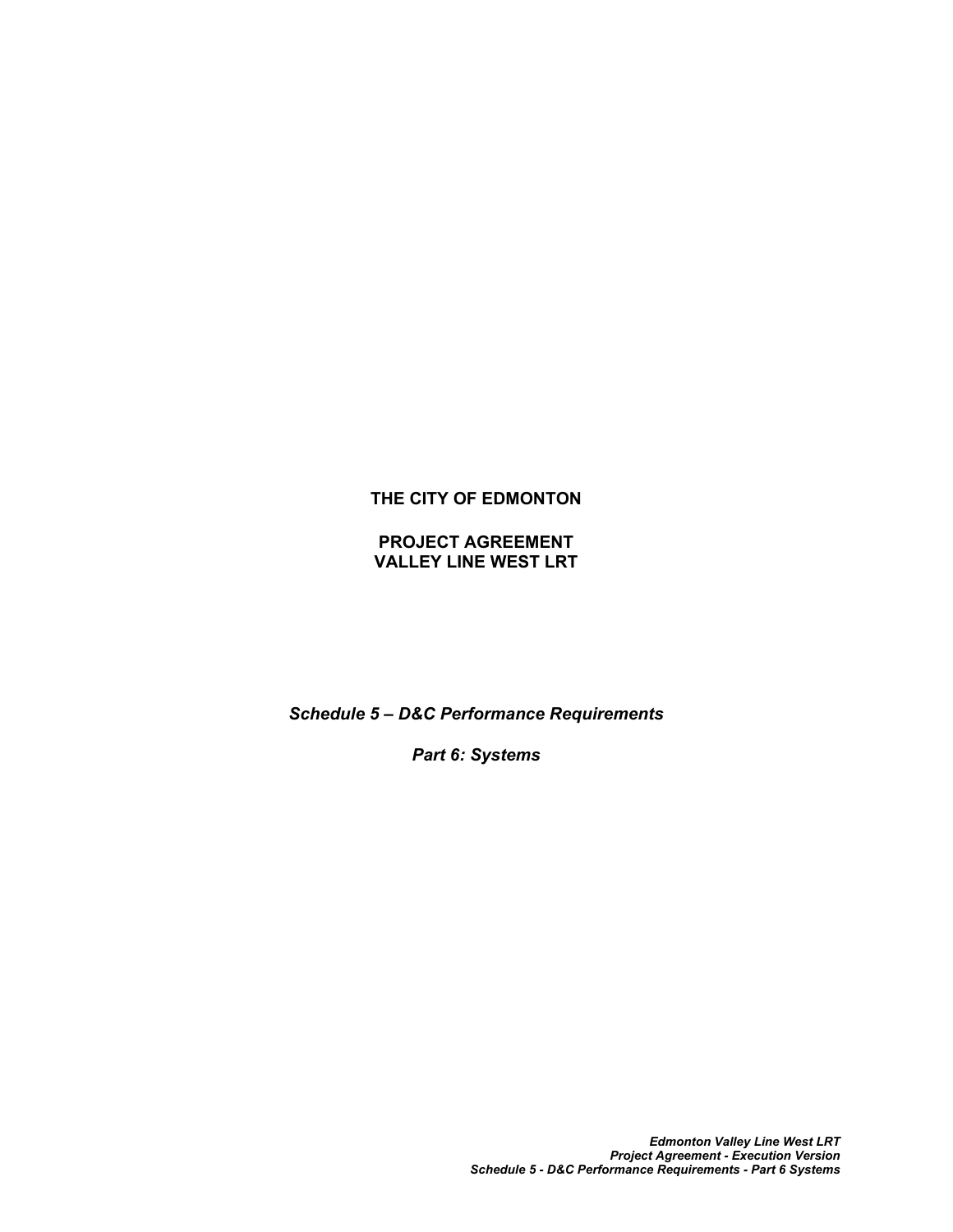# **TABLE OF CONTENTS**

| $6 - 1.1$  |  |  |  |
|------------|--|--|--|
| $6 - 1.2$  |  |  |  |
| $6 - 1.3$  |  |  |  |
| $6 - 1.4$  |  |  |  |
| $6 - 1.5$  |  |  |  |
| $6 - 1.6$  |  |  |  |
| $6 - 1.7$  |  |  |  |
| $6 - 1.8$  |  |  |  |
| $6 - 1.9$  |  |  |  |
| $6 - 1.10$ |  |  |  |
| $6 - 1.11$ |  |  |  |
| $6 - 1.12$ |  |  |  |
| $6 - 1.13$ |  |  |  |
| $6 - 1.14$ |  |  |  |
| $6 - 1.15$ |  |  |  |
| $6 - 1.16$ |  |  |  |
| $6 - 1.17$ |  |  |  |
| $6 - 1.18$ |  |  |  |
| $6 - 1.19$ |  |  |  |
| $6 - 1.20$ |  |  |  |
| $6 - 1.21$ |  |  |  |
| $6 - 1.22$ |  |  |  |
| $6 - 1.23$ |  |  |  |
| $6 - 1.24$ |  |  |  |
|            |  |  |  |
| $6 - 2.1$  |  |  |  |
| $6 - 2.2$  |  |  |  |
| $6 - 2.3$  |  |  |  |
| $6 - 2.4$  |  |  |  |
| $6 - 2.5$  |  |  |  |
| $6 - 2.6$  |  |  |  |
| $6 - 2.7$  |  |  |  |
|            |  |  |  |
| $6 - 3.1$  |  |  |  |

 $\mathbf i$ Edmonton Valley Line West LRT<br>Project Agreement - Execution Version<br>Schedule 5 - D&C Performance Requirements - Part 6 Systems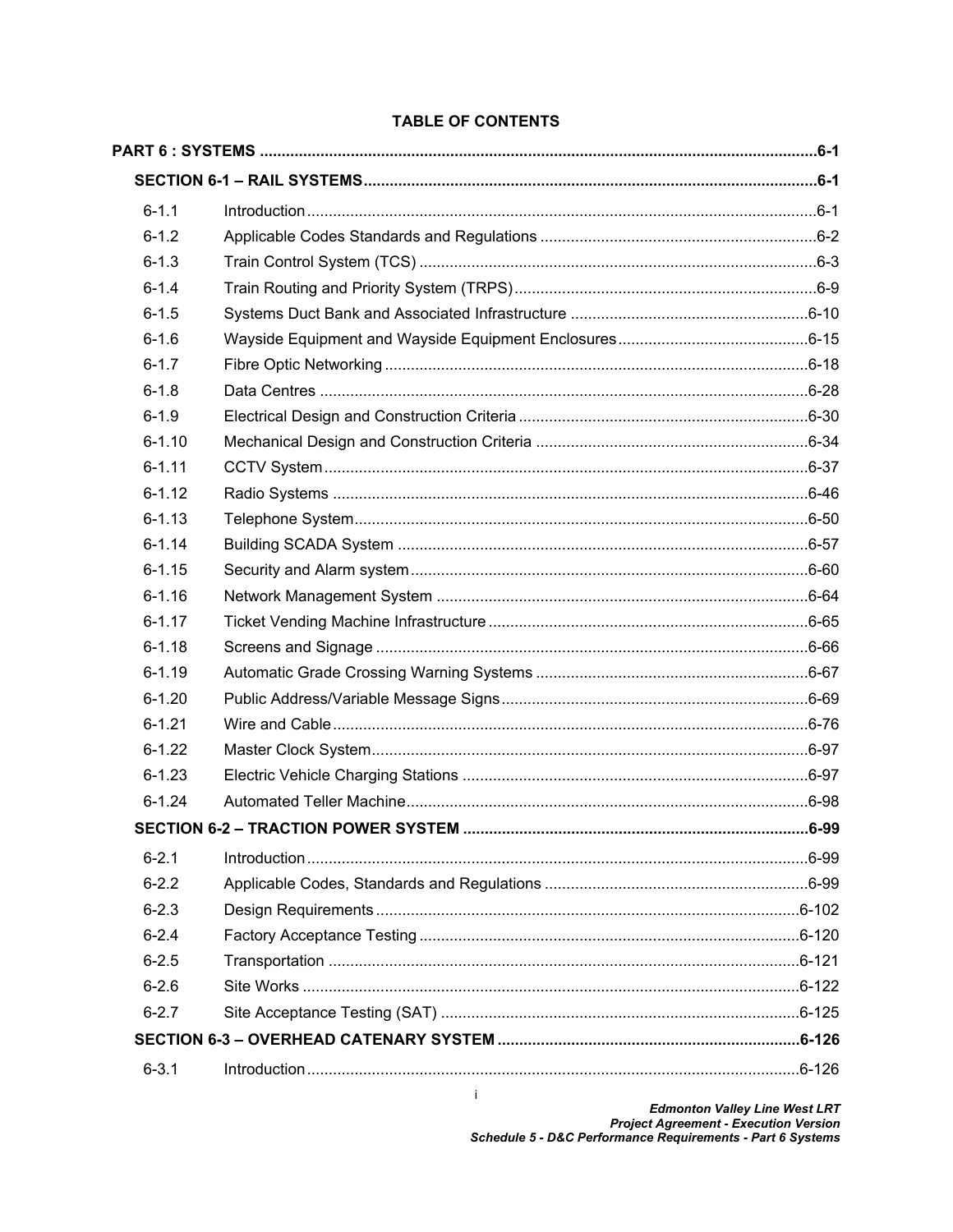| $6 - 3.2$ |  |
|-----------|--|
| $6 - 3.3$ |  |
|           |  |
| $6 - 4.1$ |  |
| $6 - 4.2$ |  |
| $6 - 4.3$ |  |
| $6 - 4.4$ |  |
| $6 - 4.5$ |  |
|           |  |
| $6 - 5.1$ |  |
| $6 - 5.2$ |  |
| $6 - 5.3$ |  |
| $6 - 5.4$ |  |
| $6 - 5.5$ |  |
|           |  |
| $6 - 6.1$ |  |
| $6 - 6.2$ |  |
| $6 - 6.3$ |  |

# **TABLE AND FIGURES**

| FIGURE 6-4.4.1: TYPICAL LRT TRAFFIC SIGNAL CONFIGURATION FOR VEHICULAR  |  |
|-------------------------------------------------------------------------|--|
| FIGURE 6-4.4.2: TYPICAL LRT TRAFFIC SIGNAL CONFIGURATION FOR PEDESTRIAN |  |
| FIGURE 6-4.4.3: TYPICAL LRT TRAFFIC SIGNAL CONFIGURATION FOR PEDESTRIAN |  |

ii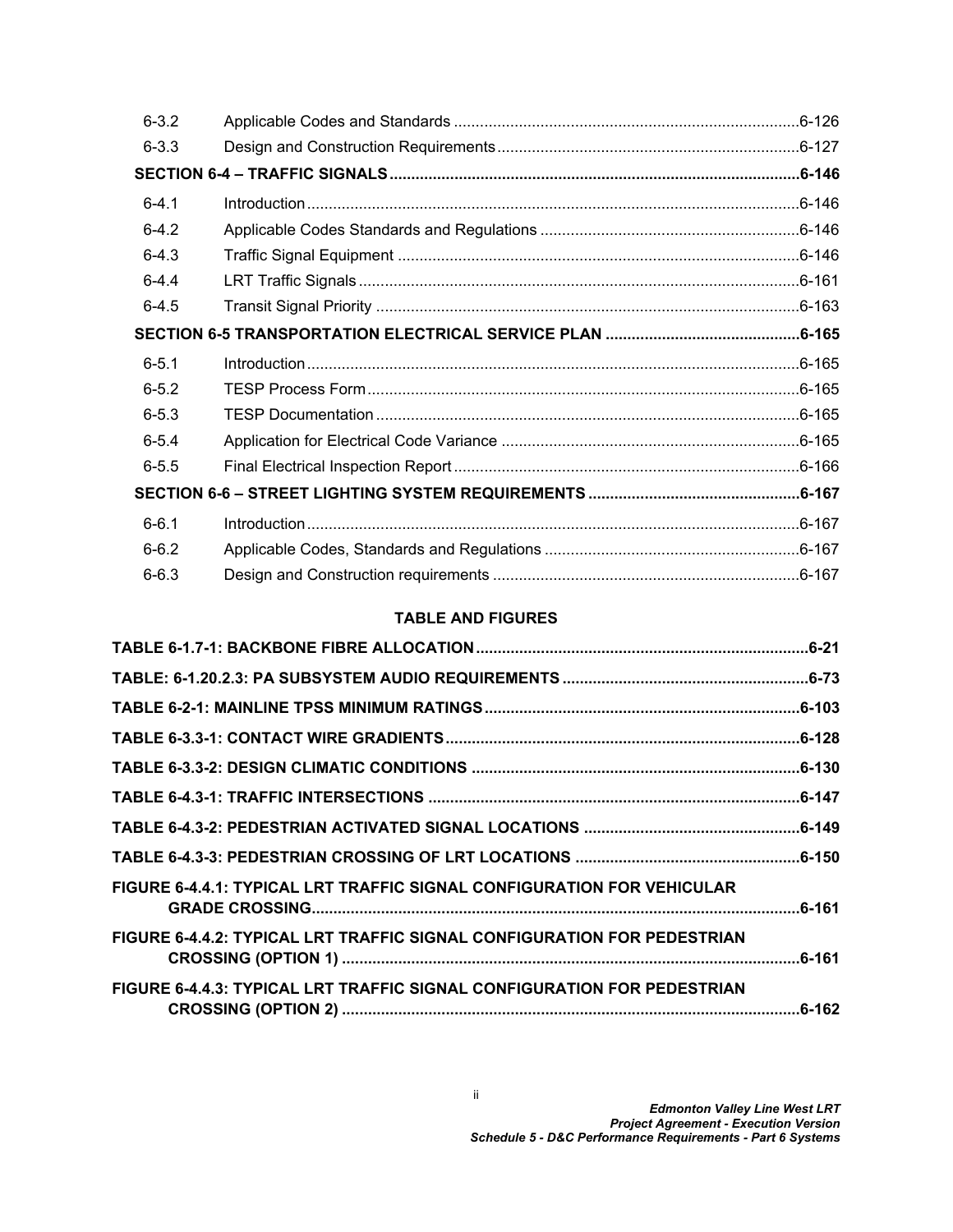#### <span id="page-3-1"></span><span id="page-3-0"></span>**PART 6: SYSTEMS**

### **SECTION 6-1 – RAIL SYSTEMS**

#### <span id="page-3-2"></span>**6-1.1 INTRODUCTION**

- A. Provide the following Rail Systems, facilities and all associated infrastructure required for the operation and control of the Infrastructure, each specified and described in detail in this [Section 6-1](#page-3-1)  *[Rail Systems]* which include:
	- 1. Train Control System to provide positive Train separation;
	- 2. Train Routing and Priority System to provide automatic Train routing and Transit Signal Priority to optimize Run Times;
	- 3. Systems Duct Bank to provide mechanical protection and access for electrical, communication and signalling cable;
	- 4. Wayside Equipment and associated Wayside Equipment Enclosures;
	- 5. Fibre Optic Backbone Communication Transmission System (CTS) to provide high capacity communications infrastructure;
	- 6. main Data Centre and back-up Data Centre(s), as required, to encompass data collection, processing, storage and networking functions;
	- 7. electrical systems and all associated infrastructure required to energize and protect the System and all associated distributed loads, except Traction Power loads;
	- 8. mechanical systems and all associated infrastructure required to provide the HVAC, plumbing and other mechanical requirements for the spaces in Stops and Stations and other Building Structures;
	- 9. CCTV System to provide security and operational Closed-Circuit Television surveillance;
	- 10. radio systems and infrastructure to provide wireless voice and data communications for operational, emergency and security purposes;
	- 11. telephone systems to provide landline voice communications for operational purposes, and for the convenience and safety of passengers;
	- 12. Building SCADA system to centrally monitor and control conditions within the Transportation and Building Structures;
	- 13. Security, access control and intruder alarm system to protect critical System facilities;
	- 14. Network Management System to centrally monitor all CTS networked devices;
	- 15. Infrastructure required to support the Ticket Vending Machines and other fare collection/validation infrastructure which are to be supplied and installed by the City;
	- 16. Infrastructure required to support the installation of the advertising signs and screens which are to be supplied and installed by the City;
	- 17. Public Address and Variable Message Sign systems to provide fire command post announcements, automated Train arrival announcements and centrally controlled passenger announcements;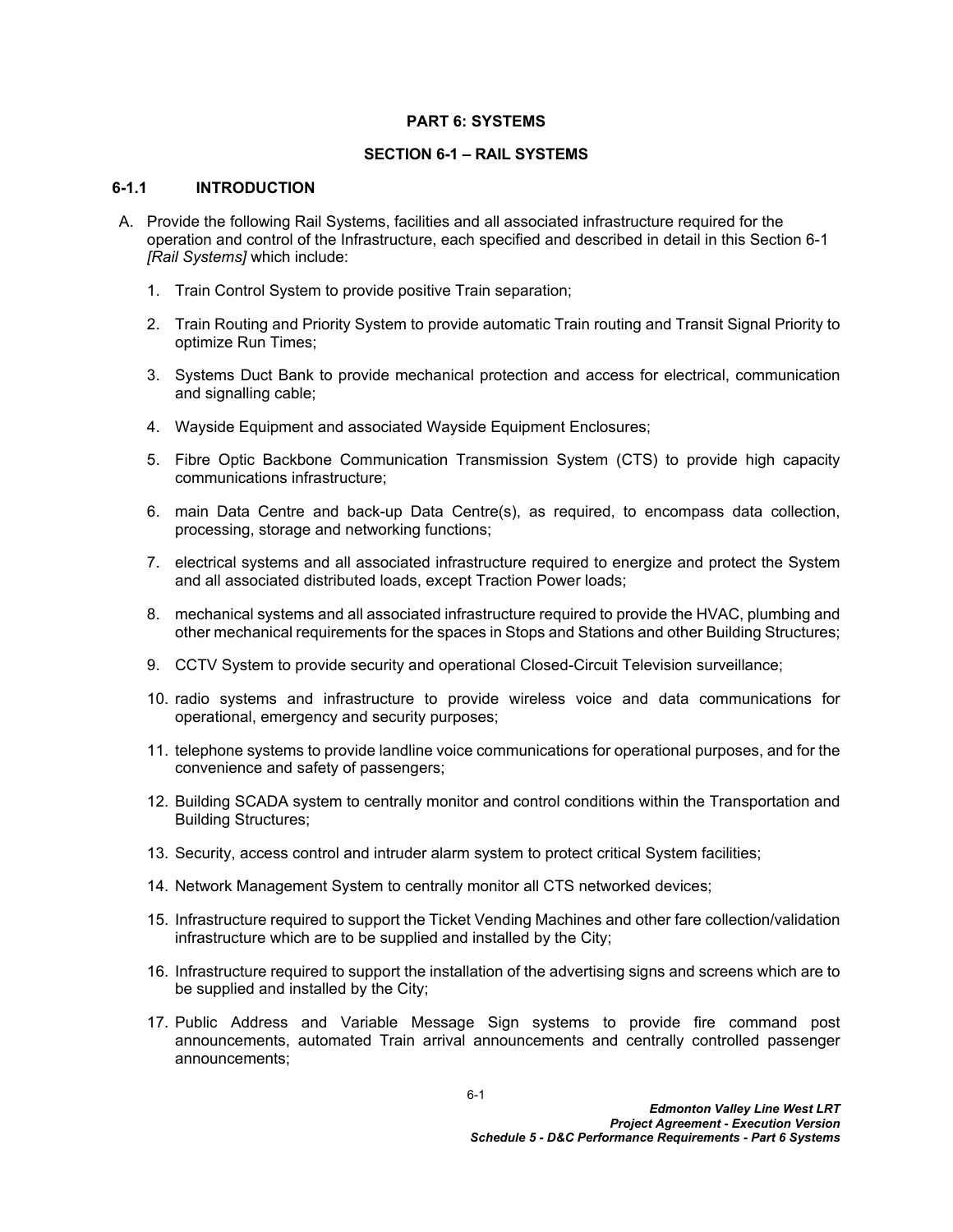- 18. wire, cable and other infrastructure required to provide connectivity of Equipment;
- 19. Infrastructure required to support the installation of Wi-Fi systems to be supplied and installed by the City;
- 20. Master Clock system to synchronize all time-based event logging and reporting systems;
- 21. electric vehicle charging stations to provide power to charge electric road vehicles; and
- 22. Infrastructure required to support the installation of automated teller machines within the WEM Station.
- B. All Wayside Equipment installed on the Trackway shall be able to operate without damage while being submerged in water.

#### <span id="page-4-0"></span>**6-1.2 APPLICABLE CODES STANDARDS AND REGULATIONS**

- A. Without limiting Section 1-1.7 *[Reference Documents]* of this Schedule and except as otherwise specified herein, the Rail Systems and all associated infrastructure shall comply with the following codes, standards and regulations, to the extent applicable:
	- 1. Valley Line West LRT Facilities Design and Construction Standards;
	- 2. NBCAE, provided that any electrical facilities, infrastructure and systems that are not subject to the NBCAE shall comply with [Section 6-5](#page-168-0) [*Transportation Electrical Service Plan*] of this Schedule;
	- 3. National Fire Code Alberta Edition;
	- 4. ASHRAE Handbooks (HVAC Applications, Fundamentals, HVAC Systems and Equipment);
	- 5. ASPE Handbooks (Volumes 1-4);
	- 6. ANSI/BICSI 002;
	- 7. ANSI/ICEA S-87-640-2006 Standard for Optical Fiber Outside Plant Communications Cable;
	- 8. AREMA C&S Manual;
	- 9. ASHRAE 62.1 Ventilation for Acceptable Indoor Air Quality;
	- 10. ASHRAE 90.1 Energy Standard for Buildings Except Low-Rise Residential Buildings;
	- 11. ASHRAE 55 Thermal Environmental Conditions for Human Occupancy;
	- 12. BSS 7239 Test Method for Toxic Gas Generation by Materials on Combustion
	- 13. Canadian Electrical Code Part I;
	- 14. Canadian Electrical Code Part II;
	- 15. Canadian Electrical Code Part III;
	- 16. CGSB 24.3 Identification of Piping Systems;
	- 17. CAN/CSA Z462 Workplace Electrical Safety Standard;
	- 18. CENELEC Standards;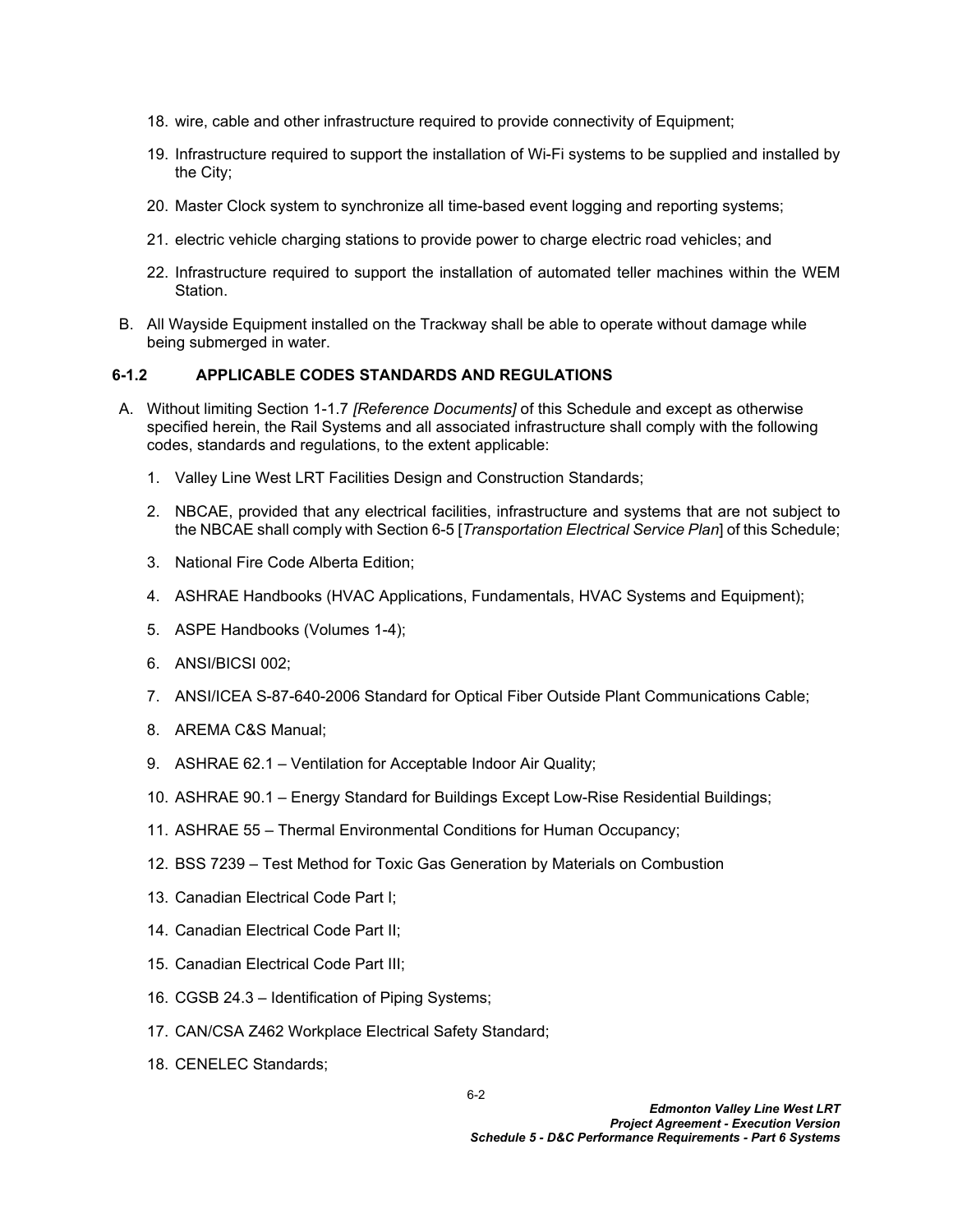- 19. CSA B149.1 Natural Gas and Propane Installation Code;
- 20. IEEE 802.3at Power over Ethernet Standard;
- 21. IEC 1024-1 Protection of Structures Against Lightning, Part 1 General Principles;
- 22. IEC 61663-1 Lightning Protection Telecommunication Lines, Part 1 Fibre Optic Installations;
- 23. IEC 61663-2 Lightning Protection Telecommunication Lines, Part 2 Lines Using Metallic Conductors;
- 24. International Railway Industry Standards;
- 25. National Plumbing Code;
- 26. NFPA-10 Standard for Portable Fire Extinguishers;
- 27. NFPA 13 Standard for the Installation of Sprinkler Systems;
- 28. NFPA 14 Standard for the Installation of Standpipe, Private Hydrants, and Hose Systems;
- 29. NFPA-76 Standard for the Fire Protection of Telecommunications Facilities;
- 30. NFPA-130 Standard for Fixed Guideway Transit and Passenger Rail Systems;
- 31. Telcordia Technologies, Inc GR-20-CORE;
- 32. Telcordia Technologies, Inc GR-326-CORE;
- 33. Telcordia Technologies, Inc GR-449-CORE;
- 34. Telcordia Technologies, Inc GR-771-CORE;
- 35. Telcordia Technologies, Inc GR-2866-CORE;
- 36. Telcordia Technologies, Inc GR-3120-CORE;
- 37. Transport Canada Grade Crossings Standards; and
- 38. United States Department of Agriculture Rural Utilities Service (RUS) 7 CFR 1755.900 (PE-90).

### <span id="page-5-0"></span>**6-1.3 TRAIN CONTROL SYSTEM (TCS)**

- A. The TCS shall enable full bi-directional Train operations throughout the track alignment. Protect Conflicting Moves by providing locking in accordance with AREMA C&S Manual Part 2.4.5, 2.2.11, and 2.2.15, *Recommended Functional/Operating Guidelines for Traffic Control Systems*, including route locking and traffic locking by means of an arrangement of Block Signals, wheel counters, mass detectors, Track Circuits, Vital Controllers, power operated switch machines (POSM), Switch Position Indicators (SPI), relays or other Vital equipment.
- B. The Infrastructure shall be principally designed for Line-of-Sight operation. Notwithstanding the previous sentence, provide a TCS to maintain positive Train separation at all of the following locations:
	- 1. sections of the Mainline Track for which the distance between the Driver and any potential Track Occupancy is less than the Sighting Distance as determined by the Valley Line LRT Stage 2 Sightline Study;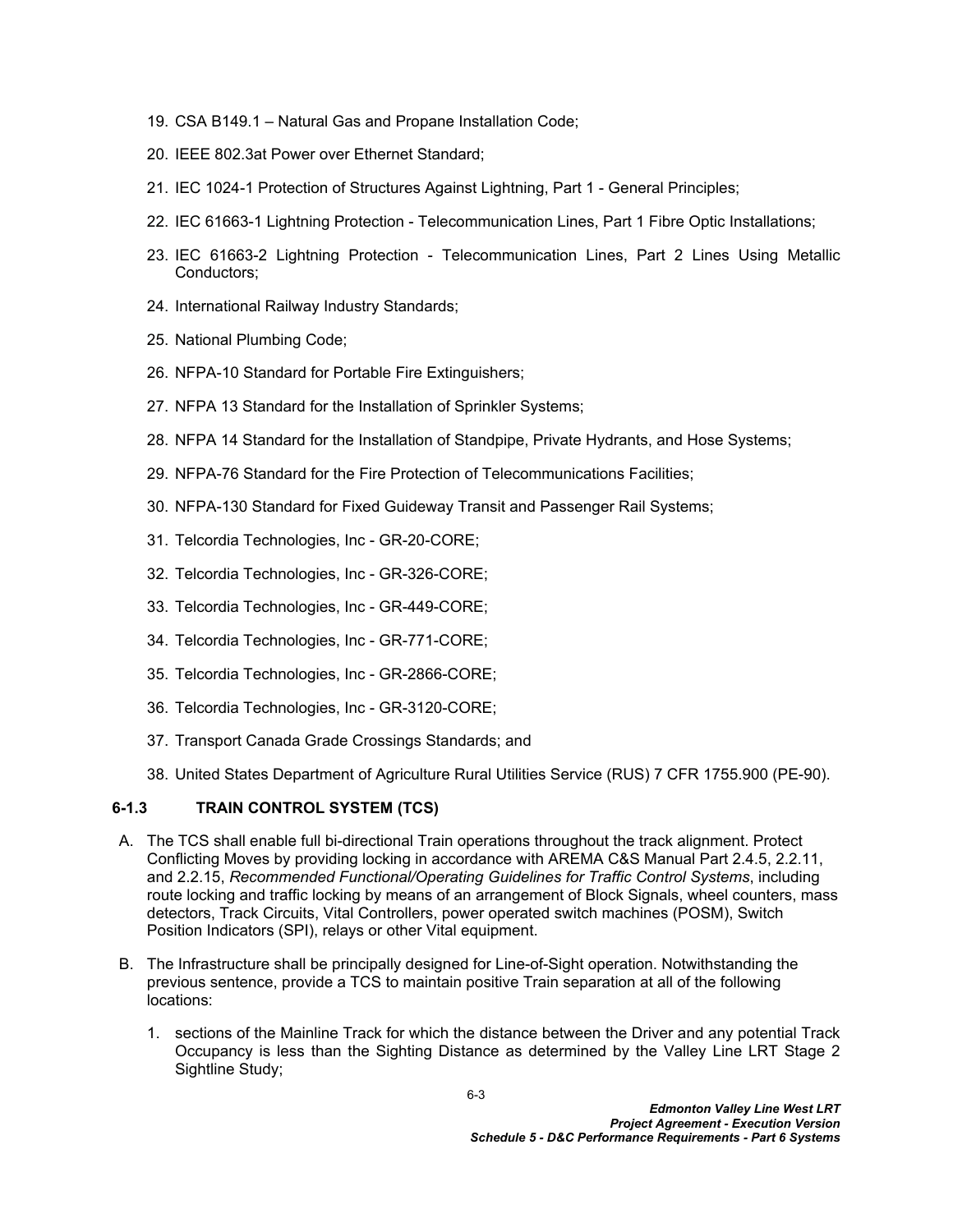- 2. Yard Track entries/exits to Gerry Wright Parcel B; and
- 3. Yard Track entries/exits and lead Track to the Lewis Farms Storage Facility.
- C. Not Used
- D. Design the TCS to provide sequential track circuit clearing.
- E. Integrate the TCS for Valley Line LRT Stage 2 with the TCS provided for Valley Line LRT Stage 1:
	- 1. to prevent operational deadlocking between NorQuest Stop and the Churchill Stop in accordance with Section 1-1.4 *[Integration with Valley Line LRT Stage 1]* of this Schedule; and
	- 2. to provide integrated and protected operation for the Gerry Wright OMF.
- <span id="page-6-0"></span>F. If the TCS uses:
	- 1. a Block Signal, each Block Signal shall:
		- a. be of Vital design;
		- b. display a horizontal lunar bar aspect, as its default state, to convey an LRT-Stop indication;
		- c. display a vertical lunar bar aspect to convey an LRT-Proceed indication. A vertical lunar bar aspect shall not be displayed unless the Block it governs is free of any Track Occupancy;
		- d. be equipped with luminaires that comply with the environmental requirements for all signal components as defined in AREMA C&S Manual Part 11.5.1, *Recommended Environmental Requirements for Electrical and Electronic Railroad Signal System Equipment*, for Class B (*Wayside Outdoors*) equipment;
		- e. have sighting and conspicuity such that the Block Signal, or a Vital repeater signal, can be seen at the Sighting Distance in advance of the Block Signal, by a person having normal 6/6m vision, under all weather and lighting conditions;
		- f. be equipped with day/night ambient lighting compensation; and
		- g. where applicable, provide a third LRT Traffic Signal head above the "LRT Proceed" aspect to display an 'R' aspect to convey acknowledgment of receipt of the Driver initiated Train routing request by the Traffic Controller.
	- 2. a wheel counter to detect the presence of a Train within a Block, each wheel counter shall comply with AREMA C&S Manual Part 3.1.16, *Recommended Functional/Operating Guidelines for Wayside Based Train Detection Systems Not Based on Track Circuits Used to Activate Highway-Rail Grade Crossing Warning Systems*, or equivalent International Railway Industry Standard or CENELEC standard(s), applicable to the country of origin for the wheel counters;
	- 3. a mass detector, of Vital design, to detect the presence of a Train within a Block, each mass detector shall be a BBR ZEUS-100 WSK system;
	- 4. a Track Circuit to detect the presence of a Train within a Block, each Track Circuit shall:
		- a. be of Vital design;
		- b. be designed to operate with characteristic ballast resistance as low as two (2)  $\Omega$  per 300 m;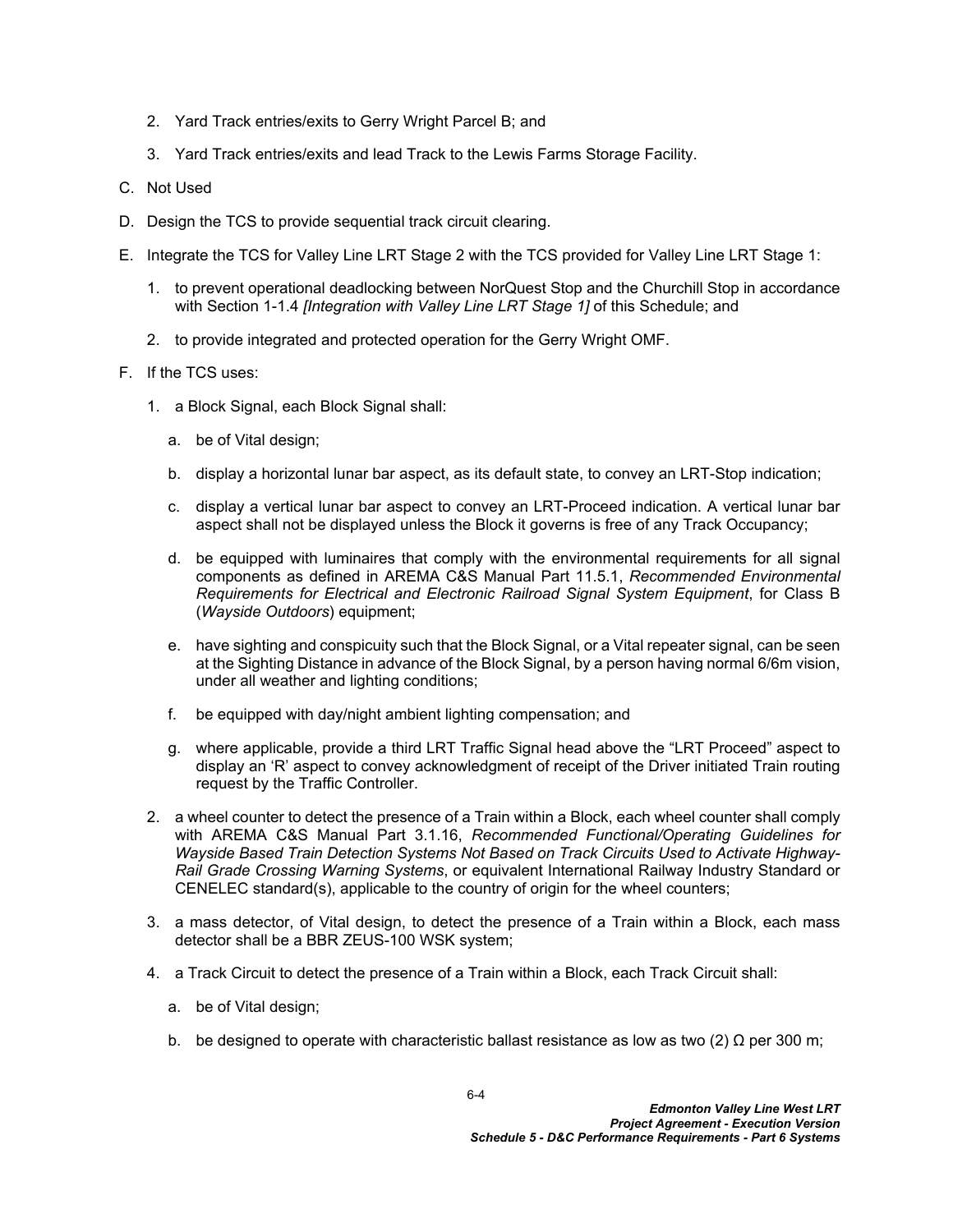- <span id="page-7-0"></span>c. be designed to operate safely under the maximum allowable rail to rail shunt resistance applied by the Stage 1 LRV; and
- d. notwithstanding the requirement of Section [6-1.3F.4.c](#page-7-0) *[Train Control System (TCS)]* of this Schedule, comply with AREMA C&S Manual Part 8.2.1, *Recommended Design Criteria and Functional Guidelines for Audio Frequency Track Circuits*, or equivalent International Railway Industry Standard or CENELEC standard(s), applicable to the country of origin for audio frequency Track Circuit equipment;
- 5. a Vital Controller (VC), each VC shall:
	- a. be of Vital design;
	- b. be a service proven model and version with a minimum of 100,000 hours of relevant revenue service;
	- c. be designed and manufactured in accordance with a product safety plan that describes all of the safety aspects of the product, including procedures for its development, installation, implementation, operation, maintenance, repair, inspection, testing and modification, and includes analyses supporting any safety claims;
	- d. react in a safe manner to all failure modes, such that it assumes a predetermined restricted state for each failure mode, and will not continue to operate if it fails any system integrity test;
	- e. have electrically isolated Vital outputs and inputs, with Vital outputs, inputs and interfaces conforming to AREMA C&S Manual Part 1.5.15, *Recommended Practice for Electrical Interfaces Between Signal, Train Control and Grade Crossing Equipment*, or equivalent International Railway Industry Standard or CENELEC standard(s), applicable to the country of origin for the VC;
	- f. provide a local control facility which can be operated either locally or remotely via IP;
		- i. provide a local control panel (LCP) at the Lewis Farms Storage Facility for remote operation;
	- g. have built-in diagnostic capabilities to periodically confirm operation of processors, memory, I/O and other elements critical to the Vital integrity of the VC in accordance with the product safety plan;
	- h. be provided with tools for testing, simulation, monitoring, and display of application software;
	- i. be provided with a configuration management control plan designed to ensure that the VC configuration, including the hardware components and software version, is documented and maintained through its life cycle;
	- j. be equipped such that erasable portions of memory have physical or electrical protection to prevent unauthorized and accidental changes;
	- k. be equipped with sealed, locked, or otherwise tamper-resistant, modules for all portions of memory containing Vital software or firmware routines;
	- l. communicate with adjacent VCs to exchange Vital Block information wherever Trains may run in opposing directions within the same Block;
	- m. interface in a non-Vital manner with the TRPS;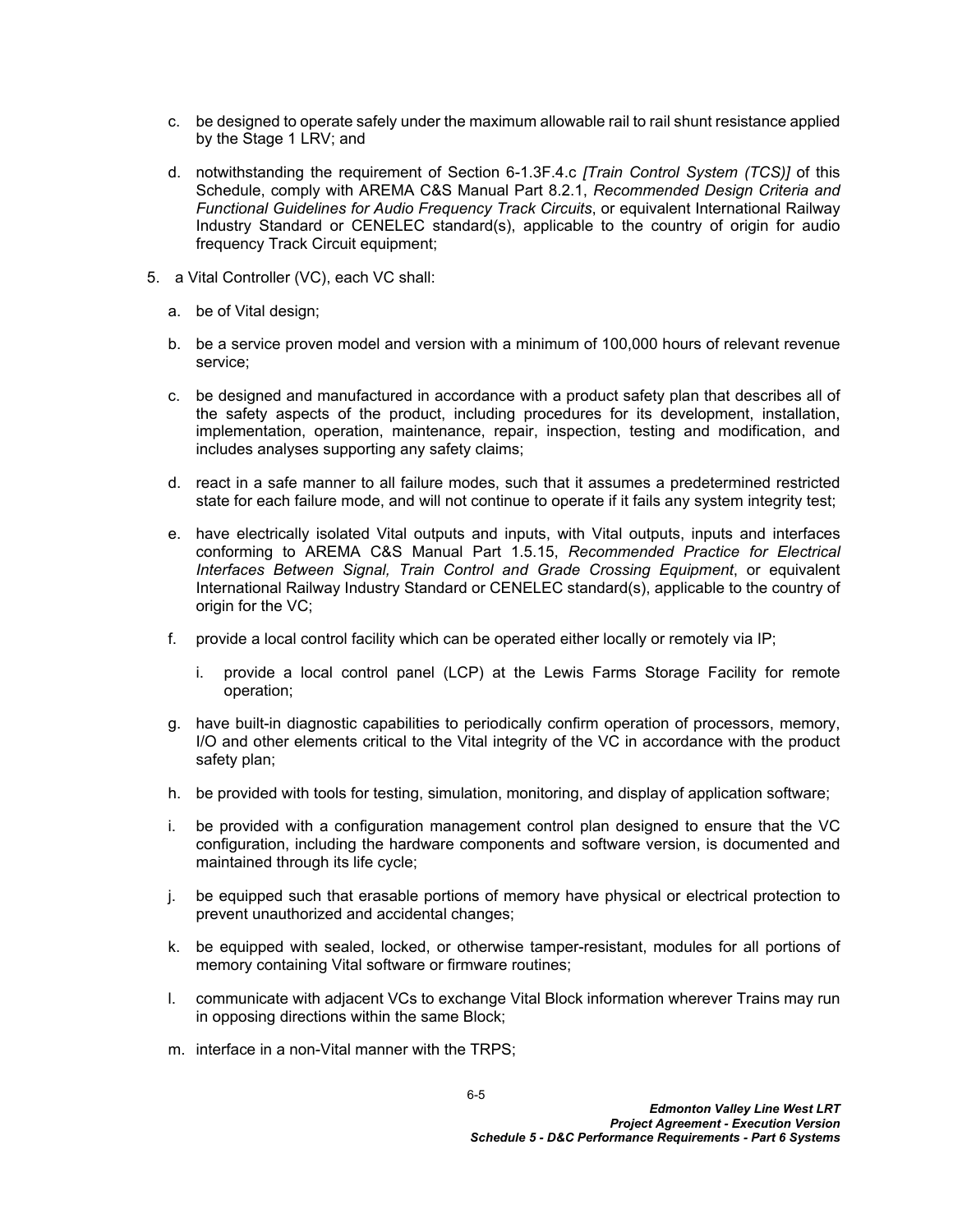- n. generate alarms to the ICS and LCP to advise of critical events such as ground faults, operational violations such as switch run-throughs, equipment board failures, and module failures;
- o. include a data and activity event logging subsystem, with a logging storage capacity of at least 28 days. The logging storage shall be capable of being interrogated remotely by the ICS. All logs shall be time stamped, with time synchronized by the Master Clock system;
- p. be compliant with the environmental requirements for all signal components as defined in AREMA C&S Manual Part 11.5.1*, Recommended Environmental Requirements for Electrical and Electronic Railroad Signal System Equipment*, for Class C (*Wayside Equipment Enclosures*) equipment; and
- q. provide restrictive signal violation functionality at each signal with a visual indicator to the Driver located past the respective signal but prior to the governed interlocking;
	- i. Provide the same visual warning to any Train performing a conflicting movement to the Train that violated the respective signal.
- 6. a power operated switch machine (POSM), each POSM shall:
	- a. be of Vital design;
	- b. be compliant with AREMA C&S Manual Part 12.2.1, *Recommended Design Criteria and Functional Guidelines for Lockable Electric Motor Switch Operating Mechanism*, or the equivalent International Railway Industry Standard or CENELEC standard(s) applicable to the country of origin for mainline switch machines;
	- c. comply with the environmental requirements for all signal components as defined in AREMA C&S Manual Part 11.5.1, *Recommended Environmental Requirements for Electrical and Electronic Railroad Signal System Equipment*, for Class B (*Wayside Outdoors*) equipment;
	- d. be a service proven model and version with a minimum of 100,000 hours of in-street light rail revenue service in the Edmonton climatic conditions described in Section 1-2.1.10 [*Edmonton Climatic Requirements*] of this Schedule;
	- e. be equipped with a switch heater and drainage suitable to prevent ice and snow from building up and immobilizing the switch points or switch rod;
	- f. have electric detection of point or tongue positions;
	- g. allow reversal of machine in mid-stroke or at any point between end positions;
	- h. be provided with a plastic laminated or plastic encased internal-wiring diagram;
	- i. be trailable, meaning that the construction allows for a planned run-through of the switch from the trailing end by a Train operating at Restricted Speed, without damage to the switch mechanism;
	- j. not provide correspondence indication after having been trailed, until the switch is called for and moves to the originally requested position;
	- k. have the internal movement of the locking and throw bars achieved hydraulically, or by an electric motor that is mechanically engaged to the bars;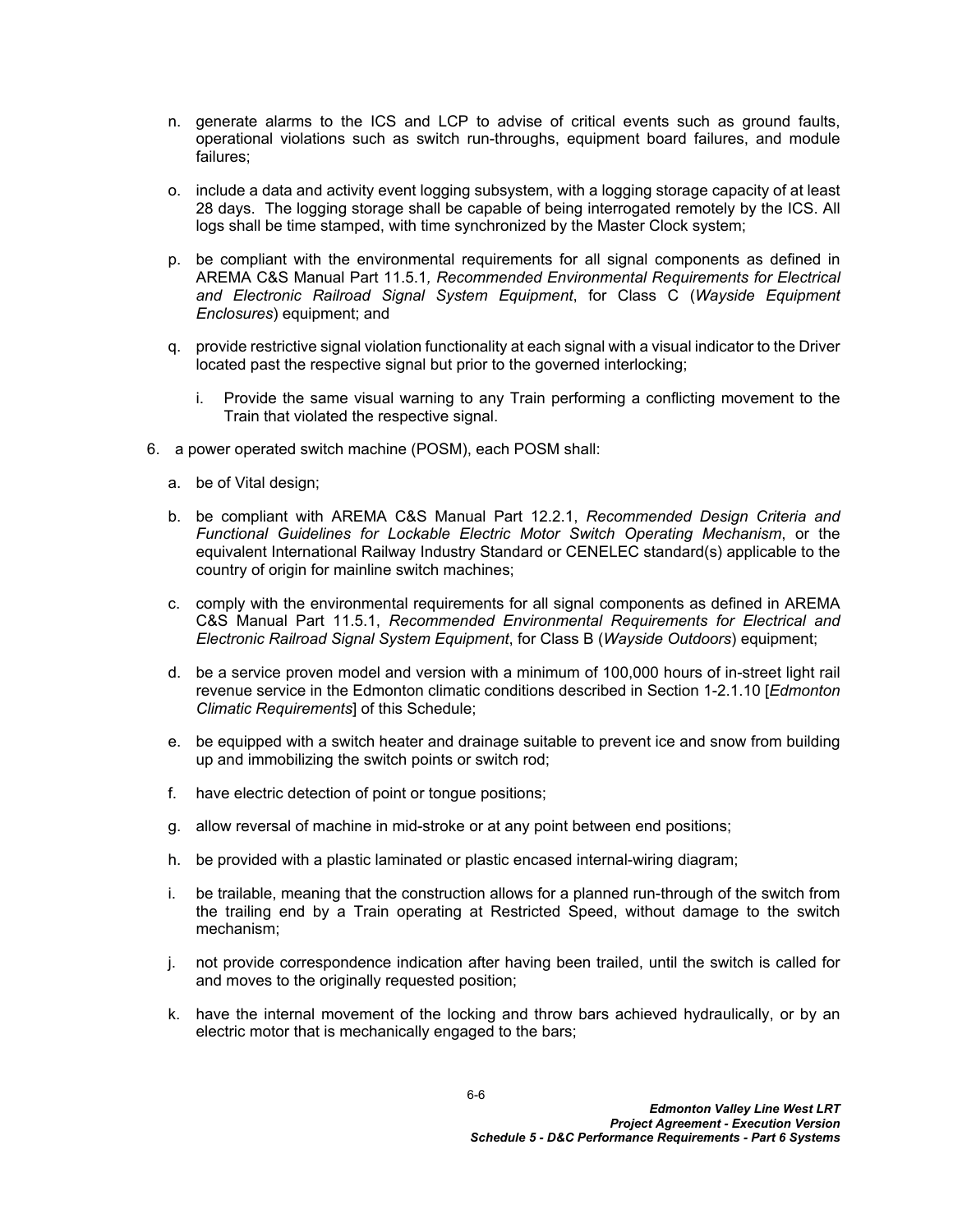- l. provide for manual cranking operation of the switches by a single person, using a crank handle in case of failure of power operation capability. Insertion of the hand crank shall automatically inhibit motor power and if applicable, switch correspondence;
- m. be designed to prevent collection of water within housings;
- n. be provided with removable covers or other protection for the ends of lock rods and operating rods, where they extend beyond the switch mechanisms;
- o. be equipped with an SPI;
- p. be provided with detector locking; and
- q. be provided with a lockable 120 V 20A AC GFI duplex receptacle;
- 7. each switch heater shall:
	- a. have sufficient thermal rating and capacity with appropriate controls to operate successfully and be effective in the Edmonton climatic conditions described in Section 1-2.1.10 [*Edmonton Climatic Requirements*] of this Schedule;
	- b. be equipped with rail temperature and precipitation sensors allowing for automatic operation;
	- c. be equipped to permit local control for maintenance and troubleshooting;
	- d. be equipped with remote control via SCADA from the LCP or ICS;
	- e. report the status of the switch heater for each switch to the LCP and OCC;
	- f. report the failure of the switch heater status to correspond to the command status to the LCP and OCC; and
	- g. not generate noise that exceeds criteria outlined in Section 1-2.1.5 *[Noise Control]* of this Schedule;
- 8. each Switch Position Indicator shall:
	- a. be of Vital design;
	- b. be mounted on a low mast near the switch points, as close to the point of switch as possible;
	- c. inform the Driver of an approaching Train of the position in which the switch is currently locked, by means of a visual indication;
	- d. have sighting and conspicuity such that the SPI, or a Vital repeater signal, can be seen at the Sighting Distance in advance of the SPI, by a person having normal 6/6m vision, under all weather and lighting conditions; and
	- e. comply with the environmental requirements of AREMA C&S Manual Part 11.5.1, Recommended Environmental Requirements for Electrical and Electronic Railroad Signal System Equipment, for Class B (Wayside Outdoors) equipment; and
- 9. a relay, which is integral to safety of the TCS, each relay shall comply with the requirements of AREMA C&S Manual Part 6.2, *Recommended Plug-in Vital Relays*.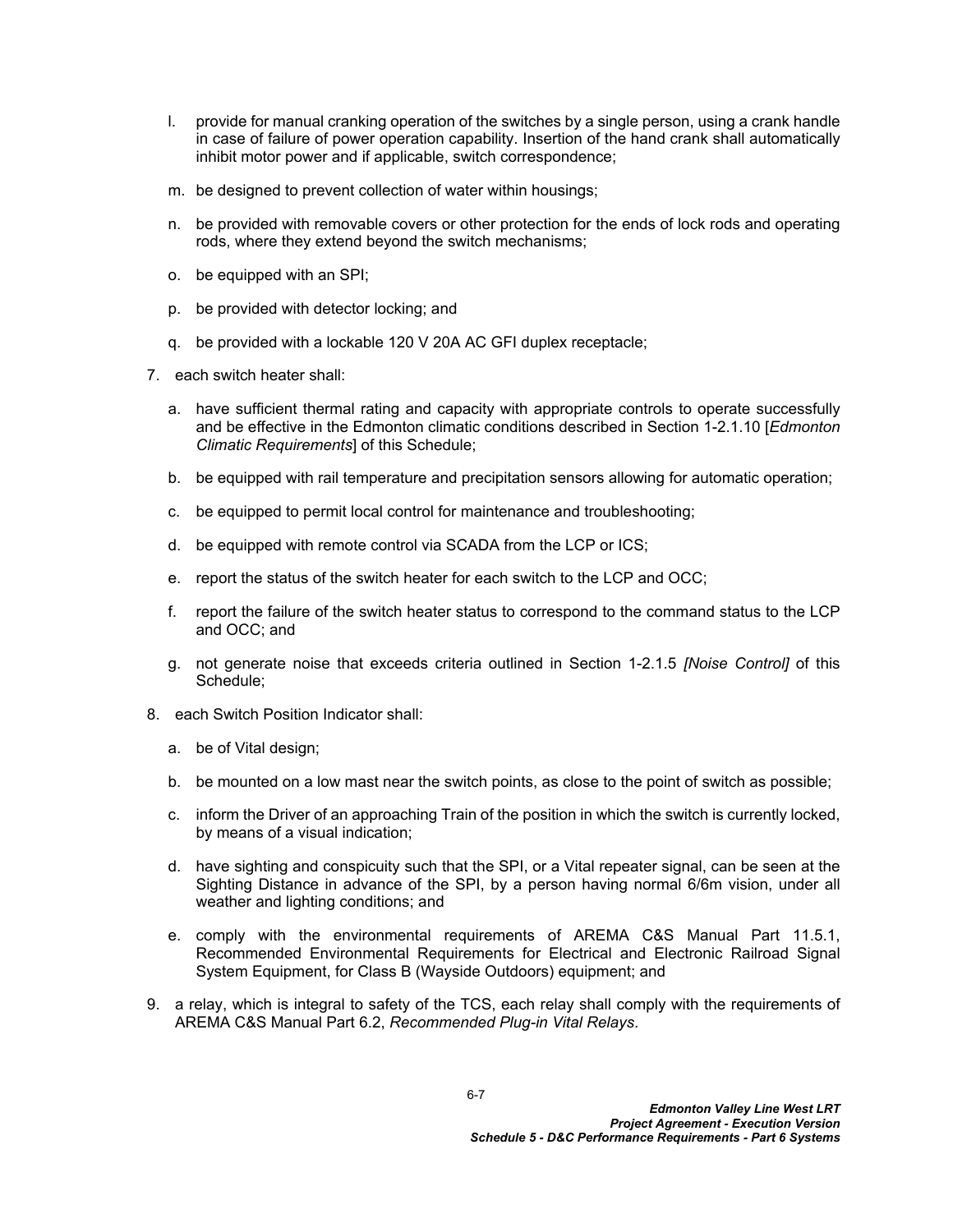- G. Provide a detailed description of the TCS, track signal plans, and the operational description and rationale for the TCS elements at the first and second Interim Design submission and Final Design submission, (the "**TCS Design Package**").
	- 1. The TCS Design Package shall include block diagrams, drawings, and schematics to support the narrative and a description of how locking will be implemented to protect two (2) opposing or flanking Trains that are in contention to occupy the same specified limits of Track at the same time.
- H. Prepare and submit to the City an interface control document describing the electrical and functional interface requirements of the Train Control System for the ICS integration, (an "**ICS Interface Control Document**") with each of the second Interim Design and Final Design submission as described in Appendix 4B [*Project Specific Submission Requirements*].

## **6-1.3.1 Not Used**

### <span id="page-10-0"></span>**6-1.3.2 Yard Control System**

- A. This Section [6-1.3.2](#page-10-0) [*Yard Control System*] sets out the Design and Construction requirements for the Yard Control System required in the Maintenance and Storage Facilities.
- B. Provide a Yard Control System in the Gerry Wright OMF Parcel B and the Lewis Farms Storage Facility;
	- 1. the Yard Control System for Gerry Wright OMF Parcel B shall be integrated and contiguous with the Gerry Wright OMF Stage 1 Yard Control System in accordance with Section 1-1.4 *[Integration with Valley Line LRT Stage 1]* of this Schedule.
- C. The Yard Control System shall be designed and constructed to provide control of all Train routing for all Yard Tracks located within each Maintenance and Storage Facility.
- D. Provide all information and support required to allow the Yard Control System to be integrated with the ICS by the Operator.
- E. The Yard Control System shall be implemented with the following field devices, each in accordance with the Design and construction requirements set out in Section [6-1.3F](#page-6-0) [*Train Control System (TCS)*] of this Schedule:
	- 1. Block Signals;
	- 2. wheel counters, mass detectors, or Track Circuits;
	- 3. power operated switch machines;
	- 4. switch heaters; and
	- 5. Switch Position Indicators of make and model BBR MAX W1, W2, and W3 to match the signalling system used in Valley Line LRT Stage 1.
- F. Remote control of the Yard Control System shall be performed from a single workstation in accordance with the *Operability and Maintainability Parameters*;
	- 1. the Yard Control System workstation in Gerry Wright OMF Building A, provided by Other Contractors, shall be modified to incorporate the Yard Control System for Gerry Wright OMF Part B; and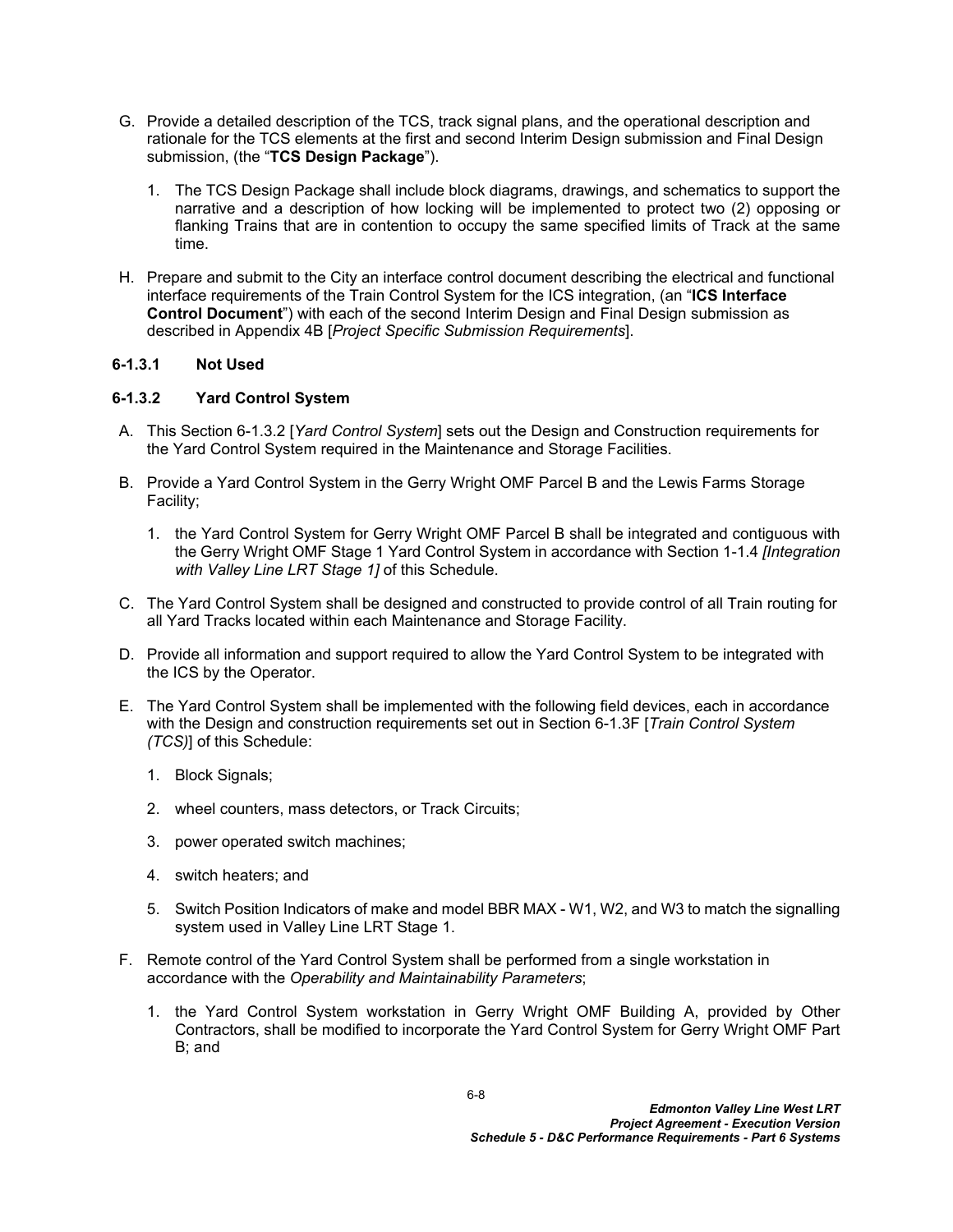2. provide a separate Yard Control System workstation at the Lewis Farms Storage Facility.

## <span id="page-11-0"></span>**6-1.4 TRAIN ROUTING AND PRIORITY SYSTEM (TRPS)**

- A. The TRPS is an arrangement of special purpose Vital and non-Vital computing devices, logic controllers, LRV on-board GPS receivers, wireless transceivers, transponders, display panels, control units, wayside transponders, loops, antennas, data radios, interrogators or other special purpose modules which together comprise a system for initiating:
	- 1. TSP sequences for execution by the Traffic Controllers; and
	- 2. Train routing commands for conditional execution by the TCS.
- B. The TRPS shall provide bi-directional Train operation.
- C. Provide redundant train control management at the formulation of the formulation of the formulation of the formulation of the formulation of the formulation of the formulation of the formulation of the formulation of th uninterrupted Valley Line LRT operations in the event of loss of functionality or connectivity to the Valley Line LRT Stage 1 central signalling server or the
	- 1. transfer between the redundant central signalling servers shall be automatic and without manual intervention;
	- 2. submit the conditions for automatic transfer to the City for Acceptance; and
	- 3. provide an alarm indication in the event of transfer of operation between the redundant central signalling servers.
- D. Integrate the TRPS for the Valley Line LRT Stage 2 with the TRPS provided for the Valley Line LRT Stage 1 to prevent operational deadlocking between NorQuest Stop and the Churchill Stop in accordance with Section 1-1.4 *[Integration with Valley Line LRT Stage 1]* of this Schedule.
- E. The TRPS shall:
	- 1. initiate Transit Signal Priority in accordance with Section [6-4.5](#page-166-0) *[Transit Signal Priority]* of this Schedule;
	- 2. initiate field automatic Train routing;
	- 3. enable Driver initiated Train routing;
	- 4. enable ICS and LCP initiated Train routing;
	- 5. provide Train position field reporting with sufficient data accuracy to support operational availability and adherence to the Operability and Maintainability Parameters;
	- 6. provide TCS field equipment status reporting to the ICS and LCP; and
	- 7. provide Train onboard TCS equipment status reporting.
- F. The TRPS shall be compatible with the following Train to wayside communication components installed on the Valley Line LRT Stage 1:
	- 1. wayside coupling coil, FRED-1062;
	- 2. platform detection loop, FRED-1070;
	- 3. loop adjustment module, FRED-1072;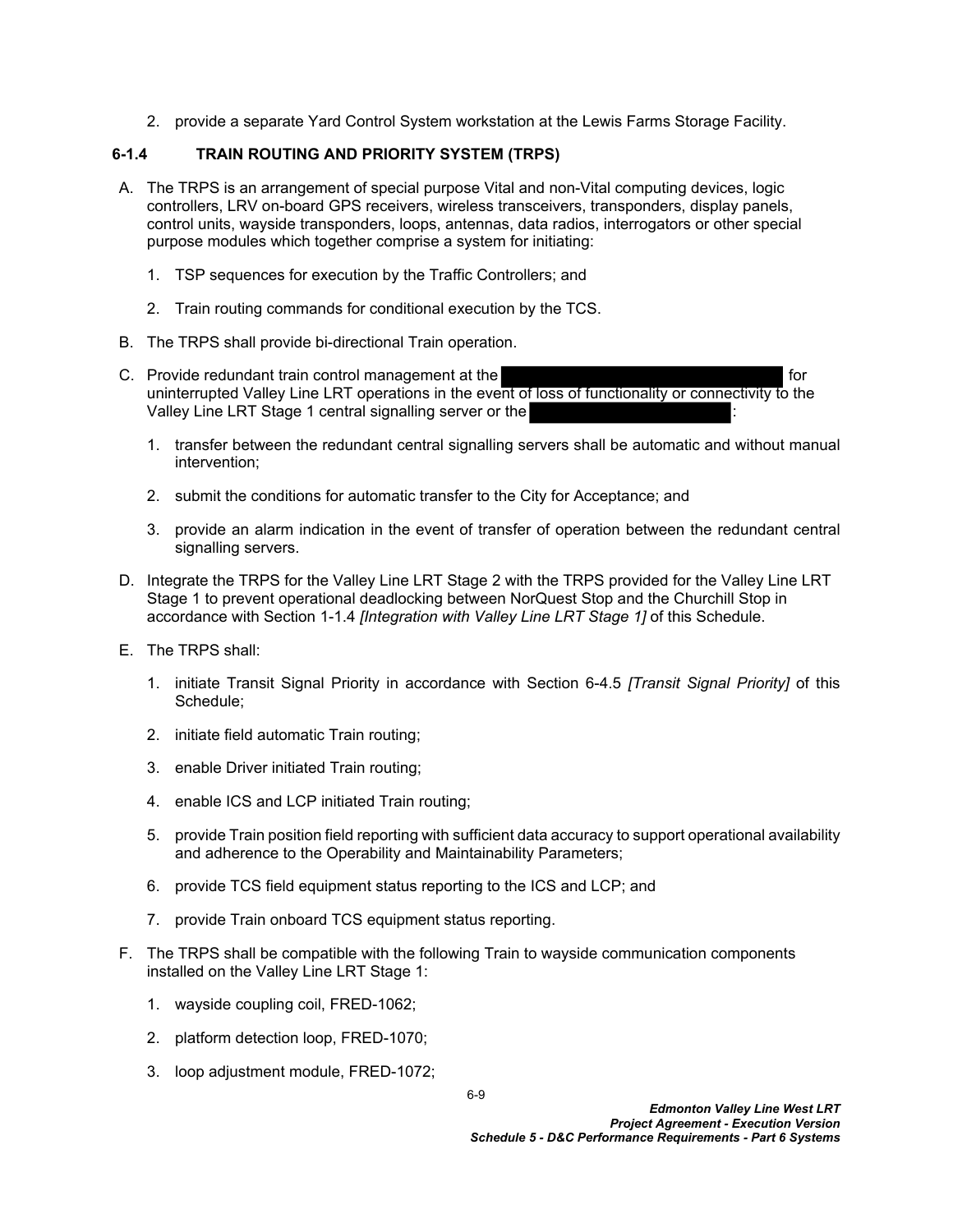- 4. frequency decoder unit, FRED-1030; and
- 5. wayside evaluation unit.
- G. Integrate the Wayside TRPS with the Stage 1 LRV TRPSs and Stage 2 LRV TRPSs, in accordance with Part 7 [*LRV Integration Requirements*] of this Schedule;
	- 1. perform an integration test on the TRPS to prove the functionality as described in Section 6-1.4 [*Train Routing and Priority System (TRPS)*] of this Schedule; and
	- 2. prepare and submit an integration plan for the integration of Wayside TRPS with the Stage 1 LRV TRPSs and Stage 2 LRV TRPSs with each of the first Interim Design and Final Design submissions for the Signalling System as described in Appendix 4B [*Project Specific Submission Requirements*], detailing step by step operations and integration testing to prove functionality of the TRPS, the ("**TRPS Integration Plan**").
- H. All elements of the TRPS which are equipped with a CPU and on-board memory shall include data and activity event logging capability, with a logging storage capacity of at least 28 days which is capable of being interrogated remotely. All logs shall be time stamped, with time synchronized by the Master Clock system.
- I. The TRPS may communicate to one or more VC(s) via non-Vital communication link, or non-Vital discrete I/O.
- J. TRPS wayside equipment shall comply with the temperature and vibration environmental requirements for all signal components as defined in AREMA C&S Manual Part 11.5.1, *Recommended Environmental Requirements for Electrical and Electronic Railroad Signal System Equipment*, for Class B (*Wayside Outdoors*) equipment.
- K. TRPS equipment housed within signal cabinets, signal rooms or other Wayside Equipment Enclosures shall comply with the temperature and vibration environmental requirements for all signal components as defined in AREMA C&S Manual Part 11.5.1, *Recommended Environmental Requirements for Electrical and Electronic Railroad Signal System Equipment*, for Class C (*Wayside Equipment Enclosures*) equipment.
- L. Prepare and submit a detailed description including narratives, drawings, block diagrams and schematics of the TRPS, and the operational principles for executing priority requests at Traffic Signals including how the TRPS enables bi-directional operation with each of the first and second Interim Design submissions and the Final Design submission for the Signalling System as described in Appendix 4B [*Project Specific Submission Requirements*], (the **"TRPS Design Report"**).

## <span id="page-12-0"></span>**6-1.5 SYSTEMS DUCT BANK AND ASSOCIATED INFRASTRUCTURE**

- A. The Systems Duct Bank provides mechanical protection and access for City Conduit cables and for all electrical, CTS and signalling cables required to meet the requirements of this Schedule and the Operability and Maintainability Parameters.
- B. Provide the Systems Duct Bank to accommodate cabling based on the fill factors defined in Section 6-1.21 [*Wire and Cable*] of this Schedule for the following systems and facilities including:
	- 1. signaling;
	- 2. CTS;
	- 3. UPS;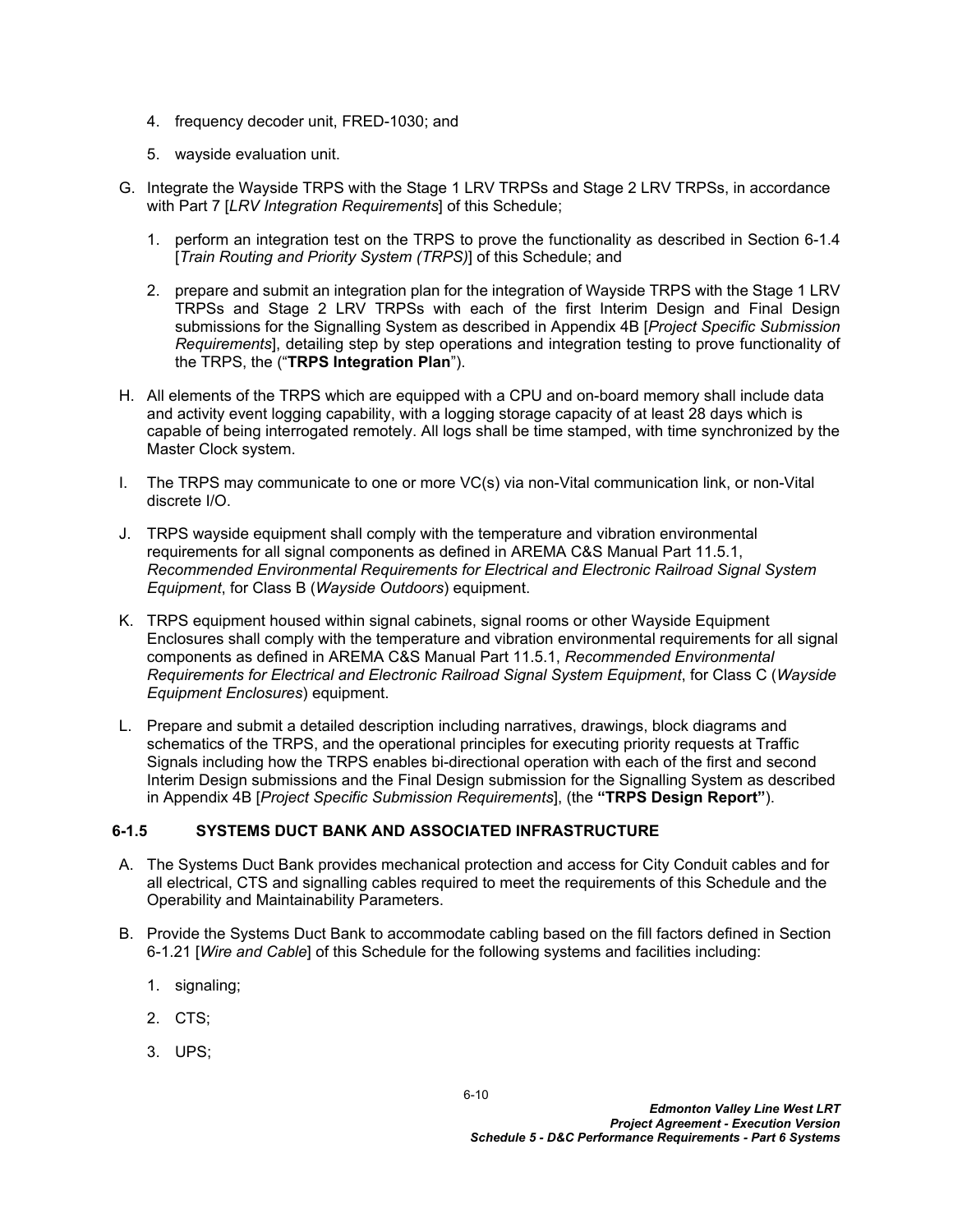- 4. electrical distribution power;
- 5. City Conduits (4); and
- 6. spare (10% per type with a minimum two (2) per type per duct bank).
- C. Provide at least four (4) segregated and continuous 103 mm PVC conduits within the Systems Duct Bank from 102 Street Stop to Lewis Farms Storage Facility Building City Communication Room, for exclusive use by the City (the "*City Conduits*").
- D. Integrate the Valley Line LRT Stage 2 Systems Duct Bank with the Systems Duct Bank deployed in Valley Line LRT Stage 1 at the west end of the 102 Street Stop in accordance with Section 1-1.4 *[Integration with Valley Line LRT Stage 1]* of this Schedule.
- E. Provide all components of underground reinforced concrete encased duct banks that are CSA and/or ULC approved listed and labelled.
- F. Provide smooth wall 103 mm PVC conduit for internal ducts that are cast in place concrete forming;
	- 1. galvanized rigid steel shall be used as a stub when transitioning from the concrete encased PVC conduit. The transition shall occur 100mm below the finished grade.
- G. All other conduit shall be HDPE material.
- H. Join duct lengths together with a manufacturer approved coupling to provide a sound and watertight joint.
- I. Provide the Systems Duct Bank extending continuously along the full length of the Valley Line LRT Stage 2 below grade, except where it is required to be concealed within the Elevated Guideways excluding the Stony Plain Road Bridge, in accordance with Section 2-9 [*Support System*] of this Schedule.
- J. Provide underground secondary conduit connections sufficient to accommodate project needs from the Systems Duct Bank to all Data Centres, Utility Complexes, Stations, Stops, the WEM Transit Centre, Lewis Farms Park and Ride, and the Traffic Controllers located at the intersections listed in **[Table 6-4.3-1](#page-150-0)***[Traffic Intersections]* of this Schedule.
- K. Provide two (2) 103 mm PVC underground Local Conduit connections from the nearest Systems Duct Bank Access Vault to the Jasper Place Transit Centre communications room at a location accepted by the City.
- L. Provide sufficient conduit between the Gerry Wright OMF Building A and the Gerry Wright OMF Building B to accommodate Project Requirements of this Schedule.
- M. Provide four (4) 103mm Local Conduit connections from the Lewis Farms Transit Centre electrical and mechanical room to the City Communication Room at the Lewis Farms Storage Facility.
- N. Maintain a physical separation of at least 1m between the Systems Duct Bank and the Traction Power Duct Bank.
- O. Provide appropriate fittings in the Systems Duct Bank, designed to accommodate all movements and prevent damage to the Systems Duct Bank, and the associated conduit, at any locations where rotations, horizontal displacements or vertical displacements may occur.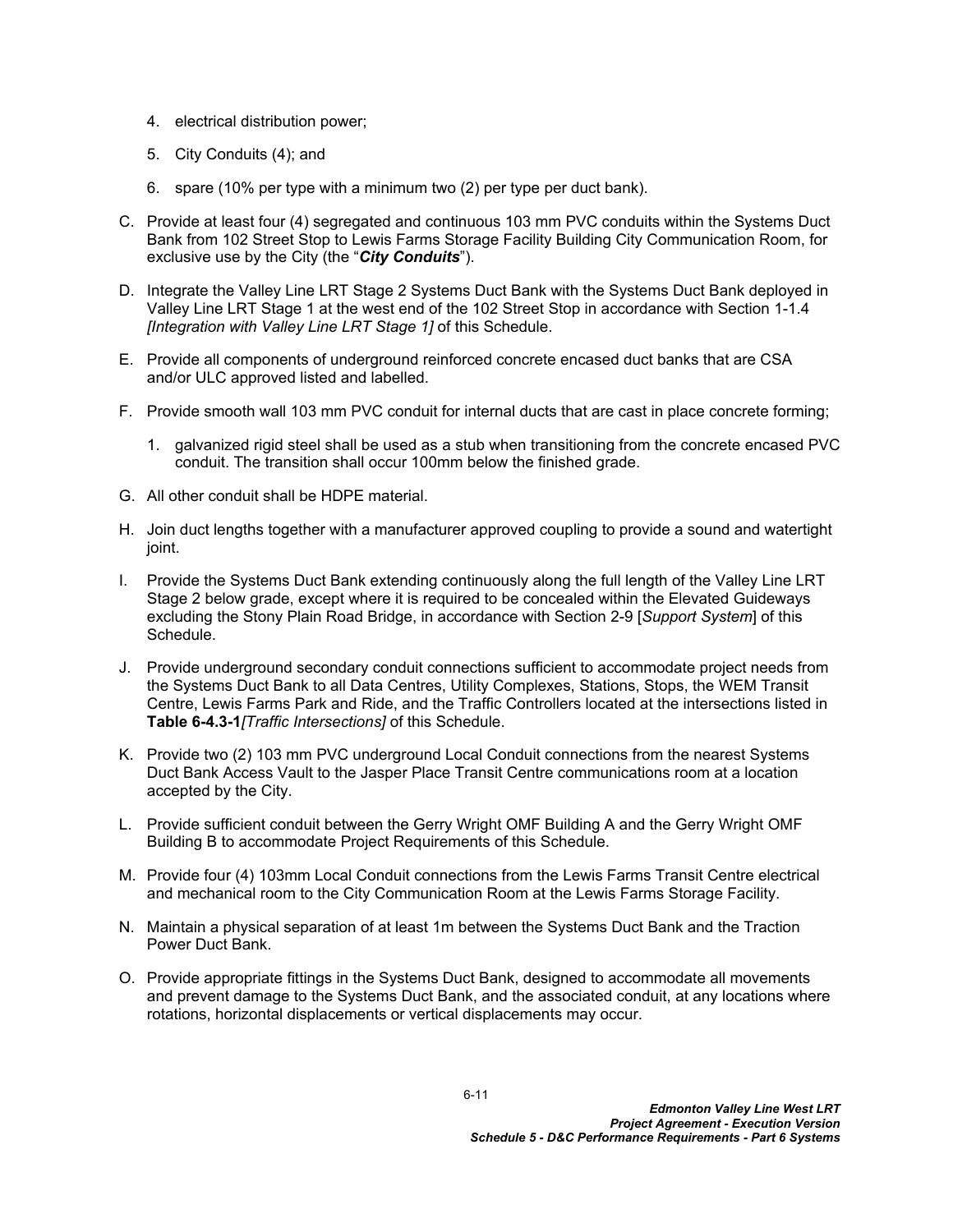- P. In accordance with Section 2-14 *[Landscape Architecture]* of this Schedule, locate the Systems Duct Bank away from the tree line to prevent tree root intrusion from both existing and new trees of the Systems Duct Bank where Street Trees are provided.
- Q. Segregate electrical, CTS and signalling cables in separate conduits along the full length of the Systems Duct Bank;
	- 1. prepare and submit System Cabling Separation Guidelines with the first Interim Design for the Duct Bank as described in Appendix 4B [*Project Specific Submission Requirements*] to manage EMC crosstalk between cable groups and within each group the ("**System Cabling Separation Guidelines**").
- R. Provide Systems Duct Banks that are:
	- 1. installed to have an even slope in one direction of not less than 76mm in 30m to provide drainage. Ducts shall be sloped to drain towards an Access Vault;
	- 2. provided with a continuous length of yellow marking tape buried approximately halfway between the installation and grade level;
	- 3. subducted if the installed cable fill ratio is less than 30%; and
	- 4. provided with a continuous length of a metallic conductor to use as a tracer for future locates;
		- a. provide access to metallic conductor at each access vault.
- S. Provide each conduit within the Systems Duct Bank:
	- 1. laid with a spacing of 200 mm centre to centre, both horizontally and vertically. Spacers shall be plastic. Wooden spacers shall not be used;
	- 2. swept and mandrelled after installation to ensure a clean and non-obstructed installation. No cable shall be installed prior to successful completion of these inspections;
	- 3. with one (1) nylon pull rope extending between opposing access points to the conduit;
	- 4. with bushings at all open conduit ends to protect cables;
	- 5. labelled such that each conduit is uniquely identifiable at each end;
	- 6. terminated with bell fittings at each end;
	- 7. with caps on all unused conduits;
	- 8. installed such that water will not accumulate in any section of the conduit; and
	- 9. installed no less than a minimum depth of 0.6 m below grade.
- <span id="page-14-0"></span>T. Provide Access Vaults for the Systems Duct Bank:
	- 1. at each Station and Stop;
	- 2. at each end of all Elevated Guideways;
	- 3. at each Utility Complex;
	- 4. adjacent to the Lewis Farms Storage Facility Building wall; and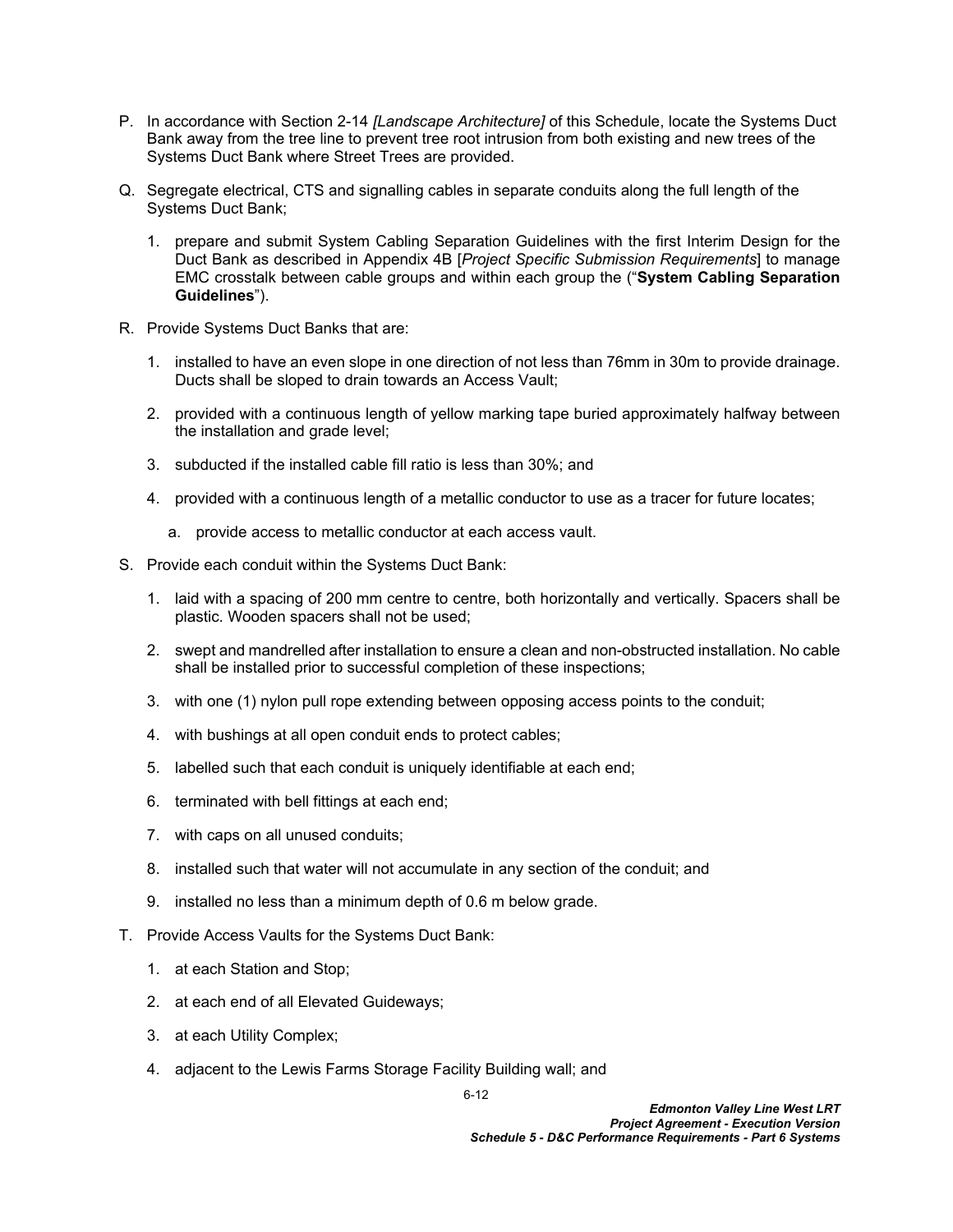- 5. adjacent to Gerry Wright OMF Building B wall.
- U. Provide Access Vaults for the Systems Duct bank with the following attributes:
	- 1. made of precast reinforced waterproof concrete;
	- 2. able to withstand all loading from external factors in each installed location;
	- 3. have minimum dimensions of 3100 mm x 1700 mm x 2250 mm or as demonstrated to accommodate cable bend radii and cable slack;
	- 4. located at a maximum 200 m spacing;
	- 5. located at each Traffic Controller location as provided in compliance with Section [6-4.3](#page-149-3) *[Traffic Signal Equipment]* of this Schedule;
	- 6. installed with protective collars for conduits entering and exiting Access Vaults with no exposed sharp or metallic parts that might damage the cables;
	- 7. provided with a clear a legible identification label consistent with labeling convention used on Valley Line LRT Stage 1;
	- 8. placed within the LRT right-of-way or within Utility Complex compound;
	- 9. with sufficient 103 mm knockouts on each wall for incoming conduits;
		- a. a minimum of four (4) 103mm knockouts on each wall shall be provided;
	- 10. with round manhole covers in accordance with *EPCOR Drainage Design and Construction Standards, Volume 3: Drainage (August 2020);*;
	- 11. with lockable covers suitable for operation in all environmental conditions;
	- 12. with covers in accordance with AASHTO M306;
	- 13. free of sharp edges, and provided with a center hatch which does not conflict with ladder rungs;
	- 14. with racking on all four (4) inside walls for cable dressing and suspension;
	- 15. provided with a drainage system to prevent accumulation of standing water;
	- 16. include space and mountings for outdoor-rated fibre splice enclosures and cable slack for segregated splicing of the City Fibre cable;
	- 17. include at least four (4) unused 103 mm knockouts on each wall of the Access Vaults for the City's exclusive use; and
	- 18. include racking on all four (4) inside walls for cable dressing and suspension of all cables to be housed. Designate one wall racking for City's exclusive use.
- V. Provide pull boxes, where required on local conduit runs, with the following attributes:
	- 1. able to withstand all loading from external factors in each installed location;
	- 2. minimum dimensions 610 mm (width) x 610 mm (depth) x 610 mm (height) or as demonstrated to accommodate conduit entry, cable pulling, and cable installation bend radii;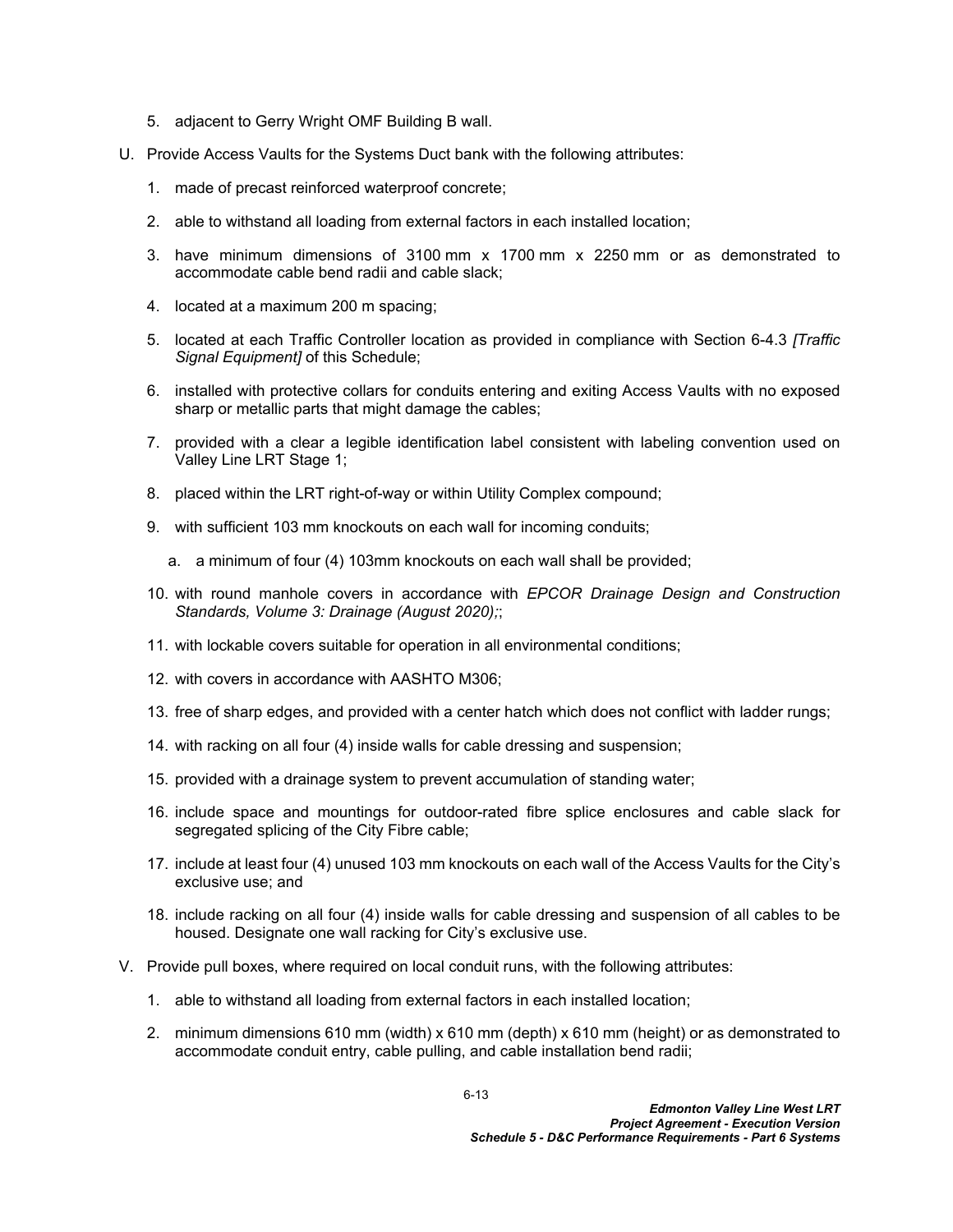- 3. located at a maximum 200 m spacing;
- 4. located at transition points, access points, curves or other logical locations to facilitate pulling and access requirements;
- 5. installed with protective collars for conduits entering and exiting pull boxes with no exposed sharp or metallic parts that might damage the cables;
- 6. with a clear a legible identification label consistent with labeling convention used on Valley Line LRT Stage 1;
- 7. provide covers lockable by concealed padlock; and
- 8. provide covers in accordance with AASHTO M306.
- W. Accommodate the City Conduits within all Systems Duct Bank pull boxes.
- X. Provide a 50mm PVC conduit between the Traffic Controller and all future ISD equipment locations as indicated on the Accepted Final Design in accordance with Section 6-4.3.3 *[Intersection Safety Device (ISD) ]* of this Schedule, for the City's exclusive use.
- Y. Provide 103 mm PVC conduits between the nearest Systems Duct Bank Access Vault and each:
	- 1. Traffic Controller located at the intersections listed in Table 6-4.3-1 *[Traffic Intersections],* Table 6-4.3-2 *[Pedestrian Activated Signal Locations]* and Table 6-4.3-3 *[Pedestrian Crossing of LRT Locations]* of this Schedule in accordance with Section 6-4.3 *[Traffic Signal Equipment] of* this Schedule – minimum two (2), with one (1) being for the City's exclusive use;
	- 2. Stop or Station minimum two (2), with one (1) being for the City's exclusive use;
	- 3. Utility Complex minimum five (5), with four (4) being for the City's exclusive use; terminating in the communications room for City's exclusive use; and
	- 4. WEM Transit Centre minimum three (3), with two (2) being for the City's exclusive use; and terminating in the WEM Station communications room.

All conduits designated as for City's exclusive use in this section are deemed to be Local Conduits (the "*Local Conduits*").

- Z. Promptly following installation and inspection of the Local Conduits, and associated Access Vaults, at the locations specified in Section [6-1.5T](#page-14-0) *[Systems Duct Bank and Associated Infrastructure]* of this Schedule, provide notice to the City and provide the City with access to the conduits allocated to the City and associated Access Vaults in accordance with Section 1-1.3 *[City Works]* of this Schedule.
- AA. Provide a Manufacturer Warranty for the Systems Duct Banks, Access Vaults and pull boxes for a minimum of ten (10) years.
- BB. With the first Interim Design submission for the Duct Bank as described in Appendix 4B [*Project Specific Submission Requirements*], submit at minimum (the "**First Interim Systems Duct Bank Design Package**"):
	- 1. a detailed description of components to be used in the Systems Duct Bank and associated infrastructure; and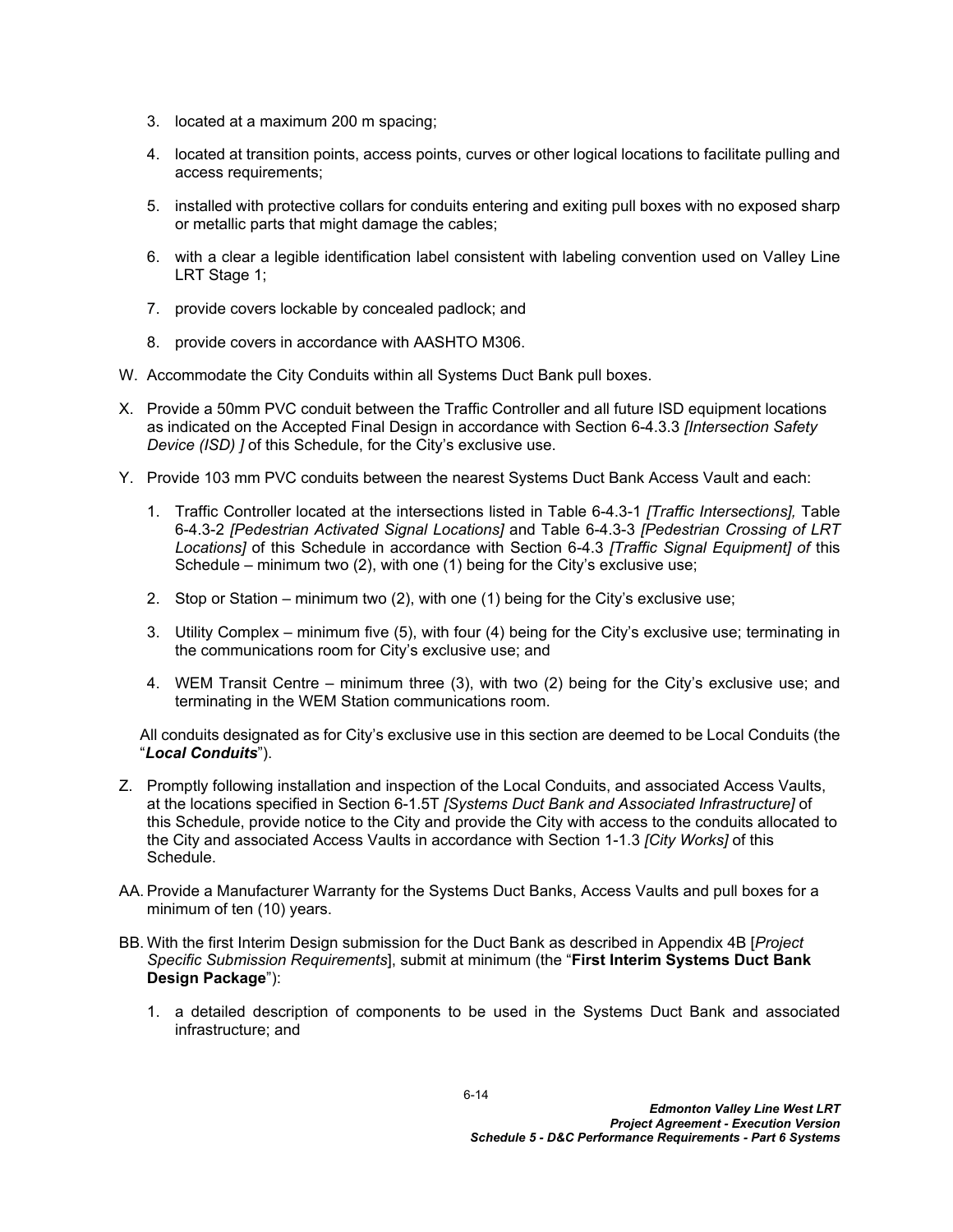- 2. preliminary drawings for the duct bank layout to be used in the Systems Duct Bank and associated infrastructure.
- CC.Submit specifications for components to be used in the Systems Duct Bank and associated infrastructure with the second Interim Design submission for the Duct Bank as described in Appendix 4B [*Project Specific Submission Requirements*], (the "**Second Interim Systems Duct Bank Design Package**").
- DD.With the Final Design submission for the Duct Bank as described in Appendix 4B [*Project Specific Submission Requirements*], submit at minimum (the "**Final Systems Duct Bank Design Package**"):
	- 1. updated drawings, specifications, designs and plans for the components to be used in Systems Duct Bank and associated infrastructure; and
	- 2. shop drawings for all materials and components to be used in Systems Duct Bank and associated infrastructure.

#### <span id="page-17-0"></span>**6-1.6 WAYSIDE EQUIPMENT AND WAYSIDE EQUIPMENT ENCLOSURES**

- A. Provide Wayside Equipment Enclosures, where required to house Wayside Equipment, that are sized to house the equipment plus 20% spare physical space capacity.
- B. Install electronic Wayside Equipment in Wayside Equipment Enclosures.
- C. Ensure power equipment installed in any Wayside Equipment Enclosure has CSA/ULC compliance ratings.
- D. Provide each electrical load centre with a dedicated surge suppressor in accordance with IEEE C62.41.1 Guide on the Surge Environment in Low-Voltage (1000 V and Less) AC Power Circuits.
- E. Provide a separate Battery Ground Fault detector for each isolated energy source, within a Wayside Equipment Enclosure that contains energy sources for Vital equipment. Provide a scheduled GF detector testing regime within the Maintenance Manuals as described in Section 10 [*Training and Operating Maintenance Manuals*] of Schedule 4 [*Design and Construction Protocols*] that will ensure the GF detector functions properly;
	- 1. ensure all Battery Ground Fault condition alarms are reported to the ICS.
- F. Provide a communications cabinet within each Utility Complex. Each Utility Complex communications cabinet shall:
	- 1. be sufficient at a minimum to house all fibre, copper, and communication infrastructure and equipment required for the full operation of the Utility Complex and to provide distribution of infrastructure to the associated Platform communications cabinet;
	- 2. have a nominal equipment mounting width of 19";
	- 3. be a minimum 42 RU (height);
	- 4. provide access to both front and back of equipment through vented, lockable doors keyed to the same key as those of Valley Line LRT Stage 1; and
	- 5. provide access to both sides of equipment through removable side panels.
- G. Provide a communications cabinet on each Stop Platform. Each Stop communications cabinet shall: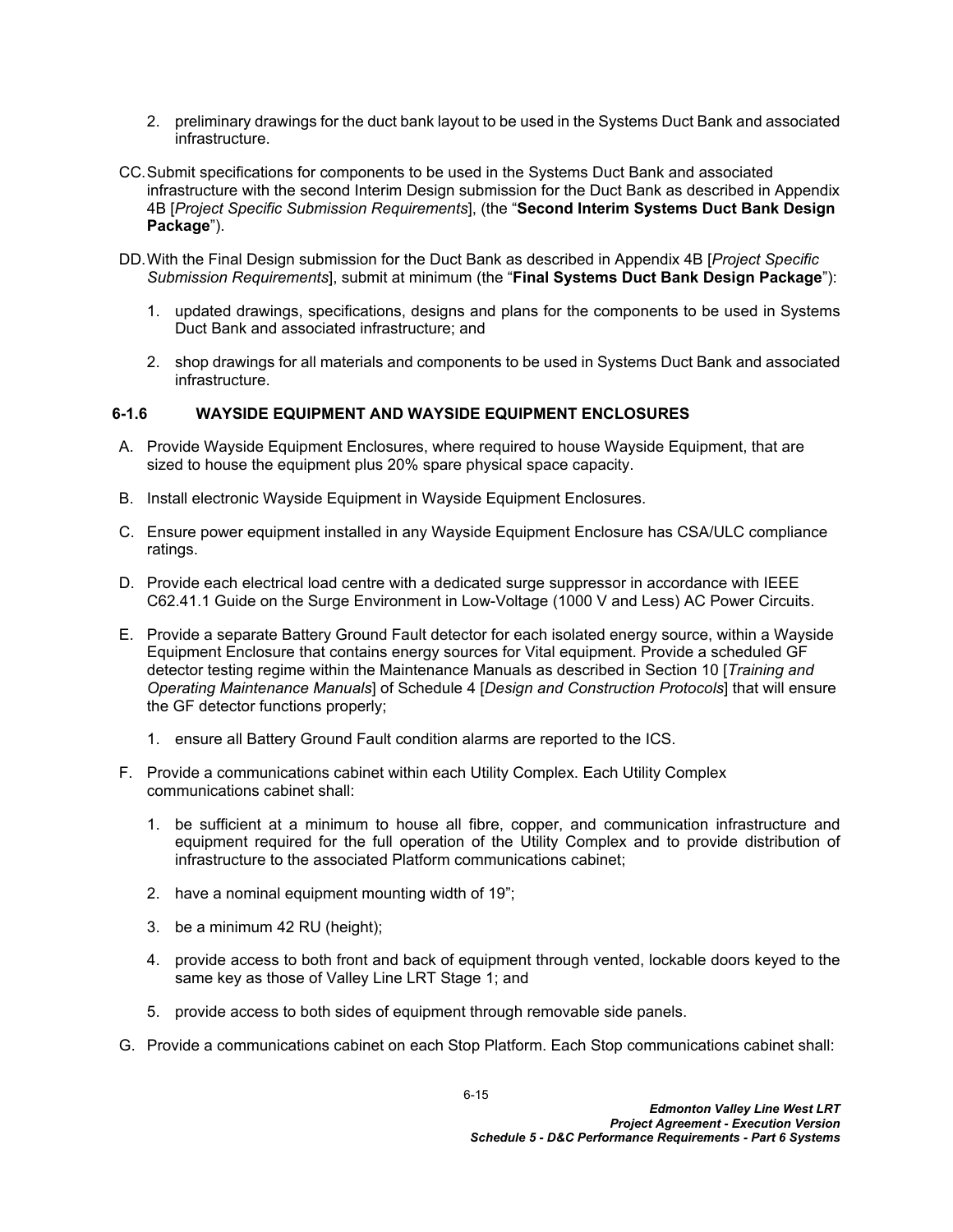- 1. be sufficient at a minimum to house all fibre, copper, and communications infrastructure and equipment required for the full operation of the platform as well as the ETS LAN Cabinet;
- 2. provide mounting space for nominal equipment mounting width of 19";
- 3. provide mounting space for DIN rail mountable equipment;
- 4. provide access to equipment through lockable doors keyed to the same key as those of Valley Line LRT Stage 1; and
- 5. meet the requirements of Section 5-2.6.11.5 [*Systems Cabinets*] of this Schedule.
- H. Provide communications cabinets at the Lewis Farms Park and Ride. Each communications cabinet shall:
	- 1. be located such that all network connected devices (CCTV cameras and BLTs) are within 90m cable distance;
	- 2. be sufficient at a minimum to house all fibre, copper, and communications infrastructure and equipment required for the full operation of the Park and Ride;
	- 3. provide mounting space for nominal equipment mounting width of 19";
	- 4. provide mounting space for DIN rail mountable equipment;
	- 5. provide access to equipment through lockable doors keyed to the City's ABUS key;
	- 6. be powered from a Level 1 "Emergency" load centre; and
	- 7. meet the SUI requirements of Section 2-9 *[Support Systems]* of this Schedule and the Design Guide.
- I. Provide a communications cabinet in the communications room of each Station. Each communications cabinet shall:
	- 1. be sufficient at a minimum to house all fibre, copper, and communication infrastructure and equipment required for the full operation of the Station;
	- 2. have a nominal equipment mounting width of 19";
	- 3. be a minimum 42 RU (height);
	- 4. provide access to both front and back of equipment through vented, lockable doors keyed to the same key as those of Valley Line LRT Stage 1; and
	- 5. provide access to both sides of equipment through removable side panels.
- J. Provide space in the WEM Station communications room for installation of a future City Cabinet.
- K. Provide an enclosed and locked partition of minimum dimensions 800 mm (width) x 450 mm (depth) x 800 mm (height), (the "*ETS LAN Cabinet*"), within the communications cabinet at each Stop and Station. Each ETS LAN Cabinet shall be supplied with:
	- 1. padlocks, with all keys provided to City; and
	- 2. two (2) 120 V 20A AC receptacles fed from a Level 1 "Emergency" load centre.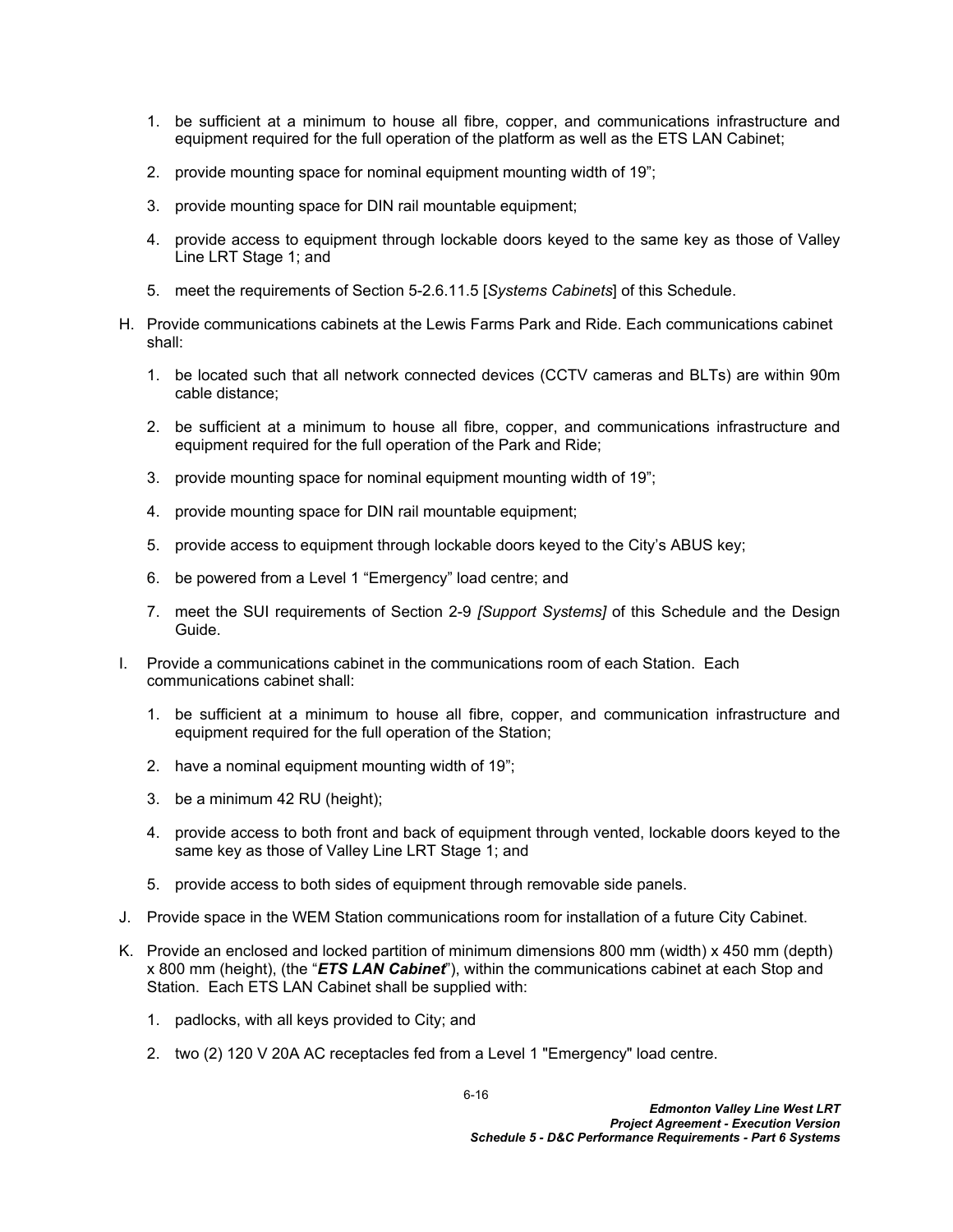- L. Provide two (2) enclosed data distribution cabinets, of minimum dimensions 800 mm (width) x 1040 mm (depth) x 42RU (height), with security lock, in each Data Centre, Utility Complex communications room and WEM Station communications closet for the City's exclusive use (the "*City Cabinets*"). Each City Cabinet shall include:
	- 1. two (2) 120 V 20A AC receptacles fed from a Level 1 "Emergency" load centre; and
	- 2. dedicated overhead tray access to the entry panel where the four (4) conduits allocated to the City are terminated.
- M. Provide notice to the City and provide the City with access to the City Cabinets in accordance with Section 1-1.3 *[City Works]* of this Schedule promptly following installation of the City Cabinets and termination and inspection of the overhead cable trays and conduits allocated to the City.
- N. Provide enclosures and cabinets located in outdoor locations that:
	- 1. are designed to operate properly in the extremes of local weather conditions, including heavy winds, rain, hail, snow, ice and outside air temperatures, and relative humidity up to 100 percent, per Section 1-2.1.10 [*Edmonton Climatic Requirements]* of this Schedule;
	- 2. are equipped with sun shields and convection vents so that maximum internal temperature rise above outdoor ambient air temperature does not exceed 25 °C where enclosures and cabinets are subject to temperature extremes caused by exposure to direct sunlight in ambient temperatures of +40 °C including heat from internal electrical losses;
	- 3. are equipped to ensure a maximum internal relative humidity of 95% noncondensing;
	- 4. are equipped with heaters so that maximum internal temperature does not go below +15 °C where the enclosures and cabinets are subject to severe winter conditions and temperatures as low as - 40 °C;
	- 5. include design and construction measures to protect against deterioration due to salt air, condensation, ice, snow, and temperature extremes, including control of fungus growth and metal corrosion;
	- 6. comply with NEMA 4X and have a stainless-steel finish; and
	- 7. are lockable with a padlock.
- O. Provide equipment located within enclosures and cabinets in outdoor locations that:
	- 1. are designed and tested for continuous service at +70 °C;
	- 2. are designed and tested for continuous service at -40 °C; and
	- 3. are designed to operate properly in relative humidity up to 95%.
- P. Provide equipment and cabinets located in indoor wayside locations that are designed to operate continuously, properly, and safely in a temperature range of 0 °C to +40 °C, at relative humidity ranging up to 95%.
- Q. With the first Interim Design submission for the Systems Integration and Commissioning as described in Appendix 4B [*Project Specific Submission Requirements*], submit at minimum (the "**First Interim Wayside Equipment Design Package**"):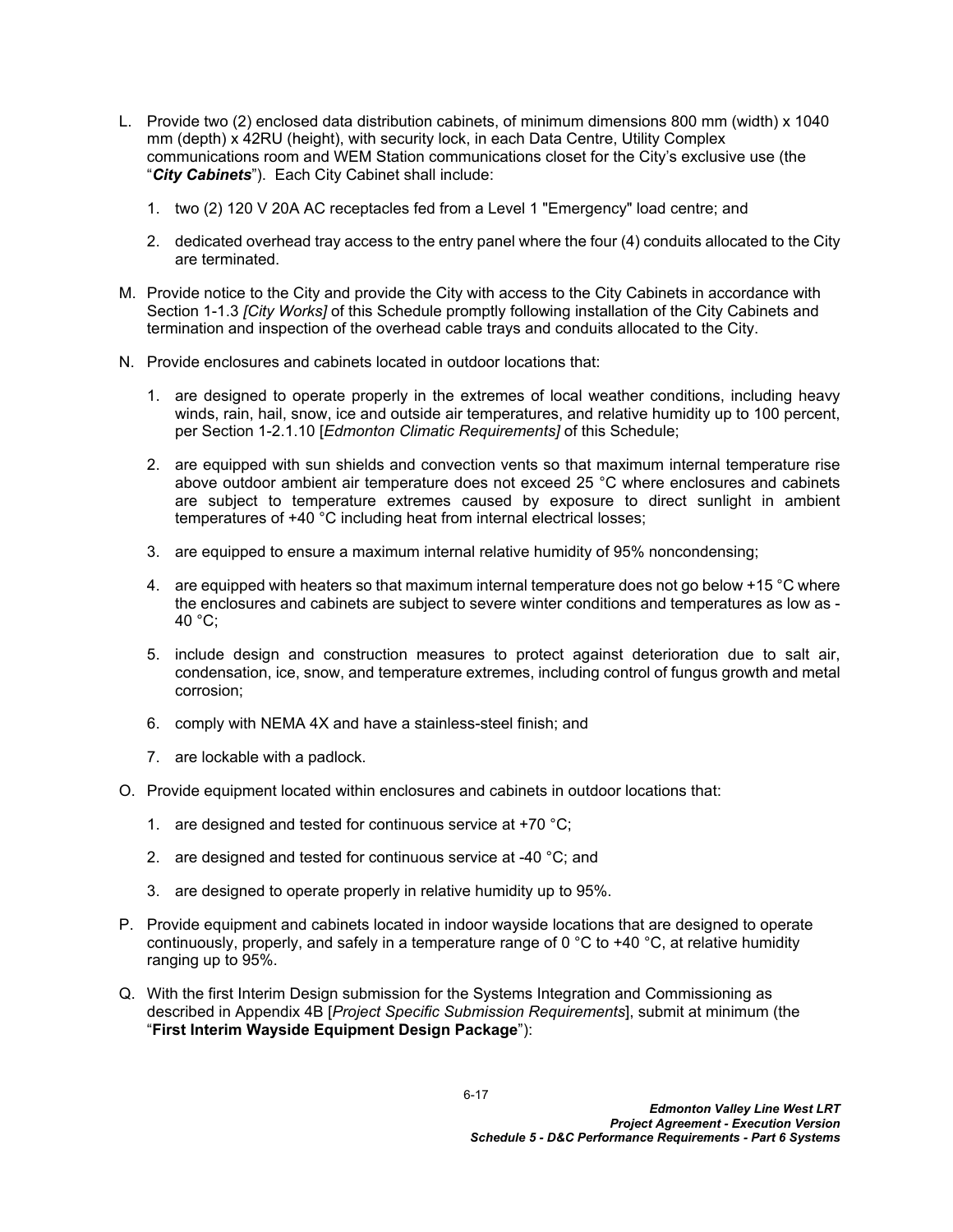- 1. a detail description of components to be used for the Wayside Equipment and Wayside Equipment Enclosures;
- 2. preliminary drawings for the placement and layout of the Wayside Equipment and Wayside Equipment Enclosures; and
- 3. a qualification test plan for the Wayside Equipment and Wayside Equipment Enclosures.
- R. Submit specifications for components to be used for the Wayside Equipment and Wayside Equipment Enclosures with the second Interim Design submission for the Systems Integration and Commissioning as described in Appendix 4B [*Project Specific Submission Requirements*] ,(the "**Second Interim Wayside Equipment Design Package**").
- S. With the Final Design submission for the Systems Integration and Commissioning as described in Appendix 4B [*Project Specific Submission Requirements*], submit at minimum (the "**Final Wayside Equipment Design Package**"):
	- 1. the qualification test reports for the Wayside Equipment and Wayside Equipment Enclosures; and
	- 2. updated drawings, specifications, designs and plans for the Wayside Equipment and Wayside Equipment Enclosures.

### <span id="page-20-0"></span>**6-1.7 Fibre Optic Networking**

### <span id="page-20-1"></span>**6-1.7.1 Communication Transmission System (CTS)**

- A. This Section 6-1.7.1 [*Communication Transmission System (CTS)*] sets out the requirements for the Infrastructure designed to provide high capacity communications for data, voice and video connectivity between all communication devices and within new Data Centres, and includes fibre optic cabling and corresponding cable assemblies, fibre distribution frames, cabinets, splice enclosures, network switches, routers, firewalls, and other devices providing local connectivity to end devices (the "**Communications Transmission System**").
- B. The CTS provides data transport for the following services, each as further described in this Part 6 [*Systems*] of this Schedule:
	- 1. Train Control System;
	- 2. Train Routing and Priority System
	- 3. Integrated Control System (provided by the Operator);
	- 4. CCTV System;
	- 5. radio system;
	- 6. telephones;
	- 7. Building SCADA;
	- 8. security and alarm,
	- 9. Network Management System;
	- 10. Public Address and Variable Message Signs;
	- 11. Master Clock; and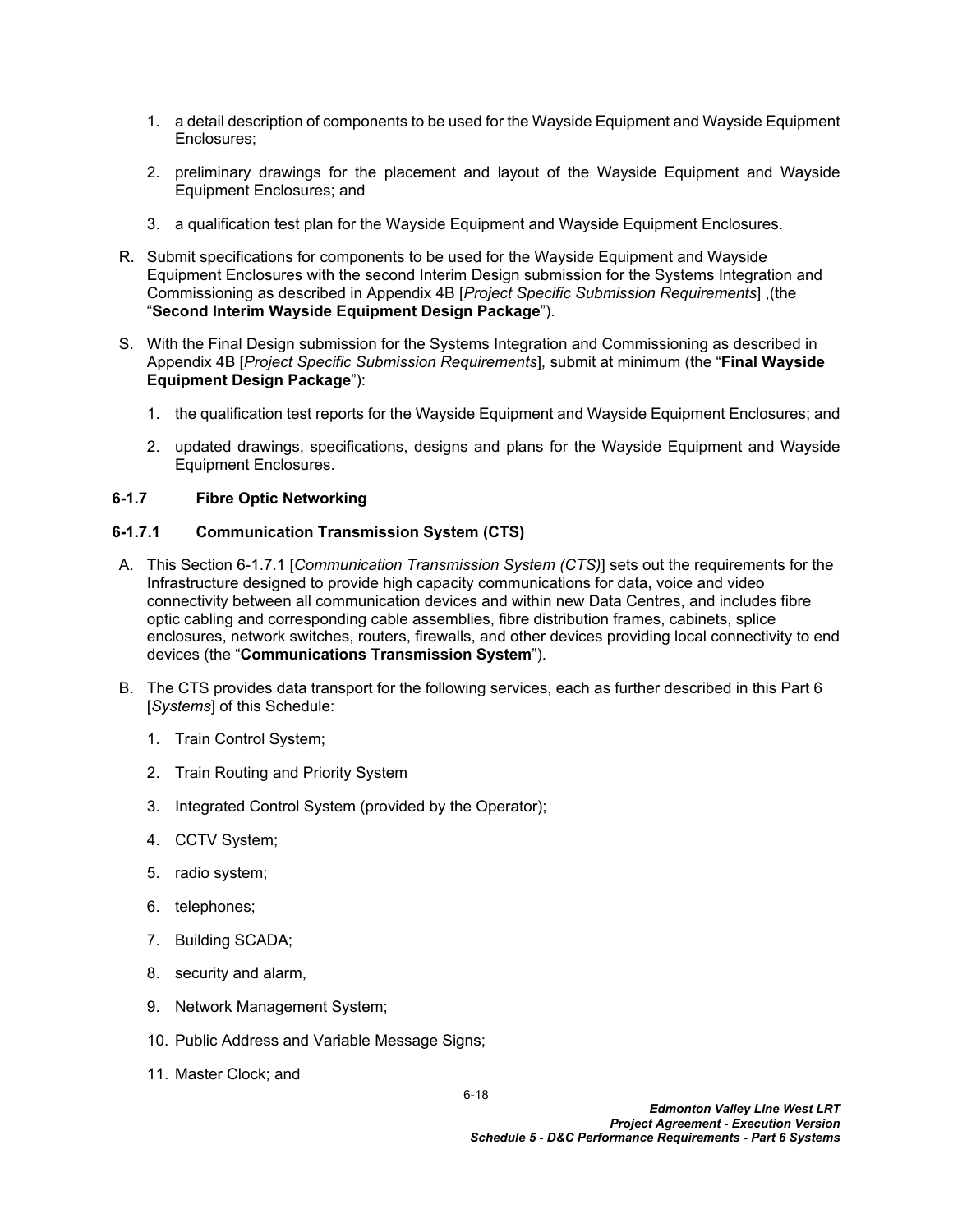- 12. Traction Power SCADA.
- C. Provide a CTS that is fully compatible with and provides the same functionality and features at a minimum for the Valley Line LRT Stage 2 as the CTS used in the Valley Line LRT Stage 1.
- D. Provide the CTS including but not limited to the following equipment:
	- 1. network equipment;
	- 2. active optical components ;
	- 3. passive optical components;
	- 4. fibre cabling;
	- 5. structured copper cabling; and
	- 6. associated patch panels, fibre optic distribution panels (FDP), splice enclosures, and trays.
- E. Provide network equipment consisting of:
	- 1. redundant core network switches, with redundant equipment located in the , the **auxiliary Data Centre and the** ;
	- 2. redundant distribution network switches, located in the Utility Complexes, Stations, Lewis Farms Storage Facility Building, and Gerry Wright OMF Building B; and
	- 3. access network switches, located in the Utility Complexes, Stops, Stations, Gerry Wright OMF Building A, Gerry Wright OMF Building B, the Lewis Farms Storage Facility, and along the ROW for local and field device connectivity.
- F. Provide the CTS as an IP-based network, compliant with IEEE 802.3 standards and protocols, and utilizing commercially available equipment.
- G. Assign the CTS network switch addresses in accordance with an address plan fully compatible with the Valley Line LRT Stage 1 CTS to allow for full integration of the Stage 1 and 2 networks.
- H. Not Used.
- I. Not Used.
- J. Not Used.
- K. Not Used.
- L. Not Used.
- M. Upgrade the CTS deployed in Valley Line LRT Stage 1 as necessary to integrate the CTS for the Valley Line LRT Stage 2.
- N. Integrate the CTS for the Valley Line LRT Stage 2 with the CTS deployed in Valley Line LRT Stage 1 in accordance with Section 1-1.4 *[Integration with Valley Line LRT Stage 1]* of this Schedule.
	- 1. Submit an integration plan for the integration of CTS for the Valley Line LRT Stage 2 with the CTS deployed in Valley Line LRT Stage 1, not less than 90 days before application of the plan, detailing step by step operations (the "**CTS Integration Plan**"**)** of how to achieve the integration and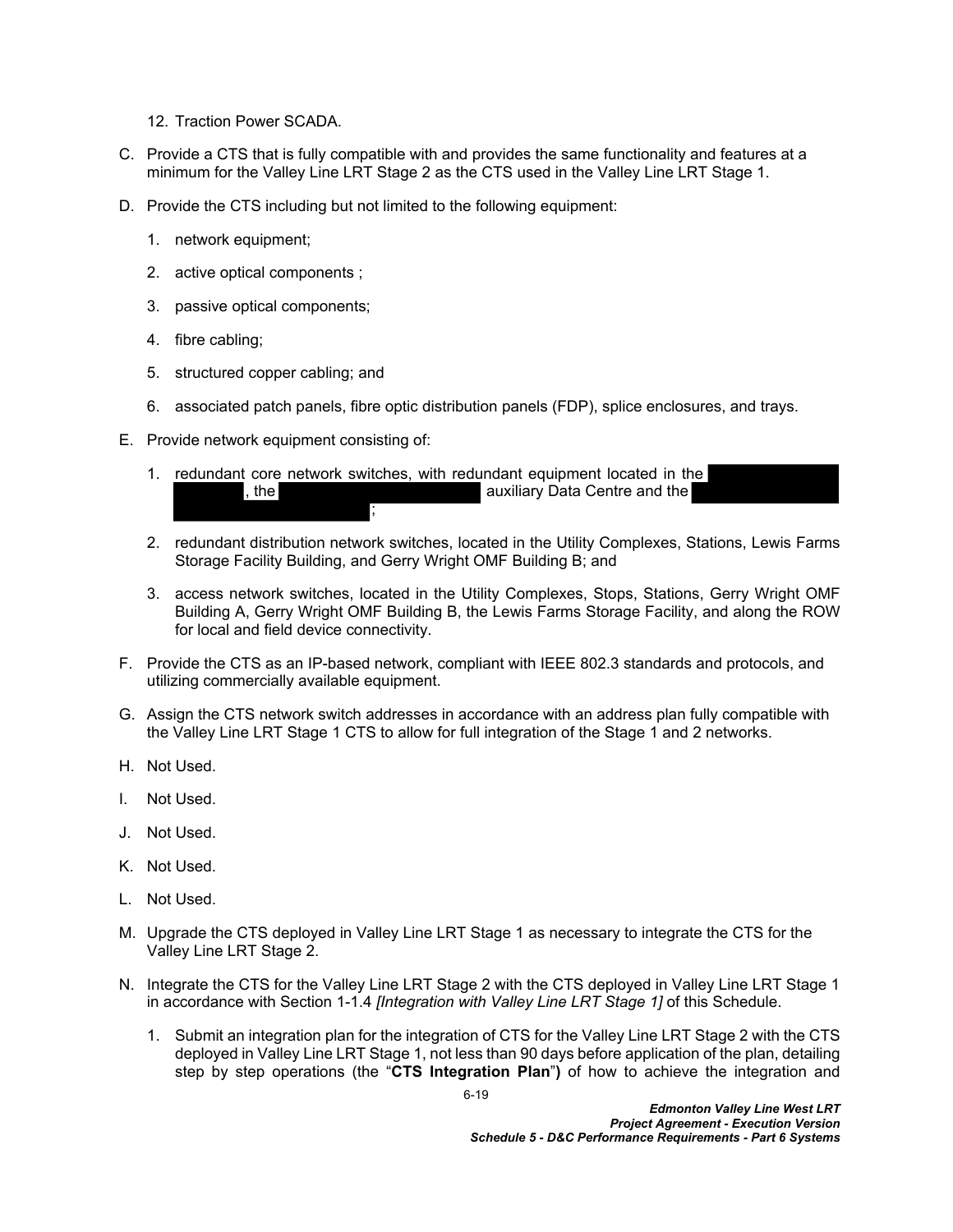migration of the newly configured CTS system without impact to the Valley Line LRT Stage 1 revenue operations.

- O. Configure the CTS in the Valley Line LRT Stage 2 to use the existing primary and secondary Master Clocks.
- P. Verify the CTS connectivity from all access network switches to the core network switches.
- Q. With the first Interim Design submission for the Communication Systems as described in Appendix 4B [*Project Specific Submission Requirements*], submit at minimum ("**First Interim CTS Design Package**"):
	- 1. a hardware description for the CTS;
	- 2. a preliminary network design for the CTS; and
	- 3. an overview of the integration of the Valley Line LRT Stage 1 CTS and the Valley Line LRT Stage 2 CTS.
- R. With the second Interim Design submission for the Communication Systems as described in Appendix 4B [*Project Specific Submission Requirements*], submit at minimum ("**Second Interim CTS Design Package**"):
	- 1. an interface specification for each interface between products and systems; and
	- 2. a cable plan.
- S. Submit updated drawings, specifications, designs and plans for the CTS with the Final Design submission for the Communication Systems as described in Appendix 4B [*Project Specific Submission Requirements*], ("**Final CTS Design Package**").

# **6-1.7.1.1 CTS Fibre Optic Cabling**

- A. Design, supply, install, and conduct PICO tests of all fibre cable including:
	- 1. 48 strand SM backbone fibre cable; and
	- 2. secondary ring cables from the distribution network switches in the Utility Complexes to the PoE access network switches at each Stop.
- B. Submit a PICO test plan (the "**CTS Cable PICO Test Plan**") 90 days prior to implementation of the test plan that shall include:
	- 1. cable tests including insulation, continuity and OTDR tests of terminated cables;
	- 2. cable termination and interconnection verifications; and
	- 3. verification of termination markings and labels.
- C. Provide a fibre optic backbone in accordance Section [6-1.7.3](#page-27-0) [*Fibre Optic Cabling*] of this Schedule, with two (2) separate fibre optic cable runs in a ring topology using minimum 48 strand SM fibre optic cables from the Churchill Connector Utility Complex to the Lewis Farms Storage Facility Building.
- D. Extend the fibre optic ring deployed in the Valley Line LRT Stage 2 from the Churchill Connector to the Gerry Wright Building OMF Building A and Gerry Wright OMF Building B using four (4) strands from a spare buffer tube from the backbone cable deployed in Valley Line LRT Stage 1.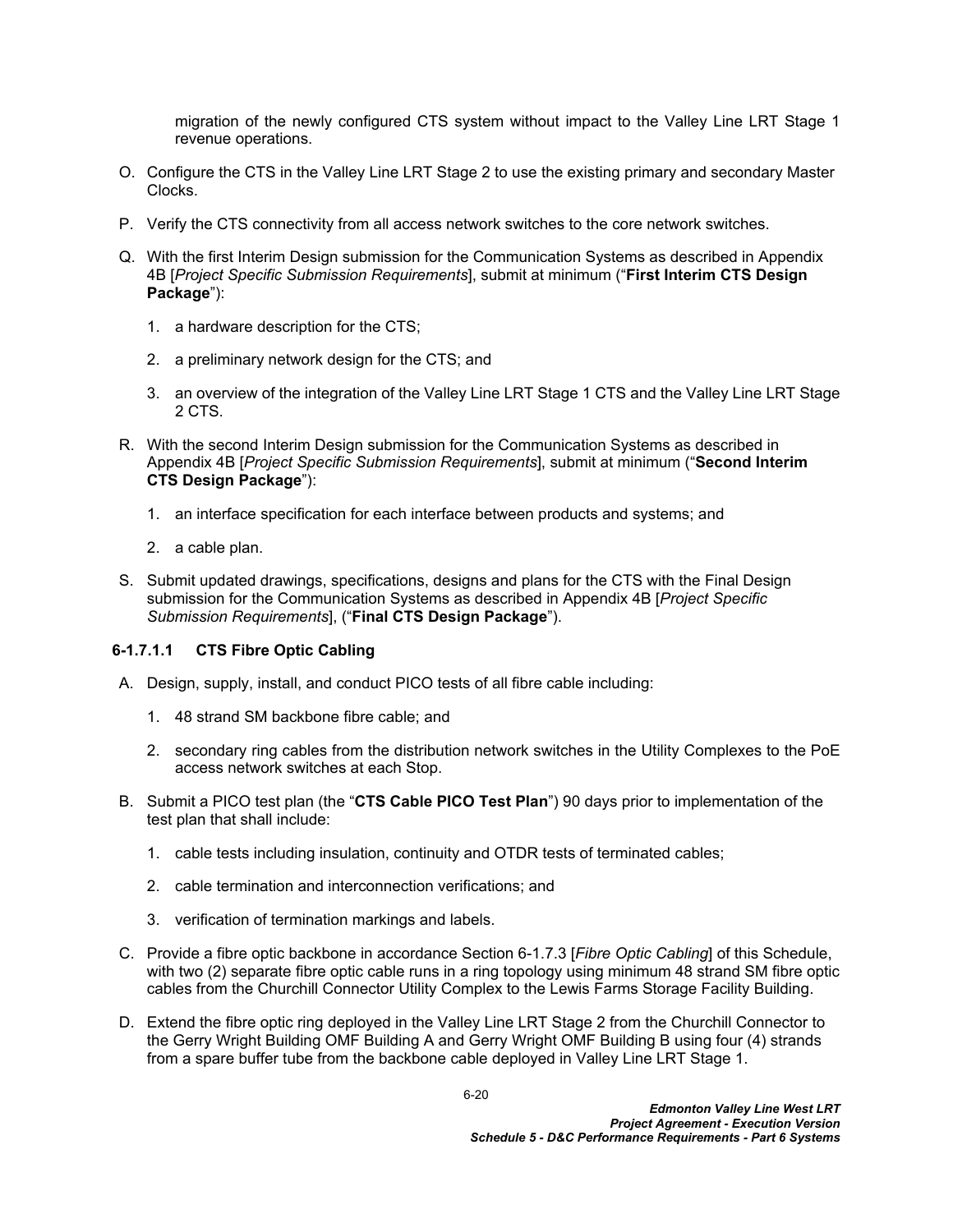- E. Deploy one dedicated buffer tube from the fibre optic backbone in Valley Line LRT Stage 2 to provide a redundant unbroken end to end link from the Lewis Farms Storage Facility Building to Churchill Connector Utility Complex.
- F. Extend the redundant end to end link from the Churchill Connector Utility Complex to the for dedicated Data Centre to Data Centre link using spare fibre in the spare tube from the backbone cable deployed in Valley Line LRT Stage 1.
- G. Provide a minimum 48 strand SM fibre optic cable in accordance Section [6-1.7.3](#page-27-0) [*Fibre Optic Cabling*] of this Schedule, between Gerry Wright OMF Building A and Gerry Wright OMF Building B Data Centres.
- H. Provide a minimum 24 strand SM cable in accordance Section [6-1.7.3](#page-27-0) [*Fibre Optic Cabling*] of this Schedule, from the distribution switch in each Utility Complex to the access switches in the nearest Stop in the same topology as deployed in the Valley Line LRT Stage 1.
- I. Provide a minimum 24 strand SM cable in accordance Section [6-1.7.3](#page-27-0) [*Fibre Optic Cabling*] of this Schedule, from the new Automatic Vehicle Inspection Station at Gerry Wright OMF access switch location to the distribution switch in the nearest Gerry Wright OMF Building communications room.
- J. Provide an interface from the distribution switch in each Stop and Station to the access switches in the Station using same topology as deployed in the Valley Line LRT Stage 1 using either a 24 strand SM cable in accordance Section [6-1.7.3](#page-27-0) [*Fibre Optic Cabling*] of this Schedule or a high speed Ethernet interface.
- K. Allocate fibre within the backbone as described in Table 6-1.7-1 [*Backbone Fibre Allocation*] of this Schedule.

| <b>Backbone fibre allocation</b> |                    |                                  |  |  |  |
|----------------------------------|--------------------|----------------------------------|--|--|--|
| <b>Tube Number</b>               | <b>Core Number</b> | <b>Assignment</b>                |  |  |  |
|                                  | $1 - 4$            | Backbone fibre                   |  |  |  |
| 1                                | $5-8$              |                                  |  |  |  |
|                                  | $9 - 12$           | Spare                            |  |  |  |
|                                  | $13 - 16$          |                                  |  |  |  |
|                                  | 17-20              |                                  |  |  |  |
| 2                                | $21 - 24$          |                                  |  |  |  |
|                                  | 25-28              |                                  |  |  |  |
| 3                                | 29-32              | Available for design flexibility |  |  |  |
|                                  | 33-36              |                                  |  |  |  |
|                                  | 39-40              | Spare                            |  |  |  |
| 4                                | 41-44              | <b>EPCOR SCADA</b>               |  |  |  |
|                                  | 45-48              | City ETS LAN                     |  |  |  |

### <span id="page-23-0"></span>**Table 6-1.7-1: Backbone Fibre Allocation**

- L. Allocate two (2) dedicated fibre pairs within the fibre optic backbone for an EPCOR SCADA connection to monitor the photo voltaic array system in accordance with Section 8-3.6.1 *[Lewis Farms Storage Facility Sustainability Requirements]* of this Schedule.
- M. Allocate two (2) dedicated fibre pairs within the fibre optic backbone for the City's exclusive use for a dedicated ETS IP network. Configure these fibre pairs such that both pairs are extended to and terminate within: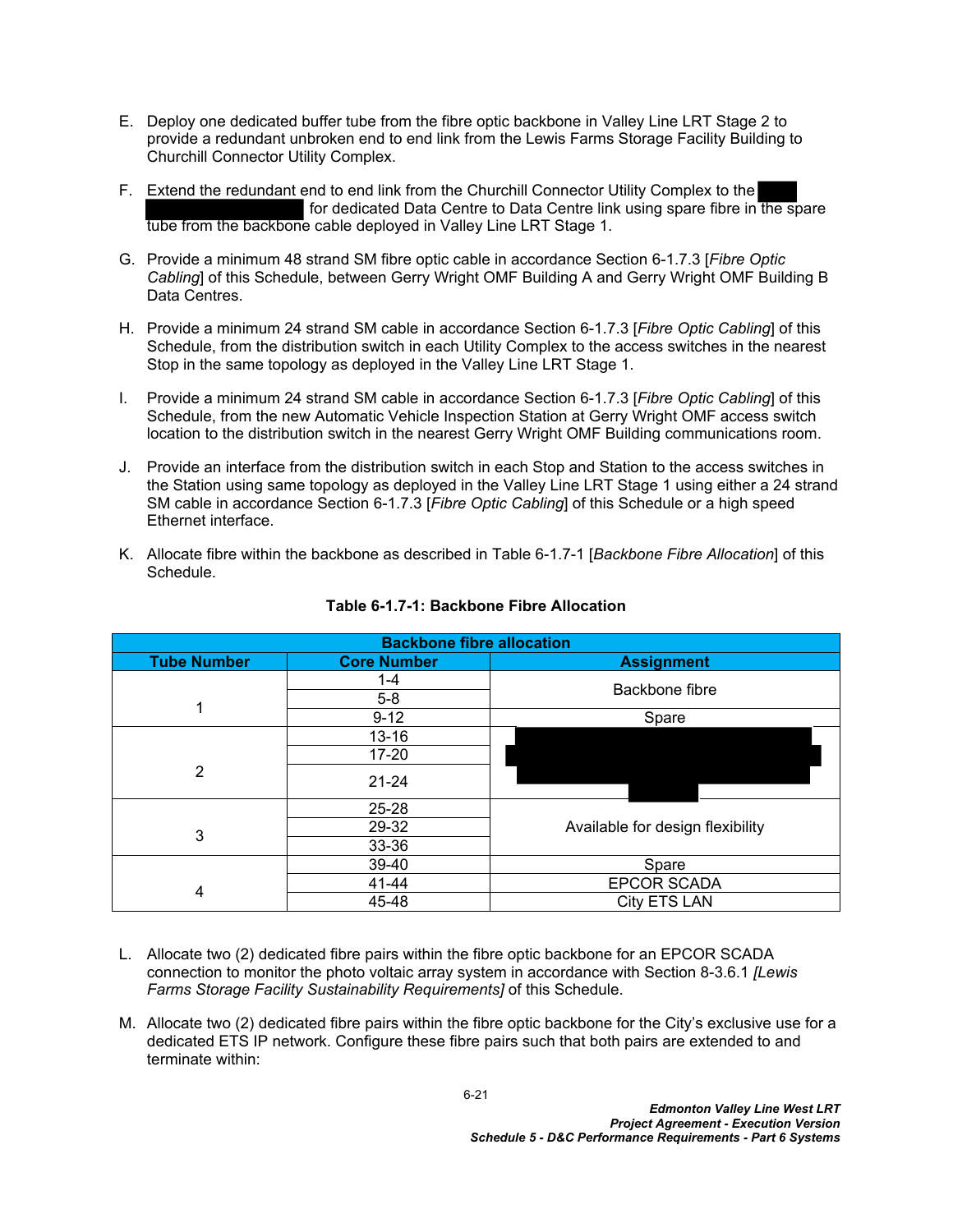- 1. the City Cabinets at each Data Centre;
- 2. the City Cabinets at each Utility Complex; and
- 3. the ETS LAN Cabinet at each Stop and Station.
- N. Promptly following installation, inspection and verification of these fibre pairs, and the ETS LAN Cabinets, provide notice to the City and provide the City with access to the fibre pairs and the ETS LAN Cabinets in accordance with Section 1-1.3 *[City Works]* of this Schedule.

# **6-1.7.1.2 CAT-6 Cabling**

- A. Design, supply, install and conduct PICO tests of all CAT-6 cables.
- B. Use outdoor-rated CAT-6 field cabling from the nearest ruggedized access network switch to end devices.
- C. Do not exceed CAT-6 cable length of 90 m.
- D. If the CAT-6 cable length would be greater than 90 m, provide ruggedized local media converter and 6-strand SM fibre optic cable for connection of end devices.
- E. Provide separate conduit for power and communication cables.
- F. Provide concealed conduits in public areas.
- G. Promptly following installation, inspection and verification of CAT-6 cable at the WEM Transit Centre, provide notice to the City and provide the City with access to the cables and the communications room in accordance with Section 1-1.3 *[City Works*] of this Schedule.

## **6-1.7.1.3 CTS Equipment**

- A. Design, supply, install, and conduct PICO tests of all equipment to verify equipment has not been damaged during the transportation and handling, and has been installed correctly.
- B. Submit a PICO test plan (the "**CTS Equipment PICO Test Plan**") 90 days prior to implementation of the test plan that details the installation and securing of termination cabinets.
- C. Design the CTS to be able to accommodate all Valley Line LRT Stage 2 data traffic in a redundant bi-directional ring topology represented in Figure 6-1.7.4-2*[: Network Architecture](#page-30-1)*] of this Schedule.
- D. Provide a sub 50 ms recovery time from both ring and network nodal failures for the CTS.
- E. Provide a minimum 10 Gbps primary ring from the core network switches in the Gerry Wright OMF Building A, the Gerry Wright OMF Building B and the Lewis Farms Storage Facility Building Data Centres to the distribution network switches in the Utility Complexes and Stations with sufficient bandwidth to support system needs.
- F. Provide a minimum 1-Gbps secondary ring from the distribution network switches in the Utility Complexes and Stations to PoE access network switches at each Utility Complex, Station or Stop with sufficient bandwidth to support system needs.
- G. Provide network topology represented in Figure 6-1.7.4-2*[: Network Architecture](#page-30-1)*] of this Schedule.
- <span id="page-24-0"></span>H. Provide CTS Network switches with the following characteristics:
	- 1. local switch management;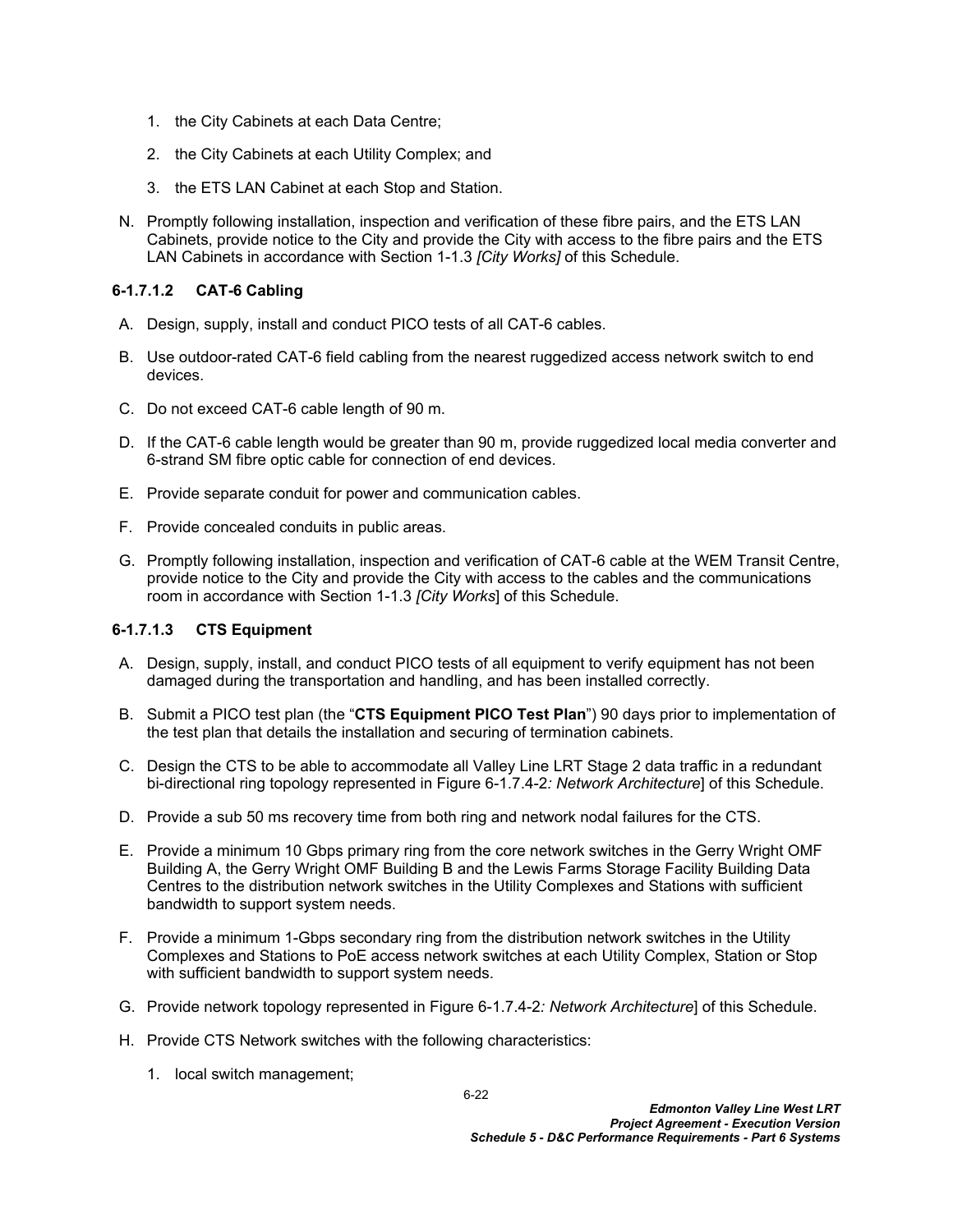- 2. support VLAN configuration;
- 3. support security features including port security, dynamic host configuration protocol snooping, user authentication, access control lists, RADIUS authentication to prevent unauthorized users from altering the switch configuration;
- 4. dual redundant hot swappable power supplies that allow independent connections to UPS and power feeds;
- 5. powered by sufficient UPS backup for an eight (8) hour run time; and
- 6. provide a Manufacturer Warranty for the CTS network switches for a minimum of five (5) years.
- <span id="page-25-0"></span>I. Provide CTS access switches in each Utility Complex, Stop, Station, the WEM Transit Centre, Gerry Wright OMF Building B, Lewis Farms Storage Facility Building and at the new Automatic Vehicle Inspection Station at the Gerry Wright OMF with the following minimum characteristics:
	- 1. functional characteristics described in Section [6-1.7.1.3H](#page-24-0) *[CTS Equipment]* of this Schedule;
	- 2. minimum of two (2) 1 Gbps SFP ports as uplinks;
	- 3. minimum of two (2) 1 Gbps SFP ports as downlinks;
	- 4. minimum layer two (2) switching capability;
	- 5. sufficient 10/100/1000 PoE copper ports to support all local IP end devices and an additional 20% spare quantity;
	- 6. ruggedized switches to meet environmental conditions for operations and storage for temperature range of a minimum of -40  $^{\circ}$ C to +70  $^{\circ}$ C;
	- 7. fanless, convection cooled;
	- 8. hardened for vibration, shock, surge, and electrical noise immunity;
	- 9. provide authentication protocol to prevent unauthorized clients from connecting to the LAN; and
	- 10. mount access switches and associated equipment in an environmentally controlled bungalow or NEMA 4X cabinet when a communications room is not possible.
- <span id="page-25-1"></span>J. Provide CTS distribution switches in each Utility Complex, Station, Gerry Wight OMF Building B and the Lewis Farms Storage Facility Building with the following minimum characteristics:
	- 1. functional characteristics described in Section [6-1.7.1.3H](#page-24-0) *[CTS Equipment]* of this Schedule;
	- 2. minimum of two (2) 10 Gbps SFP ports as uplinks;
	- 3. minimum of four (4) 1 Gbps SFP ports as downlinks;
	- 4. minimum layer 3 switching capability;
	- 5. sufficient 10/100/1000 PoE copper ports and SFP to support all access switches and an additional 20% spare quantity;
	- 6. standard 19-inch rack mountable;
	- 7. redundant field replaceable fans; and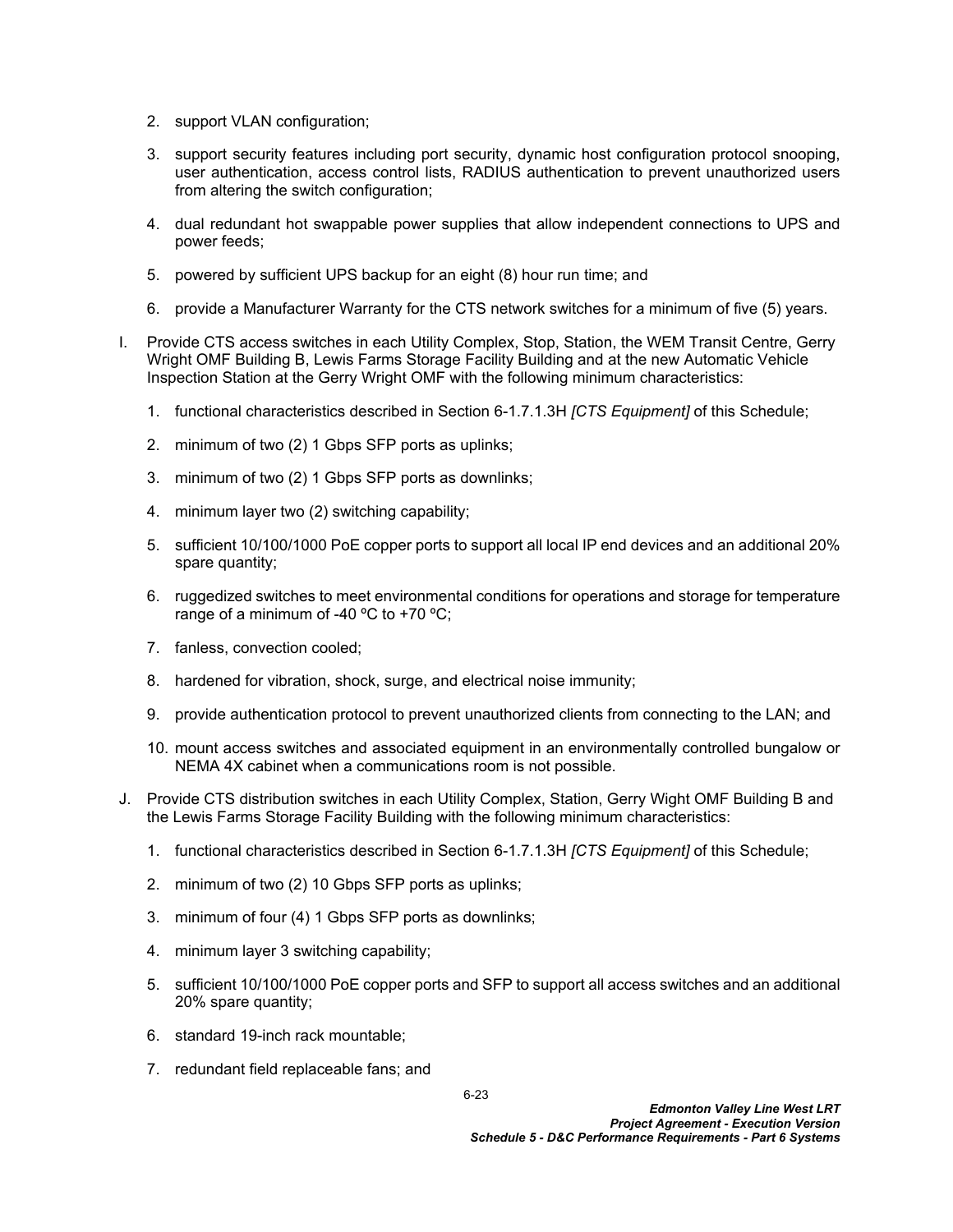- 8. switch aggregation or switch stacking functionality.
- <span id="page-26-0"></span>K. Provide CTS core switches in the Gerry Wright OMF Building A, Gerry Wright Building B and the Lewis Farms Storage Facility Building with the following minimum characteristics:
	- 1. functional characteristics described in Section [6-1.7.1.3H](#page-24-0) *[CTS Equipment]* of this Schedule;
	- 2. minimum of four (4) 10 Gbps SFP ports as uplinks for backbone connections;
	- 3. minimum layer 3 switching capability;
	- 4. standard 19-inch rack mountable;
	- 5. redundant field replaceable fans;
	- 6. virtualized switching system used to provide redundancy in network in case of device failure;
	- 7. local switch management; and
	- 8. switch aggregation or switch stacking functionality.
- L. Perform integration tests of the CTS including the following:
	- 1. functionality tests to prove the functionality as described in item Sections [6-1.7.1.3I](#page-25-0) *[CTS Equipment]*, [6-1.7.1.3J](#page-25-1) *[CTS Equipment]*, and [6-1.7.1.3K](#page-26-0) *[CTS Equipment]* of this Schedule.

### <span id="page-26-1"></span>**6-1.7.2 City Fibre**

- A. In addition to the fibre optic backbone described in Section [6-1.7.1](#page-20-1) [*Communication Transmission System*] of this Schedule, provide the following for the City's exclusive use:
	- 1. one (1) 216 strand SM fibre optic cables in accordance Section [6-1.7.3](#page-27-0) [*Fibre Optic Cabling*] of this Schedule, throughout the full length of one of the City Conduits from the dedicated City Communication Room in the Lewis Farms Storage Facility Building to Century Place through existing conduit originating in the Churchill Connector Utility Complex;
	- 2. one (1) 216 strand SM fibre optic cables in accordance Section [6-1.7.3](#page-27-0) [*Fibre Optic Cabling*] of this Schedule, throughout the full length of one of the City Conduits from the last Access Vault located at the Lewis Farms Stop where the main signalling communications duct bank terminates to Churchill Station communications room #1 through existing conduit originating in the Churchill Connector Utility Complex;
	- 3. a 72 strand SM fibre optic cable in accordance Section [6-1.7.3](#page-27-0) [*Fibre Optic Cabling*] of this Schedule, from the WEM Transit Centre to the nearest Access Vault via one of the Local Conduits;
	- 4. a 48 strand SM fibre optic cable in accordance Section [6-1.7.3](#page-27-0) [*Fibre Optic Cabling*] of this Schedule, from every Utility Complex to the nearest Access Vault via one of the Local Conduits;
	- 5. a 72 strand SM fibre optic cable in accordance Section [6-1.7.3](#page-27-0) [*Fibre Optic Cabling*] of this Schedule, from Jasper Place Transit Centre to the nearest Access Vault via one of the Local Conduits;
	- 6. a 24 strand SM fibre optic cable in accordance Section [6-1.7.3](#page-27-0) [*Fibre Optic Cabling*] of this Schedule, from Jasper Place Transit Centre to the nearest City Cabinet via one of the Local Conduits and Systems Duct Bank;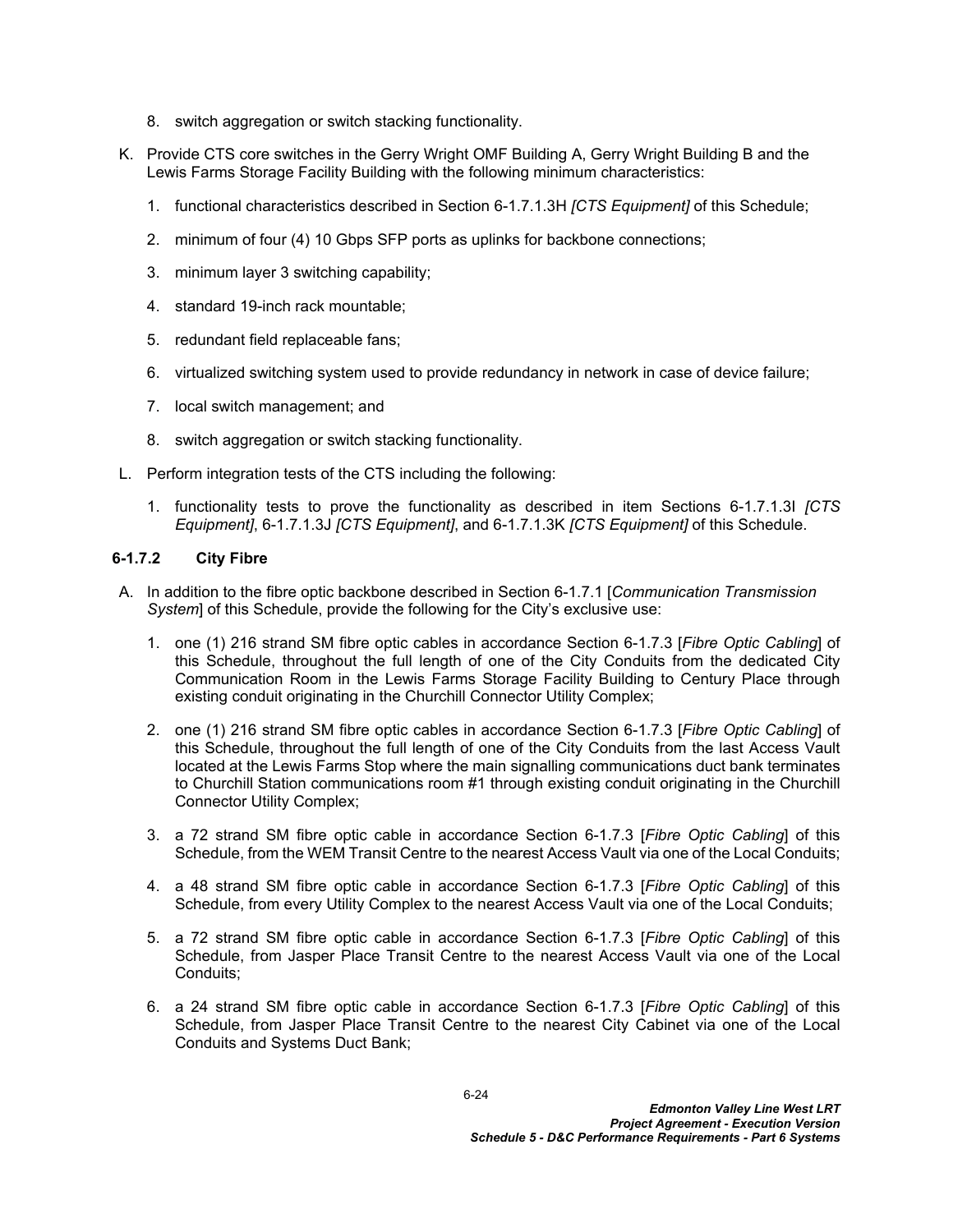- 7. a 72 strand SM fibre optic cable in accordance Section [6-1.7.3](#page-27-0) [*Fibre Optic Cabling*] of this Schedule, from the City Communication Room within the Lewis Farms Storage Facility to the last Access Vault located at the Lewis Farms Stop on the main signalling communications duct bank;
- 8. a 48 strand SM fibre optic cable in accordance Section [6-1.7.3](#page-27-0) [*Fibre Optic Cabling*] of this Schedule, from Lewis Farms Transit Centre to the nearest City Cabinet via one of the Local Conduits and Systems Duct Bank;
- 9. a 12 strand SM cable in accordance Section [6-1.7.3](#page-27-0) [*Fibre Optic Cabling*] of this Schedule, from each Traffic Signal Cabinet to the nearest City Cabinet via one of the Local Conduits; and
- 10. a 12 strand SM cable in accordance Section [6-1.7.3](#page-27-0) [*Fibre Optic Cabling*] of this Schedule, from each ETS LAN Cabinet to the City Cabinet in the nearest Utility Complex via one of the Local **Conduits**

(collectively, the "*City Fibre*").

- B. Splice all strands such that strands 1-216 in each of the City's 216 strand fibre cables extend in accordance with a splice schedule to be developed in co-ordination with the City;
	- 1. a reference splice schedule has been provided in the Disclosed Data and is to be used in developing the final splice schedule.
- C. Provide notice to the City, promptly following determination of all Access Vaults. Following receipt of notice, the City will develop its detailed splice schedule in accordance with Section 1-1.3 *[City Works]* of this Schedule.
- D. Within each shared use Local Conduit between the Traffic Controller locations and the nearest Access Vaults, provide a minimum four (4) strand SM fibre optic cable for City's exclusive use. Splice these four (4) strands to the City Fibre in the Access Vault in accordance with the splicing schedule developed in accordance with Section [6-1.7.2](#page-26-1) *[City Fibre]* of this Schedule.
- E. Clearly label all fibre provided for "City Works" to provide differentiation from those for the CTS.
- F. Within each Data Centre, provide an enclosed 2000 mm height Fibre Distribution Frame, equipped with a secured padlock, immediately adjacent to the City Cabinets described in Section 6-1.5 *[Systems Duct Bank and Associated Infrastructure]* of this Schedule, for the City's exclusive use (the "**City-FDF**"). Promptly following installation of the City-FDF, provide notice to the City and provide the City with access to the City-FDF in accordance with Section 1-1.3 *[City Works]* of this Schedule.
- G. Allocate two (2) dedicated fibre pairs within the spare City Fibre deployed in the Valley Line LRT Stage 1 for an EPCOR SCADA connection from the Churchill Connector Utility Complex to the Gerry Wright OMF to monitor the photo voltaic array system in accordance with Section 8-2.6.1 *[Gerry Wright OMF Sustainability Requirements]* of this Schedule.

### <span id="page-27-0"></span>**6-1.7.3 Fibre Optic Cable Requirements**

- A. Provide fibre optic cable that adheres to fibre optic cable standards listed in Section [6-1.21](#page-77-0) [*Wire and Cable*] of this Schedule.
- B. Provide all fibre optic cable with:
	- 1. an accessible minimum 10 m cable figure-8 slack coil in each Access Vault;
	- 2. a minimum 5 m cable slack coil secured to the wall at each City-FDF and City Cabinet;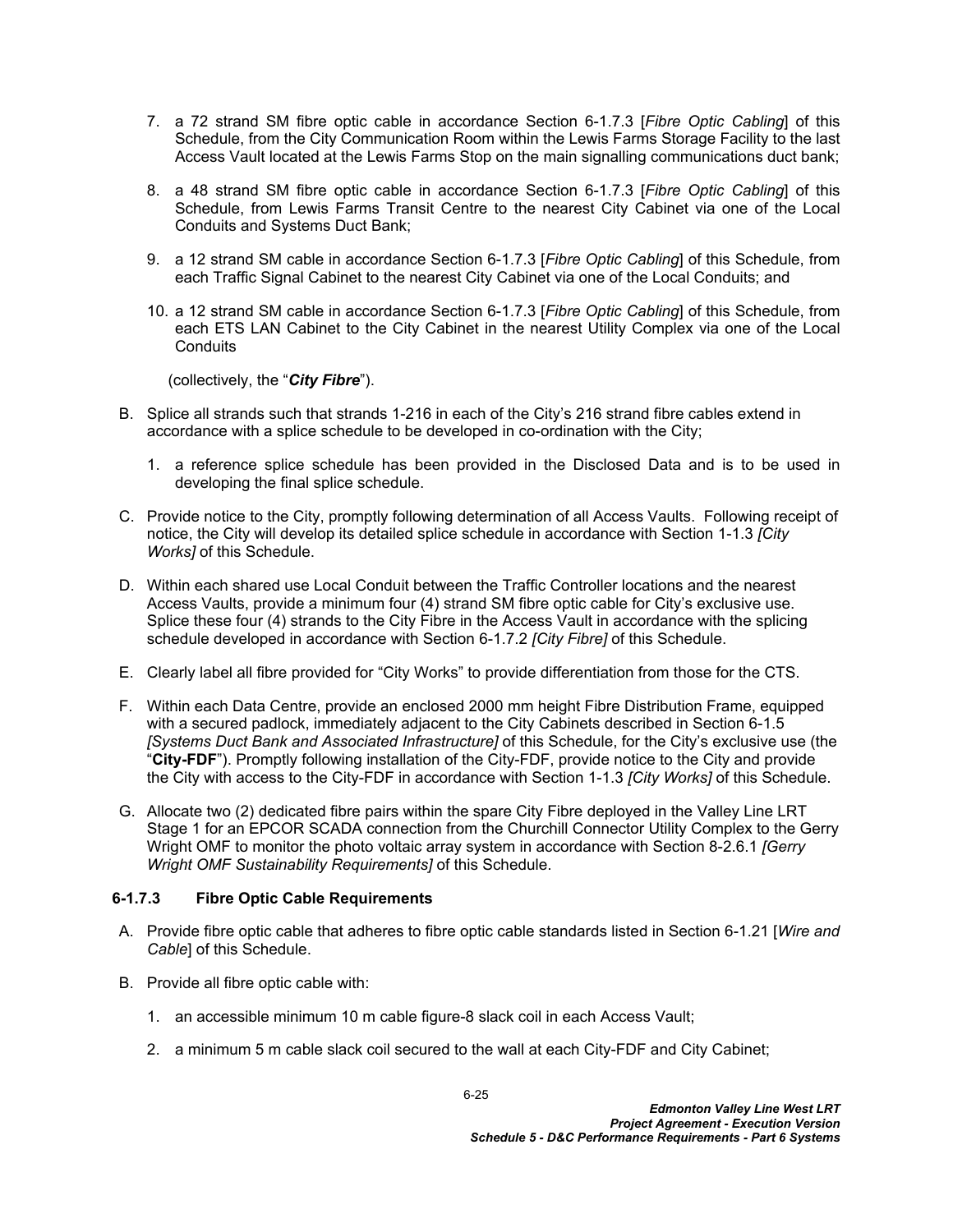- 3. continuous cable lengths with the number of splices minimized on each cable path;
- 4. splices only in accessible vault locations; and
- 5. splice cases mounted on walls within Access Vaults.
- C. Terminate all fibre strands using LC terminations in Corning fibre enclosure modules:
	- 1. 1U: Up to 48 fibre LC, Holds two (2) bulkhead modules or splicing cassettes; and
	- 2. 2U: Up to 96 fibre LC, Holds four (4)
	- 3. bulkhead modules or splicing cassettes.
- <span id="page-28-0"></span>D. Subject all terminated fibre strands to the following post installation tests and rework installation until tests pass:
	- 1. unidirectional OTDR test at 1310 nm and 1550 nm for SM fibre;
	- 2. end-to-end bi-directional power meter test at 1310 nm and 1550 nm for SM fibre;
	- 3. bi-directional Optical Loss Test Set (OLTS) test at 1310 nm and 1550 nm for SM fibre;
	- 4. optical spectrum analysis using the following criteria:
		- a. range: 1250-1650 nm;
		- b. resolution: +/- 0.033 nm;
		- c. accuracy: +/- 0.015 nm; and
		- d. power accuracy: 0.4 dB;
	- 5. chromatic dispersion analysis using the following criteria:
		- a. range: 1250 nm 1650 nm;
		- b. wavelength accuracy: 0.1 nm; and
		- c. dispersion accuracy: 1.6 ps/nm; and
	- 6. polarization mode dispersion analysis (both 1st and 2nd order) using the following criteria:
		- a. range: 0 115 ps; and
		- b. accuracy: +/- (0.020 +/- 2% of PMD).
- E. Determine the following using the results of the tests performed in accordance with Section [6-1.7.3D](#page-28-0)  *[Fibre Optic Cabling]* of this Schedule:
	- 1. span loss (total loss of span from patch panel to patch panel);
	- 2. optical loss margin, defined as the additional loss that can be added to a fibre optic span without adding additional bit errors or packet loss to any given circuit on the optical multiplexer;
	- 3. return loss (as measured from a matching connector);
	- 4. splice loss;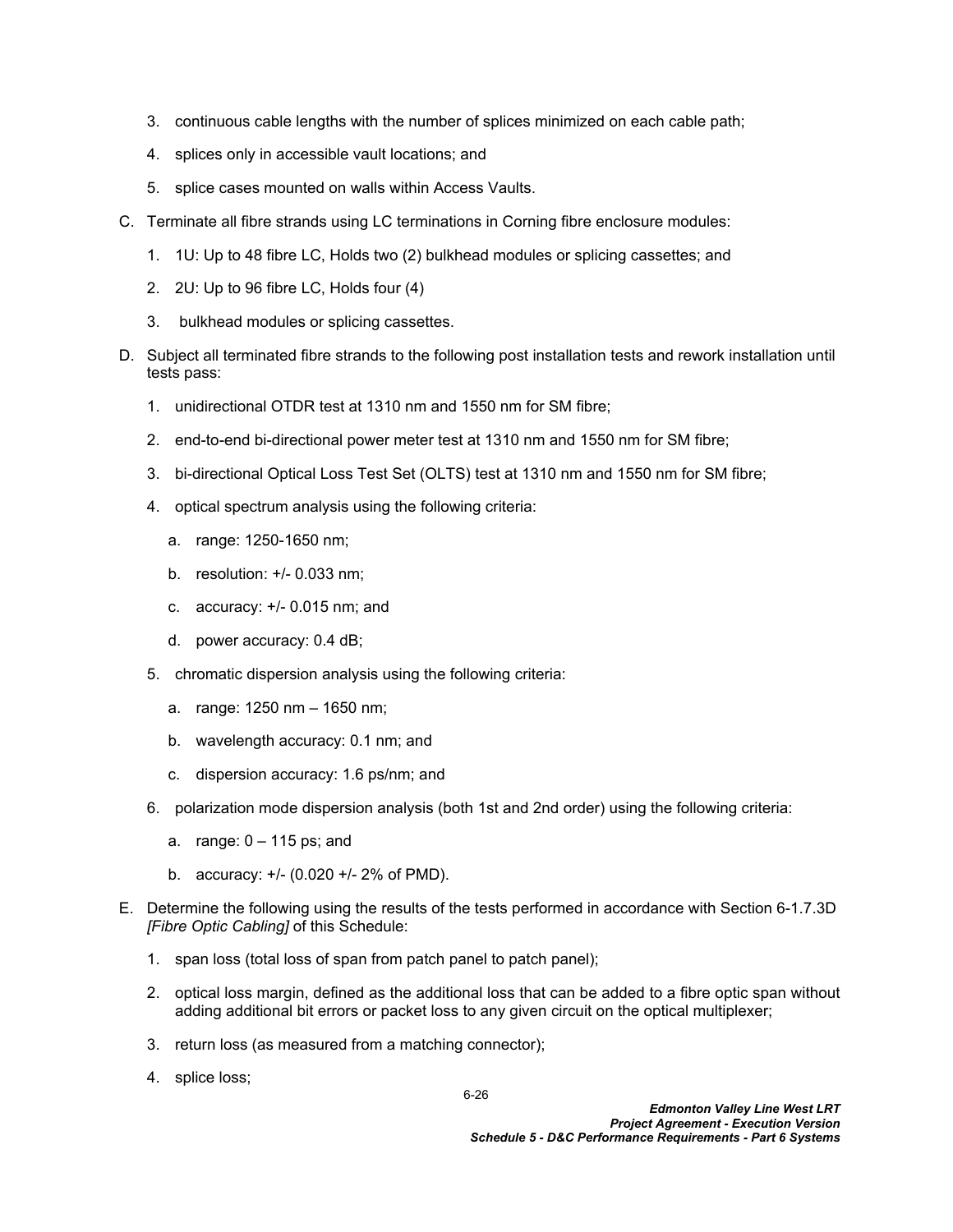- 5. termination loss; and
- 6. physical distance to all fibre features correlated with actual track positioning.
- F. Utilize the following test data as pass criteria:
	- 1. splices  $< 0.1$  dB loss;
	- 2. terminations < 0.25 dB loss and > -55 dB return loss (matching);
	- 3. total loss < calculated span loss or link budget for span components including cable, connectors, splices, patch panels; and
	- 4. optical loss margin > 10 dB.
- G. Provide all software necessary to interrogate and read the test data native format files.
- H. Provide digital copies of all test data results.
- I. Promptly following successful completion of the tests set out in this Section [6-1.7.3](#page-27-0)*[Fibre Optic Cable Requirements]*, deliver all test results and software and provide notice to the City and provide the City with access to the terminated fibre strands in accordance with Section 1-1.3 *[City Works]* of this Schedule.

### **6-1.7.4 Network Layout**



**Figure 6-1.7.4-1: Interface Diagram for Typical Utility Complexes, Stops and Stations**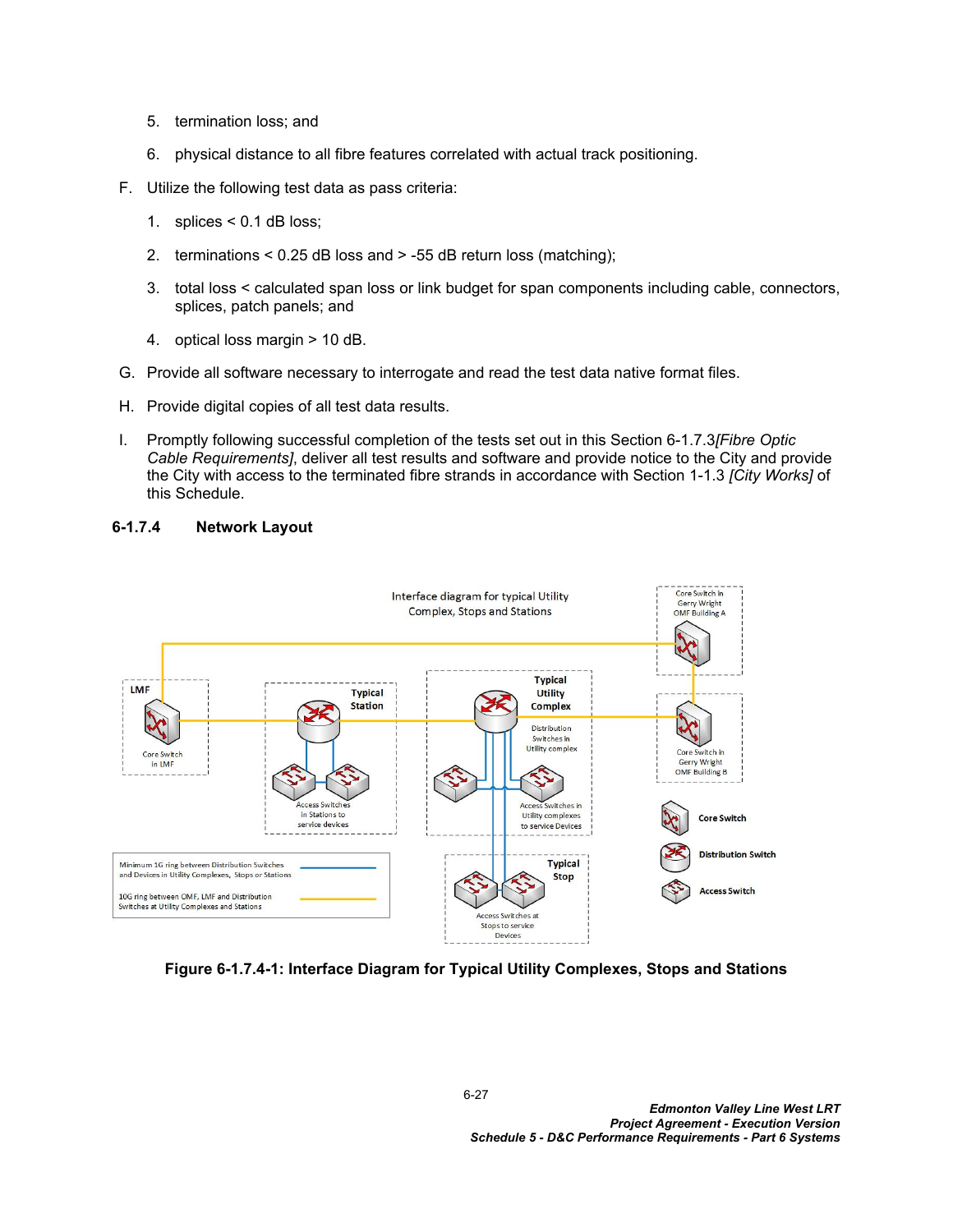

Note: Distribution switches at each utility complex service secondary loops to devices at each stop

### <span id="page-30-1"></span>**Figure 6-1.7.4-2: Network Architecture**

# <span id="page-30-0"></span>**6-1.8 DATA CENTRES**

- A. Provide Data Centre space in the to house Data Centre to house Data Centre equipment and provide a minimum 50% expansion capability. B. Provide auxiliary Data Centre space in the state of the to house a core network switch and main fibre termination point. C. Evaluate the capacity of the existing HVAC and UPS in the main Data Centre in for sufficiency to support the data centre equipment to be installed as part of Valley Line LRT Stage 2. Where necessary, upgrade HVAC and/or UPS to provide capacity to support all data centre equipment and an additional 20% loading.
- D. Allocate existing space in the main Data Centre in the main of the state of to accept and accommodate equipment from Valley Line LRT Stage 2.
- E. Provide space in the to house core switches, distribution switches and access switches.
- F. Provide virtual servers for supporting systems using virtual machine platforms compatible with those of Valley Line LRT Stage 1 or replace all to provide a consistent platform across Valley Line LRT.
- G. Provide additional physical server equipment in the support of support to support the expansion of the Valley Line LRT Stage 1 systems.

6-28

*Edmonton Valley Line West LRT Project Agreement - Execution Version Schedule 5 - D&C Performance Requirements - Part 6 Systems*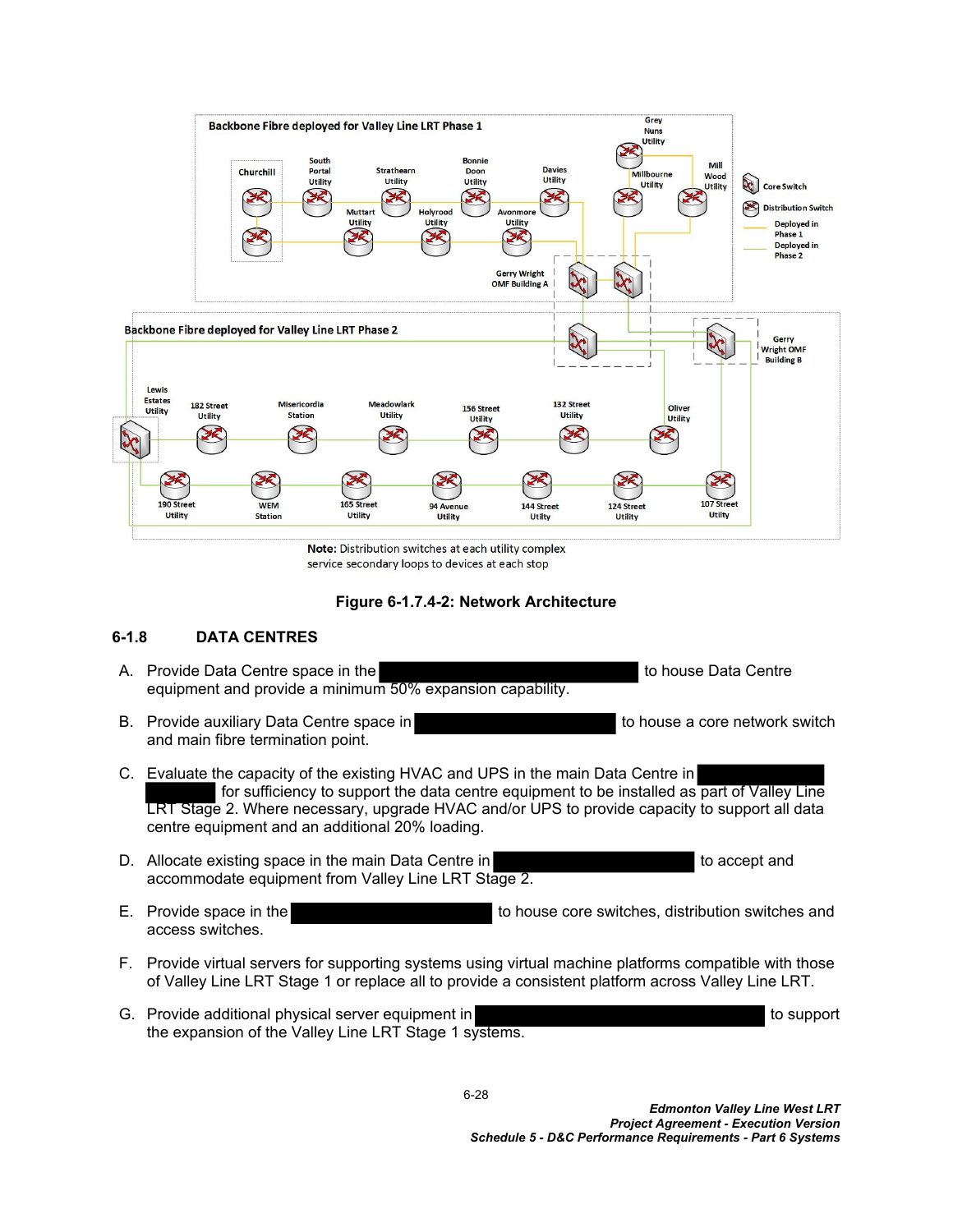- H. Run virtual servers on physical server equipment in the , expanded server equipment in . And the servers may only be servers may only be used instead of virtual servers if permitted by the City, in its discretion.
- I. Provide a data centre architecture that includes disaster recovery through the use of data centre redundancy to protect against component or hardware failure, server or assembly failure, or loss of any Valley Line LRT Data Centre.
- J. Provide configuration of servers that ensures complete functionality in case of failover to redundant server.
- K. Configure all Data Centre equipment to use the existing primary and secondary Master Clocks.
- L. Design and construct all Data Centres in accordance with ANSI/BICSI 002-2014. The Data Centres shall be designed and constructed to Class F3.
- M. Design and construct the auxiliary Data Centre in accordance with ANSI/BICSI 002-2014. The Data Centre shall be designed and constructed to Class F2.
- N. Design and implement the architecture of all Data Centres infrastructure (or equipment) to be modular and easily expandable with no, or minimal, operational downtime.
- O. Commission all Data Centres in accordance with ANSI/BICSI 002-2014.
- P. Commission each element of the Data Centres as standalone subsystems prior to being placed into service.
- Q. Integrate the Data Centre equipment with the Data Centre equipment deployed in Valley Line LRT Stage 1 to achieve redundancy in accordance with Section 1-1.4 *[Integration with Valley Line LRT Stage 1]* of this Schedule;
	- 1. submit an integration plan for the integration of Data Centre equipment with the data centre equipment deployed in Valley Line LRT Stage 1, not less than 90 days before application of the plan, detailing step by step operations (the "**Data Centre Integration Plan**").
- R. Perform integration tests of the Data Centre equipment including functionality tests to prove the functionality as described in item Section [6-1.8](#page-30-0) *[Data Centres]* of this Schedule.
- S. Provide a Manufacturer Warranty for Data Centre equipment for a minimum of five (5) years.
- T. With the first Interim Design submission for the Communication Systems as described in Appendix 4B [*Project Specific Submission Requirements*], submit at minimum (the "**First Interim Data Centre Design Package**"):
	- 1. a detail description of components to be used in the Data Centres;
	- 2. preliminary drawings for the equipment layouts for the Data Centres; and
	- 3. qualification test plan for the Data Centres.
- U. With the second Interim Design submission for the Communication Systems as described in Appendix 4B [*Project Specific Submission Requirements*], submit specifications for the components to be used in the Data Centres (the "**Second Interim Data Centre Design Package**").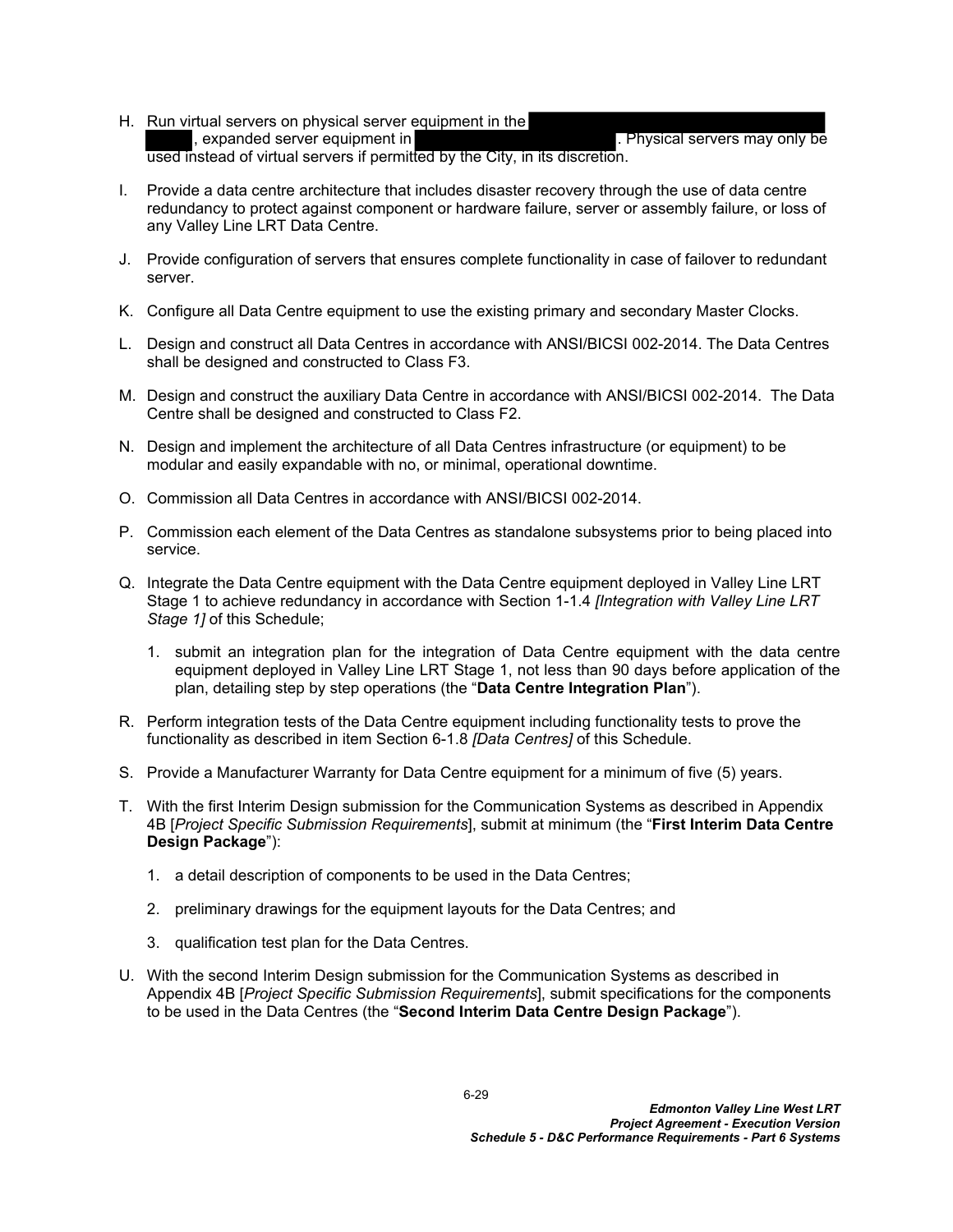- V. With the Final Design submission for the Communication Systems as described in Appendix 4B [*Project Specific Submission Requirements*], submit at minimum (the "**Final Data Centre Design Package**"):
	- 1. the qualification test reports for the Data Centres; and
	- 2. updated drawings, specifications, designs and plans for the components to be used in the Data Centres.
- W. Include the electrical and functional interface requirements of the Data Centres for ICS integration in the ICS Interface Control Document.
- X. Design all Data Centres in accordance with ANSI/TIA-942-B.

# <span id="page-32-0"></span>**6-1.9 ELECTRICAL DESIGN AND CONSTRUCTION CRITERIA**

### **6-1.9.1 Introduction**

A. This Section [6-1.9](#page-32-0) *[Electrical Design and Construction Criteria]* sets out the electrical Design and Construction requirements for the system and the associated distributed loads, except Traction Power loads.

### **6-1.9.2 General**

- A. All electrical distribution elements shall comply with the *Canadian Electrical Code, Part I, C22.1*, *and Canadian Electrical Code, Part II, C22.2*. All secondary and service-entrance cables shall also comply with *Canadian Electrical Code, Part II*.
- B. All transformers shall be dry-type.
- C. Provide a minimum 25% spare distribution capacity above the projected electrical loading requirements as at the Expiry Date for all transformers, switchgear and electrical distribution panels.

#### **6-1.9.3 Calculations**

- A. Perform short-circuit calculations to determine the Amps interrupting capacity rating of the electrical distribution system, based upon the actual available short-circuit value or per-unit impedance values obtained from the electric Utility Company at the electric service entrance or point of connection.
- B. System device coordination and selectivity shall be based on calculated short-circuit values and used for selection of ratings and settings of protection devices.
- C. Voltage drop calculations along circuits and feeders shall be completed for maximum loads, and, where applicable, under motor starting conditions.
- D. Arc flash hazard calculations shall be completed for equipment that is required to be field marked for arc flash warning per CAN/CSA Z462. Values to be calculated shall include:
	- 1. flash protection boundary in units of centimeter from equipment; and
	- 2. incident energy at 45.72 cm working distance from equipment in units of calories per square centimeter (cal/cm2). The calculated values shall be permanently displayed on equipment arc flash hazard warning labels.
- E. Computations for service, feeder and branch circuit loads shall be based on the nominal system voltage used and applicable demand factors in accordance with the *Canadian Electrical Code*.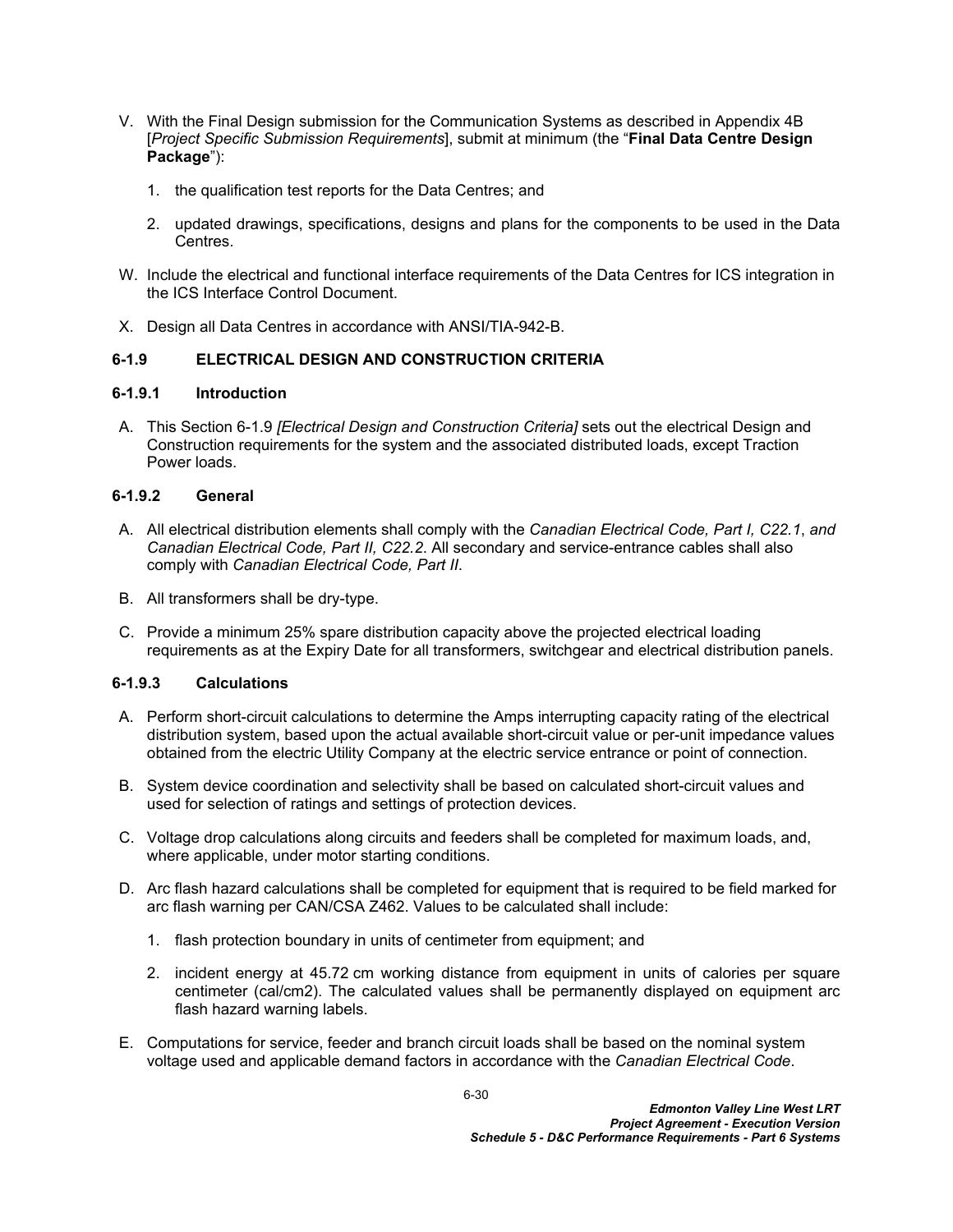#### **6-1.9.4 Electrical Load Classification**

- A. Electrical loads shall be classified as follows:
	- 1. "Normal" electrical loads can tolerate occasional prolonged interruptions and can, thus, be served by a nonredundant power circuit served from a single electrical utility service feeder, or a single service feeder from a traction power substation. These include any metered loads that are not classified as "Essential" or "Critical" loads which, if de-energized, have no effect on Passenger safety or system operations; or Equipment connected from the normal system load, including:
		- a. normal lighting at Stations and Stops;
		- b. Street Lighting at Lewis Farms Park and Ride Facility and WEM Transit Centre;
		- c. advertising signage at Stations and Stops;
		- d. escalators at Stations;
		- e. space heaters at Stations and Stops;
		- f. ventilation systems (not fire ventilation);
		- g. sanitary drainage pumps;
		- h. typical "Critical" system load equipment, including:
			- i. Station emergency lighting;
			- ii. Emergency signage;
			- iii. Emergency phones (E-Tels) and passenger assist intercoms;
			- iv. ventilation supervisory controller;
			- v. fiber optic system;
			- vi. critical signal systems;
			- vii. TPSS SCADA system;
			- viii. fire alarm system;
			- ix. PA/VMS system;
			- x. CCTV and other security loads; and
			- xi. TVM any other metered load that cannot sustain momentary disruptions; and
		- i. equipment connected from the "Essential" system load including, but not limited to:
			- i. elevators;
			- ii. storm and ground water drainage pumps;
			- iii. fire booster pumps;
			- iv. fire ventilation smoke removal system;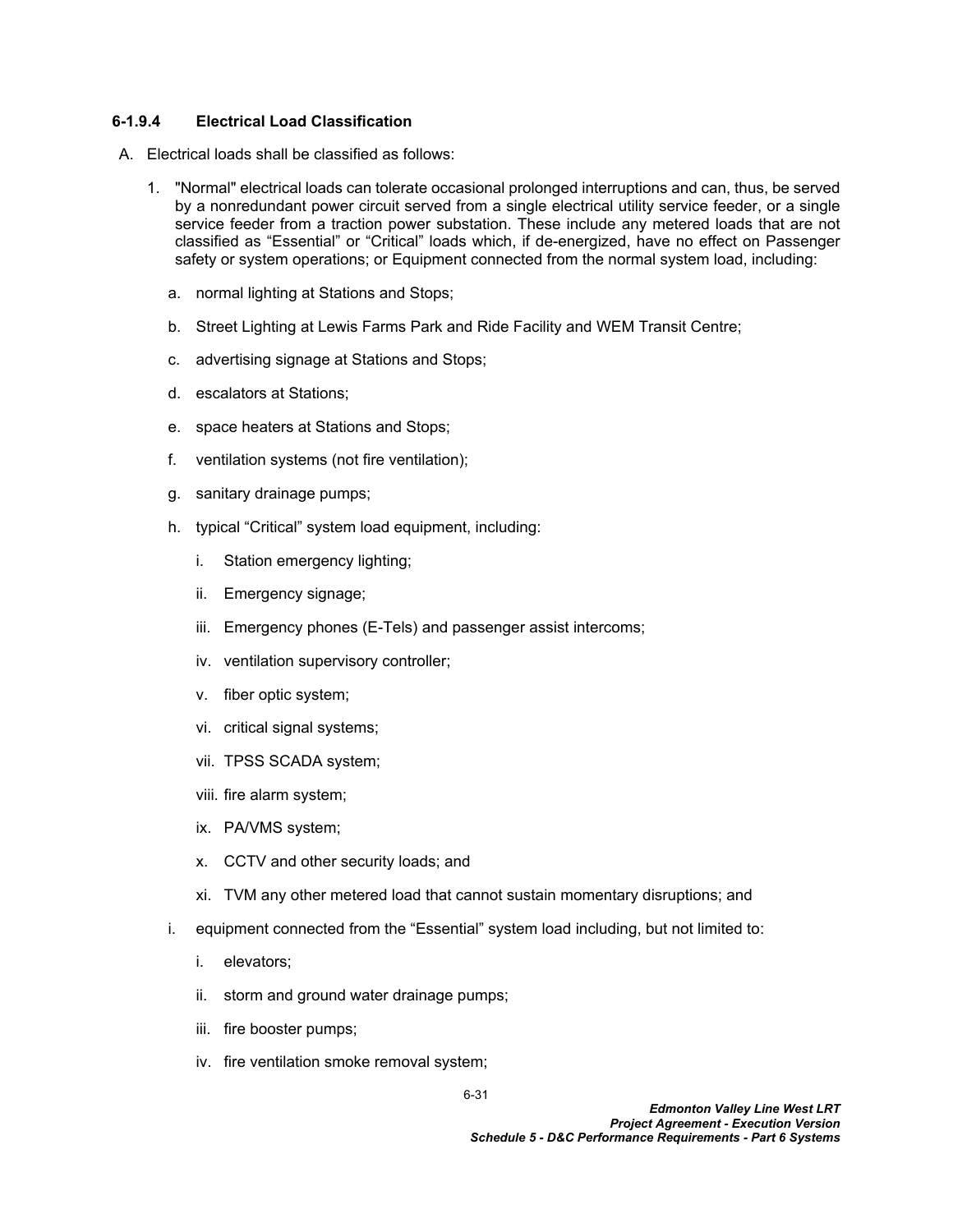- v. HVAC (when critical systems can fail due to overheating) sump pumps; and
- vi. any other metered load that can sustain momentary disruptions, but which requires redundant and diverse energy sources as determined in accordance with the Safety and Security Certification Program and the RAM Program.

### <span id="page-34-0"></span>**6-1.9.5 Emergency and Standby Sources**

- A. Provide standby power sources sized to energize all Critical and Essential electrical loads.
- B. Standby power sources shall be designed such that:
	- 1. Critical loads will not be subjected to prolonged or momentary power interruptions. Critical loads must, therefore, be served by a UPS system;
	- 2. Essential loads can tolerate only momentary interruptions and can, therefore, be served by:
		- a. an off-line UPS
		- b. a redundant power circuit served from two (2) electrical utility service feeders;
		- c. two service feeders from a traction power substation;
		- d. a single feeder from the traction power substation, and an alternative power source such as a permanent generator; and
		- e. a single feeder from electrical utility and an alternative power source such as a permanent generator; and
	- 3. Essential loads shall not experience any interruption exceeding two (2) minutes, or such shorter time as determined by the Safety and Security Certification Program and the RAM Program, upon failure of any main electrical Utility feed.
- C. Where standby power is provided by a second Utility feed, it shall be independently fed from an alternate Utility substation.
- D. Standby power batteries shall not be located within a Pedestrian Priority Zone, unless housed within a Utility Complex that includes a TPSS.
- E. Where standby power is provided by use of a mobile energy source, provide an electrically interlocked external connection point on the outside wall of the applicable electrical room, located within 10 m of a parking stall or Roadway with no parking restrictions to allow access.

#### **6-1.9.6 Stop and Station Services**

- A. Provide three (3) phase, 60 Hz, incoming mains for each Stop and Station via a standard meter load or a transformer.
	- 1. Where installation of a transformer is required at a Stop, it shall be located within a vault.
	- 2. Coordinate with the electric Utility Company for supply, installation and maintenance of electrical distribution equipment up to the demarcation point.
		- a. The demarcation point between the electric Utility Company's system and the System shall be as defined in the electric Utility Company's Customer Connection Guide.
- B. At Misericordia Station and WEM Station, provide an electrical room and equip with: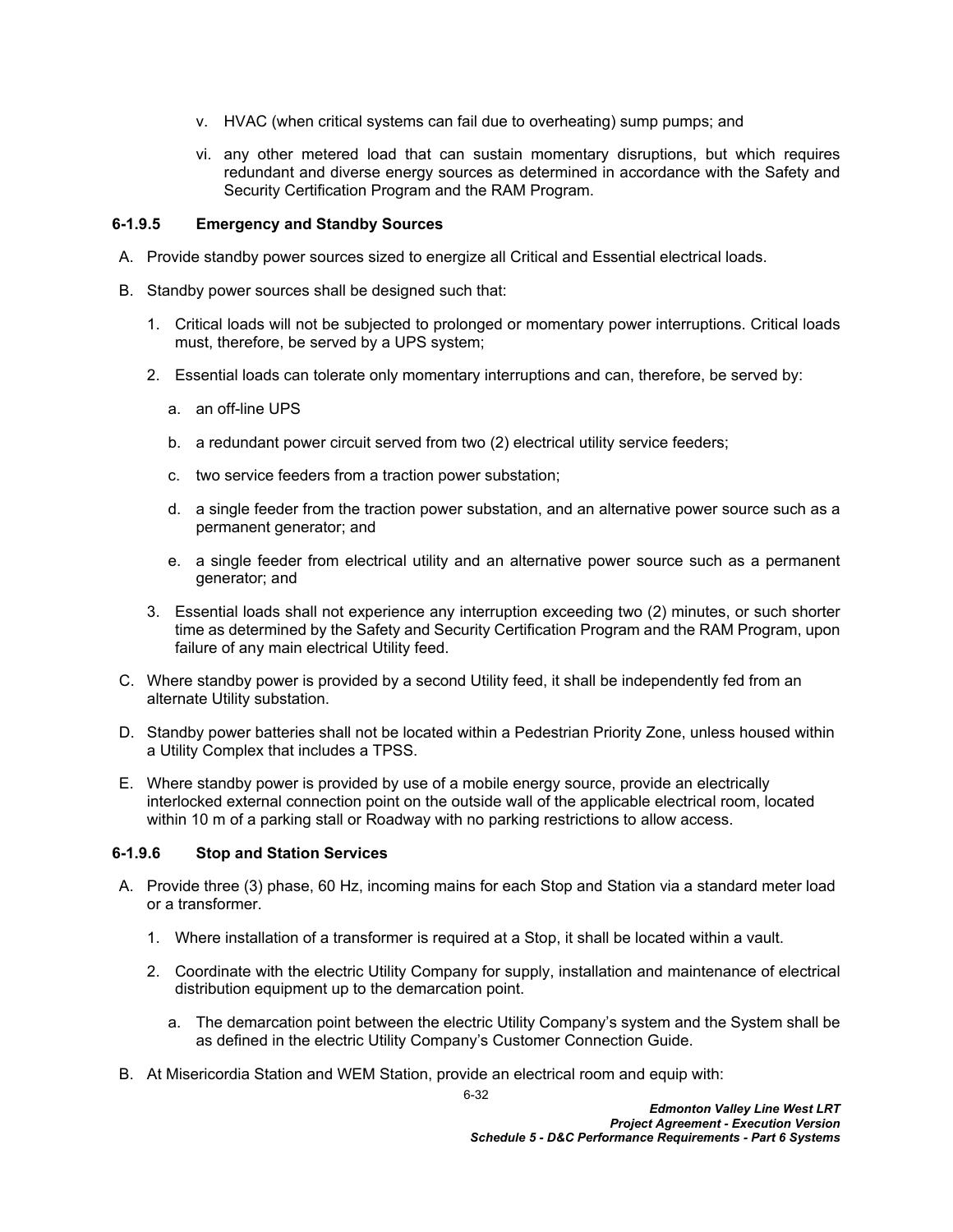- 1. revenue class metering;
- 2. switchboard;
- 3. power distribution panels, including separate Normal, Critical, and Essential load centres;
- 4. feeders to all electrical loads;
- 5. emergency and transfer equipment as described in Section [6-1.9.5](#page-34-0) *[Emergency and Standby Sources]* of this Schedule;
- 6. transformers;
- 7. elevator and escalator electrical services;
- 8. lighting control cabinet; and
- 9. Station heating controls.
- C. At Stops, provide one (1) Platform mounted enclosure rated at NEMA 4X when installed, equipped with:
	- 1. revenue class metering;
	- 2. 600/120V-208V three (3) phase transformer (if required)
	- 3. 120/208V three (3) phase distribution panel complete with main breaker;
	- 4. feeders to all "normal" electrical loads;
	- 5. lighting controls; and
	- 6. Shelter heating controls.

### **6-1.9.6.1 Stop and Station Electrical**

A. At all Stops and Stations, provide general-purpose duplex receptacles in accordance with the Room Data Sheets.

#### **6-1.9.6.2 Grounding and Bonding**

- A. The electrical distribution systems at Stops and Stations shall be solidly grounded and bonded in accordance with Section 1-2.7 *[Grounding and Bonding]* of this Schedule.
- B. The grounding electrode system shall be supplemented and bonded together with an embedded ground grid on each side of the Tracks at Stations.
- C. All non-current-carrying metal enclosures and all alternating current equipment shall be securely bonded to the grounding system at the applicable Stop or Station.
- D. Each metallic electrical equipment housing shall provide a welded boss for attaching a protective ground connection and shall be sized for expected trip currents.
- E. Any pipe connected to an active cathodic protection system shall not be connected to the grounding system, except where the design of the active cathodic protection system requires that the pipe be grounded.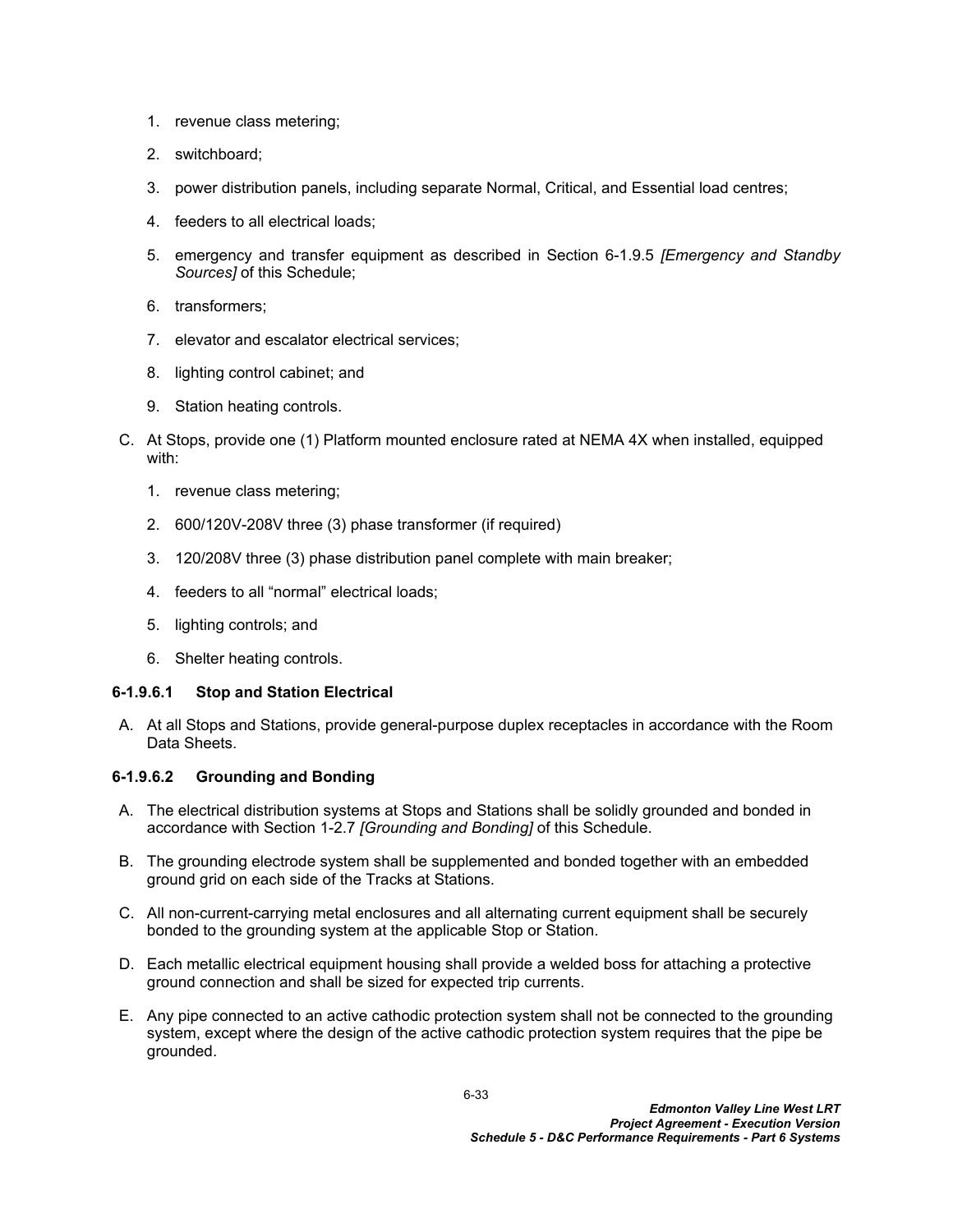- F. Feeder circuit grounding conductors shall be:
	- 1. housed in a separate conduit or run alongside the feeder cables; and
	- 2. bonded to electrical equipment along the LRT Corridor, including metallic equipment enclosures.

### **6-1.9.7 Utility Complex Services**

- A. At each Utility Complex, provide within each associated electrical room:
	- 1. electrical load centre panel, energized from a TPSS auxiliary feed in accordance with Section 6- 2.3.3 *[TPSS]* of this Schedule;
	- 2. transformers; and
	- 3. such other electrical distribution equipment as required to support the functionality of the applicable Utility Complex.
- B. External aerial feeder cabling within a Utility Complex is not permitted.

### **6-1.9.8 Lighting and Receptacle Metered Services**

- A. Track lighting, including Yard Track and Lead Track lighting, shall be revenue metered.
- B. Street Lighting in accordance with Section 3-7 *[Street Lighting Requirements]* and Section 6-6 [*Street Lighting System Requirements*] of this Schedule except along roadways, Sidewalks and SUPs which are part of the City of Edmonton street light program, shall be revenue metered;
	- 1. For all unmetered Street Lighting, Project Co shall track and submit to the City all load changes during the Construction Period (each, a "**Unmetered Street Lighting Load Change Report**").
- C. Walkways or pedestrian pathway lighting, bench lighting and any other electrical loads that are part of the project (e.g. receptacles for decorative lighting within Jasper Place Opportunity Area) shall be revenue metered.
- D. Provide power to pedestrian street lights from a flush mounted utility box between landscaped areas, with one (1) box supplying power to two (2) landscape areas.

# **6-1.9.9 Life Safety**

#### **6-1.9.9.1 Electrical Safety Provisions**

- A. Ground fault protection of equipment, as defined in the NEC (2014), shall be provided as required by the CEC. Ground fault "annunciation only" shall be provided where is required for equipment or feeders serving Essential electrical loads.
- B. Ground fault protection for personnel, as defined in UL 943, shall be provided on branch circuits that have equipment or outlets for which personnel protection is required by the CEC or Good Industry Practice.

# <span id="page-36-0"></span>**6-1.10 MECHANICAL DESIGN AND CONSTRUCTION CRITERIA**

A. This Section [6-1.10](#page-36-0) *[Mechanical Design and Construction Criteria]* sets out the mechanical Design and Construction requirements for Building Structures.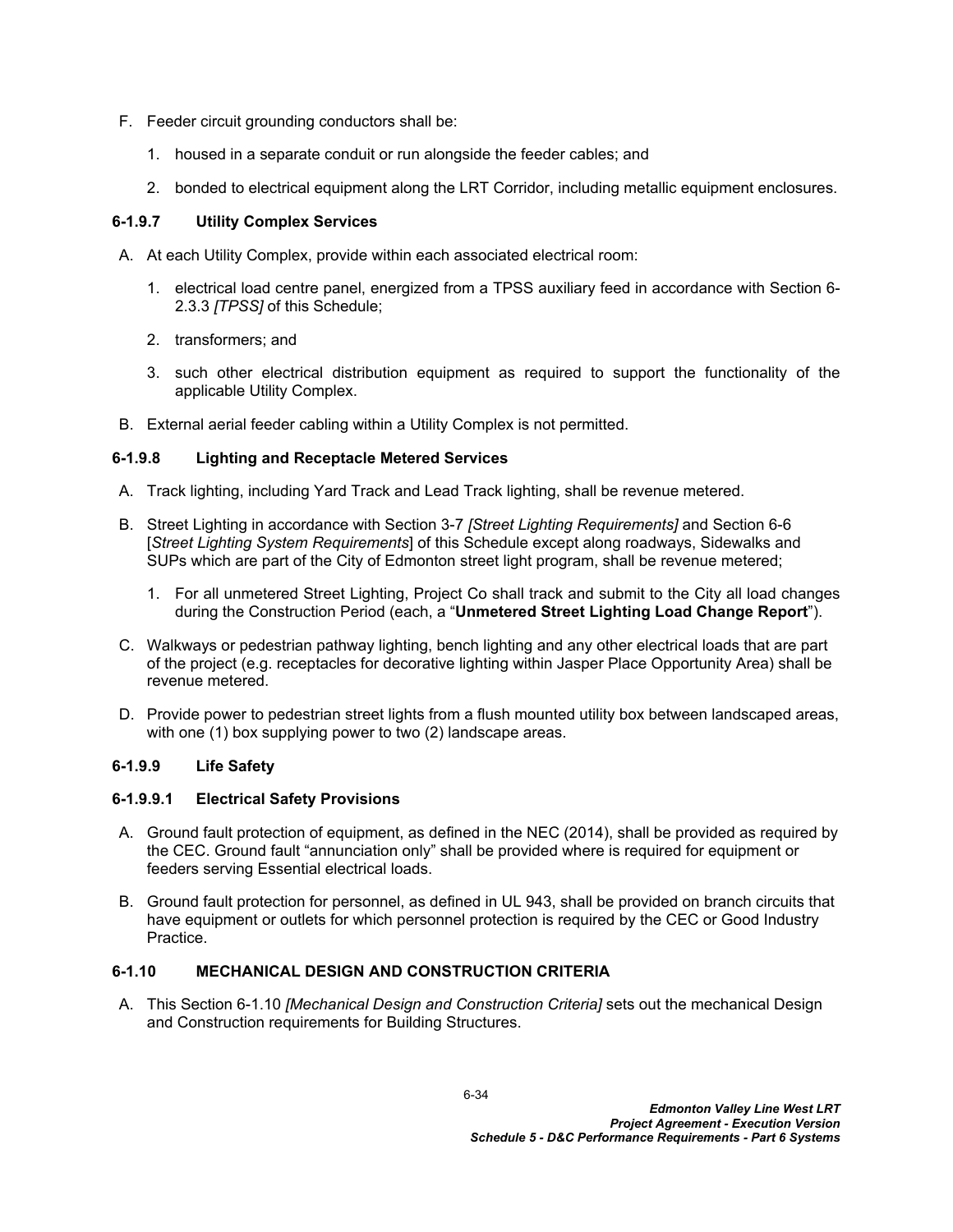#### **6-1.10.1 Not Used**

### **6-1.10.2 Not Used**

#### **6-1.10.3 HVAC Design Requirements**

#### **6-1.10.3.1 General HVAC Design Requirements**

A. Indoor air temperature and relative humidity in all rooms and spaces shall comply with the requirements of NBCAE and ASHRAE standards and shall meet any temperature and humidity requirements set by the manufacturers of equipment situated in such rooms or spaces.

#### **6-1.10.3.2 Stops Specific HVAC Design Requirements**

- A. Provide automatic control for the heating system in each Shelter, such that:
	- 1. the heating system becomes activated within 15 seconds of the space becoming occupied and de-activated when the space becomes or remains unoccupied for more than three (3) consecutive minutes;
	- 2. if the heating system has been de-activated, the Shelter shall reach a breath zone temperature of at least 4  $\degree$ C within five (5) minutes of being activated, with all doors closed, and maintain this minimum temperature while the space remains occupied.
- B. Shelters shall be electrically heated.
- C. Space temperatures in Shelters shall not be higher than  $2^{\circ}$ C above July 2.5% outdoor summer design dry bulb ambient temperatures given in the NBCAE.
	- 1. Only passive ventilation of Shelters is allowed.
- D. Indoor environmental design parameters for the Lewis Farms Stop operator washroom shall be in accordance with the Room Data Sheets.
- E. Space temperatures in ETS operator washrooms shall not be higher than 2  $\degree$ C above July 2.5% outdoor summer design dry bulb ambient temperatures given in the NBCAE.

#### **6-1.10.3.3 Station Specific HVAC Design Requirements**

- A. Indoor environmental design parameters for spaces within the WEM Station and Misericordia Station shall be in accordance with the Room Data Sheets.
	- 1. The minimum and maximum temperatures indicated for the WEM Station and Misericordia Station on the Room Data Sheets shall be used for the design of the heating and cooling systems as well as for the purposes of energy modelling.
- B. Space temperatures in heated waiting areas, public washrooms, ETS operator washrooms, janitorial rooms, and mechanical rooms shall not be higher than  $2 \degree C$  above July 2.5% outdoor summer design dry bulb ambient temperatures given in the NBCAE.
- C. Temperatures in vertical circulation spaces between L2 Mezzanine and L3 Platform levels shall not be lower or higher than the operating temperatures of the escalators as set out in the Valley Line West LRT Facilities Design and Construction Standards.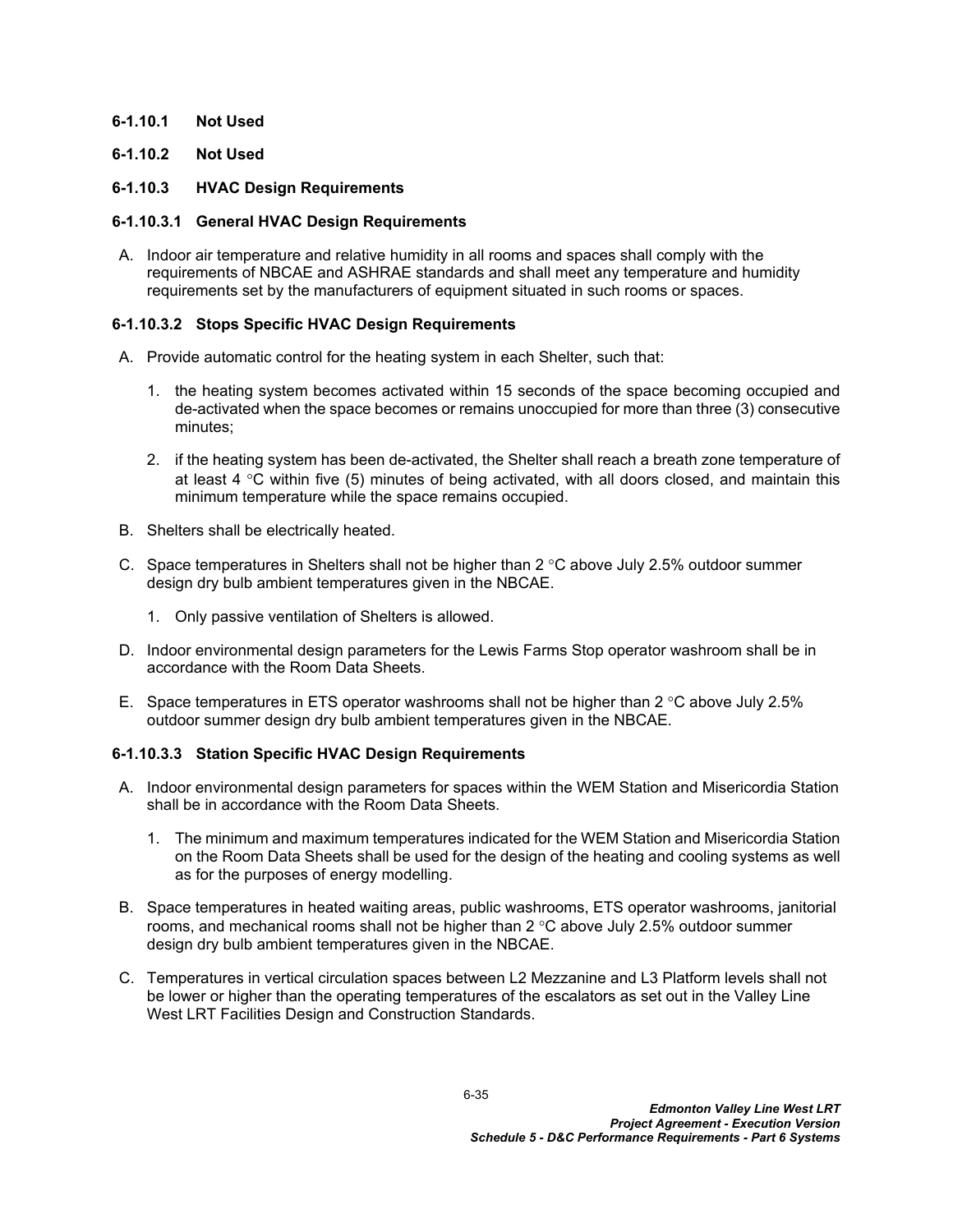#### **6-1.10.3.4 Maintenance and Storage Facility Specific HVAC Design Requirements**

- A. Indoor environmental design parameters for spaces within the Gerry Wright OMF Building B and Lewis Farms Storage Facility shall be in accordance with the Room Data Sheets.
	- 1. Heating systems within the Gerry Wright OMF Building B and Lewis Farms Storage Facility shall be designed to accommodate the minimum temperatures for the design of heating systems that are indicated on the Room Data Sheets.
	- 2. For the purposes of energy modelling for the Gerry Wright OMF Building B and Lewis Farms Storage Facility, the minimum operational temperatures for energy modelling that are indicated on the Room Data Sheets may be assumed.
	- 3. The maximum temperatures indicated for the Gerry Wright OMF Building B and Lewis Farms Storage Facility on the Room Data Sheets shall be used for the design of the cooling systems as well as for the purposes of energy modelling.

### **6-1.10.4 Not Used**

### **6-1.10.5 Fire Protection Design Requirements**

### **6-1.10.5.1 General Fire Protection Design Requirements**

- A. Wherever the NBCAE requires provision of a fire protection system, such systems shall comply with the requirements of NFPA 130.
- B. At Stops, fire protection shall be provided via hydrant coverage.

### **6-1.10.5.2 Not Used**

#### **6-1.10.5.3 Supply Air Exchange**

- A. Provide a stand-alone-supply air and exhaust system and a hydrogen sensor in each room containing batteries designed to vent hydrogen.
- B. The supply air and exhaust system shall provide a minimum of five (5) air-changes per hour in accordance with the requirements of NFPA-76.
- C. Upon sensing 1% or higher concentration of hydrogen in the air, the hydrogen sensor shall:
	- 1. provide an audible alarm;
	- 2. initiate operation of the exhaust air fan system; and
	- 3. report the alarm condition to the Building SCADA system.
- D. The hydrogen sensor shall be capable of sensing within the range of 0.2% to 4% hydrogen concentrations in air.

#### **6-1.10.6 Utility Complex Services**

- A. Provide the following at each stand-alone Utility Complex:
	- 1. a non-freeze cold-water spigot with secure access that shall be operational year-round, which shall be serviced by a minimum 20 mm water line; and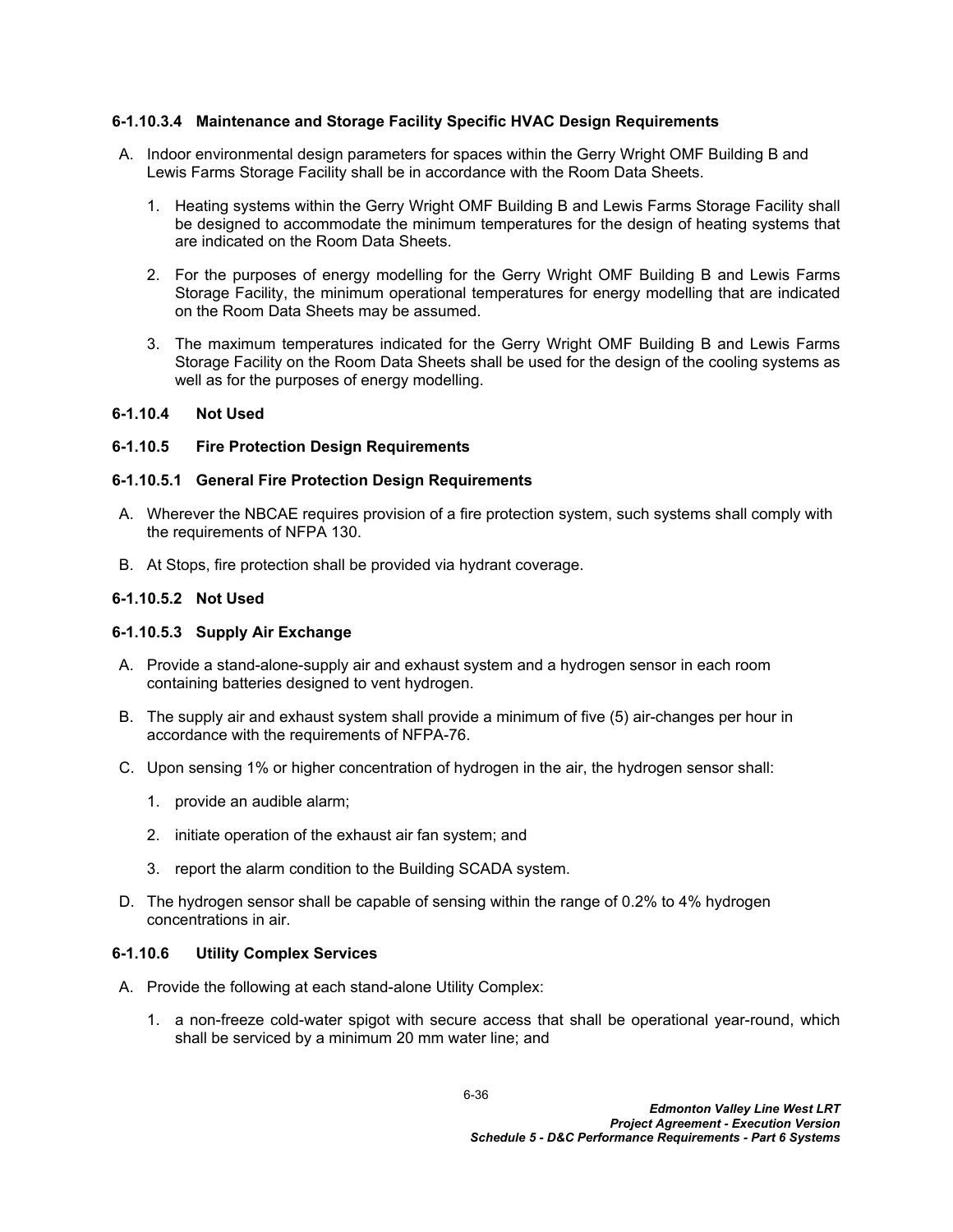2. a floor drain that drains into the sanitary service to prevent accumulation of standing water below the spigot.

### **6-1.11 CCTV SYSTEM**

- A. The CCTV System consists of:
	- 1. The Valley Line CCTV System to provide coverage of Stops, Stations, LRVs, the , the , , the the the contract the state of the state of the LRT Corridor, to be integrated into the Valley Line LRT Stage 1 CCTV system.

### **6-1.11.1 Reference Standards**

- A. Design, construct and test the Valley Line CCTV system to following codes and standards, but not limited to:
	- 1. American National Standards Institute (ANSI);
	- 2. American Public Transportation Association (APTA);
	- 3. Canadian Electrical Code (CEC);
	- 4. Electrical & Electronics Manufacturers (EEMAC) Standards;
	- 5. Electronic Industry Association E.I.A.;
	- 6. Telecommunications Industry Association (TIA);
	- 7. IEEE 802 Local and Metropolitan Area Networks;
	- 8. IEEE 802.3at and IEEE 802.3af (PoE and PoE+);
	- 9. ITU H.323 Packet Based Multimedia Communication Systems;
	- 10. Transport Canada;
	- 11. Underwriters Laboratories (ULC) Inc. Standards; and
	- 12. ITU H.323 Packet Based Multimedia Communication Systems.

# **6-1.11.2 Valley Line CCTV System**

#### <span id="page-39-0"></span>**6-1.11.2.1 General Surveillance Requirements and Coverage**



*Project Agreement - Execution Version Schedule 5 - D&C Performance Requirements - Part 6 Systems*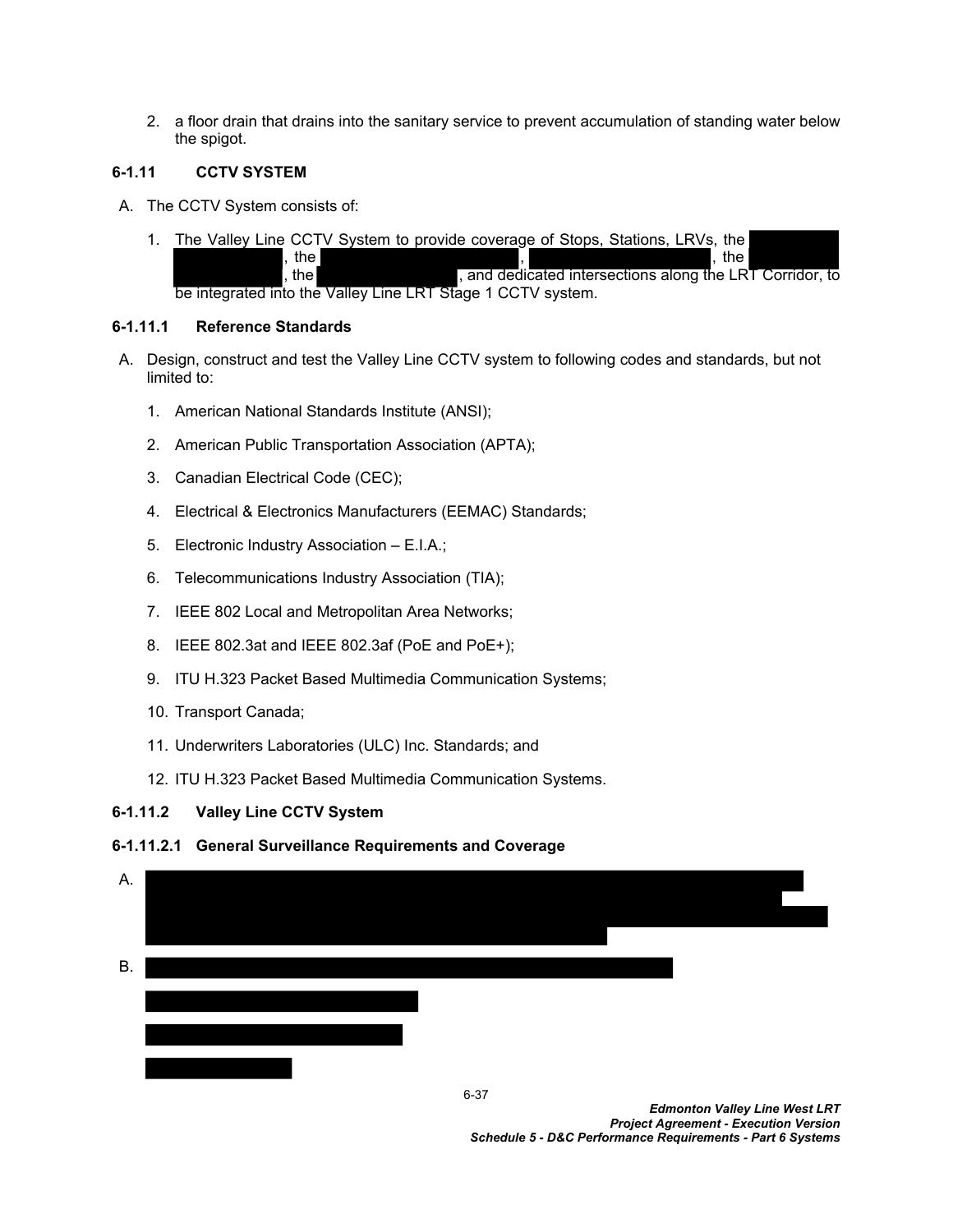

- K. Collect and store all information recorded by the Valley Line CCTV System in compliance with the requirements of Schedule 18 *[Freedom of Information and Privacy Protection]* and all Applicable Laws, including the *Freedom of Information and Protection of Privacy Act* (Alberta).
- L. Submit a comprehensive surveillance study, including horizontal and vertical fields of view for each camera, with the Final Design submission for the Systems Integration and Commissioning as described in Appendix 4B [*Project Specific Submission Requirements*], of the Valley Line LRT Stage 2 and of each facility referred to in Section [6-1.11.2.1M](#page-40-0) (the "**Surveillance Study**");
	- 1. The Surveillance Study shall demonstrate that the Valley Line CCTV System complies with the minimum coverage requirements set out in Sections [6-1.11.2.1M](#page-40-0) and [6-1.11.2.1N](#page-43-0) and the design requirements set out in Section [6-1.11.2.1](#page-39-0) *[General Surveillance Requirements and Coverage]* of this Schedule.

<span id="page-40-0"></span>

*Edmonton Valley Line West LRT Project Agreement - Execution Version Schedule 5 - D&C Performance Requirements - Part 6 Systems*

6-38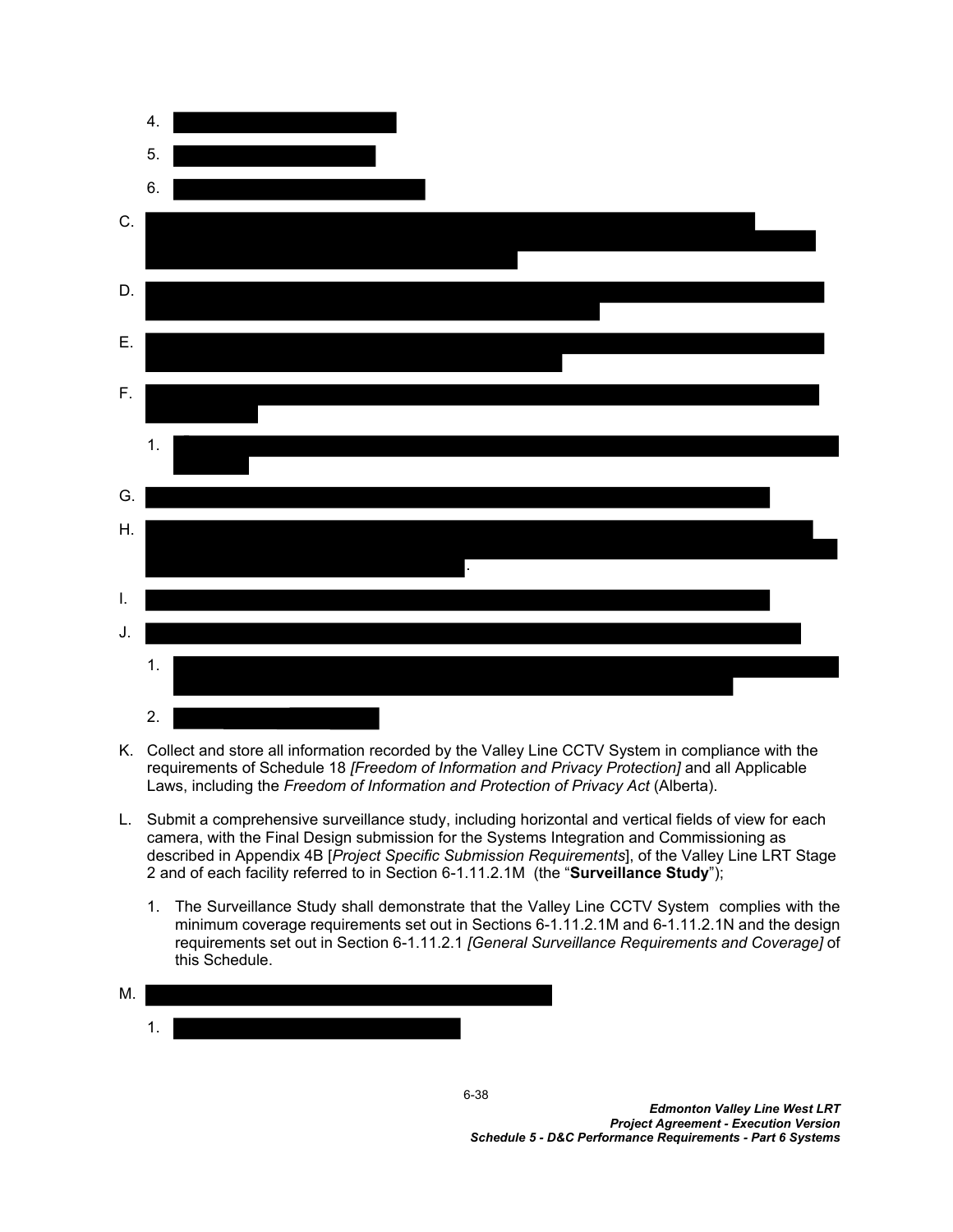

- 2. WEM Station and Misericordia Station with CCTV cameras placed to monitor activity at the following facilities:
	- a. emergency telephones;
	- b. escalators, along the escalator path and entry/exit;
	- c. outside of elevators;
	- d. concourse/mezzanine levels with 100% coverage and no blind spots;
	- e. all entrance doors,
	- f. fixed view of each washroom entrance;
	- g. Pedway/walkway/stairwell entrances and exits; and
	- h. 100% coverage of surface parking areas, with activity identifiable to 45m;
- 3. all public areas at the Lewis Farms Park and Ride, with CCTV cameras placed:
	- a. with unobstructed views of BLTs; and
	- b. to provide 100% coverage of the
- 4. Utility Complexes, with CCTV cameras placed to monitor activity at the following:
	- a. gate entrance to the Utility Complex; and
	- b. door entrances to each TPSS, electrical room, communications room, signal room, and any other rooms in the Utility Complex;

| 5. |    | site and                                       |
|----|----|------------------------------------------------|
|    | a. | depot perimeter;                               |
|    | b. | stabling area;                                 |
|    | C. | each Train entrance from the mainline to the   |
|    | d. | each road entrance;                            |
|    |    | a coop dear monitored by the intrusion overage |

- e. each door monitored by the intrusion system;
- f. car wash entrance and exit of
- g. loading dock(s);

6-39

*Edmonton Valley Line West LRT Project Agreement - Execution Version Schedule 5 - D&C Performance Requirements - Part 6 Systems*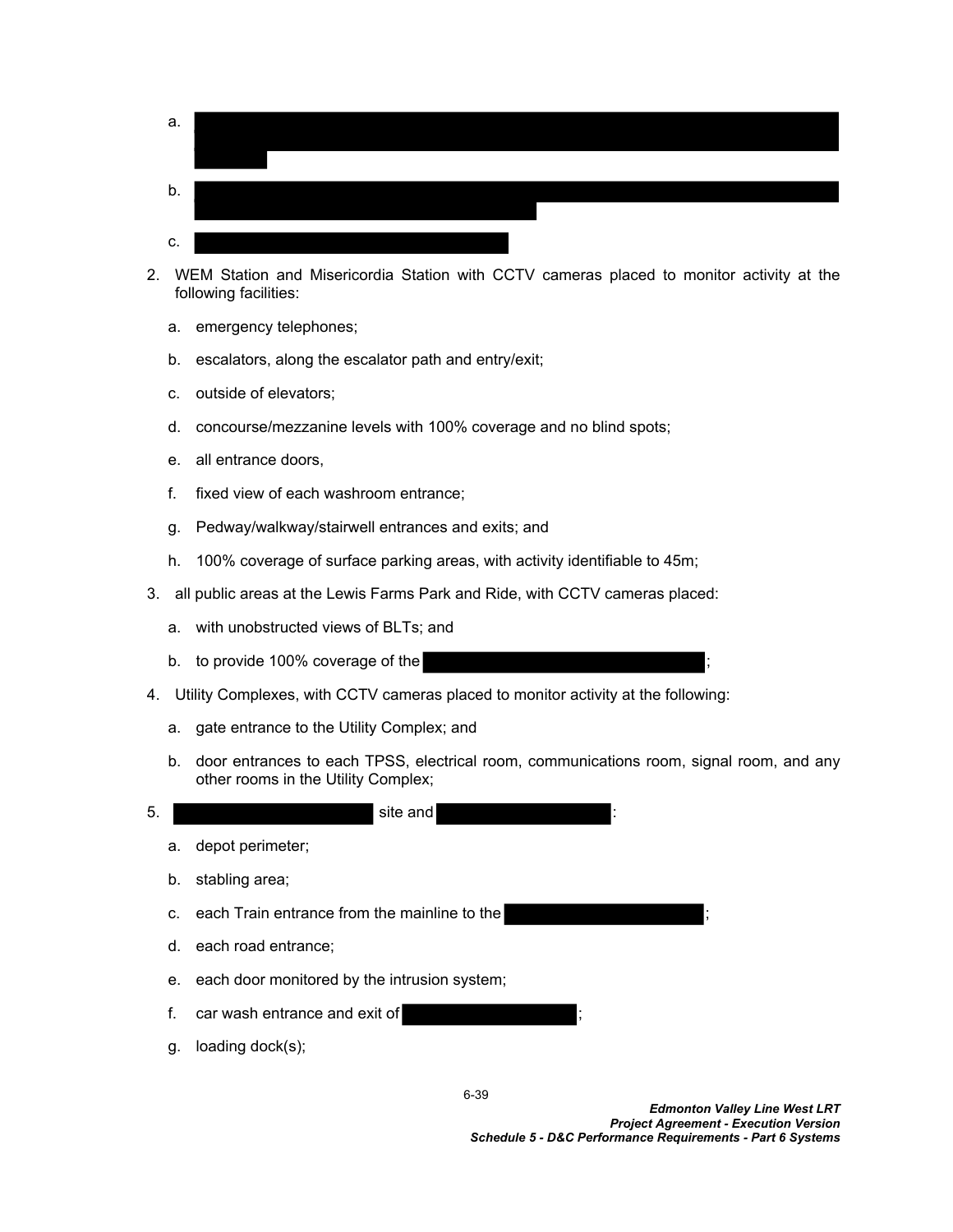- h. outdoor storage area(s);
- i. track switch areas;
- j. track entrances to buildings;
- k. Traction Power Substation at  $\blacksquare$ ; and
- l. car park;
- 6. all public waiting areas at the WEM Transit Centre, with CCTV cameras placed:
	- a. with views of all TVMs and BLTs;
	- b. provide 100% coverage of the area;
	- c. with views of all Shelters;
	- d. with a fixed view of each washroom entrance; and
	- e. with views of all entrance doors;
- 7. all Elevated Guideways, with CCTV cameras placed to provide 100% coverage of the LRT Corridor; and
- 8. the following traffic intersections, with fixed CCTV cameras place to provide 100% coverage of the intersection including at a minimum all Road Traffic Signals, Grade Crossings and vehicle, bicycle, and pedestrian movements at the intersection, in accordance with Table 6-4.3-1 [*Traffic Intersections*] of this Schedule:
	- a. 87 Avenue / Ramp SB AHD;
	- b. 87 Avenue / Ramp NB AHD;
	- c. 87 Avenue / 163 Street;
	- d. 87 Avenue / 159 Street;
	- e. Meadowlark Road / 156 Street;
	- f. 92 Avenue / 156 Street;
	- g. 95 Avenue / 156 Street;
	- h. 99 Avenue / 156 Street;
	- i. 100 Avenue / 156 Street;
	- j. Stony Plain Road / 156 Street;
	- k. Stony Plain Road / 149 Street;
	- l. Stony Plain Road / 142 Street;
	- m. Stony Plain Road / 102 Avenue;
	- n. Stony Plain Road / 139 Street;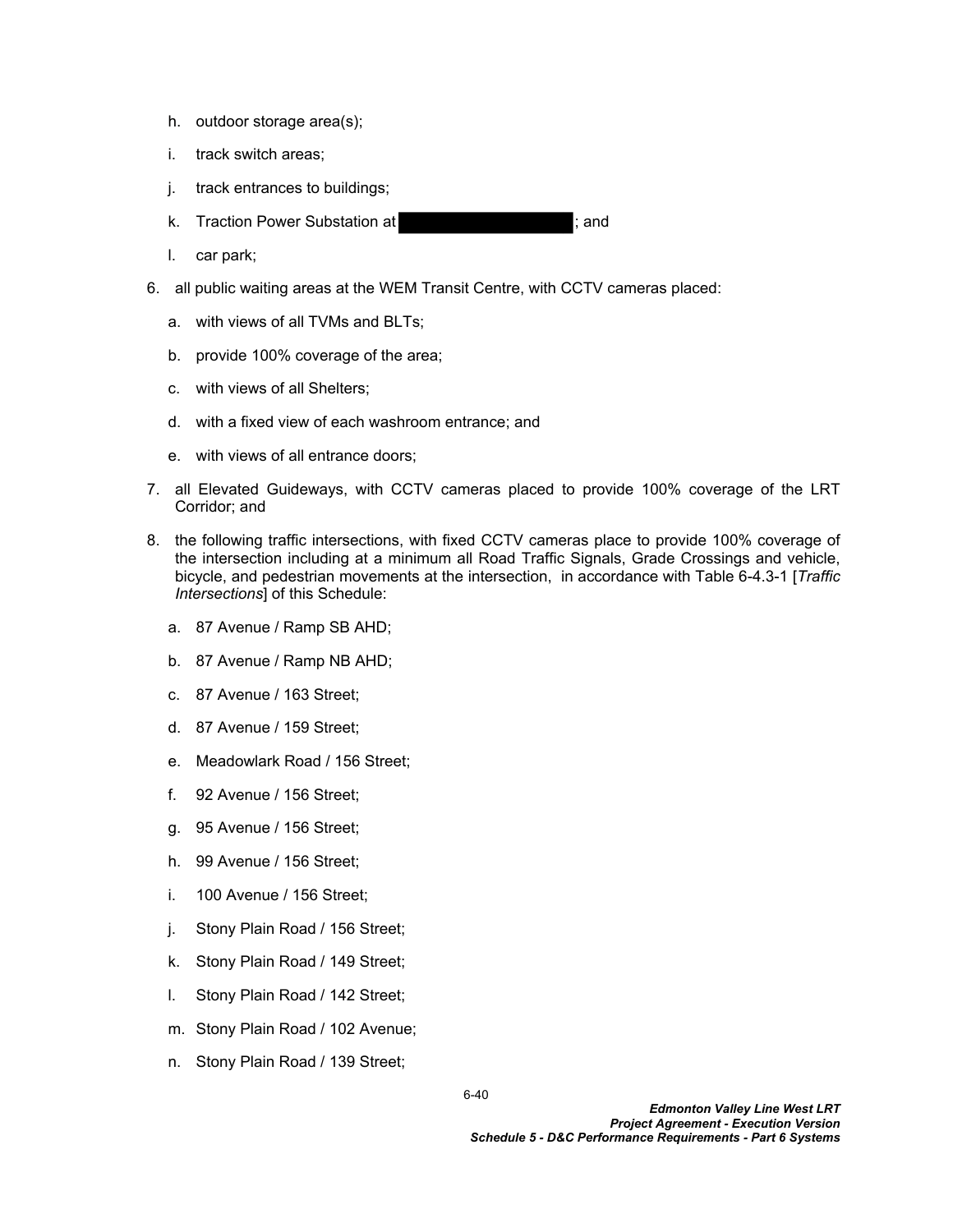- o. Stony Plain Road / 136 Street;
- p. Stony Plain Road / 134 Street;
- q. Stony Plain Road / 124 Street;
- r. 104 Avenue / 116 Street;
- s. 104 Avenue / 109 Street;
- t. 104 Avenue / 107 Street;
- u. 103 Avenue / 107 Street;
- v. 102 Avenue / 107 Street;
- w. 102 Avenue / 106 Street; and
- <span id="page-43-0"></span>x. 102 Avenue / 105 Street.
- N. Provide enhanced LRT CCTV Subsystem coverage with thermal cameras and video-analytic tripwires placed to alarm and monitor unauthorized entry or activity:
	- 1. at each Train entrance from the mainline to the
	- 2. at each Train entrance from the mainline to the F; and
	- 3. to/from the Elevated Guideway Ramps and station platforms at all Elevated Guideways; and
		- a. provide a visual indicator on both tracks with bi-directional running to alert the operator of the Train in the event of unauthorized entry or activity.
- O. Provide the following functionality:
	- 1. LRT CCTV Subsystem surveillance coverage as described in Section [6-1.11.2.1M](#page-40-0) *[General Surveillance Requirements and Coverage]* of this schedule;
	- 2. System Requirements in compliance with Section [6-1.11.2.2](#page-44-0) *[System Requirements]* of this Schedule;
	- 3. ability to provide and record images in real time;
	- 4. coverage to ensure doorways are clear of passengers;
	- 5. coverage of all access-controlled doors;
	- 6. digital signature provided for each recorded data file for authentication;
	- 7. mitigate safety and security threats identified in the Safety and Security Certification Program and in accordance with CPTED principles;
	- 8. provide visual evidence for incident and accident forensic investigation;
	- 9. view and record the faces of persons entering and leaving any monitored area;
	- 10. provide video clarity for facial recognition on specific cameras as determined by a Surveillance Study; and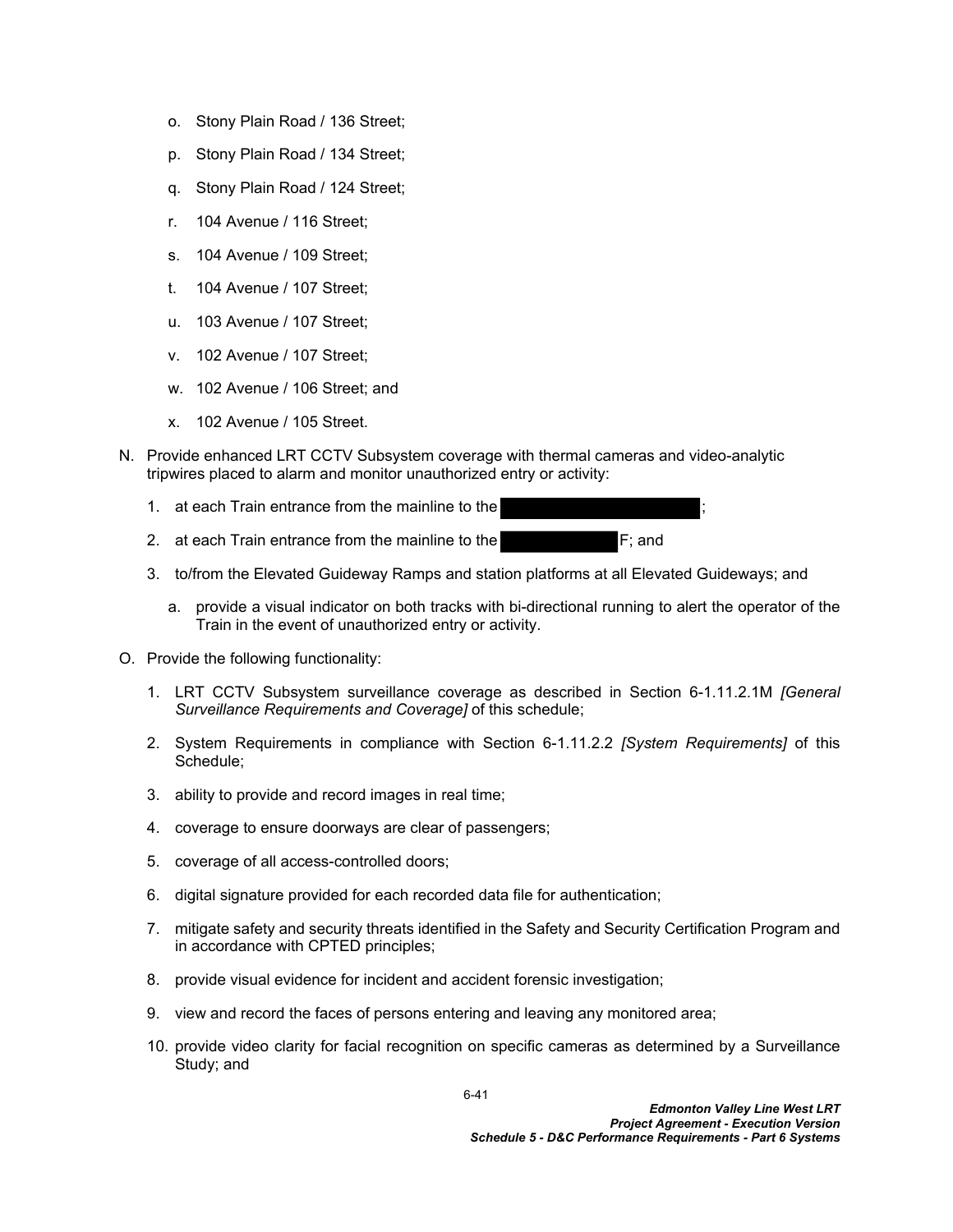

11. provide observance of general activity.

<span id="page-44-0"></span>

- A. Provide a head-end platform for the Valley Line CCTV System, comprised of the most recent version of "Genetec Security Center" in use on the Valley Line LRT Stage 1 within six (6) months of Construction Completion.
- B. Provide a Valley Line CCTV System with:
	- 1. camera organization and naming conventions which are consistent with Valley Line LRT Stage 1;
	- 2. harmonization of IP and multicast addressing with those adopted on the Valley Line LRT Stage 1;
	- 3. IP-based cameras in compliance with Section [6-1.11.2.4](#page-46-0) *[CCTV Camera Requirements]* of this Schedule;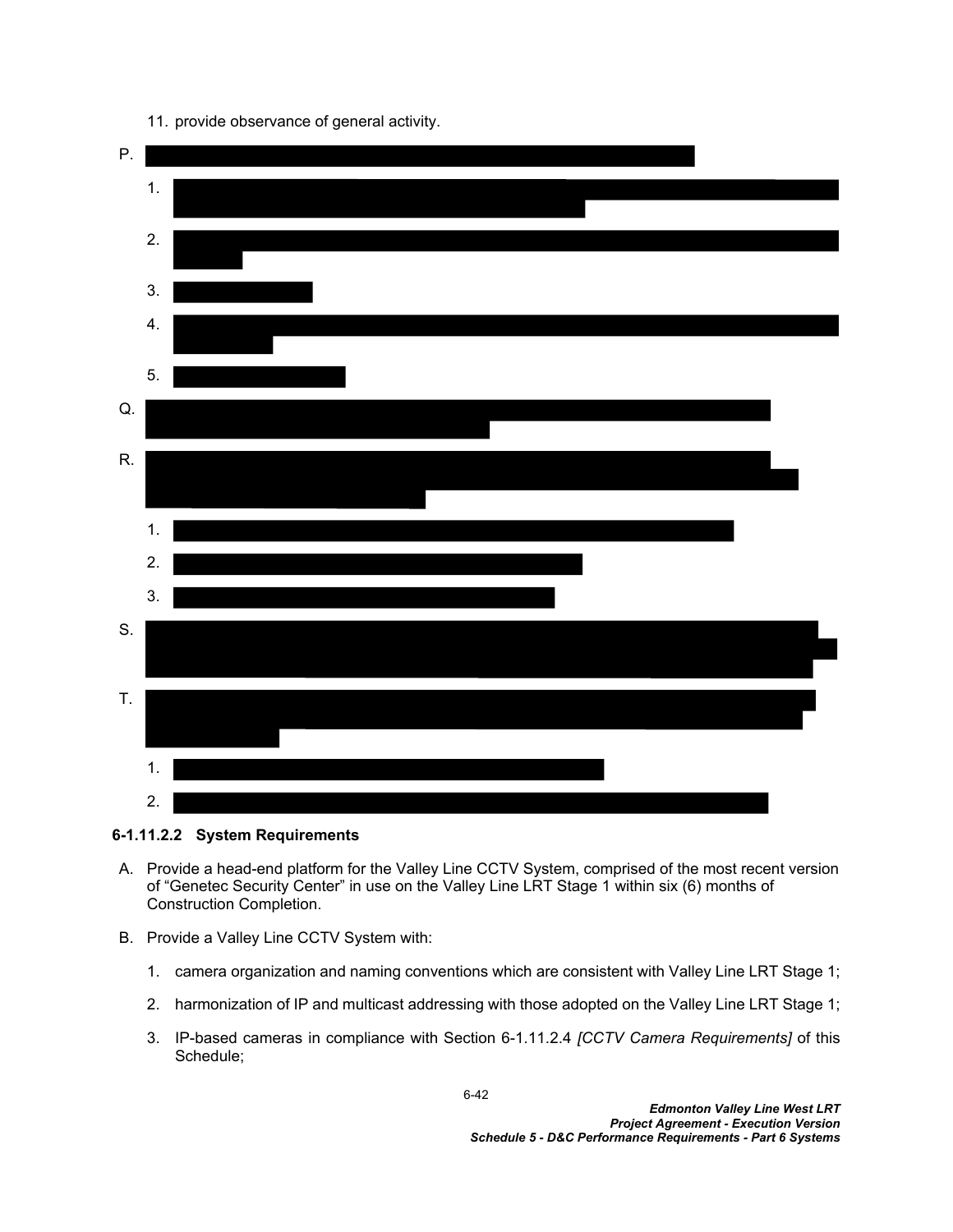- 4. dedicated application servers which control and manage every aspect of the Valley Line CCTV System, including video archives and corresponding databases;
- 5. seamless integration, such that the Valley Line CCTV System operation incurs no disruption, when cameras or workstations are added anywhere on the network, at any time;
- 6. support for up to 64 clients (users) simultaneously monitoring and managing live and recorded CCTV feeds deployed throughout the Infrastructure, with no measurable degradation in performance;
- 7. support for viewing a minimum 32 live feeds at two (2) megapixel resolution at 10 fps, from multiple servers on the same screen, with digital zoom and tracking;
- 8. identical copies of each video file on NAS storage devices, in secure encrypted format, at Gerry Wright OMF Building A and the Lewis Farms Storage Facility Building. Simultaneous transfer of secure encrypted digital video to each location shall be provided using multicast transport at the distribution level;
- 9. secure, encrypted, tamper proof, digital, scalable and continuous video recording;
- 10. the capacity and functionality to accept secure encrypted at rest video images from Stage 1 LRVs and Stage 2 LRVs located within the either the Gerry Wright OMF and the Lewis Farms Storage Facility Building via the Data Radio System;
- 11. selectable image rates up to 60 fps, on a per camera basis and for groups of cameras. Actual image rates shall be selectable by the City;
- 12. regular, and on demand, retrieval of recorded video from edge devices where cameras have the capability to store video;
- 13. ONVIF protocol and certification;
- 14. user configurable alarm reporting to the ETS Transit Security Control Centre, including camera failure alarms; and
- 15. video recording and date/time and camera ID watermarks synchronized with the Master Clock system.
- C. Confirm alarm events properly trigger live and record CCTV video actions at the ETS Transit Security Control Centre, as defined within Section 6-1.11.2.2 [*System Requirements*] of this Schedule.
- D. Configure the Valley Line CCTV System, and provide integration with the City's "Genetec Security Center" surveillance system, to provide:
	- 1. display of up to a minimum of 32 live feeds at two (2) megapixel resolution at 10 fps;
	- 2. two (2) connections from two separate geographic locations to be Accepted by the City;
		- a. at each location provide two 10 gigabit ethernet links in a network link aggregation bundle;
	- 3. simultaneous display of any combination of cameras;
	- 4. instant replay capability from any camera;
	- 5. digital and optical zoom for clear identification;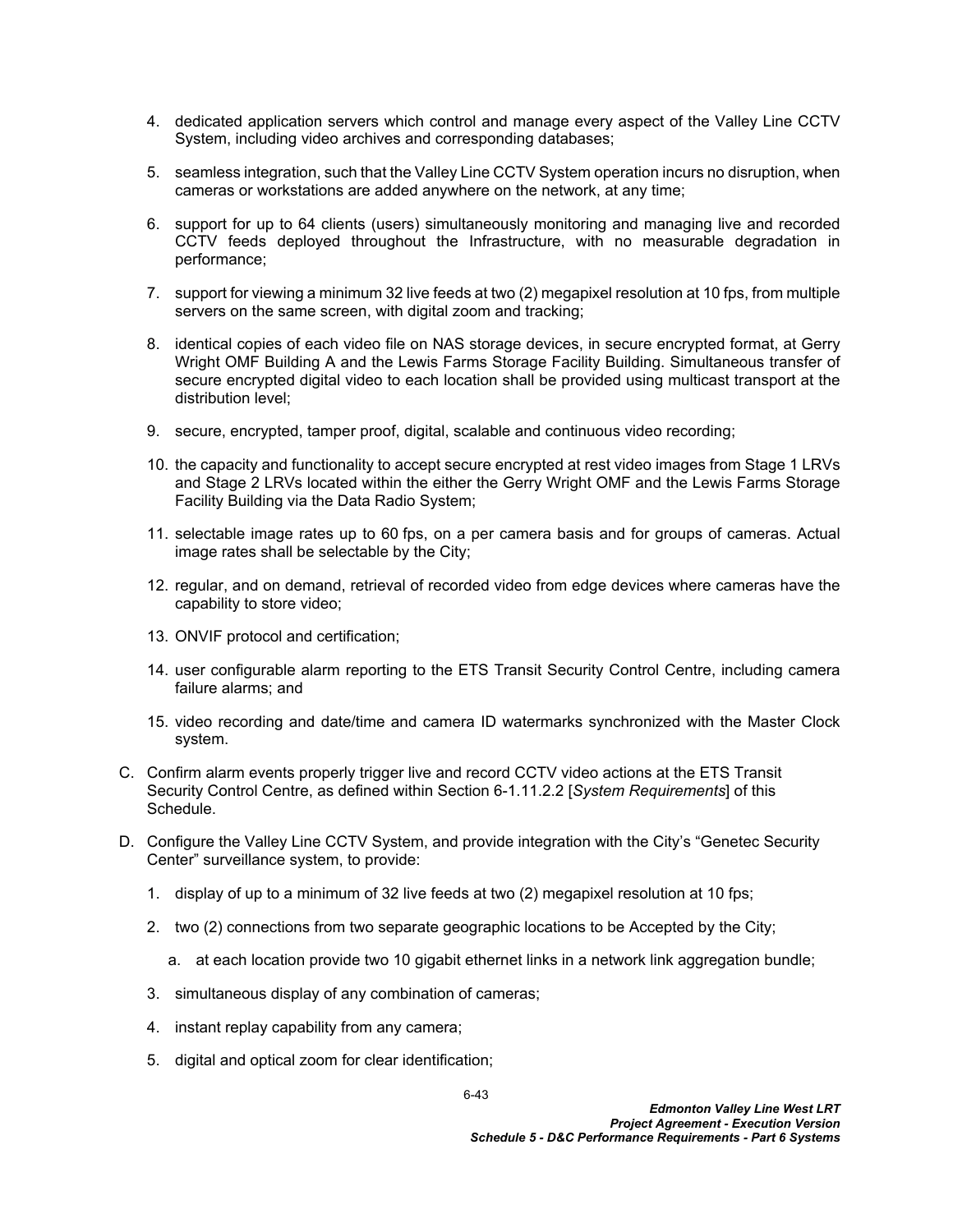- 6. touch screen support;
- 7. automatic display of live video of TVMs when triggered by TVM contacts;
- 8. automatic display of live video of BLT on activation of a BLT;
- 9. retrieval and viewing of any Valley Line CCTV System stored video images;
- 10. automatic display of live video of exterior door washroom doors when triggered by the washroom emergency phone; and
- 11. automatic display of the elevator cab live video when triggered by the elevator emergency phone.

Notify the City and provide such assistance as may be reasonably requested by the City to integrate the Valley Line CCTV System with the City's "Genetec Security Centre" surveillance system, in accordance with Section 1-1.3 *[City Works]* of this Schedule.

- E. Provide the Valley Line CCTV System as accessible from the existing security workstations at the ETS Transit Security Control Centre, at highest viewing and control priority of all Valley Line CCTV System workstations, such that viewing and control of any PTZ camera by others is disabled while the camera is under control of the ETS Transit Security Control Centre, until such time as control is relinquished by the ETS Transit Security Control Centre.
- F. Design and account for both the viewing and recording bandwidth requirements.

# **6-1.11.2.3 Video Storage Requirements**

- A. Provide a scalable and modular NAS storage solution that is compatible with the NVR used in the Valley Line LRT Stage 1 that includes a redundant array of independent disks (RAID) at the and the
- B. Provide a RAID configuration that is consistent with Valley Line LRT Stage 1.
- C. Provide video storage capacity that is determined based on a 21-day video retention capacity, and archival strategy at maximum frame rates and resolution. All archived video shall be watermarked. Provide locked cabinets to secure storage devices and provide all keys to the City's Representative for their exclusive access.
- D. Expand storage capacity to support retention of all video images on NAS storage devices, including images uploaded from LRVs, for a duration of 21 days, with automatic overwrite of stale images.
- E. Integrate the LRT CCTV Subsystem with the Stage 1 LRV and Stage 2 LRV CCTV Subsystems, in accordance with Part 7 [*LRV Integration Requirements*] of the Schedule.
	- 1. Perform an integration test on the Stage 1 LRV and Stage 2 LRV CCTV Subsystems to prove the functionality as described in Section 6-1.11.2.3 [*Video Storage Requirements*] of this Schedule.
	- 2. Submit an integration plan for the integration of the LRT CCTV Subsystem with the Stage 1 LRV and Stage 2 LRV CCTV Subsystems, not less than 90 days before application of the plan, detailing step by step operations and integration testing to prove functionality, the ("**LRV CCTV System Integration Plan**").

# <span id="page-46-0"></span>**6-1.11.2.4 CCTV Camera Requirements**

- A. Provide CCTV cameras that:
	- 1. utilize minimum H.264 encoding;

6-44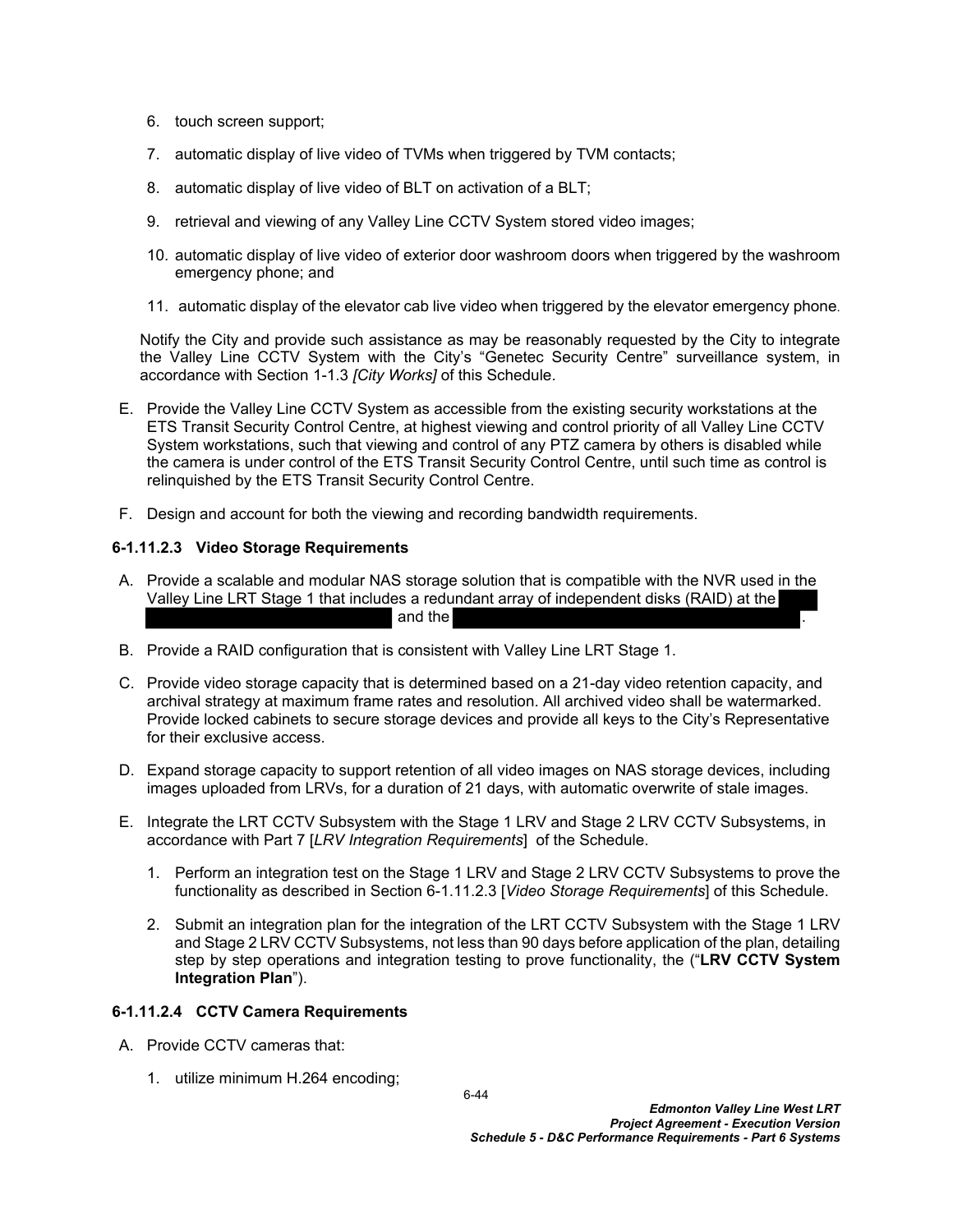- 2. be either stationary or pan tilt zoom, as determined by the Surveillance Study;
- 3. be hybrid fibre capable;
- 4. connected on UPS-powered device;
- 5. provide a minimum two (2) megapixel resolution;
- 6. have remote aiming capability for all "fixed" cameras for configuration and setup;
- 7. capture colour video of sufficient clarity for facial recognition and video analytics under all controlled lighting conditions;
- 8. be tamper proof and inconspicuous by blending in with the interior and exterior finishes;
- 9. provide record for incident investigations;
- 10. provide video clarity for facial recognition on specific cameras as determined by the Surveillance Study;
- 11. have sufficient sensitivity for any possible combination of controlled ambient and interior or exterior lighting levels, including emergency lighting;
- 12. have local removable storage for a minimum of five (5) days; and
	- a. designed for the high write activity of the video data;
- 13. capability to remotely load video analytic software to the camera itself
- B. Provide a Manufacturer Warranty for CCTV cameras for a minimum of three (3) years.
- C. Provide all equipment that operates with full functionality under all environmental conditions applicable to the location at which they are installed.
- D. Where lighting is uncontrolled and lighting conditions are insufficient to permit image quality required by Section 6-1.11.4A *[CCTV Camera Requirements]* of this Schedule, provide cameras with:
	- 1. infrared illumination;
	- 2. automatic switch from colour for daytime use, to ultra-sensitive black & white for night time surveillance;
	- 3. minimum sensitivity of 0.14 lux at F1.4 in colour mode, and 0.01 lux at F1.4 in black & white mode;
	- 4. sensitivity enhancement of 32x for full colour surveillance in light as low as 0.01 lux; and
	- 5. built-in digital motion detector.
- E. Interface each LRT CCTV Subsystem CCTV camera to the CTS through the nearest network access switch.
- F. Where distances permit, power LRT CCTV Subsystem CCTV cameras by Power over Ethernet using 60 W (POE). If distances are greater than what standards allow, cameras shall be powered by a 4 strand SM 100W hybrid fibre cable.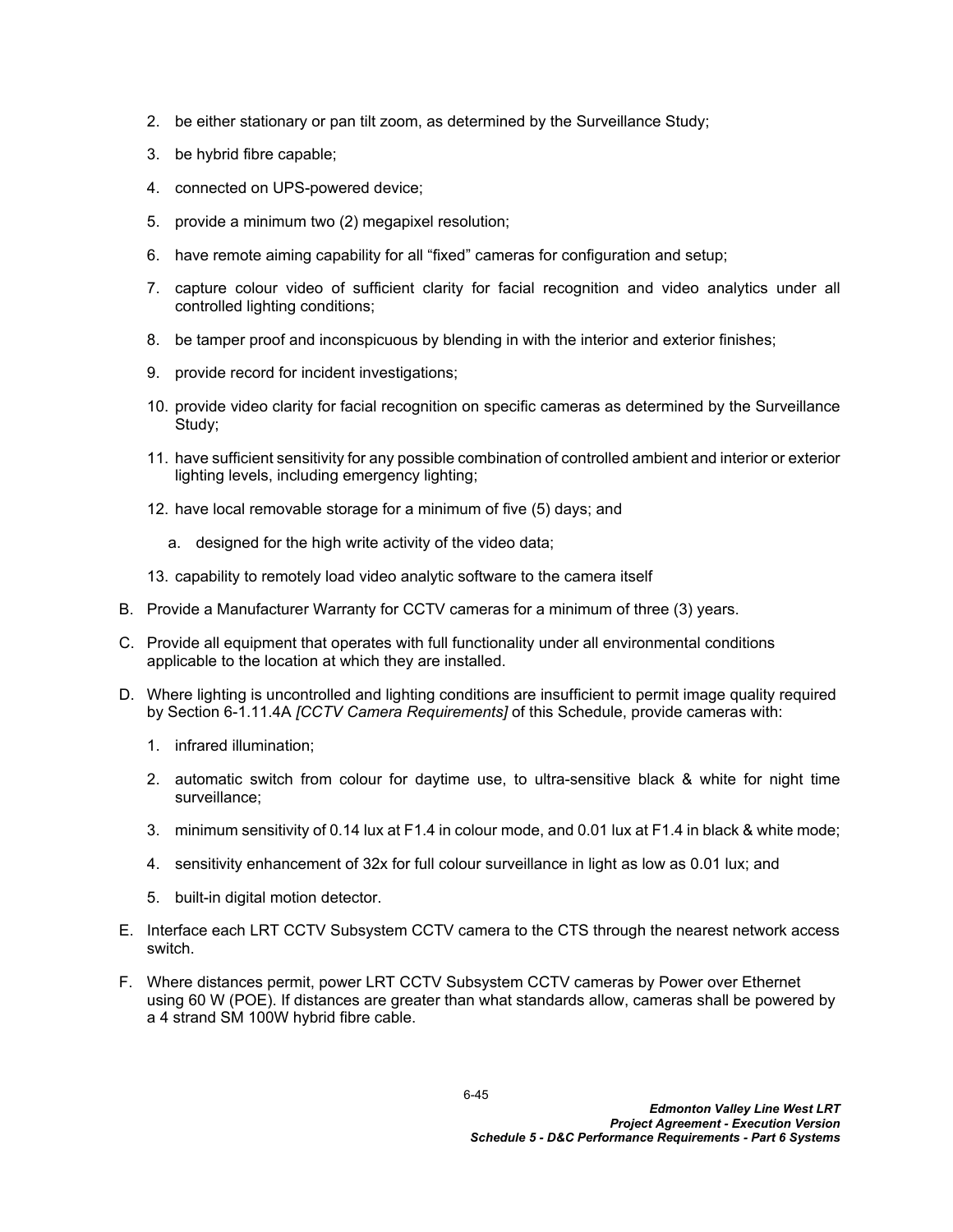### **6-1.12 RADIO SYSTEMS**

### **6-1.12.1 Not Used**

### **6-1.12.2 Voice Radio System**

#### **6-1.12.2.1 Functional Requirements**

- A. Provide a voice radio system, which satisfies the following functional requirements:
	- 1. provides 99% reliable communication over 95% of the area of the Valley Line LRT Stage 2, including Stations. Acceptable RF coverage shall be defined as a received signal strength of -78 dBm.
	- 2. does not impact the operation of LRVs;
	- 3. includes console access to manage the system;
	- 4. supports the needs of operations staff, the OCC, and maintenance staff as users of the system;
	- 5. provides capacity for a minimum of 500 users;
	- 6. provides uninterrupted coverage and operation of the Voice Radio System in the event of any single point of failure; and
	- 7. is a contiguous single system across the Valley Line LRT

### (the "**Voice Radio System**").

### **6-1.12.2.2 Extension of Valley Line LRT Stage 1 Voice Radio System**

- A. Submit with the first Interim Design submission for the Communication Systems as described in Appendix 4B [*Project Specific Submission Requirements*] an evaluation of the voice radio system for the Valley Line LRT Stage 1 (the "**Valley Line LRT Stage 1 Voice Radio System Evaluation**") for suitability to extend and meet the operational requirements of the Valley Line LRT Stage 2;
	- 1. if the voice radio system for the Valley Line LRT Stage 1 can be extended and designed to meet the requirements described in Section 6-1.12.2.1 [*Functional Requirements*] of this Schedule, extend the system to cover the entire Valley Line LRT;
		- a. integrate the Voice Radio System with the Valley Line LRT Stage 1 in accordance with Section 1-1.4 *[Integration with Valley Line LRT Stage 1]* of this Schedule; or
	- 2. if the voice radio system for the Valley Line LRT Stage 1 cannot be extended, provide a Voice Radio System for the entire Valley Line LRT that meets the requirements described in Section 6- 1.12.2.1 [*Functional Requirements*] of this Schedule, such that*;*
		- a. loss of Valley Line LRT Stage 1 voice radio system functionality shall not be permitted during the migration to the new Voice Radio System;
		- b. coordinate all migration activities with the Operator;
		- c. provide and install all necessary Voice Radio System equipment on the Stage 1 LRVs; and
		- d. provide all the necessary Voice Radio System equipment for the Stage 2 LRVs to be installed by Other Contractors.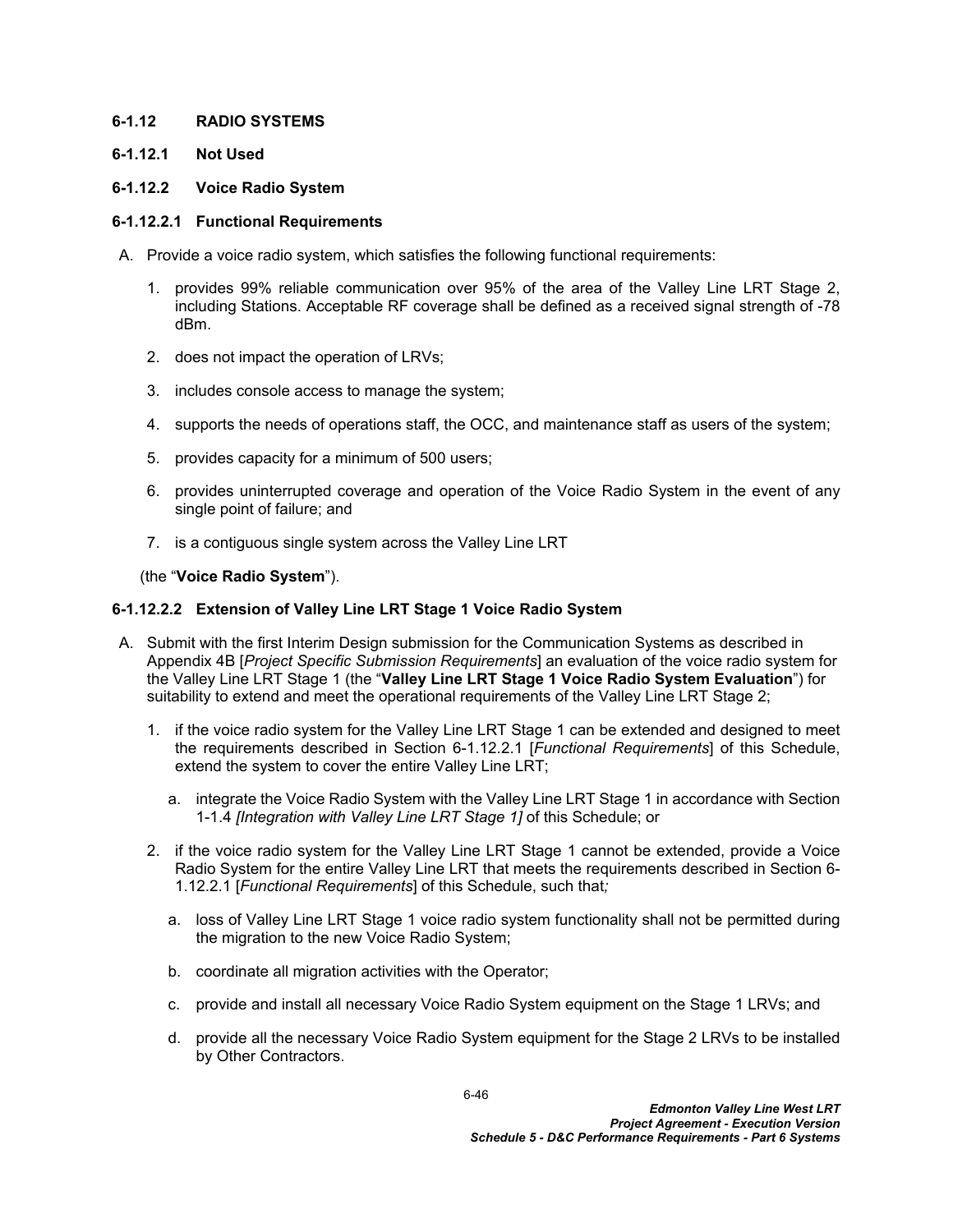B. Provide voice recording storage capacity for the Valley Line LRT to allow for access to a minimum of 30 days on line storage and the ability to archive a minimum of one (1) year of voice radio communications as well as the addition of up to 50% end devices for future expansion the Valley Line LRT and in accordance with Section 1-1.4 *[Integration with Valley Line LRT Stage 1]* of this Schedule.

# **6-1.12.2.3 Other Requirements**

- A. Provide locked cabinets for any additional storage devices for the Voice Recording System as specified in Section [6-1.13](#page-52-0) [*Telephones*] of this Schedule.
- B. Configure the Voice Radio System to use the existing primary and secondary Master Clocks.
- C. Provide a Manufacturer Warranty for the Voice Radio System for a minimum of five (5) years.
- D. Provide no less than 80 handheld radio devices in accordance with the staffing requirements as described in the Operability and Maintainability Parameters.
- E. Provide a charging facility for handheld radio devices at the Gerry Wright OMF B and Lewis Farms Storage Facility.

# **6-1.12.2.4 Testing**

- A. Perform integration and functionality testing of the Voice Recording System, including:
	- 1. recording of each Wi-Fi voice radio conversation;
	- 2. playback of voice radio recordings; and
	- 3. functionality tests to prove the functionality as described in Section 6-1.12.2.1 *[Functional Requirements*] of this Schedule.

# **6-1.12.2.5 Submittals**

- A. Include the electrical and functional interface requirements of the Voice Radio System for ICS integration in the ICS Interface Control Document.
- B. Submit an integration plan for the Integration of the Voice Radio System for the Valley Line LRT Stage 2 with the voice radio system deployed in Valley Line LRT Stage 1, not less than 90 days before application of the plan, detailing step by step operations (the "**Voice Radio System Integration Plan**").
- C. With the first Interim Design submission for the Communication Systems as described in Appendix 4B [*Project Specific Submission Requirements*], submit at minimum (the **"First Interim Voice Radio System Design Package"**):
	- 1. a radio study to confirm the design provides coverage in accordance with Section 6-1.12.2.1 *[Functional Requirements*] of this Schedule;
	- 2. a detailed description of the Voice Radio System;
	- 3. preliminary drawings for the Voice Radio System; and
	- 4. qualification test plan for the Voice Radio System.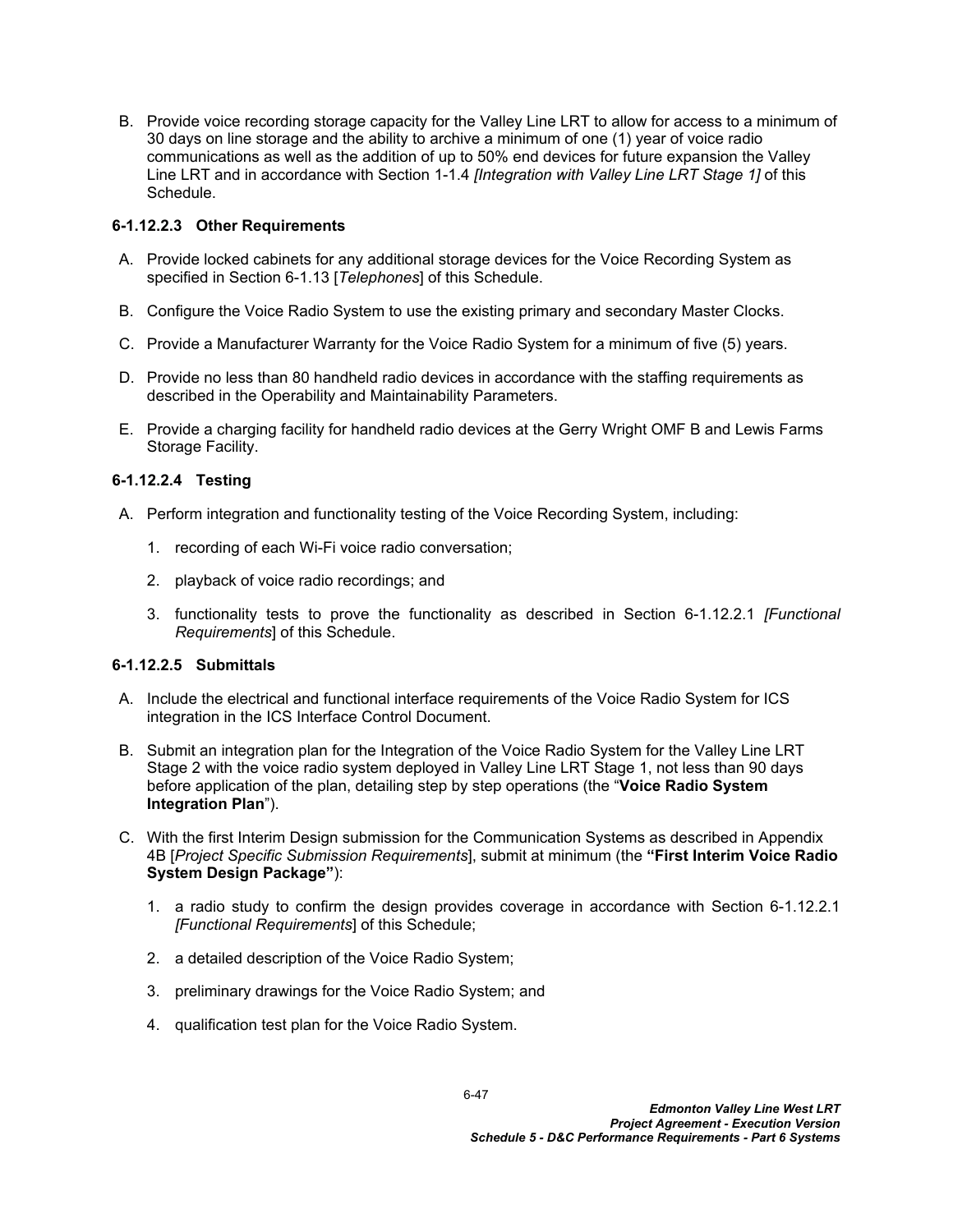- D. With the second Interim Design submission for the Communication Systems as described in Appendix 4B [*Project Specific Submission Requirements*], submit specifications for components to be used on the Voice Radio System (the "**Second Interim Voice Radio System Design Package**").
- E. With the Final Design submission for the Communication Systems as described in Appendix 4B [*Project Specific Submission Requirements*], submit at minimum (the "**Final Voice Radio System Design Package**"):
	- 1. qualification test reports for the Voice Radio System; and
	- 2. updated drawings, specifications, designs and plans for the Voice Radio System.

# <span id="page-50-0"></span>**6-1.12.3 Data Radio System**

# **6-1.12.3.1 Functional Requirements**

- A. Provide a Data Radio System, which satisfies the following functional requirements:
	- 1. Meets the same functional and performance requirements as the data radio system of the Valley Line LRT Stage 1;
	- 2. provides 99% reliable communication over 95% of the area of the vehicle storage areas of the Lewis Farms Storage Facility and Gerry Wright OMF;
	- 3. does not impact the operation of LRVs;
	- 4. console access to manage the Data Radio System; and
	- 5. is a contiguous single system across the Valley Line LRT (the "**Data Radio System**").

# **6-1.12.3.2 Extension of Valley Line LRT Stage 1 Data Radio System**

- A. Submit with the first Interim Design for the Communication Systems as described in Appendix 4B [*Project Specific Submission Requirements*], an evaluation of the data radio system for the Valley Line LRT Stage 1 for suitability to extend and meet the operational requirements of the Valley Line LRT (the "**Valley Line LRT Stage 1 Data Radio System Evaluation**").
	- 1. If the data radio system for the Valley Line LRT Stage 1 can be extended and designed to meet the requirements described in Section [6-1.12.3.](#page-50-0)1 [*Functional Requirements*] of this Schedule, extend the system to cover the Lewis Farms Storage Facility Building and Gerry Wright OMF Building B.
	- 2. If the data radio system for the Valley Line LRT Stage 1 cannot be extended, provide a Data Radio System for the Lewis Farms Storage Facility Building, Gerry Wright OMF Building A, and Gerry Wright OMF Building B that meets the requirements described in Section [6-1.12.3](#page-50-0).1 [*Functional Requirements]* of this Schedule*.* 
		- a. Provide all the necessary Data Radio System equipment for the Stage 1 LRVs and Stage 2 LRVs to be installed by Other Contractors.
- B. Perform and submit a data radio study ("**Data Radio Study**") to confirm the design provides continuous coverage of functionality throughout the Lewis Farms Storage Facility and Gerry Wright OMF that meets an acceptable signal strength of a minimum of -58 dBm with the first Interim Design submission for the Communication Systems as described in Appendix 4B [*Project Specific Submission Requirements*].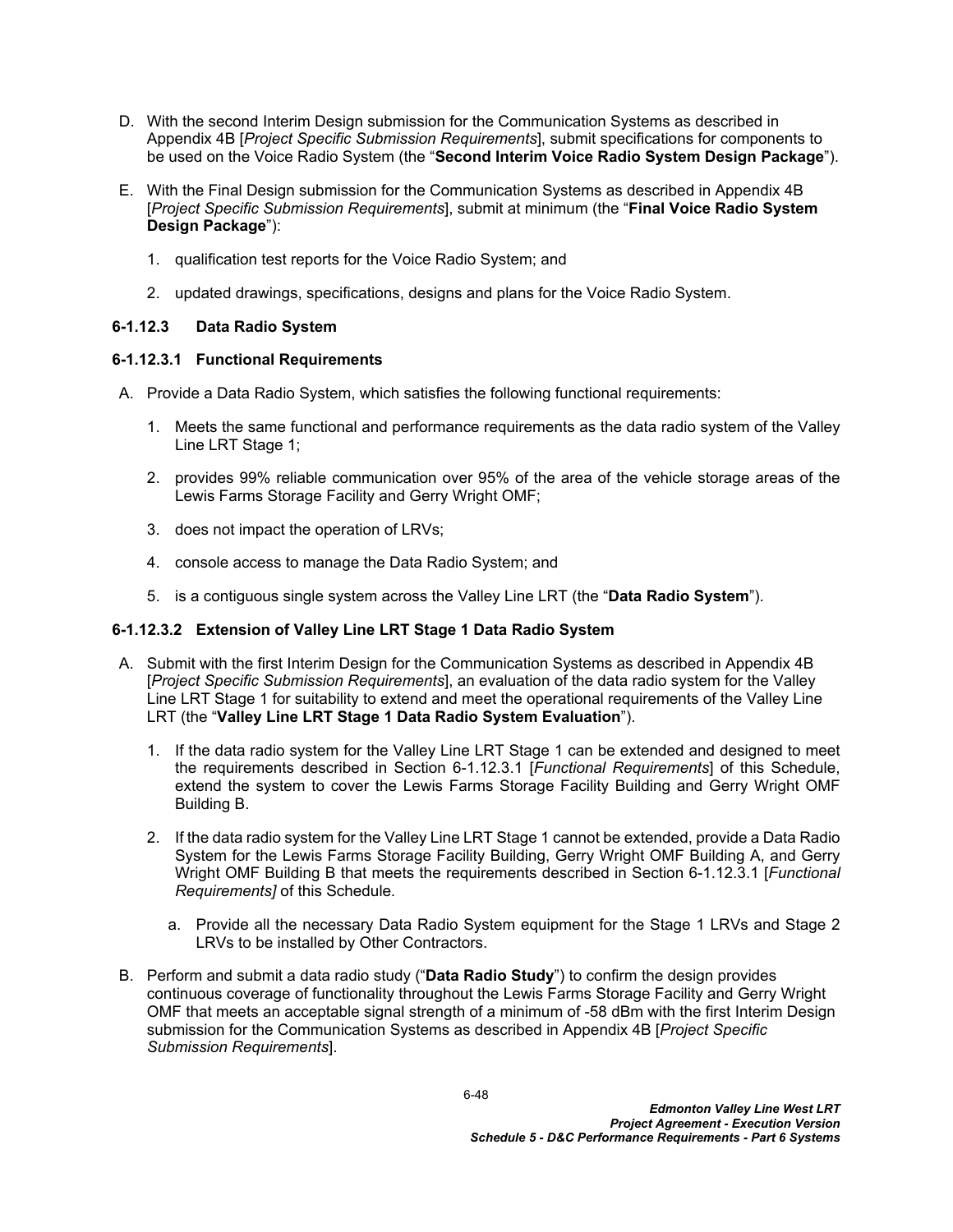- C. Provide signal coverage using multiple antenna at the edge of the yard to provide interface to multiple vehicles.
- D. Provide data radios to interface with LRVs in the vehicle storage areas of the Lewis Farms Storage Facility and Gerry Wright OMF.
- E. Integrate the Data Radio System with the Valley Line LRT Stage 1 data radio system deployed in Valley Line LRT Stage 1 to achieve redundancy in accordance with Section 1-1.4 *[Integration with Valley Line LRT Stage 1]* of this Schedule.

### **6-1.12.3.3 Other Requirements**

- A. Provide a Manufacturer Warranty for data radios for a minimum of five (5) years.
- B. Configure the Data Radio System to use the existing primary and secondary Master Clocks.

### **6-1.12.3.4 Testing**

A. Perform integrated functionality tests to prove the functionality of the Data Radio System as described in item Section 6-1.12.3.1 *[Functional Requirements]* of this Schedule.

#### **6-1.12.3.5 Submittals**

- A. Include the electrical and functional interface requirements of the Data Radio System for ICS integration in the ICS Interface Control Document.
- B. Submit an integration plan for the integration of the Data Radio System for the Valley Line LRT Stage 2 with the Data Radio System deployed in Valley Line LRT Stage 1, not less than 90 days before application of the plan, detailing step by step operations (the "**Data Radio System Integration Plan**").
- C. With the first Interim Design submission for the Communication Systems as described in Appendix 4B [*Project Specific Submission Requirements*], submit at minimum (the "**First Interim Data Radio System Design Package**"):
	- 1. detailed description of the Data Radio System;
	- 2. preliminary drawings for the Data Radio System;
	- 3. qualification test reports for the Data Radio System; and
	- 4. qualification test plan for the Data Radio System.
- D. With the second Interim Design submission for the Communication Systems as described in Appendix 4B [*Project Specific Submission Requirements*], submit specifications for the components to be used on the Data Radio System (the "**Second Interim Data Radio System Design Package**").
- E. With the Final Design submission for the Communication Systems as described in Appendix 4B [*Project Specific Submission Requirements*], submit at minimum the (the "**Final Data Radio System Design Package**"):

6-49

- 1. updated drawings, specifications, designs and plans for the Data Radio System;
- 2. qualification test reports for the Data Radio System; and
- 3. updated drawings, specifications, designs and plans for the Data Radio System.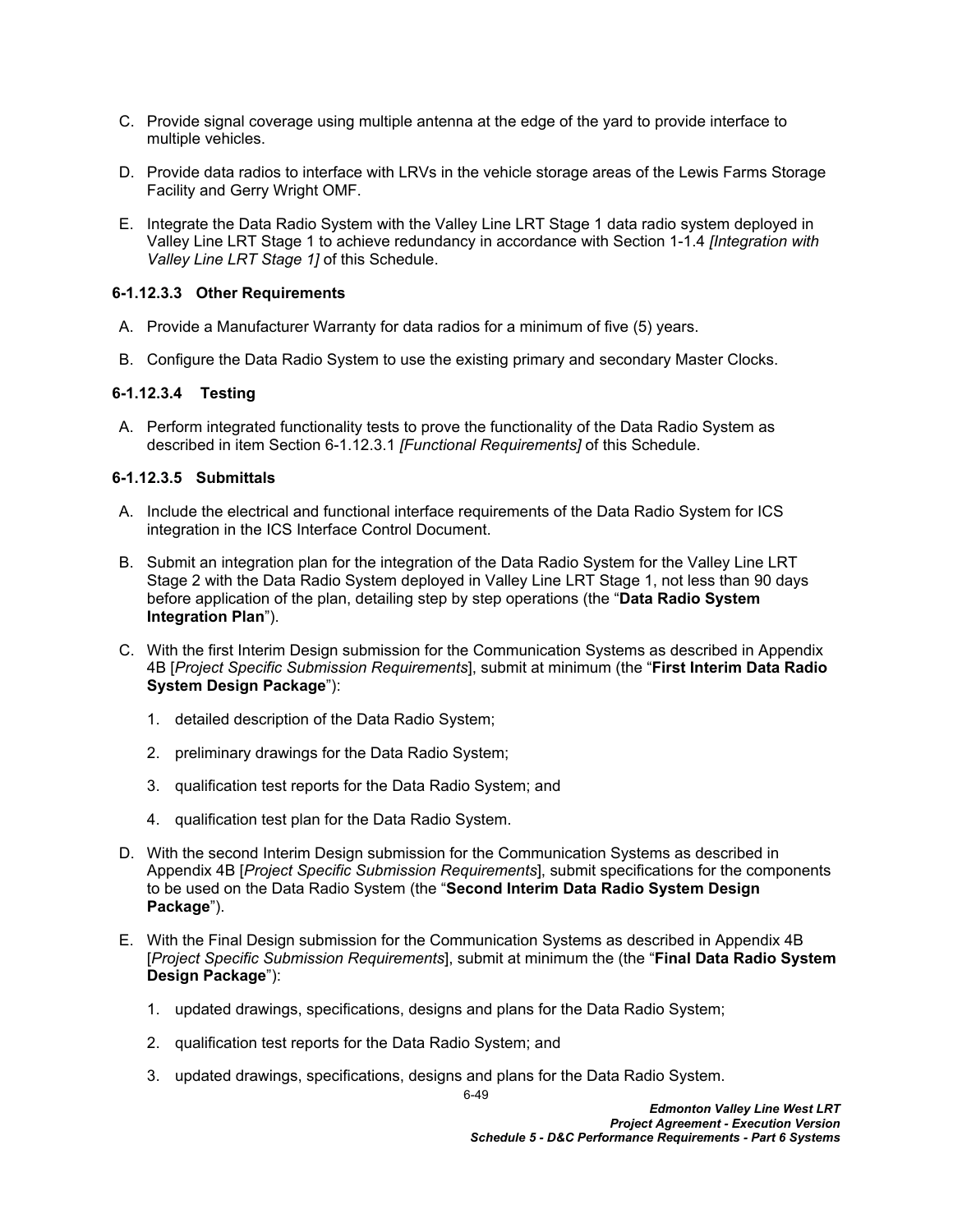### **6-1.12.4 Radio System Integration with LRVs**

- A. Integrate the wayside Voice Radio System and wayside Data Radio System with the LRV voice radio system and LRV data radio system, in accordance with Part 7 [*LRV Integration Requirements*] of this Schedule.
	- 1. Prepare and submit an integration plan with each the first Interim Design and Final Design submissions for the Communication Systems as defined in Appendix 4B [*Project Specific Submission Requirements*] for the integration of wayside Voice Radio System and Data Radio System with the voice radio system and data radio system on the LRVs, at the time of final design of the Voice Radio System and Data Radio System, detailing step by step operations and integration testing to prove functionality, the **("Radio System Integration Plan**").
	- 2. Perform an integration test on the Voice Radio System and Data Radio System with the LRVs voice radio system and data radio system to prove the functionality as described in Section 6-1.12 [*Radio Systems*] of this Schedule.

### <span id="page-52-0"></span>**6-1.13 TELEPHONE SYSTEM**

### **6-1.13.1 System Specific Reference Standards**

- A. Design, construct and test the telephone system in compliance with the latest revisions and applicable sections of the following codes and standards.
	- 1. Americans with Disabilities Act (ADA);
		- a. 28 CFR Part 36, ADA Standards for Accessible Design;
	- 2. American Society of Mechanical Engineering (ASME);
		- a. ASME A17.1a-2002 Safety Code for Elevators and Escalators;
	- 3. Federal Communications Commission (FCC);
		- a. 47 CFR Part 68 Connection of Terminal Equipment to the Telephone Network;
	- 4. American National Standards Institute (ANSI);
	- 5. Building Industry Consulting Services International (BICSI);
	- 6. National Fire Protection Association (NFPA);
		- a. NFPA 70 National Electric Code (NEC);
		- b. NFPA 72 National Fire Alarm Code;
		- c. NFPA 130 Standard for Fixed Guideway Transit and Passenger Rail Systems;
	- 7. Telecommunications Industries Association (TIA); and
	- 8. Underwriters Laboratories (UL);
		- a. UL1459 UL Standard for Safety Telephone Equipment;
		- b. UL/CSA 60960 Safety of Information Technology Equipment; and
		- c. UL 50, Type 3R Enclosures for Electrical Equipment.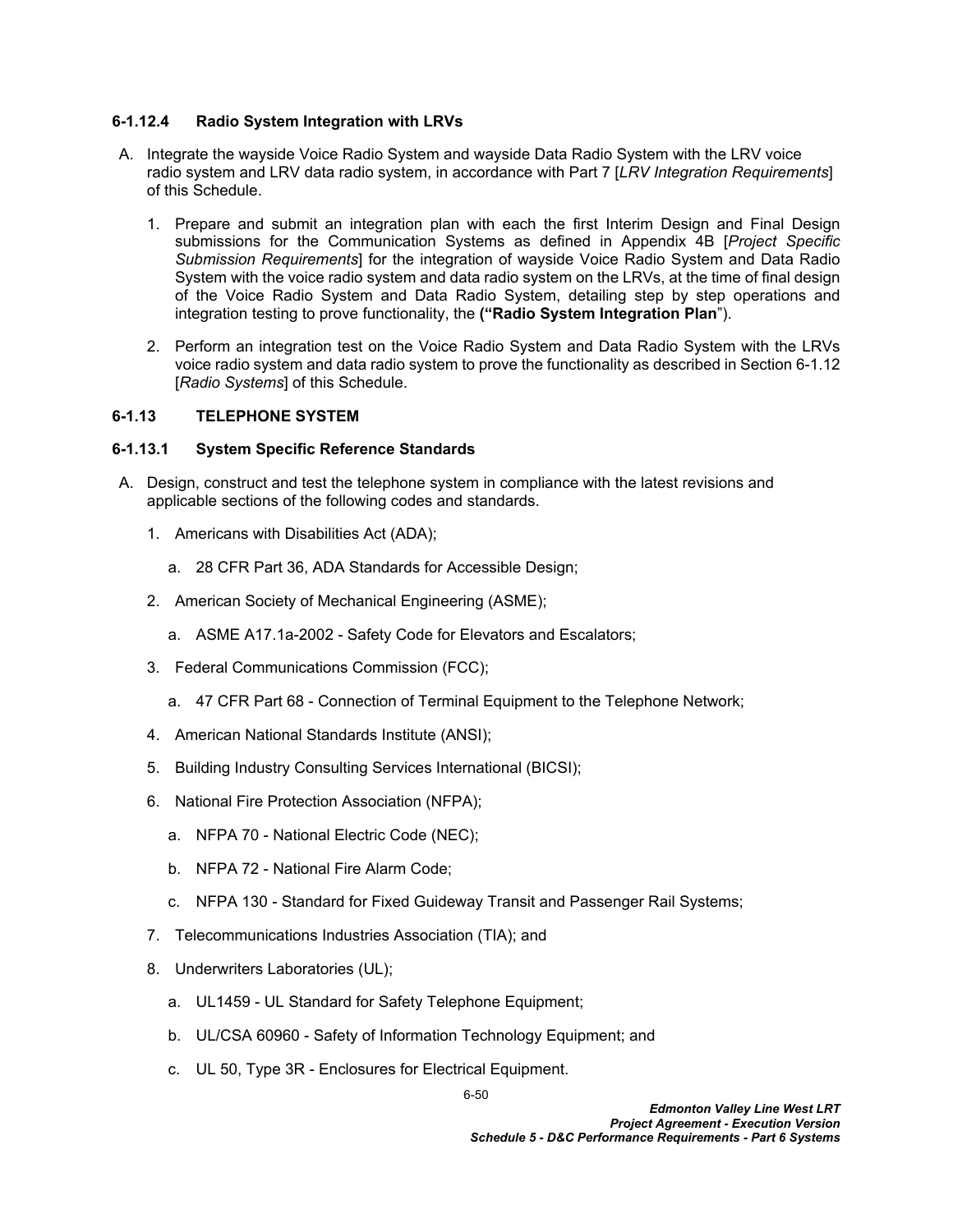### **6-1.13.2 Telephones**

- A. Provide telephone system equipment and functionality that are compatible and consistent in design with the telephone system used in the Valley Line LRT Stage 1.
- B. Provide telephone systems required for VoIP voice communications for operational purposes and for the convenience and safety of passengers, including:
	- 1. administrative phones;
	- 2. Emergency Alarm Station phones;
	- 3. blue light telephones;
	- 4. public washroom access phones;
	- 5. washroom emergency phones;
	- 6. elevator emergency phones;
	- 7. entrance access phones;
	- 8. Voice Recording System; and
	- 9. connectivity to the Public telephone network on an emergency and restricted basis.
- C. Provide telephone service for the Valley Line LRT Stage 2 as an extension of the Valley Line LRT Stage 1 telephone service using an extension of the existing VoIP servers.
- D. Provide telephone servers and licensing at the Lewis Farms Storage Facility Building to provide redundancy to the Valley Line LRT Stage 1 telephone system and provide full telephone capacity for Valley Line LRT Stage 2.
- E. Submit an Integration plan for the integration of telephone system with the telephone system deployed in Valley Line LRT Stage 1, not less than 90 days before application of the plan, detailing step by step operations (the "**Telephone System Integration Plan**").
- F. Integrate the telephone servers and licensing at the Lewis Farms Storage Facility Building with the Valley Line LRT Stage 1 telephone system to achieve redundancy in accordance with Section 1-1.4 *[Integration with Valley Line LRT Stage 1]* of this Schedule.
- G. Expand the Valley Line LRT Stage 1 voice recording storage capacity to allow for access to a minimum of 30 days on line storage and the ability to archive a minimum of twelve (12) years of calls made to the ETS Transit Security Control Centre and the Gerry Wright OMF as well as the addition of up to 50% end devices for future expansion of Valley Line LRT and in accordance with Section 1- 1.4 *[Integration with Valley Line LRT Stage 1]* of this Schedule.
- H. Program each telephone instrument to provide unique on demand information to authorized personnel at the Gerry Wright OMF, Lewis Farms Storage Facility and ETS Transit Security Control Centre that identifies the telephone location and telephone type to indicate that assistance is required.
- I. Perform integration tests for the telephone system that includes equipment integrated from the Valley Line LRT Stage 1 and Valley Line LRT Stage 2 in accordance with Section 1-1.4 *[Integration with Valley Line LRT Stage 1]* of this Schedule.
- J. Configure the telephone system to use the existing primary and secondary Master Clocks.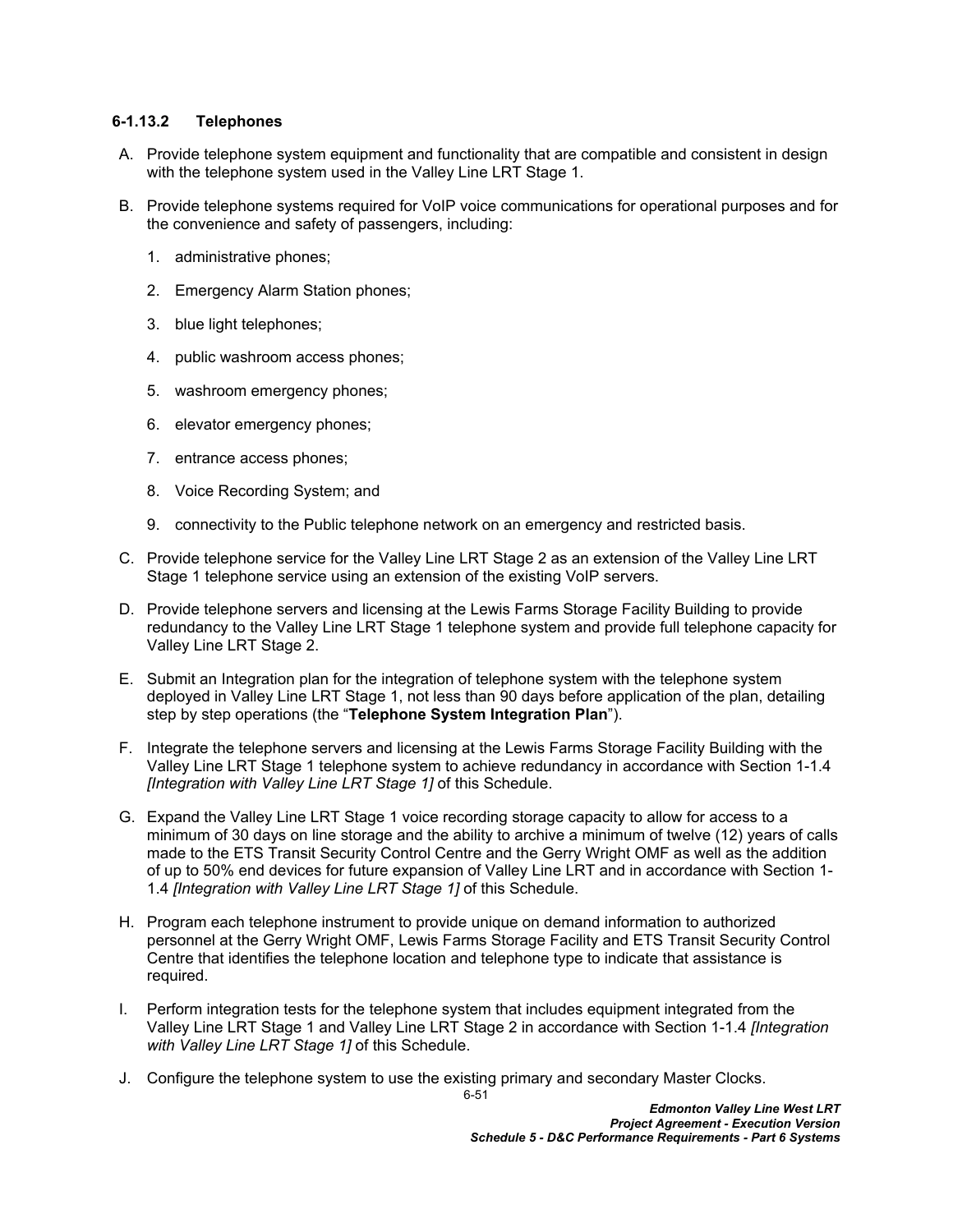- K. Demonstrate through Commissioning the following minimum functionality for the Telephone System:
	- 1. operation;
	- 2. call forwarding;
	- 3. recording of each telephone;
	- 4. recording of calls to ETS Transit Security Control Centre;
	- 5. playback telephone recordings; and
	- 6. dial access to public switch network.
- L. Not Used.
- M. Interface each telephone not located at the Lewis Farms Park and Ride to the nearest Power over Ethernet (PoE) capable CTS access switch backed by UPS.
- N. Interface each telephone located at the Lewis Farms Park and Ride to the nearest Power over Ethernet (PoE) capable ETS access switch backed by UPS.
- O. Provide telephones and associated equipment rated to operate and provide full functionality under all environmental conditions applicable to the location at which they are installed.
- P. Include the electrical and functional interface requirements of the telephone system for ICS integration in the ICS Interface Control Document.
- Q. With the first Interim Design submission for the Communication Systems as defined in Appendix 4B [*Project Specific Submission Requirements*], submit at minimum (the "**First Interim Telephone Design Package**"):
	- 1. a detailed description of the telephone system;
	- 2. preliminary drawings for the telephone system; and
	- 3. qualification test plan for the telephone system.
- R. With the second Interim Design submission for the Communication Systems as defined in Appendix 4B [*Project Specific Submission Requirements*], submit specifications for the components to be used on the Telephone System (the "**Second Interim Telephone Design Package**").
- S. With the Final Design submission for the Communication Systems as defined in Appendix 4B [*Project Specific Submission Requirements*], submit at minimum (the "**Final Telephone Design Package**"):
	- 1. the qualification test reports for the telephone system; and
	- 2. updated drawings, specifications, designs and plans for the telephone system.
- T. Provide administrative telephones in the following locations of Valley Line LRT Stage 2:
	- 1. offices;
	- 2. reception areas;
	- 3. work spaces in Gerry Wright OMF Building B and the Lewis Farms Storage Facility Building;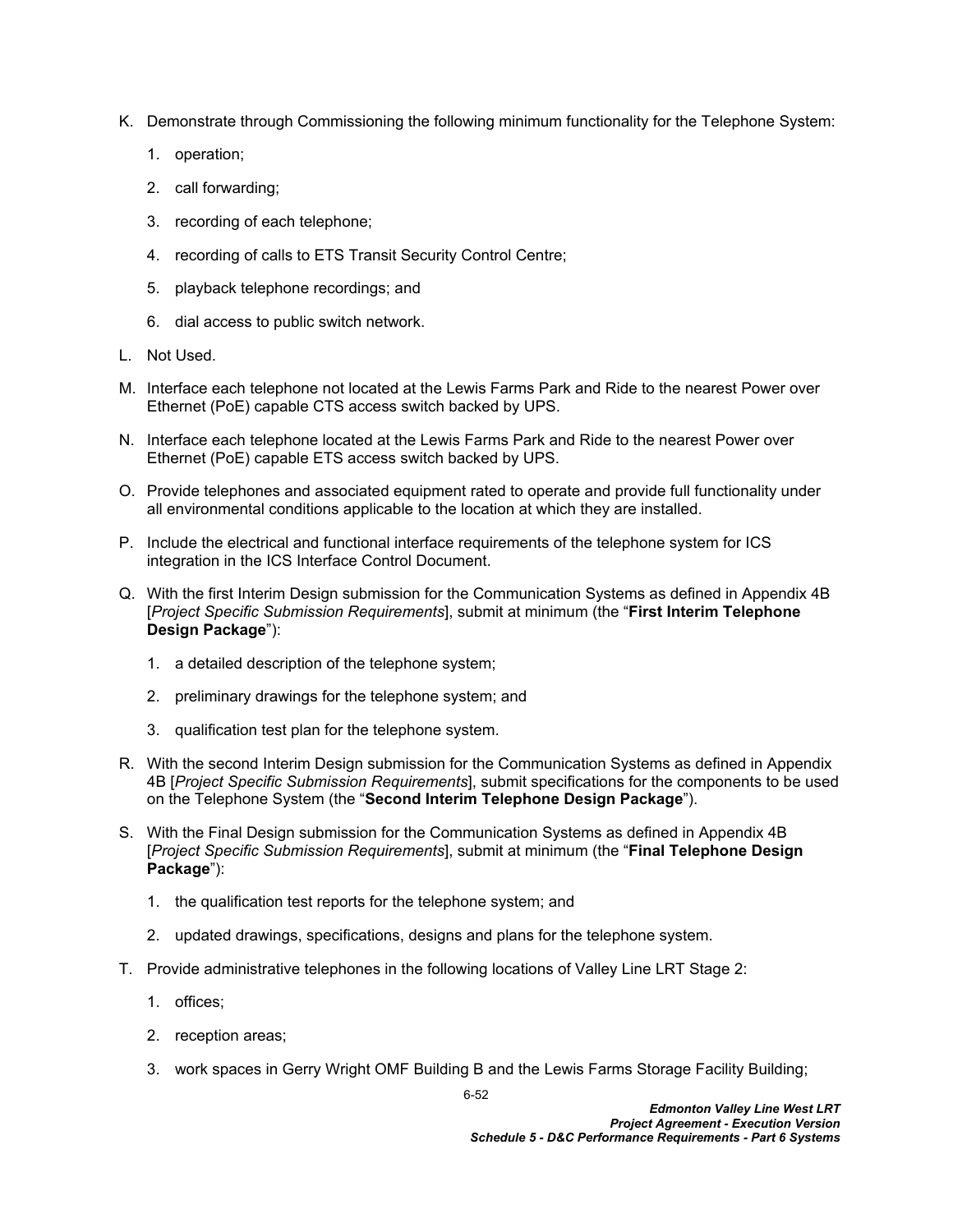- 4. electrical, mechanical and utility rooms;
- 5. TPSS, communication and signal rooms; and
- 6. elevator rooms.
- U. Provide administrative telephones that:
	- 1. are charcoal in colour;
	- 2. are compatible and equivalent in functionality to the administrative telephones used in the Valley Line LRT Stage 1;
	- 3. meet the Americans with Disabilities Act (ADA) for hearing aid compatible handset, with handsfree feature, for desktop or wall mount use; and
	- 4. are capable of internal calling and connecting to external parties through telephone system headend equipment.
- V. Provide power to administrative telephones via PoE ports on network switches backed by UPS.
- W. Provide Emergency Alarm Stations (EAS) telephones with the functionality of "Blue Light Stations", as defined in NFPA-130, at:
	- 1. each end of the WEM Station Platform;
	- 2. each end of the Misericordia Station Platform; and
	- 3. each end of the 87 Avenue Elevated Guideway.
- X. Provide EAS and enclosures that are the same part numbers as those in Valley Line LRT Stage 1.
	- 1. Mount EAS within a weather resistant enclosure with a hinged door with a latch that is inaccessible to the public;
	- 2. Provide power to EAS phones via PoE ports on network access switches backed by UPS;
	- 3. Identify the location of the EAS phone at the operator workstation when the handset is removed from the handset cradle;
	- 4. Configure the EAS to auto-dial the OMF when the handset is removed and provide visual indication of call status to the operator; and
	- 5. Provide a Manufacturer Warranty for EAS phones for a minimum of five (5) years.
- Y. Provide Blue Light Telephones (BLT):
	- 1. at each Stop and Station;
	- 2. at Lewis Farms Park and Ride, the manufacturer and model of which to be specified by the city at the second Interim Design review;
	- 3. at WEM Transit Centre;
	- 4. that are consistent with those in Valley Line LRT Stage 1;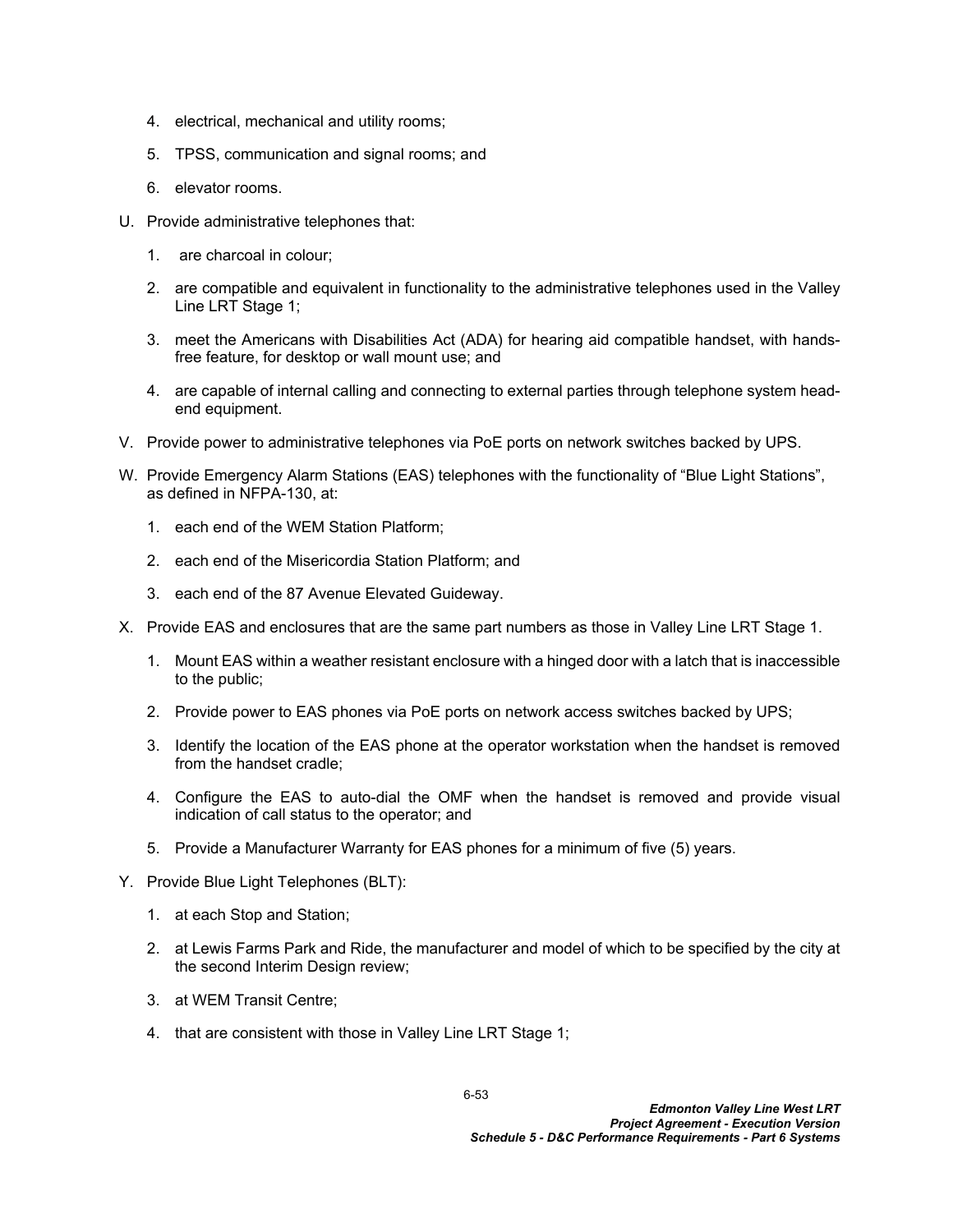- 5. that are clearly visible, ADA compliant, and hands-free devices, equipped with a distinctive push button;
- 6. that are configured to automatically connect through telephone system head-end equipment to the ETS Transit Security Control Centre when activated;
- 7. that indicate that the call is in progress but do not provide a dial tone;
- 8. that are configured with the CCTV Systems and Telephone Systems to automatically trigger the associated CCTV camera(s) to display live video images of the location to the ETS Transit Security Control Centre workstation upon activation of a BLT;
- 9. that are powered via PoE ports on network access switches backed by UPS;
- 10. that are configured to time-out after nine (9) minutes if not properly hung up;
- 11. provide a Manufacturer Warranty for BLTs for a minimum of five (5) years; and
- 12. provide hearing loops for hearing aid compatibility; and
- 13. provide self testing functionality.
- Z. Provide public washroom access phones:
	- 1. outside all pubic washroom facilities;
	- 2. that are the consistent with those in Valley Line LRT Stage 1;
	- 3. that are ADA compliant hands-free devices, equipped with a distinctive push button;
	- 4. that are powered via PoE ports on network access switches backed by UPS;
	- 5. that are configured to automatically connect through telephone system head-end equipment to the ETS Transit Security Control Centre when activated;
	- 6. that are configured to time-out after two (2) minutes if not properly hung up; and
	- 7. provide a Manufacturer Warranty for public washroom access phones for a minimum of five (5) years.

AA. Provide washroom emergency phones:

- 1. for the public on the inside wall of all public washroom facilities located within arm's reach of the toilet fixture;
- 2. for the operator on inside wall of all operator washroom facilities;
- 3. that are the consistent with those in Valley Line LRT Stage 1;
- 4. that are clearly visible ADA compliant hands-free devices equipped with a distinctive push button;
- 5. that are powered via PoE ports on network access switches backed by UPS;
- 6. that are configured to automatically connect through telephone system head-end equipment to the ETS Transit Security Control Centre for public and ETS operator emergency phones;
- 7. that are configured to automatically connect to the OCC for LRT operator emergency phones;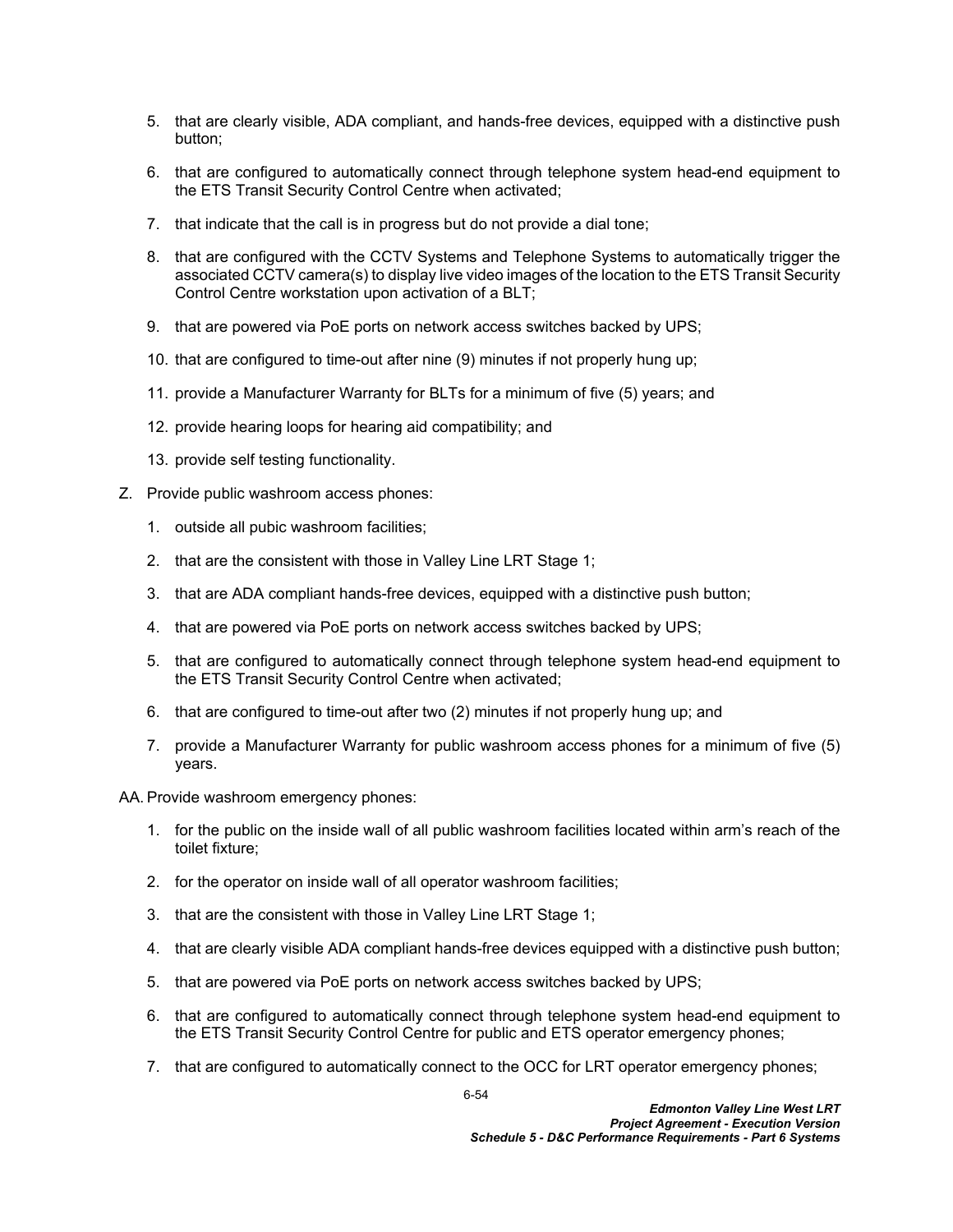- 8. that are configured to time-out after nine (9) minutes if not properly hung up; and
- 9. provide a Manufacturer Warranty for washroom emergency phones for a minimum of five (5) years.

BB. Provide elevator emergency phones:

- 1. in each elevator;
- 2. with a VoIP terminal adapter in each elevator closet;
- 3. that are configured to automatically connect through telephone system head-end equipment to the ETS Transit Security Control Centre;
- 4. that are configured to time-out after nine (9) minutes if not properly hung up;
- 5. that interface using CAT6 cable to the VoIP terminal adapter; and
- 6. provide a Manufacturer Warranty for Elevator emergency phones for a minimum of five (5) years.

CC.Provide entrance access phones:

- 1. located at the:
	- a. entrance to each Utility Complex;
	- b. Lewis Farms Storage Facility yard entrance;
	- c. Lewis Farms Storage Facility Building front door;
	- d. Lewis Farms Storage Facility Building delivery entrance;
	- e. Gerry Wright OMF Building B building front door; and
	- f. Gerry Wright OMF Building B building delivery entrance.
- 2. that are powered via PoE ports on network access switches backed by UPS; and
- 3. provide a Manufacturer Warranty for entrance access phones for a minimum of five (5) years.
- DD. Provide signage for all public phones (emergency, elevator help and washroom access) in English and Braille following the method used in Valley Line LRT Stage 1 as a guideline.
- EE. Provide space in locked cabinets for any additional voice recording storage devices required in the Data Centre(s), accessible only to authorized City Persons.
- FF. Key any locked cabinets for any additional voice recording storage devices using the same key management scheme used in Valley Line LRT Stage 1.
- GG. Provide all keys to locked cabinets for any additional voice recording storage devices to the City's Representative.
- HH.Configure the Voice Recording System to time stamp all recordings using the Master Clock system.
- II. Collect and store all information recorded by the telephone system in compliance with the requirements of Schedule 18 *[Freedom of Information and Privacy Protection]* and all Applicable Laws, including the *Freedom of Information and Protection of Privacy Act* (Alberta).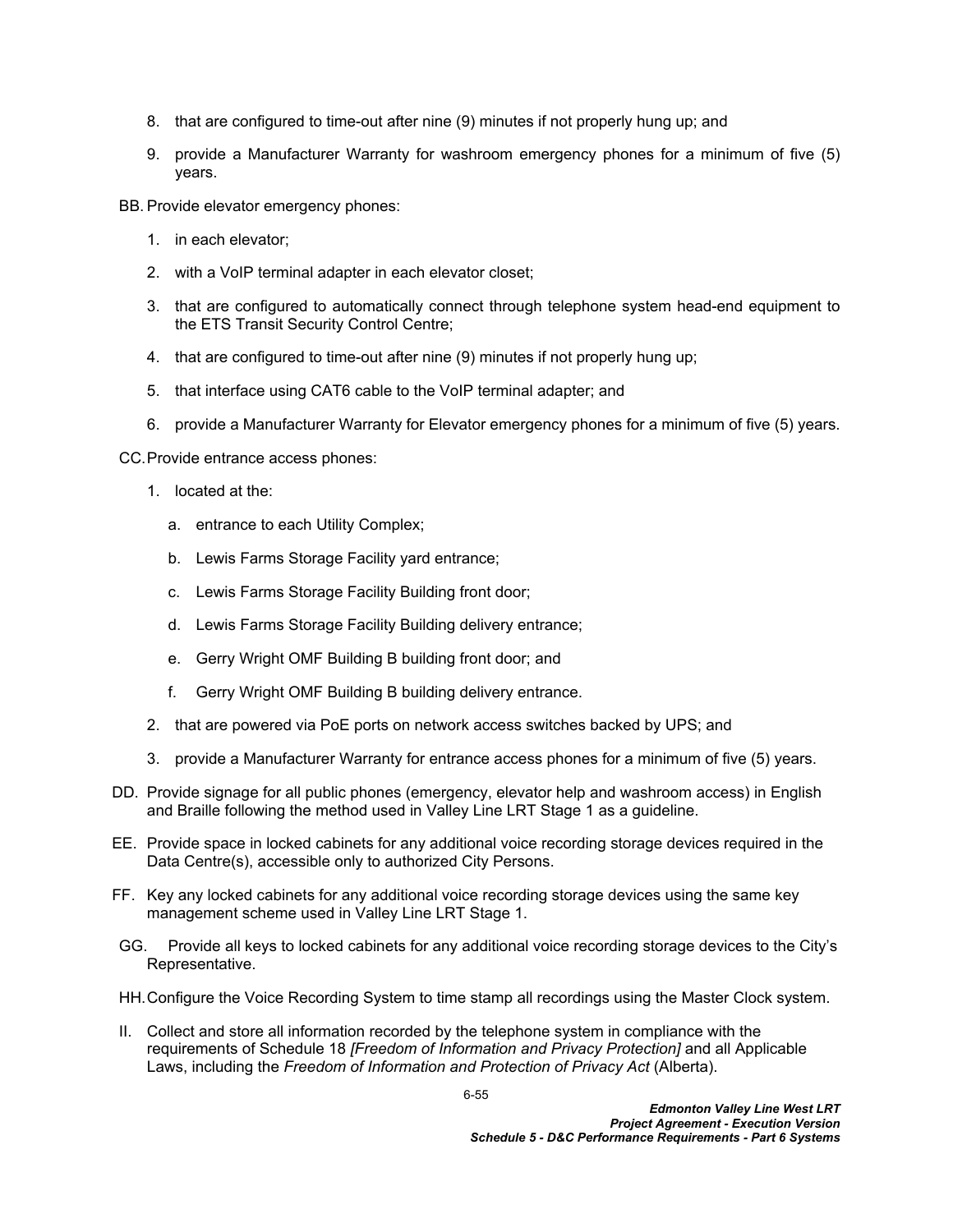- JJ. For Quality Assurance:
	- 1. provide only telephone instruments registered under FCC Regulations, 47 CFR, Part 68 and that comply with UL1459 (UL/CSA 60950);
	- 2. provide only telephone instruments compliant with ADA;
	- 3. design and install all telephones in accordance with the most current ADA Standards for Accessible Design, 28 CFR Part 36;
	- 4. provide only telephone instruments that meet local codes and/or regulations for emergency operation as established by the entity having jurisdiction;
	- 5. provide all grounding in accordance with local standards. Ground each piece of equipment in accordance with the recommendations of the manufacturer; and
	- 6. do not provide or use discontinued product models, refurbished equipment, or products scheduled for end-of life, end-of-sale, or end-of-service within two (2) calendar years of the Construction Completion Date.

KK. For field tests and inspections:

- 1. perform network performance tests for the individual telephone instruments:
	- a. verify voice telephone communications demonstrates a minimum mean opinion score of 4.0 for both calls within the system and external to the system;
	- b. verify the network demonstrates an end to end latency of less than 100 ms between each end telephone and the telephone server;
	- c. perform functional testing;
	- d. verify successful operation of a test call to each telephone;
	- e. verify full-duplex two-way communication once call is connected;
	- f. verify both standard ringing and call connection features upon incoming test call to the instrument;
	- g. verify disconnect function for each telephone; and
	- h. verify caller ID for all telephones; and
- 2. perform checking and verification activities relating to individual components, sub-systems, software, Equipment and facilities associated with the telephone system that are required prior to Commissioning and that are necessary to demonstrate the fully integrated operation and successful Commissioning of the telephone system.
- LL. For end-to-end system testing:
	- 1. verify off-hook dial tone, dialing, signaling, loop closure, and call connection of instruments during test calls placed to and from the OCC, ETS Transit Security Control Centre, and the City 311 call centre by:
		- a. placing test calls using the manual keypad or programmed autodial call buttons, depending on the type of telephone; and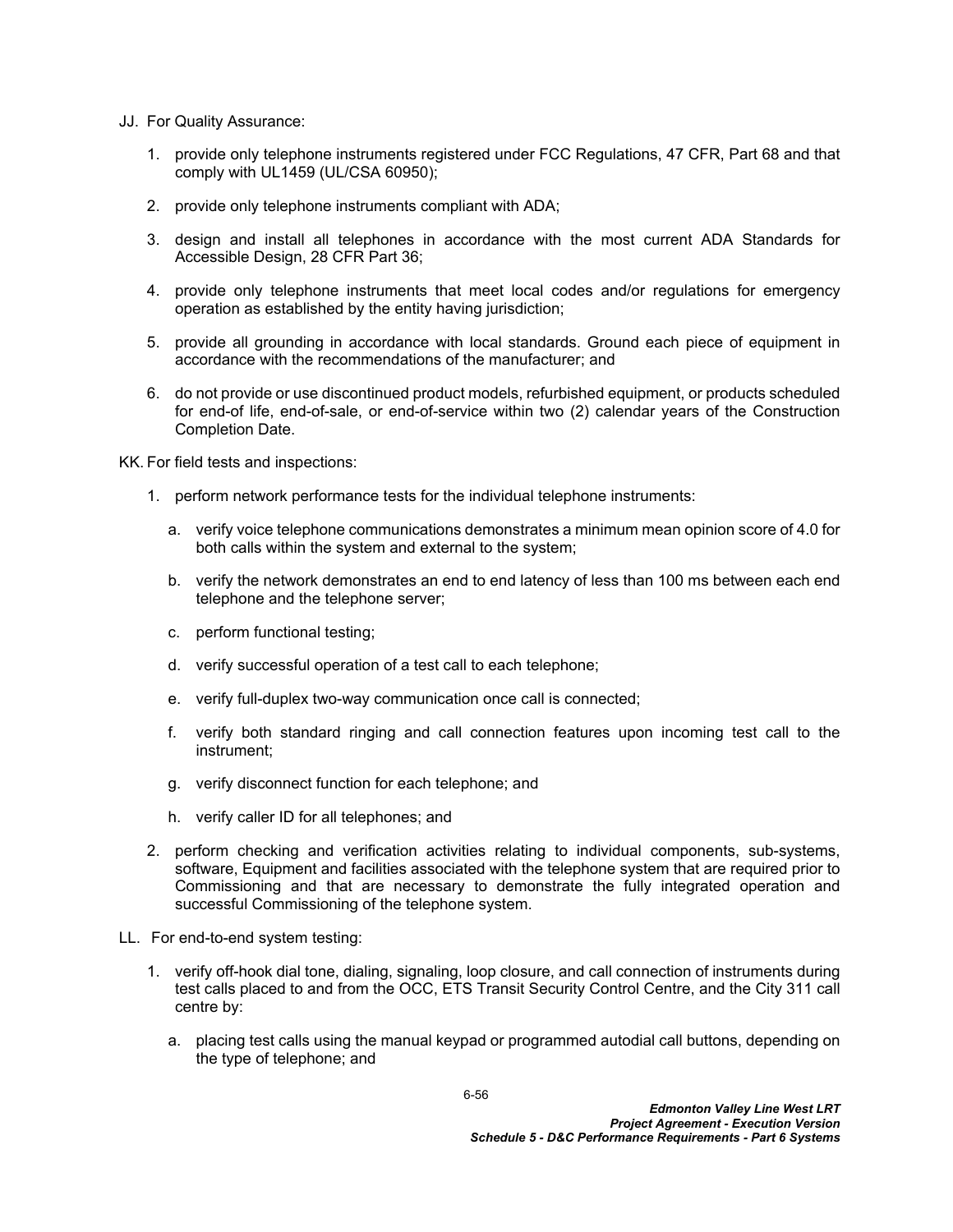- b. using actual programmed auto-dial number(s) to test telephones with this capability;
- 2. verify all secondary number(s) programmed for auto-dial operation are functional in the event of primary line non-availability;
- 3. verify full-duplex two-way communication once call is connected;
- 4. functionally verify audio performance of instrument during test call. Set transmission level points for specified audio levels;
- 5. verify standard ringing or splash-tone upon incoming call to the instrument;
- 6. verify silent monitoring function upon incoming call to the instrument;
- 7. verify proper operation of all disconnect functions initiated by the control center and that calls cannot be disconnected by pressing the Emergency call button on the telephone;
- 8. verify remote password protection and programming capability;
- 9. verify operation of ADA call acknowledgement visual indication; and
- 10. verify, from the ETS Transit Security Control Center and the OCC, that the on-demand identification of the calling instrument, including correct circuit identification and telephone location for all new telephones displays upon an incoming call.

### <span id="page-59-0"></span>**6-1.14 BUILDING SCADA SYSTEM**

### **6-1.14.1 System Specific Reference Standards**

- A. Design, construct and test the Building SCADA system in compliance with the latest revisions and applicable sections of the following codes and standards.
	- 1. National Fire Code Alberta Edition Fire Code 2014;
	- 2. Canadian Electrical Code;
	- 3. Alberta Occupational Health and Safety (OH&S) Act; and
	- 4. NFPA 130.

# **6-1.14.2 Building SCADA**

- A. Provide a Building SCADA system to centrally monitor and control conditions within the Building Structures including the Lewis Farms Storage Facility Building, Gerry Wright OMF Building B, Stations, and Utility Complexes. The requirements of this Section [6-1.14](#page-59-0) *[Building SCADA System]*  do not apply to the Traction Power SCADA System.
- B. Not Used.
- C. Provide Building SCADA system equipment comprised of the following equipment:
	- 1. sensors and actuators;
	- 2. field RTUs and PLCs;
	- 3. redundant PLC control and power supplies;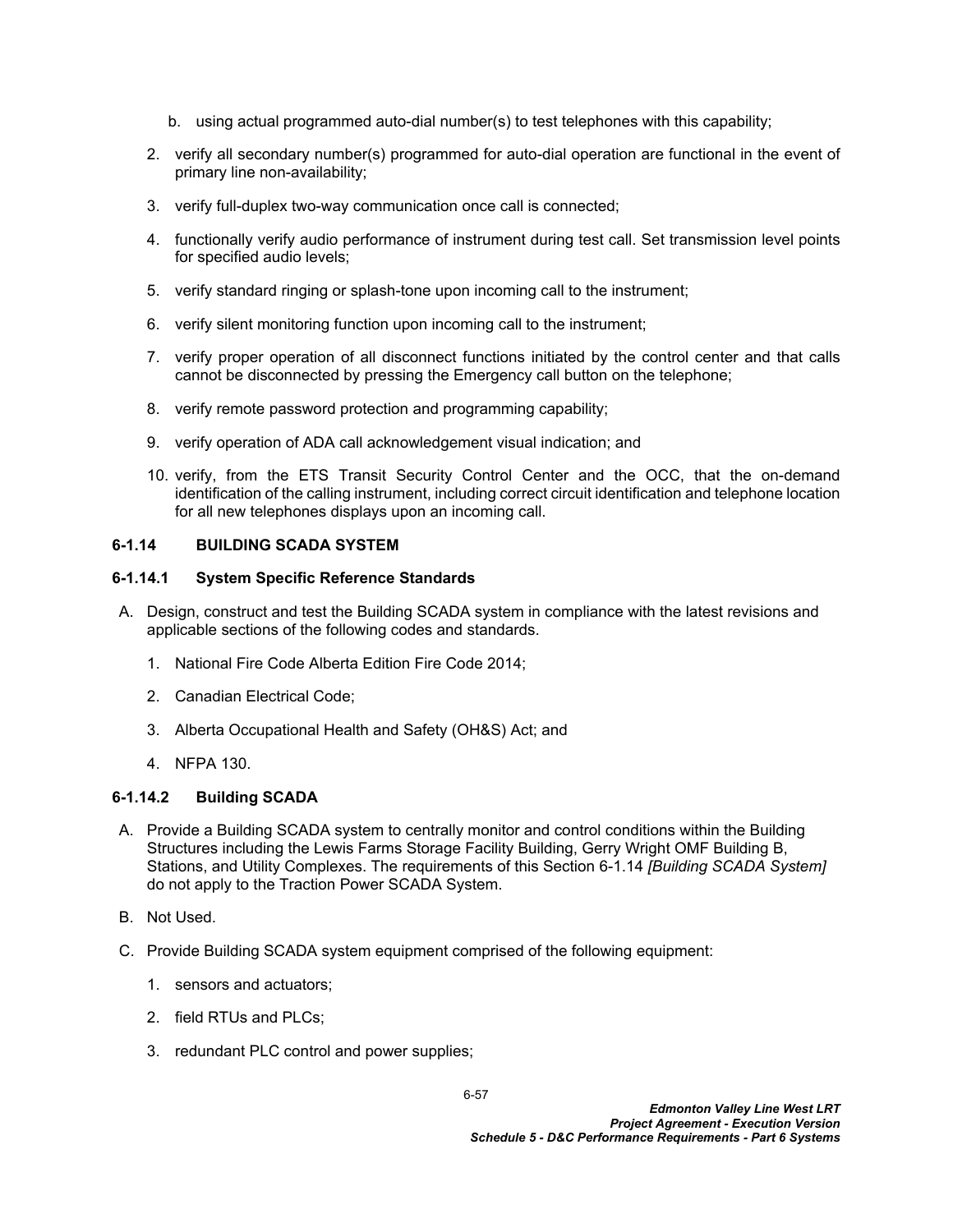- 4. hot swappable SCADA cards;
- 5. Building SCADA system data storage;
- 6. Building SCADA system systems servers and workstation;
- 7. Building SCADA headend and operator software; and
- 8. associated cabling and terminations.
- D. Provide a Building SCADA system for the Valley Line LRT Stage 2 that is able to be controlled from a single HMI platform with the primary location in the Gerry Wright OMF Building A and a backup location in the Lewis Farms Storage Facility Building.
- E. Provide a SCADA headend HMI at the Lewis Farms Storage Facility and Gerry Wright OMF Building B.
- F. The Building SCADA System shall be designed to facilitate all control and monitoring functions that can be integrated into a future IP based ICS;
	- 1. include the electrical and functional interface requirements of the Building SCADA system for ICS integration in the ICS Interface Control Document.
- G. Provide new Building SCADA servers and data storage to provide redundancy across the entire Valley Line LRT to continue full functionality and allow for no loss of data in the event of a loss of a Data Centre, and provide full Building SCADA functionality for Valley Line LRT Stage 2;
	- 1. Provide sufficient Building SCADA capacity for all control and monitoring points to allow for future integration with the Valley Line LRT Stage 1 building SCADA system in accordance with Section 1-1.4 [*Integration with Valley Line LRT Stage 1*].
- H. Submit an Integration plan for the integration of Building SCADA system with the Building SCADA system deployed in Valley Line LRT Stage 1, not less than 90 days before application of the plan, detailing step by step operations (the "**Building SCADA System Integration Plan**").
- I. Configure the Building SCADA system to use the existing primary and secondary Master Clocks.
- J. Provide the ability to operate the Building SCADA system from a backup location in the Lewis Farms Storage Facility Building.
- K. Provide a Building SCADA system that monitors each of the following:
	- 1. elevators;
	- 2. escalators;
	- 3. HVAC systems;
	- 4. fire suppression & fire alarm;
	- 5. fire alarm health monitoring;
	- 6. building inside temperature;
	- 7. hydrogen sensors;
	- 8. sump pumps;

6-58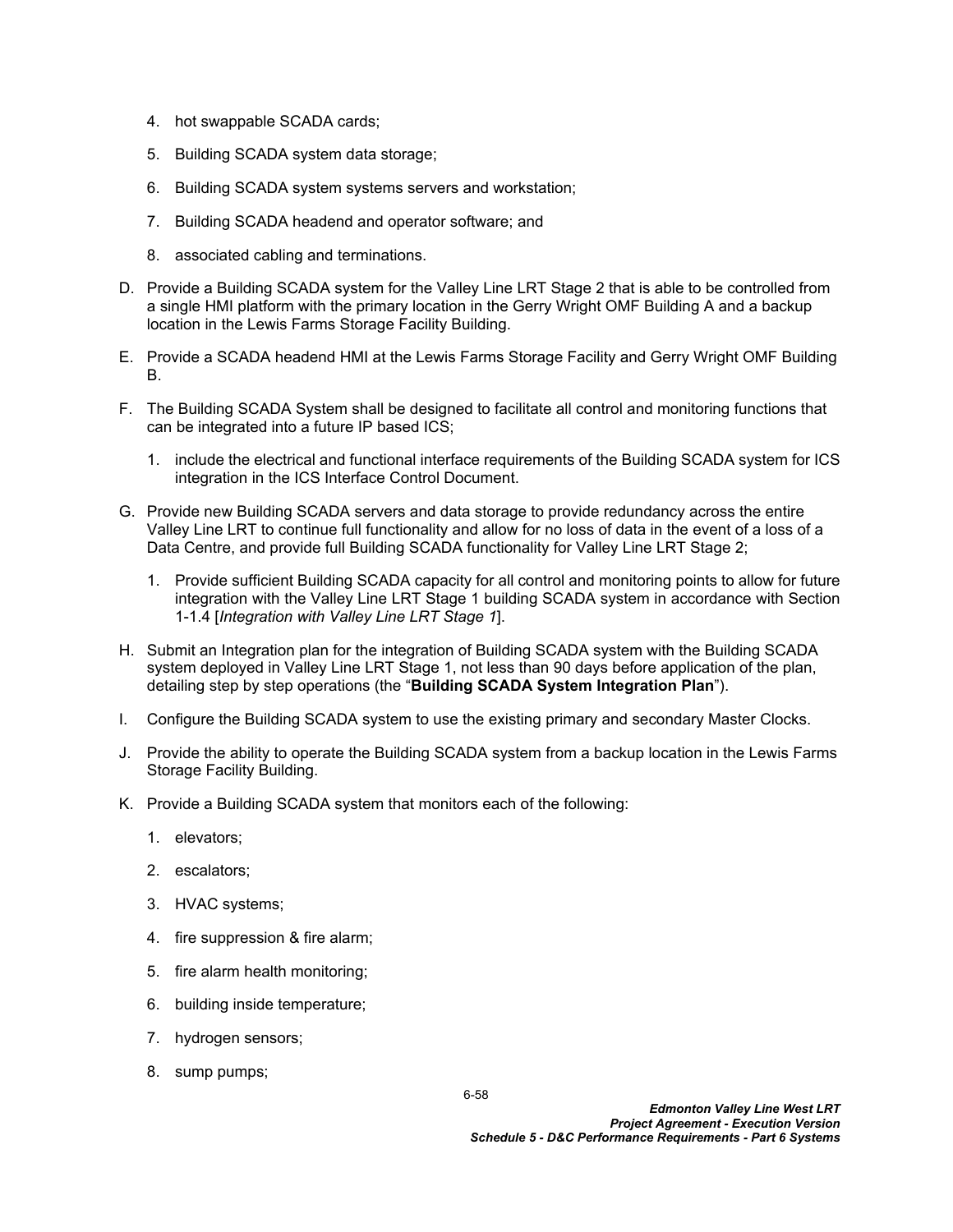- 9. smoke control;
- 10. flood sensing;
- 11. high water level sensor on vaults for the Systems Duct Bank and the Traction Power Duct Bank; and
- 12. any other condition to be monitored or controlled, as determined in accordance with the Safety and Security Certification Program and the RAM Program;
- 13. power distribution system; and
- 14. building power distribution system.
- L. Provide power to field RTUs and PLCs backed by UPS.
- M. Interface field RTUs and PLCs to the CTS located in the nearest communications cabinet or closet.
- N. Provide Building SCADA system functionality that includes:
	- 1. data historian application with remote-user-configurable querying and report generation with a minimum of one (1) year storage of alarms and events;
	- 2. control;
	- 3. monitoring;
	- 4. reporting;
	- 5. prioritized alarming;
	- 6. time stamped data logging;
	- 7. remote command; and
	- 8. capable of integration with the ICS.
- O. Conduct testing to verify:
	- 1. device calibration;
	- 2. dip switch and jumper settings;
	- 3. each field RTU and PLC is to be automatically operational when powered;
	- 4. all I/O points have been configured and wired correctly;
	- 5. all monitoring and control functions act as designed; and
	- 6. all HMI functionality acts as designed.
- P. Provide a Manufacturer Warranty for the Building SCADA system for a minimum of five (5) years.
- Q. With the first Interim Design submission for the Communication Systems as defined in Appendix 4B [*Project Specific Submission Requirements*], submit at minimum (the "**First Interim Building SCADA Design Package**"):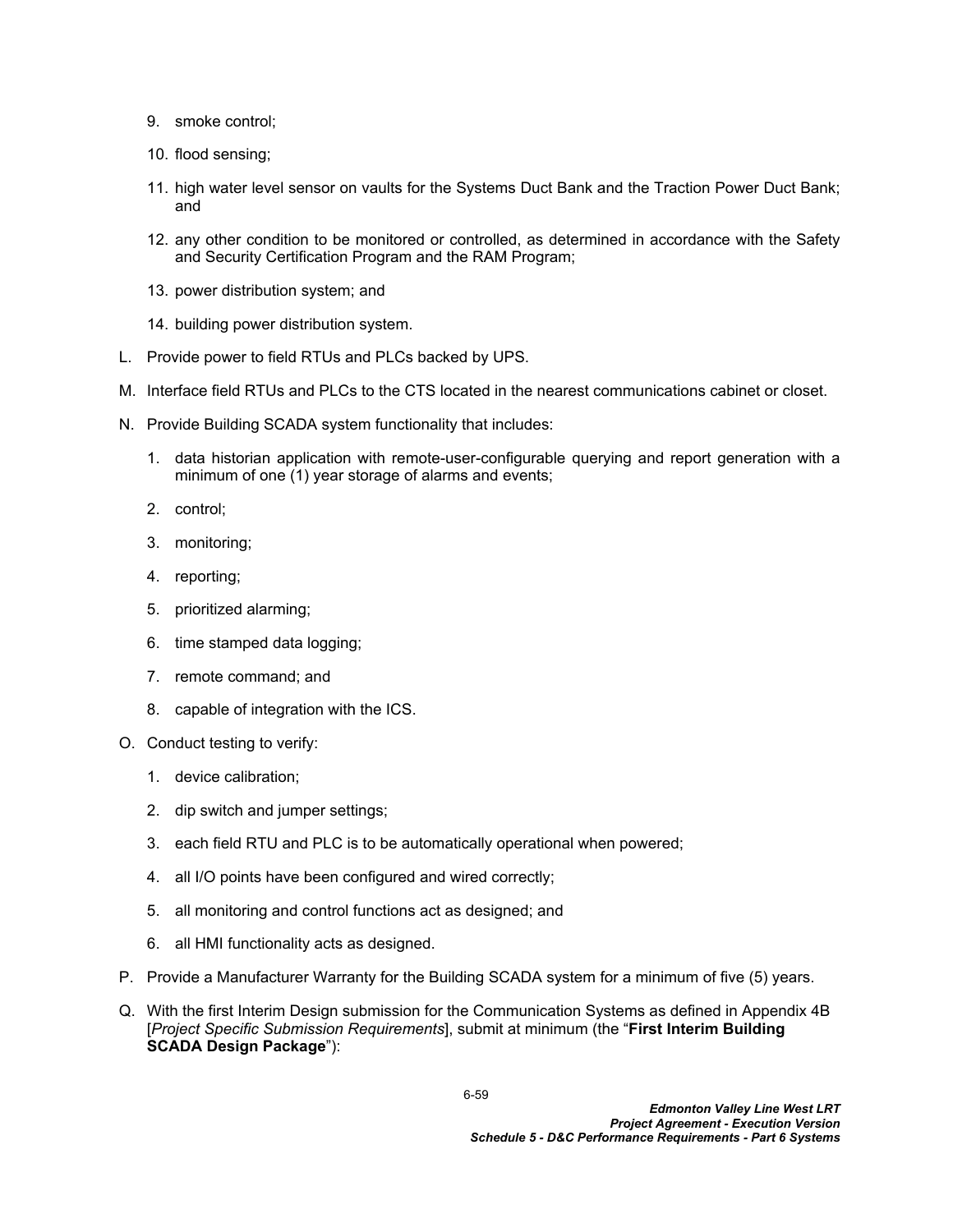- 1. a detailed description of the Building SCADA system;
- 2. preliminary drawings for the Building SCADA system; and
- 3. a qualification test plan for the Building SCADA system.
- R. With the second Interim Design submission for the Communication Systems as defined in Appendix 4B [*Project Specific Submission Requirements*], submit specifications for the components to be used on the Building SCADA system (the "**Second Interim Building SCADA Design Package**").
- S. With the Final Design submission for the Communication Systems as defined in Appendix 4B [*Project Specific Submission Requirements*], submit at minimum (the "**Final Building SCADA Design Package**"):
	- 1. the qualification test reports for the Building SCADA system; and
	- 2. updated drawings, specifications, designs and plans for the Building SCADA system.

### <span id="page-62-0"></span>**6-1.15 SECURITY AND ALARM SYSTEM**

- A. Provide a security and alarm system that is compatible with and provides the same functionality as the security and alarm system used in the Valley Line LRT Stage 1 within the Building Structures including the stations, and , the stations, and , stations, and , stations, and , stations, and , stations, and Utility Complexes.
- B. Provide the security and alarm system comprised of the following equipment:
	- 1. smart card readers;
	- 2. request-to-exit detectors;
	- 3. door contacts;
	- 4. electrified lock sets;
	- 5. motion detectors;
	- 6. smoke detectors;
	- 7. heat detectors;
	- 8. Access Control Panels;
	- 9. security alarming, including door intrusion detection;
	- 10. management software; and
	- 11. associated cabling and terminations.
- C. Submit a PICO test plan for the security and alarm system components not less than 90 days before application of the plan, detailing step by step operations (the "**Security and Alarm System PICO Test Plan**").
- D. Obtain approval for a PICO test plan for the security and alarm system components.
- E. Interface Access Control Panels to the CTS through the nearest network access switch.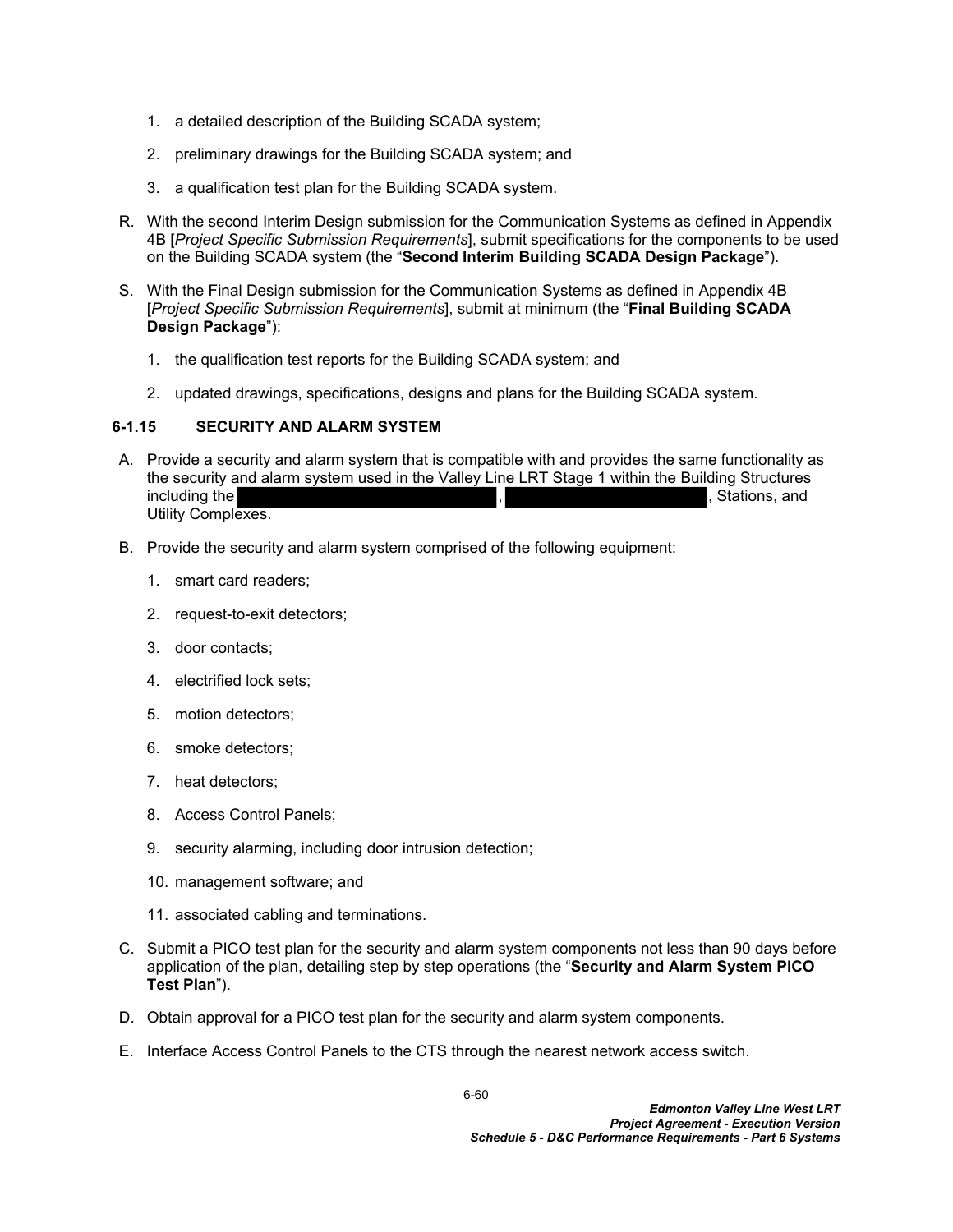- F. Provide the security and alarm system that is IP-based and centrally managed via the future
- G. Include the electrical and functional interface requirements of the security and alarm system for integration in the
- H. Provide a single interface to access the integrated security and alarm systems from both Valley Line LRT Stage 1 and Valley Line LRT Stage 2.
- I. Submit an integration plan for the integration of security and alarm systems with the security and alarm systems deployed in Valley Line LRT Stage 1, not less than 90 days before application of the plan, detailing step by step operations (the "**Security and Alarm Systems Integration Plan**").
- J. Integrate the security and alarm system with the security and alarm system deployed on Valley Line LRT Stage 1 in accordance with Section 1-1.4 *[Integration with Valley Line LRT Stage 1].*
	- 1. There shall be no impacts to the operation of the Valley Line LRT Stage 1 during implementation.
- K. Configure the security and alarm system to use the existing primary and secondary Master Clocks.
- L. Configure the centrally managed card access system per design discussions with the City to provide the Operator with restricted entry and intrusion detection for each protected area, including:
	- 1. all Utility Complexes, including TPSS buildings, signal rooms, communications rooms, and electrical rooms;
	- 2. one (1) exterior entrance at each Station for after-hour access;
	- 3. all non-publicly accessible areas of Stations;
	- 4. Stop shelter doors for after-hour access;
	- 5. Operator Washrooms at Stops;
	- 6. ; and
	- 7. .
- M. Provide access card readers and all associated infrastructure, interfaced directly with the City's C-Cure card access system per design discussions with the City for City personnel restricting entry to:
	- 1. City Communication Room at the
		- a. including all associated entrances to provide City access to the City Communication Room from the exterior of the
	- 2. Retail Kiosk at WEM Station;
		- a. including all associated entrances to provide City access to the Retail Kiosk from the exterior of the WEM Station; and
	- 3. Security Office at WEM Station;
		- a. including all associated entrances to provide City access to the Security Room from the exterior of the WEM Station;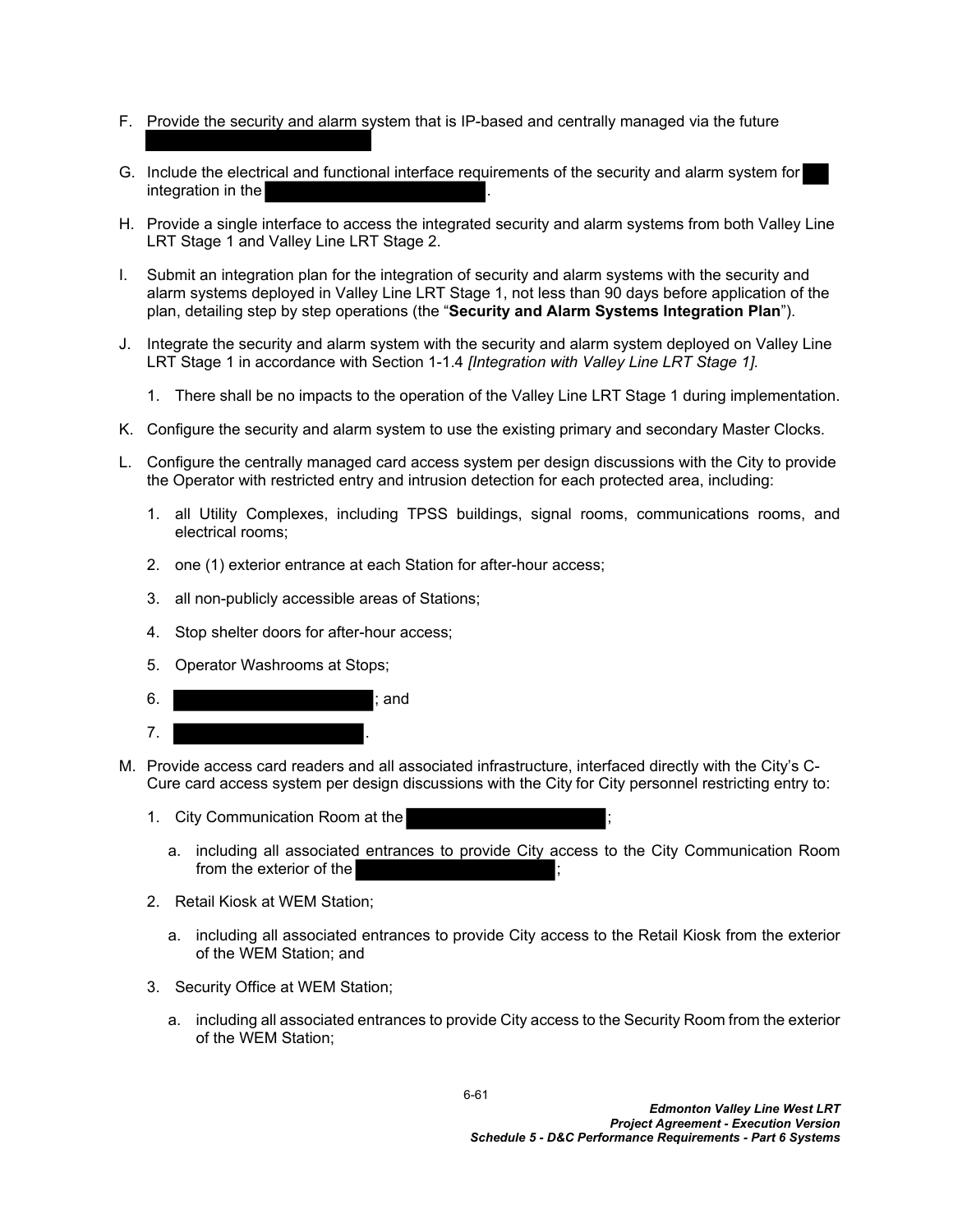to be administered by City. Notify the City once the card readers are installed and tested in accordance with manufacturer's requirements, and provide such assistance as may be reasonably requested by the City to integrate the card readers with the City's C-Cure card access system, in accordance with Section 1-1.3 [*City Works*] of this Schedule.

- N. Provide security alarming, including door intrusion detection, automatically reported to the ICS;
	- 1. Any use of a key where card access system is active shall be alarmed and automatically reported to the ICS.
- O. Send all status and alarm signals directly to the security and alarm system for processing.
- P. Design the security and alarm system such that intrusion sensors for unauthorized entry or tampering to security and alarm system equipment shall sound an audible alarm locally, initiate indoor and outdoor building lights, and trigger an automatic alarm notification to the ICS.
- Q. Provide public washroom access by means of:
	- 1. remotely activated door locks controlled from the ETS Transit Security Control Centre;
	- 2. an indicator light located at each washroom doorway to indicate which door has been remotely unlocked;
	- 3. single occupancy washrooms lockable from the inside using a thumb latch which shall not be released by the remote door lock;
	- 4. an exterior lit "Occupied" sign for single occupancy washrooms, located near the washroom doorway and activated by motion sensor inside the washroom. The sign shall be visible to the ETS Transit Security Control Centre via CCTV; and
	- 5. an automatic door paddle located adjacent to the door inside the washroom allowing the remote lock to automatically release once the paddle is pressed. For single occupancy washrooms, the thumb latch shall also release once the door handle is turned.
- R. Design and implement the security and alarm system to ensure that all access decisions/credential transactions are processed locally at the card reader interface board as it receives data from the system controller, minimizing network traffic while also providing real-time access determinations.
- S. Design and implement the security and alarm system to incorporate an interface to the fire alarm panel to allow override of door locks in an emergency situation. Ensure that any door lock that restricts egress is code compliant and includes approved hardware and signage.
- T. Interlock door security and access controls with the fire alarm systems in accordance with the NBCAE.
- U. Design and implement the security and alarm system in a way that all access-controlled doors are monitored by the CCTV System.
- V. Interface the security and alarm system with the CCTV system to allow the display of video on the CCTV system upon activation of an access control alarm or use of an access control device.
- W. Design and implement the security and alarm system to ensure that in the event of a power outage, access control equipment remains operational for a minimum of four (4) hours through the use of uninterruptible power supplies, generators, batteries, and/or other backup power equipment.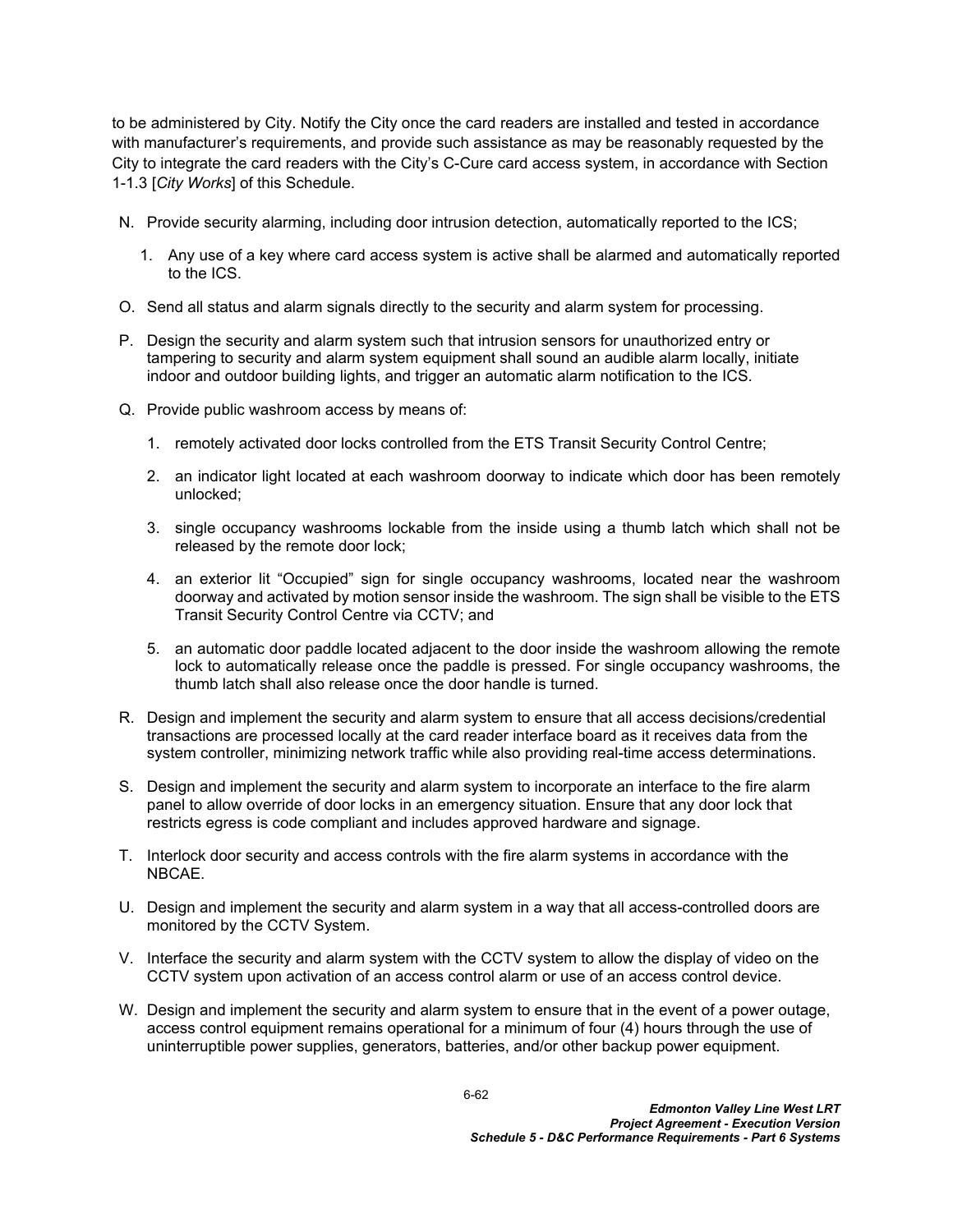- X. Provide security motion detectors and annunciate occupancy conditions to the ETS Transit Security Control Centre inside all public washrooms and the ETS operator washrooms.
- Y. Provide separate conduit for all security system components.
- Z. Provide concealed conduits in public areas.
- AA. Provide capability to allow automated disabling of alarm functions in public areas, based on pre-set occupancy schedules.
	- 1. Provide a minimum of one smoke and heat detector for each Utility Complex electrical room, communications room, and signal room, which shall be tied to the fire alarm panel in the nearest TPSS, as described in [Table 6-2-1: Mainline](#page-106-0) *TPSS Minimum* ] of this Schedule; and
	- 2. Provide a display at operators' workstations that automatically display the status all of these security and alarm points.
- BB. Perform integration tests on the security and alarm system including the following:
	- 1. Functionality tests to prove the functionality as described in item Section [6-1.15](#page-62-0) [*Security and Alarm System*] of this Schedule.
- CC.Provide a Manufacturer Warranty for the security and alarm system for a minimum of five (5) years.
- DD.With the first Interim Design submission for the Systems Integration and Commissioning as described in Appendix 4B [*Project Specific Submission Requirements*], submit at minimum (the "**First Interim Security and Alarm System Design Package**"):
	- 1. a detailed description of the security and alarm system;
	- 2. preliminary drawings for the security and alarm system; and
	- 3. a qualification test plan for the security and alarm system.
- EE. With the second Interim Design submission for the Systems Integration and Commissioning as described in Appendix 4B [*Project Specific Submission Requirements*], submit specifications for the components to be used on the security and alarm system (the "**Second Interim Security and Alarm System Design Package**").
- FF. With the Final Design submission for the Systems Integration and Commissioning as described in Appendix 4B [*Project Specific Submission Requirements*], submit at minimum (the "**Final Security and Alarm System Design Package**"):
	- 1. the qualification test reports for the security and alarm system; and
	- 2. updated drawings, specifications, designs and plans for the security and alarm system.

# **6-1.16 NETWORK MANAGEMENT SYSTEM**

- A. Assess the capability of the Stage 1 Network Management System (NMS) to determine if it is able to accommodate all Valley Line LRT Stage 2 network connected switches, servers, and end devices.
- B. Upgrade the existing Valley Line LRT Stage 1 NMS If it is determined that the existing Valley Lines LRT Stage 1 NMS cannot handle the required additional Valley Line LRT Stage 2 network components.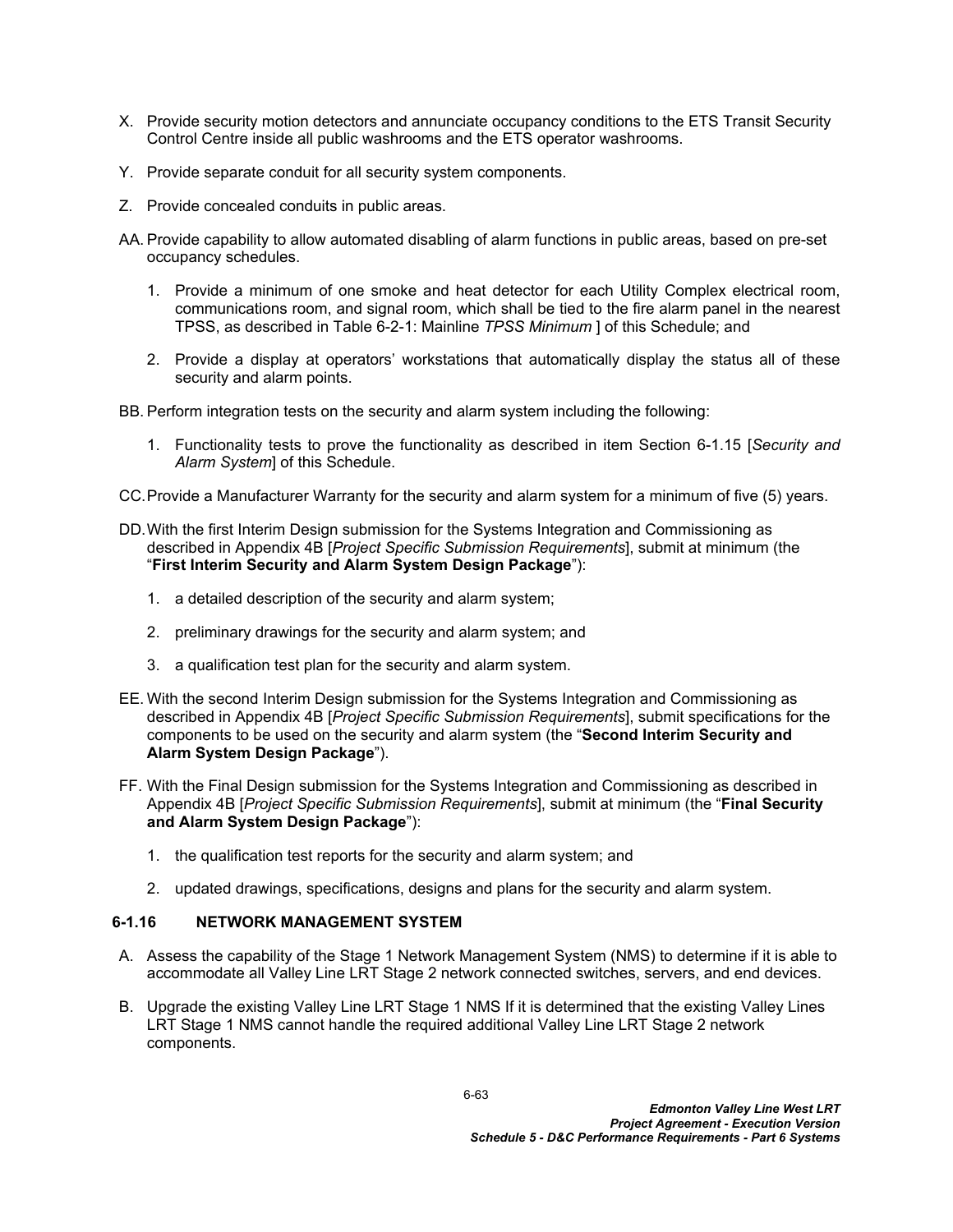- C. Integrate all network connected switches, servers, and end devices into the Valley Line LRT Stage 1 NMS to provide the same functionality.
- D. Submit an integration plan for all network connected switches, servers, and end devices into the NMS deployed in Valley Line LRT Stage 1, not less than 90 days before application of the plan, detailing step by step operations (the "**NMS Integration Plan for Switches, Servers and End Devices**").
- E. Provide an NMS that includes disaster recovery through the use of NMS redundancy to protect against switch, network device or equipment failure, or any Valley Line LRT network failure.
- F. Submit an NMS plan for integrating Valley Line LRT Stage 1 and Valley Line LRT Stage 2 network components not less than 90 days before application of the plan, detailing step by step operations (the "**NMS Integration Plan for Network Components**").
- G. Integrate and commission the network connected devices into the NMS of Valley Line LRT Stage 1 in accordance with Section 1-1.4 *[Integration with Valley Line LRT Stage 1]* of this Schedule.
- H. Ensure the NMS uses the existing primary and secondary Master Clocks.
- <span id="page-66-0"></span>I. Configure the NMS to provide the following functionality:
	- 1. central monitoring of all network connected devices;
	- 2. discovery of new plug-in applications and custom applications that need monitoring, and to support the management of multiple instances of an application;
	- 3. application status polling to continuously monitor discovered applications to check their status and ensure optimal functioning;
	- 4. host resource monitoring for usage criteria such as CPU, memory, disk utilization and system loading for all discovered devices on the network;
	- 5. user defined alarm and event handling with real-time email and text message notification;
	- 6. remote I/O monitoring;
	- 7. diagnostics;
	- 8. fault reporting; and
	- 9. event registration.
- J. Perform integration tests of the NMS including functionality tests to prove the functionality as described in Section [6-1.16I](#page-66-0) [*Network Management* System] of this Schedule.
- K. Include the electrical and functional interface requirements of the NMS for ICS integration in the ICS Interface Control Document.
- L. Submit a detailed description of the NMS with the first Interim Design submission for the Communication Systems as described in Appendix 4B [*Project Specific Submission Requirements*], (the "**First NMS Interim Design Submission**").
- M. Submit specifications of the components to be used on the NMS with the second Interim Design submission for the Communication Systems as described in Appendix 4B [*Project Specific Submission Requirements*], (the "**Second NMS Interim Design Submission**").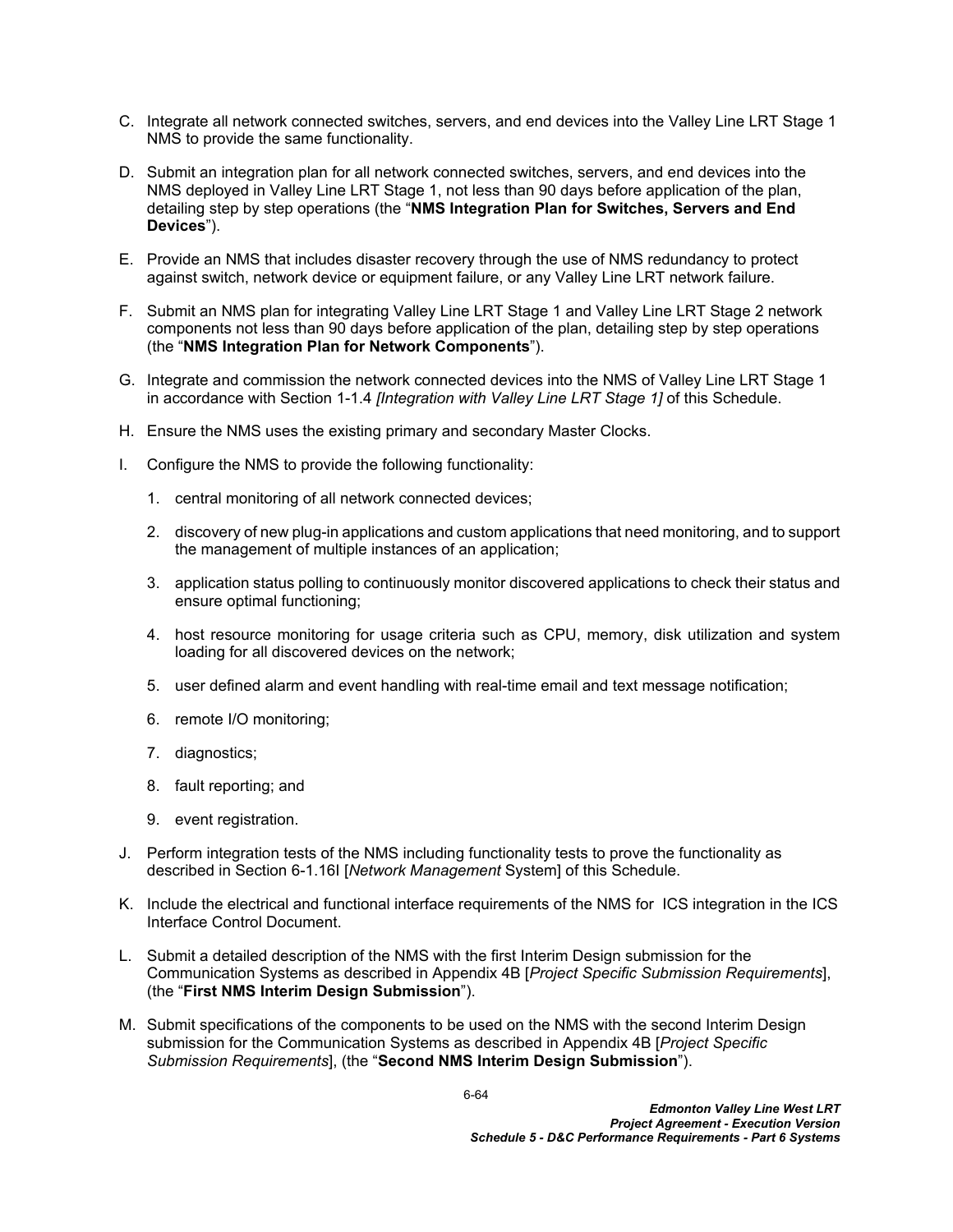N. Submit updated designs for the NMS with the Final Design submission for the Communication Systems as described in Appendix 4B [*Project Specific Submission Requirements*], (the "**Final NMS Design Submission**").

### **6-1.17 TICKET VENDING MACHINE INFRASTRUCTURE**

- A. Provide TVM infrastructure at each Stop, Station and the WEM Transit Centre as defined below.
- B. Provide spaces for TVMs of dimensions 1905 mm (height) x 915 mm (width) x 635 mm (depth) and Validators of dimensions 1335 mm (height) x 315 mm (width) x 315 mm (depth) in accordance with Section 5-2.6.11 *[Passenger Interface Equipment]* of this Schedule:
	- 1. the base cabinet footprint for the TVM shall not be raised and shall be 890 mm (width) x 407 mm (depth). A total clearance of 1438 mm (depth) x 1454 mm (width) shall be provided for each TVM. Each TVM shall be centered relative to the width of the clearance, and abutting the relative rear of the clearance to allow the TVM cabinet door to open fully with a 100mm clearance behind the TVMs; and
- C. Provide conduit stub up(s) extending 60 mm from the finished floor surface within the footprint of the TVM cabinet positioned centered relative to the depth of the cabinet and from the back of the TVM as shown in Figure 5-2.6.11.2 [*TVM Baseplate requirements*].
- D. Provide a 120V 20A circuit in an embedded conduit, left unenergized (with 1 m coiled ends until City performs final TVM installation), in compliance with the CEC, to each TVM cabinet stub up from the nearest Level 1 "Emergency" load centre.
- E. Provide a dedicated 19 mm embedded conduit to the TVM cabinet stub up from the ETS LAN Cabinet.
- F. Provide dedicated 19 mm embedded conduit from the ETS LAN Cabinet to each Validator location.
	- 1. Terminate conduit at each Validator location with 60 mm stub up centered at Validator location. All conduits extending into each Validator shall fit within a 70 mm pole diameter.
- G. Install outdoor rated CAT-6 and 12 strand SM 100W hybrid fibre cabling from the ETS LAN Cabinet through the embedded conduits to each TVM and Validator location.
- H. Provide embedded conduit, which may be daisy chained, from the nearest Level 1 "Normal" load centre, extending to and terminated with 60 mm stub up at every Validator location to allow future City installation of electrical cable.
	- 1. The conduit capacity shall be designed to allow sufficient electrical cabling to energize up to nine (9) 120V AC, 30 W heater loads concurrently in compliance with the CEC.
- I. Provide a minimum 120V 15A circuit in an embedded conduit, left unenergized (with 1 m coiled ends until City performs final Validator installation), in compliance with the CEC, to each Validator stub up from the nearest Level 1 "Emergency" load centre
- J. Provide an insulated ground wire sized as required by the system short circuit analysis from the Station / Stop ground grid to each TVM and Validator, extending and coiled 600 mm from the floor, positioned so that it will extend directly into interior of the TVM/Validator.
- K. Provide two (2) pairs of contact wires from each TVM, for City to terminate to TVM door open and equipment malfunction sensors located within each TVM. Upon sensing of an open contact, automatically trigger the associated CCTV camera(s) to display live video images of the TVM location to the ETS Transit Security Control Centre workstation.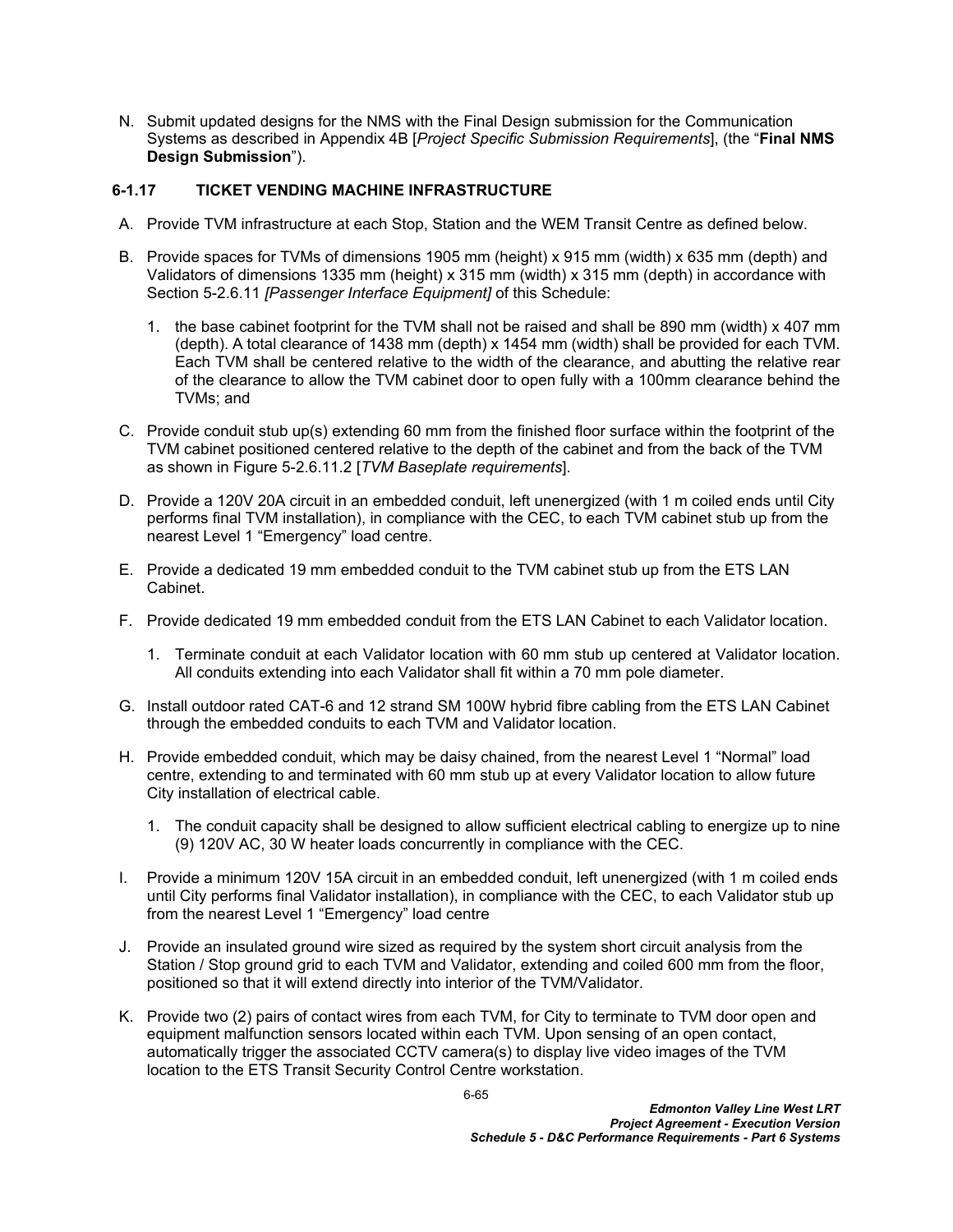L. Promptly following installation of all TVM and Validator spaces, and associated cabling and conduits at each Stop, Station and the WEM Transit Centre, provide notice to the City and provide the City with access to the spaces and associated infrastructure in accordance with Section 1-1.3 *[City Works]* of this Schedule.

### <span id="page-68-0"></span>**6-1.18 Screens and Signage**

- A. Provide the infrastructure required for the screens and signage infrastructure at each Stop, Station and WEM Transit Centre as described in Section 5-2.4 *[Signage]* and 5-2.6 *[Platforms and Platform Amenities]* of this Schedule.
- B. Notify and provide access to the City once all the infrastructure required for screens and signage as described in this Section [6-1.18](#page-68-0) *[Screens and Signage]* of this Schedule are available, in accordance with Section 1-1.3 *[City Works]* of this Schedule.

# **6-1.18.1 ETS TV Screens**

- A. Provide two (2) NEMA 4X rated 100 mm x 100 mm surface mounted junction boxes at each ETS TV screen enclosure location, as required by Section 5-2.6.11.6 *[ETS TV Screens]* of this Schedule;
	- 1. the junction boxes shall both be readily accessible to facilitate the future installation of ETS TV screens and ETS TV screen enclosures by the City.
- B. Provide a concealed 25 mm EMT conduit from one junction box at each ETS TV screen enclosure location to the nearest concrete surface and extend through 25 mm embedded conduit to the ETS LAN Cabinet.
- C. Install and terminate outdoor rated CAT-6 and 4 strand SM 100W hybrid fibre cabling from the ETS LAN Cabinet through the embedded and concealed conduits to the junction box at each ETS TV screen end.
- D. Provide a 120V 20A circuit in concealed EMT conduit from the other junction box at each ETS TV screen enclosure location to the nearest concrete surface and extend through embedded conduit to the nearest "Normal" electrical load centre;
	- 1. terminate the circuit at a duplex receptacle internal to the junction box.
- E. Provide an insulated ground wire sized as required by the system short circuit analysis from the Station / Stop ground grid to each ETS TV screen enclosure.

# **6-1.18.2 Corporate Advertising Screens**

- A. Provide 25 mm embedded conduit from each corporate advertising screen, placed in accordance with Section 5-2.6.11.7 *[Corporate Advertising Screens]* of this Schedule, to the ETS LAN Cabinet.
- B. Install one (1) outdoor rated CAT-6 and one (1) 4-strand SM hybrid fibre cable from the ETS LAN Cabinet through the embedded and concealed conduits to each ETS screen enclosure.
- C. Provide a 120V 20A circuit in concealed 65 mm EMT conduit from each corporate advertising screen to the nearest concrete surface and extend through 65 mm embedded conduit to the nearest "Normal" electrical load centre.
- D. Provide an insulated ground wire sized as required by the system short circuit analysis from the Station / Stop ground grid to each corporate advertising screen location.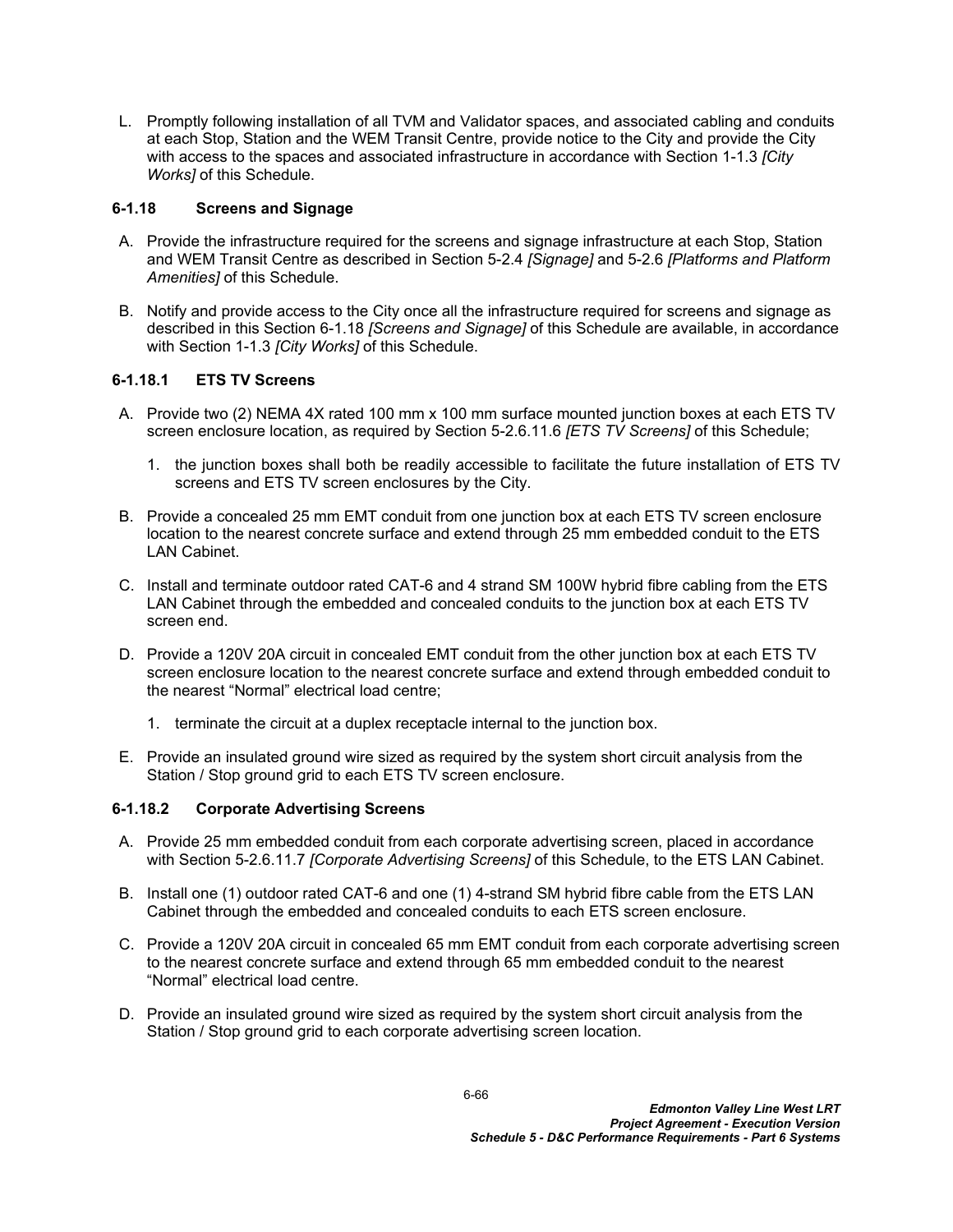### **6-1.18.3 Global Wayfinding**

- A. Provide 25 mm embedded conduit from each Global Wayfinding Map, placed in accordance with Section 5-2.6.11.5 *[Global Wayfinding Maps]* of this Schedule, to the ETS LAN Cabinet.
- B. Provide a 120V 20A circuit in embedded 19 mm conduit from each Global Wayfinding Map to the nearest "Normal" electrical load centre.
- C. Provide an insulated ground wire sized as required by the system short circuit analysis from the Station / Stop ground grid to each Global Wayfinding Map location.
- D. Install outdoor rated CAT-6 cables from the ETS LAN Cabinet through the embedded and concealed conduits to each Global Wayfinding Map

### <span id="page-69-0"></span>**6-1.19 AUTOMATIC GRADE CROSSING WARNING SYSTEMS**

- A. Provide the necessary clearances for future installation of Automatic Grade Crossing Warning Systems, designed in accordance with Section [6-1.19](#page-69-0) *[Automatic Grade Crossing Warning Systems]* of this Schedule, at the following locations:
	- 1. Lewis Farms Park and Ride gravel parking area access;
	- 2. Anthony Henday Drive Northbound ramp; and
	- 3. Anthony Henday Drive Southbound ramp,

so that the Automatic Grade Crossing Warning Systems can be constructed without obstructing or requiring re-alignment of any Track, road lanes or SUPs.

- B. If after the Effective Date, the City or Alberta Transportation requires the installation of an Automatic Grade Crossing Warning System, such system shall:
	- 1. operate such that any failure of the Grade Crossing warning device shall automatically activate the red flashing lights and cause all equipped gate arms to descend;
	- 2. be designed in accordance with *Transport Canada Grade Crossings Standards, July 2014*, except as modified herein;
	- 3. be activated by an audio frequency Track Circuit or wheel counters placed to allow adequate warning time for approaching Trains in accordance with AREMA C&S Manual Part 3.3.10, *Recommended Instructions for Determining Warning Time and Calculating Minimum Approach Distance for Highway-Rail Grade Crossing Warning Systems*;
	- 4. be designed to provide a call on signal to provide crossing warning system activation status to the Train Driver;
	- 5. have all associated equipment housed in Wayside Equipment Enclosures meeting the requirements of Section 6-1.6 *[Wayside Equipment and Enclosures]* of this Schedule;
	- 6. be energized directly from a Vital DC operating bank. The operating bank shall consist of an AC charging rectifier and a standby battery bank. The AC charging rectifier shall be rated for sufficient amperage to continuously operate the activated Grade Crossing warning system without relying on battery bank reserves. The battery bank shall be rated at adequate capacity to operate all activated Grade Crossing warning equipment for a period of at least eight (8) hours in the event of AC power loss;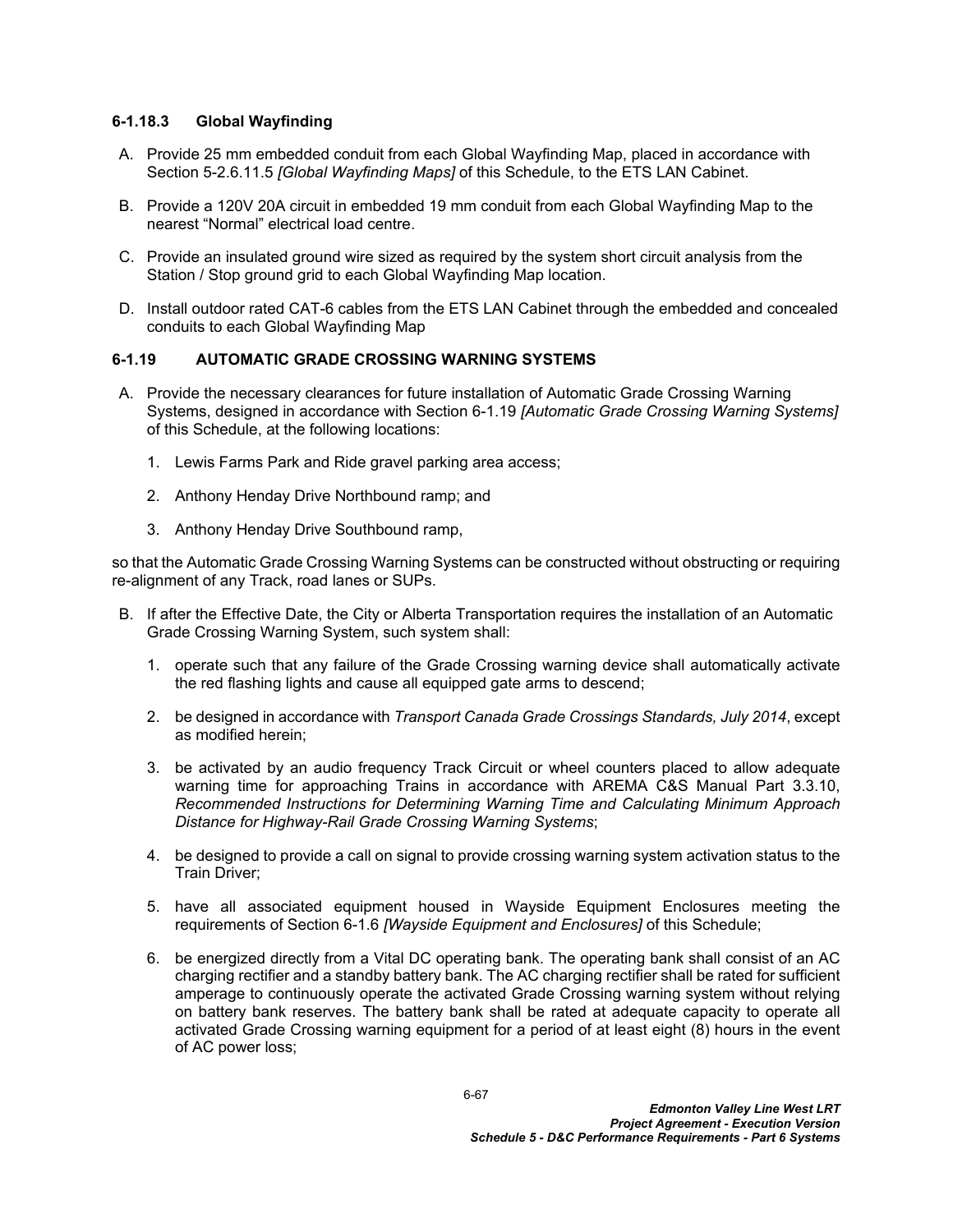- 7. have each Vital operating bank isolated from earth ground and all other DC power sources. Power off or ground fault conditions shall be alarmed to the ICS and LCP;
- 8. have gate mechanisms that:
	- a. are of a service proven model and version with a demonstrated capability to provide the number of activations associated with operation of the Valley Line LRT Stage 2 as defined in the Operability and Maintainability Parameters; and
	- b. comply with AREMA C&S Manual Part 3.2.13, Recommended Design Criteria for Gate Arm Operating Mechanism for Highway-Rail Grade Crossing Warning Device;
- 9. be designed such that if a second Train will arrive at the Grade Crossing within 10 seconds after the first Train clears, the gate arms shall remain in the lowered position;
- 10. include a Pre-emption interface to the associated Traffic Controller to coordinate Train, vehicular and pedestrian movements through the Grade Crossing. The traffic signal timings for Pre-emption shall be provided on the final Traffic Signal Timing Sheets as defined in Section [6-4.3.11](#page-163-0) *[\[Traffic](#page-163-0)  [Signal Timing Plans\]](#page-163-0)* of this Schedule;
- 11. include an external switch on each applicable Wayside Equipment Enclosure that can be used to manually activate the crossing gate equipment. The switch shall require a key for access/operation and shall be situated such that the switch operator has a clear view of the crossing signals it controls. The switch shall be equipped with an additional position which shall allow for the complete deactivation of the Automatic Grade Crossing Warning System. Provide a means to ensure the switch cannot be inadvertently left in the deactivation position and alarm the deactivation condition to the ICS and LCP; and each crossing warning location is equipped with a pair of switches that can be used to manually activate or deactivate the crossing warning devices on a "per track" basis; and
- 12. include a means to delay crossing warning activation for a Train that is held at a Stop or Station, as required in advance of Grade Crossings that are subject to the requirements of Section 6-4.5 *[Transit Signal Priority]* of this Schedule, until the associated Traffic Controller has released the Hold in Station condition.
- C. For clarity, Automatic Grade Crossing Warning Systems are not included in the scope of the Project Work as of the Effective Date.

# **6-1.20 PUBLIC ADDRESS/VARIABLE MESSAGE SIGNS**

- A. The Public Address/Variable Message Sign (PA/VMS) system consists of:
	- 1. PA/VMS system to provide coverage of Stops, Stations, the Lewis Farms Storage Facility, Gerry Wright OMF Building B to be integrated into the Valley Line LRT Stage 1 system in accordance with Section 1-1.4 *[Integration with Valley Line LRT Stage 1]* of this Schedule; and
	- 2. Future provisions for the ETS Passenger Information system to service the VMS installed at WEM Transit Centre in accordance with Section 6-1.20.3 [*ETS Passenger Information*] of this Schedule.

### **6-1.20.1 System Specific Reference Standards**

- A. Design and construct the PA/VMS system in accordance with the following standards:
	- 1. NFPA 130, Standards for Fixed Guideway Transit Systems;
	- 2. International Electrotechnical Commission (IEC);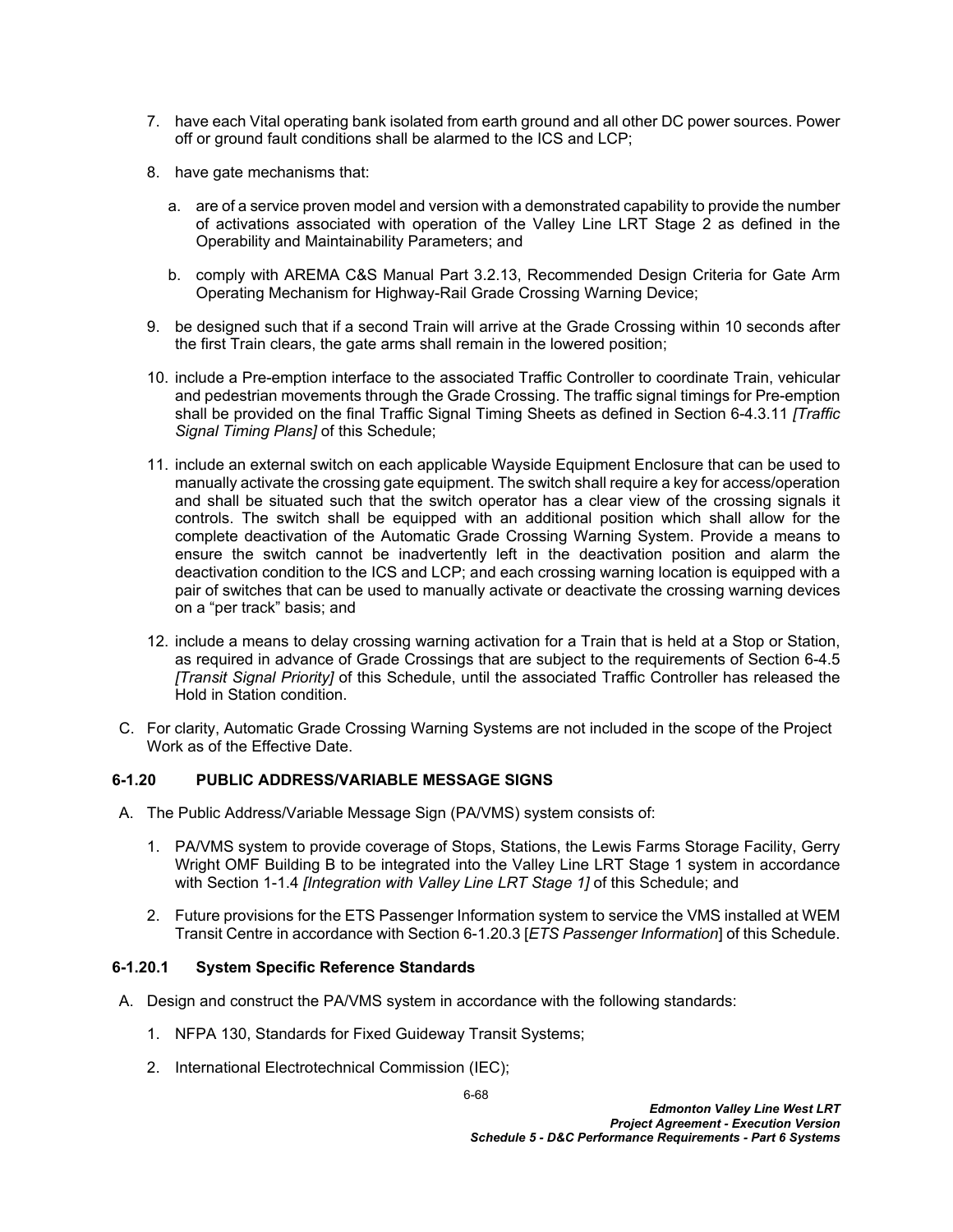- 3. 60268-16 Objective Rating of Speech Intelligibility by Speech Transmission Index;
- 4. Canadian Electrical Code (CEC);
- 5. CSA Standards;
- 6. Electrical & Electronic Manufacturers Association of Canada (EEMAC) Standards;
- 7. Electronic Industries Alliance/Telecommunications Industries Associations (EIA/TIA);
- 8. EIA/TIA RS160-51 Sound Systems;
- 9. EIA/TIA SE103-49 Speakers for Sound Equipment;
- 10. IEEE C62.41 Surge Voltages in Low Voltage AC Power Circuits; and
- 11. Underwriters Laboratories of Canada (ULC) Standards:
	- a. UL 48 Standard for Safety Electric Signs; and
	- b. UL 1433 Standard for Safety Control Centres for Changing Message Type Electric Signs.

### **6-1.20.2 PA/VMS System**

- A. Provide a PA/VMS system that can be integrated with the system and provides the same functionality as the PA/VMS system used in the Valley Line LRT Stage 1.
- B. The PA/VMS system is comprised of the following equipment:
	- 1. PA amplifiers;
	- 2. ambient noise sensors;
	- 3. paging microphones;
	- 4. remote microphones;
	- 5. fireman microphones;
	- 6. ceiling speakers;
	- 7. surface mount speakers;
	- 8. horn speakers;
	- 9. Variable Message Signs;
	- 10. associated cabling and terminations; and
	- 11. hearing loops design to IEC 60118-4 on all stops and station platforms at locations to be Accepted by the City.
- C. Submit an integration plan for the integration of PA/VMS system with the PA/VMS system deployed in Valley Line LRT Stage 1, not less than 90 days before application of the plan, detailing step by step operations (the "**PA/VMS Integration Plan**").
- D. Configure the PA/VMS system to use the existing primary and secondary Master Clocks.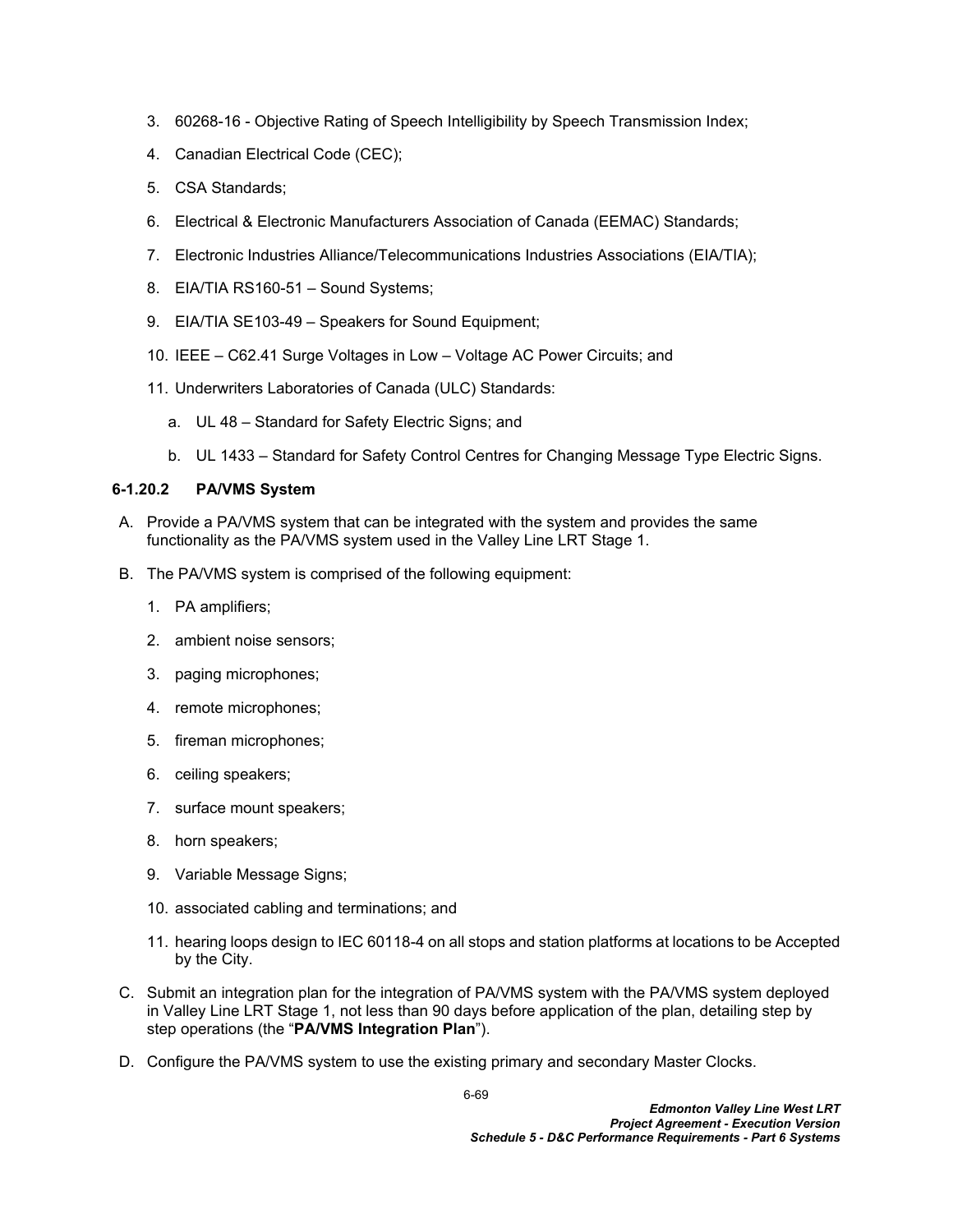- E. Design and implement the PA/VMS system to maintain the spare recording capacity ratio of Valley Line LRT Stage 1 for the combined Valley Line LRT PA/VMS.
- F. Integrate and configure the PA/VMS system with the PA/VMS system deployed in Valley Line LRT Stage 1 to provide full functionality for the Valley Line LRT, minimize impacts to the operation of the Valley Line LRT Stage 1 in accordance with Section 1-1.4 *[Integration with Valley Line LRT Stage 1]* of this Schedule.
- G. Perform integration tests on the PA/VMS system including the following:
	- 1. functionality tests to prove the functionality as described in item Section [6-1.20.2](#page-71-0) *[PA/VMS System]* of this Schedule.
- H. Provide a PA/VMS system that enables the broadcast of live announcements and pre-recorded announcements at each Stop, Station, Utility Complex, the Lewis Farms Storage Facility Building, Gerry Wright OMF Building B, the WEM Transit Centre and locations in Valley Line LRT Stage 1.
- I. Provide a PA/VMS system such that live announcements can be made from microphones in the Lewis Farms Storage Facility Building, Gerry Wright OMF Building A and B, locations in Valley Line LRT Stage 1, the ETS Transit Control Centre as well as from authorized telephones.
- J. Configure the PA/VMS system to be centrally managed via a future Integrated Control System (ICS) from the Lewis Farms Storage Facility Building and Gerry Wright OMF Building A.
	- 1. Include the electrical and functional interface requirements of the PA/VMS for ICS integration in the ICS Interface Control Document.
- K. Provide interfaces from the PA/VMS system station equipment to the PA/VMS system managers.
- L. Provide the ability to operate the PA/VMS system from the Lewis Farms Storage Facility Building, in addition to the Gerry Wright OMF Building B and ETS Transit Security Control Centre.
- M. Ensure that the PA/VMS system integrates with the existing Human Machine Interface (HMI) which shall serve as the means of interface between the system and the operator.
- N. Configure pre-recorded announcements to be initiated from the TRPS and the ICS and triggered using head end equipment to initiate messages sent to the PA system based on the train locations.
- O. Provide the functionality of the Valley Line LRT Stage 1 PA/VMS system throughout the combined Valley Line LRT.
- P. Provide notice to the City and provide the City with access to the PA subsystem in accordance with Section 1-1.3 *[City Works]* of this Schedule promptly following installation and testing of the remote access to the PA/VMS system.
- Q. Provide PA/VMS infrastructure and equipment supporting:
	- 1. zoning such that messages can be directed to either a single or any user selectable combination of Stops, Stations and the WEM Transit Centre within the Valley Line LRT;
	- 2. monitoring and remote diagnostics, including automatic fault finding, detection of open or shorted speakers and failure of VMS within the Valley Line LRT; and
	- 3. full functionality under all environmental conditions applicable to the location at which the infrastructure and equipment is installed.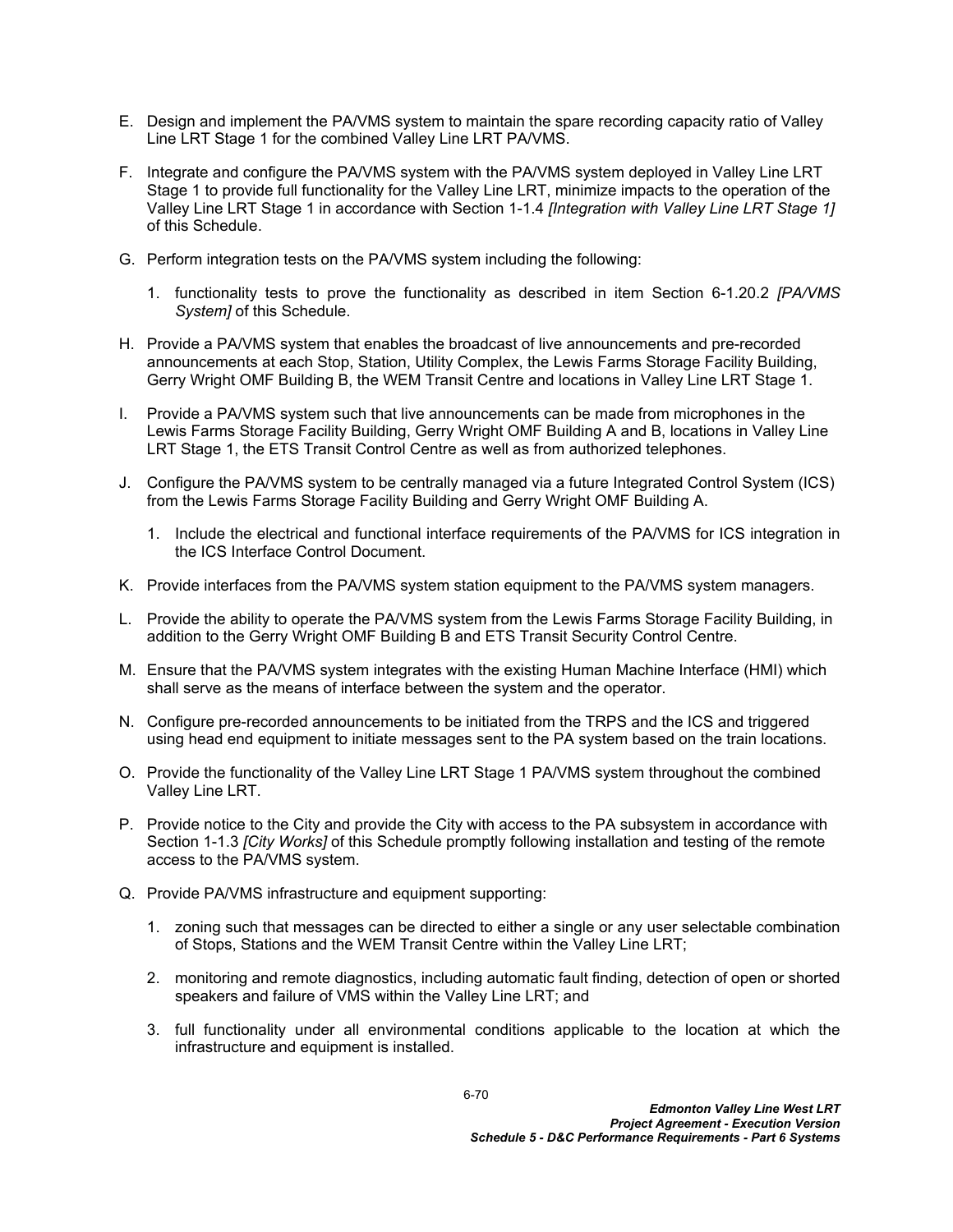- R. Configure the PA/VMS system to:
	- 1. provide related audible and text messages that are displayed and played to the public simultaneously;
	- 2. allow unrelated audible and text messages to be transmitted independently of each other; and
	- 3. provide PA zoning, allowing for all-zone, configurable zone groups and individual zone selection capability.
- S. Configure the VMS subsystem to display predetermined, ad-hoc (from typed input), and automated (pre-programmed inputs from the TRPS and the ICS) text messages.
- T. Design the VMS subsystem such that each Stop or Station has one VMS zone for each track.
- U. Configure the PA subsystem: to broadcast predetermined, ad-hoc (operator entered or from typed input), and automated (based on inputs from the TRPS and the ICS) audible messages.
- V. Design the PA subsystem such that
	- 1. each of the Stop or Station has one zone per platform; and
	- 2. the WEM Transit Centre is a single zone.
- W. Configure the PA/VMS system to prioritize message types such that live messages from the ETS Transit Security Control Centre have the highest priority, live messages from the operator have the second priority, ad hoc messages (from typed input) third priority, automated messages fourth priority, and pre-recorded messages the lowest priority, subject to the requirements of NFPA-72.
- X. Configure the PA/VMS system such that higher priority messages Pre-empt lower priority messages, with a user configurable option to continue a Pre-empted message or not, subject to the requirements of NFPA-72.
- Y. Provide a Manufacturer Warranty for the PA amplifiers and Variable Message Signs for a minimum of five (5) years.
- Z. With the first Interim Design submission for the Communication Systems as described in Appendix 4B [*Project Specific Submission Requirements*], submit at minimum (the "**First Interim PA/VMS Design Package**"):
	- 1. a detailed description of the PA/VMS;
	- 2. preliminary drawings for the PA/VMS; and
	- 3. a qualification test plan for the PA/VMS.
- AA. With the second Interim Design submission for the Communication Systems as described in Appendix 4B [*Project Specific Submission Requirements*], submit specifications for the components to be used on the PA/VMS (the "**Second Interim PA/VMS Design Package**").
- BB. With the Final Design submission for the Communication Systems as described in Appendix 4B [*Project Specific Submission Requirements*], submit at minimum (the "**Final PA/VMS Design Package**"):
	- 1. the updated drawings, specifications, designs and plans for the PA/VMS; and
	- 2. the qualification test reports for the PA/VMS.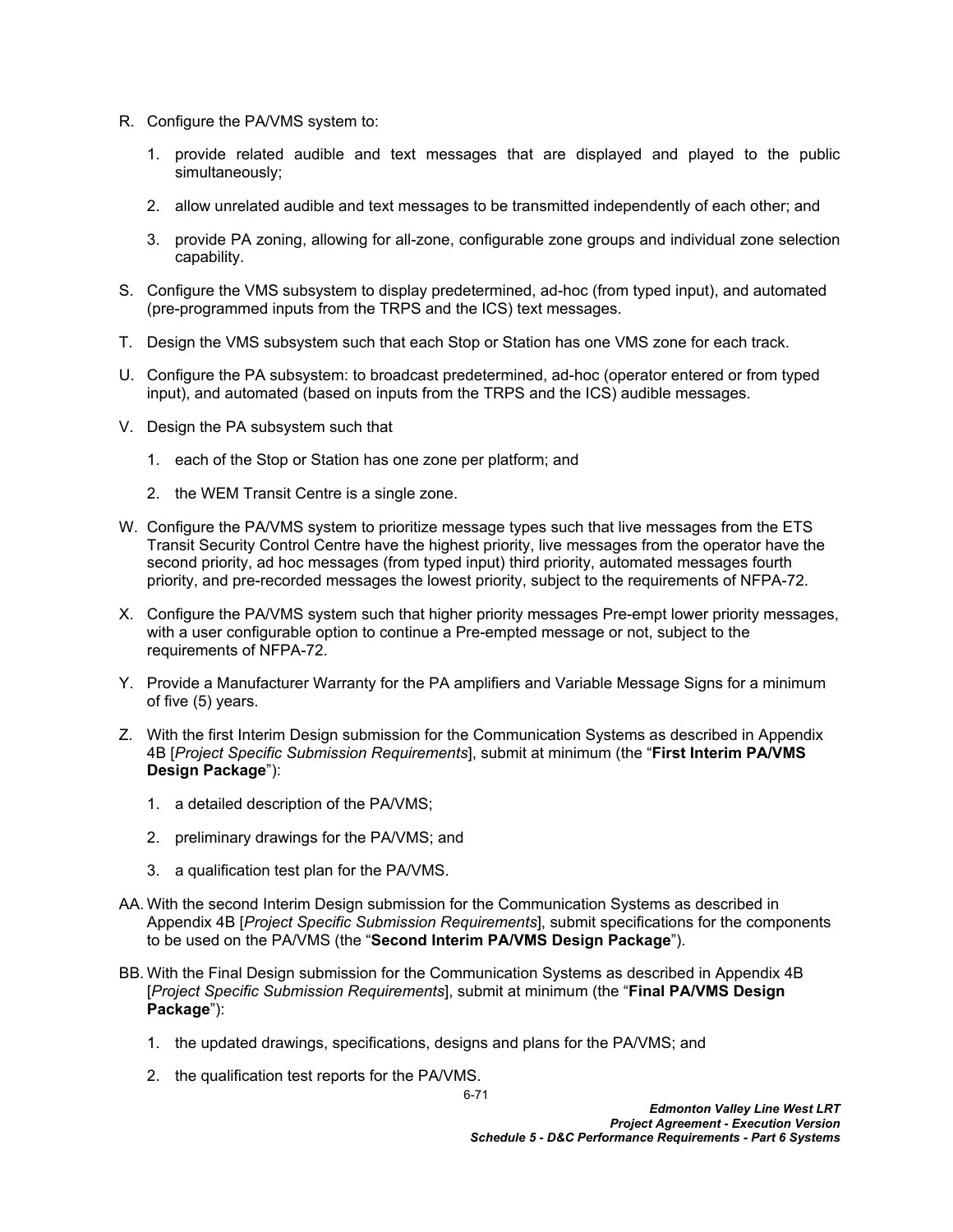CC. Synchronize all time dependent PA/VMS events with the Master Clock system.

## **6-1.20.2.2 Variable Message Signs**

- A. In accordance with Section 5-2.6.11.4 *[Variable Message Signs]* of this Schedule, provide Variable Message Signs (VMS) with a minimum 48 x 144 LED matrix array with two (2) lines of static text and third line scrolling capability.
	- 1. Minimum text height shall be 100mm. Words and numbers displayed on the VMS shall contrast with their background and not be red in colour.
	- 2. Each VMS shall have an integrated strobe light capable of signaling deaf patrons when a visual message is being broadcast.
	- 3. Enclosure shall be NEMA 4 rated.
	- 4. Each VMS shall be visible and legible under all lighting conditions.
- B. Configure VMS scrolling speed such that messages containing any Stop or Station names (which may be abbreviated) and any other complete words or messages are displayed for a minimum of two (2) seconds.
	- 1. Configure VMS horizontal scrolling speed to not exceed six (6) characters per second.
- C. Configure displayed text on VMS such that characters are displayed in lower case with capitalization, with ascenders and descenders having a minimum size ratio of 20% to upper case characters.
- D. Provide VMS at the locations specified in Section 5-2.6.11.4 *[Variable Message Signs]* of this Schedule.
- E. Configure the PA/VMS system such that each VMS, except those at Terminus Stops:
	- 1. provides information for Trains only on the Track it serves; and
	- 2. displays the status of the next two (2) revenue service Trains scheduled to arrive on the Track it serves, including Trip identifier, arrival time (accurate to within 30 seconds for the first Train to arrive, and 120 seconds for the second), arrival Track, and Train destination.
- F. Configure the PA/VMS system such that each VMS at Terminus Stops:
	- 1. provides information for Trains only on the Track it serves; and
	- 2. displays the status of the next two (2) revenue service Trains scheduled to depart from the Track it serves, including Trip identifier, departure time, departure Track and Train destination.
- G. Provide cabling from VMS to the CTS in concealed EMT conduit and/or embedded conduit.
- H. Interface each VMS to the CTS through the network access switch in the nearest communications cabinet.
- I. Design, supply, install and test the VMS subsystem infrastructure including conduits, mounting brackets, etc.
- J. Design, manage the interfaces, procure, install, conduct PICO, SAT, SIT, and Commission the VMS subsystem.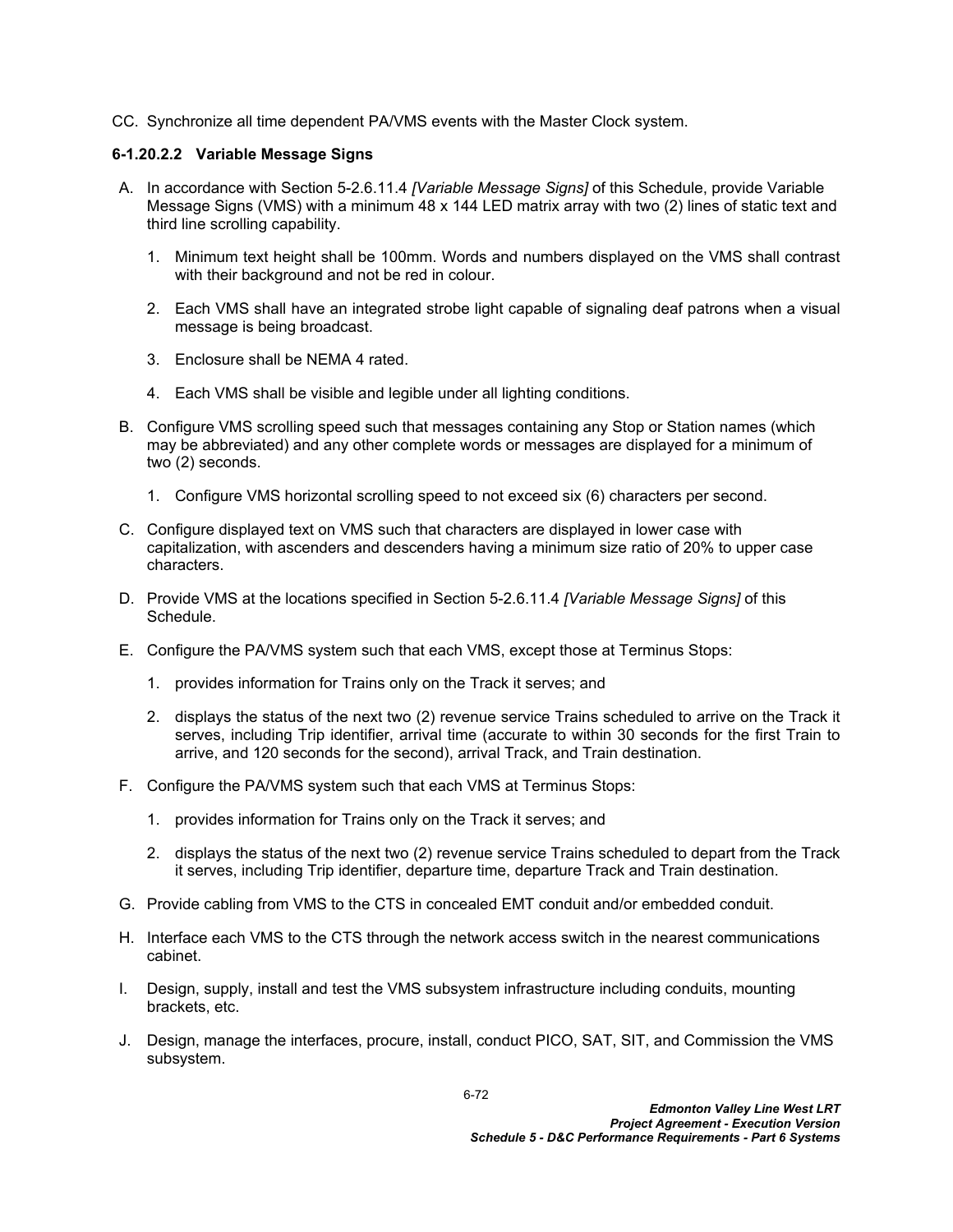# <span id="page-75-0"></span>**6-1.20.2.3 Public Address**

A. Provide a Public Address subsystem that complies with the most restrictive requirements of the City of Edmonton Community Standards Bylaw 14600 and of the audio requirements shown in Table 6- 1.20.2.3 [*PA Subsystem Audio Requirements*] of this Schedule.

| Sound Levels                                                                                                                                                 | 6-10 dBa above ambient noise<br>levels                                                          |  |
|--------------------------------------------------------------------------------------------------------------------------------------------------------------|-------------------------------------------------------------------------------------------------|--|
| Typical Ambient Sound Pressure Levels (SPL)<br>non-residential (7AM to 10PM)                                                                                 | 75 dBa (+/- 2 dB) at 1.2 m above<br>floor level.                                                |  |
| Typical Ambient Sound Pressure Levels (SPL)<br>non-residential (10PM to 7AM)                                                                                 | 60 dBa (+/- 2 dB) at 1.2 m above<br>floor level.                                                |  |
| Typical Ambient Sound Pressure Levels (SPL)<br>residential (7AM to 10PM)                                                                                     | 65 dBa (+/- 2 dB) at 1.2 m above<br>floor level.                                                |  |
| Typical Ambient Sound Pressure Levels (SPL)<br>residential (10PM to 7AM)                                                                                     | 50 dBa (+/- 2 dB) at 1.2 m above<br>floor level.                                                |  |
| Reverberance Level                                                                                                                                           | $<$ 1.0 seconds $@$ 500 Hz                                                                      |  |
| Overall System Hum and noise                                                                                                                                 | < -70 dBm                                                                                       |  |
| <b>Harmonic Distortion</b>                                                                                                                                   | < 2% measured at stated operating<br>sound pressure levels and specified<br>frequency response. |  |
| PA Subsystem Frequency Response                                                                                                                              | Uniform from 200Hz to 6000 Hz +/-<br>2 dB measured with a 1/3 octave<br>broadband signal.       |  |
| Automatic Gain and Compression                                                                                                                               | Speech levels from loudspeakers to<br>public areas remain constant within<br>+/- 2 decibels SPL |  |
| Speech Transmission Index Public Address<br>(STIPA) Min Performance Value at Stops and<br><b>Stations</b>                                                    | $>= 0.55$                                                                                       |  |
| Speech Transmission Index Public Address<br>(STIPA) Min Performance Value at the Lewis<br>Farms Storage Facility Building and Gerry<br>Wright OMF Building B | $>= 0.55$                                                                                       |  |
| Fail safe automatic muting function when not in<br>use.                                                                                                      |                                                                                                 |  |

## **Table: [6-1.20.2.3](#page-75-0): PA Subsystem Audio Requirements**

B. Submit a comprehensive acoustic analysis study with the Final Design submission for the Systems Integration and Commissioning as described in Appendix 4B [*Project Specific Submission Requirements*] of each Stop and Station within the Valley Line LRT Stage 2 to demonstrate the PA subsystem complies with the acoustic coverage and intelligibility requirements of this Section [6-1.20](#page-70-0)  [*Public Address/Variable Message Signs*] of this Schedule (each, a "**Coverage Study**").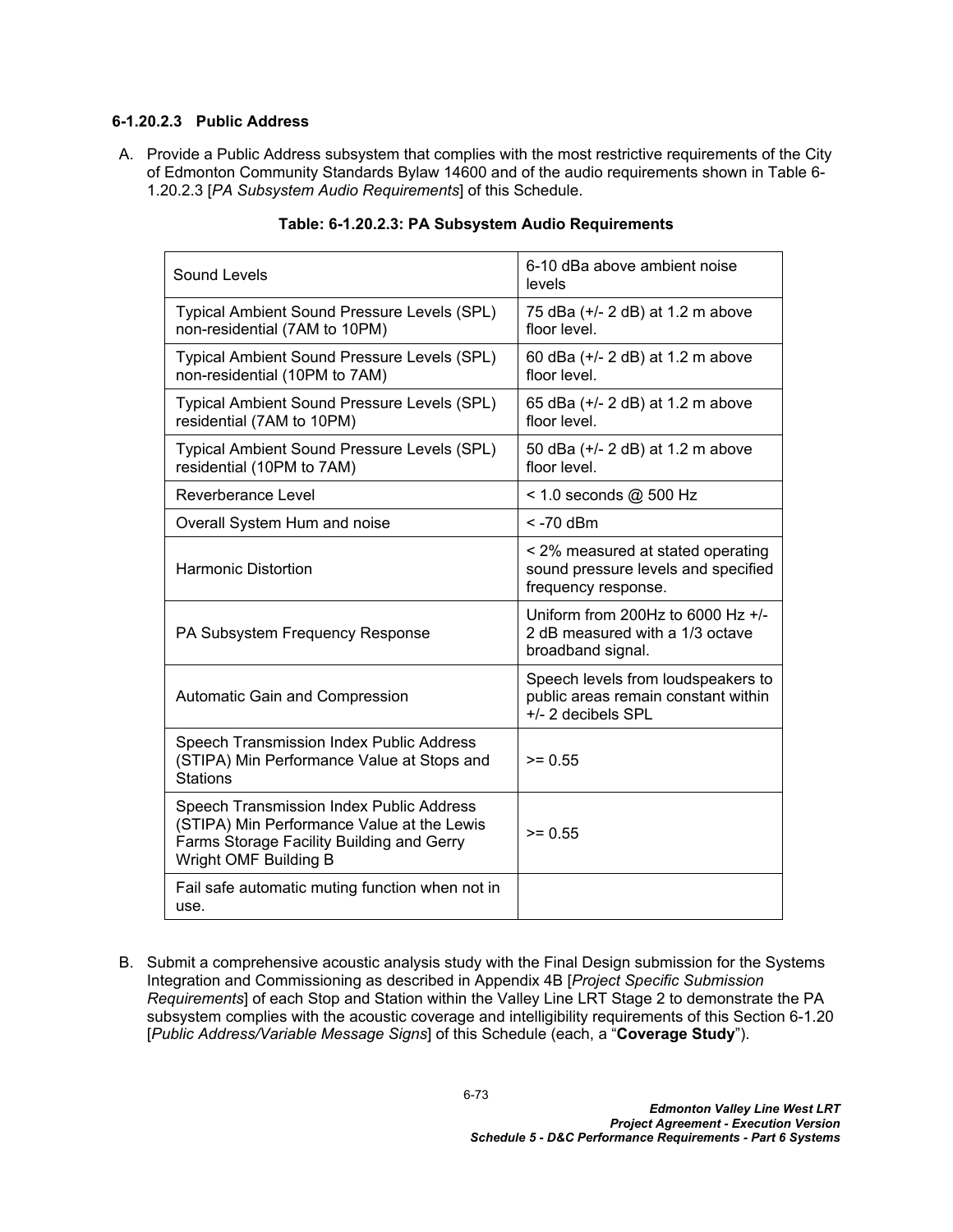- C. Provide PA speakers at all Stops and Stations to provide uniform audio coverage (+/- 3 dB) at 1.2 meters above floor level over a minimum of 90% of each Passenger area.
- D. Provide the Station PA amplifiers and Utility Complex PA amplifiers with connectivity to the Gerry Wright OMF Building A and the Lewis Farms Storage Facility Building via the CTS.
- E. Provide redundant PA amplifiers at each Station or Stop to ensure continued operation in the event of an amplifier failure.
- F. Integrate the provided PA amplifiers with the PA/VMS system.
- G. Provide cabling from PA amplifiers to speakers in concealed EMT or embedded conduit.
- H. Provide an interface to the Stop and Station platform speakers from a PA amplifier in the nearest Utility Complex via speaker cables run between the Utility Complex and the Stop speakers.
- I. Station and Stop loudspeakers shall be driven as independent A/B strings from the redundant PA amplifiers.
- J. Provide ceiling speakers mounted flush in area with false ceilings of Valley Line LRT Stage 2.
- K. Provide surface mount speakers, with IP67 rating and able to operate to -40 °C, at Stations, Stops, the Lewis Farms Storage Facility Building and the Gerry Wright OMF Building B.
- L. Provide horn speakers, with IP67 rating and able to operate to -40 °C, in outdoor spaces, vehicle storage and shop areas at the Lewis Farms Storage Facility Building and Gerry Wright OMF Building B.
- M. Provide PA amplifiers at Utility Complexes to service Stops equipped with automatic gain control interfaced with Ambient Noise Sensors (ANS) that are operator configurable.
- N. Provide PA amplifiers at Stations equipped with automatic gain control interfaced with ANS that are operator configurable.
- O. Provide PA amplifiers at the Lewis Farms Storage Facility Building and Gerry Wright OMF Building B equipped with automatic gain control.
- P. Provide ANS, rated at minimum IP65 and able to operate to -40 °C, at each platform and Station levels.
- Q. Configure the PA amplifiers to achieve noise compensation based on ambient noise at each Stop and Station that will prevent reaction to transient ambient noise
- R. Configure the PA amplifiers to adjust output volume based on time of day at the Lewis Farms Storage Facility Building and Gerry Wright OMF Building B.
- S. Provide microphone in the Lewis Farms Storage Facility Building to broadcast live announcements when required.
- T. Provide fireman microphone in the Lewis Farms Storage Facility Building, WEM Station, Misericordia Station and Gerry Wright OMF Building B.
- U. Design, manage the interfaces, procure, install, conduct PICO, SAT, SIT, and Commission of the Stop or Station PA subsystem.
- V. Design, supply, install and test the PA subsystem infrastructure including conduits, mounting brackets, etc.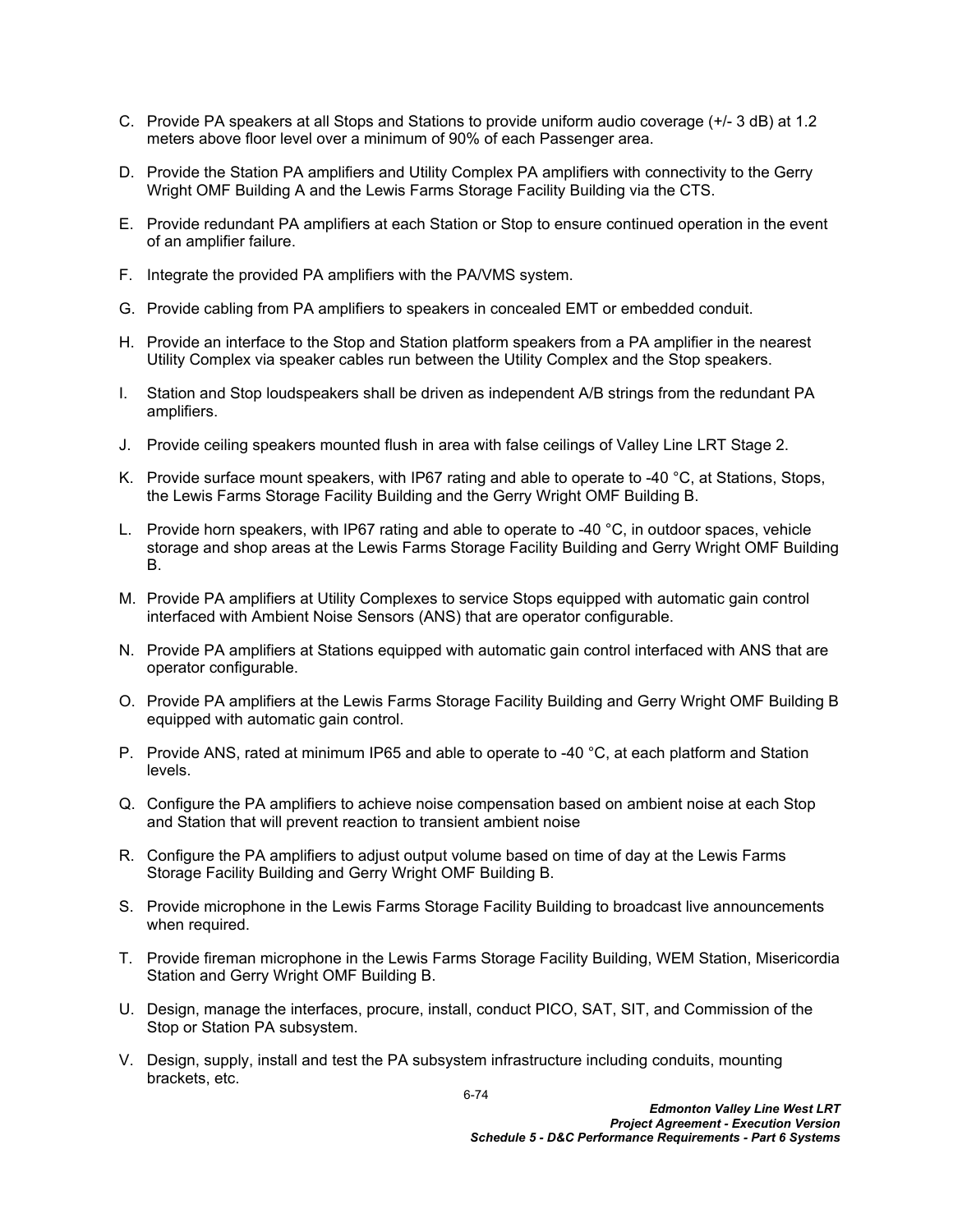## **6-1.20.3 ETS Passenger Information**

## **6-1.20.3.1 ETS Departure Information Signs**

- A. To permit the future installation and operation, by Other Contractors, of ETS departure information signs at the WEM Transit Centre in accordance with Section 5-2.4.8 *[ETS Departure Information Boards]* of this Schedule, provide the following infrastructure:
	- 1. 25mm embedded and concealed conduit, not to exceed 90m, and mounting space for ETS departure information sign access points, to be provided by Other Contractors at the following locations:
		- **a.** WEM Station building interior from the communications room to two (2) locations as Accepted by The City.
		- b. each tab sign location at the front of each bus berth from the communications room in the WEM Station.
	- 2. Provide a nylon pull string for each conduit run;
	- 3. Cable will be installed by Other Contractors.

# **6-1.20.3.2 ETS Schedule Boards**

- A. To permit the future installation and operation, by Other Contractors, of electronic ETS schedule boards in accordance with Section 5-2.4.7 [*ETS Schedule Boards*] of this Schedule, provide the following systems infrastructure:
	- 1. a dedicated 19 mm embedded conduit behind each ETS Schedule Board, placed in accordance with Section 5-2.4.7 *[ETS Schedule Boards]* of this Schedule to the ETS LAN Cabinet; and
	- 2. a 120V, 20A circuit in a dedicated concealed 19 mm EMT conduit from each ETS Schedule Board to the nearest concrete surface and extend though 19 mm embedded conduit to the nearest "Normal" electrical load centre.

# <span id="page-77-0"></span>**6-1.21 WIRE AND CABLE**

- A. The requirements of this Section [6-1.21](#page-77-0) *[Wire and Cable]* apply to all wire and cabling required for the Rail Systems described within Section 6-1 *[Rail Systems]* of this Schedule, except Traction Power System cabling described in Section 6-2.3.5 *[Traction Power Cables and Connections]* of this **Schedule**
- B. Except as modified herein, provide only wire and cable that complies with the Canadian Electrical Code, Table 19.
- C. Install all exterior cable in underground or embedded local conduit or duct bank conduits.
- D. Provide exterior cable that is:
	- 1. crush rated; and
	- 2. suitable for use when 100% submersed in water and ice in the environments in which they are installed.
- E. Encase all interior cable routed through exposed areas in conduit or in flexible, non-metallic, liquid tight, electrical tubing.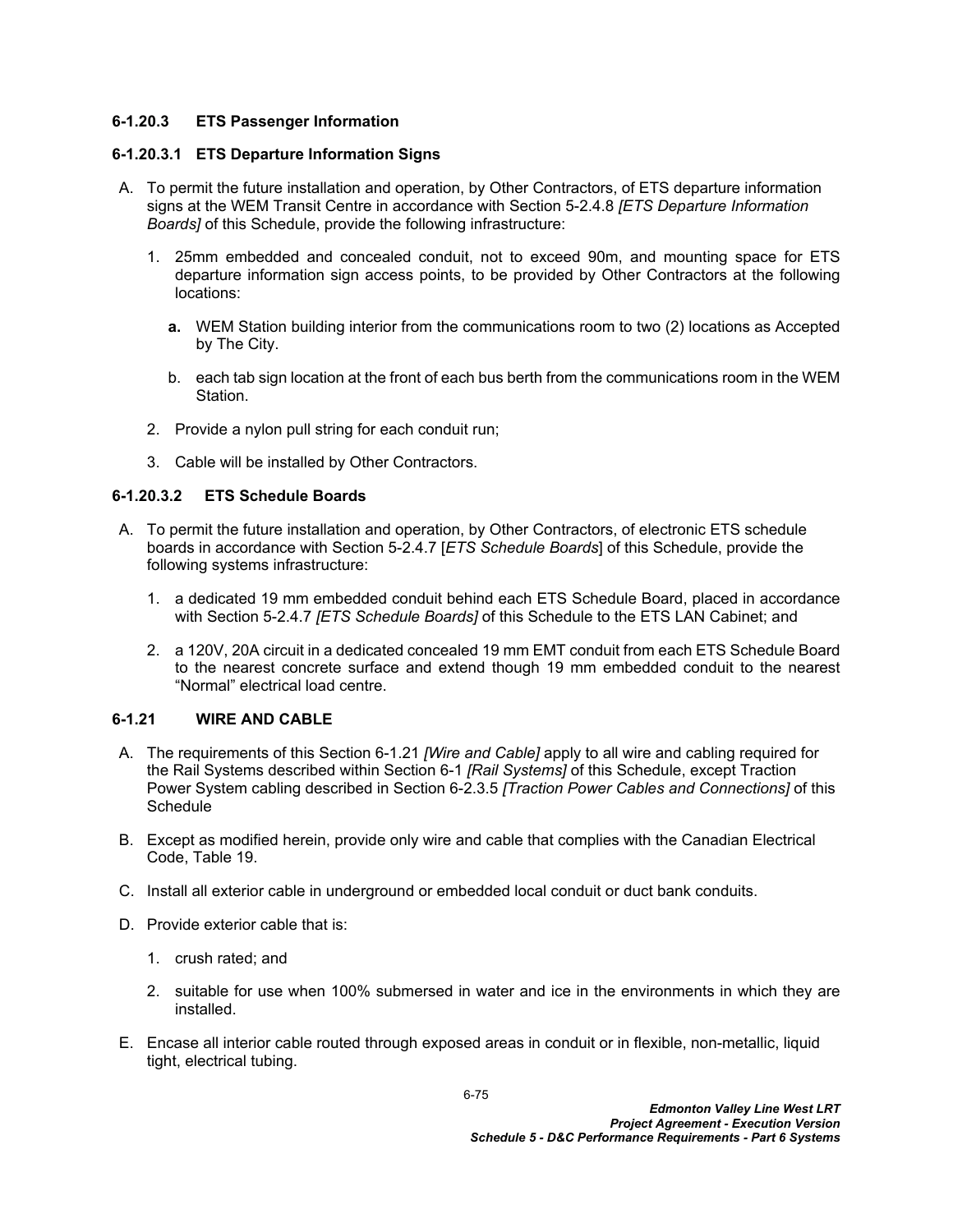- F. Provide conduit and ducts such that:
	- 1. no conduit or duct exceeds a wire/cable fill ratio of 40%;
	- 2. conduit runs shall not exceed 180 degrees of bends between pull boxes; and
	- 3. all communication conduit is designed to support fibre optic cabling at a later date.
- G. Provide wire and cable for Vital signaling applications that complies with AREMA Communications and Signals Manual Part 10.3, Recommended Wire and Cable. Wherever a conductor forming part of a Vital system is subject to vibration, stranded copper conductors shall be used.
- H. Provide all wire and cable installed in Confined Spaces, not including pull boxes or Access Vaults, as low smoke zero halogen (LSZH).
- I. All conductors and cable inner/outer jacketing installed in Confined Spaces shall be flame test rated FT4. Notwithstanding the preceding sentence, all conductors and cable inner/outer jacketing which forms part of a Vital application shall comply with the more stringent of:
	- 1. flame test rated FT4; and
	- 2. the requirements of AREMA C&S Manual Part 10.3.
- J. Install all cables in one contiguous length, without splices, between termination points.
- K. Provide minimum 10 m slack loops for all cables in Access Vaults.
- L. Do not exceed cable bend radius limitations, as specified by the applicable manufacturer.

#### **6-1.21.1 Fibre Optic Cable**

## **6-1.21.1.1 Fibre Optic Cable Standards**

- A. ASTM International (Formerly known as American Society for Testing and Materials) (ASTM):
	- 1. TIA/EIA-455-8, FOTP-8 Measurement of FO Splice and Connector Loss Using an OTDR;
	- 2. ASTM D1248 Standard Specification for Polyethylene Plastic Extrusion Material for Wire and Cable; and
	- 3. ASTM E 814 Standard Test Method for Fire Tests of Through Penetration Fire Stops;
- B. Electronic Industries Alliance (EIA)/Telecommunication Industry Association (TIA):
	- 1. TIA/EIA 455-25C, FOTP-25 Impact Testing of Fibre Optic Cables;
	- 2. TIA/EIA 455-B Standard Test Procedure for Fibre Optic Fibre Cables, Transducers, Sensors. Connecting and Terminating Devices and other Fibre Optic Components;
	- 3. TIA/EIA 455-3-A, FOTP-3 Procedure to Measure Temperature Cycling Effects on Optical Fibres, Optical Cable, and Other Passive Fibre Optic Components;
	- 4. TIA/EIA 455-13-A, FOTP-13 Visual and Mechanical Inspection of Fibre Optic Components Devices and Assemblies;
	- 5. TIA/EIA 455-33-A, FOTP-33-B Fibre Optic Cable Tensile Loading and Bending Test;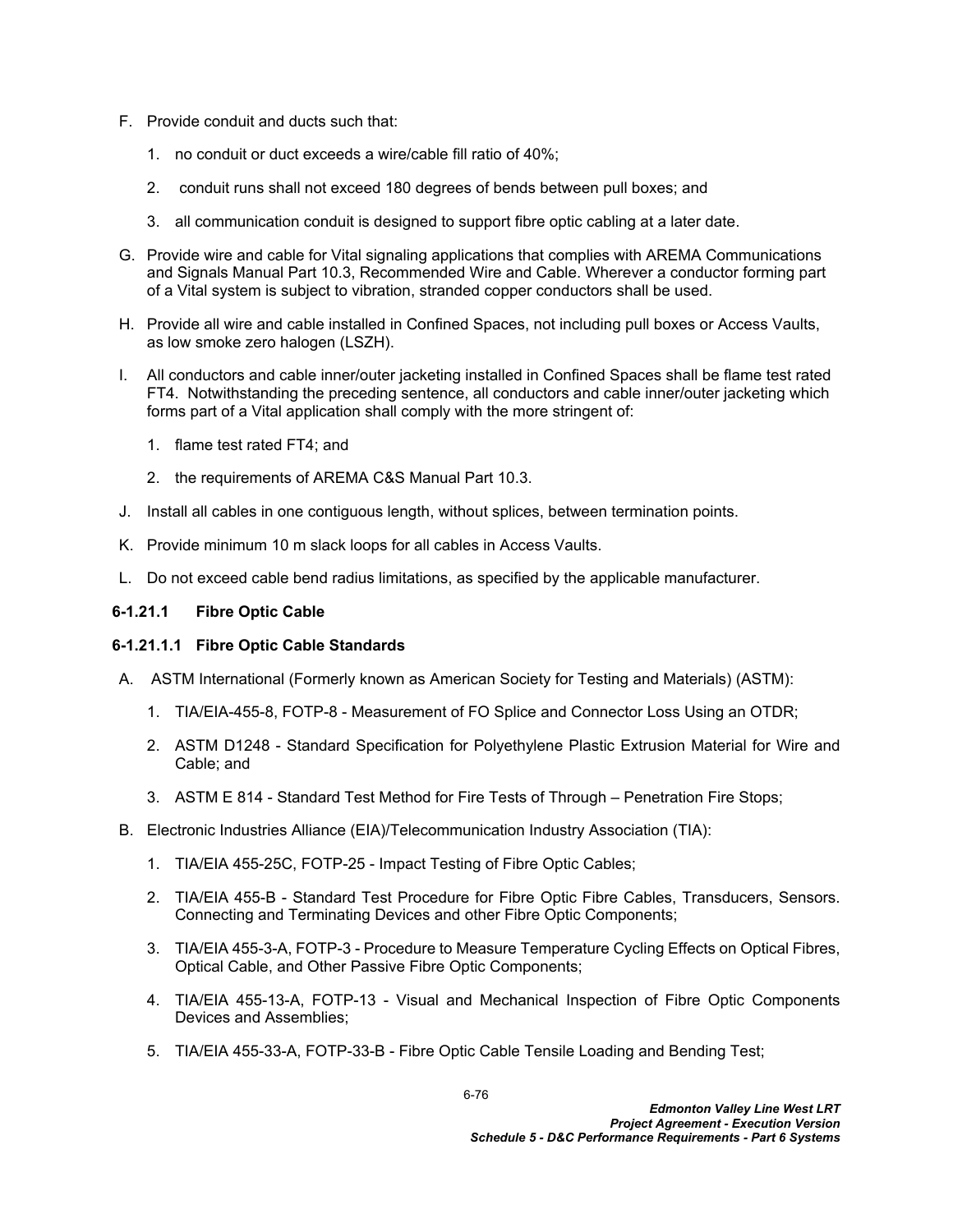- 6. TIA/EIA 455-37-A, FOTP-37 Low or High Temperature Bend Test for Fibre Optic Cable;
- 7. TIA/EIA 455-41-A, FOTP-41 Compressive Loading Resistance of Fibre Optic Cables;
- 8. TIA/EIA-455-59, FOTP-59- Measurement of Fiber Point Discontinuities Using an OTDR;
- 9. TIA 455-78-B, FOTP-78B Optical Fibres: Measurement Methods and Test Procedures Attenuation;
- 10. TIA/EIA 455-81 B, FOTP-81 Compound Flow (Drip) Test for Filled Fibre Optic Cable;
- 11. TIA 455-82B, FOTP-82 Fluid Penetration Test for Fluid-Blocked Fibre Optic Cable;
- 12. TIA/EIA 455-85-A, FOTP-85 Fibre Optic Cable Twist Test;
- 13. TIA/EIA 455-88, FOTP-88 Fibre Optic Cable Bend Test;
- 14. TIA/EIA 455-91, FOTP-91 Fibre Optic Cable Twist-Bend Test;
- 15. TIA/EIA 455-104-A, FOTP-104 Fibre Optic Cable Cyclic Flexing Test;
- 16. TIA/EIA- 455-107A, FOTP-107, Return Loss Measurements for Fiber Optic Components;
- 17. TIA/EIA -455-124, FOTP-124, Polarization-mode Dispersion Measurement for Single-mode Optical Fibers by Interferometry Method;
- 18. TIA/EIA 455-133-A, FOTP-133 IEC-60793-1-22 Optical Fibres Part 1-22: Measurement Methods and Test Procedures – Length Measurement;
- 19. TIA/EIA 455-171-A, FOTP-171 Attenuation by Substitution Measurement for Short-Length Multimode Graded-lndex and SM Optical Fibre Cable Assemblies;
- 20. TIA/EIA-455-175-B, FOTP-175-B Measurement Methods and Test Procedures-Chromatic Dispersion;
- 21. TIA/EIA 455-177-B, FOTP-177 IEC 60793-1 -43 Optical Fibres Part 1-43: Measurement Methods and Test Procedures – Numerical Aperture;
- 22. TIA-472COOO-B, Standard for Optical Fibre Premises Distribution Cable;
- 23. TIA/EIA 455-181, FOTP-181 Lighting Damage Susceptibility Test for Optic Cables with Metallic Components;
- 24. TIA/EIA 492-AAAA-A, Detail Specification for 62.5-μm Core Diameter/125 urn Cladding Diameter Class 1a Graded-lndex Multimode Optical Fibres;
- 25. TIA/EIA 492-CAAB Detail Specification for Class IVa Dispersion Unshifted SM Optical Fibres with Low Water Peak;
- 26. TIA/EIA-526-7 OFSTP-7 Measurement of Optical Power Loss of Installed SM Fibre Cable Plant;
- 27. TIA/EIA-526-14-A, OFSTP-14 Optical Power Loss Measurement of Installed Multimode Fibre Cable Plant;
- 28. TIA/EIA-568-B.1-3 Commercial Building Telecommunications Cabling Standard;
- 29. TIA/EIA-598-C Optical Fibre Cables Color Coding; and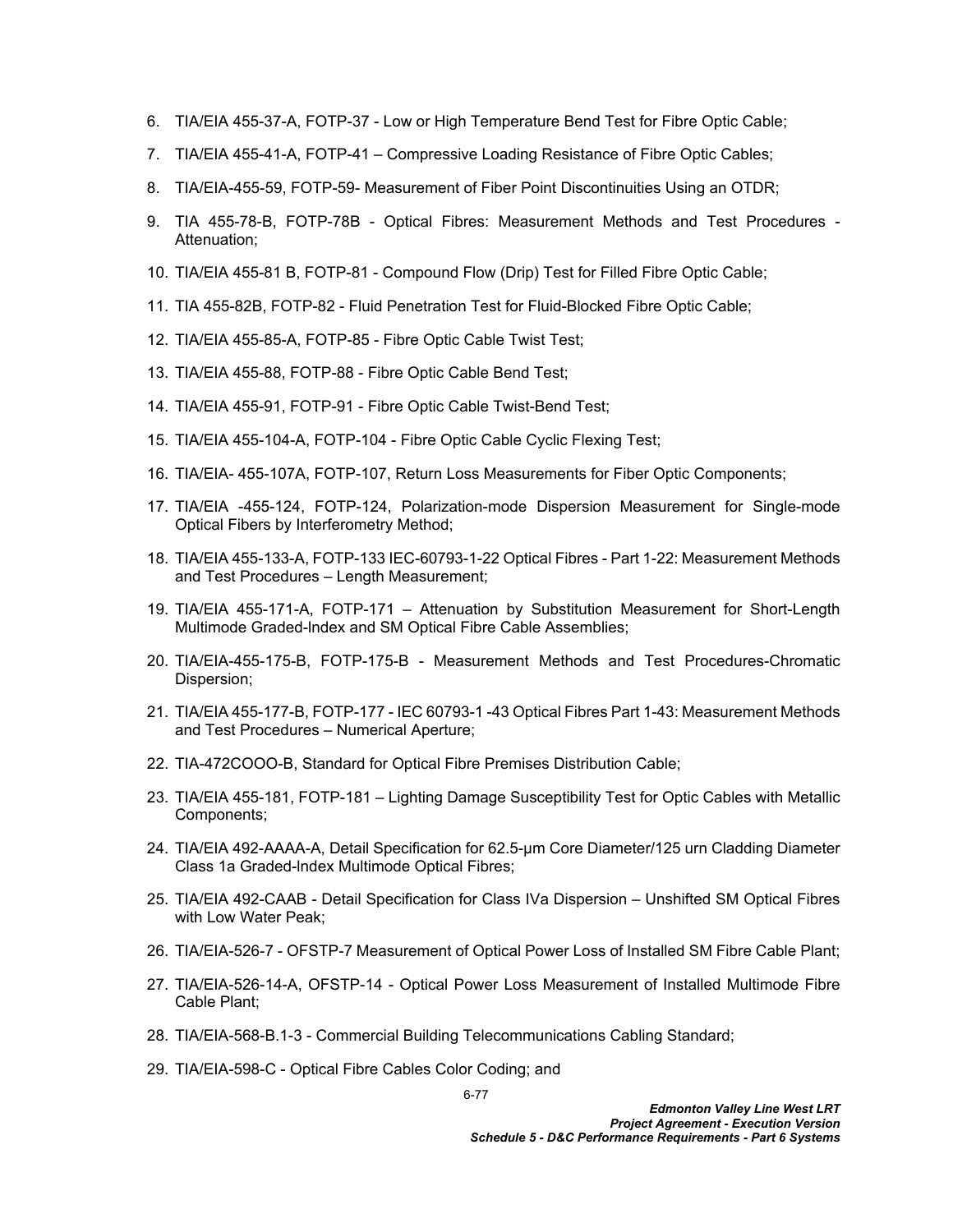- 30. TIA/EIA-606 -Administration Standard for the Telecommunications Infrastructure of Commercial Buildings.
- C. Institute of Electrical and Electronic Engineers (IEEE) 1. IEEE 802.3u Supplement to Local and Metropolitan Area Networks Media Access Control (MAC) Parameters, Physical Layer, Medium Attachment Units, and Repeater for 100 Mb/s Operation, Type 100BASE-T (Clauses 21 - 30)- Supplement to ISO/IEC 8802-3:1993 (ANSI/IEEE 802.3,1993 Edition).
- D. Insulated Cable Engineers Association (ICEA) 1. ICEA S-87-640-1999 Standard for Optical Fibre Outside Plant Communications Cable.
- E. International Organization for Standards (ISO) 1. ISO 9001 Quality Management Systems.
- F. National Electric Manufacturers Association (NEMA) 1. NEMA Standards Publication 250, Enclosures for Electrical Equipment (1000 Volts Maximum).
- G. National Fire Protection Association (NFPA):
	- 1. NFPA 70 National Electrical Code (NEC);
	- 2. NFPA 262 Standard Method of Test for Flame Travel and Smoke of Wires and Cables for Use in Air-Handling Spaces; and
	- 3. Occupational Safety Administration (OSHA) and Health.
- H. Underwriters' Laboratories, Inc. (UL):
	- 1. UL 910 Test for Flame-Propagation and Smoke-Density Values for Electrical and Optical-Fibre Cables Used in Spaces Transporting Environmental Air;
	- 2. UL 1581 Reference Standard for Electrical Wires, Cables, and Flexible Cords;
	- 3. UL 1666 Test for Flame Propagation Height of Electrical and Optical-Fibre Cables Installed Vertically in Shafts; and
	- 4. UL 2024 Standard for Optical Fibre and Communication Cable Raceway.

## **6-1.21.1.2 Fibre Optic Cable Products**

- A. Provide fibre optic cable:
	- 1. with the useful life expectancy of a minimum of 30 years for service in a railroad and transit environment;
	- 2. designed for installation and operation in underground conduit, wet or dry environments, including alternating wet and dry conditions with extreme temperature conditions (-40  $^{\circ}$ C to +70  $^{\circ}$ C); and
	- 3. with a Manufacturer Warranty for the fibre optic cable for a minimum of 25 years.
- B. Provide all fibre optic cable run in conduits or duct banks that are an accepted product of the USDA Rural Utilities Service (RUS) 7 CFR 1755.900 and meet the requirements of ICEA S-87-640-1999; and
- C. Provide outside plant (OSP) cables for installation in underground ducts, cable trays, open air and subway systems or other areas where uncontrolled temperature and humidity exist and/or where cable may be exposed to water and pest damage.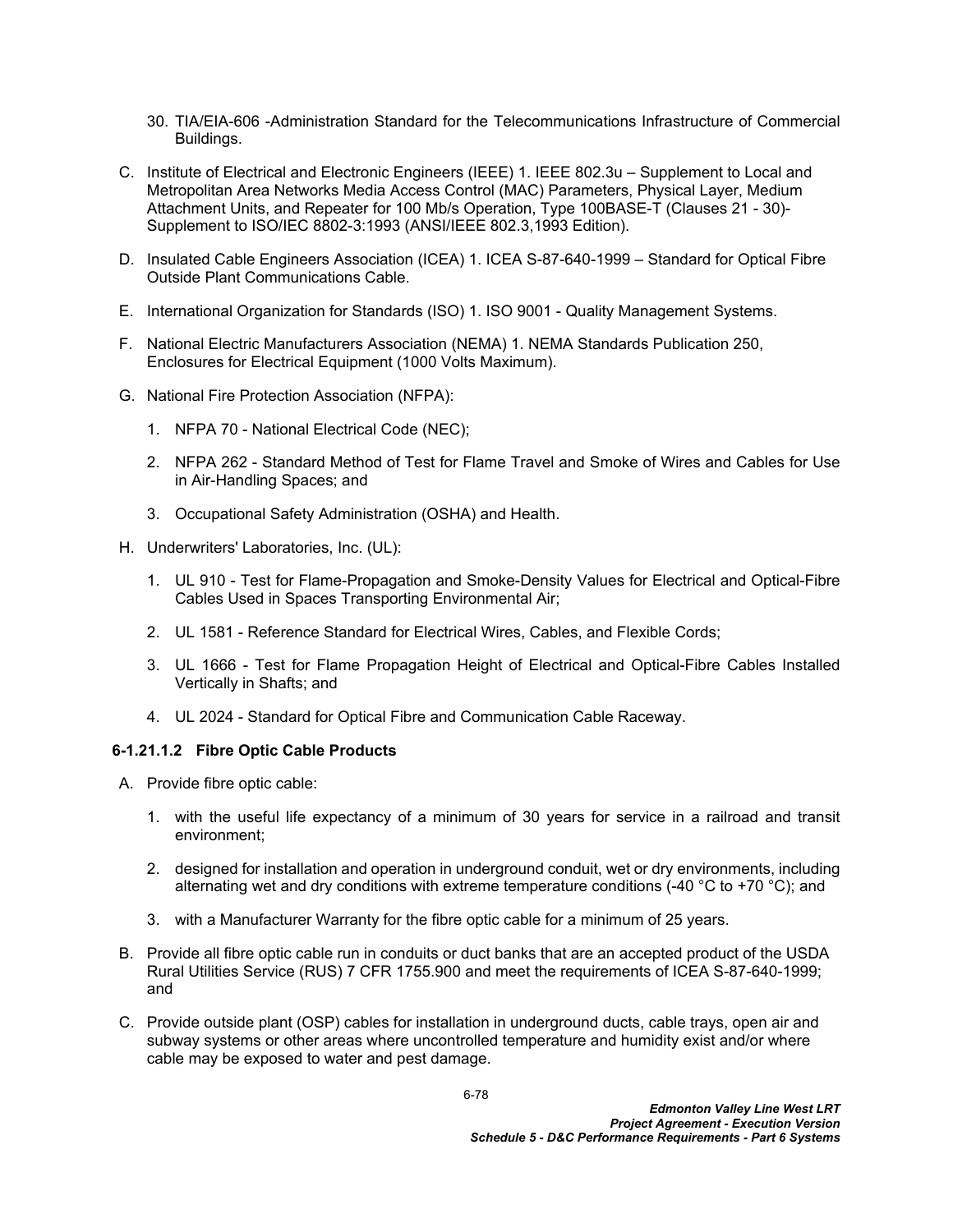- 1. SM fibres must be Corning SMF-28e or equivalent as follows:
	- a. fibre core diameter 8.2 8.8 Microns;
	- b. fibre diameter: 125 microns;
	- c. fibre type step index;
	- d. attenuation: < 0.03 dB/km @ 1285 1330 nm;
	- e. attenuation: < 0.02 dB/km @ 1525 1525 nm;
	- f. cut-off wavelength: < 1260 nm;
	- g. zero dispersion wavelength: 1310< λ0 < 1324 nm;
	- h. zero dispersion slope: < 0.092 ps/(nm2\*km);
	- i. environmental induced attenuation:  $< 0.05$  dB/km @ 1310, 1550 nm;
	- j. for water immersion:  $+23 \pm 2 \degree C$ ;
	- k. for humidity cycling: -10  $^{\circ}$ C to +85  $^{\circ}$ C up to 98% RH;
	- l. for temp. dependence: -60 °C to +85 °C;
	- m. proof test stress: > 100 kpsi; and
	- n. coating diameter:  $245 \pm 5$  microns.
- D. Provide only OSP fibre optic cable that is certified to meet applicable tests of TIA-455 and shall meet the following:
	- 1. When tested in accordance with TIA 455-3-A, FOTP-3, the change in attenuation at extreme operational temperatures (-40 °C and +70 °C) shall not exceed 0.15 dB/km at 1550 nm;
	- 2. When tested in accordance with TIA 455-82-B, FOTP-82, a one (1) meter length of un-aged cable shall withstand a one (1) meter static head or equivalent continuous pressure of water for one hour without leakage through the open cable end;
	- 3. When tested in accordance with TIA/EIA 455-81 -B, FOTP-81, the cable shall exhibit no flow (drip or leak) of filling and/or flooding material at +70 °C;
	- 4. When tested in accordance with TIA/EIA 455-41 -A, FOTP-41, the cable shall withstand a minimum compressive load of 220 N/cm applied uniformly over the length of the sample;
		- a. The 220 N/cm load shall be applied at a rate of 2.5 mm (0.1 in) per minute. The load shall be maintained for a period of one minute. The load shall then be decreased to 110 N/cm (63 Ibf/in).
		- b. Alternatively, it is acceptable to remove the 220 N/cm load entirely and apply the 110 N/cm (63 Ibf/in) load within five (5) minutes at a rate of 2.5 mm (0.1 in) per minute.
		- c. The 110 N/cm load shall be maintained for a period of 10 minutes. Attenuation measurements shall be performed before release of the 110 N/cm load. The change in attenuation shall not exceed 0.15 dB at 1550 nm.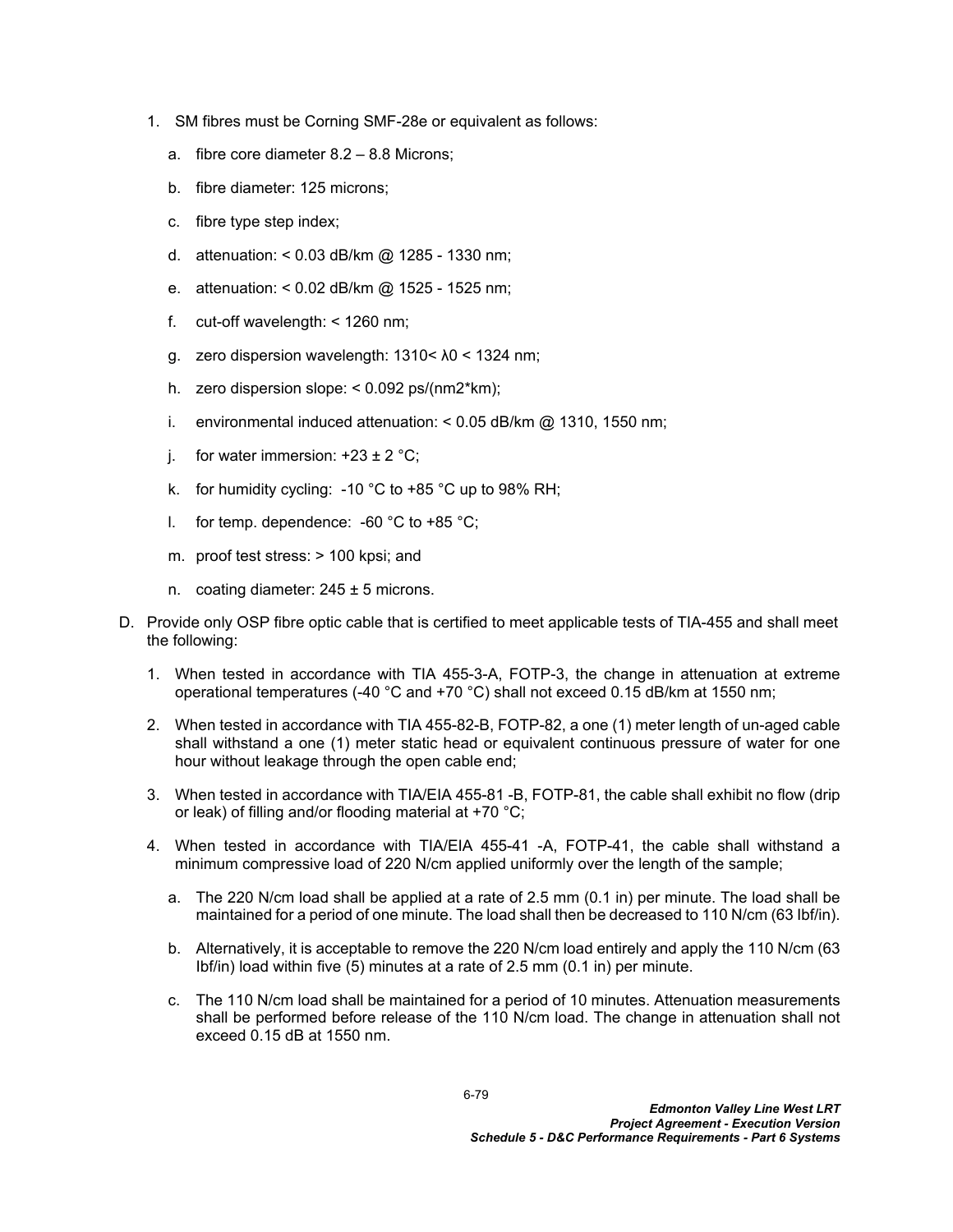- 5. When tested in accordance with TIA 455-104-A, FOTP-104, the cable shall withstand 25 mechanical flexing cycles around a sheave diameter not greater than 20 times the cable diameter. The change in attenuation shall not exceed 0.15 dB at 1550 nm;
- 6. When tested in accordance with EIA 455-25-C, FOTP-25, except that the number of cycles shall be two (2) at three (3) locations along a one-meter (1) cable length and the impact energy shall be a minimum of 4.4 Nm (in accordance with ICEA S-87-640), the change in attenuation shall not exceed 0.15 dB at 1550 nm;
- 7. When tested in accordance with TIA 455-33-A, FOTP-33B, using a maximum mandrel and sheave diameter of 560 mm, the cable shall withstand a rated tensile load of 2670 N and residual load of 30 percent of the rated installation load;
	- a. The axial fibre strain shall be ≤ 60 percent of the fibre proof level after completion of 60-minute conditioning and while the cable is under the rated installation load.
	- b. The axial fibre strain shall be ≤ 20 percent of the fibre proof level after completion of 10-minute conditioning and while the cable is under the residual load.
	- c. The change in attenuation at residual load and after load removal shall not exceed 0.15 Db at 1550 nm.
- 8. When tested in accordance with TIA/EIA 455-85-A FOTP-85A, a length of cable no greater than two (2) meters shall withstand 10 cycles of mechanical twisting. The change in attenuation shall not exceed 0.15 dB at 1550 nm;
- 9. When tested in accordance with TIA/EIA 455-181, FOTP-181, the cable shall withstand a simulated lightning strike with a peak value of the current pulse equal to 105 kA without loss of fibre continuity;
	- a. A damped oscillatory test current shall be used with a maximum time to-peak value of 15 us (which corresponds to a minimum frequency of 16.7 kHz) and a maximum frequency of 30 kHz.
	- b. The time to one half value of the waveform envelope shall be from 40 to 70 ps.
- 10. When tested in accordance with TIA/EIA 455-37-A, FOTP-37, the cable shall withstand four (4) full turns around a mandrel of < 20 times the cable diameter after conditioning for four (4) hours at test temperatures of -40 °C and +60 °C; and
	- a. Neither the inner or outer surfaces of the jacket shall exhibit visible cracks, splits, tears, or other openings. The change in attenuation shall not exceed 0.30 dB at 1550 nm.
- 11. Insulated Cable Engineers Association (ICEA) 1. ICEA S-87-640-1999 Standard for Optical Fibre Outside Plant Communications Cable relevant to water tightness.
- E. Provide fibre cables constructed in accordance with the following:
	- 1. Optical fibres shall be placed loose inside a buffer tube. The nominal outer diameter of the buffer tube shall be either 2.5 mm or 3.0 mm.
		- a. Each buffer tube shall contain 12 fibres.
		- b. The fibres shall not adhere to the inside of the buffer tube. The buffer tubes shall be resistant to external forces and shall meet the buffer tube cold bend and shrinkback requirements of USDA RUS7CFR 1755.900.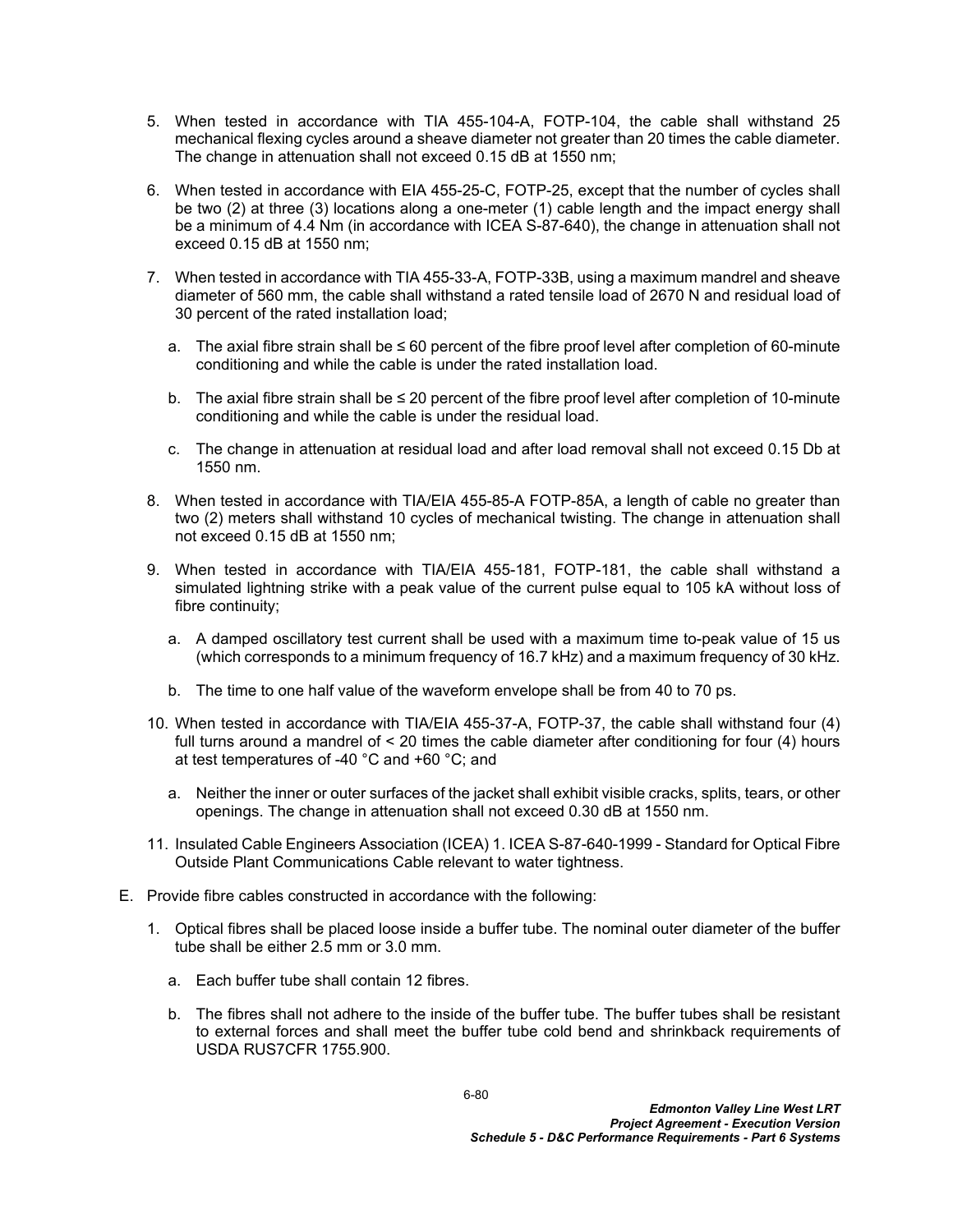- 2. Each fibre shall be distinguishable by means of color coding in accordance with TIA-598-C. The fibres shall be colored with ultraviolet (UV) curable inks.
- 3. Buffer tubes containing fibres shall be color coded with distinct and recognizable colors in accordance with TIA-598-C.
	- a. Buffer tube colored stripes shall be inlaid in the tube by means of co-extrusion when required. The nominal stripe width shall be 1.0 mm.
	- b. In buffer tubes containing multiple fibres, the colors shall be stable across the specified storage and operating temperature range and not subject to fading or smearing onto each other or into the surrounding tubing.
	- c. Colours shall not cause fibres to stick together.
- 4. Fillers may be included in the cable core to lend symmetry to the cable cross-section where needed. Fillers shall be placed so that they do not interrupt the consecutive positioning of the buffer tubes.
	- a. In dual layer cables, any fillers shall be placed in the inner layer.
	- b. Fillers shall be nominally 2.5 mm or 3.0 mm in outer diameter.
- 5. The central member shall consist of a dielectric, glass reinforced plastic (GRP) rod. The purpose of the central member is to provide tensile strength and prevent buckling. The central member shall be over coated with a thermoplastic when required to achieve dimensional sizing to accommodate buffer tubes/fillers.
- 6. Two polyester yarn binders shall be applied contra-helically with sufficient tension to secure each buffer tube layer to the dielectric central member without crushing the buffer tubes.
	- a. The binders shall be non-hygroscopic, non-wicking, and dielectric with low shrinkage.
- 7. For single layer cables, a water swellable tape shall be applied longitudinally around the outside of the stranded tubes/fillers.
	- a. The water swellable tape shall be non-nutritive to fungus, electrically nonconductive, and homogenous. It shall also be free from dirt and foreign matter.
- 8. For dual layer cables, a second (outer) layer of buffer tubes shall be stranded over the original core to form a two-layer core.
	- a. A water swellable tape shall be applied longitudinally over both the inner and outer layer. The water swellable tape shall be non-nutritive to fungus, electrically non-conductive, and homogenous. It shall also be free from dirt and foreign matter.
- 9. Cables shall contain two (2) ripcords under the outer jacket for easy jacket removal.
- 10. Tensile strength shall be provided by the central member, and additional dielectric yarns as required. The dielectric yarns shall be helically stranded evenly around the cable core.
- 11. Cables shall have an inner sheath of Medium Density Polyethylene (MDPE).
	- a. The minimum nominal jacket thickness of the inner sheath shall be 1.0 mm.
	- b. The inner jacket shall be applied directly over the tensile strength members (as required) and water swellable tape.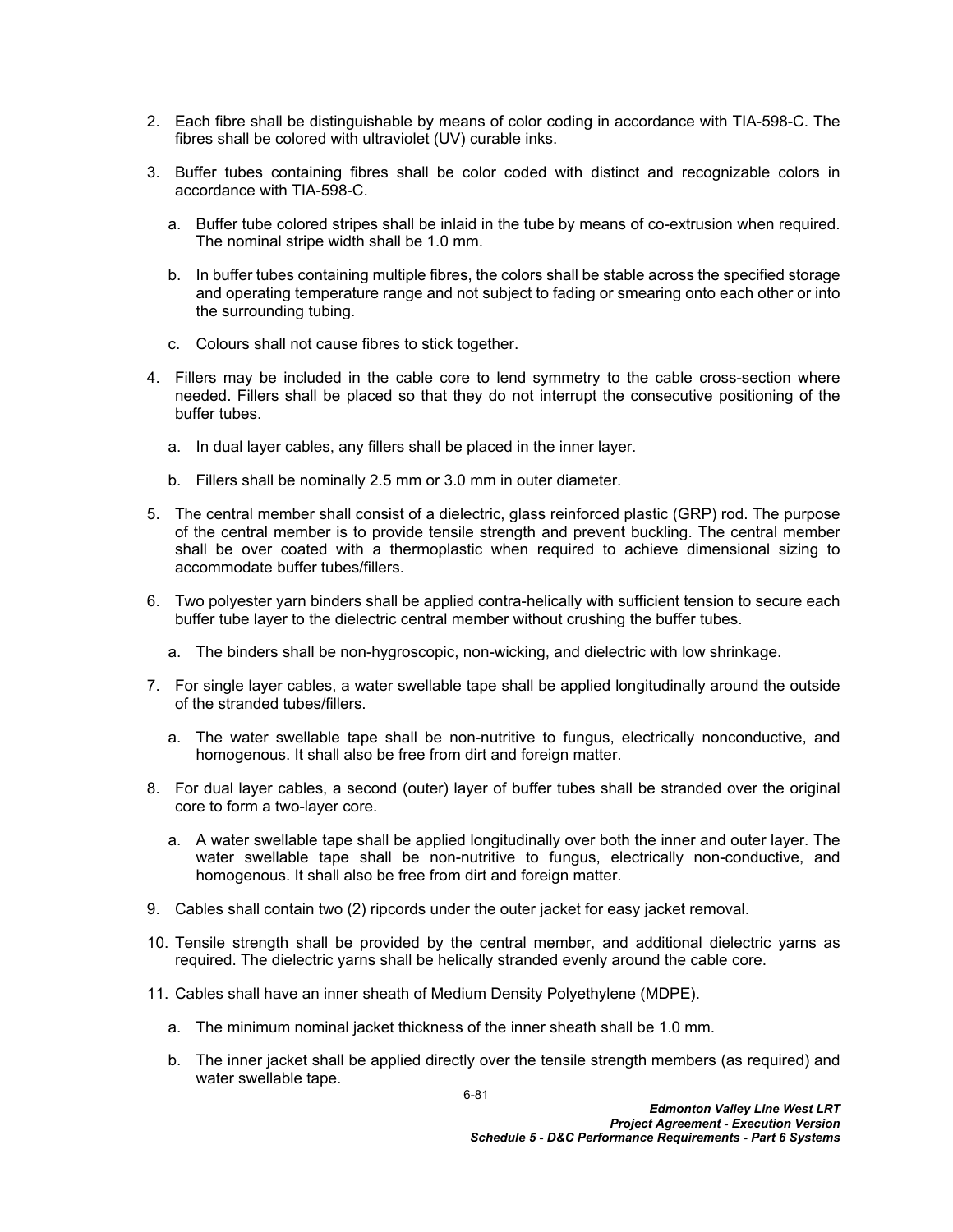- c. A water swellable tape shall be applied longitudinally around the outside of the inner jacket.
- d. The outer jacket shall be a MDPE with a minimum nominal jacket thickness of 1.4 mm.
- e. The polyethylene shall contain carbon black to provide ultraviolet light protection and shall not promote the growth of fungus.
- 12. The MDPE jacket material shall be as defined by ASTM D1248, Type II, Class C, Category 4 and Grades J4, E7 and E8. The jacket or sheath shall be free of holes, splits, and blisters.
	- a. The cable jacket shall contain no metal elements and shall be of a consistent thickness.
- 13. The outer surface of the jacket of each shipping length of cable shall be permanently identified by printing (in a contrasting color) descriptive information on the outer surface of the jacket at intervals of 1500 mm (5 feet) or less.
	- a. The information shall include identification (City CTS), country of origin (made in), count of fibres, fibre type, date of manufacturing (month and year), manufacturer's part number, manufacturer's name, sequential meter or foot markings, a telecommunication handset symbol as required by Section 350G of the National Electrical Safety Code® (NESC®), fibre count, and fibre type.
	- b. The actual length of the cable shall be within -0/+1 percent of the length markings. The print color shall be white, with the exception that cable jackets containing one or more coextruded white stripes, which shall be printed in light blue. The height of the marking shall be approximately 2.5 mm.
- 14. If the initial marking fails to meet the specified requirements, i.e., improper text statement, color legibility, or print interval, the cable may be remarked using a contrasting alternate color.
	- a. The numbering sequence shall differ from the previous numbering sequence, and a tag shall be attached to both the outside end of the cable and to the reel to indicate the sequence of remarking.
	- b. The preferred remarking color shall be yellow, with the secondary choice being blue.
- F. During installation, account for the size and construction of the cables, recognizing the nature of fibre optic cables regarding installation, especially at manholes. Allowance for such fibre characteristics shall be made in cable pull budgets. SM optical fibre characteristics. SM (Dispersion Un-shifted) with Low Water Peak fibre utilized in the optical fibre cable shall meet TIA-492CAAB, and ITU recommendation G.652.C.
	- 1. Provide the following fibre loss calculations:
		- a. span loss (total loss of span from patch panel to patch panel);
		- b. optical loss margin;
		- c. return loss;
		- d. splice loss; and
		- e. termination loss.
	- 2. The following test values shall be used as pass criteria:
		- a. splices < 0.1 dB loss;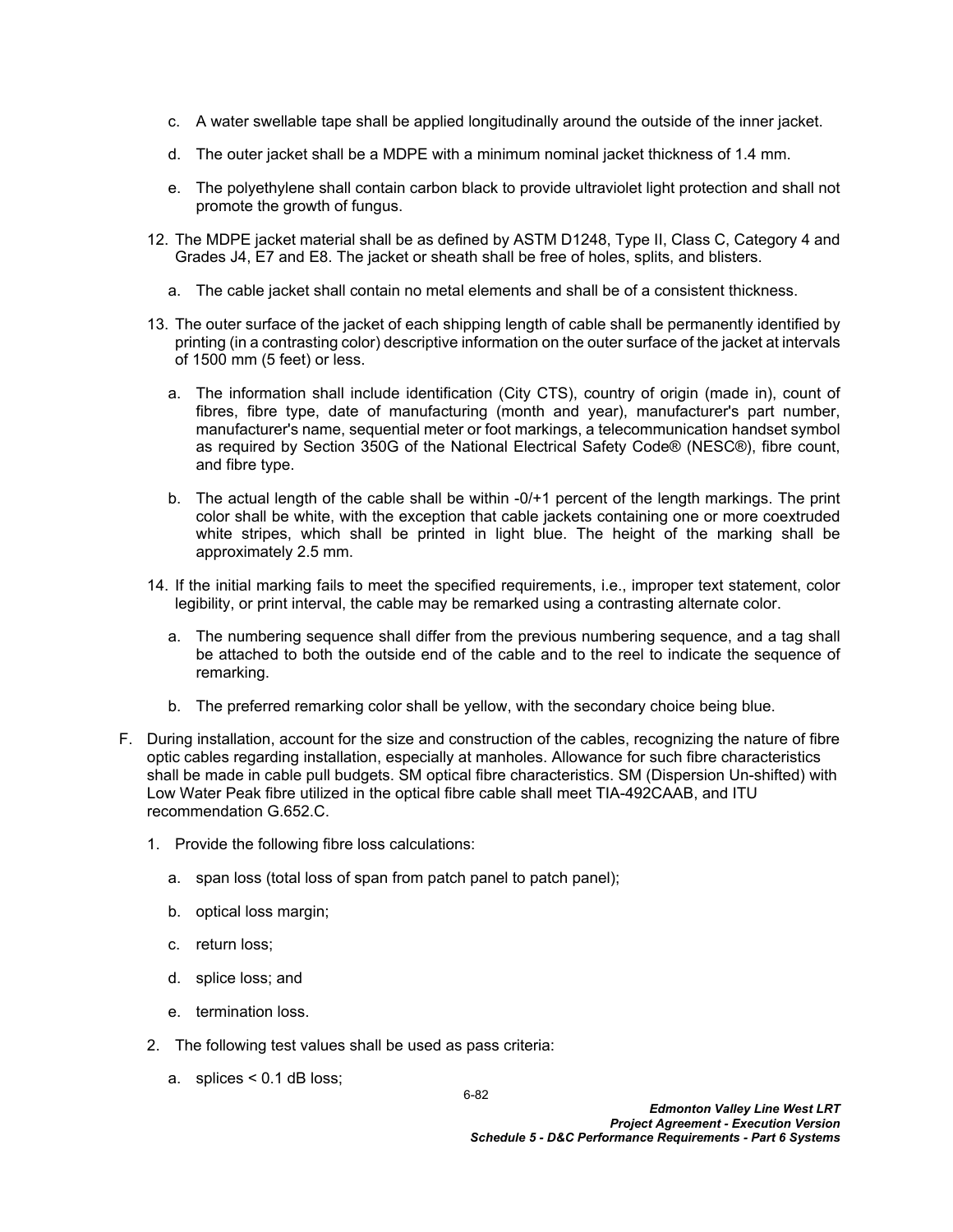- b. termination  $< 0.25$  dB loss and  $> 55$  dB return loss(matching);
- c. total loss < Calculated span loss; and
- d. optical loss margin > 10 dB.
- 3. Test data shall be provided in static and dynamic format:
	- a. Static format shall be compatible with all project delivery requirements;
	- b. Dynamic format shall be in native testing machine format suitable for additional analysis by ETS; and
	- c. Provide all additional software needed to read native format.
- G. Provide fibre optic cabling meeting the following mechanical specifications:
	- 1. Each optical fibre shall be proof tested by the fibre manufacturer at a minimum of 100 kpsi (0.7 GN/m2).
	- 2. The fibre shall be coated with a dual layer acrylate protective coating. The coating shall be in physical contact with the cladding surface.
	- 3. crush resistance:
		- a. 10 kN/m length of cable.
	- 4. cable outside diameter:
		- a. < 1.651 meters.
	- 5. weight per 305 linear meter:
		- a. <352.74 kg.
	- 6. minimum bending radius:
		- a. installation, 15X diameter.
		- b. static, 12X diameter.
	- 7. temperature:
		- a. operational:
			- i.  $-40\degree C$  to  $+70\degree C$ .
			- ii. continuous operation at -40 °C without cracking or becoming brittle.
	- 8. storage:
		- a. -40 °C to +70 °C on reel.
	- 9. humidity:
		- a. 0 to 100%, inclusive.
	- 10. tensile strength:

*Edmonton Valley Line West LRT Project Agreement - Execution Version Schedule 5 - D&C Performance Requirements - Part 6 Systems*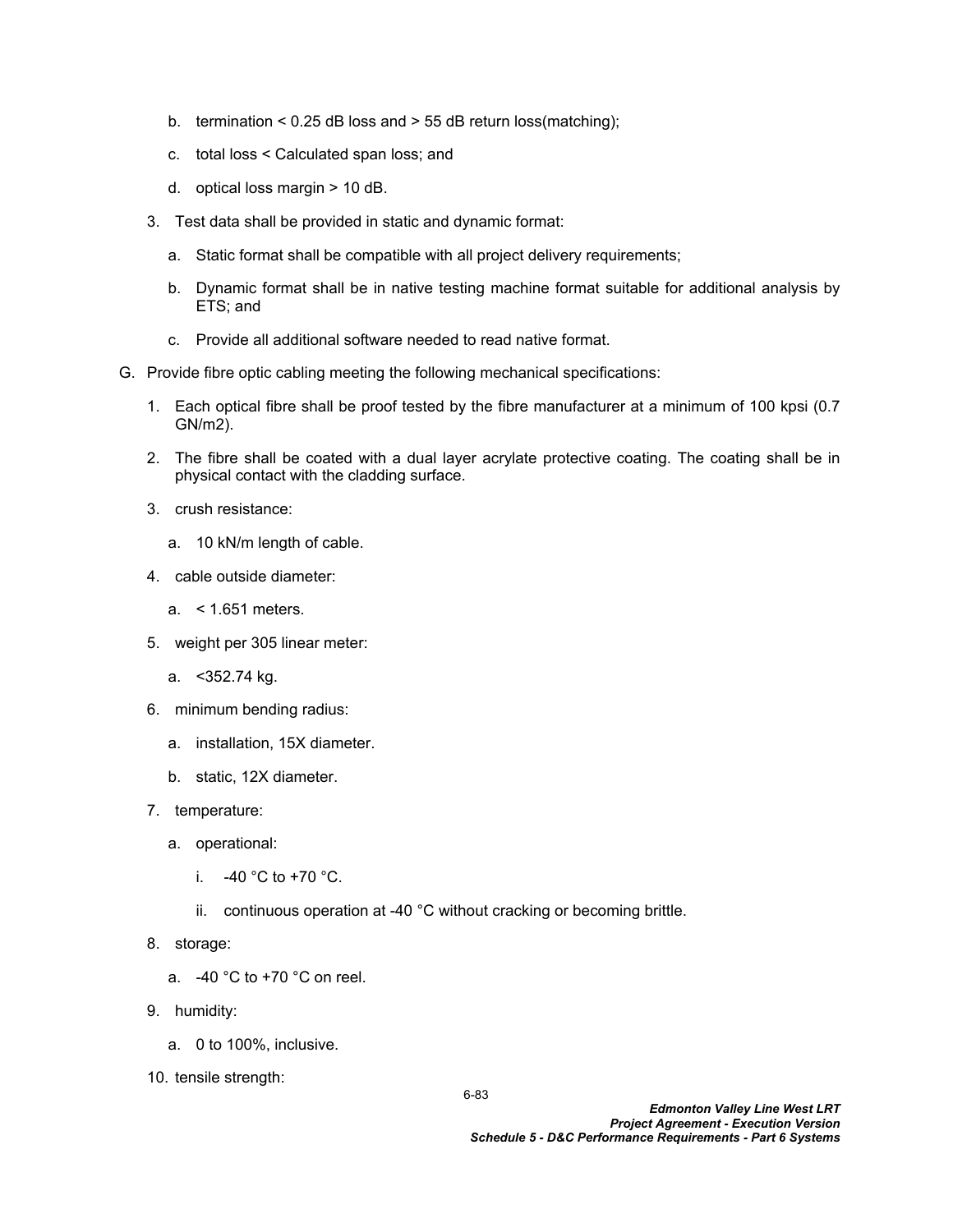- a. installation:
	- i. 2,700 N static.
	- ii. 890 N.

# **6-1.21.1.3 Fibre Connectors Products**

- A. Provide all FDP connectors as LC type, unless otherwise directed.
- B. Provide connectors for media converter equipment as LC type. Provide jumper cables terminated suitably for use between the equipment at each end of the cable.
- C. Optical parameters of the connectors shall meet the requirements of TIA/EIA-568.
- D. Comply with GR-326-CORE.
- E. Provide outside plant fibre optic connectors that qualify in accordance with GR-3120.

## **6-1.21.1.4 Fibre Distribution Panel Products**

- A. Provide enclosures to house the splice shelf and connector sleeve panels for all optical connections. Do not provide enclosures capable of providing less than 48 connections for SM fibres.
	- 1. Secure all OSP cable jackets and central strength members to the FDP to relieve strain.
	- 2. Provide fibre splice enclosures that comply with GR-771-CORE.
- B. Distribution panels:
	- 1. Provide Fibre Distribution Frames that comply with GR-449-CORE.
	- 2. Provide distribution panels as a complete system of components by a single manufacturer.
	- 3. Provide rack mountable connector housings for cross-connecting or interconnecting purposes. The units shall provide for direct connectorization and pigtail splicing.
	- 4. Provide housings that are mountable in an EIA-310 compatible 19-inch rack.
	- 5. Provide only units meeting the design requirements of TIA-568.
	- 6. Provide only molded plastic parts that meet flammability requirements of UL 94 V-0.
	- 7. Provide connector housings with a labeling scheme that complies with TIA/EIA-606. The housing shall incorporate labeling via an adhesive backed label and a retractable sliding label panel that pulls out from the bottom front of the housing.
	- 8. Provide housings manufactured using 16- gauge aluminum and anodized for durability. Include Installation fasteners that are black in color.
	- 9. Provide units capable of connectorization and jumper management.
	- 10. Provide units capable of splicing or combination connectorization/splicing with the use of an additional splice tray kit.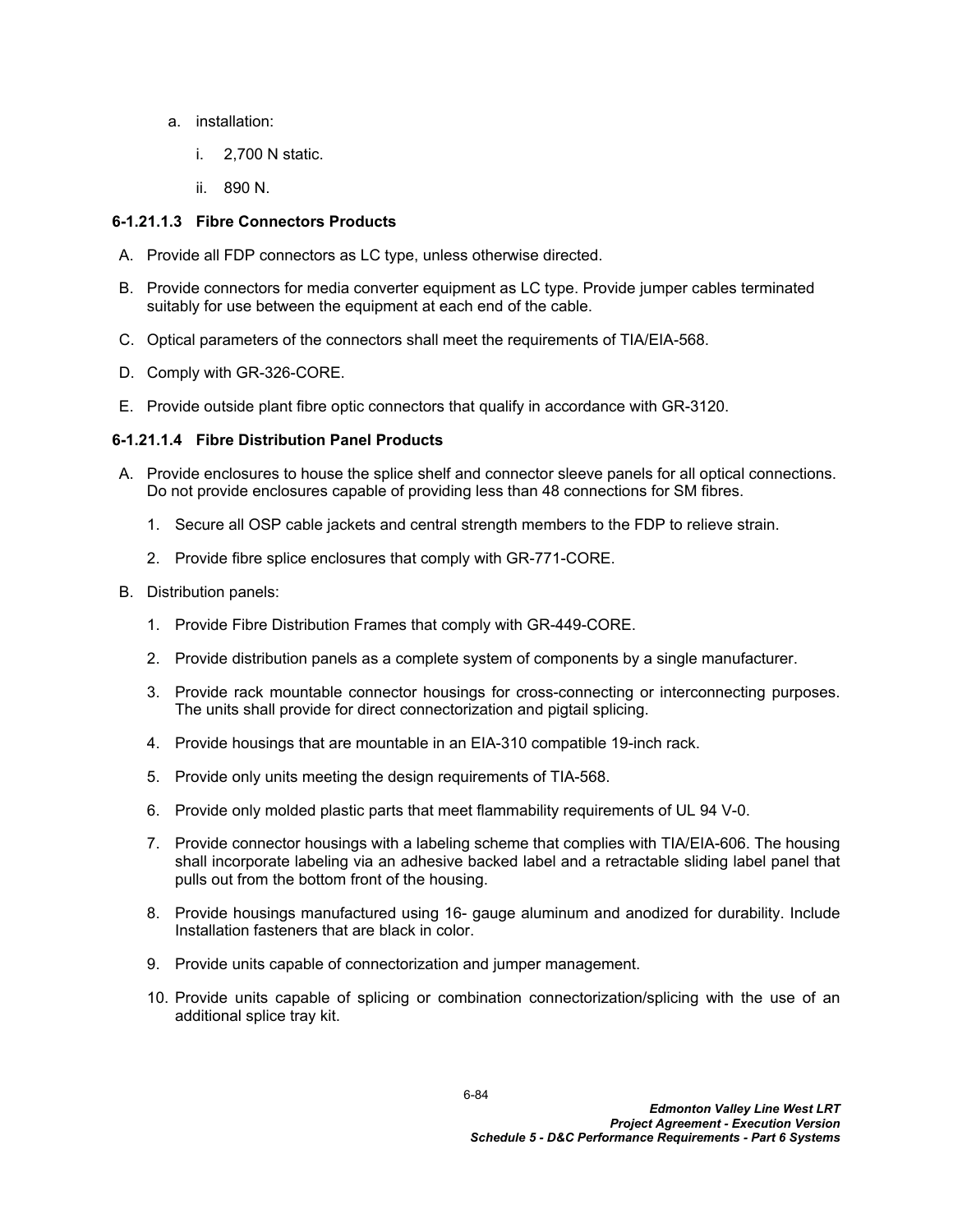- 11. Provide units having a fibre routing guide platform located in the rear of the housing that is removable using two (2) plunger style latches so that room can be made for an optional splice tray kit.
- 12. Provide units having a hinged top jumper management panel capable of locking in the horizontal or vertical position. When the top panel is locked in the horizontal position, it shall act as a jumper routing area in the top front of the housing and shall enclose the top of the housing. When the hinged panel of the unit is locked in the vertical position it shall serve as a horizontal jumper management panel capable of routing jumpers out of the top of the housing.
- 13. Provide provisions for mounting up to 12 fibre fan-out devices incorporated into the housing via a removable slack storage platform in the rear of the housing.
- 14. Provide fan-outs that comply with GR-2866-CORE.
- 15. Provide splice capacity of 12 splice trays.
- 16. Provide units that include a clamshell-type cable clamping mechanism to provide cable strain relief that:
	- a. accepts one cable from .94 -2.845 cm in diameter;
	- b. accepts multiple smaller fibre count cables when used with a multiple cable insert with a total cable capacity per clamp shall be five (5) cables (1.016 cm) OD;
	- c. incorporates two (2) clamps; and
	- d. has an available accessory kit with additional cable clamps.
- 17. Provide housings with four (4) grommet openings for cable entry in the rear of the housing and two (2) removable panels on both the left and right rear of the housing if more than four (4) cable entries are required.
- 18. Provide housings with front and rear doors that are hinged and removable for ease of cable installation.
- 19. Provide access doors that:
	- a. are made from tinted polycarbonate;
	- b. utilize a single slide latch to provide ready access and closing;
	- c. have an opening for an optional key lock kit that is filled with a removable plastic insert to prevent dust entry if the optional lock kit is not used; and
	- d. have a removable retaining bracket to prevent the door from being unintentionally slid off the hinges.
- 20. Provide housings that accommodate the future installation of LC, ST, FC, D4, or MTRJ, type connector modules. Each module shall provide 12 connector sleeves.
- C. Splice shelf:
	- 1. Provide splice shelves that accept slide in/out splice trays for a maximum number of connectors and for the fibre types to be installed.

6-85

2. Provide splice trays that restrain and protect fusion splices.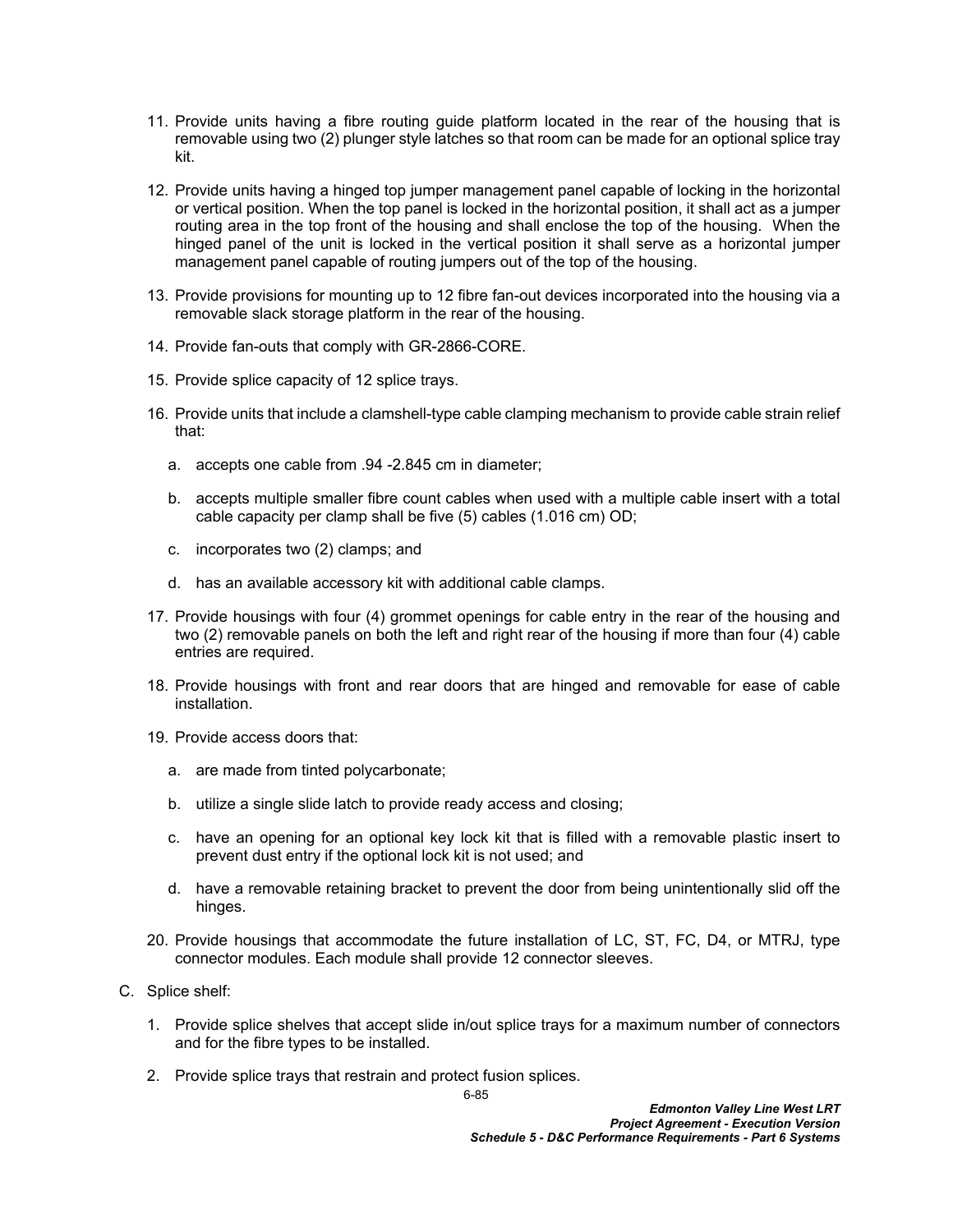- D. Connector sleeve:
	- 1. Provide LC type connector sleeves meeting TIA-568-B.1-3 requirements when connecting mated pairs.
	- 2. Provide FDPs fully populated with connector sleeves.
	- 3. Provide dust caps for all sleeves.
	- 4. Provide connections such that Loss across the connection does not exceed 0.6 dB for SM, with optical attenuators removed.
	- 5. Provide sleeves that accept optical attenuators as required for maintaining the Optical Loss budget.
	- 6. Slack retention:
		- a. Coil and retain slack in pigtails and patch cords such that the minimum-bending radius is not be exceeded.
		- b. Provide sufficient slack for accessing splice shelves and connectors.

#### **6-1.21.1.5 Optical Fibre Patch Cord Products**

- A. Provide patch cord cable assemblies consisting of flexible optical fibre cable with LC compatible connectors that are complete factory fabricated assemblies from manufacturer's standard product lines.
- B. Patch cord assemblies:
	- 1. Provide patch cord assemblies whose construction allows a small bend radius for installation in space-constrained areas and contain dielectric strengthening fibres and protective outer jackets.
	- 2. Provide patch cord that comply with the requirements of TIA-568-B. 1-3.
- C. Connectors:
	- 1. Provide patch cords with two (2) duplex connectors.
- D. Fibre cable:
	- 1. Provide patch cords utilizing a duplex zip-cord type jacketed cable, in lengths required to meet minimum bend radius while connected and routed through cable management hardware but no less than 1.83 m in length.
	- 2. Provide cable jacket colours that are orange for multimode and yellow for SM cable, with the fibre core size identified on the outer jacket.
	- 3. Provide patch cords whose optical fibre meets the same characteristic requirements of the distribution panel terminated cable to which it mates.
	- 4. Provide patch cords with tensile strength of the jacketed cable greater than or equal to 44.09 kg.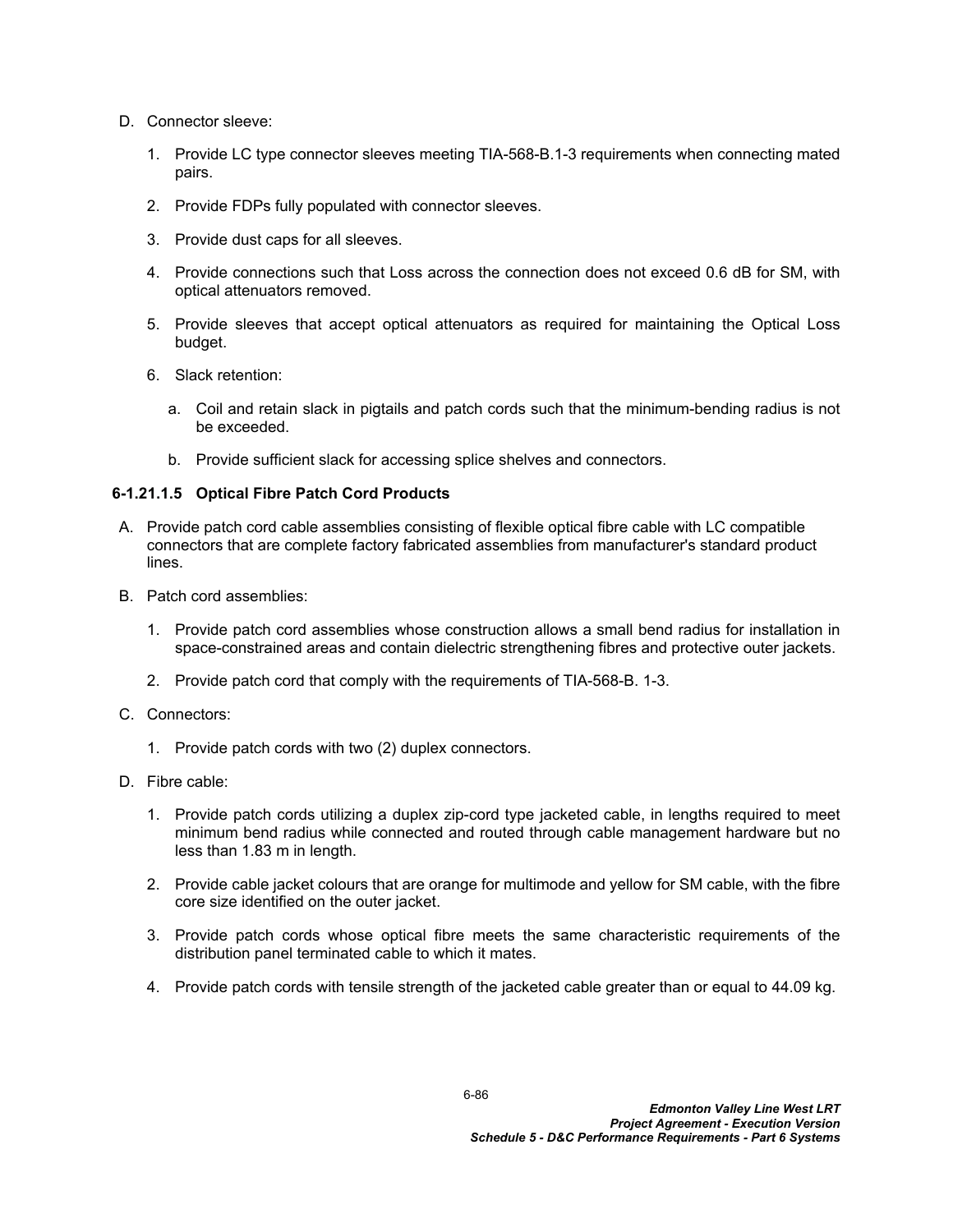## **6-1.21.1.6 Optical Fibre Pigtail Products**

- A. Pigtails shall be cable assemblies consisting of flexible optical fibre cable with LC compatible connectors. Pigtails shall be complete factory fabricated assemblies from manufacturer's standard product lines.
- B. One duplex connector shall be provided on pigtails, with the other end prepared for splicing.

## **6-1.21.1.7 Innerduct Products**

- A. Innerduct products shall be used in all conduit runs that do not utilized to their maximum fill ratio as specified in Section 6-1.21 [*Wire and Cable*] of this Schedule.
- B. Construct innerduct products with either Maxcell or Microduct flame-retardant flexible material that meet the following flammability requirements:
	- 1. OSP, inside building horizontal, and inside building riser innerduct shall meet the UL 2024 (raceways) flame test; and
	- 2. Innerduct installed in any air plenum environment shall meet NFPA 262-2002.
- C. Inside building horizontal and riser innerducts shall be flexible and corrugated type.
- D. Compatible with the fibre optic cable installed within.
- E. Inner diameter shall be 3.175 cm minimum.
- F. Couplers, if used, shall not reduce the inside diameter of the innerduct.
- G. All unused innerduct shall be preinstalled with lubricated pull tape or line.

## **6-1.21.1.8 Installation of Fibre Optic Cable**

- A. All optical cable installation plans will comply with the following:
	- 1. All LAN fibre optic cable shall be installed in innerduct. OSP fibre optic cable shall be installed in innerduct, through Vaults/Manholes, and through duct bank conduits.
		- a. All duct bank 10.16 cm communications conduits serving fibre optic cable shall contain three (3) 3.157 cm innerducts each.
		- b. No more than one OSP fibre optic cable shall be installed in a single innerduct. The innerduct shall be installed without coils or twists.
	- 2. The installed cable shall not exceed the cable's minimum bend radius for cable under tension or long-term installation/storage.
	- 3. Continuity of cable shall be maintained between termination or splice locations.
		- a. Additional splices shall not be allowed without the prior written City approval.
		- b. Only the specified buffer tubes are to be cut. All un-effected buffer tubes shall be continuous and un-cut at any splice point.
	- 4. All cable entrance openings in equipment enclosures, houses, rooms and junction boxes shall be sealed with either a compression type fitting or pliable sealing compound after the cable is in place.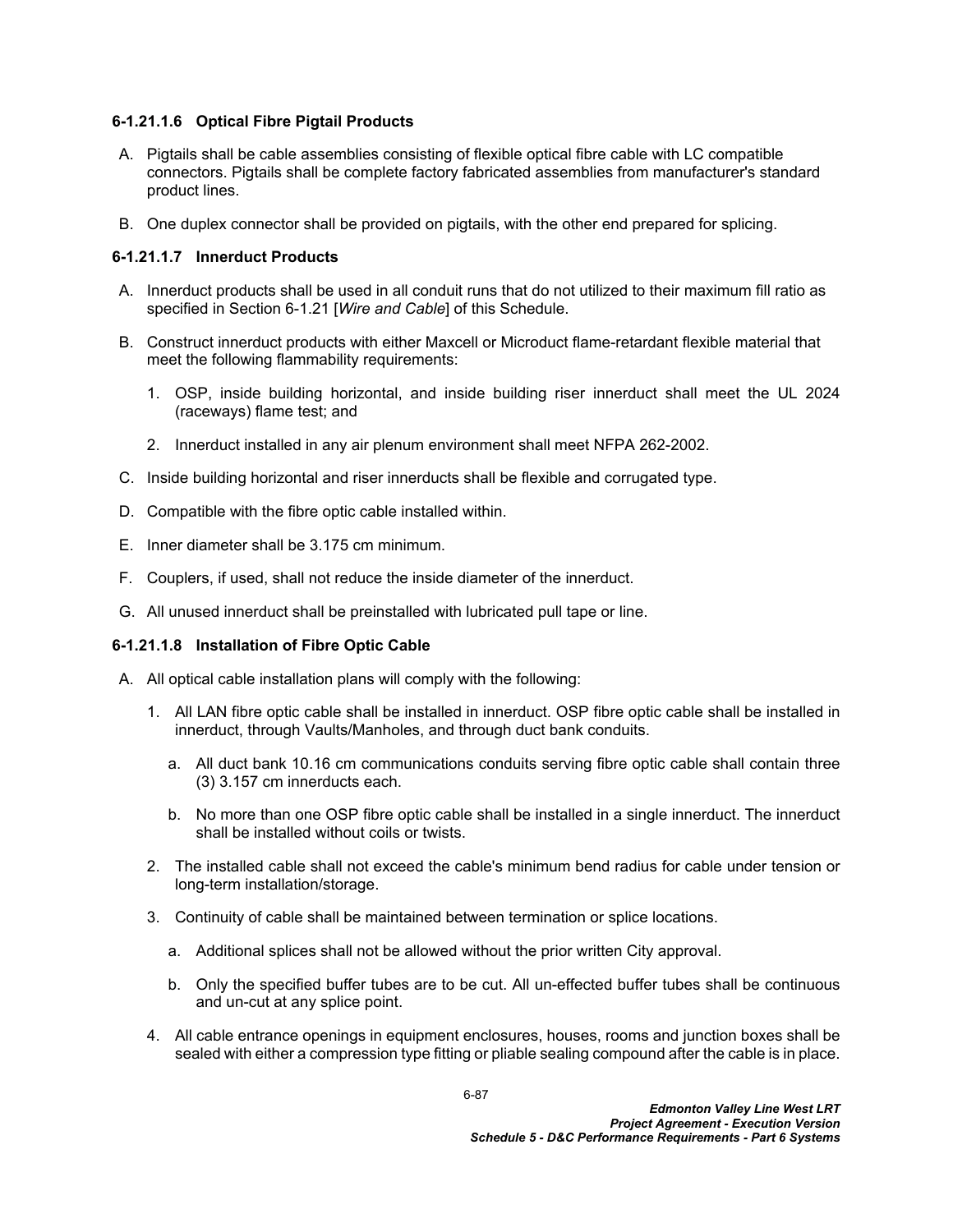- a. Sealing compounds for rooms, houses, walls, or other partitions shall be fire retardant per ASTM E-814.
- b. Sealing compound shall be used to seal the area around cable where the cable emerges from the end of a conduit, pipe, or duct bank. All spare conduits shall be sealed or plugged in an approved manner.
- B. Termination:
	- 1. Slack in vaults and manholes shall be carefully coiled in order to avoid violating the short- and long-term minimum bend radius. Refer to manufacturers' recommendations for bend radius for each cable type.
	- 2. Slack in FDP's shall be restrained and shall be sufficient for strain relief.
	- 3. The central strength member of cable shall be attached to the FDP. The outer jacket of cable shall be attached to the FDP with a cable clamp.
	- 4. All fibre optic splices shall be fusion splices. Fusion shall be performed by qualified personnel utilizing a splicer equipped with Local Injection and Detection (LID) to optimize splices. The loss across each spliced fibre shall be less than or equal to 0.04 dB.
	- 5. All fibre optical terminations at communications and wayside facilities shall be field or factory terminated.
- C. Installation:
	- 1. Install the cable in accordance with manufacturer recommended temperature specifications.
	- 2. 10 m service loop shall be added at each termination location and at every vault and manhole location for future adds, moves and changes.

# **6-1.21.1.9 Cable Plant Testing**

- A. Cable plant field tests:
	- 1. Tests shall be performed after installation is complete.
	- 2. Optical attenuation from FDP to FDP shall be recorded.
	- 3. Test every fibre optic cabling link installed in accordance with the field test specifications defined by the TIA standard TIA-568-B.1-3 (or by the required network application standards) whichever is more demanding.
	- 4. TIA-568-B.1-3 shall be used to define the passive cabling network, to include cable, connectors, and splices (if present), between two (2) optical fibre patch panels (connecting hardware).
		- a. The TIA-568-B.1-3 shall be used to describe all applicable link segments. Tests shall include the representative connector performance at the connecting hardware associated with the mating of patch cords but not the performance of the connector at the interface with the test equipment.
	- 5. All of the cabling links installed shall be tested and shall pass the requirements of the standards referenced in this Schedule 5 [*D&C Performance Requirements*].
		- 6-88 a. Any failing link shall be diagnosed and corrected prior to the system acceptance. The corrective action shall be followed with a new test to prove that the corrected link meets the performance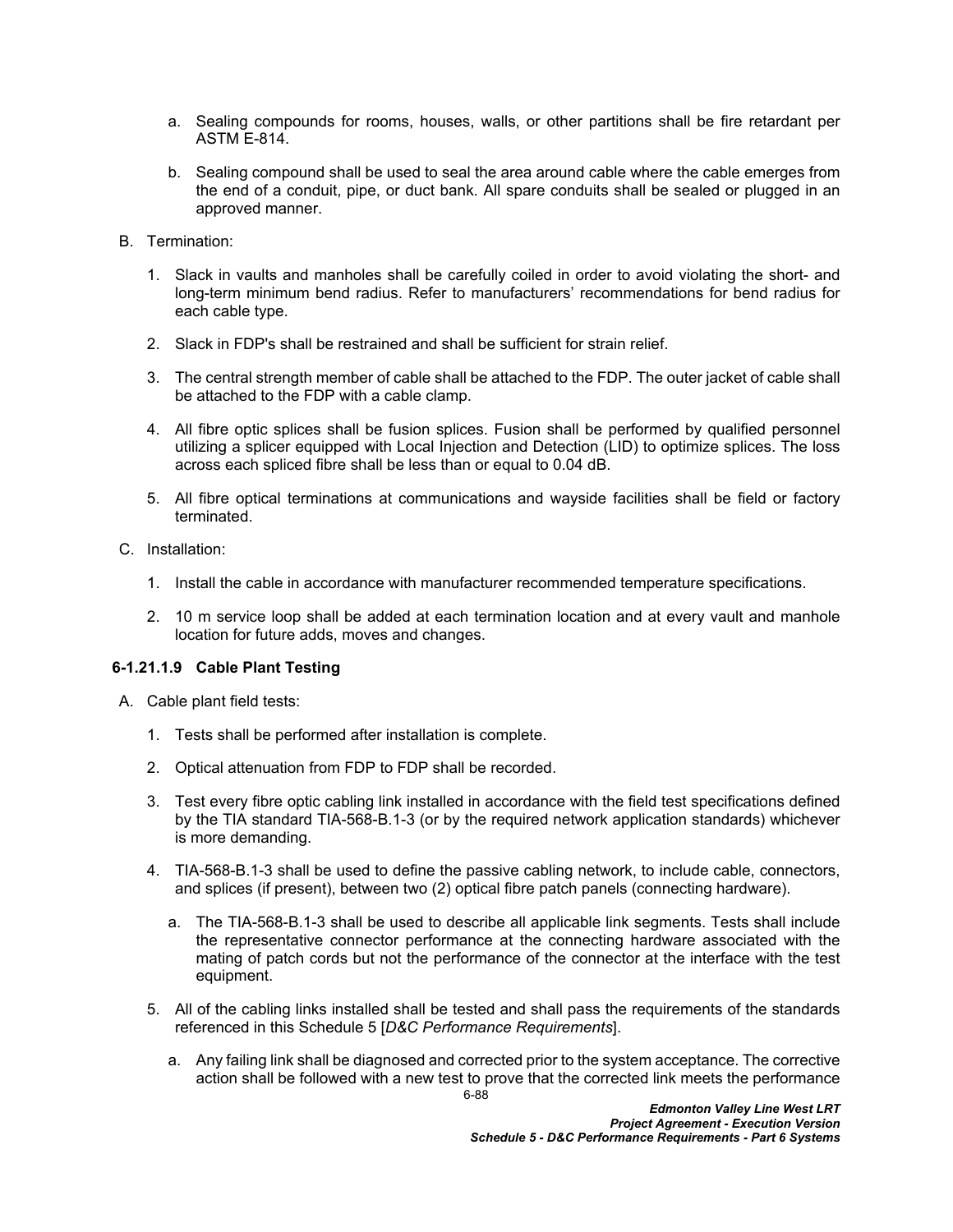requirements. The final and passing result of the tests for all links shall be provided in the test results documentation.

- 6. Field test instruments for SM fibre cabling shall meet the requirements of TIA- 526-7. The light source shall meet the launch requirements of TIA-455-78-B.
	- a. This launch condition can be achieved either within the field test equipment or by use of an external mandrel wrap (as described in clause 11 of TIA-568-B) with a Category 1 light source.
- 7. The test instrument calibration date shall be within the calibration period recommended by the vendor in order to achieve the vendor specified measurement accuracy.
- 8. The fibre optic launch cables and adapters shall be of high quality and the cables shall not show excessive wear resulting from repetitive coiling and storing of the test instrument interface adapters.
- 9. The pass or fail condition for the link-under test is determined by the results of the required individual tests.
- 10. A pass or fail result for each parameter is determined by comparing the measured values with the specified test limits for that parameter.
- B. Cable plant performance test parameters:
	- 1. In compliance to TIA standard 568-B, the single performance parameter for field-testing of fibre optic links shall be link attenuation (insertion loss).
	- 2. All SM cable links shall be tested at 1310 nm and 1550 nm in accordance with TIA-526-7, Method A.1, One Reference Jumper or the equivalent method. All SM links shall be certified with test tools using laser light sources at 1310 nm, 1550 nm and 1625 nm.
	- 3. Links to be used with network applications that use laser light sources (under-filled launch conditions) shall be tested with test equipment based on laser light sources.
		- a. This rule shall be followed for cabling systems to support Gigabit Ethernet. Gigabit Ethernet only specifies laser light sources. For Gigabit Ethernet compliant certification (IEEE Std 802.3Z application), use test equipment that uses a VCSEL (Vertical cavity surface emitting laser) at 850 nm (compliant with 1000BASESX) and a FP laser at 1310 nm (compliant with 1000BASELX).
	- 4. Each fibre optical link terminated with an optical adapter system that does not impose a transmission direction because the adapters are not or cannot be ganged shall be tested and documented in both directions since the direction of the signal transmission cannot be predicted at the time of installation.
	- 5. OTDR testing:
		- a. All cables shall be OTDR tested at 1310 nm and 1550 nm operating wavelengths for anomalies and to ensure uniformity of cable attenuation and connector insertion loss;
		- b. OTDR tests shall be performed utilizing a pulse suppressor such that the FDP termination shall be shown;
		- c. All OTDR testing procedures and field test instruments shall comply with applicable requirements of: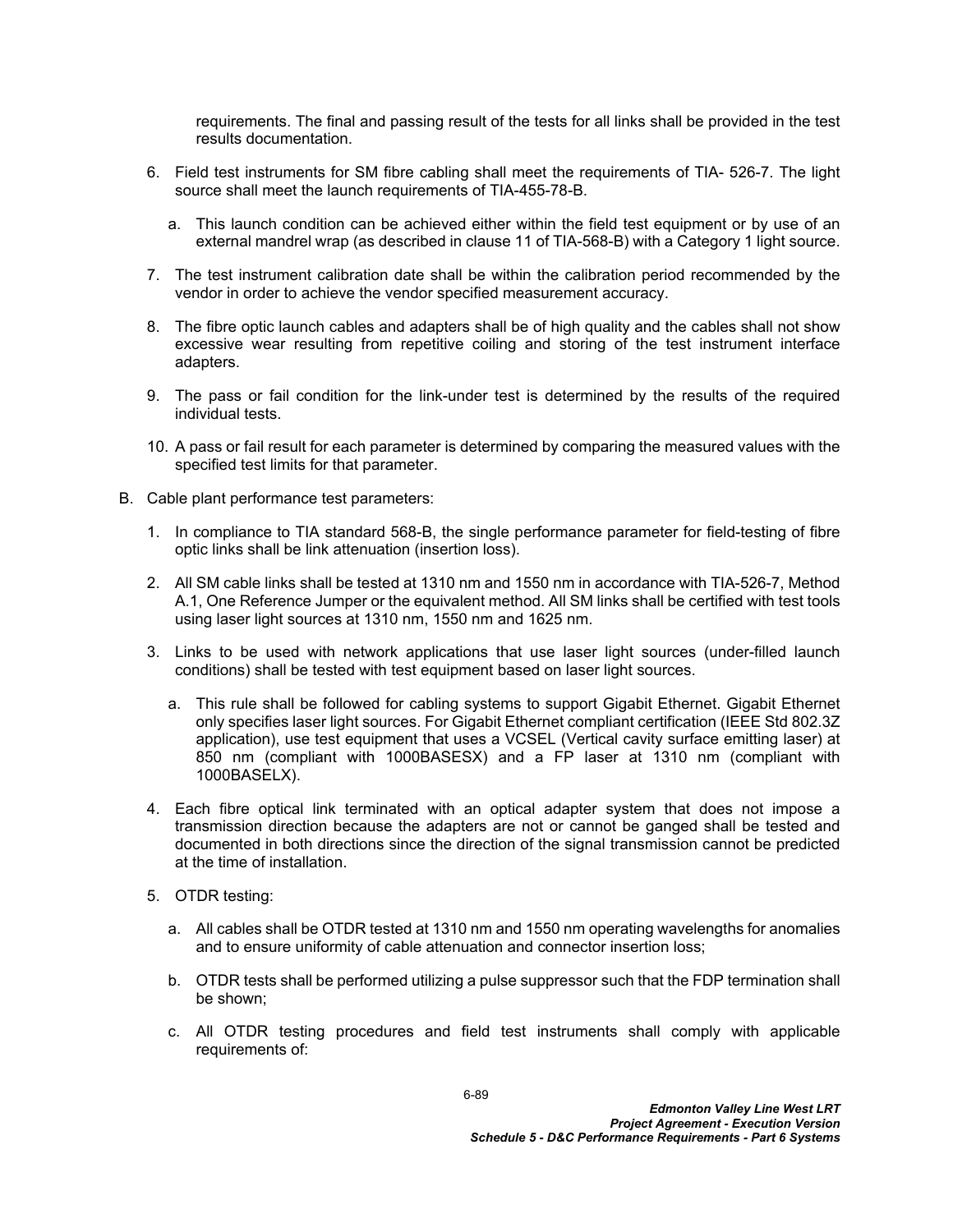- i. TIA-455-133-A; and
- ii. TIA-455-78-B; and
- d. Each fibre link and channel shall be tested in one direction;
- e. A launch cable shall be installed between the OTDR and the first link connection;
- f. A receive cable shall be installed after the last link connection;
- g. Optical return loss for each link shall be measured;
- h. Fibre Length shall be measured;
- i. Test Results:
	- i. Reflective events shall not exceed -40 dB;
	- ii. Connections shall not exceed +0.75 dB for multimode, and 0.6 for SM of attenuation;
	- iii. Non-reflective events (splices) shall not exceed +0.3 dB;
	- iv. Point discontinuities shall not exceed +0.1 dB in continuous fibre; and
	- v. Optical return loss shall be less than -30 dB; and
- j. OTDR test results shall include OTDR link and channel traces and event tables at the required wavelength(s) and the length for each optical fibre as calculated by the OTDR.
- 6. An optical spectrum scan of each link shall be performed using an optical spectrum analyzer and optical switch to examine fibre nonlinear effects including but limited to Brillouin scattering and four (4) wave mixing across the fibre's usable light spectrum.

## **6-1.21.2 Copper Cable**

- A. Provide cable with the useful life expectancy of a minimum of 30 years for service in a railroad and transit environment.
- B. Provide a Manufacturer Warranty for the copper cable for a minimum of 25 years.

## **6-1.21.2.2 Copper Cable Standards**

- A. ASTM International (Formerly known as American Society for Testing and Materials) (ASTM):
	- 1. ASTM B 3 Standard Specification for Soft or Annealed Copper Wire;
	- 2. ASTM D 470 Standard Test Methods for Cross-linked Insulations and Jackets for Wire and Cable;
	- 3. ASTM D 2863 Standard Test Method for Measuring the Minimum Oxygen Concentration to Support Candle-like Combustion of Plastics;
	- 4. ASTM D 4101 Standard Specification for Polypropylene Injection and Extrusion Materials;
	- 5. ASTM E 662 Standard Test Method for Specific Optical Density of Smoke Generated by Solid Materials; and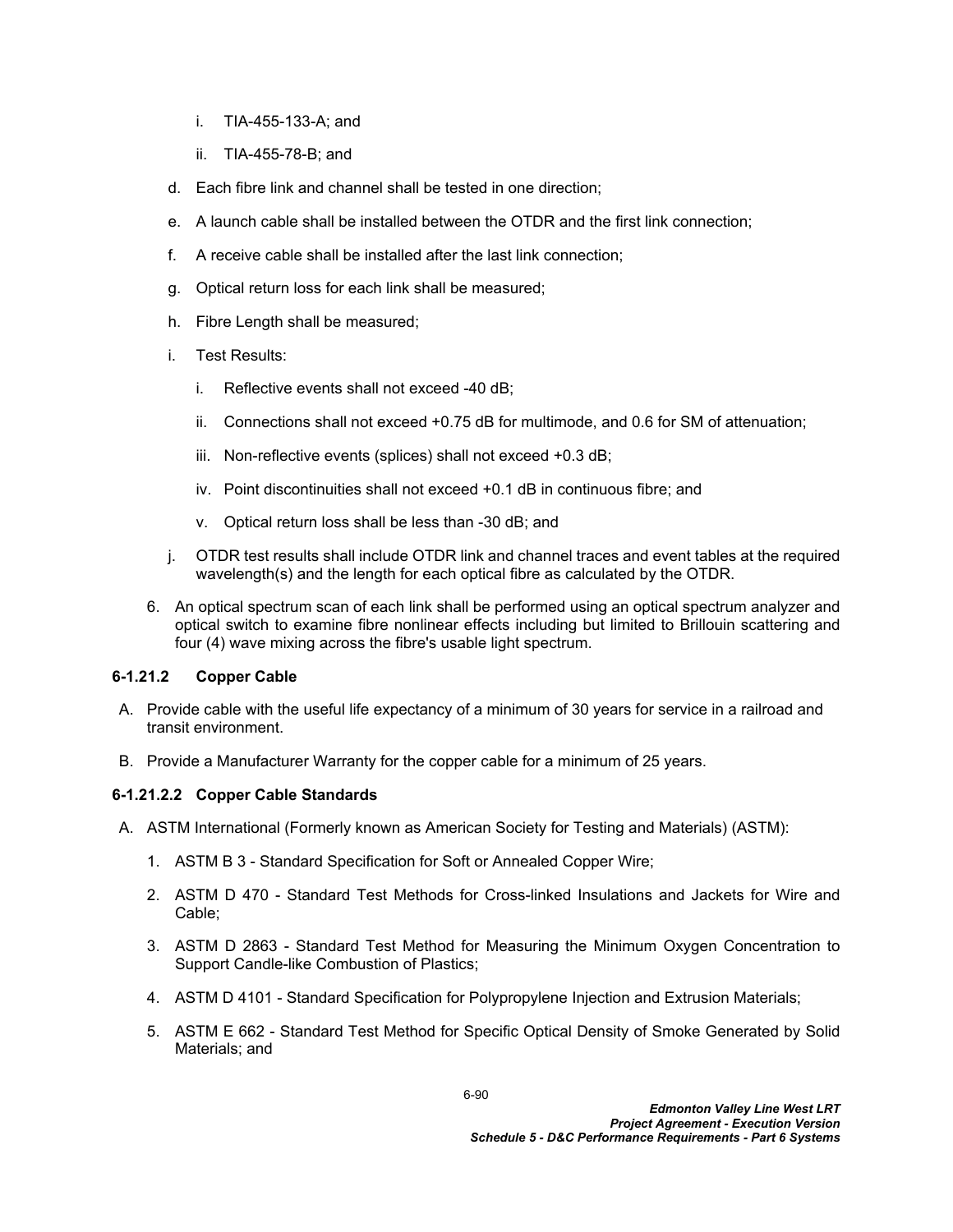- 6. ASTM E 814 Standard Test Method for Fire Tests of Through-Penetration Fire Stops.
- B. Insulated Cable Engineers Association (ICEA):
	- 1. ICEA S-84-608-2002 Filled Telecommunications Cable, Polyolefin, Insulated, Copper Conductor.
- C. National Fire Protection Association (NFPA):
	- 1. NFPA 70 National Electric Code (NEC);
	- 2. NFPA 130 Standard for Fixed Guideway Transit Systems and Passenger Rail Systems; and
	- 3. NFPA 262 Standard Method of Test for Flame Travel and Smoke of Wires and Cables for Use in Air-Handling Spaces.
- D. Telecommunications Industry Association (TIA)/Electronics Industry Alliance (EIA):
	- 1. TIA-758-A Customer-owned Outside Plant Telecommunications Infrastructure Standard;
	- 2. TIA-568-B Commercial Building Telecommunications Cabling Standard;
	- 3. TIA-569-B Commercial Building Standard for Telecommunications Pathways and Spaces;
	- 4. TIA/EIA-606-A Administration Standard for Telecommunications Infrastructure of Commercial Buildings; and
	- 5. TIA J-STD-607-A Commercial Building Grounding (Earthing) and Bonding Requirements for Telecommunications.
- E. Underwriters Laboratories (UL):
	- 1. UL 444 Communications Cables;
	- 2. UL 1581 Reference Standard for Electrical Wire, Cable, and Flexible Cords;
	- 3. UL 1666 Test for Flame Propagation Height of Electrical and Optical-Fibre Cables Installed Vertically in Shafts; and
	- 4. UL 1690 Data-Processing Cable.

#### **6-1.21.2.3 Furnished Materials for Copper Cables**

- A. Telephone, Public Address (PA), Variable Message Signs (VMS), and Data Cable:
	- 1. Local inside facility distribution of low-level voice circuits shall, at a minimum, be by standard CAT-6, telephone cable.
	- 2. Wire conductors shall be composed of soft or annealed copper, meeting insulating, sensitivity and elongation requirements of ASTM B3, latest edition.
	- 3. The insulation shall be colored virgin propylene copolymer meeting the requirements of ASTM D4101, or equivalent, for propylene plastic. High molecular weight polyethylene is also acceptable.
	- 4. Insulated conductors shall be in twisted pairs. Each pair shall be individually colored. The average length of pair twist shall not exceed 40.6 cm. To minimize noise and crosstalk, each pair of a multipair cable shall have a different average length of twist from any other pair in the cable.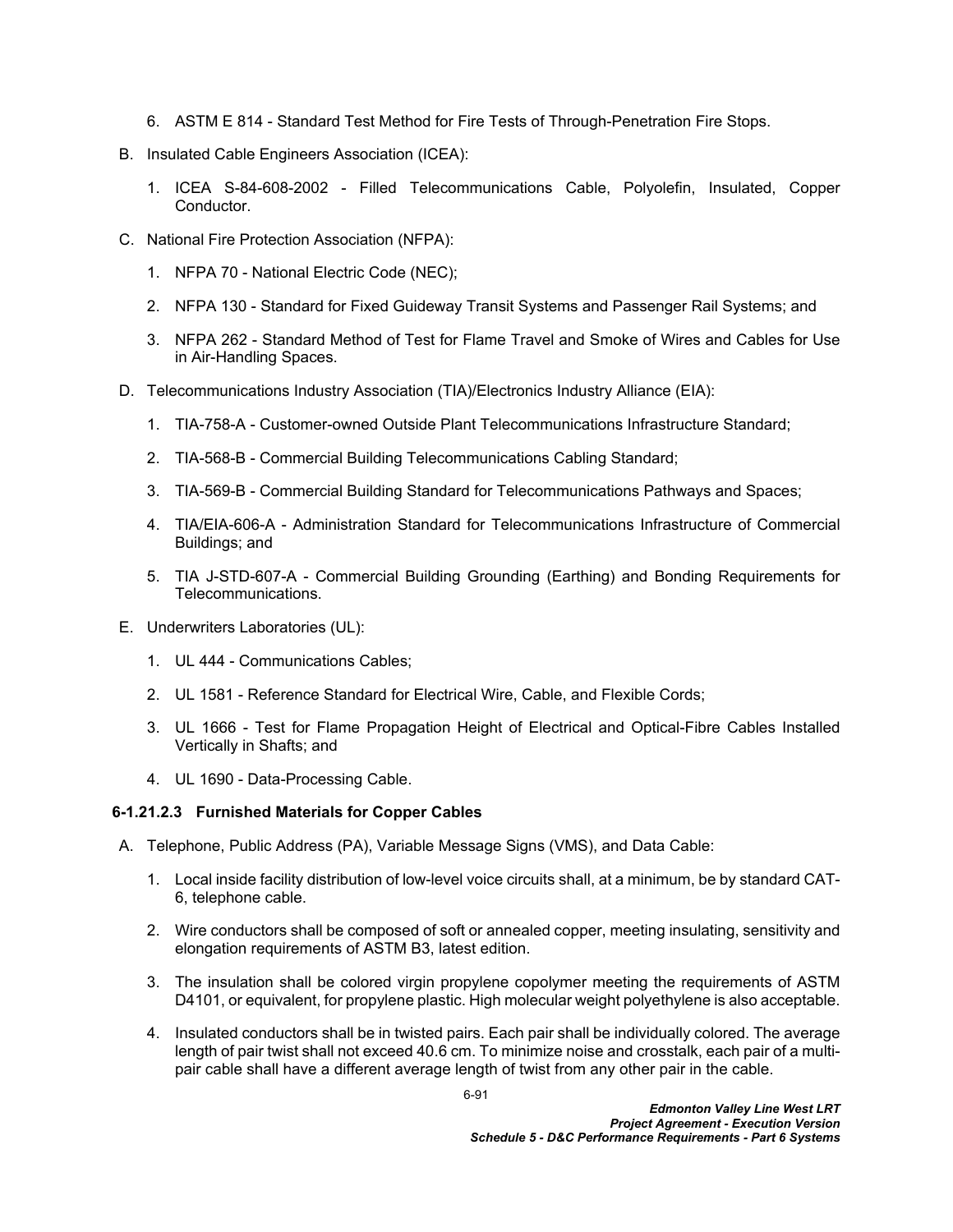- 5. Inside wire (wiring run within any building) from telephone terminals to telephone instruments shall be CAT-6 unshielded twisted pair cable.
- 6. In addition to the requirements listed herein, all cables shall meet the requirements of NFPA 70 and 130 latest editions and shall be manufactured to telephone industry standards.
- B. Low-Smoke Jacket:
	- 1. Telephone, supervisory control and data acquisition, BMS/O or data cable entering from an outside environment exceeding 15.24 m in length inside a facility shall be low smoke.
	- 2. Low-smoke jacket material for cables shall be flame retardant cross-linked polyolefin, as City approved. The jacket thickness shall be 60 mils minimum.
	- 3. Jacket material shall meet or exceed the following specifications:
		- a. tensile strength (ASTM D 470) 77.34 kgf/cm2 minimum;
		- b. elongation (ASTM D 470) 200 percent minimum;
		- c. tear strength (ASTM D 470) 15.4324 kg/m minimum;
		- d. oxygen index (ASTM D 2863) 27 minimum;
		- e. smoke density (ASTM E 662):
			- i. flaming mode specific optical density 4-minute 50 minimum;
			- ii. flaming mode maximum specific optical density 20-minute 175 minimum;
			- iii. non-flaming mode specific optical density 4-minute 65 minimum; and
			- iv. non-flaming mode maximum specific optical density 20-minute 300 minimum; and
		- f. smoke index (MTL-DTL-32180) 25 minimum;
		- g. halogens content (MTL-DTL-32180) 0.2 percent minimum ;
		- h. toxicity index (MTL-DTL-32180) 8.0 minimum;
		- i. acid gas equiv. (MTL-DTL-32180) 2.0 percent minimum; and
		- j. ozone resistance (ASTM D 470) pass (150ppm  $@+25$  °C).
- C. Outside Cable:
	- 1. Conductors must be 22 AWG, or larger, tinned cooper, meeting Canadian Electrical Code for the intended application.
	- 2. Conductors and cable inner/outer jacketing must be insulated with Polyethylene (PE), Polyolefin (XLPO), or Cross-linked Polyethylene (XLPE or UL type XHHW-2) that will meet the following minimum requirements:
		- a. sunlight resistant;
		- b. flame test rated FT4;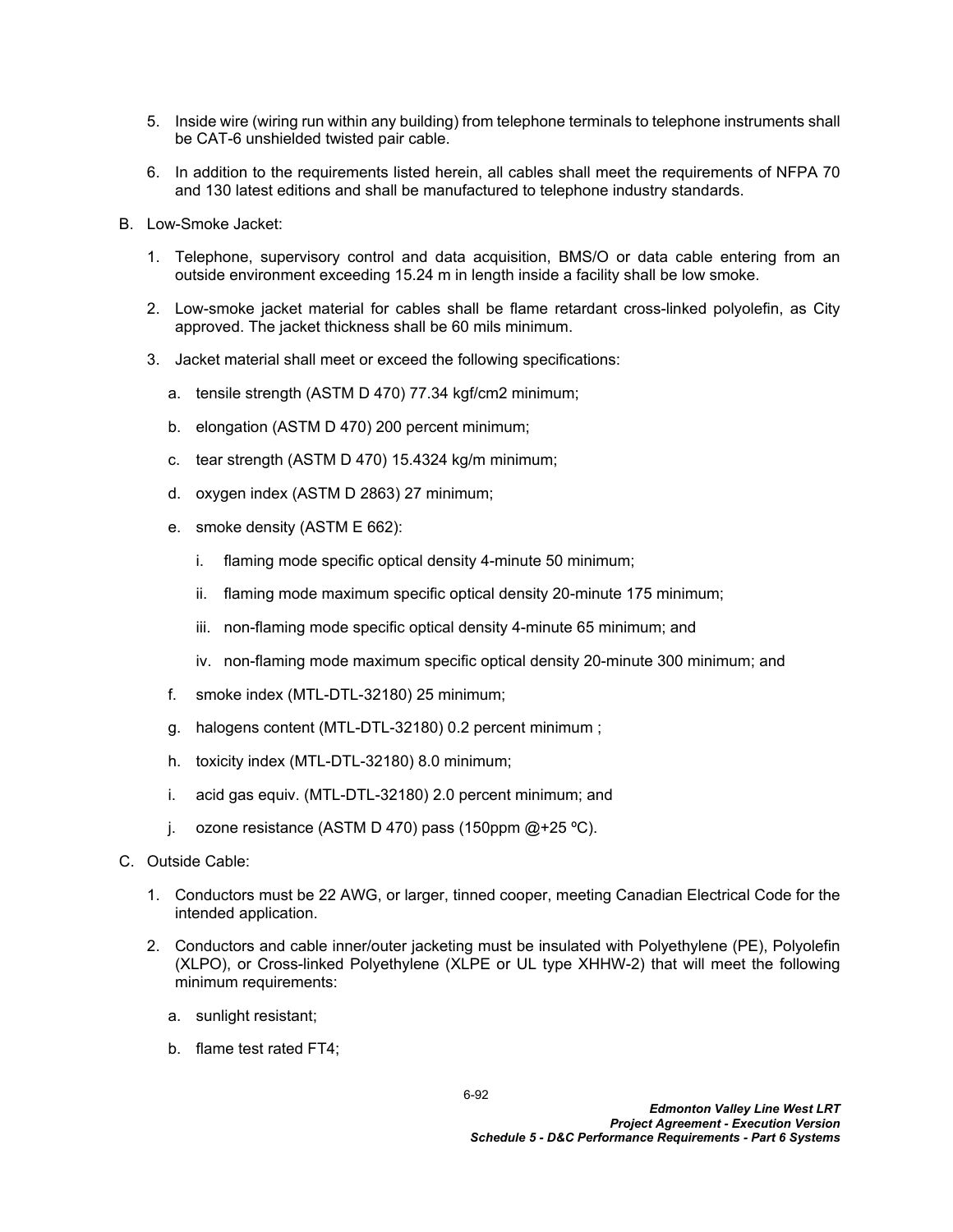- c. CSA cold impact/bend test at -40 °C;
- d. suitable for direct burial; and
- e. rated for wet/dry environments with temperature range from -40  $^{\circ}$ C to +70  $^{\circ}$ C.
- 3. Cables must meet all other requirements of direct burial outside plant cables as listed by ANSI/ICEA for the intended application (i.e. control wiring, telephony, or broadband).
- 4. Cables exposed or installed aerially must be rated for installations to -50° C.
- 5. Cables installed confined spaces, intended for personnel or public use, must not use polyethylene and must comply with the following toxicity requirements and as measured using BSS 7239:
	- a. Carbon Monoxide (CO) < 35000 ppm;
	- b. Carbon Dioxide (CO2) < 90000 ppm;
	- c. Hydrogen Fluoride (HF) < 200 ppm;
	- d. Nitrogen Dioxide (N02) < 100 ppm;
	- e. Hydrogen Chloride (HC) < 500 ppm;
	- f. Hydrogen Cyanide (HCN) < 150 ppm;
	- g. Sulfur Dioxide (S02) < 100 ppm; and
	- h. Hydrogen Bromide (HB) < 100 ppm.
- 6. All outside communications cables (e.g. those run in conduits, trough or duct-banks) shall be foam/skin insulated conductors that meet RUS Specification 7CFR 1755.890 and shall be protected using armor taping or approved equivalent.

## **6-1.21.2.4 Public Address Cable**

- A. Provide and install loudspeaker wiring for connection of all speakers at all Stations and Stops. Loudspeaker cables shall be twisted pairs, stranded No. 14 AWG minimum and rated for extreme temperature conditions (-40  $^{\circ}$ C to +70  $^{\circ}$ C).
- B. Local distribution cables for the PA System shall be placed in dedicated conduit or raceways and NOT shared with any other power, communications or electrical cable of any kind.
	- 1. Cable jacket shall have a 600V rating.
- C. Provide and install cable for connection of all ambient sensing microphones. Cable shall be No. 18 AWG, shielded twisted pairs and rated for extreme temperature conditions (-40  $\degree$ C to +70  $\degree$ C).

# **6-1.21.2.5 CAT-6 Cable**

- A. Provide and install all CAT-6 cables for data and telephone service.
	- 1. Meet all manufacture requirements for the installation and termination of CAT-6 within the Stations, Stops, TPSS facilities, Gerry Wright OMF and Lewis Farms Storage Facility Building as well as service to all Service and ROW phones as described in the contract drawings.
- B. CAT-6 UTP cable shall meet the following physical criteria: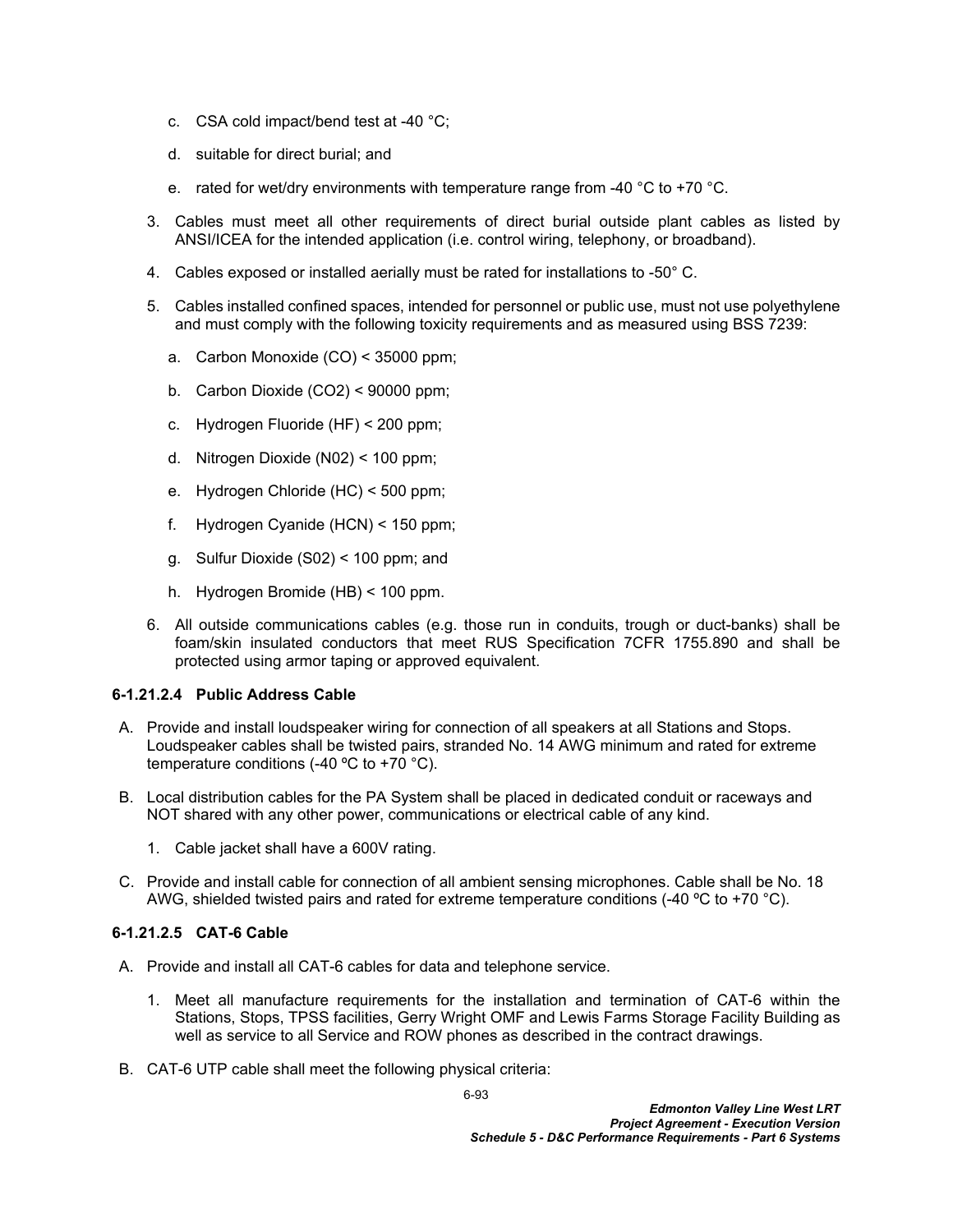- 1. Jacket: NEC CL2P, Low Smoke;
- 2. Wires: Uniquely Color Coded;
- 3. Cable Type: Unshielded Twisted Pair;
- 4. Outside diameter of conductor: 0.059 mm (23 AWG);
- 5. Outside diameter of insulation: 1.045 mm;
- 6. Outside diameter of sheath: 5.8 mm;
- 7. Number of twisted pairs: 4;
- 8. Conductor type: bare Cu wire; and
- 9. Sheath printing: batch number and meter marking.
- C. CAT-6 UTP cab shall meet the following minimum electrical requirements:
	- 1. Characteristic impedance(1-100Mhz): 100+/-15 Ohms;
	- 2. Characteristic impedance(100-250Mhz): 100+/-18 Ohms;
	- 3. DC Conductor Loop resistance: 25 Ohms/100 m;
	- 4. Nominal Capacitance: 50 pF/m; and
	- 5. Insulation resistance (500V) >= 2000 MegaOhms/km.
- D. CAT-6 UTP cab shall meet the following minimum cable properties:
	- 1. Installation temperature: -20 ºC to +50 °C; and
	- 2. Operating temperature; -40 ºC to +70 °C.
- E. CAT-6 UTP cab shall meet the following applicable standards:
	- 1. ISO/IEC 11801:2002;
	- 2. EN 50173(2002); EN 50288-6-1;
	- 3. ANSI/TIA/EIA-568; and
	- 4. Fire Propagation Test: IEC60332.1; EN50265-2-1.

## **6-1.21.2.6 Data Cable**

- A. Serial data cables used for RS-232 applications shall meet the following characteristics:
	- 1. Jacket: NEC CL2P, Low Smoke;
	- 2. Wires: Uniquely Color Coded;
	- 3. Cable Type: Twisted pair;
	- 4. Conductor gauge: No. 24 AWG (7 X 32 AWG) stranded, minimum;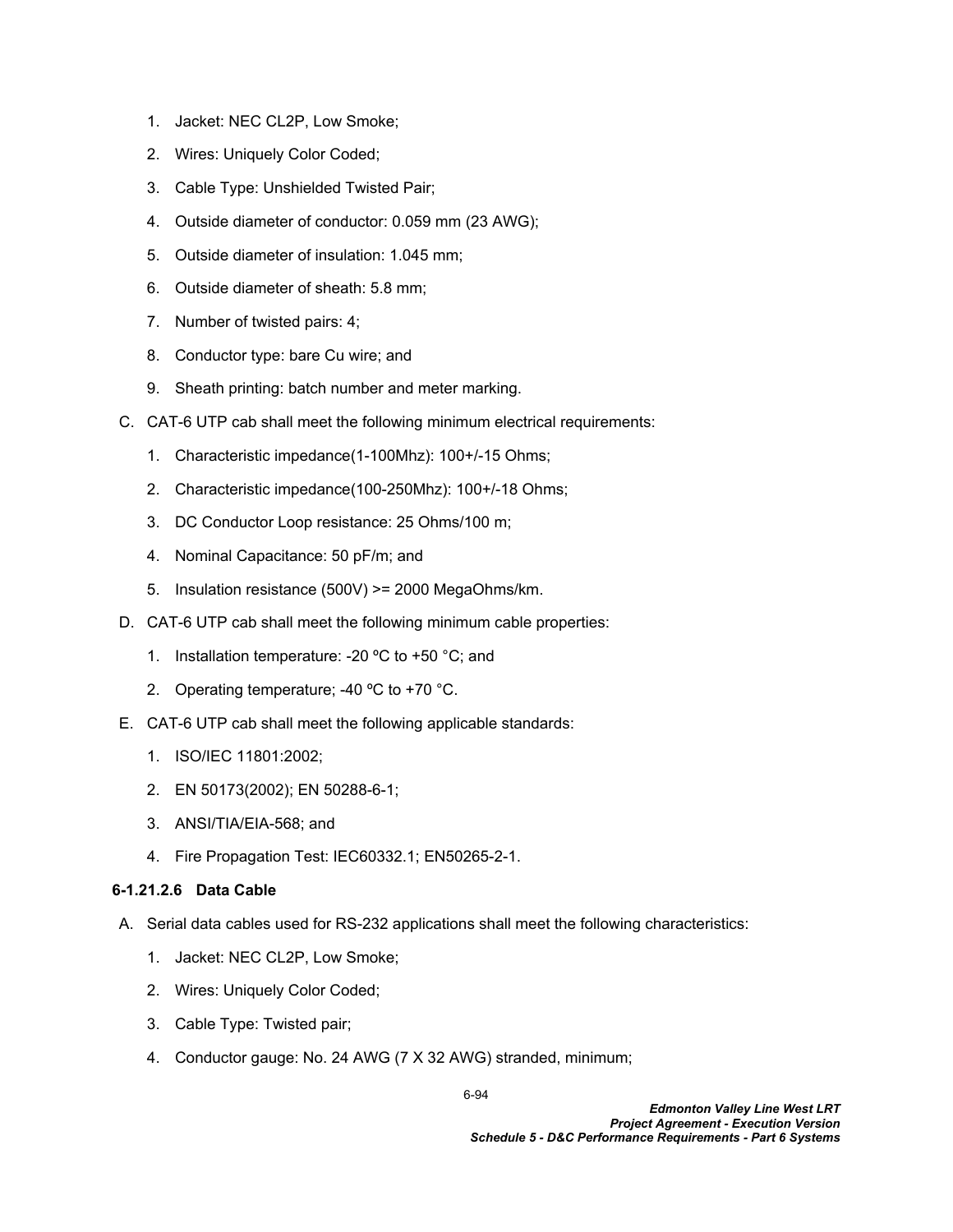- 5. Shield: One overall foil shield, with a braided shield minimum;
- 6. Capacitance: 12 pf/.305 m;
- 7. Resistance: 30 ohms/304.8 m; and
- 8. Conductors: 6 to 12-1/2 pairs.

## **6-1.21.2.7 RS-422 Data Communications Cable**

- A. Serial data cables used for RS-422 balanced electrical transmission of data shall have a 600V insulation rating and meet the following characteristics:
	- 1. Jacket: NEC CL2P, Low Smoke;
	- 2. Wires: Uniquely Color Coded;
	- 3. Cable Type: Twisted Pair;
	- 4. Conductor gauge: No. 24 AWG (7 X 32 AWG) stranded, minimum;
	- 5. Shield: Individually foil shielded pairs each with a drain wire. One overall foil shield, with a braided shield minimum;
	- 6. Capacitance: 13 pf/.305 m;
	- 7. Resistance: 16 ohms/304.8 m; and
	- 8. Conductors: 2 to 12 pairs.

# <span id="page-97-0"></span>**6-1.21.2.8 Outdoor Telephone, Building SCADA I/O and Data Cable**

- A. Provide, install and terminate outdoor telephone and I/O data cabling.
- B. The multi-pair No. 22 AWG filled cable shall conform to RUS Specification 7 CFR 1755.890 except as noted in this Section [6-1.21.2.8](#page-97-0) *[Outdoor Telephone, BMS Building SCADA I/O and Data Cable]* of this Schedule.
- C. The conductors shall be solid annealed bare copper conforming to the latest requirements of ASTM-B-3.
	- 1. Conductors shall be individually insulated with a colored, solid insulating grade, high density polyethylene or polyolefin of ICEA S-56-434.
	- 2. The insulating material color shall be coded per U.S. telephone industry standards with color concentrates chosen for permanency and electrical balance of individual circuits. The colors of insulated conductors shall be provided in accordance with ICEA S56-434, Section II-7 and shall comply with the requirements of EIA TIA-359.
	- 3. The insulated conductors shall be twisted into pairs. The length of pair twists shall be designed to meet ICEA S45-434 latest edition.
	- 4. The average twist length of any pair in the finished cable shall not exceed 15 cm.
	- 5. The insulated pairs shall be twisted into specified color combinations to provide pair identification as well as low susceptibility to noise pick-up and with varying lay lengths to minimize crosstalk.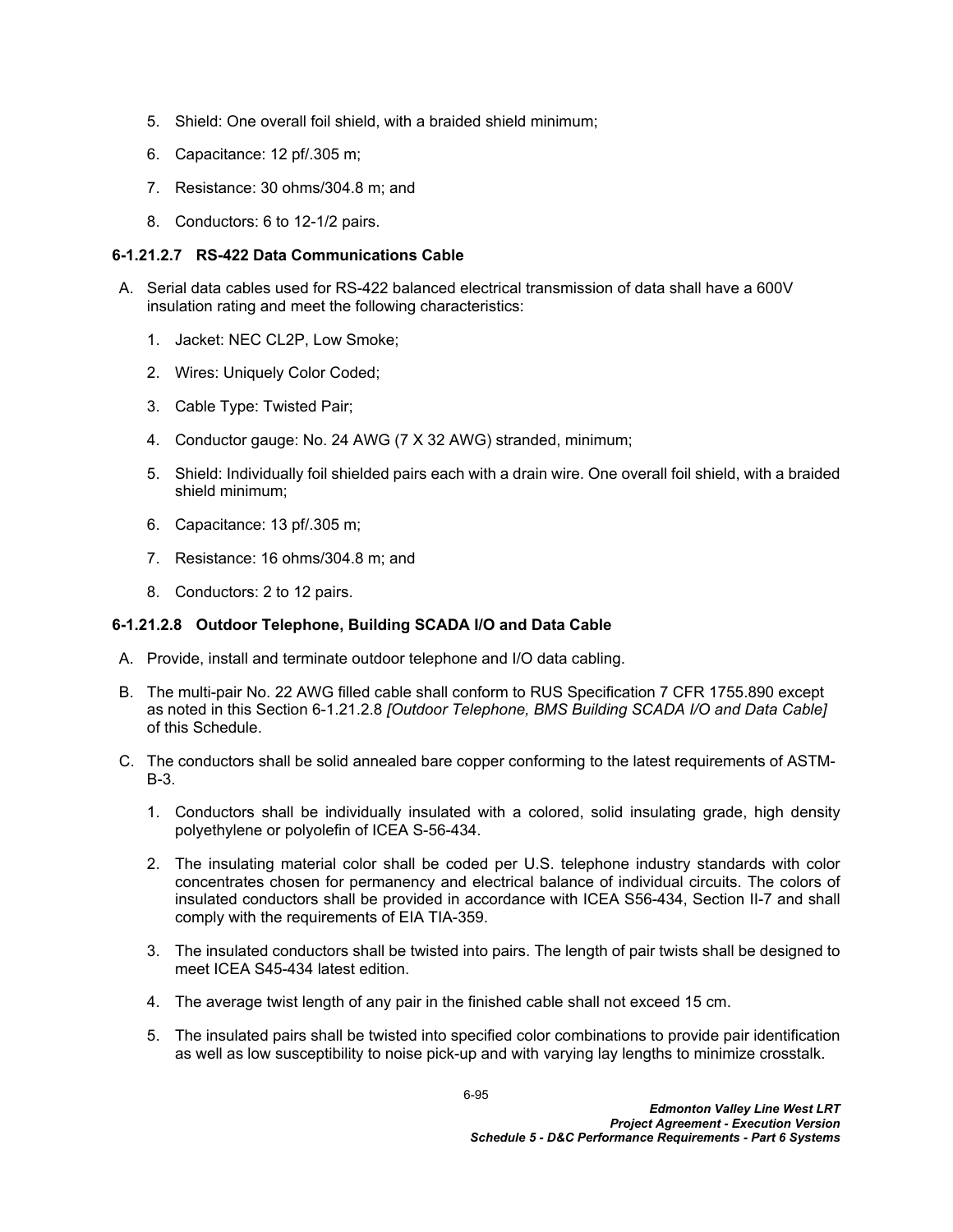- 6. The insulated pairs shall be assembled into a cable core. Cable cores of 25 or less pairs shall be assembled concentrically.
- D. The filling compound, a petroleum jelly base multi-component, shall be applied to the cable core in such a way as to provide as near to 100 percent fill of the available air space within the core as is commercially practicable.
	- 1. The filling compound shall be applied in a manner to fill all voids and conductor interstices under the core to restrict the migration of moisture.
	- 2. The filling compound shall be compatible with the insulation and other cable components.
- E. The filled core shall be completely covered with a layer of non-hygroscopic, non-wicking polymeric tape applied with overlap over the cable core to ensure high dielectric strength from cable core to shield.
- F. A 202.3 micron thick corrugated aluminum tape shall be applied over the core. The tape shall be coated with a 51 micron thick copolymer compound and shall be applied longitudinally with overlap.
- G. The outer jacket shall be of virgin, black high molecular weight polyethylene copolymer except low smoke jacketed cables that shall be as specified below.
	- 1. The overall jacket shall be sequentially marked at 60 cm intervals with cable type, year of mfg., footage, pair count, conductor size and manufacturer.
	- 2. The jacket shall be free from holes, splits, blisters or other imperfections and shall be smooth and concentric.

## **6-1.21.2.9 Public Wi-Fi**

- A. Provide and install all infrastructure, cabling, and Wi-Fi access point equipment required for public Wi-Fi access points at each Stop and Station including:
	- 1. two (2) mounting spaces under the roof structure or canopy per Platform and all Station levels for public Wi-Fi access points, to be agreed upon by the City at the second Interim Design review of the Stops and Stations;
	- 2. 25 mm embedded and concealed conduit from each mounting space to the nearest ETS LAN Cabinet, not to exceed 90 m;
	- 3. power and CAT-6 cabling; and
	- 4. two (2) access points of a type to be specified by the City at the first Interim Design review.
- B. Provide and install all infrastructure, cabling, and Wi-Fi access point equipment required to permit installation and operation, by Other Contractors, of public Wi-Fi access points at the WEM Transit Centre including:
	- 1. two (2) mounting spaces under roof structure or canopy in the WEM Station interior, to be agreed upon by the City at the second Interim Design review of the Transit Centre; one (1) mounting space in each bus shelter on the north side of the WEM Transit Centre, to be agreed upon by the City at the second Interim Design review of the Transit Centre;
	- 2. 25 mm embedded and concealed conduit from each mounting space to the WEM Station communications room, not to exceed 90 m;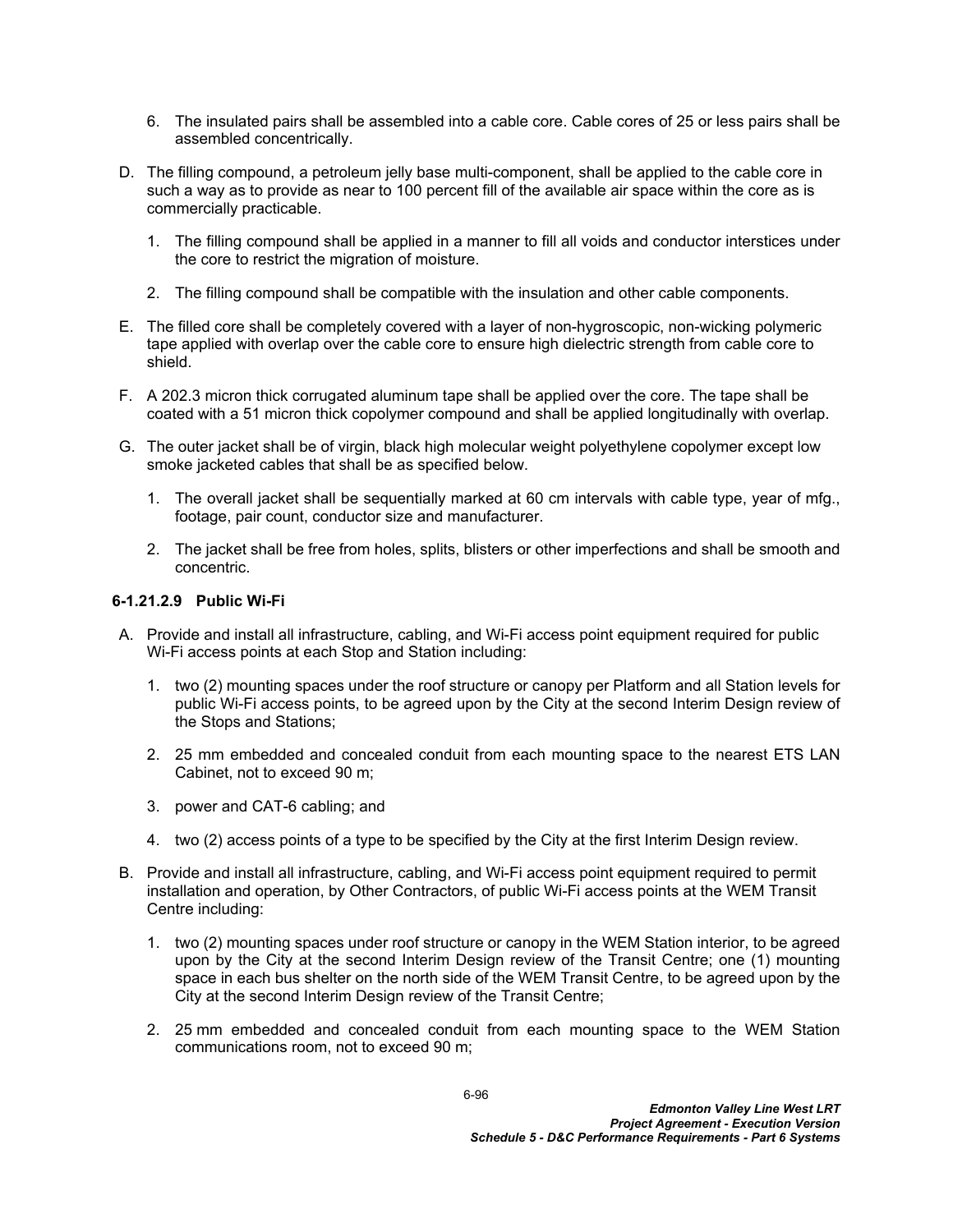- 3. power and CAT-6 cabling; and
- 4. a Wi-Fi access point for each agreed upon mounting space, the make and model of which will be specified by the City at the first Interim Design.
- C. Network connectivity for the Wi-Fi access points will be provided by the City.

# **6-1.22 MASTER CLOCK SYSTEM**

A. Configure all systems in the Valley Line LRT Stage 2 to use the primary and secondary Master Clocks used for Valley Line LRT Stage 1.

# **6-1.23 ELECTRIC VEHICLE CHARGING STATIONS**

- A. Provide electric vehicle charging stations at the Lewis Farms Park and Ride parking lot in accordance with Section 3-4.3.1 [*Lewis Farms Park and Ride Requirements*] of this Schedule.
- B. Provide level 2 charging stations with an integrated pay system.
	- 1. The electric vehicle charging stations shall:
		- a. have self-retractable cords;
		- b. be compatible with the SAE J1722 plug; and
		- c. be manufactured by ChargePoint, Sun Country, or Flo.
- C. Design the electric revenue metered utility service to allow for future charging stations to be added as the need grows for more stations.
- D. Provide necessary secure phone/communication services to handle electronic transactions at the electric vehicle charging stations.

## **6-1.24 AUTOMATED TELLER MACHINE**

- A. Provide the following systems infrastructure for the ATM within the WEM Station, in accordance with Section 5-2.10.1 [*Program Requirements*] of this Schedule:
	- 1. Provide a duplex isolated ground NEMA 5-15R wall mounted receptacle in the wall directly behind the ATM, centred relative to the width of the ATM and positioned such that the centre of the receptacle is 400 mm above the finished floor;
	- 2. Provide a dedicated 120V 20A circuit with a dedicated neutral conductor and a dedicated ground conductor, sized in accordance with the CEC. Connect the circuit to the duplex receptacle and leave it unenergized. The dedicated ground conductor shall have no splices and be electrically connected only at the duplex receptacle and the source panel. Circuit to be fed from the nearest Level 1 "Emergency" load centre;
	- 3. Provide a CAT-6 data outlet with two (2) jacks mounted in the wall directly behind the ATM, centred relative to the width of the ATM and positioned such that the centre of the outlet is 400mm above the finished floor; and
	- 4. Provide two (2) CAT-6 cables from the data outlets to the ETS LAN Cabinet. Terminate cables at outlet location. Coil and leave 1 m at the ETS LAN Cabinet for termination by the City. Install cables in accordance with all applicable EIA and TIA standards.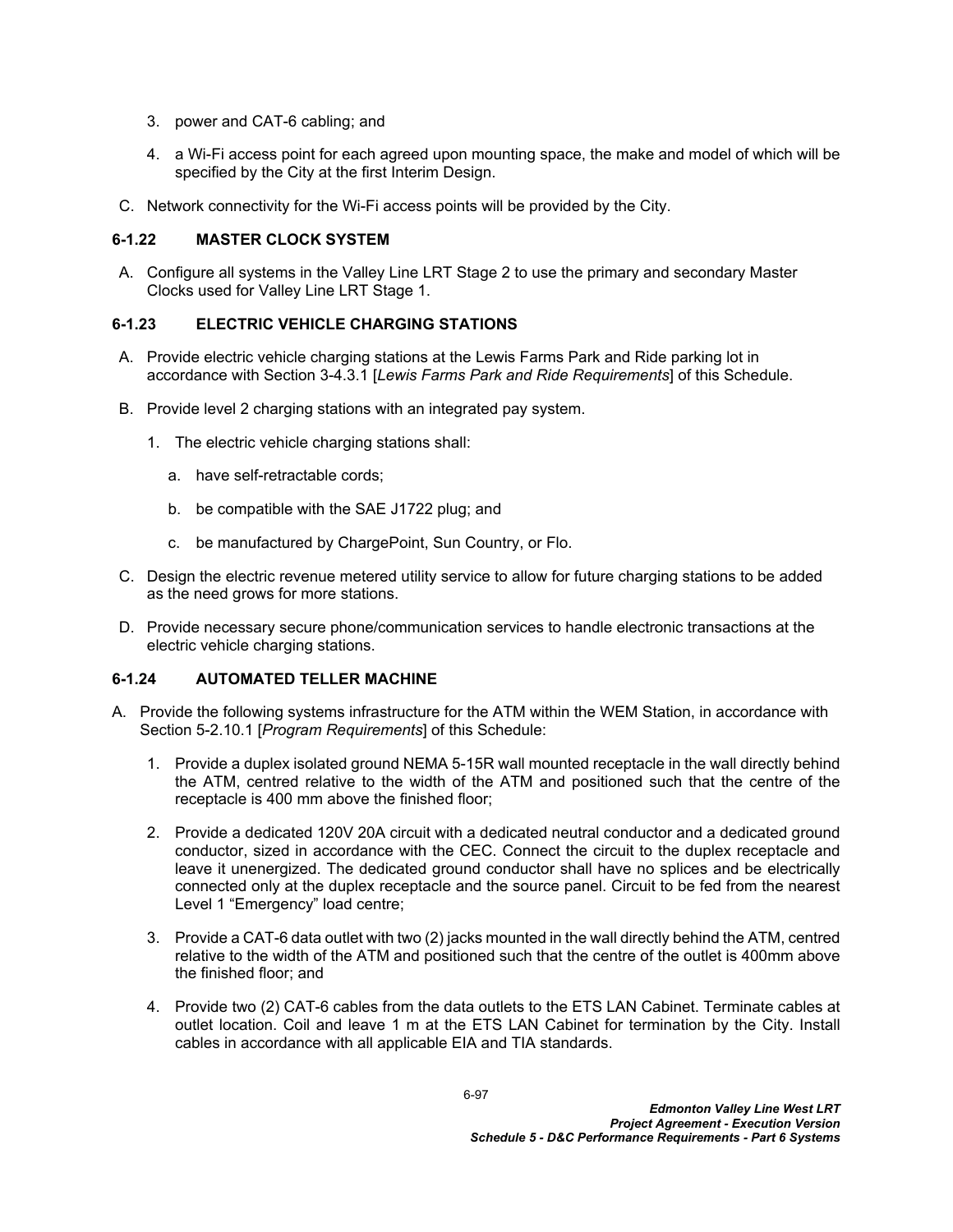*Edmonton Valley Line West LRT Project Agreement - Execution Version Schedule 5 - D&C Performance Requirements - Part 6 Systems*

6-98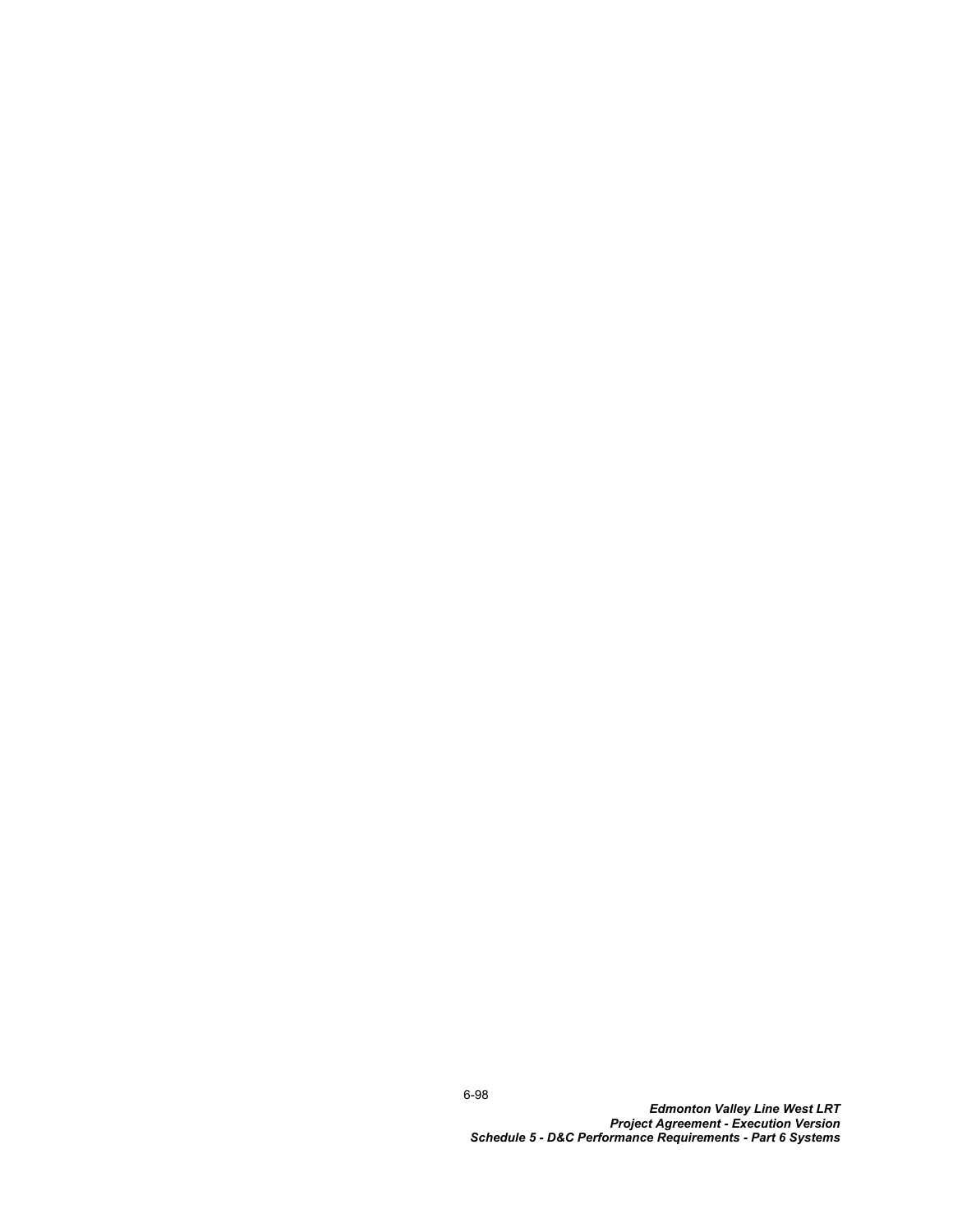*Edmonton Valley Line West LRT Project Agreement - Execution Version Schedule 5 - D&C Performance Requirements - Part 6 Systems*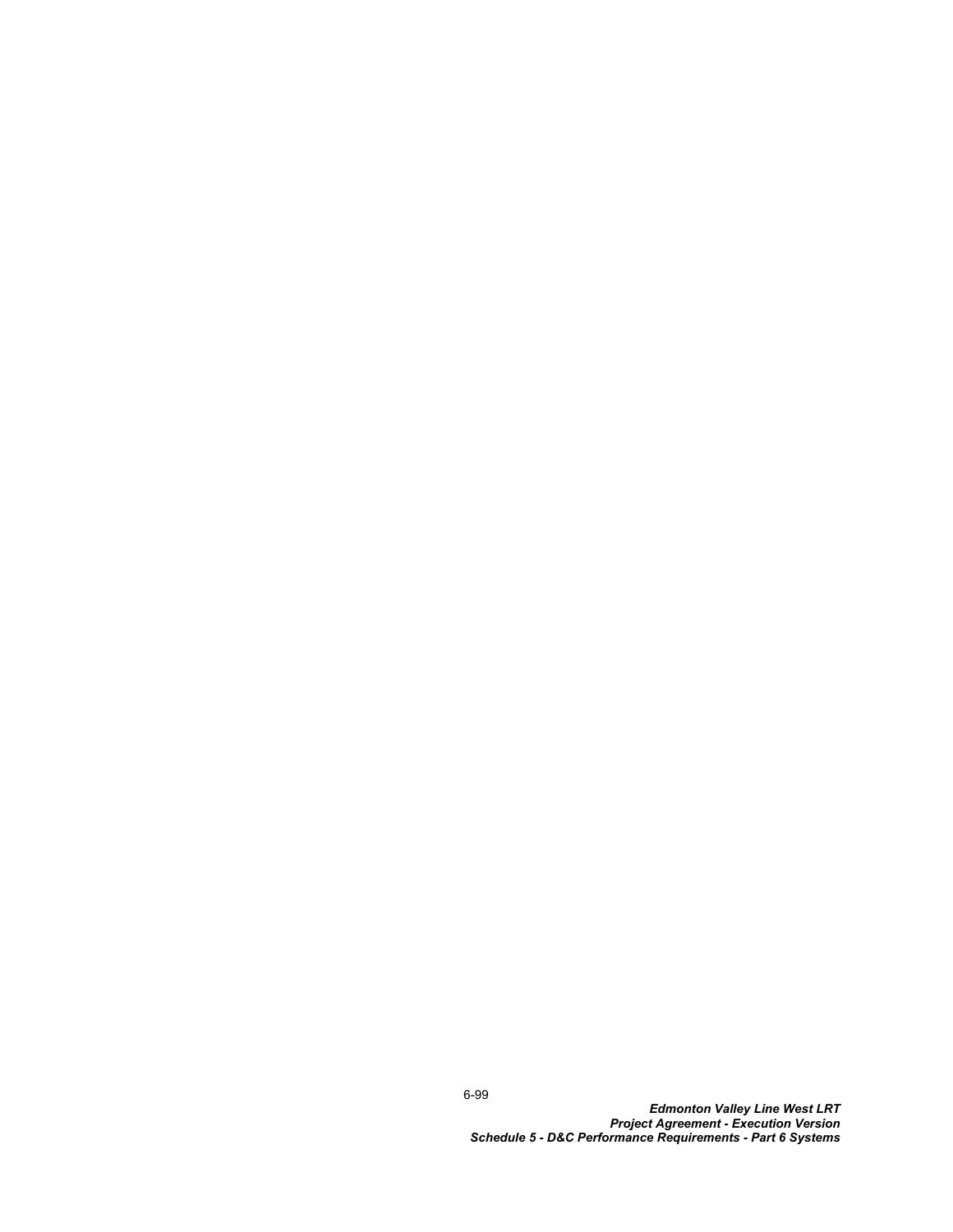## **SECTION 6-2 – TRACTION POWER SYSTEM**

## **6-2.1 INTRODUCTION**

# **6-2.1.1 General**

A. This section outlines the Design and Construction requirements for the Traction Power System, and Traction Power SCADA System for the Valley Line LRT Stage 2 and integration to Valley Line LRT Stage 1.

# **6-2.1.2 Purpose and Scope**

- A. The Project Works for the Traction Power System is the detailed design, manufacture, factory acceptance testing, delivery, installation, integration, site acceptance testing, and Commissioning of the Traction Power System.
- B. This Section 6-2 [*Traction Power System*] presents the system Design and Construction requirements for the:
	- 1. the Traction Power System, which includes the system requirements for the Traction Power Cable, Traction Power Duct Banks and traction power equipment that deliver the propulsion energy from the Traction Power Substations (TPSS) to the LRVs;
	- 2. Mainline TPSS at the locations listed in Table 6-2-1 [*Mainline TPSS Minimum Ratings*] of this Schedule;
	- 3. TPSS within the Gerry Wright OMF Building B site and the Lewis Farms Storage Facility, including the TPSS facilities for both the Yard track and the shop areas referenced in Table 6-2-1 [*Mainline TPSS Minimum Ratings*] of this Schedule;
	- 4. integration into Valley Line LRT Stage 1 in accordance with Section 1-1.4 *[Integration with Valley Line LRT Stage 1*] of this Schedule;
	- 5. Traction Power SCADA System, which defines the requirements for the central monitoring and control of traction power equipment shall be provided such that it can be integrated into the ICS.
		- i. Include the electrical and functional interface requirements of the Traction Power SCADA System for ICS integration in the ICS Interface Control Document.
	- 6. Traction Power System using a nominal output voltage 750 VDC, as defined in EN 50163, Traction Power Distribution system, with a floating traction return system (for the mainline route) which isolates the rail from ground in order to reduce the likelihood of stray current corrosion.

# **6-2.2 APPLICABLE CODES, STANDARDS AND REGULATIONS**

- A. Ensure that the Traction Power System and all associated infrastructure comply with the following codes, standards and regulations, to the extent applicable, provided that any electrical facilities, infrastructure and systems that are not subject to the NBCAE shall comply with Transportation Electrical Service Plan, as described in Section 6-5 *[Transportation Electrical Service Plan]* of this Schedule:
	- 1. IEEE Standard C37.2 IEEE Standard Electrical Power System Device Function Numbers and Contact Designations;
	- 2. AREMA C&S Manual;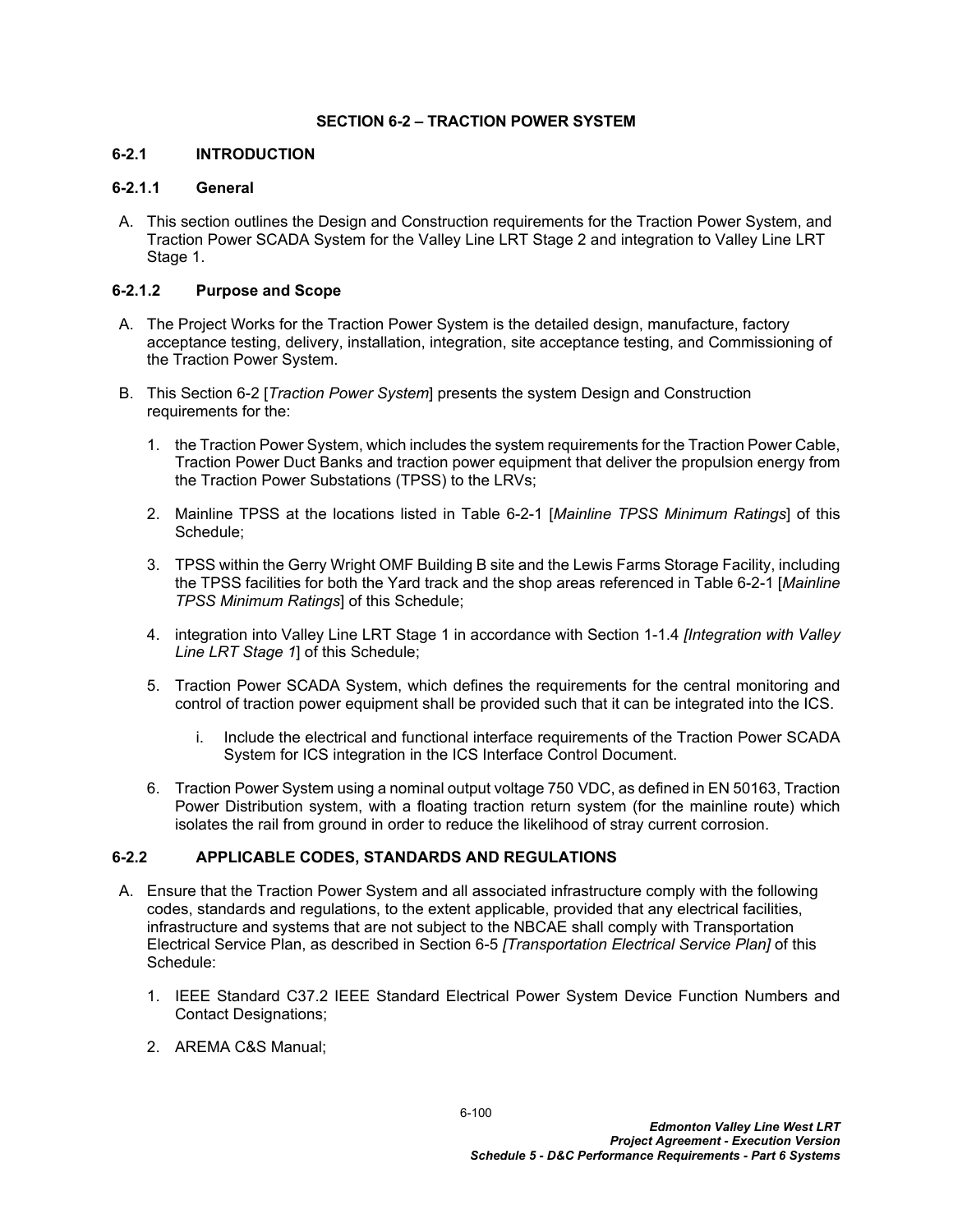- 3. ASTM A780 Standard Practice for Repair of Damaged and Uncoated Areas of Hot-Dipped Galvanized Coatings;
- 4. Canadian Electrical Code Part I;
- 5. Canadian Electrical Code Part II;
- 6. EN 50122-1 Railway Applications Fixed Installations Electrical Safety, Earthing and the Return Circuit - Part 1: Protective Provisions Against Electric Shock;
- 7. EN 50122-2 Railway Applications Fixed Installations Electrical Safety, Earthing and the Return Circuit - Part 2 Provisions against the effects of stray currents caused by d.c. traction systems;
- 8. EN 50388 Railway Applications Power supply and rolling stock Technical criteria for the coordination between power supply (substation) and rolling stock to achieve interoperability;
- 9. BS IEC 61000-5-2 Electromagnetic Compatibility (EMC) Part 5: Installation and mitigation guidelines – Section 2: Earthing and cabling
- 10. IEC 62271-202 High Voltage/Low Voltage Prefabricated Substation;
- 11. IEEE 80 Guide for Safety;
- 12. IEEE 142 Recommended Practice for Grounding of Industrial and Commercial Power Systems;
- 13. IEEE 519 Recommended Practices and Requirements for Harmonic Control in Electrical Power Systems;
- 14. IEEE 1653.1 Traction Power Rectifier Transformer for Substation Applications up to 1500 VDC Nominal Output;
- 15. IEEE 1653.2 Uncontrolled Traction Power Rectifiers for Substation Applications Up to 1500 VDC Nominal Output;
- 16. IEEE 1653.3 Guide for Rail Transit Traction Power Systems Modeling
- 17. IEEE 1653.4 DC Traction Power System Field Testing and Acceptance Criteria for System Applications up to 1500 VDC Nominal;
- 18. IEEE 1653.6 Recommended Practice for Grounding of DC Equipment enclosures in Traction Power Distribution Facilities;
- 19. TPSS equipment specific standards set out in Section 6-2.3 *[Design Requirements]* of this Schedule;
- 20. ANSI C37.09 Standard Test Procedure for AC High-Voltage Circuit Breakers Rated on a Symmetrical Current Basis;
- 21. ANSI C37.14 Low-Voltage DC Power Circuit Breakers Used in Enclosures;
- 22. ANSI C37.20.1 Standard for Metal-Enclosed Low-Voltage Power Circuit Breaker Switchgear;
- 23. ANSI C37.20.2 Metal-Clad and Station-Type Cubicle Switchgear;
- 24. ANSI C37.20.3 Standard for Metal-Enclosed Interrupter Switchgear;
- 25. ANSI C37.41 Standard Design Tests for High-Voltage Fuses, Distribution Enclosed Single-Pole Air Switches, Fuse Disconnecting Switches and Accessories;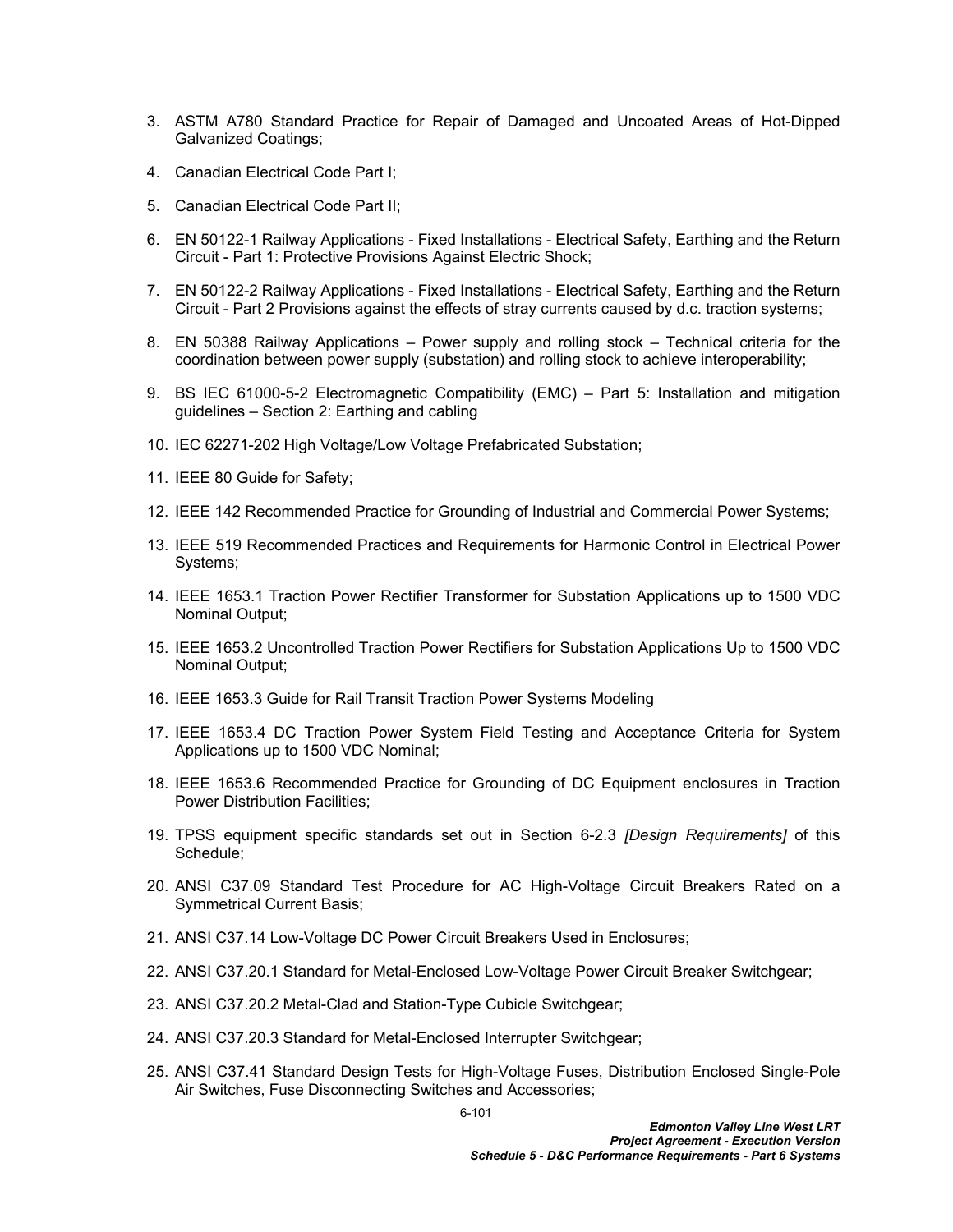- 26. ANSI C37.90 Relays and Relay Systems Associated with Electric Power Apparatus;
- 27. ANSI C39.1 Requirements for Electrical Analog Indicating Instruments;
- 28. ANSI C57.13 Standard Requirements for Instrument Transformers;
- 29. IEEE C57.12.01 Standard General Requirements for Dry-Type Distribution and Power Transformers, Including Those with Solid-Cast and/or Resin Encapsulated Windings;
- 30. IEEE C57.12.91 Test Code for Dry-Type Distribution and Power Transformers;
- 31. IEEE C57.12.519 General Requirements for Liquid-Immersed Distribution, Power, and Regulating **Transformers**
- 32. IEEE C57.18.10 Standard Practices and Requirements for Semiconductor Power Rectifier Transformers;
- 33. IEEE P1653.2 Standard for Traction Power Rectifier Transformers for Substation Applications Up to 1500 V DC Nominal Input;
- 34. ANSI C62.11 Metal Oxide Surge Arresters for AC Power Circuits;
- 35. ANSI / NETA ATS Standard for Acceptance Testing Specifications for Electrical Power Equipment and Systems;
- 36. IEEE C37.04 Standard Rating Structure for AC High-Voltage Circuit Breakers;
- 37. IEEE C37.06 AC High-Voltage Circuit Breakers Rated on a Symmetrical Current Basis- Preferred Ratings and Related Required Capabilities;
- 38. IEEE C37.20.1B Metal-Enclosed Low-Voltage Power Circuit Breaker Switchgear Amendment 2: Additional Requirements for Control and Auxiliary Power Wiring in DC Traction Power Switchgear;
- 39. IEEE C37.34 IEEE Standard Test Code for High-Voltage Air Switches;
- 40. IEEE 400 Guide for Making High-Direct-Voltage Tests on Power Cable Systems in the Field;
- 41. IEEE 404 IEEE Standard for Extruded and Laminated Dielectric Shielded Cable Joints Rated 2500V to 500000V;
- 42. ANSI C119.4 Connectors for Use Between Aluminum-to-Aluminium or Aluminum-to-Copper Conductors;
- 43. IEEE 80 Guide for Safety in AC Substation Grounding;
- 44. IEEE 81 Guide for Measuring Earth Resistivity, Ground Impedance, and Earth Surface Potentials of a Ground System;
- 45. IEEE 1106 Recommended Practice for Installation, Maintenance, Testing, and Replacement of Vented Ni-Cad Batteries for Stationary Applications;
- 46. IEEE 1115 Recommended Practice for Sizing Ni-Cad Batteries for Stationary Applications;
- 47. IEEE C37.20.3 Standard for Metal-Enclosed Interrupter Switchgear.
- 48. NEMA PE5 Constant Potential Type Electric Utility Battery Chargers;
- 49. NEMA SG-4 Alternating Current High-Voltage Circuit Breakers;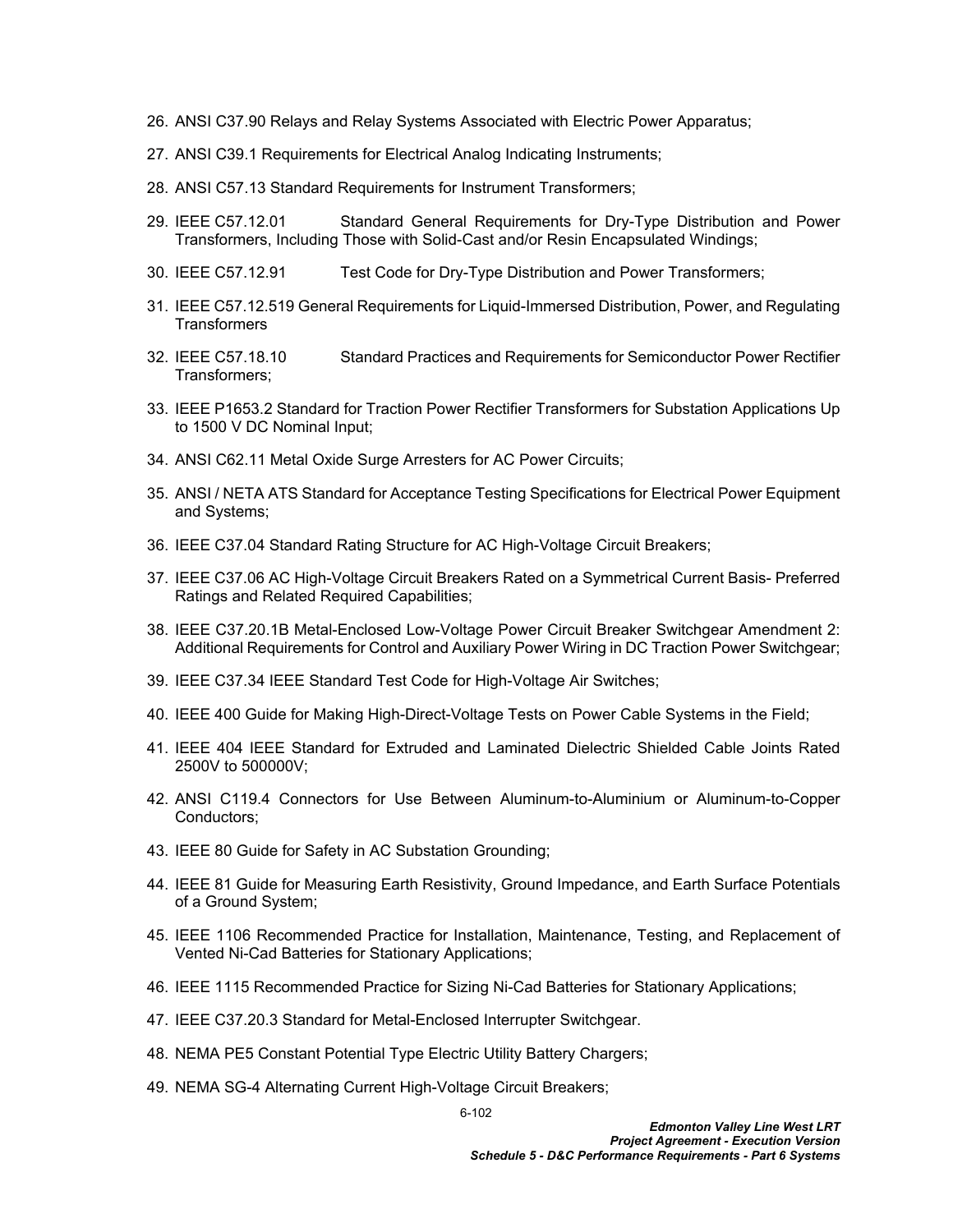- 50. EN 50122-1 Railway applications Fixed installations Electrical safety, earthing and the return circuit - Part 1: Protective provisions against electric shock;
- 51. EN 50328 Railway applications Fixed installations Electronic power converters for substations.
- 52. EN 50123-1 Railway applications Fixed installations DC switchgear Part 1: General;
- 53. EN 50123-2 Railway applications Fixed installations DC switchgear Part 2: DC Circuit Breakers;
- 54. EN 50123-3 Railway applications Fixed installations DC switchgear Part 3: Indoor DC Disconnectors, Switch-Disconnectors and Earthing Switches;
- 55. EN 50123-4 Railway applications Fixed installations DC switchgear Part 4: Outdoor DC Disconnectors, Switch-Disconnectors and Earthing Switches;
- 56. EN 50123-5 Railway applications Fixed installations DC switchgear Part 5: Surge Arresters and Low-Voltage Limiters for Specific Use in DC Systems;
- 57. EN 50123-6 Railway applications Fixed installations DC switchgear Part 6: DC Switchgear Assemblies;
- 58. EN 50123-7 Railway applications Fixed installations DC switchgear Part 7-1: Measurement, Control and Protection Devices for Specific Use in DC Traction Systems - Application Guide; and
- 59. EN 50163 Railway applications Supply Voltages of Traction Systems; 2004+A1:2007.

## **6-2.3 DESIGN REQUIREMENTS**

#### **6-2.3.1 Traction Power - General**

- A. Land parcels have been secured for Mainline TPSS at the locations listed in Table 6-2 1 [*Mainline TPSS Minimum Ratings*] of this Schedule.
- B. Submit the results of a load flow simulation study as described in Section [6-2.3.2.2](#page-107-0) [*Load Flow*] of this Schedule, with each of the first and second Interim Design submissions and the Final Design submission for the Traction Power Substation Supply and Distribution as described in Appendix 4B [*Project Specific Submission Requirements*], (the "**Load Flow Simulation Study**").
	- 1. The load flow simulation tool utilized shall be commercially available and has been previously independently validated on a 750V DC nominal Traction Power System.
- C. The TPSS for the Lewis Farms Storage Facility maintenance yard may be physically located within the same building as the Lewis Farms Main Line TPSS. Mainline TPSS redundancy shall be maintained.
- D. Provide a dedicated TPSS at Gerry Wright OMF Stage 2. The supply from this TPSS shall be segregated into a Yard Track TPSS and a Shop TPSS. Parallel redundancy shall be provided between the traction power supply for Yard Track for Gerry Wright OMF Stage 2 and the Yard Track for Gerry Wright OMF Stage 1. The redundancy scheme shall be accepted by the City.
	- 1. Prepare and submit the design to achieve this redundancy and provide this design with the first Interim Design submission for the Traction Power Substation Supply and Distribution as described in Appendix 4B [*Project Specific Submission Requirements*], (the "**Gerry Wright OMF Stage 2 TPSS Design Package**").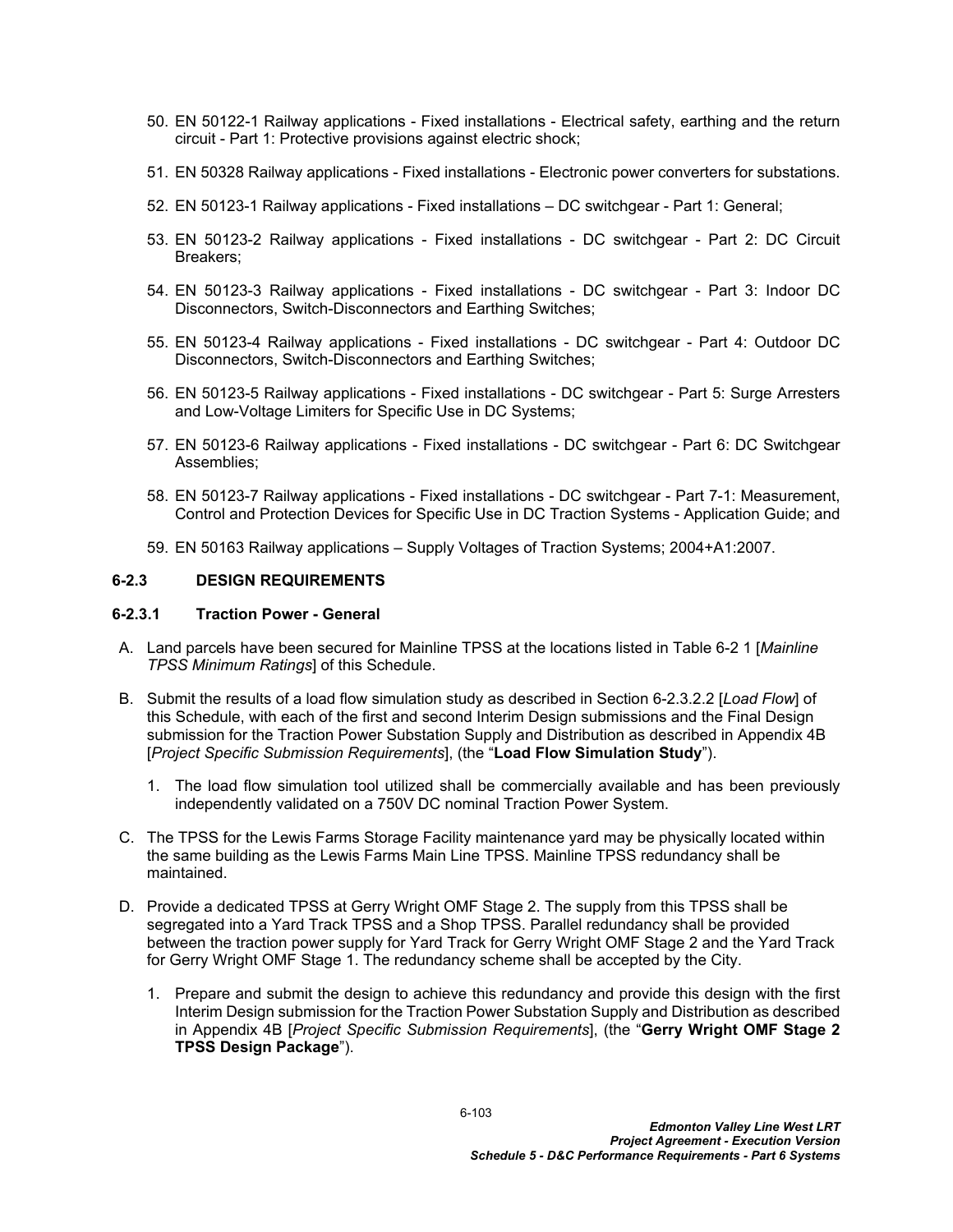E. Parallel redundancy shall also be provided between the Utility feeds to the Gerry Wright OMF Stage 2 to avoid a loss of power in the event of a failure.

# **6-2.3.2 TPSS**

- A. Minimum TPSS ratings shall comply with the requirements in Table 6-2-1 [*Mainline TPSS Minimum Ratings*]
	- 1. Final TPSS ratings to be determined based on the Load Flow Simulation Study in accordance with Section 6-2.3.2.2 [*Load Flow*] of this Schedule.

| <b>Number</b>  | <b>Traction Power</b><br><b>Substations</b>        | <b>Minimum Ratings (kW)</b> |
|----------------|----------------------------------------------------|-----------------------------|
| 1              | <b>Lewis Estates</b>                               | $1 \times 1000$             |
| 2              | 190 Street<br>(87 Avenue and 190<br>Street)        | $1 \times 1000$             |
| 3              | Aldergrove<br>(87 Avenue and 182<br>Street)        | 1 x 1000                    |
| 4              | Misericordia<br>(87 Avenue and 165<br>Street)      | 1 x 1000                    |
| 5              | Meadowlark<br>(89 Avenue and<br>Meadowlark Road)   | 1 x 1000                    |
| 6              | 94 Avenue<br>(156 Street and 94<br>Avenue)         | 1 x 1000                    |
| $\overline{7}$ | Jasper Place<br>(100A Avenue and 156<br>Street)    | $1 \times 1000$             |
| 8              | 144 Street<br>(Stony Plain Road and<br>144 Street) | 1 x 1000                    |
| 9              | Glenora<br>(Stony Plain Road and<br>132 Street)    | $1 \times 1000$             |
| 10             | 125 Street<br>(125 Street and 105<br>Avenue)       | 1 x 1000                    |
| 11             | Oliver Square<br>(118 Street and 104<br>Avenue)    | 1 x 1000                    |
| 12             | 107 Street<br>(107 Street and 104<br>Avenue)       | 1 x 1000                    |
| 13             | Gerry Wright OMF<br>Stage 2                        | $2 \times 1000$             |
| 14             | Lewis Farms Storage<br>Facility                    | $2 \times 1000$             |

## **Table 6-2-1: Mainline TPSS Minimum Ratings**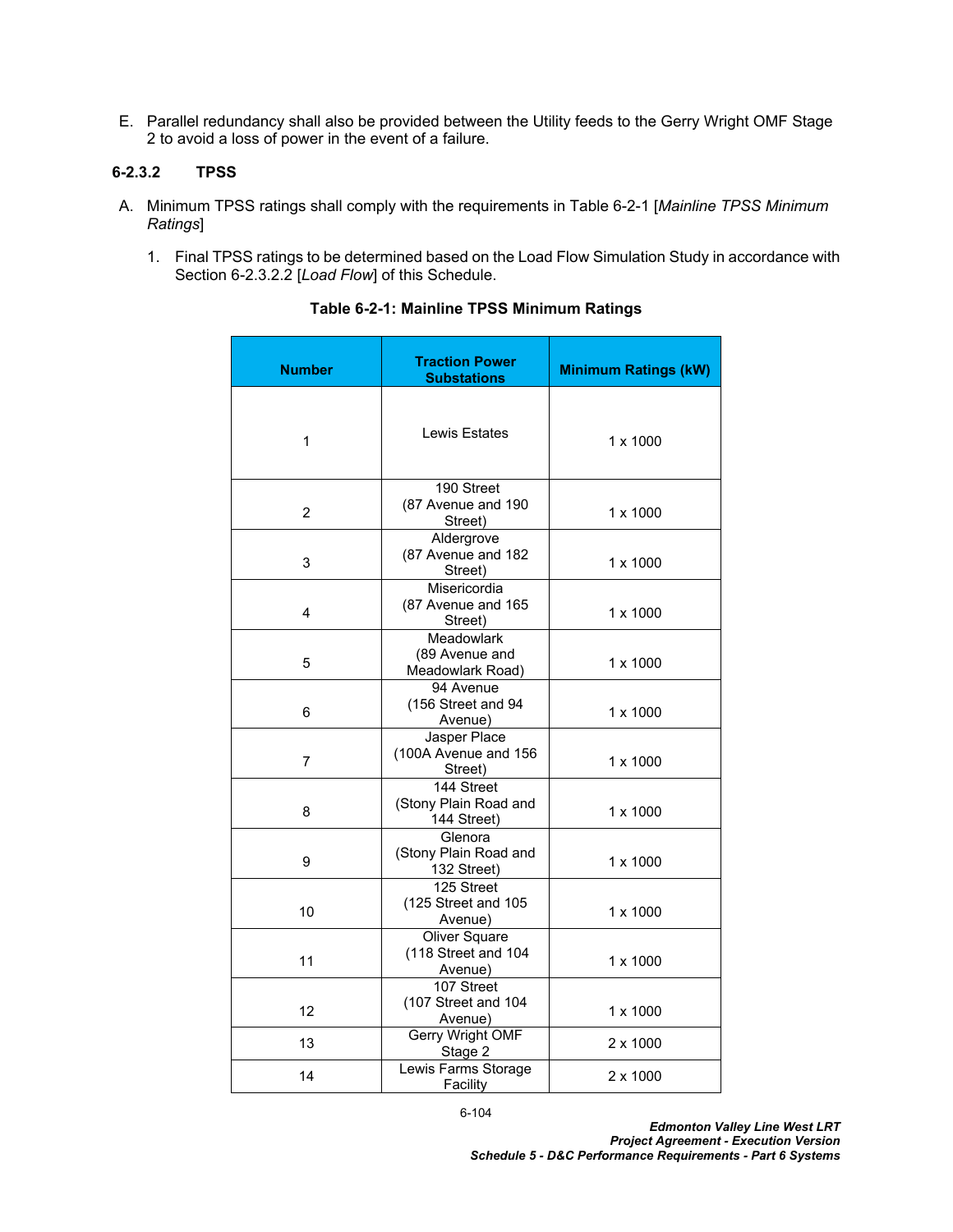- B. Not used.
- C. The maximum cable size for positive and negative track feeder cables shall be 500 kcmil.
- D. Design rectifiers for Mainline TPSS and Yard Track Traction Power System to provide parallel redundancy to one another in the event of an outage.
	- 1. Prepare and submit the redundancy design with each of the first Interim Design and Final Design submissions for the Traction Power Substation Supply and Distribution as described in Appendix 4B [*Project Specific Submission Requirements*], (the "**Mainline TPSS Design Package**").
- E. Provide system integration between the Valley Line LRT Stage 1 and Valley Line LRT Stage 2 for control and protection schemes as described in SCADA and transfer trip sections below.
- F. Provide TPSS capacity to permit all LRVs when stored with full auxiliary load running and LRVs being hosted for service and maintenance within Lewis Farm Storage Facility Site and Gerry Wright OMF Building B site.

# **6-2.3.2.1 Not Used**

## <span id="page-107-0"></span>**6-2.3.2.2 Load Flow**

- A. The Load Flow Simulation Study shall confirm the TPSS locations, track and negative feeder cable numbers, parallel feeders and the ratings of the TPSS. The Traction Power requirements for Gerry Wright OMF Site, and Lewis Farms Storage Facility site shall be considered as part of this study.
- B. Base the Load Flow Simulation Study on the worst-case operating scenario to support the Operability and Maintainability Parameters:
	- 1. use the Stage 1 LRV in both static and dynamic cases for mainline operation and Gerry Wright OMF and Lewis Farms Storage Facility operation;
	- 2. develop and assess the Traction Power System design using computer simulation software intended for the purposes of Traction Power System modelling as specified in IEEE 1653.3;
	- 3. ensure that the Traction Power System design can sustain LRV operations based on AW2 passenger loading, two (2) consist Trains and the Operability and Maintainability Parameters*;*
		- a. consider LRVs to be operated with full auxiliary loads maintained 24 hours a day, seven (7) days a week, in both normal and Contingency Conditions, along the entirety of the Valley Line LRT Stage 2.

## **6-2.3.3 Substation Enclosure**

- A. All TPSSs, whether pre-fabricated or built-in-place, shall:
	- 1. provide sufficient ventilation to ensure that all equipment is maintained within its specified operating temperature under all operating conditions;
	- 2. provide sufficient fresh air exchanges based on battery hydrogen discharge rates;
	- 3. prevent unauthorized access;
	- 4. ensure that all persons are protected from exposure to hazards, including exposure to hazardous voltages, arc flashes, toxic/harmful liquids, gases and explosion risks; and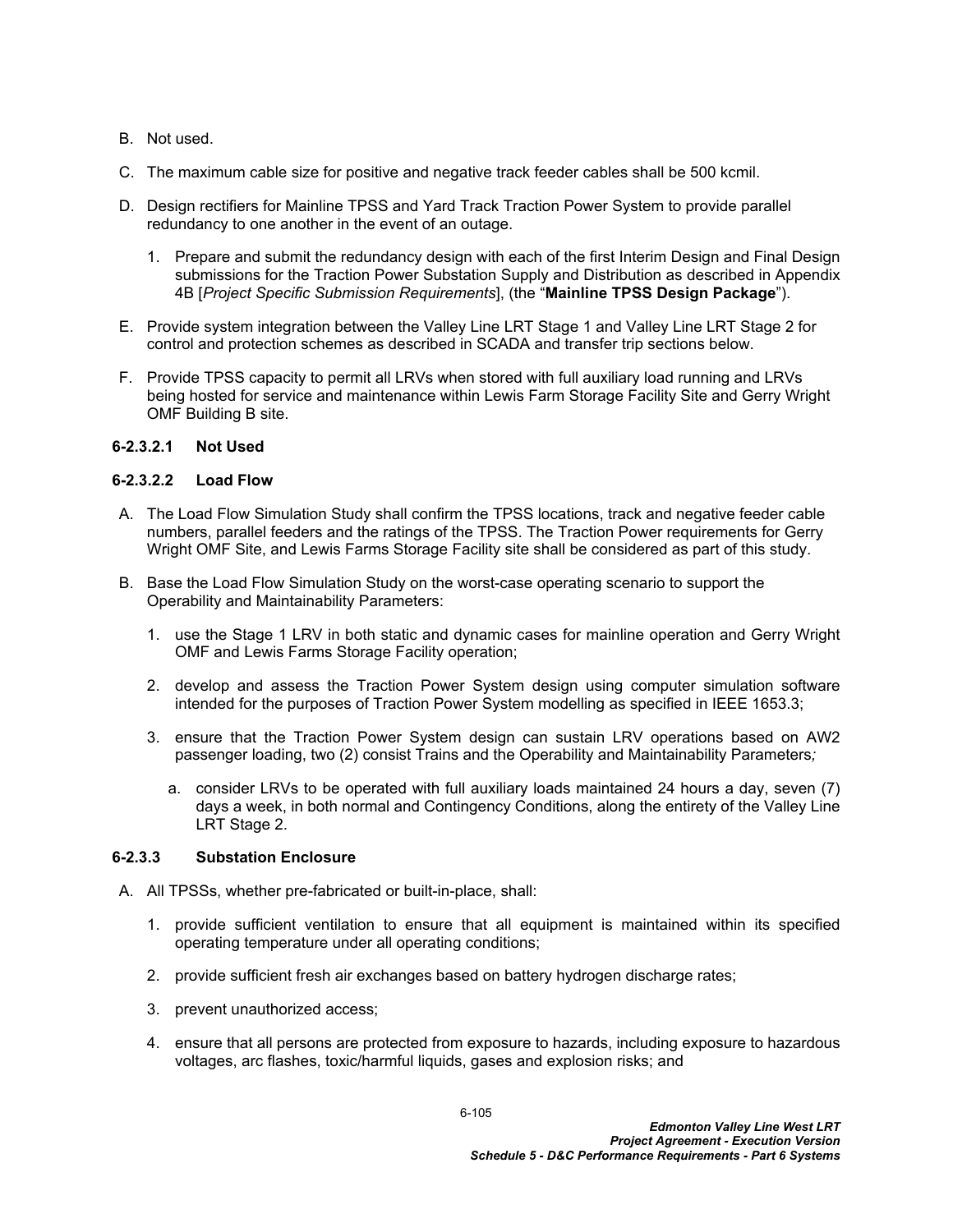- 5. allow any piece of equipment in the TPSS to be safely and reliably maintained and where required, to be removed, replaced, reinstalled, Commissioned and returned to full operation.
- B. Pre-fabricated TPSS buildings shall comply with IEC 62271-202.
- C. Each built-in-place TPSS shall use Traction Power equipment of consistent make, model and ratings to every other Valley Line LRT Stage 2 built-in-place TPSS.
- D. Each pre-fabricated TPSS shall use Traction Power equipment of consistent make, model and ratings to every other Valley Line LRT Stage 2 pre-fabricated TPSS.

# <span id="page-108-0"></span>**6-2.3.3.2 Substation Arrangements**

- A. Make arrangements with and obtain primary power connection to each TPSS from the Utility Company. Confirm TPSS equipment compatibility and interoperability in compliance with the Utility Company's Customer Connection Guide.
- B. Coordinate the design of the Traction Power System protection scheme with the Utility Company to achieve margins between all levels of protection systems sufficient to ensure that all schemes and time current characteristics allow for full use of the rated capacity of all equipment.
- C. House each TPSS within a Utility Complex that follows the requirements of Section 2-9.9 *[Utility Complexes]* of this Schedule and the Design Guide.
- D. Provide pad mounted switchgear within each Utility Complex containing a TPSS, for the incoming AC feed, equipped with controlled access and security fencing to limit access, and terminated in accordance with the electric Utility Company's requirements.
	- 1. Construct all infrastructure and cabling elements from the TPSS structure to the pad mounted switchgear, including metering compartment, duct banks, foundations, grounding, and maintenance hole, in accordance with the electric Utility Company's standards.
- <span id="page-108-1"></span>E. Provide auxiliary power supplies for non-Traction Power equipment housed in the Utility Complex which are co-located with the TPSS. The auxiliary power supplies shall be rated for the equipment to be supplied.
- F. At each Utility Complex, provide within an electrical room:
	- 1. an electrical load centre panel energized from a TPSS auxiliary feed in accordance with Section [6-2.3.3.2](#page-108-0)[E](#page-108-1) *[Substation Arrangements]* of this Schedule;
	- 2. transformers; and
	- 3. such other electrical distribution equipment as required to support the functionality of the applicable Utility Complex.

# **6-2.3.4 Shop TPSS and Yard TPSS**

- A. The Traction Power System within the Lewis Farm Storage Facility site and Gerry Wright OMF Site shall be segregated into a Yard Track Traction Power System and a Shop Traction Power System.
- B. The Yard Track Traction Power System shall provide DC power for LRV movements on all Yard Track and shall be fed from a Yard TPSS, sized to satisfy all Operations and Maintenance activities on the Yard Tracks.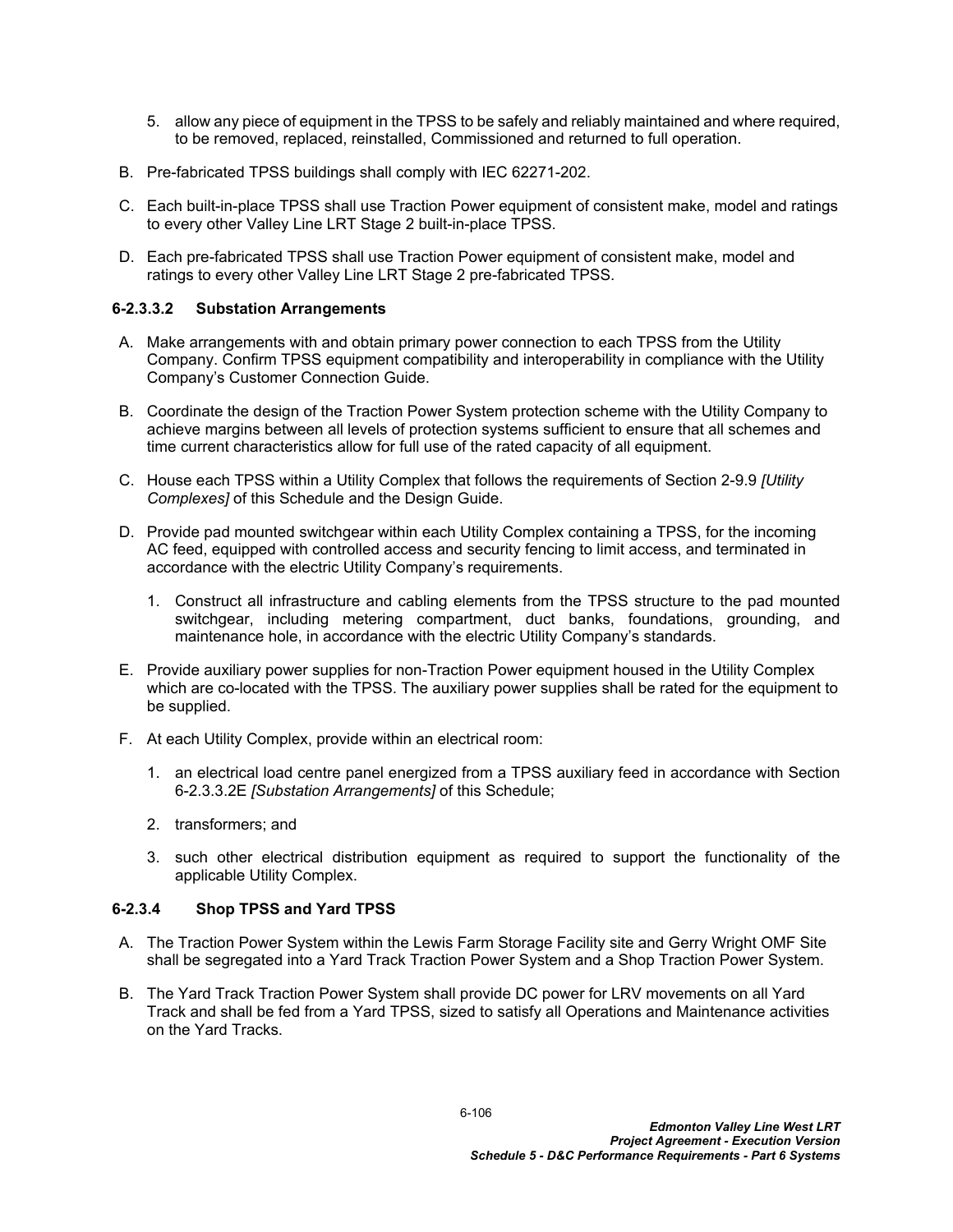- C. The positive circuits and negative rail return for the Yard Track Traction Power System shall be electrically isolated from the positive circuits and negative rail returns of the Shop Traction Power System.
	- 1. The negative rail returns for the Yard Track Traction Power System shall be a floating system, electrically continuous throughout, and shall be directly connected to the negative return of the Yard TPSS.
- D. The running rails on all Shop Tracks shall be deliberately and permanently grounded in accordance with IEEE 142.
- E. The Shop TPSS shall be connected to each Shop Track contact wire through an isolation switch.
	- 1. The isolation switch shall be wall-mounted for manual operation with a kirk key interlock and shall also be interlocked with each Shop Track contact wire, any crane, lifting, jacking, maintenance device (wheel truing), shop catwalk access, and other device that may cause injury or damage if Traction Power should be left unintentionally energized as determined by the preliminary hazard analysis.
	- 2. Prepare and submit the isolation switch design with each of the second Interim Design and Final Design submissions for the Traction Power Substation Supply and Distribution as described in Appendix 4B [*Project Specific Submission Requirements*], (the "**Isolation Switch Design Package**").
- F. Operation of the isolation switch shall only occur when circuit loads have been unloaded via lowering of the LRV Pantograph.
	- 1. Appropriate visual signage describing the operation shall be placed on the isolation switch face.
- G. The Shop Traction Power System shall be interlocked throughout the Shop Track through a resettable visual and audible emergency trip system which automatically de-energizes the TPSS to the Shop Traction Power System in the event of a trip caused by a fault condition or manually activated emergency Traction Power System shutoff.
- H. Make arrangements with and obtain primary power connection to each TPSS from the electric Utility Company.
	- 1. Confirm TPSS equipment compatibility and interoperability in compliance with the electric Utility Company's Customer Connection Guide.
- I. Coordinate the design of the Traction Power System protection scheme with the electric Utility Company to achieve margins between all levels of protection systems sufficient to ensure that all schemes and time current characteristics allow for full use of the rated capacity of all equipment.
	- 1. Prepare and submit the Traction Power System protection scheme with each of the second Interim Design and Final Design submissions for the Traction Power Substation Supply and Distribution as described in Appendix 4B [*Project Specific Submission Requirements*], (the "**Traction Power System Protection Scheme**").
- J. Provide pad mounted switchgear for the incoming AC feed, equipped with controlled access and security fencing to limit access, and terminated in accordance with the electric Utility Company's requirements.
	- 1. Coordinate with the electric Utility Company to ensure sufficient space is available. Construct all infrastructure and cabling elements from the TPSS structure to the pad mounted switchgear, including metering compartment, duct banks, foundations, grounding, and maintenance hole, in accordance with the electric Utility Company's standards.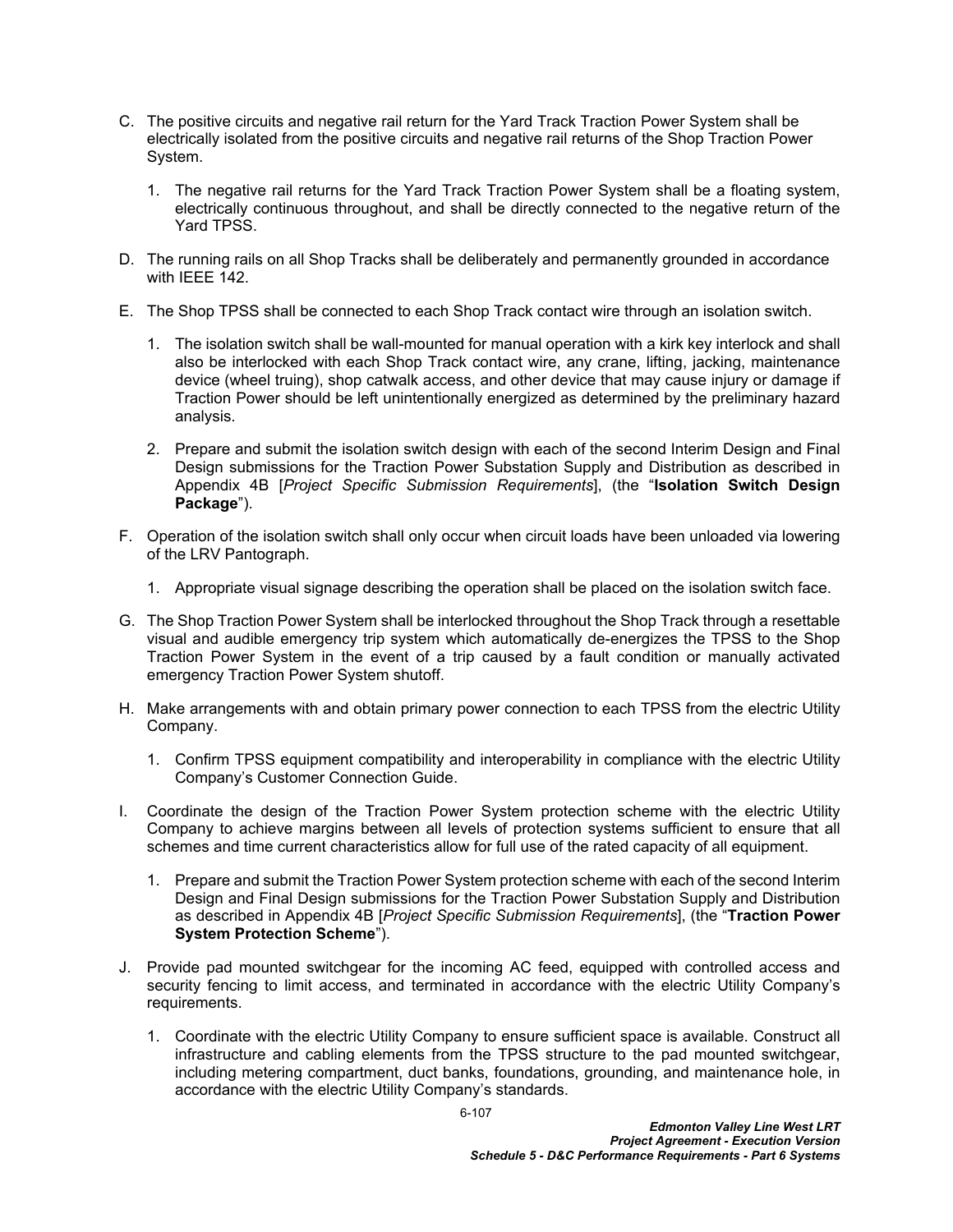# **6-2.3.5 Traction Power Cables and Connections**

# **6-2.3.5.1 Traction Power Cables and Cable Termination**

- A. Ensure that each switchgear assembly has adequate space for termination of power cables to feeder circuit breakers entering from below or above.
	- 1. Necessary means for supporting and connecting the cables at the terminals shall be furnished. The cable entry cover plate shall be bolted to permit field drilling of holes for conduit entry.
- B. Provide DC switchgear that are equipped for receipt of 750 VDC copper single core 500 kcmil cables and ensure that cable connectors / lugs for cable terminations are suitable for their intended use.
- C. All Traction Power cabling shall be run as contiguous cables lengths with no splices or junctions.
- D. Provide Medium Voltage Alternating Current (MVAC) switchgear that are equipped for receipt of three (3) core power cables or three (3) single-core cables in accordance with ANSI C37.20.2.
	- 1. The MVAC infeed supplies to the Utility Complexes shall comply with the electric Utility Company's Customer Connection Guide.
- E. Provide gland plates, where required that are equipped for receipt of all control and auxiliary multicore and multipair cables.
- F. Ensure that all Traction Power Cables are suitable for the application and rated for the load and fault currents to which it may be subjected, and where applicable, the de-rating effects when multiple cables are grouped together, and have insulation selected to ensure that emission of harmful products is avoided in any Confined Space through the use of low smoke zero halogen cabling.
- G. Ensure all conductors forming part of the Traction Power Distribution system are electrically rated for the maximum load and fault currents to which they may be subjected under all environmental conditions applicable to the location at which they are installed.
- H. If Track Circuits are used provide impedance bonds between each set of adjoining Track Circuits, with center taps and high current carrying cables to carry the Traction Power return current from Track to Track and back to the TPSS rectifiers.
	- 1. Un-tuned impedance bonds shall comply with the requirements of AREMA C&S Manual *Part 8.4.5 Recommended Design Criteria for Low Frequency Untuned Impedance Bonds*.
	- 2. Tuned impedance bonds shall comply with the requirements of AREMA C&S Manual *Part 8.4.9 Recommended Design Criteria for Low Frequency Tuned Impedance Bonds.*
- I. Provide cross bonding, if Track Circuits are not used, to ensure balanced negative return current through the running rails.
- J. Cable connections shall be corrosion protected.
- K. Provide a label at each end of each Traction Power Cable to identify the type, size and function of the cable.

# **6-2.3.6 Traction Power Duct Bank**

- A. Provide manholes in Traction Power Duct Banks where required for access to, or installation of Traction Power Cable, and at a maximum spacing of 120 m.
- B. Locate the Traction Power Duct Bank away from the tree line, where Street Trees are provided along the LRT Corridor, to prevent tree root intrusion of the Traction Power Duct Bank.

6-108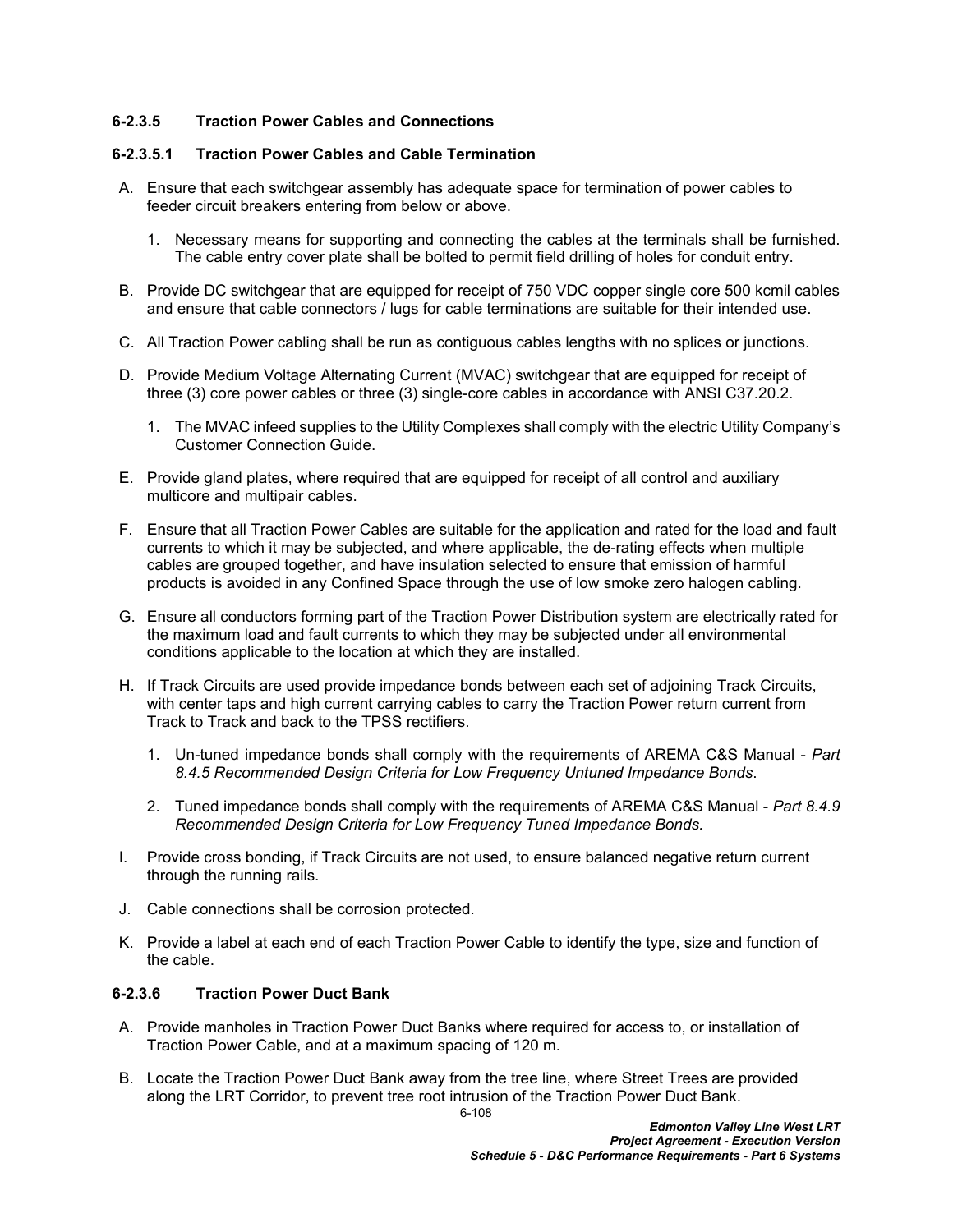- C. Provide Traction Power Duct Banks from each TPSS exiting point to the intersect point of the Traction Power Distribution system. Traction Power Duct Banks shall:
	- 1. be constructed of non-conductive material;
	- 2. be encased in concrete;
	- 3. be sloped at a minimum of 1:250 towards manholes;
	- 4. be provided with drainage into a subdrain system to prevent accumulation of standing water in manholes;
	- 5. be provided with a utility marking tape (with magnetic tracer), placed at a maximum 330mm above each underground raceway;
	- 6. include one spare empty conduit per each duct bank;
	- 7. provide separate positive and negative duct banks and pull vaults;
	- 8. maintain a minimum separation of 1 m from the Systems Duct Bank;
	- 9. on the Elevated Guideways, be concealed within the Structure;
	- 10. be provided with expansion fittings at all deck joints on Elevated Guideways to accommodate movements; and
	- 11. be provided with appropriate fittings, designed to accommodate all movements and prevent damage to the Traction Power Duct Bank, and the associated conduit, at any locations where rotations, horizontal displacements or vertical displacements may occur.
- D. Manholes shall meet the requirements as described in Section 6-1.5 T *[Systems Duct Bank and Associated Infrastructure]* of this Schedule.
- E. The Design of the cable routes, including the traction power duct banks shall ensure that the minimum bending radius of the traction power cables are adhered to.
	- 1. Pulling tension calculations shall be performed by Project Co and submitted with the Final Design submission for the Traction Power Substation Supply and Distribution as described in Appendix 4B [*Project Specific Submission Requirements*], (the "**Pulling Tension Calculations**") .

#### **6-2.3.7 Substation and Earthing Connections**

- A. Provide the substation earthing and ground grid design around the perimeter of substation building in accordance with IEEE 80 - *Guide for Safety*.
	- 1. Ground grid design for the TPSS will be coordinated with the Utility Complex ground grid.
- B. Prepare and submit the design and associated calculations / simulations with each of the second Interim Design and Final Design submissions for the Traction Power Substation Supply and Distribution as described in Appendix 4B [*Project Specific Submission Requirements*], (the "**TPSS Ground Grid Design**").
- C. Prepare and submit each site's soil resistivity readings used for ground grid designs with the second Interim Design submission for the Traction Power Substation Supply and Distribution as described in Appendix 4B [*Project Specific Submission Requirements*], (each, a "**Site Soil Resistivity Reading**").
- D. Prepare and submit each site's final ground grid resistivity readings to confirm ground grid designs with the Final Design submission for the Traction Power Substation Supply and Distribution as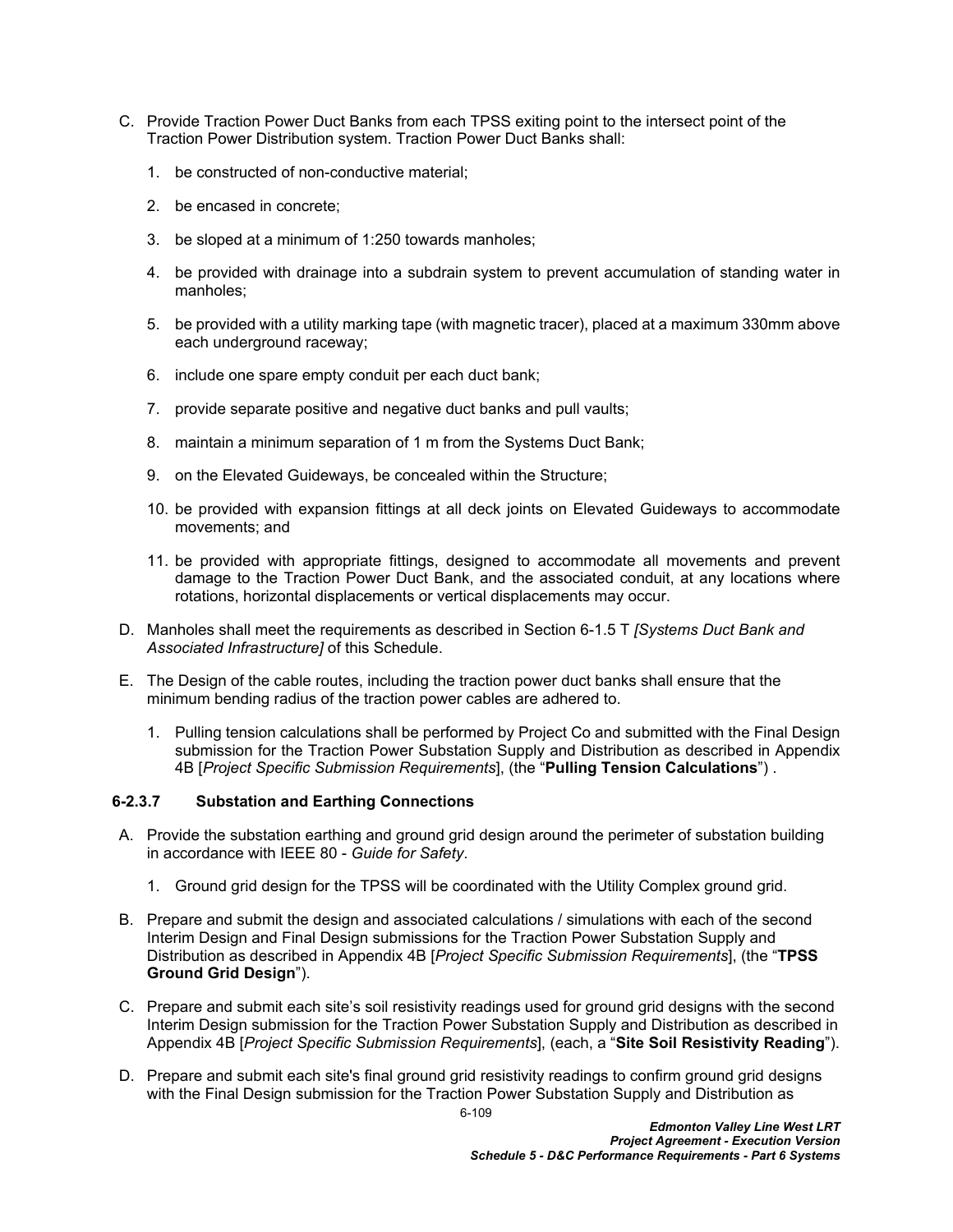described in Appendix 4B [*Project Specific Submission Requirements*], (each, a "**Final Ground Grid Resistivity Reading**").

E. Mitigate any ground grids that do not meet project specifications.

# **6-2.3.8 Medium Voltage AC Switchgear**

- A. Ensure that the AC switchgear is a front access, freestanding metal cubicle with withdrawable circuit breakers.
	- 1. The AC switchgear shall be of the metal-clad construction and shall be designed and fabricated in accordance with ANSI C37.20.2 - *Metal-Clad and Station-Type Cubicle Switchgear* with the exception of the rear bus compartment that shall be manufactured to ANSI C37.20.3 - *Standard for Metal-Enclosed Interrupter Switchgear* or equivalent as accepted by the City.
- B. Ensure that the AC switchgear is manufactured to ANSI C37.20.7 *Guide for Testing Metal-Enclosed Switchgear for Internal Arcing Faults* and is afforded with Accessibility Type 2C.
- C. Ensure that the equipment is suitable for use in an indoor environment, including the requirements associated with ambient temperature.

# **6-2.3.9 DC Power Switchgear**

- A. Ensure that the DC switchgear assemblies at each substation consist of four (4) track feeder breakers and one rectifier breaker.
	- 1. The DC switchgear assemblies shall comply with the requirements of ANSI C37.20 and shall form a lineup of dead-front freestanding indoor sheet-steel enclosures.
	- 2. Enclosures shall be designed for high resistance grounding system.
- B. Include draw out, single pole DC power circuit breakers, DC positive buses and bus connections, indicating lights, terminal blocks, protective and auxiliary relays, control circuity, wiring and all other devices necessary to make a complete and operable assembly on each switchgear assembly.
- C. Ensure that the height of components allows for the required servicing, maintenance or adjustment of the relays and devices installed in or on the switchgear assembly. Such components, relays and devices shall be accessible from the front of the lineup.
- D. Ensure that the switchgear shall serve as the control and protective equipment for the distribution of DC power to the LRVs.
- E. Ensure that switchgear assemblies are provided with appropriate ratings for the loads and environment.
- F. Prepare and submit the DC switchgear shop drawings (the "**DC Switchgear Shop Drawings**") with the Final Design submission for the Traction Power Substation Supply and Distribution as described in Appendix 4B [*Project Specific Submission Requirements*].

# **6-2.3.10 Negative DC Disconnect Switch**

- A. Provide a negative DC disconnect switch mounted in a separate cubicle in each TPSS DC switchgear assembly, and:
	- 1. install them between the negative return cable and the rectifier negative pole;
	- 2. ensure that the rating of the disconnect switch is appropriate for the TPSS ratings and the environment in which it is installed;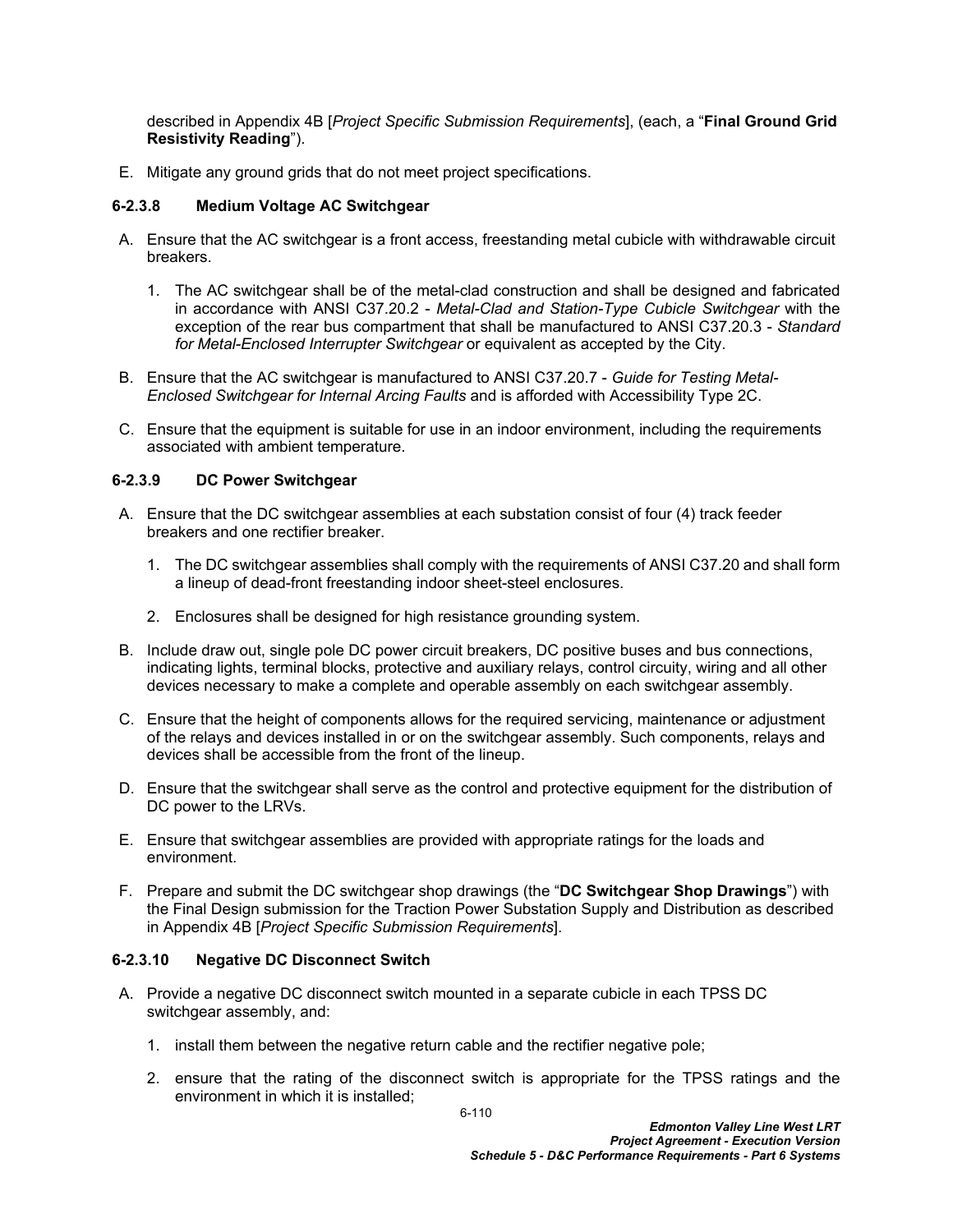- 3. ensure that it has a solid copper blade with silver plated contacts that is manually-operated, singlepole and jaw-pressure-type, and an insulated operating handle;
- 4. design them with interlocking feature to ensure it can be opened only under no-load;
- 5. provide a green and red indicating light on the front panel of cubicle where:
	- a. green indicates switch open; and
	- b. red indicates switch closed; and
- 6. provide a simple operation instruction nameplate on the cubicle door.

# **6-2.3.11 Transformer Rectifier Unit (TRU)**

- A. Provide a TRU that consists of a dry-type rectifier transformer, complete with all equipment from the high voltage bus work entrance on the transformer to the AC cable connection to the rectifier unit and from the rectifier unit bus connections to the DC switchgear.
- B. For each TRU provide auxiliaries, controls, wireways, interconnecting AC and DC buses, enclosures and necessary hardware, wiring and devices from the high voltage side of the transformer to the DC bus connections to the DC switchgear and negative enclosure.
- C. Ensure that the transformer-rectifier unit conforms to the following standards, except as otherwise specified:
	- 1. IEEE C57.12.01;
	- 2. IEEE C57.12.91, and 519; and
	- 3. IEEE P1653.2.
- D. The transformer rectifier until shall convert the utility 60 Hz AC, three-phase, three-conductor primary power to nominal 750 VDC, minimum 1130 kVA at 100 percent of full load.
- E. Ensure that transformer-rectifier units are 12-pulse and double-way.
- F. Ensure that the TRUs after constant full load temperatures are reached, are designed to operate at 150 percent of rated load Amperes for two (2) hours and a superimposed cycle of overloads consisting of five (5) periods of 1 minute each at 300 percent of rated load Amperes followed by one period of 450 percent of rated load Amperes for 15 seconds at the end of the period.
- G. For the TRU provide protection against transient surge voltages on the DC side of the rectifier. If fuses are used in suppression networks, they shall be monitored by visual indicators and equipped with indication devices wired to LCMS and SCADA.
- H. Provide the following tap settings on the TRU's rectifier transformer:
	- 1.  $3 \pm 2.5\%$  taps on primary side windings where the tap positions shall be clearly marked, and the lowest output voltage tap position shall be tap 1.
- I. It shall not be possible to leave the tap switch in an intermediate position between taps with an open circuit winding.
- J. Provide single line display decal of the equipment lineup on the front of TRU rectifier cubicles.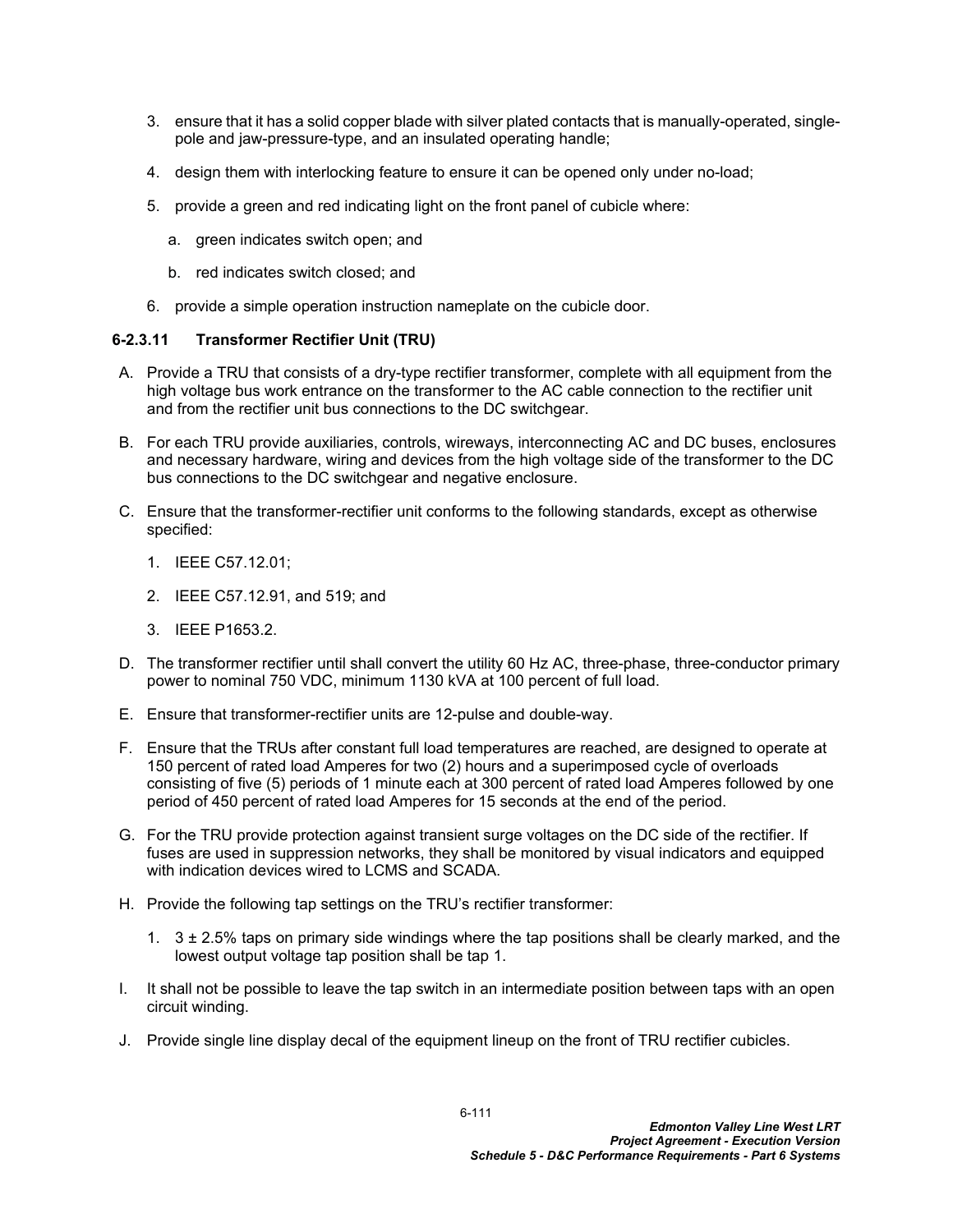# **6-2.3.12 Transformer Enclosure and Base**

## **6-2.3.12.1 Transformer Base**

- A. Construct each transformer base from structural steel members suitable for rolling or skidding in any direction.
- B. Provide jacking facilities to permit insertion of rollers between floor and transformer base.
- C. Design transformer base mounting to minimize vibration by using vibration isolation dampers.

#### **6-2.3.12.2 Nameplate**

- A. Provide each traction power transformer with a corrosion-resistant metal nameplate marked in accordance with IEEE C57.12.01 - *Standard General Requirements for Dry-Type Distribution and Power Transformers, Including those with Solid-Cast and/or Resin Encapsulated Windings*.
	- 1. Securely fasten nameplate to the front of the transformer enclosure.

#### **6-2.3.12.3 AC Surge Arrester**

- A. Provide AC surge arresters on each traction power transformer primary side.
- B. Provide a separate rigid steel, self-supporting and self-contained, welded or bolted compartment for the AC surge arresters within and at an accessible location on the back of transformer enclosure.

#### **6-2.3.12.4 Type and Rating**

- A. Construct a TRU rectifier assembly in accordance with IEEE C37.20.3 *Standard for Metal-Enclosed Interrupter Switchgear*, as modified herein.
- B. Ensure that each TRU rectifier is an operative assembly, consisting of silicon diodes, internal buses, terminals for connection to external power and control wiring or buses, shunts, base or bleeder load resistors, protective devices, control wiring, terminal blocks, compartments, cubicles and all other necessary accessories.
- C. Design each TRU rectifier for extra heavy-duty traction service as defined in this section.
- D. Ensure that all TRU rectifier assemblies are identical.

#### **6-2.3.12.5 DC Surge Arrestor**

A. Equip TRU rectifier unit with DC surge arrestors and ensure that the arresters fail in a safe manner.

#### **6-2.3.12.6 Heating and Cooling System**

- A. TRU rectifier shall be natural convection air-cooled at the extra heavy traction loading specified.
- B. For maintenance, heat transfer surfaces and characteristics shall be designed for easy cleaning and to minimize accumulations of dust and other contaminants expected in the operating environment.

### **6-2.3.12.7 Nameplate**

- A. Ensure that each TRU rectifier has a corrosion resistant metal nameplate containing the following information:
	- 1. name of manufacturer;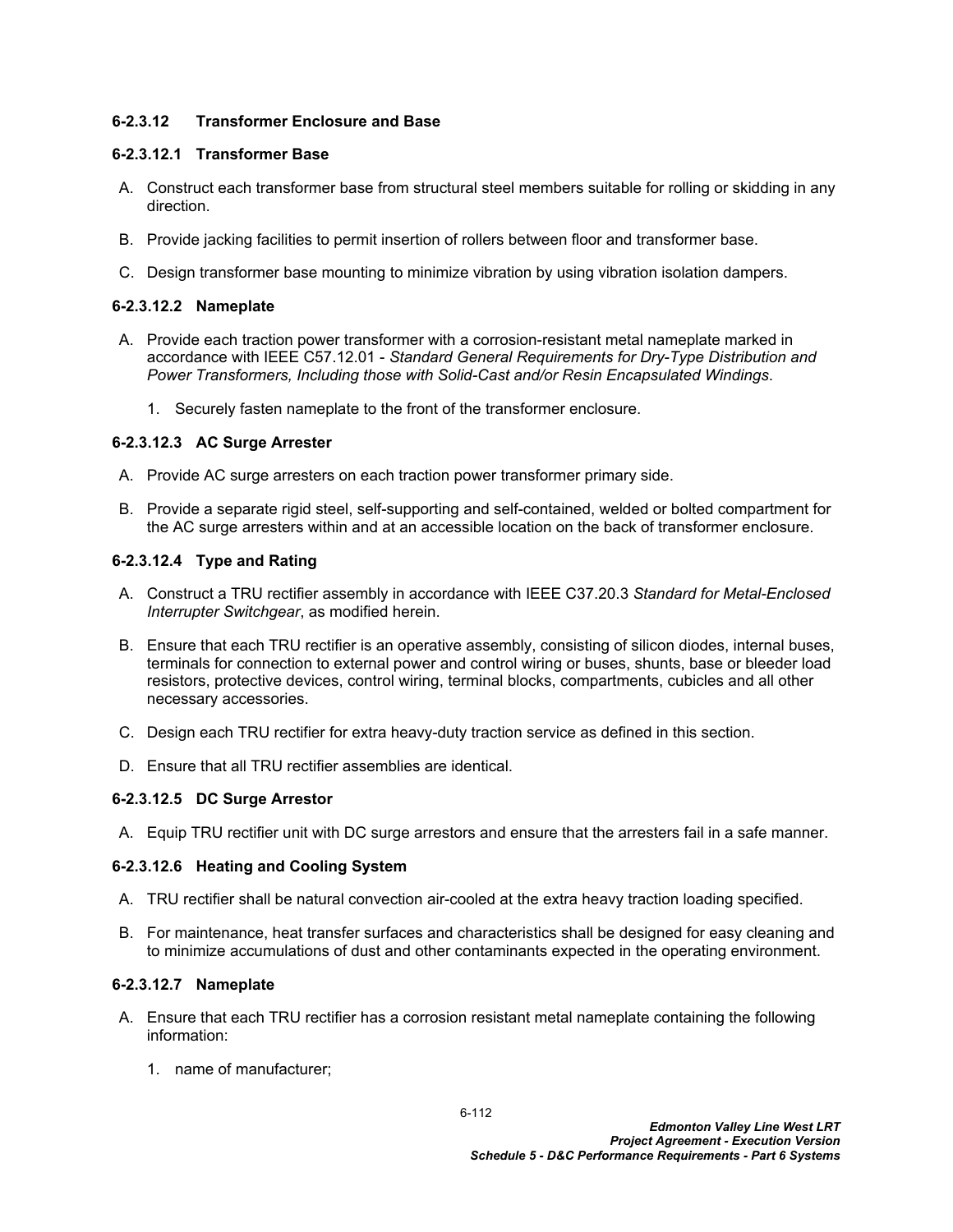- 2. year of manufacture;
- 3. serial number(s);
- 4. output rated power;
- 5. output rated voltage;
- 6. output rated current;
- 7. overload currents magnitude and duration; and
- 8. schematic diagram number.

# **6-2.3.13 Traction Power SCADA System**

- A. Furnish the Traction Power SCADA System and ensure that it is fully integrated with all related traction power equipment and systems specified within the TPSS via serial communication link to the RTU.
- B. Provide a SCADA headend HMI at the Lewis Farms Storage Facility and Gerry Wright OMF Building B. The SCADA headend will provide all control and monitoring functionality described within Section [6-2.3.3.2](#page-108-0) *[Substation Arrangements]* of this Schedule.
- C. Provide password protected login credential based on the following levels and access permissions:
	- 1. administrator full access rights including ability to reset lower level access credentials. This will include the ability to create new levels of access and logins;
	- 2. viewer ability to view information only; and
	- 3. maintenance full access to all functionality. No ability to reset credentials or create new logins.
- D. Ensure that the Traction Power SCADA System has sufficient capacity for all control and monitoring points for future integration with the Valley Line LRT Stage 1 traction power system in accordance with Section 1-1.4 [*Integration with Valley Line LRT Stage 1*].
- E. Ensure that the Traction Power SCADA System has capacity for all control and monitoring points, with an additional 25% local I/O expansion capacity at each TPSS, and with corresponding processing capacity of the head end equipment at the Data Centre(s).
- F. Prepare and submit an I/O schedule for the Traction Power SCADA System with each of the first Interim Design submission, second Interim Design submission and Final Design submission for the Traction Power Substation Supply and Distribution as described in Appendix 4B [*Project Specific Submission Requirements*], (the "**Traction Power SCADA System I/O Schedule**").
	- 1. The Traction Power SCADA System I/O Schedule shall be consistent with that of the Valley Line LRT Stage 1.
- G. Base the Traction Power SCADA System architecture upon PLCs networked to micro-processor based protective relays, IEDs and other smart substation components to facilitate distributed monitoring and control of the TPSS.
- H. The Traction Power SCADA System shall be designed to facilitate all control and monitoring functions that can be integrated into a future IP based ICS;
	- 1. include the electrical and functional interface requirements of the Building SCADA system for ICS integration in the ICS Interface Control Document.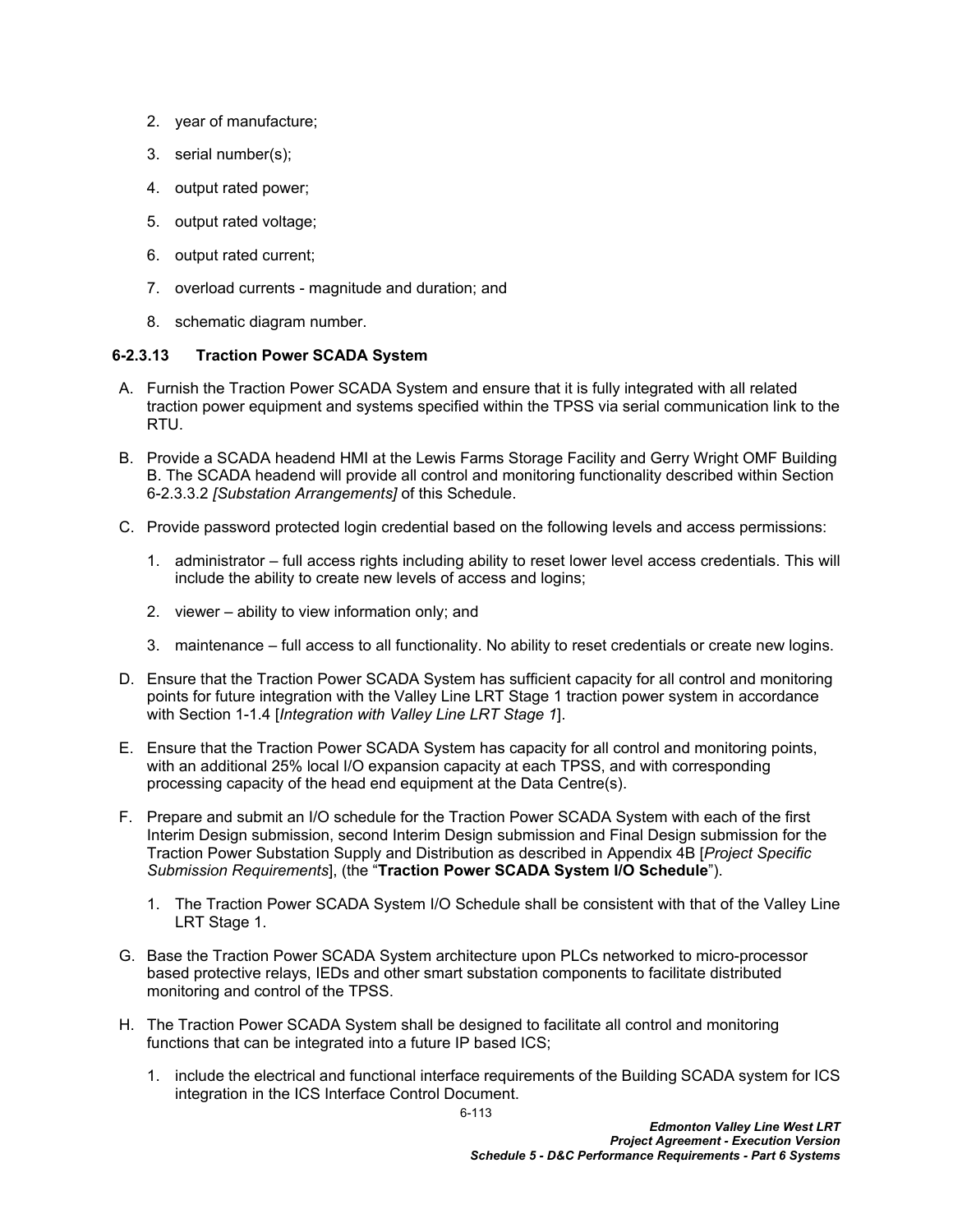- I. Ensure that the PLCs include all the necessary hardware and software to ensure a fully operational coordinated system.
- J. The PLC system must be designed to integrate and control all switchgear functions, system monitoring and data logging.
	- 1. the PLC shall communicate directly to the SCADA Network Switch that in turn communicates to the Control Centre.
- K. Provide a PLC based control and interface system for the Traction Power System which shall as a minimum monitor the following:
	- 1. remote operation and status indication of all MVAC breakers. MVAC circuit breaker relays status/trip information;
	- 2. remote operation and status indication of all DC circuit breakers;
	- 3. rectifier negative disconnect switch position;
	- 4. transformer over-temperature;
	- 5. rectifier over-temperature;
	- 6. rectifier fuse failure;
	- 7. negative overvoltage;
	- 8. Utility power failure;
	- 9. rail ground switch status; and
	- 10. feeder and tie switch status.
- L. The following building status information must be communicated from Building SCADA in accordance with Section 6-1.14 *[Building SCADA]* of this Schedule:
	- 1. substation intrusion alarm;
	- 2. building inside temperature;
	- 3. fire alarm; and
	- 4. manhole high water level.
- M. Fire alarms must be interlocked with the HVAC system in accordance with the NBCAE and NFCAE.
	- 1. The intrusion alarm system must initiate indoor and outdoor building lights. Status and alarm signals may also be sent directly to monitoring locations at the Operations Control Centre.

# **6-2.3.14 Local Central Monitoring System (LCMS)**

- A. Provide an LCMS for control and visualization of the items of equipment within the TPSS and ensure that the LCMS has an HMI that displays a mimic of the Traction Power System being monitored, providing clear displays, and facilities for easy operation and monitoring.
- B. Ensure that the LCMS has facilities to provide a status on each of the traction power equipment and an interface to perform functionality such as open/close. Local annunciation shall as a minimum include the following: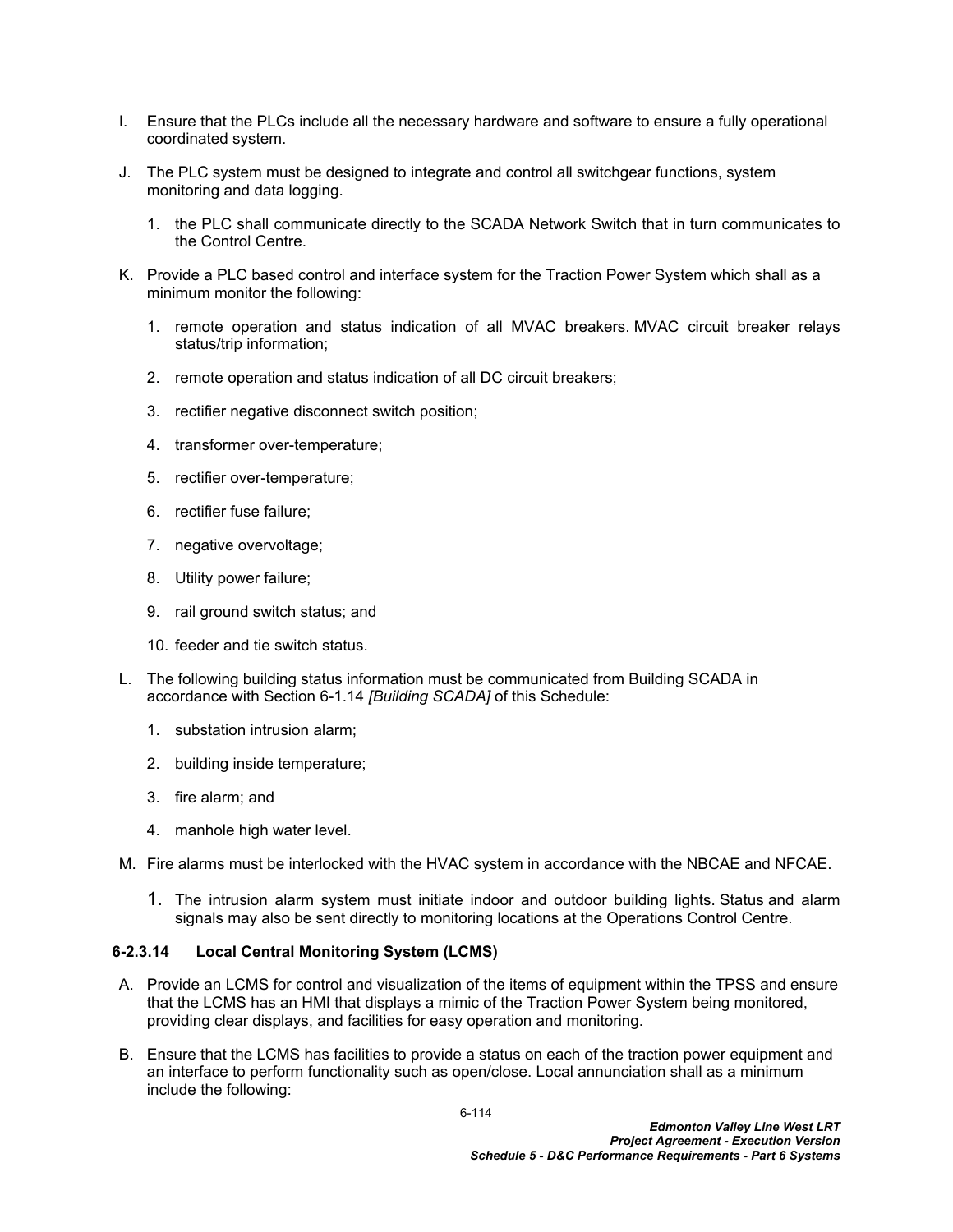- 1. AC breakers status;
- 2. DC breakers status;
- 3. rectifier diode alarm;
- 4. rectifier diode trip;
- 5. relay trip warning;
- 6. status of control power;
- 7. rectifier diode temperature alarm and trip;
- 8. frame fault trip;
- 9. rail overvoltage alarm and trip;
- 10. AC over/under voltage;
- 11. DC over voltage;
- 12. rectifier over voltage;
- 13. DC door open trip;
- 14. reverse current trip;
- 15. Tx winding temperature alarm and trip;
- 16. rectifier over temperature alarm and trip;
- 17. negative disconnect switch status;
- 18. feeder and tie switch status; and
- 19. ground switch status.
- C. Ensure that remote control and monitoring of the substation equipment can be provided from both the LCMS and the SCADA headend system, by ensuring that:
	- 1. when the local/remote switch on each of the AC/DC switchgear cubicle is set to "local", the switchgear operation is controlled locally only. Neither SCADA level nor LCMS level is able to send control commands to the switchgear;
	- 2. the LCMS is provided with a local/remote option, and when "local" option is selected, the switchgear which has been set to "remote" at TPSS equipment level is controllable from LCMS HMI only.
		- a. SCADA is not able to send control commands to the switchgear. When "remote" option is selected, LCMS is not able to send operation commands to any switchgear.
		- b. all switchgear which have been set to "remote" at equipment level are controlled remotely from the SCADA headend; and
	- 3. operation command of switchgear from SCADA headend is valid only when both TPSS equipment and LCMS have been set to "remote".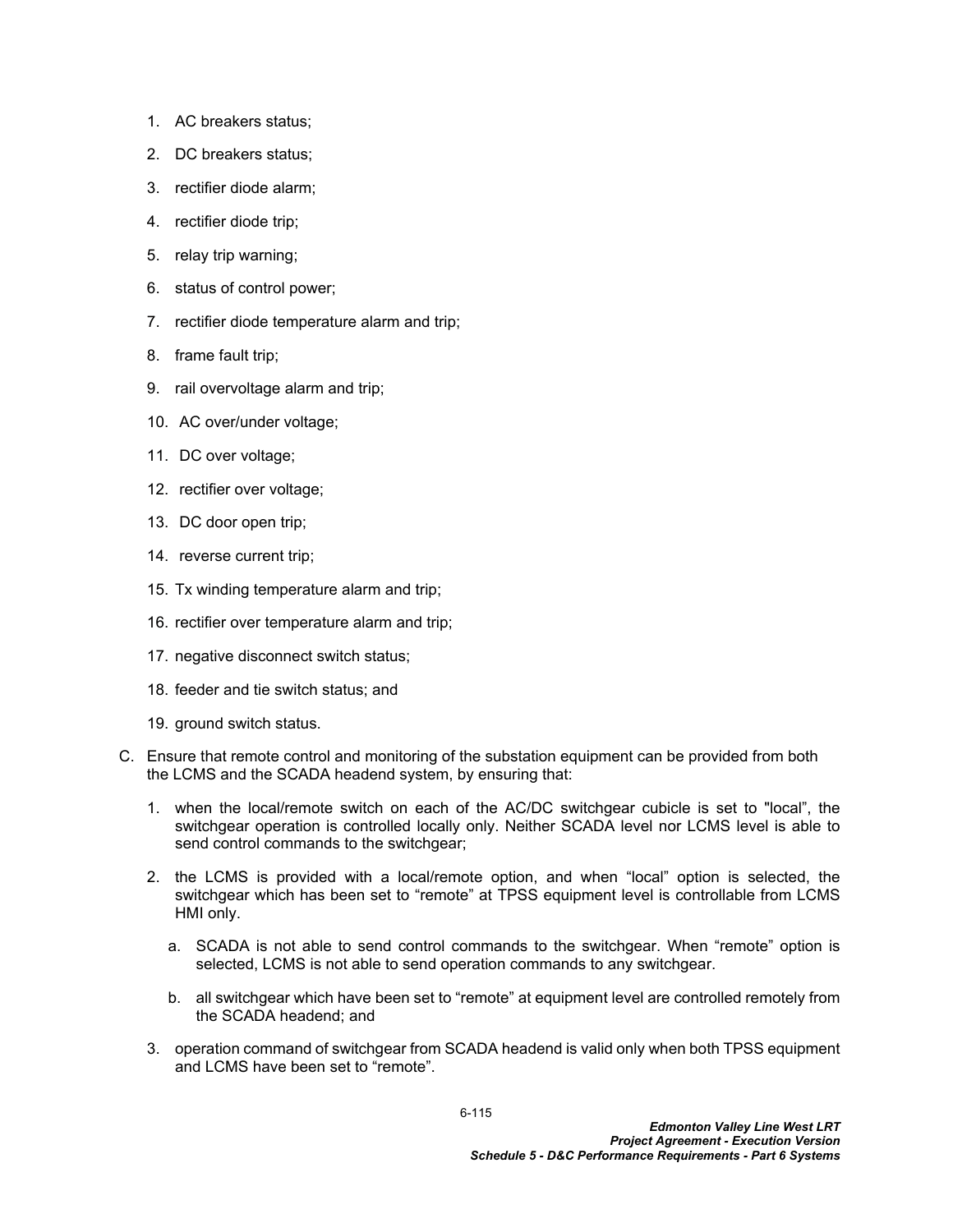#### **6-2.3.15 Protection Schemes**

A. Prepare and submit the DC and AC protection coordination studies and short circuit analysis with each of the second Interim Design submission and Final Design submission for the Traction Power Substation Supply and Distribution as described in Appendix 4B [*Project Specific Submission Requirements*], (the "**DC and AC Protection Coordination Studies and Short Circuit Analysis**")

# **6-2.3.15.2 Intelligent Electronic Device (IED)**

- A. Provide IEDs for the following functions associated with protection, measuring, and control in the Traction Power System:
	- 1. reclosing/load measuring;
	- 2. transfer trip and transfer trip lockout;
		- a. associated transfer trip and reclosing logic;
	- 3. reverse current;
	- 4. rail-to-ground over-voltage;
	- 5. rate of rise;
	- 6. rectifier over-temperature;
	- 7. undervoltage;
	- 8. transformer overtemperature;
	- 9. phase fault time overcurrent;
	- 10. ground fault time overcurrent;
	- 11. position of breaker;
	- 12. high resistance frame fault detection and monitoring;
	- 13. position of DC breakers;
	- 14. rectifier diode failure alarm; and
	- 15. voltage presence detector.

# **6-2.3.15.3 AC Switchgear Protective Device**

- A. Provide, as a minimum, the following relaying protection functions/devices for each AC incoming feeder breaker, where numbers in brackets are the IEEE Electric Power System device function numbers:
	- 1. phase inverse time and instantaneous overcurrent protection \*(50/51P);
	- 2. ground inverse time and instantaneous overcurrent protection (50/51N);
	- 3. AC Undervoltage/Overvoltage protection (27/59P);
	- 4. loss of 125VDC control voltage (27A);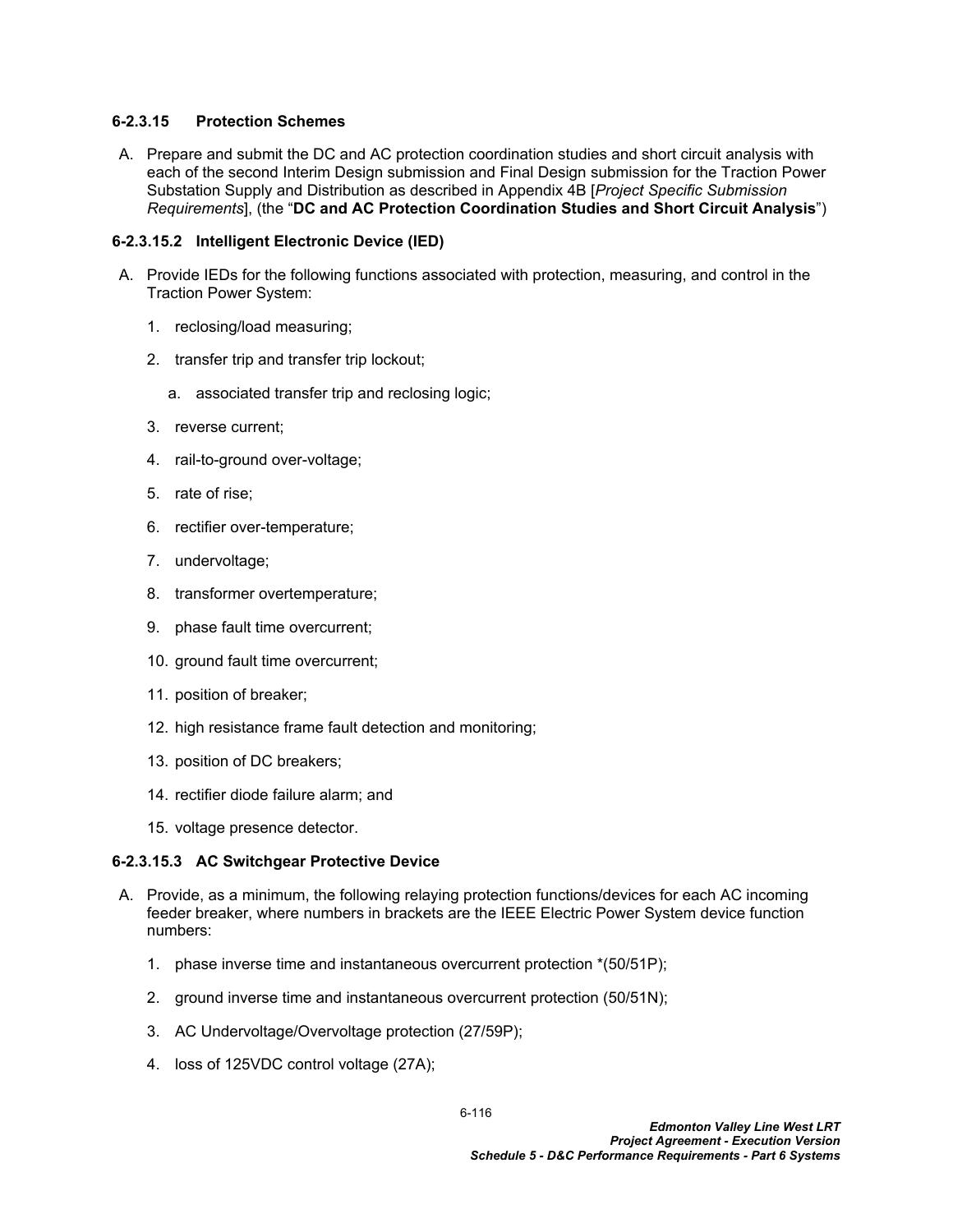- 5. transformer/Rectifier thermal overload relay (49);
- 6. AC main lock-out relay (86);
- 7. AC transformer and rectifier lockout relay (86A);
- 8. AC overvoltage (59); and
- 9. AC breaker fail (50BF).

### **6-2.3.15.4 DC Switchgear Protective Device**

- A. Provide as a minimum the following protective functions/devices for the feeder breakers of the DC switchboard, where numbers in brackets are the IEEE Electric Power System device function numbers:
	- 1. direct acting DC instantaneous overcurrent trip device (76);
	- 2. loss of 125VDC control voltage (27A);
	- 3. DC instantaneous overcurrent (50D);
	- 4. DC feeder time overcurrent relay (151);
	- 5. DC rate-of-rise overcurrent relay (150);
	- 6. Delta I overcurrent relay (150/151);
	- 7. DC breaker fail (150/BF);
	- 8. load measure and reclose relays (182, 183);
	- 9. transfer trip relay (85); and
	- 10. DC overvoltage (59D).
- B. In addition, the DC switchgear must include the following;
	- 1. DC main breaker reverse current relay (32);
	- 2. DC main breaker fail (150BF);
	- 3. primary frame fault relay (64A);
	- 4. secondary frame fault relay (64B); and
	- 5. rail overvoltage relay (59T).
- C. For high-resistance frame fault:
	- 1. connect a high-resistance frame fault relay between the structure and the ground mat;
	- 2. insulate the DC switchgear enclosure from ground;
	- 3. provide adjustable settings for annunciation/alarm and trip functions; and
	- 4. detect occurrence of any grounded structure or energized structure and trip and lock-out the TPSS.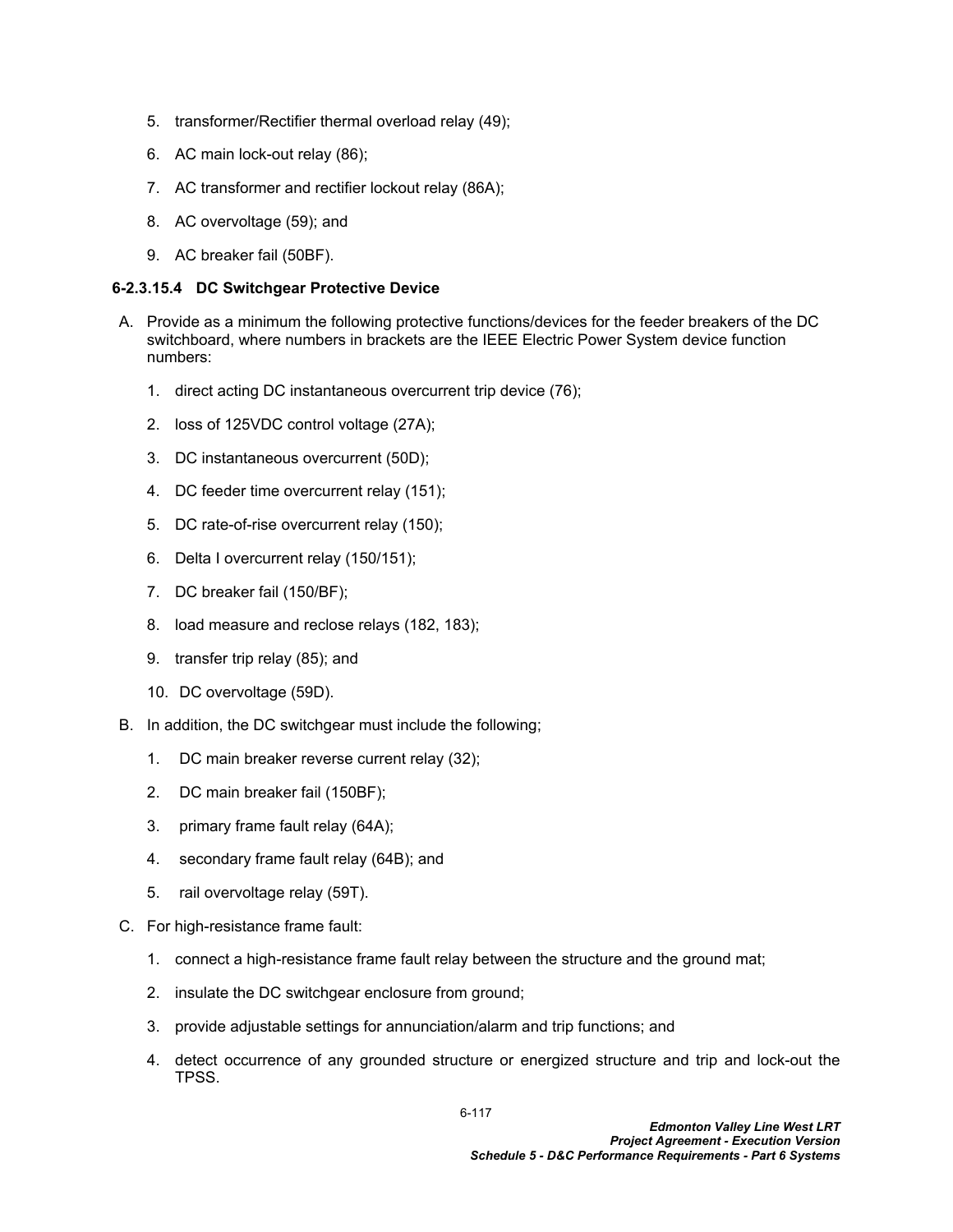- D. Reclose the DC feeder breakers after the main DC circuit breaker is opened, except when a frame fault occurs the DC breaker shall be locked out.
	- 1. In the event of a trip due to a momentary fault, three (3) attempts will be made to re-close the circuit if the voltage between the positive catenary line and negative rails through a resistance bridge exceeds a pre-set value.
	- 2. In the case that the re-close attempts fail, the re-closing relay must lock out.
- E. Operate the main DC circuit breaker to isolate the transformer-rectifier unit in case of an internal fault while allowing continuity of the overhead distribution system.
- F. Provide and install fiber optic cable as the communication media between substations for transfer trip function including the Churchill Connector Utility Complex for Valley Line LRT Stage 1 in accordance with Section 1-1.4 *[Integration with Valley Line LRT Stage 1]* of this Schedule. The transfer trip shall;
	- 1. provide interface to and termination of the fibers for a complete operating transfer trip function;
	- 2. monitor the condition of the fiber optic cable continuously;
		- a. generate an alarm and send to LCMS if a fault condition is detected;
	- 3. initiate direct transfer tripping between feeder breakers supplying power to the same section of Overhead Catenary System; and
	- 4. initiate tripping of the remote active breaker feeding the same section when tripping of a DC breaker occurs.
- G. Provide two (2) types of transfer trip and integrate into the Valley Line LRT Stage 1 protection coordination scheme:
	- 1. the first type shall be automatically resettable. Automatic resetting shall be controlled by the load measure reclose relay and occurs on di/dt faults;
	- 2. the second type shall require manual resetting. It shall trip the DC lockout relay in both the originating and receiving substations, and is required for DC instantaneous over-current, frame faults, rail-to-earth potential faults, incomplete sequence faults, and emergency shutdown; and
	- 3. fiber optic monitoring and transfer trip shall be integral to protection relays.
- H. For reverse current:
	- 1. provide reverse current detection for the main DC breaker; and
	- 2. the protection shall detect current flow from the distribution bus into the rectifier unit and trip and lock out the main DC and AC circuit breakers.
- I. Provide a DC protection study that incorporates the protection features listed above and is aligned to the philosophy and approach that has been designed for the Valley Line LRT Stage 1.

#### **6-2.3.15.5 Rail to Ground Voltage Monitoring**

A. Provide multiple stage rail to ground voltage protection trip functionality at each TPSS to monitor the rail to ground potential and provide automatic grounding of the rail by activating a high current GTO thyristor when the voltage exceeds the pre-set limits.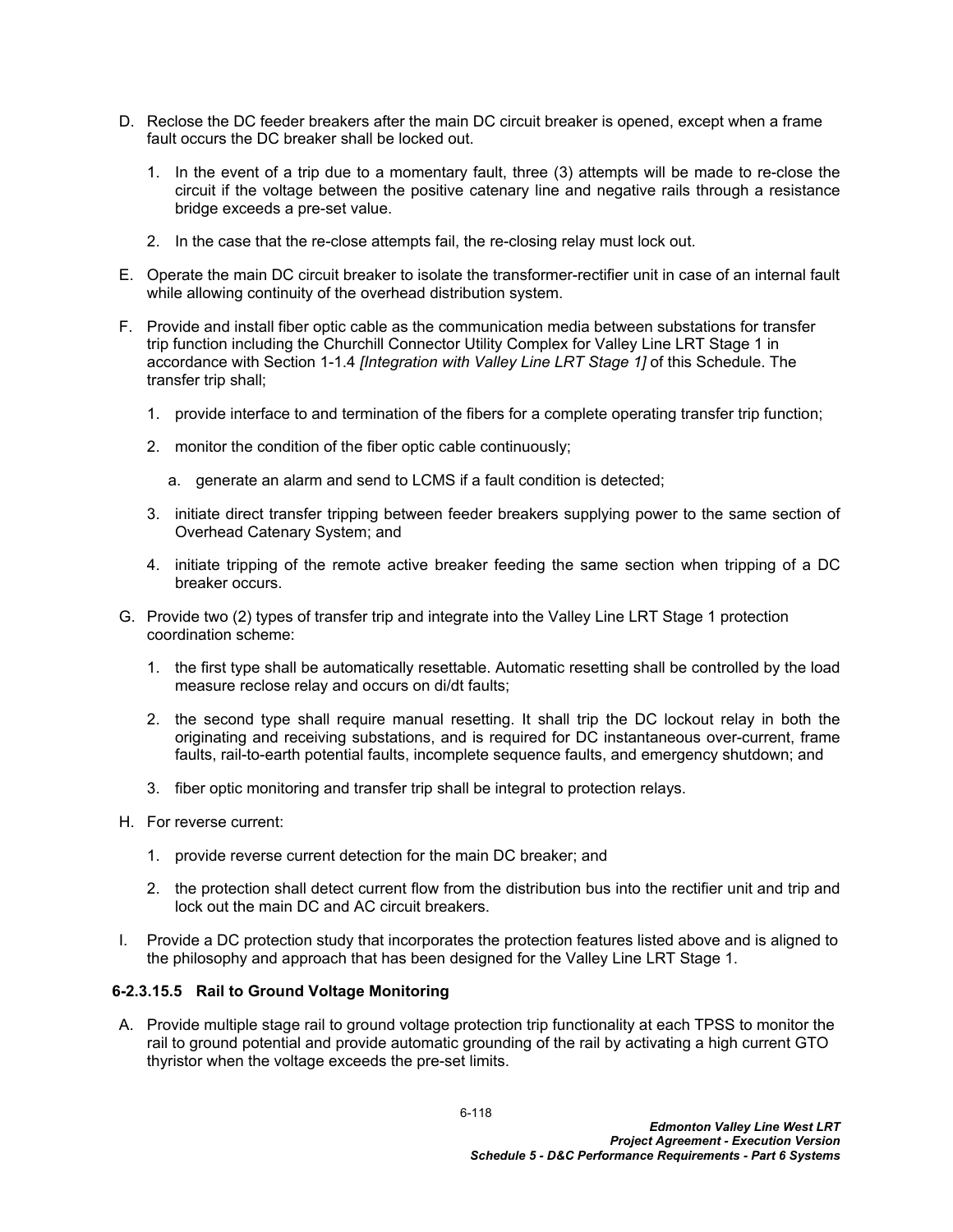- B. Apply VLDs to automatically and temporarily bond the running rails to ground, when pre-set limits are exceeded;
	- 1. all instances of VLDs engaging shall be automatically reported to the OCC and be provided with electrical protection to enable isolation of the Traction Power Distribution system in the event of electrical faults; and
	- 2. the settings of the VLDs shall be subject to a Hazard Analysis, that considers both the Infrastructure design and the Valley Line LRT Stage 1 rail to ground protection scheme.
- C. Coordinate the rail to ground voltage monitoring and DC protection scheme with the monitoring and DC protection design of the Valley Line LRT Stage 1.

#### **6-2.3.16 DC Battery and Battery Charger**

- A. Provide a DC battery system and charger to power the control, monitoring and protective devices.
	- 1. include a primary input circuit breaker, isolation transformer, the batteries, battery charger, DC filter, fused disconnect switch, battery racks, 125V and 24 VDC panel boards, and accessories and all connections for an operating battery system; and;
	- 2. The battery system shall conform to the requirements of CEC, section 14 requirements for batteries.

# **6-2.3.16.2 Batteries**

- A. Provide batteries that are designed to provide float service under normal usage for the intended duty cycle.
- B. Batteries shall be valve-regulated, lead acid or Ni-Cad, heavy-duty design, sealed cell type, consisting of individual cells in molded cases for durability, high impact resistant.
- C. Size battery capacity in accordance with IEEE 1115.
- D. Provide rated ampere-hours for at least 10-hour discharge rate.
- E. Provide battery bank with a stainless-steel nameplate with the following information:
	- 1. manufacturer's name;
	- 2. battery and cell type;
	- 3. month and year of manufacture;
	- 4. 1 minute, 1 hour and 8-hour ampere rating;
	- 5. Ampere-hour capacity of C/8 (8 hours) and C/10 (10 hours); and
	- 6. accessories.
- F. Provide both local and remote annunciation via the SCADA system in the event of battery charger failure. At a minimum the following failures shall be detected and annunciated as a battery charger failure:
	- 1. loss of AC input supply;
	- 2. loss of DC output;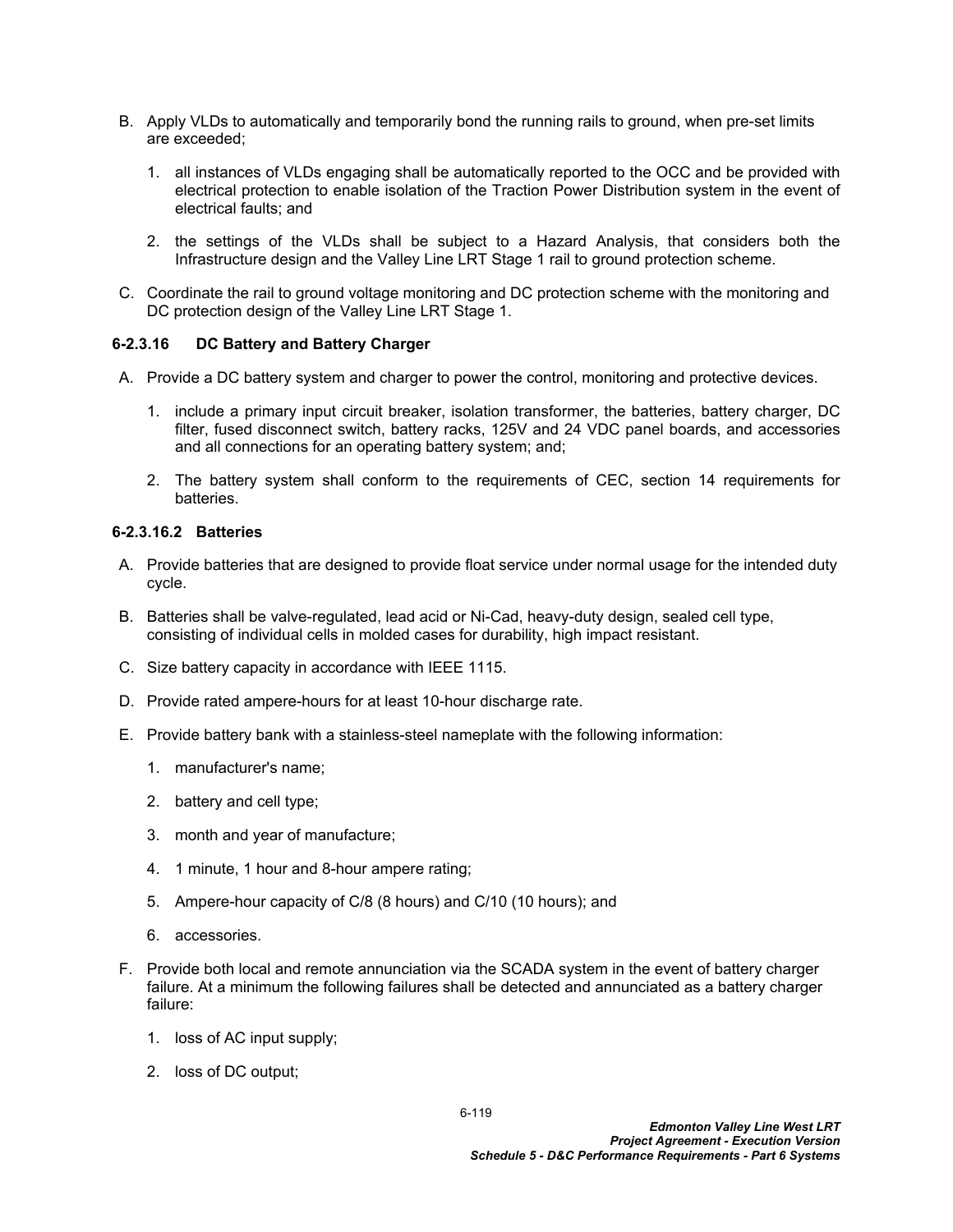- 3. ground fault;
- 4. 750 VDC shorted to 125 or 24 VDC;
- 5. low DC output voltage; and
- 6. main DC circuit breaker position.

### **6-2.3.17 Telephones and Controlled Access**

A. Provide administrative telephones at each Utility Complex, as prescribed in Section 6-1.14 *[Telephones]* of this Schedule.

# **6-2.3.18 Material Requirements**

# **6-2.3.18.1 Shop Drawings**

A. All shop drawings of TPSS equipment shall be available at and after the Final Design submission, to the City upon request.

# **6-2.3.18.2 Materials and Equipment**

- A. TPSS materials and equipment shall be new and suitable for the use intended and of the manufacturer's latest standard design.
- B. Provide TPSS materials and equipment which are standard products of manufacturers regularly engaged in the production of such material and equipment.
- C. Where two (2) or more units of the same class of TPSS material or equipment are required, provide products of a single manufacturer.
- D. The use of discontinued TPSS materials or products are not permitted.
- E. Each type of TPSS material and equipment shall be of the same manufacture and quality throughout each of the TPSS.

# **6-2.3.18.3 TPSS Environment**

- A. Provide TPSS material and equipment suitable for its intended environment:
	- 1. for wet locations, provide NEMA 4X corrosion resistant stainless-steel enclosures;
	- 2. for wet locations, provide corrosion resistant fittings or supports, hot-dip galvanized or as otherwise specified; and
	- 3. for exposed dry locations, corrosion resistant painted finishes may be used for equipment and enclosures, as acceptable to the City acting reasonably.
- B. Dissimilar metals shall only be permitted at permanent connections provided that the following conditions are met:
	- 1. connections are provided with a suitable electrochemical isolation; and
	- 2. isolation treatments are permanent with no requirement for maintenance or replacement for the life of the equipment or installation.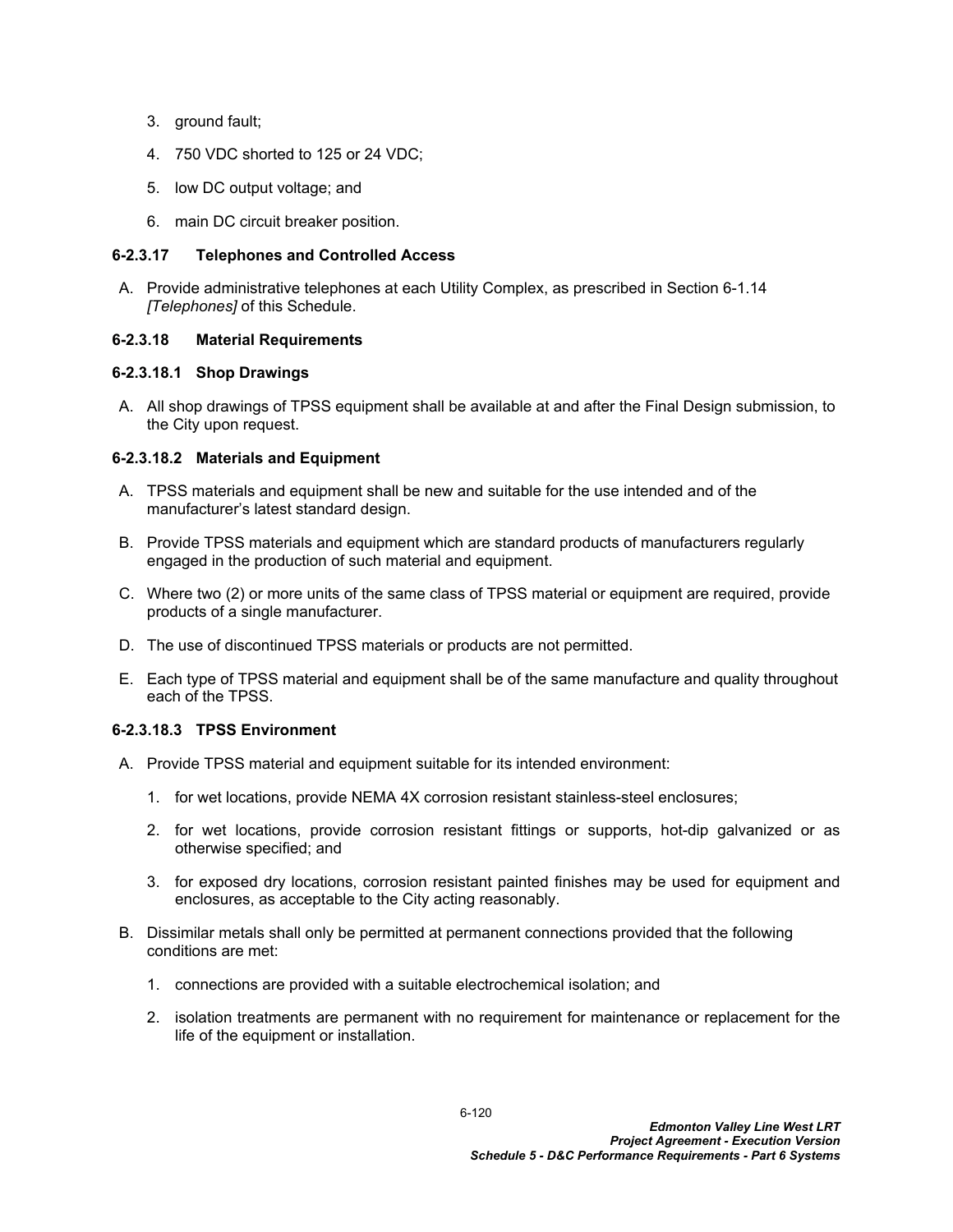# **6-2.4 FACTORY ACCEPTANCE TESTING**

#### **6-2.4.1 General**

- A. Perform all work necessary for planning and conducting of the required tests.
	- 1. Prepare the required documentation for the performed tests.
	- 2. Provide qualified personnel to perform all required testing.
- B. Perform necessary corrections and retesting to prove compliance and acceptance by the City when any system or subsystem does not meet the requirements of this specification.
- C. Prepare and submit a factory acceptance test plan that describes the tests to be performed, the pass / fail criteria for each test, the test documentation to be submitted, correction procedures and anticipated test dates, the ("**TPS Factory Acceptance Test Plan**").
	- 1. The TPS Factory Acceptance Test Plan shall be submitted with the Final Design submission for the Traction Power Substation Supply and Distribution as described in Appendix 4B [*Project Specific Submission Requirements*], or 90 days prior to the first test, whichever comes first.
- D. The City shall have the right to witness any or all tests at the manufacturer's plant, Project Co's shop or construction site. Notify the City in writing at least 60 calendar days prior to start of any test.
	- 1. Any tests performed without notifying the City in writing will be deemed not to have been performed.

#### **6-2.4.2 Factory Tests**

A. Conduct, as a minimum, the factory tests detailed in this Section 6-2.4.2 [*Factory Tests*] of this Schedule.

#### **6-2.4.2.1 Traction Power Transformer**

- A. Factory dielectric tests shall be in accordance with IEEE C57.12.91.
- B. Applied-voltage and induced-voltage tests shall be in accordance with IEEE C57.12.91.
- C. Resistance measurements of all windings shall be on all taps.
- D. Ratio tests on the rated voltage connections and on all taps shall be in accordance with IEEE C57.12.91.
- E. Polarity and phase relation shall be in accordance with IEEE C57.12.91.
- F. No-load losses and excitation current shall be in accordance with IEEE C57.12.91.
- G. Perform the following partial discharge tests:
	- 1. subject transformer to an induced voltage of 1.5 times the rated voltage at a frequency between 100 and 400 Hz;
	- 2. partial discharge extinction level shall be reached at an induced voltage of not less than 1.2 times the rated line-to-line voltage; and
	- 3. partial discharge extinction level will be defined as the point when the reading at 1.9 MHz is less than ten (10) microvolts or 100 picocoulombs.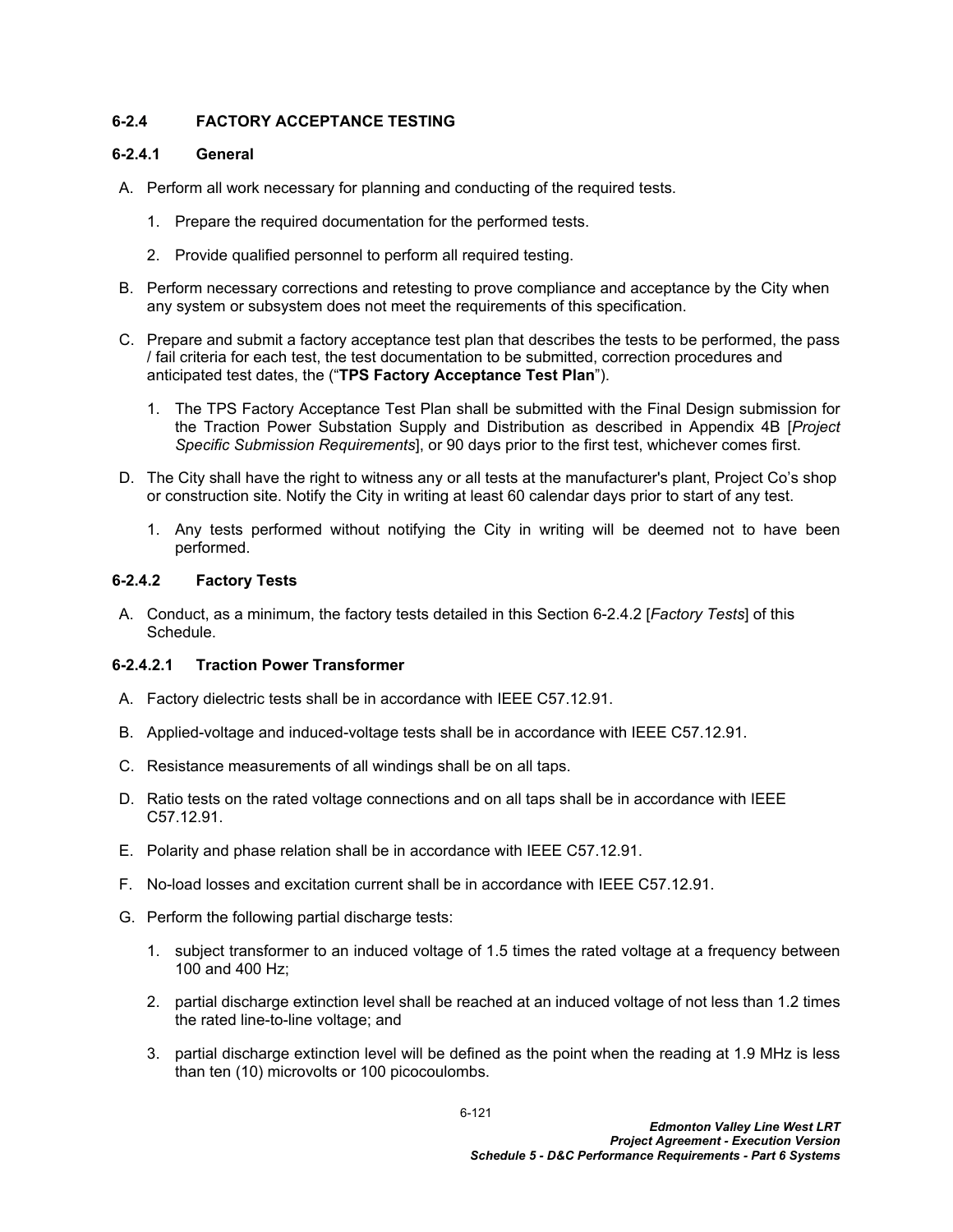# **6-2.4.2.2 Rectifier**

- A. Dielectric tests shall be in accordance using IEEE 1653.2
- B. Perform continuity tests of all cables and buses.
- C. Rated voltage test shall be in accordance using IEEE1653.2.
- D. For DC Switchgear, follow ANSI C37.20.1 for:
	- 1. dielectric tests;
	- 2. mechanical operation tests; and
	- 3. electrical functionalities and control wiring continuity.

# **6-2.4.3 DC Circuit Breaker**

- A. Test each DC circuit breaker following ANSI C37.14 to mounting inside DC switchgear:
	- 1. calibration test;
	- 2. control, secondary wiring and device check test;
	- 3. dielectric withstand voltage test; and
	- 4. no-load operation test.

# **6-2.4.3.2 DC Disconnect Switch**

- A. Test each DC disconnect switch complying with production tests in ANSI C37.41*.* Check for gaps and confirm with manufacturing specifications.
- B. Test functionality of all components.
- C. Perform power frequency dielectric withstand test.
- D. Test electric resistance of current path.
- E. Test DC protection relays and control devices complying with ANSI C37.90.
- F. Check for accuracy and functionality of meters, instruments and instrument transformers complying with ANSI C39.1 and ANSI C57.13.

# **6-2.4.3.3 Substation Local Centralized Monitoring System (LCMS)**

- A. Verify electrical operation and accuracy complying with ANSI C37.20.1.
- B. Test control wiring continuity by actual electrical operation of control devices.

# **6-2.5 TRANSPORTATION**

A. All equipment shall be capable of withstanding without damage the normal vibrations and shocks liable to be encountered in transit to site. If required, special packaging shall be provided to achieve this.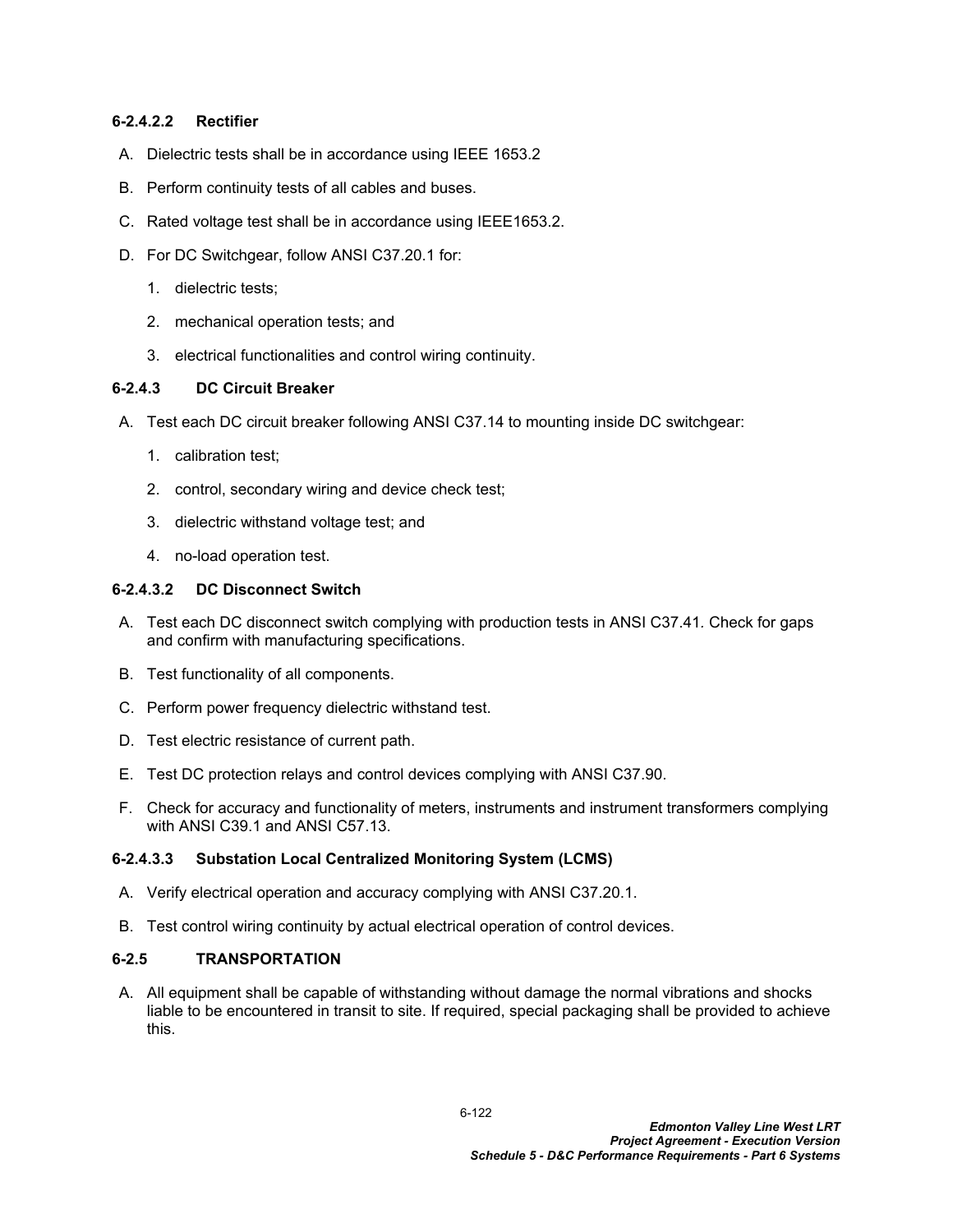#### **6-2.6 SITE WORKS**

- A. After installation, demonstrate that all equipment including wiring is properly installed, in operational condition, complying with confirmed drawings and schematics.
	- 1. Energize only low voltage circuit (600 V or less) for the electrical functionality testing.
	- 2. No equipment shall be energized or placed in operating mode until completion of field installation testing and permission of test engineer.
	- 3. Check the interlocks on the enclosure and panels for proper functioning alarm and operation of shutdown circuitry.
	- 4. Use oscilloscope, test and record the functionalities of the protective functions.
- B. For electrically insulated floor and wall tests:
	- 1. prior to the installation of substation equipment, perform hi-potential dielectric tests on the epoxy floor and wall insulation installed in each traction power substation room; and
	- 2. use a hi-potential tester with a voltage range of 0-15,000 VDC and a current range of 0-2000 microamperes DC to perform the tests.
- C. For wire and cable testing:
	- 1. perform tests after factory or field wiring has been pulled in place and terminations installed; and
	- 2. for continuity tests, check continuity from point to point and check for shorts to ground with an ohmmeter.
- D. High potential tests shall be in accordance with IEEE 400 Guide for Making High-Direct-Voltage Tests on Power Cable Systems in the Field.
	- 1. Passing criteria shall have no insulation breakdown or excessive leakage current.
	- 2. For failures, locate and determine the trouble, replace defective wires, cables or components, make necessary corrections to installation, and retest without additional cost to the City.
- E. Test 600 V control circuit wiring for continuity and insulation.
	- 1. Protect semiconductor devices against the test voltage by means of shorting jumpers or equivalent methods, if they are not inherently protected by the circuit in which they are used.
- F. For grounding in TPSS:
	- 1. using agreed grounding plan, verify correct grounding of all equipment requiring grounding.
- G. Re-test of the substation ground:
	- 1. retest the ground at each substation in accordance with IEEE 81 Guide for Measuring Earth Resistivity, Ground Impedance, and Earth Surface Potentials of a Ground System; and
	- 2. an established metallic ground may be utilized as the test reference.
- H. For DC switchgear high-potential tests:
	- 1. disconnect high-resistance ground relay (use electrical schematics to find the location and number of this device);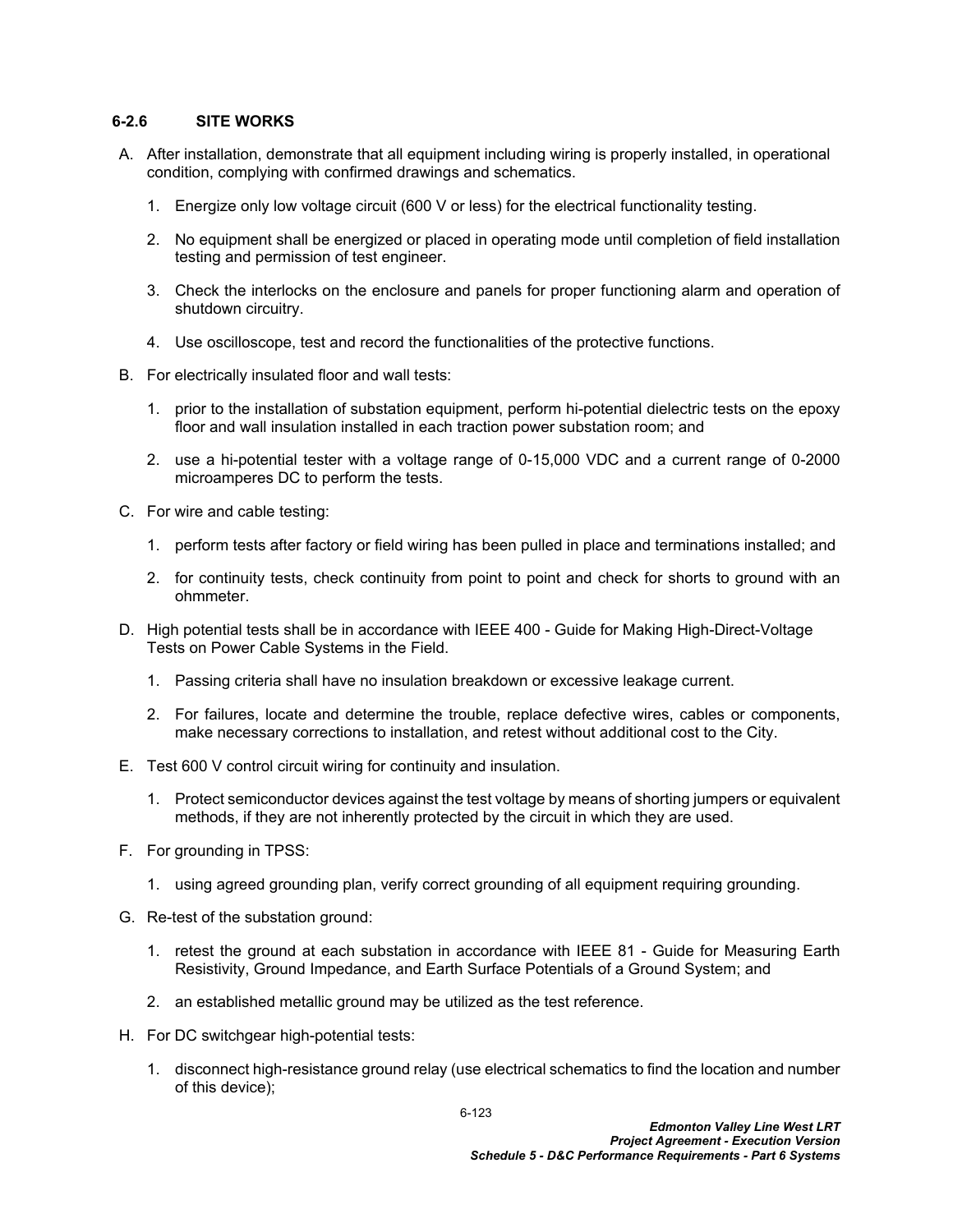- 2. perform test between the AC and DC switchgear, including fasteners and the isolation laminate, at 2500 VDC. Leakage current must be less than 50 microamperes;
- 3. perform test from dc switchgear enclosure to ground at 2500 VDC. Leakage current shall be less than 50 microamperes;
- 4. perform continuity tests on all interconnecting cables and buses;
- 5. perform insulation test on all interconnecting feeder cables using a 2500 VDC megohmmeter for 1 minute;
- 6. test positive and negative feeder buses to ground using a 2500 VDC megohmmeter for 1 minute;
- 7. verify load measuring and reclosing functions;
- 8. verify functional tests of the emergency trip stations; and
- 9. verify proper operation of all interlocks and Kirk key schemes.
- I. For DC disconnecting switches:
	- 1. perform continuity and insulation tests on all interconnecting cables and buses;
	- 2. test positive or negative feeder buses to ground using a 2500 VDC megohmmeter for 1 minute;
	- 3. verify proper operation of all interlock schemes; and
	- 4. verify proper operation of voltage presence detector.
- J. For DC relays:
	- 1. verify proper operation and setting of all relays including rate of rise, frame fault relay and rail to earth relay; and
	- 2. where applicable, settings to be in accordance with approved relay coordination curves.
- K. For Traction Power transformers:
	- 1. perform insulation tests between windings and between windings to ground and between the core to ground using a 2500 VDC megohmmeter for 1 minute; and
	- 2. perform functional tests of temperature protective devices.
- L. For rectifiers:
	- 1. perform insulation tests between the diode strings and rectifier enclosure using a 2500 VDC megohmmeter for 1 minute;
	- 2. perform insulation tests between the enclosure and ground using a 2500 VDC ohmmeter for 1 minute; and
	- 3. perform a functional test of all temperature, protective, monitoring and alarm devices.
- M. For Substation Local Centralized Monitoring System (LCMS):
	- 1. perform control circuit functional test by actuating control switches and observing the operation of circuit breakers;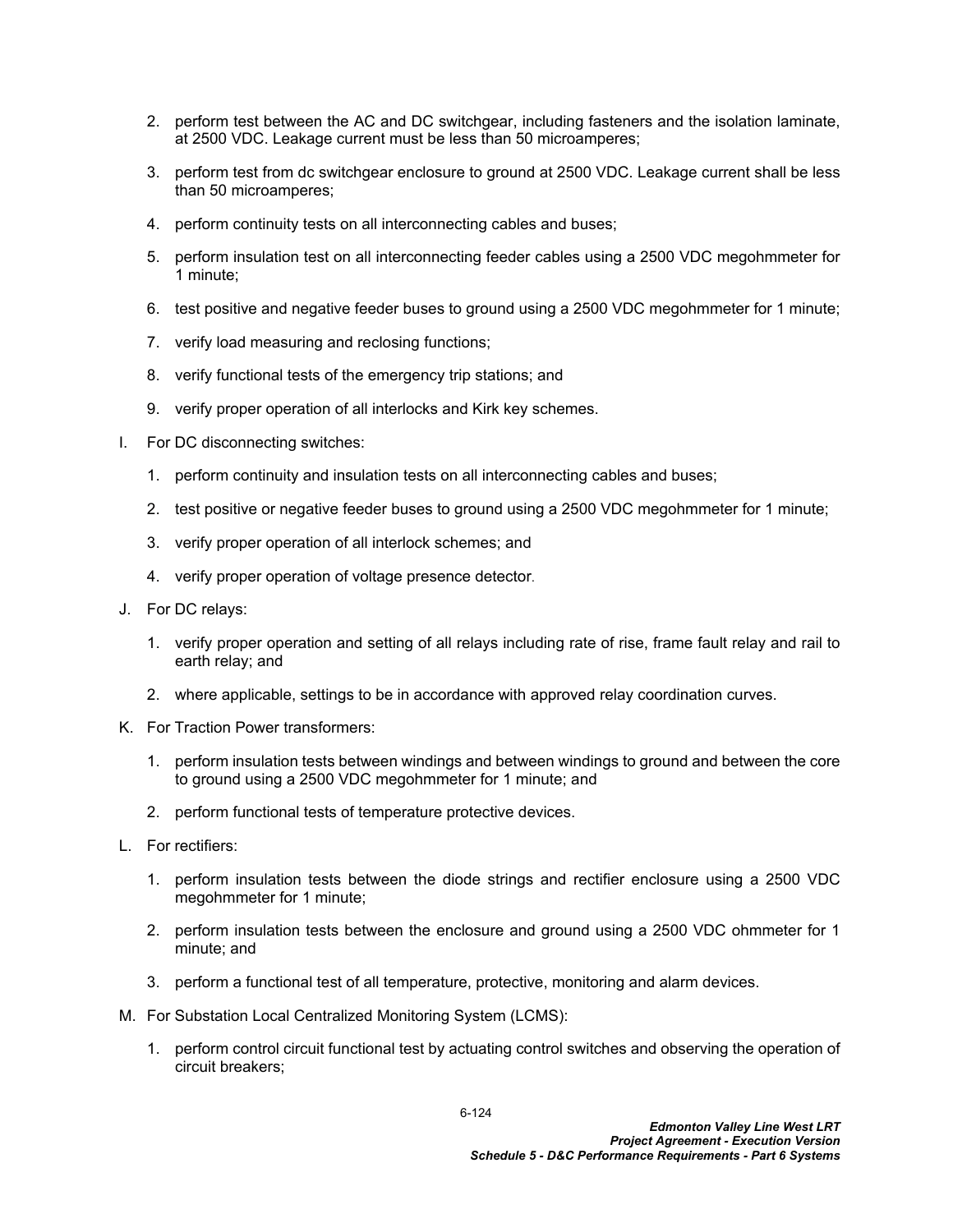- 2. simulate alarm functions at each device at the switchgear, transformer and rectifier and verify correct indication at substation LCMS; and
- 3. verify correct operation of each function and display.
- N. For frame fault tests:
	- 1. check for connection using single line diagram;
	- 2. for tests, simulate a 1500 VDC to frame fault by passing low DC current levels through the relays;
	- 3. for confirmation from the City, provide graphical outputs, including time-current characteristics, onsite at the time of testing for review and approval;
	- 4. for criteria, maximum total clearing time including operation of the relay, the substation lock-out relay, and the tripping of the main AC and DC feeder breakers shall not exceed 300 ms; and
	- 5. for field adjustments in the event that certain test conditions do not conform to the test procedure, make necessary field adjustments, perform necessary calculations to demonstrate successful test completion, present the calculation method to design engineer for review, and include it with the test report.
- O. For rail voltage monitoring and grounding devices tests:
	- 1. this will demonstrate proper function of the rail-to-earth relay and rail-to-earth clamping device; and
	- 2. simulate rail-to-earth voltages and currents to show that the substation will alarm, trip, and short circuit rail to earth when the voltage and currents exceed the alarm.
- P. For battery and battery charger:
	- 1. perform after substation equipment has been installed onsite;
	- 2. perform acceptance tests in accordance with IEEE 1106 Recommended Practice for Installation, Maintenance, Testing, and Replacement of Vented Ni-Cad Batteries for Stationary Application for batteries; and
	- 3. perform in accordance with NEMA PE5 *Constant Potential Type Electric Utility Battery Chargers* for the battery charger.
- Q. For ancillary systems:
	- 1. perform operational and functional tests on auxiliary and ancillary systems including auxiliary panel boards including auxiliary contacts, door interlocks, receptacles, emergency lights, fans, and all systems provided in this agreement which are not specifically called out in this section.
- R. For cable testing DC feeder cables:
	- 1. conduct test prior to cables being connected to rails or OCS; and
	- 2. perform insulation-resistance test, step voltage test and dielectric test in accordance with ANSI NETA ATS or equivalent. Individually test each conductor.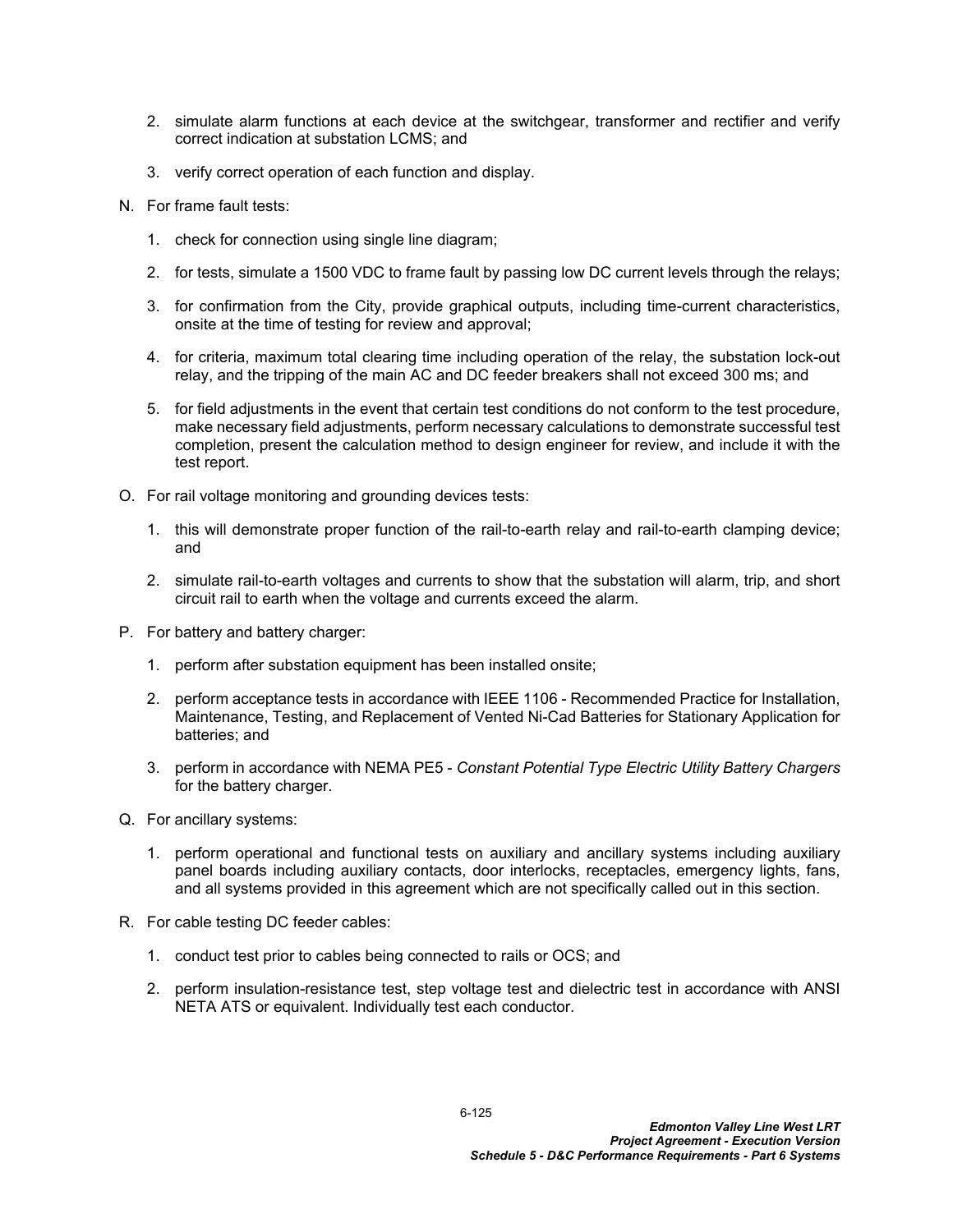# **6-2.7 SITE ACCEPTANCE TESTING (SAT)**

## **6-2.7.1 Site Testing**

- A. Provide the City with 90 days notice prior to any Traction Power Substation field installation and system tests.
	- 1. Test in accordance with ANSI NETA ATS or equivalent.
- B. Traction Power Substation field installation and system tests shall:
	- 1. demonstrate that each substation and section tie breaker are ready for energization and revenue service, both functionally and optically; and
	- 2. include testing of:
		- a. substation/section tie breaker equipment;
		- b. DC Protective relays;
		- c. auxiliary systems;
		- d. field installed power and control cable; and
		- e. wiring internal and external to substations/section tie breakers.
- C. System Integrated Testing shall:
	- 1. demonstrate that the installed traction electrification system functions properly in relation to other system elements specifically the transfer-trip between existing Churchill TPSS and the new 107 Street TPSS;
	- 2. demonstrate that all interfaces are correct and operable; and
	- 3. perform functional tests to prove satisfactory operation of all inter-tripping, interlock and supervisory control alarm and indication circuits.
- D. The SAT will not be commenced without Project Co having previously issued the City with a complete handover file. The handover file will include, but not be limited to the following:
	- a. a complete set of as-built drawings and documents;
	- b. completed factory acceptance test and calibration certificates;
	- c. completed installation test certificates; and
	- d. completed operations and maintenance documentation.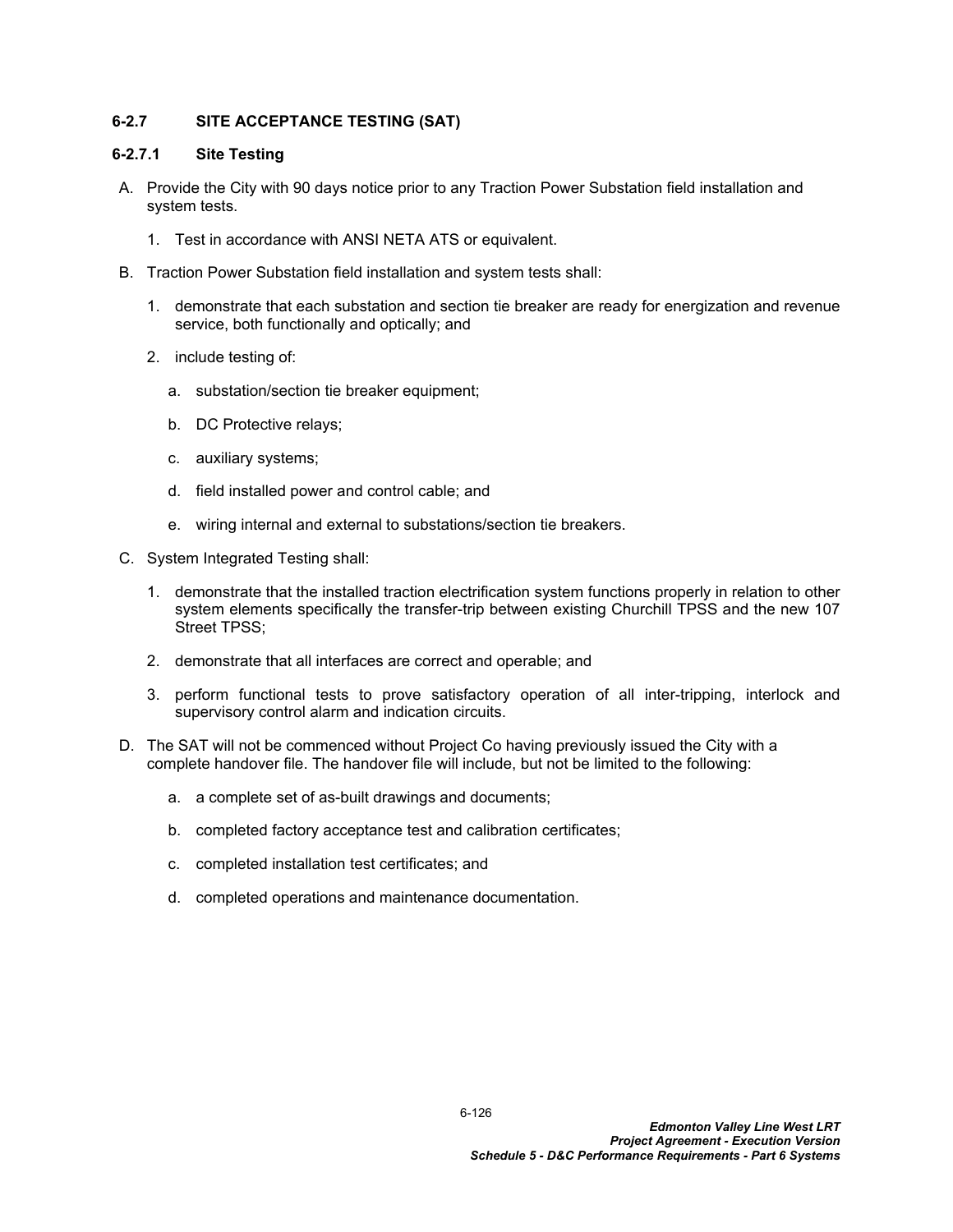# **SECTION 6-3– OVERHEAD CATENARY SYSTEM**

## **6-3.1 INTRODUCTION**

# **6-3.1.1 General**

A. This Section 6-3 [*Overhead Catenary System*] sets out the requirements for Design and Construction of the Overhead Catenary System (OCS) light rail transit electrification for the Valley Line LRT Stage 2.

# **6-3.1.2 Purpose and Scope**

- A. The Project Work for the OCS includes:
	- 1. the design, manufacture of materials and equipment, fabrication, supply of materials, installation, testing, Commissioning, and incidentals necessary to complete the OCS construction and installation;
	- 2. limited demolition and reconstruction of OCS on the Valley Line LRT Stage 1 in accordance with Section 1-1.4 *[Integration with Valley Line LRT Stage 1]* of this Schedule including interim training of the Operator; and
	- 3. integration of the Valley Line LRT Stage 2 into the Valley Line LRT Stage 1 integrated at the 102 Street Stop and Gerry Wright OMF Site, where the OCS on Valley Line LRT Stage 1 terminates just to the west side of the 102 Street Stop.
- B. Supply all OCS special tools and spare parts as described in Schedule 4 *[Design and Construction Protocols]* and in Section 6-3.1.1 [*General*] of this Schedule to perform all preventative and corrective maintenance, and repairs.

# **6-3.2 APPLICABLE CODES AND STANDARDS**

- A. The OCS and all associated infrastructure shall comply with and shall adhere to the following codes, standards and regulations, to the extent applicable:
	- 1. the Canadian Electrical Codes, CAN/CSA No. 1-15;
	- 2. AISC American Institute of Steel Construction;
	- 3. ASTM American Society for Testing and Materials;
	- 4. NESC National Electrical Safety Code;
	- 5. IEEE Institute of Electrical and Electronics Engineers;
	- 6. UL Underwriters Laboratories;
	- 7. IEC International Electrotechnical Commission;
	- 8. NEMA National Electrical Manufacturers Association;
	- 9. AWS D1.1 Structural Welding Code; and
	- 10. All relevant structural codes in accordance with Section 4-1.3 *[Codes and Standards]* of this Schedule.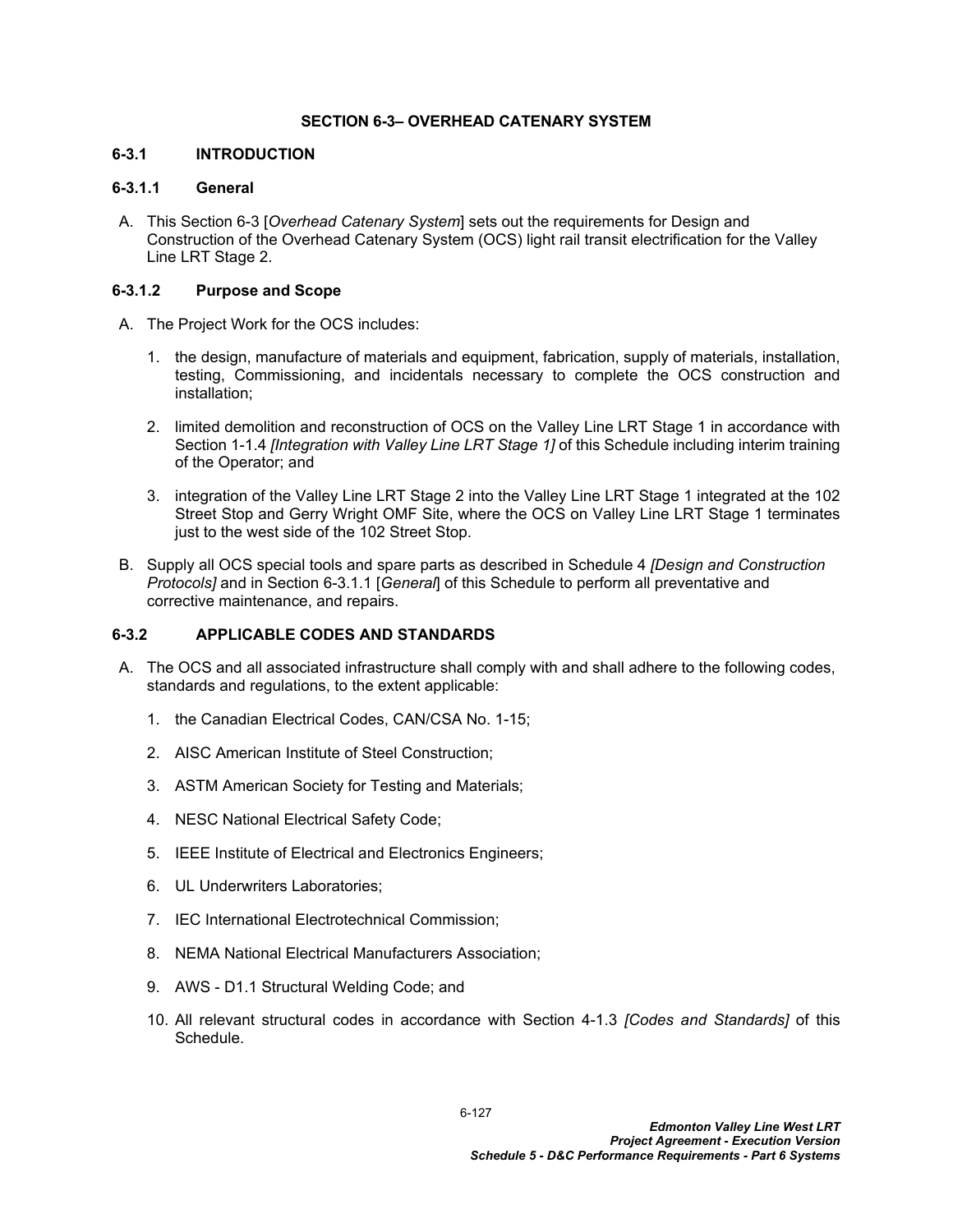# **6-3.3 DESIGN AND CONSTRUCTION REQUIREMENTS**

# **6-3.3.1 OCS - General**

# A. The OCS shall:

- 1. include all interface equipment between the DC Traction Power supply equipment at the TPSS and the pantograph equipment on the LRVs, including foundations, poles, cantilevers, span wires, supports, system conductors, registrations, hangers, jumpers, terminations, tensioning devices, sectioning equipment, and any other equipment for the operation and maintenance of the LRT System to the requirements as described in the Operability and Maintainability Parameters;
- 2. include all interfaces equipment to integrate with Valley Line LRT Stage 1;
- 3. be designed and use components similar to and interchangeable with those utilized on the Valley Line LRT Stage 1 which minimize its visual impact along the LRT Corridor.
- 4. be double-insulated to create a safe working zone between energized and grounded equipment;
- 5. provide uninterrupted current collection by all LRV pantographs for the operating speed range along the relevant section of the LRT alignment;
- 6. operate without fault or failure under the dynamic pantograph characteristics created by the Stage 1 LRV; and
- 7. conform to the SUI requirements as describe in Section 2.9 *[Support Systems]* of this Schedule and the Design Guide.
- B. The traction current return from the LRVs to each TPSS shall be via any combination of the running rails and parallel underground cables.

# **6-3.3.2 Overhead Catenary System Configuration**

- A. Provide a single auto-tensioned contact wire with supplemental underground feeders on the OCS along 102 Avenue and 107 Street, as necessary.
	- 1. Where underground feeders are required, connect to the contact wire at regular intervals to ensure the current carrying capacity of the contact wire is not exceeded.
	- 2. Support the contact wire along 102 Avenue from span wire arrangements extending across the Trackway and adjacent roadways similar to those utilized on the Valley Line LRT Stage 1.
- B. From 104 Avenue to the terminus at Lewis Farms, the OCS system shall be an auto-tensioned catenary system, consisting of a single messenger wire and single contact wire, via a construction overlap.
	- 1. The overhead wires may be supplemented with underground feeders, which connects to the contact wire at regular intervals to ensure the current carrying capacity of the catenary wires are not exceeded.
	- 2. Additional aerial conductors are not acceptable.
	- 3. The contact and messenger wires vertical separation at the cantilever support or system height shall be 750 mm. This is considered a 'low-profile' system to minimize the visual impact of the system.
- C. Provide a single, fixed OCS contact wire system within the Gerry Wright OMF Building B site.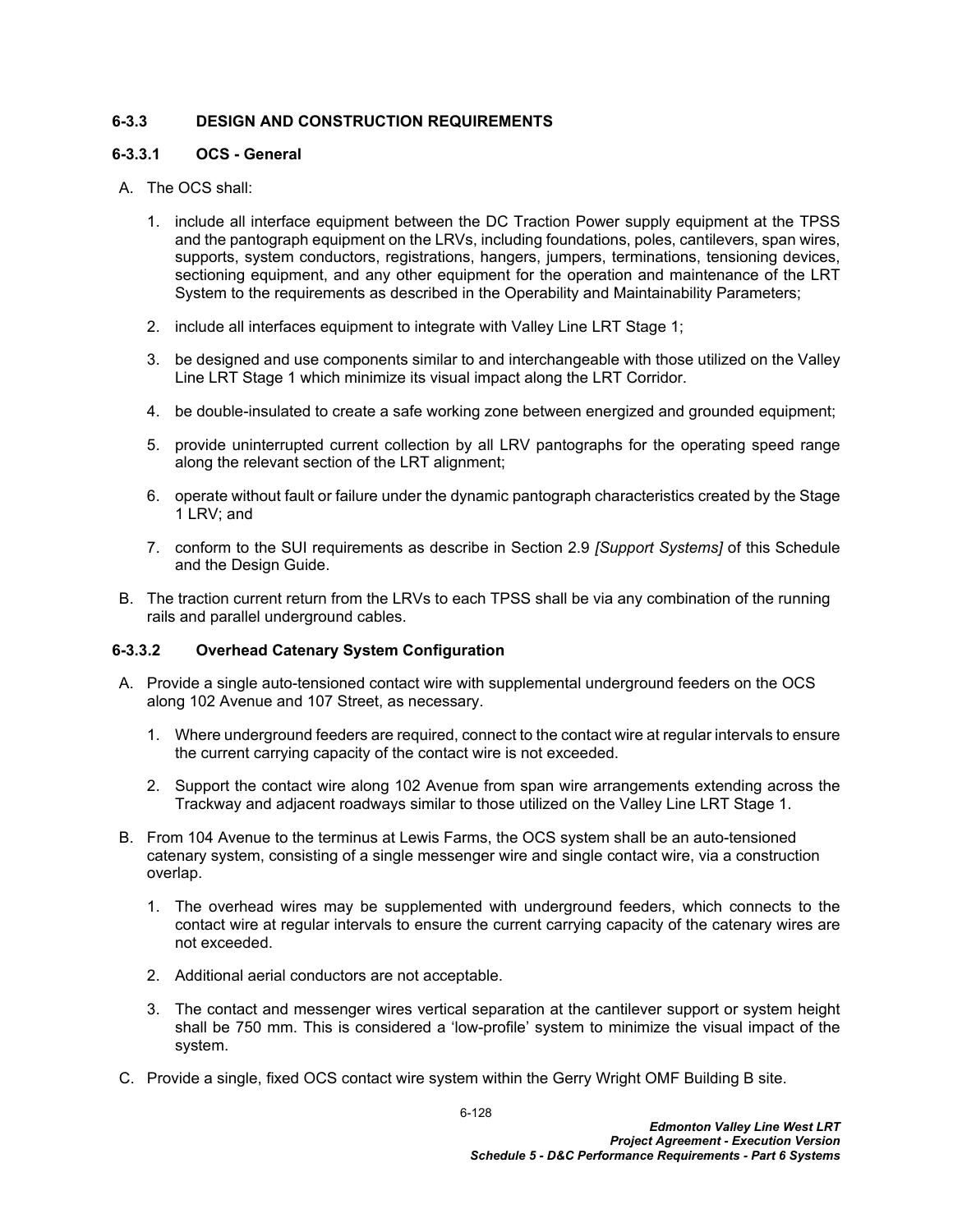- 1. The wires shall be supported from wither cantilevers, span wire arrangements, or a combination of both.
- D. Provide a single, fixed OCS contact wire system within the Lewis Farms Storage Facility.
	- 1. The wires shall be supported from wither cantilevers, span wire arrangements, or a combination of both.
- E. Not Used.
- F. Divide the OCS into tension sections with each tension section having an overlap with each adjacent section. Insulate the overlaps between adjacent tension sections at TPSS locations to provide isolation points.
- G. Section isolators can be used for Yard Track, Lead Track, Shop Track and crossover OCS sections and Mainline Track where overlaps are determined not practical;
- H. Design of the isolation points must take into consideration the highest risk locations for degraded operations to optimise use of platforms when short turning and interfacing with replacement bus services.
- I. Locate insulated overlaps or section insulators so that the DC power from the Traction Power System can be supplied independently to the line segments on either side of each TPSS.
- J. Complete OCS terminations with a balance weight anchor pole, a fixed termination pole, or a spring tensioner.
	- 1. Conceal balance weights in the OCS poles.
	- 2. Pneumatic or hydraulic tensioning devices shall not be permitted.
- K. Provide a midpoint anchor assembly to prevent longitudinal movement of the OCS along the Track.
	- 1. Midpoint anchors shall be placed as close as possible to the midway point between each set of tensioning devices.
- L. The contact wire and any messenger wire shall be maintained at a constant tension using a tensioning device which incorporates safety features to prevent unauthorized personnel from accessing the system.
- M. Comply to the minimum contact wire height as specified in CSA C22.1-18 and do not exceed the maximum working height of the pantograph for the Stage 1 LRV.
- N. The gradient of the contact wire relative to the gradient of the rail, shall not exceed the values set out in Table 6-3.3-1 [*Contact Wire Gradients*] of this Schedule:

| <b>Maximum Design Speed</b> | <b>Maximum Contact Wire Gradient</b> |
|-----------------------------|--------------------------------------|
| $\leq 30$ kph               | $+/- 1.3%$                           |
| $>30$ kph to $\leq 50$ kph  | $+/- 0.8\%$                          |
| $>50$ kph to $\leq 80$ kph  | $+/- 0.6%$                           |

# **Table 6-3.3-1: Contact Wire Gradients**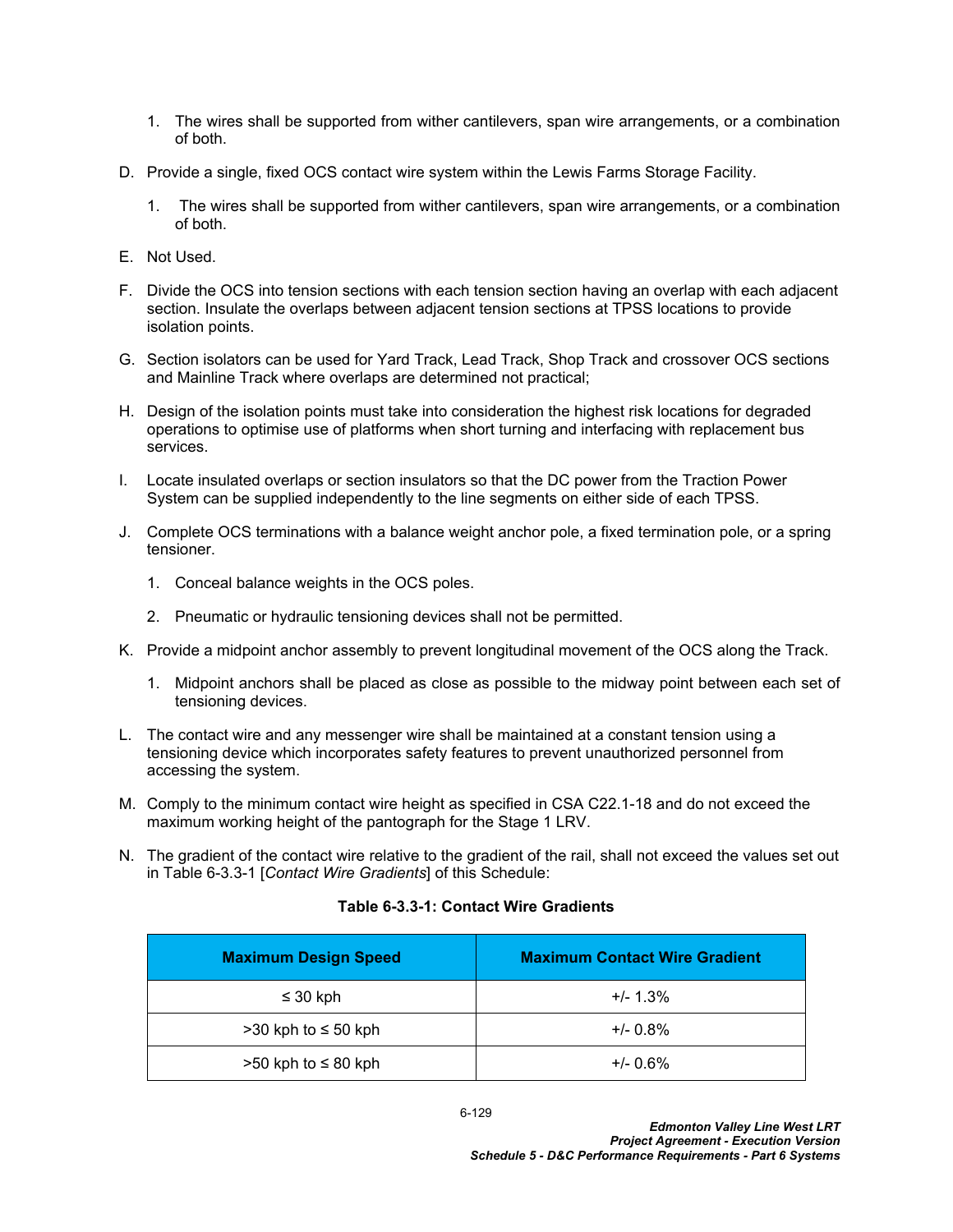- O. The maximum gradient change from one span to the next shall not exceed one-half the maximum gradient for the maximum design speed of the applicable span.
- P. Stagger the contact wire on both tangent and curved tracks to achieve uniform wear of the pantograph. Where messenger wire is required, stagger the contact wire and position the messenger wire over the contact wire.
- Q. Prepare and submit an OCS pole spacing and stagger report based on the Stage 1 LRV with the first Interim Design submission for the OCS Line Wide as described in Appendix 4B [*Project Specific Submission Requirements*], (the "**OCS Pole Spacing and Stagger Report**"**)**.
	- 1. Prepare the report in accordance with Good Industry Practice.
	- 2. Include the maximum span length and stagger (i.e. least number of support structures) required to ensure that pantograph de-wirement does not occur in the report.
- R. Provide cantilever arm assemblies to vertically support the OCS along at-grade sections of LRT alignment.
	- 1. The cantilever arm assemblies shall vertically support, and horizontally regulate the contact wire and any messenger wire.
	- 2. Cantilever arm assemblies shall be mounted directly to the OCS poles by brackets.
- S. Use cross spans or head spans between two (2) OCS poles to support the OCS where a pole cannot be placed between the Tracks or where the distance between the track and the nearest OCS pole is too great.
- T. Provide common grounding of OCS support poles on the Elevated Guideway through electrical connection to either bonded (welded) reinforcing steel in the deck or to each other and a common ground electrode system.

# **6-3.3.3 Interface with Valley Line LRT Stage 1**

- A. Not Used.
- B. The two (2) locations where it is necessary to interface with the Valley Line LRT Stage 1 OCS are located at 102 Street and the Gerry Wright OMF Building B site.
- C. For further information and clarification of construction constraints regarding the OCS interfaces, refer to Section 1-1.4 *[Integration with Valley Line LRT Stage 1]* of this Schedule.

#### **6-3.3.4 Environment**

- A. Design the OCS equipment to operate satisfactorily under all environmental conditions as described in this section and withstand the wind and ice non-operating conditions listed in [Table 6-3.3-2](#page-133-0) [*Design Climatic Conditions*] of this Schedule without permanent deformation.
- B. The LRT alignment is adjacent or integrated into the roadways, which may be treated with chemicals to deter ice. Some chemicals may create a spray environment adverse to insulators. Creepage distances shall be rated accordingly.
- C. For Environmental Climatic Conditions, refer to Section 1-2.1.9 [*Edmonton Climatic Requirements*] of this Schedule.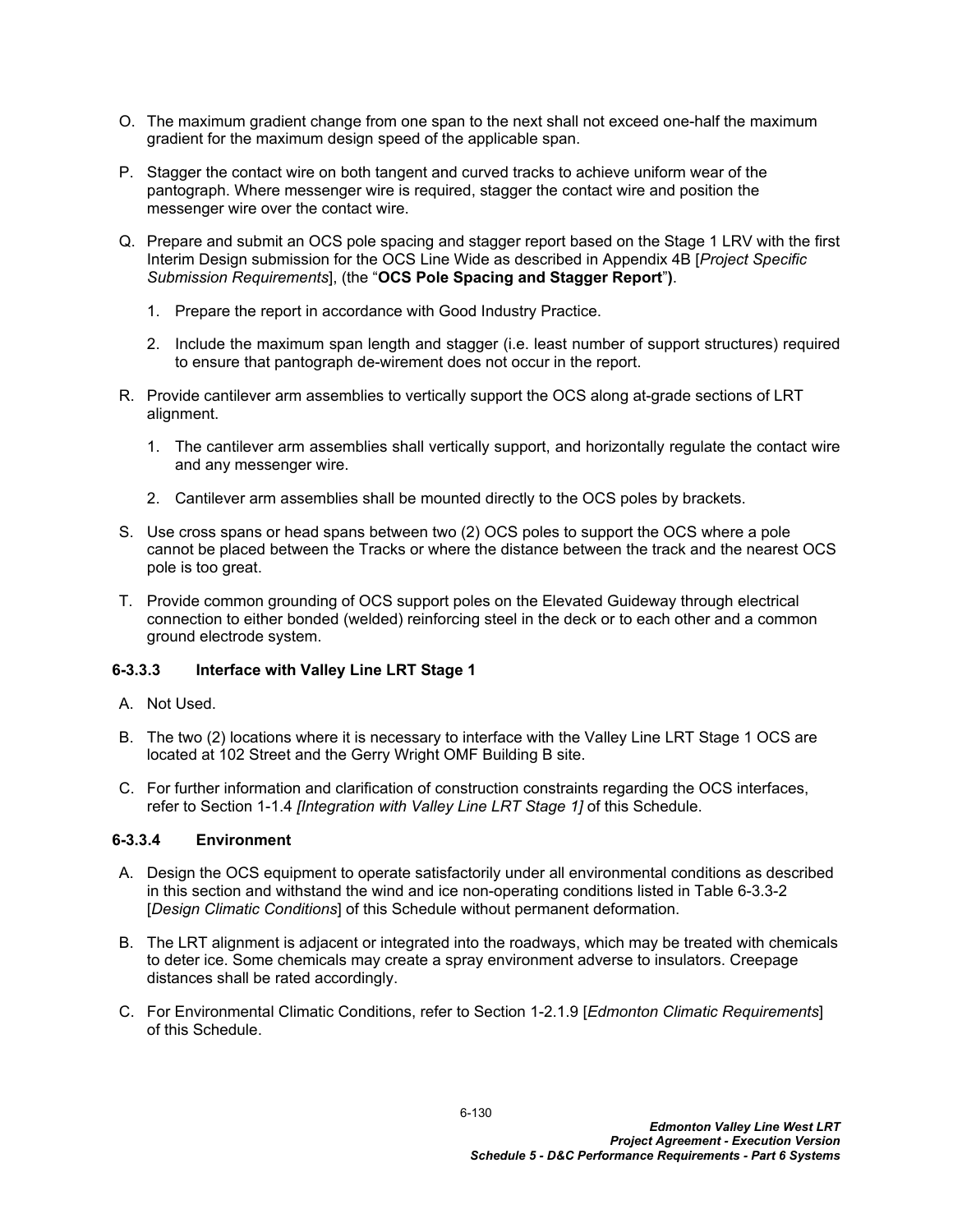# <span id="page-133-0"></span>**Table 6-3.3-2: Design Climatic Conditions**

| <b>Factor</b> | <b>LRV Operating</b> |    | <b>LRV Non-operational</b> |     |
|---------------|----------------------|----|----------------------------|-----|
| Wind, kph     | 65                   | 95 | 95                         | 150 |
| Ice, mm       | 12.5                 |    | 12.5                       | U   |

# **6-3.3.5 Materials Selection**

A. Ensure all new components at the interface with the existing OCS are compatible OCS material and component styles to the supplied materials installed on the Valley Line LRT Stage 1.

#### **6-3.3.6 Recovery of Redundant OCS Materials**

- A. Remove and de-commission specific OCS poles and supports that the new trackwork and alignment use in service at the integration point with Valley Line LRT Stage 1.
	- 1. Remove all unused OCS line assemblies, poles and components for the locations as shown on the Design Drawings.
- B. Return all removed and de-commissioned materials to the City.

# **6-3.3.7 Field Testing**

- A. Prepare and submit a complete and comprehensive OCS test plan and detailed, specific test procedures in accordance with Schedule 2 *[Submittal Review Procedure]* 90 days prior to starting any field testing (the "**OCS Test Plan**").
- B. Perform all tests necessary to ensure that the OCS configurations and equipment performs according to the requirements identified within this Schedule.
- C. Perform electrical tests in accordance with Section [6-3.3.16](#page-147-0) [*[Testing](#page-147-0)*] of this Schedule. All tests may be witnessed by a representative of the City.

# **6-3.3.8 Design Drawing Set and Submittals**

- A. With each of the first, second Interim Design and Final Design submissions for the OCS as described in Appendix 4B [*Project Specific Submission Requirements*], submit an OCS Design Drawing set compromised of site-specific and OCS layout plans (the "**OCS Design Package**").
	- 1. Site-specific plans shall:
		- a. include sectionalizing diagrams schematic single-line drawings that show the location of the TPSS and the sectioning requirements of the OCS that enable OCS section isolation in the event of a fault or for routine maintenance. The negative circuit does not need consider those circuit elements required for Train signaling purposes;
		- b. include master overlap charts single-line diagrams drawn to an approximate along-track scale;
		- c. provide an overview of the layout of individual tension lengths of OCS conductors;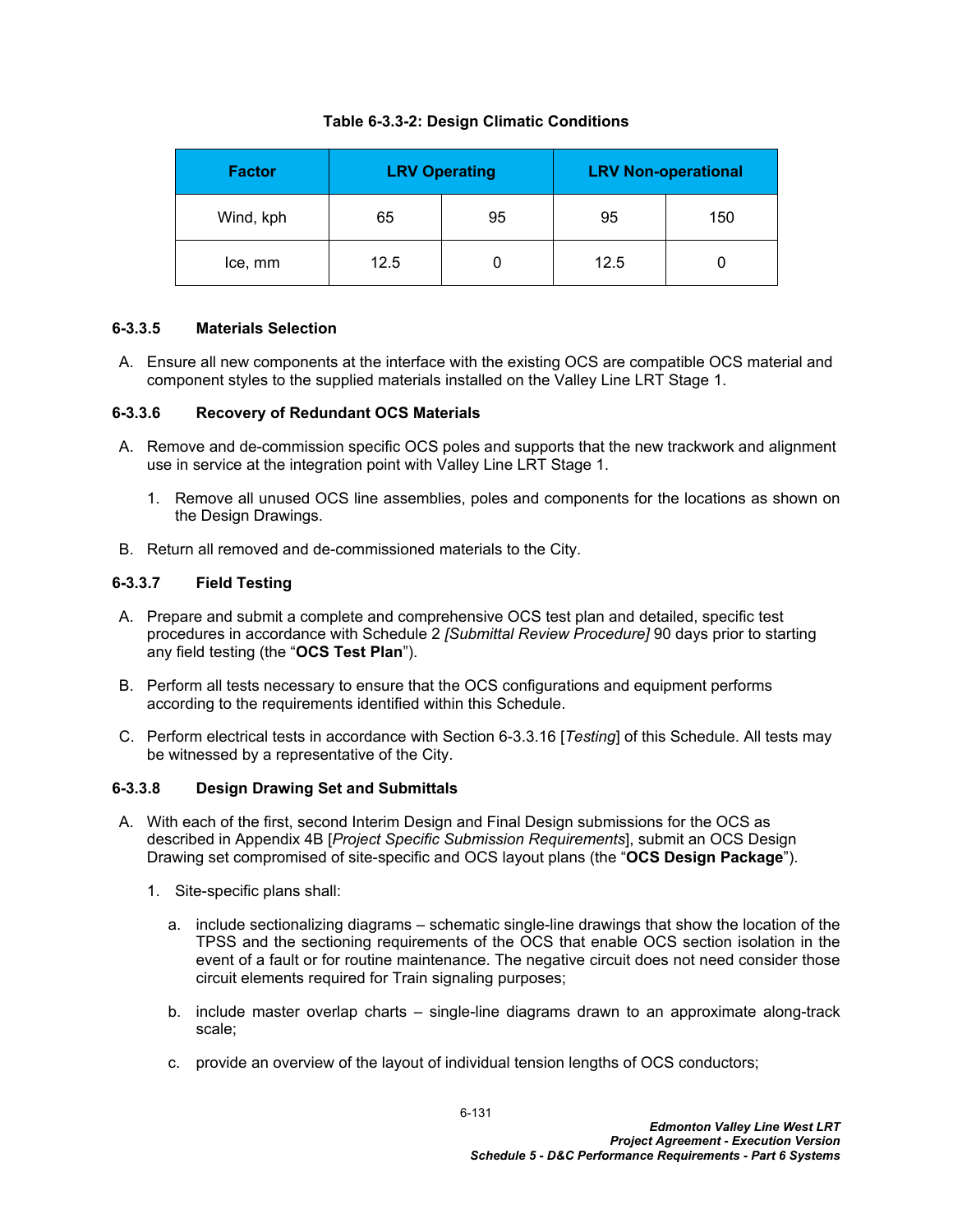- d. show identification numbers for individual wire runs and the lengths of individual half tension lengths, with the type of anchor-fixed termination, balance weight termination or midpoint;
- e. provide a legend for the OCS wiring layouts;
- f. show track alignment with track speeds, curve radius and alignment equations, track profile with track grades, track turnouts and crossovers, stations, overpasses, underpasses and grade crossings;
- g. show all wire run lengths on the master overlap charts and tabulated on a wire run chart drawing; and
- h. include OCS Wiring Layouts use scaled track plans as a background.
	- i. Show OCS equipment on a pole-by-pole basis, including the dimensional requirements to enable Project Co to install the OCS to line and elevation. Where poles are not practical, use alternative OCS support designs, and give the same type details. Supplementary plans may be referenced, as needed.
- 2. OCS layout plans shall include:
	- a. OCS Standard Plans
		- i. general drawings; and
		- ii. OCS abbreviations, drawing legends and general notes in general drawings;
	- b. Technical Sheets
		- i. provide OCS technical sheets with information regarding design data including parameters, values conductor characteristics, conductor tensions, temperature conditions, maximum wiring spans on tangent and curved track, along track movement data, wind blow off data, maximum mid span offset, pantograph clearance envelope and steady arm dimensional criteria;
	- c. General Arrangement Drawings
		- i. show layout and dimensions on the general arrangement drawings for poles and wiring at overlaps, midpoint anchors, crossovers and terminations and show multiple poles and multiple spans. Reference typical structures, constrained corridors, and typical spans;
	- d. Typical Structure Drawings
		- i. provide elevations on typical structure drawings of typical OCS supports used for various common functions. Show typical heights and staggers of conductors and typical offsets of poles at track cross-sections on the drawings; and
		- ii. identify generically the assembly drawings required for complete installation of the sitespecific structure;
	- e. Typical Span Drawings
		- i. provide elevations of typical single spans of OCS wiring, including those with any special features such as section insulators or out-of-running cut-in insulators on span drawings; and
		- ii. identify generically the in-span assemblies required in the spans, and where required, set out dimensions;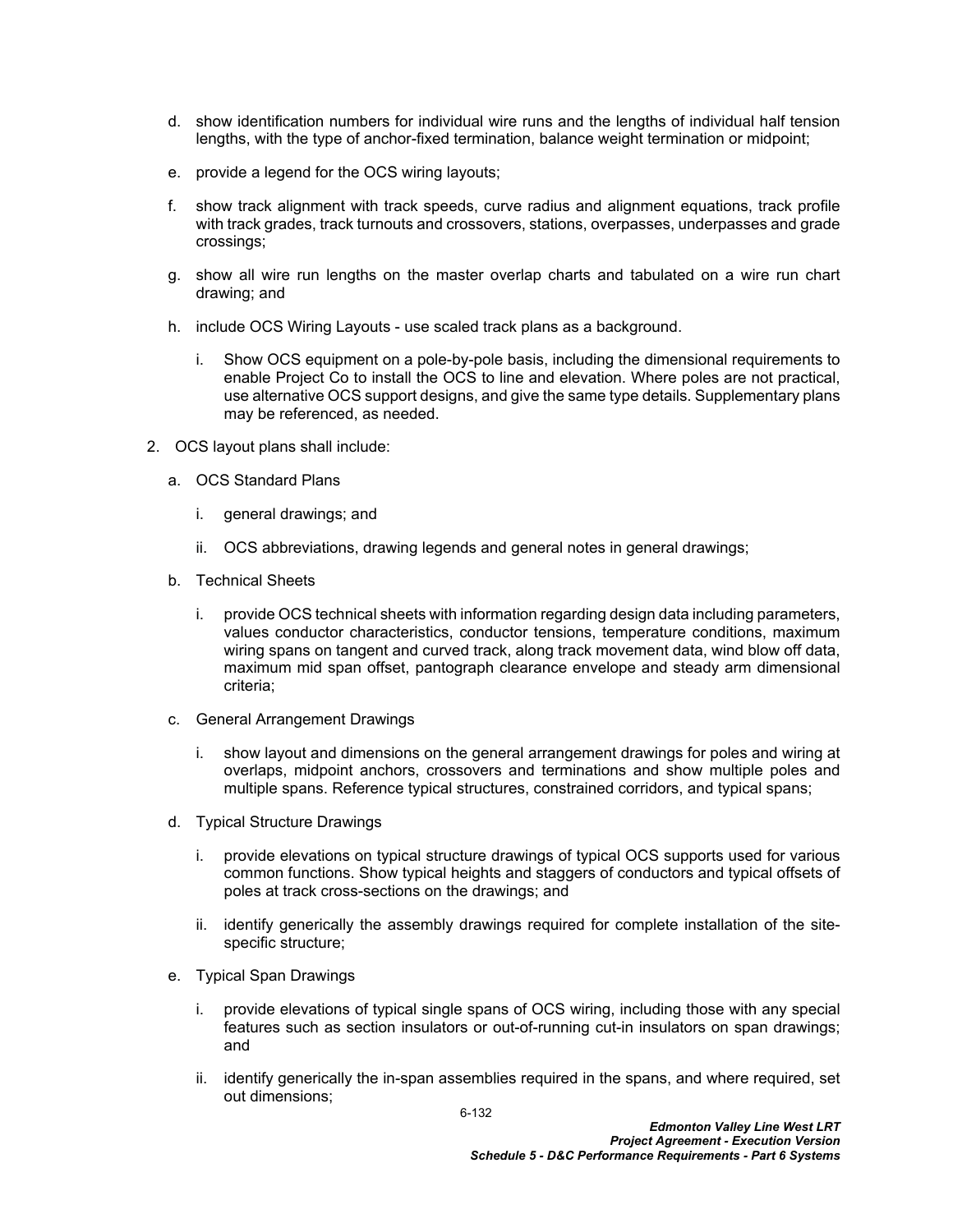- f. Assembly Drawings
	- i. assembly drawings are common configurations of OCS components, such as cantilevers, balance weight terminations, down-guys and poles;
	- ii. rationalize OCS assemblies and give discrete assembly references. Provide discrete assembly references by components used and their count – pipe, wires, and tie-wraps may not be counted or dimensioned; and
	- iii. provide typical component details of the assembly references allocated on the wiring layouts to illustrate on the assembly drawings and quantify the materials required at each support location.

# **6-3.3.8.1 Final Design**

- A. Reference the guidelines and adhere to standards that are indicated and shown in the OCS technical sheets, wiring layouts, arrangements and assembly drawings that are packaged for design completion, including shop drawings and other generated documents.
- B. Responsibilities for completion of the OCS design shall include the following tasks:
	- 1. the preparation of shop drawings for all assembly references, components and materials to be supplied;
	- 2. IFC drawings by applying the materials, assemblies, and methods to the OCS design; and
	- 3. OCS design for staging work, including preparation of drawings showing interim OCS installations in support of construction staging.

### **6-3.3.8.2 Shop Drawings**

- A. Ensure that the component and equipment suppliers have a minimum of 10 years experience in the manufacture of OCS hardware for use on light rail systems.
	- 1. Prepare detailed shop drawings to identify the physical size, strength, form and fit of the assemblies, and the individual components, for each assembly reference used in the wiring layouts.
- B. Shop drawings shall show the precise quantity of each component required for each assembly in its materials list.
	- 1. Use the assembly references as the basis to prepare shop drawings.
	- 2. Where appropriate, assembly or component weights, design dimensions, maximum working loads, installation rules, etc. shall be given.
	- 3. Show registration assemblies pantograph clearance envelope to verify adequate mechanical clearance to pantographs.

# **6-3.3.8.3 Installation Documentation**

- A. Ensure that the installation of the OCS is in accordance with this and the accompanying Schedules.
- B. Show the materials schedule and installation procedure, including the assembly references, on the OCS wiring layouts and for the final permanent OCS. The documents provided shall include:
	- 1. OCS poles, guys and foundations;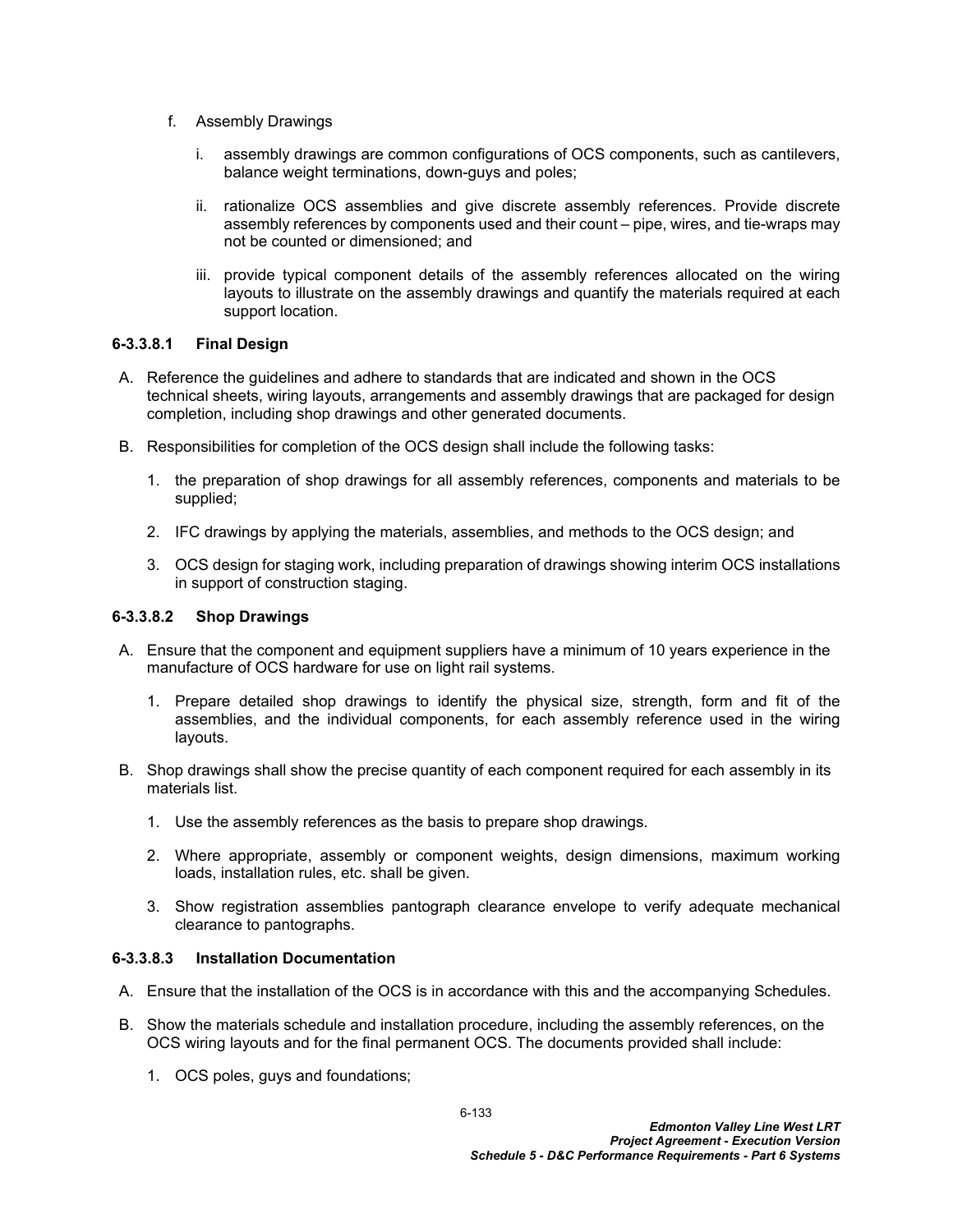- 2. OCS supports, including cantilevers, insulators, cross-span wire supports and their mounting brackets;
- 3. OCS support attachments at overhead bridges and on retaining walls;
- 4. OCS conductor termination assemblies including balance weight terminations, fixed termination assemblies and mid-point guy assemblies;
- 5. section insulators, jumpers and in span assemblies;
- 6. grounding and bonding; and
- 7. incidental OCS system hardware, including safety screens.

# **6-3.3.8.4 Contract As-Built Records**

A. Provide As-Built documentation for the final OCS configurations installed in accordance with Schedule 4 [*Design and Construction Protocols*].

# **6-3.3.9 Foundations**

- A. Construct OCS pole foundation from reinforced concrete, designed and constructed in accordance with the requirements in Part 4 [*Structures*] of this Schedule. They shall be:
	- 1. embedded in the earth, be an integral part of the track slab structure or provided as part of other structures forming part of the LRT System;
	- 2. designed to account for the structure loading and soil conditions;
	- 3. designed to take the maximum elastic bending capacity of the pole plus 20%;
	- 4. designed to accept bolted base poles and structure grounding; and
	- 5. designed to contain feeder or utility cables using concealed conduits.
- B. Ensure that all metallic OCS pole foundation components, including the pole baseplates, that are embedded in, or otherwise come in contact with, concrete surfaces are coated with a sacrificial/barrier coating. The sacrificial/barrier coating shall be applied to the entire component and shall extend a minimum of:
	- 1. 150 mm into the concrete; and
	- 2. 25 mm above the surface of the concrete.

#### **6-3.3.9.2 OCS Foundations on Transportation Structures**

A. For OCS foundations on Transportation Structures refer to Section 4-2.12 [*Pole Foundations*] of this Schedule.

# **6-3.3.9.3 Quality Assurance**

- A. Construction Tolerances
	- 1. locate the center of the OCS cast-in-place foundations horizontally within the following tolerances:
		- a. along track  $-$  +/- 1000 mm from the accepted Final Design; and
		- b. across track  $-$  +/- 75 mm from the accepted Final Design;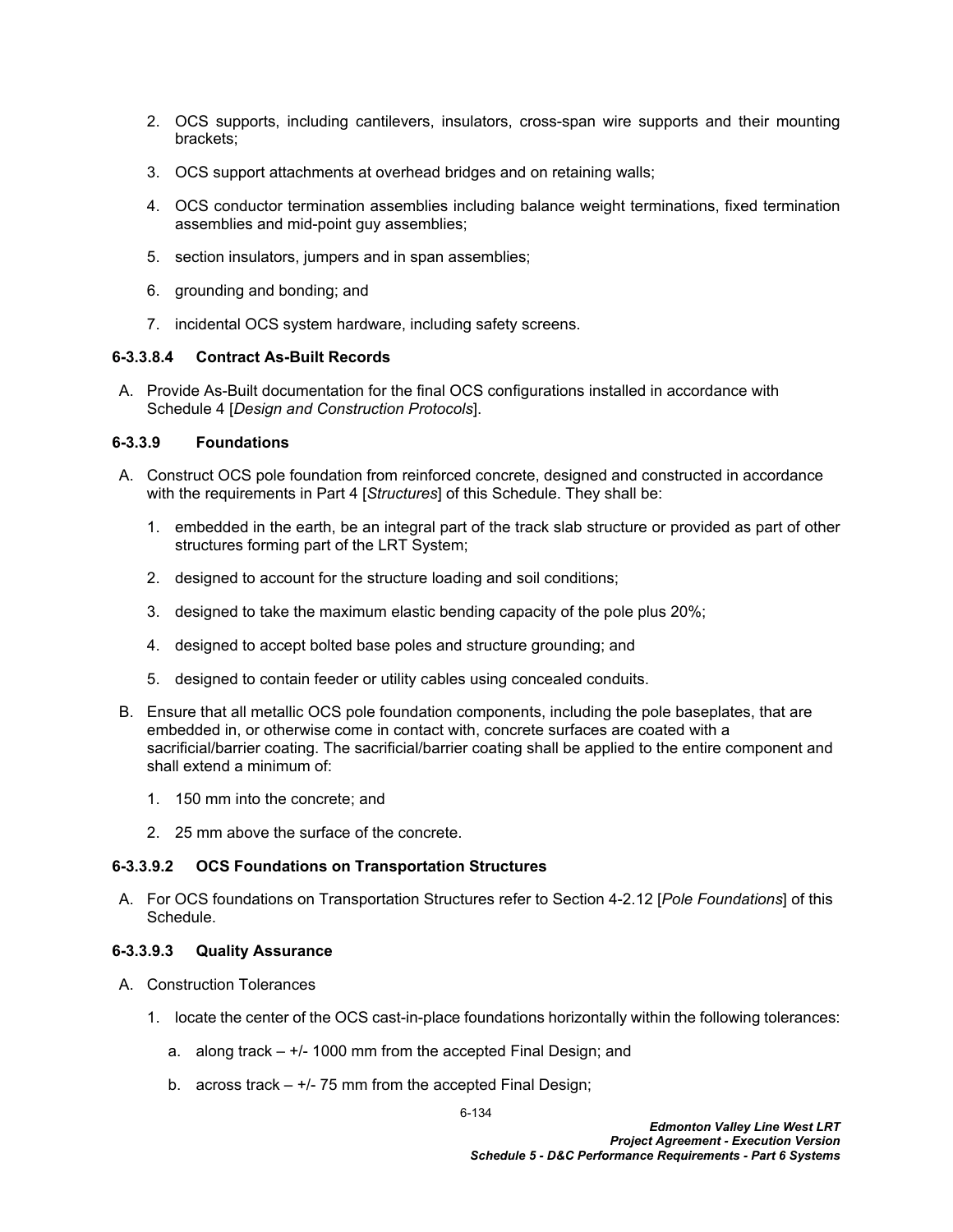- 2. drilled pier out-of-plumb dimensions shall be checked after excavation and before concreting. The maximum tolerance shall be 150 mm out-of-plumb within each 3 m of excavation depth. This tolerance applies to the diameter dimension, and it does not include excavation over-cutting when it occurs;
- 3. ensure the tops of all foundations and anchors are within ±25 mm of design level; and
- 4. install OCS foundation anchor bolts plumb and within the following tolerances relative to the top of the foundation:
	- a. horizontal +/-10 mm off of square, the center of which shall meet the tolerance requirements of the foundation; and
	- b. vertical +/-5 mm. Provide templates for all anchor bolts to ensure correct alignment.
- B. Measure and record the electrical resistance testing of the pole and foundation grounding systems. Ensure that the OCS poles have a ground resistance of 25 ohms or less.
	- 1. Should the resistance be found to be more than the permissible value, drive and connect the additional ground rods into the grounding system.

# **6-3.3.9.4 Anchor Bolts**

- A. Provide high-strength carbon steel bolts; ASTM F1554, Grade 55, over-tapped threads in accordance with AISC requirements for UNC Series.
- B. Galvanizing shall comply with ASTM A153.
- C. Nuts shall comply with ASTM A563, hot dip galvanized, over tapped threads in accordance with AISC requirements for UNC series.

# **6-3.3.9.5 Clevis Connector and Coupler Sleeve**

A. Ensure the clevis connector and coupler sleeves comply with ASTM A668 and with ASTM A153 for galvanizing.

#### **6-3.3.9.6 Ground Wire**

- A. Ensure that ground wires comply with ASTM B3 annealed, soft-drawn, bare copper, of Class B strand, with 98% conductivity.
- B. Ensure that the grounding wires comply with the requirements of the Canadian Electrical Code.
	- 1. Grounding wires shall, as a minimum, be 2/0 AWG bare.

# **6-3.3.9.7 Exothermic Welding Material**

- A. Utilize exothermic welded type connections, Cadweld, or equivalent.
	- 1. Materials, including molds, weld material, tools and accessories, shall be supplied by one manufacturer to ensure compatibility.

# **6-3.3.9.8 Foundation Ground Rods**

A. Ensure that the foundation ground rods are in accordance with Section [6-3.3.13.4](#page-147-1) [*[Grounding and](#page-147-1)  [Bonding](#page-147-1)*] of this Schedule.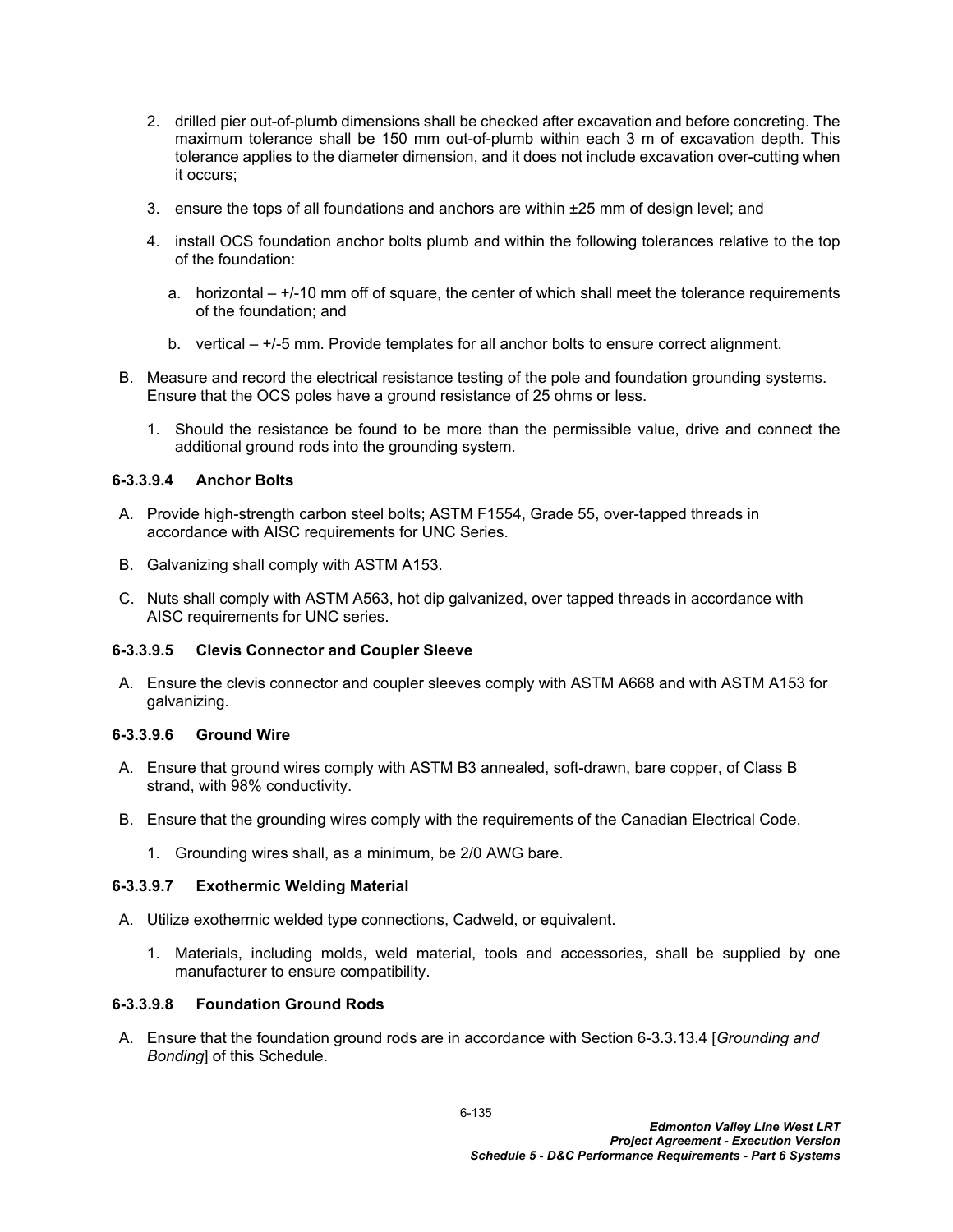B. Perform electrical resistance testing of all OCS foundation grounds in accordance with Section [6-](#page-147-1) [3.3.13.4](#page-147-1) [*[Grounding and Bonding](#page-147-1)*] of this Schedule.

# **6-3.3.10 Poles**

- A. This Section 6-3.3.7 [*Poles*] covers the design, fabrication, hot-dip galvanizing, painting and labeling of new tapered tubular steel poles for use as part of the OCS as specified herein.
- B. Ensure that the OCS poles are of a tapered tubular steel-galvanized type in accordance with ASTM A123.
- C. Pole design shall comply with the SUI requirements in Section 2-9.8 [*Overhead Catenary System*] of this Schedule and the Design Guide.

# **6-3.3.10.2 Pole Types**

- A. Ensure that the poles are of the tapered tubular type and match those currently being used on the Valley Line LRT Stage 1.
	- 1. Balance weight anchor poles may be straight and not tapered.

# **6-3.3.10.3 Poles General**

- A. Poles shall:
	- 1. provide a contemporary, unadorned design at the minimal height and diameter. Heavier wall thickness section poles and or other visually unobtrusive structural reinforcement innovations shall be utilized to achieve minimal pole diameters;
	- 2. be steel construction and tapered at approximately 6 mm/m, equivalent to a reduction in diameter of 12 mm/m;
	- 3. have a design bending capacity based on the yield stress of the material;
	- 4. deflect no more than 2% of their length when the rated maximum bending load is applied 600 mm from the top of the pole;
	- 5. be raked with a tolerance of ±25 mm to appear vertical when under normal dead load conditions, i.e. no wind or ice;
	- 6. have a pole cap or finial to prevent water ingress;
	- 7. be designed to prevent water accumulation inside the pole; and
	- 8. be provided with sealed cable spouts wherever wires or cables exit through the side.
- B. Where employed, poles shall be designed such that the balanced weight assemblies are housed inside the OCS poles.
- C. Repair any damage to galvanized OCS pole finished surfaces in accordance with ASTM A780.
- D. Where OCS poles are combined with lighting, spacing between poles shall be optimized with the lighting and catenary design.
	- 1. Infill lighting poles may only be considered if it can be demonstrated that lighting levels in pedestrian areas and the Roadways cannot be achieved solely through the use of shared use poles.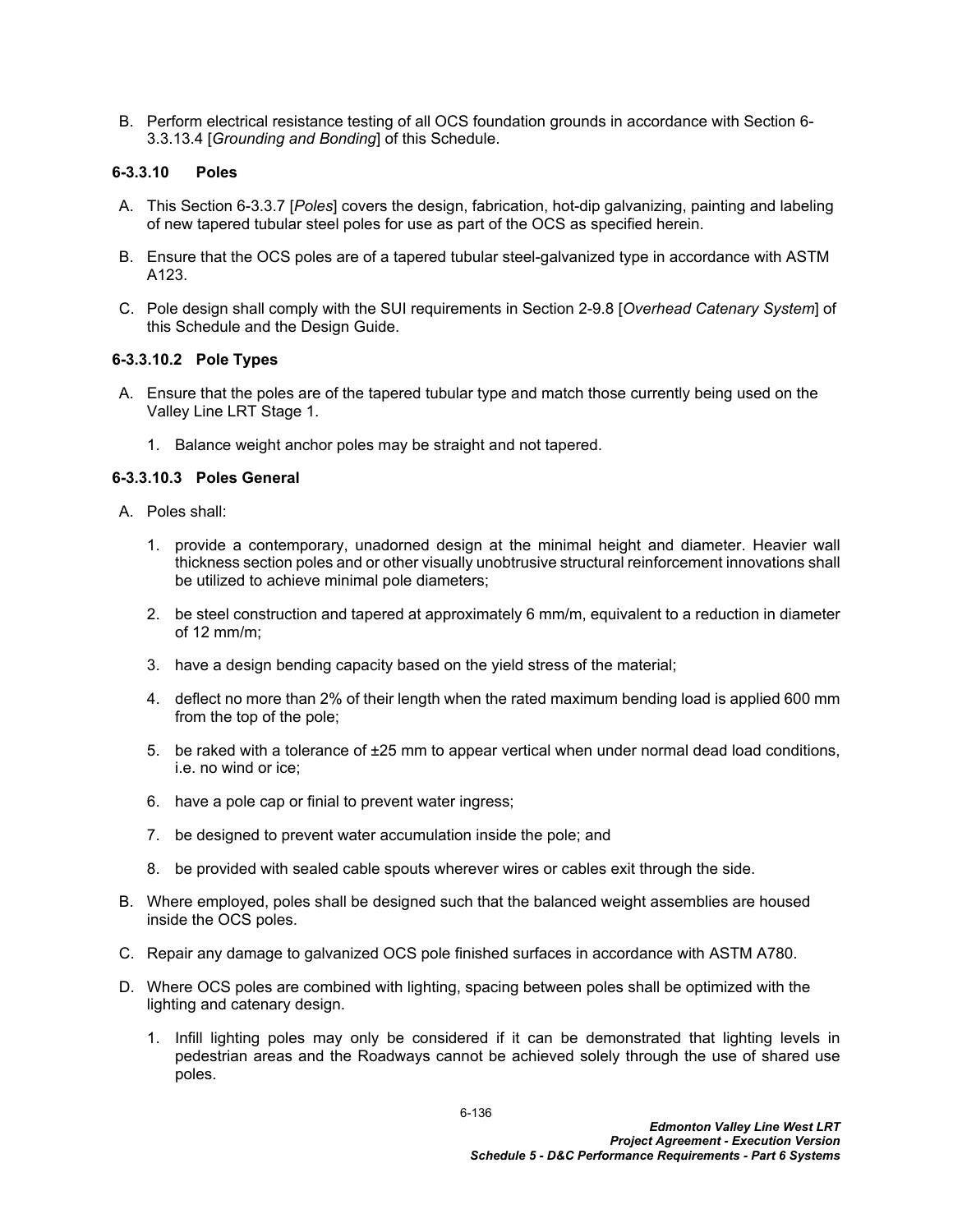2. Shared use poles shall comply with the SUI requirements of Section 2-9.8 *[Overhead Catenary System]* of this Schedule and the Design Guide.

### **6-3.3.10.4 Product Description**

- A. Fabricate pole shafts from one structural steel material type conforming to the following requirements:
	- 1. A595, Grade A steel;
	- 2. base plates shall be fabricated from structural steel conforming to ASTM A572, Grade 42 steel; and
	- 3. poles shall have no spliced joints.
- B. Fabricate pole caps from steel compatible with the pole shaft and attached to the shaft with a minimum of three (3) stainless steel set screws.

# **6-3.3.10.5 Fabrication**

- A. Fabricate poles, handholes, fittings, accessories and base plates by methods conforming to AISC specifications, except as specified herein.
- B. The following tolerances shall be used during fabrication:
	- 1. tubular pole diameter within 1.5 mm of the design diameter and shall be within 1.5 mm of perfect round;
	- 2. pole wall thickness within plus 10%, but not less than the design thickness;
	- 3. pole straightness within 1.5 mm per 1.5 m of pole length; and
	- 4. base plate tolerances shall be as follows:
		- a. bolt circle diameter: +1.5 mm, -0 mm;
		- b. hole diameter: +1.5 mm, -0 mm; and
		- c. location of Holes: ±1.5 mm along the bolt circle diameter.

#### **6-3.3.10.6 Pole Identification**

- A. Provide pole identification plates similar to those currently being used on the Valley Line LRT Stage 1.
- B. Locate pole stationing labels at a height such that they can be easily read by a Driver travelling in either direction.

# **6-3.3.10.7 Pole Painting**

- A. Paint the poles in accordance with the SUI requirements in Section 2-9.8 *[Overhead Catenary System]* of this Schedule and the Design Guide.
	- 1. The painting process shall be suitable for steel-galvanized poles.
- B. Ensure that painted OCS poles are supplied from the manufacturer in a finished condition.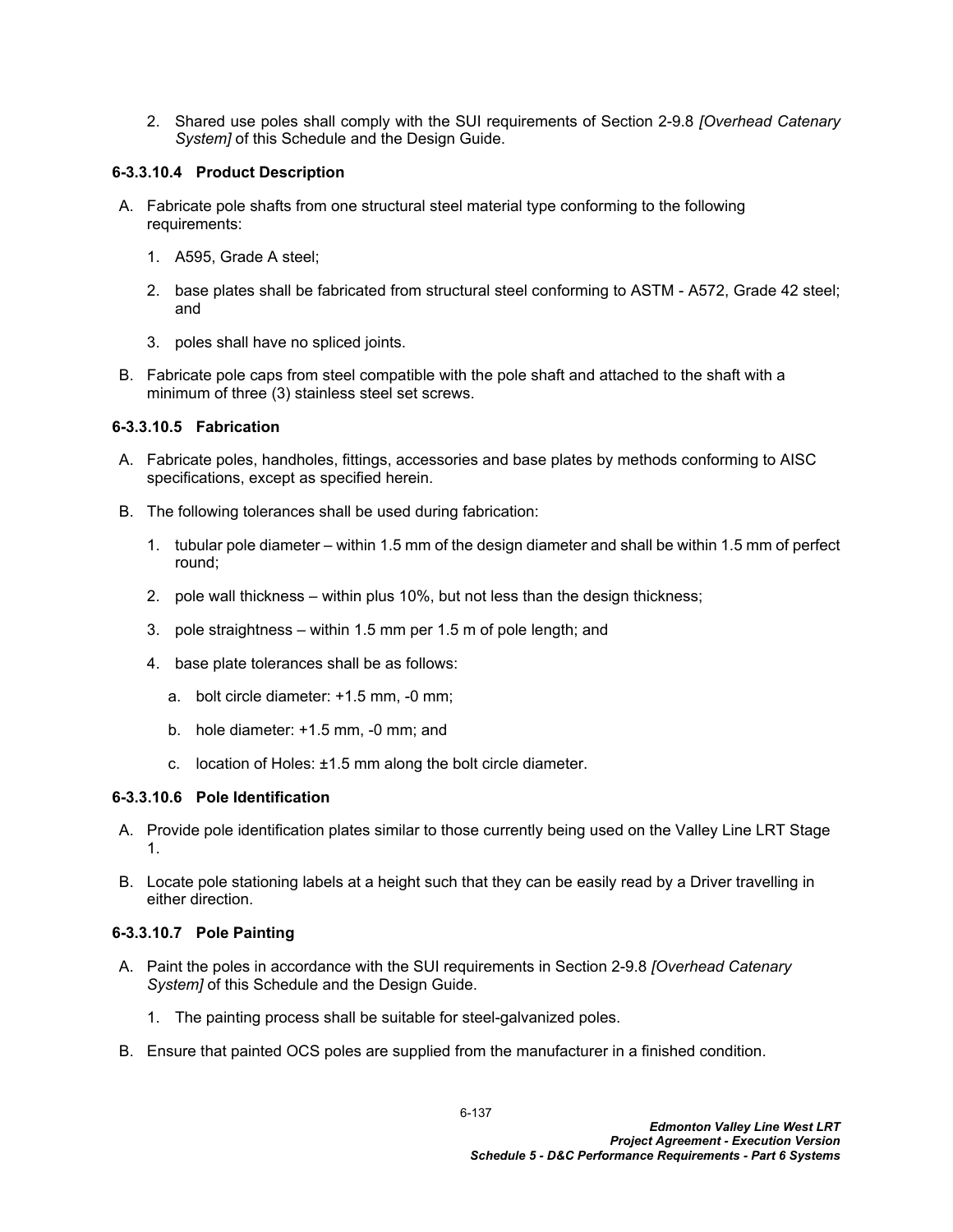- 1. Any paint damage requiring field touch-up painting shall conform to the manufacturer specifications.
- C. The finished coating shall have a Design Service Life of a minimum of 15 years, with no visible paint peeling, blistering, cracking or surface corrosion evident or occurring within that period.

# **6-3.3.11 Cables, Conductors, Wires and Ropes**

- A. This Section 6-3.8.8 [*Cables, Conductors, Wires and* Ropes] covers the supply of the OCS cables, conductors, wires and ropes.
- B. Splices shall not be used in new cables, conductors, wires and ropes.
	- 1. With the exception of the OCS messenger and contact wires, where connecting to the existing system, splices may be used as accepted by the City.

# **6-3.3.11.2 Warranty**

A. Provide a Manufacturer Warranty for the cables, conductors, wires and ropes unconditionally guaranteeing that such material will be free from defects for a minimum of five (5) years.

# **6-3.3.11.3 Material**

- A. Provide cables, conductors, wires and ropes materials with a composition, quality and purity, such that the finished product has the properties and characteristics described in this Schedule and the referenced standards.
	- 1. All cables, conductors, wires and ropes of the same design shall be uniform size and shape.
- B. All cables, conductors, wires and ropes shall be of the same material composition and diameter as the Valley Line LRT Stage 1.

#### **6-3.3.11.4 Performance**

- A. The physical, mechanical and electrical properties of the cables, conductors, wires and ropes shall conform to the requirements of this Schedule and the pertinent provisions of all standards referenced in Section 6-3 *[Overhead Catenary System]* of this Schedule.
- B. All cables, conductors, wires and ropes shall have a minimum Design Service Life as defined in, as defined in Section 1-2.9 [*Design Service Life*] of this Schedule, under Valley Line LRT's environmental and operating conditions.

#### **6-3.3.12 Fittings and Hardware**

A. Provide OCS fittings and hardware material composition similar to the Valley Line LRT Stage 1.

# **6-3.3.12.2 Support and Registration Assemblies**

#### A. Materials

- 1. Provide OCS support and registration assemblies' material composition similar to the Valley Line LRT Stage 1.
- 2. All components used in the support and registration assemblies shall be of sufficient strength and durability to withstand the design loads, with a minimum factor of safety of 2.5 relative to operating conditions.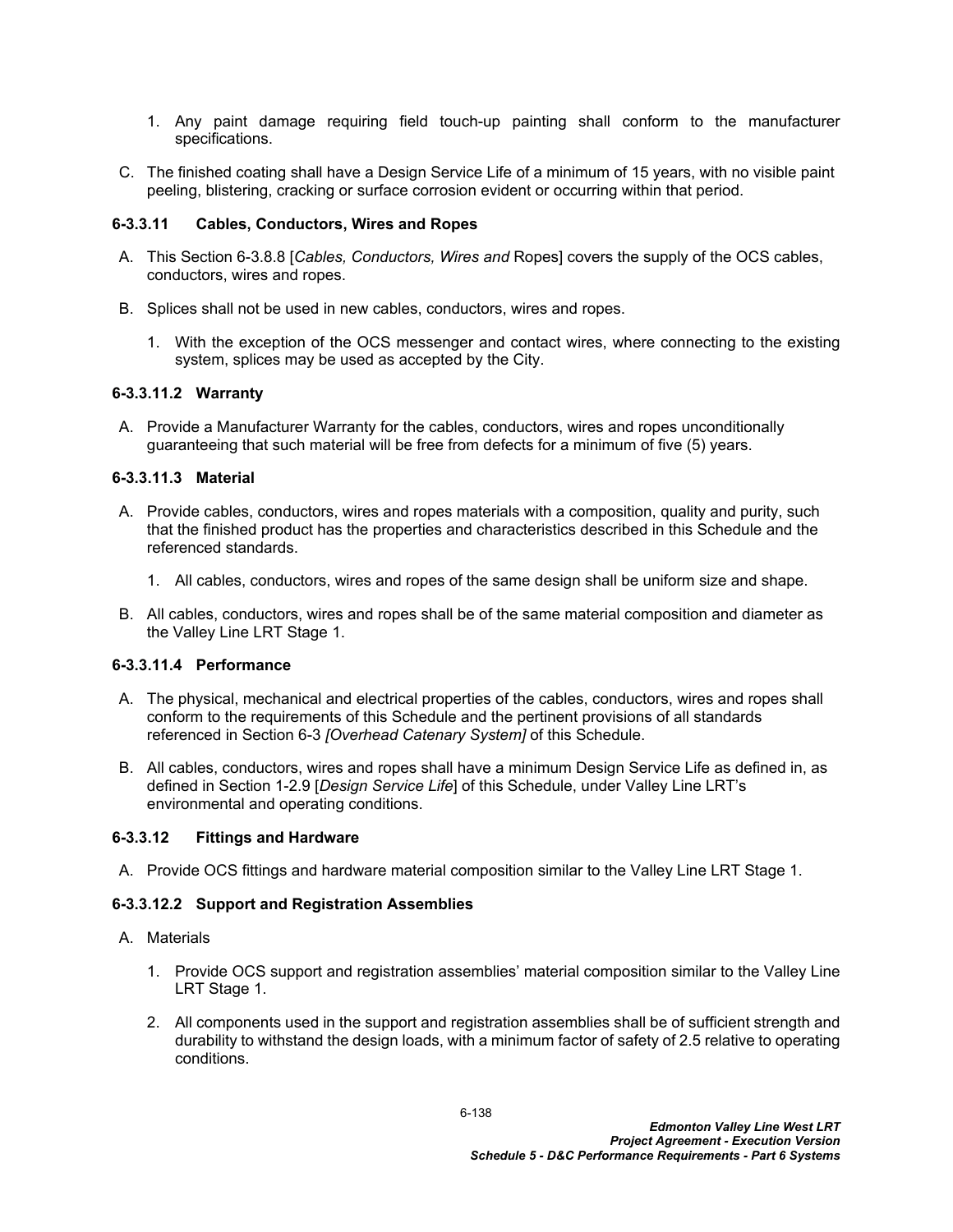- 3. The assembly material shall be strong and light in weight and reliable to ensure minimum Design Service Life, as defined in Section 1-2.9 [*Design Service Life*] of this Schedule.
- 4. The cantilever and support assemblies shall be of a proven arrangement and tested design, have been used on other overhead electrified rail systems and have demonstrated an acceptable performance history and in-service life.
- 5. Cantilever support assemblies shall meet the SUI requirements in Section 2-9.8 *[Overhead Catenary System]* of this Schedule and the Design Guide.
- B. Installation Requirements
	- 1. Locate cotter pins and nuts on each cantilever on the same side of the structure to assure uniformity along the line, and ease of maintenance and inspection by facing maintenance personnel approaching in the direction of normal Train travel.
	- 2. Orient assemblies fitted with pins, cotters, bolts and nuts where possible in such manner as to lock these components together by gravity if the pins or nuts should become detached under service conditions.
	- 3. Grease components employing a hinge or swivel with an approved grease before assembly of the rubbing surfaces, as recommended by the OCS manufacturer/supplier.

# **6-3.3.12.3 Insulators**

- A. Materials
	- 1. Provide OCS insulator composition similar to the Valley Line LRT Stage 1.

# **6-3.3.12.4 Pole Mounted and Pad Mounted Disconnect Switches**

- A. Provide pad mounted disconnect switch assemblies (DSW) within Utility Complexes at the TPSS locations as a means to disconnect OCS line sections from one another to enable connection and disconnection of adjacent electrical circuits.
	- 1. DSW assemblies shall be remotely operated under no-load conditions.
	- 2. Local controls, located in lockable enclosures, shall be provided for maintenance activities.
	- 3. DSW assembly for use in Maintenance and Storage Facilities may be a 2-pole type switch with the positive blade grounding in the open position.
- B. Ground mats are required at all DSW operating handle locations.
- C. DSW assemblies shall be suitably rated switches to connect/disconnect two (2) adjacent electrical sections of OCS.
- D. If pole mounted switches are used at crossover locations, include a motorised/manually operated handle in pole mounted switches mounted approximately 1.2 m above a hard-standing surface and ground mat, coupled to operating gear mounted on the pole that is attached to the switch unit.
- E. General
	- 1. The outdoor type pole mounted DC disconnect switch shall be a single-throw, no-load break and non-fusible air switch, with motorised/manual operator.
	- 2. Comply with the applicable requirements given in ANSI C37.34 and Z55.1, ASTM B187, NEMA 250, SG 5, ICS 1, and ICS 2.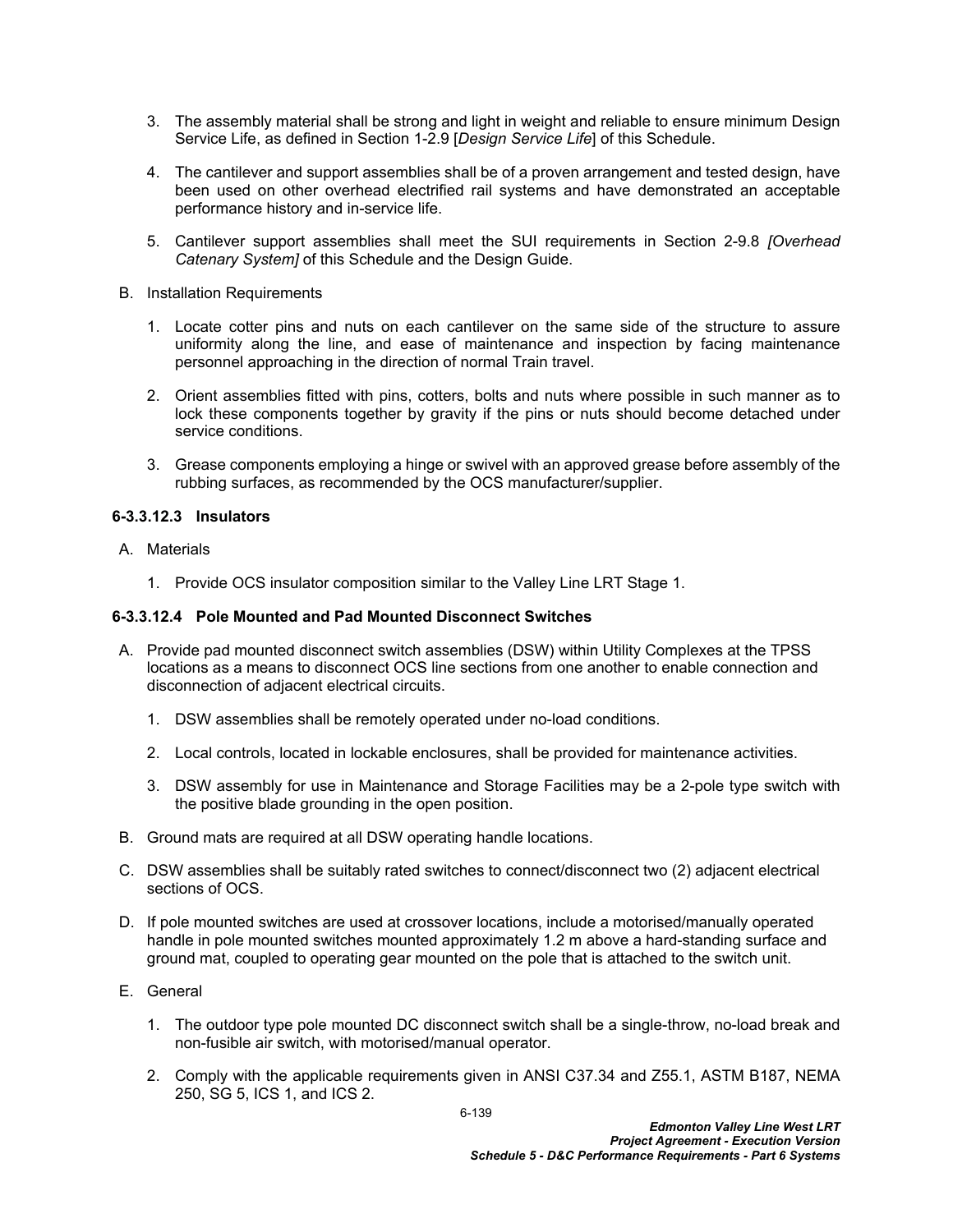- a. Ensure that the pole mounted disconnect switches in NEMA 3R non-metallic, outdoor type enclosure are acceptable.
- 3. Ensure that all exposed unit outdoor switches are capable of operation with a 5 mm thick covering of glazed ice on the external switch mechanism and operating rods.
- 4. Bolt cable terminations using cable lugs.
	- a. Lugs, unless otherwise indicated, shall be tin plated copper, long-barrel, compression type, two-hole, with NEMA hole sizes and spacing and complying with UL 486A for voltages up to 35 kV.
	- b. Insulate lug terminations with insulated sleeves.
- F. Provide switches rated for 1000 V DC continuous (825 V DC nominal) operation with 3.7 kV, RMS, minimum insulation level.
	- 1. Continuous current ratings shall be 2000A without exceeding a 50 °C rise above a maximum ambient temperature of 40 °C.
	- 2. Switches shall have a momentary current withstand rating of not less than 100 kA RMS for 50 ms.
- G. Two Pole Switch Operation
	- 1. Ensure that two (2) pole switches are switching both positive and negative polarities of their connected circuits.
		- a. In the normally closed position, the positive pole shall connect to the positive supply. In the 'open' position, the positive pole shall connect to a grounded connection.
		- b. The positive switch pole shall operate in a break-before-make sequence, with component clearances factory set to mitigate the risk of electrical flashover in the known conditions of service and environment.
		- c. The negative switch pole shall be connected in the closed position to the traction current return path. In the 'open' position this pole shall be connected to a grounded connection.

### H. Manufacture

- 1. Ensure that the moving and stationary contact surfaces are silver plated copper.
	- a. All other current-carrying parts shall be of high conductivity copper or copper alloy. Contacts shall be self-aligning, wear- compensating, and with initial wiping action.
- 2. Ensure bus conductors are of a high conductivity electrical grade copper.
- 3. Manual Operation of Disconnect Switch
	- a. Furnish each pole mounted or wall mounted switch with an insulated operating rod, with an operating handle mounted at a suitable height from ground level on the OCS pole.
		- i. Furnish operating handles with heavy duty lugs to accept padlocks in the fully open and closed switch positions. Indicate switch positions with "OPEN" and "CLOSED" signs, or easily visible indicators or markings.
		- ii. Configure the switch operating rod and handle such that the operating pipe is in its lowest position and the handle is down in the "OPEN" position.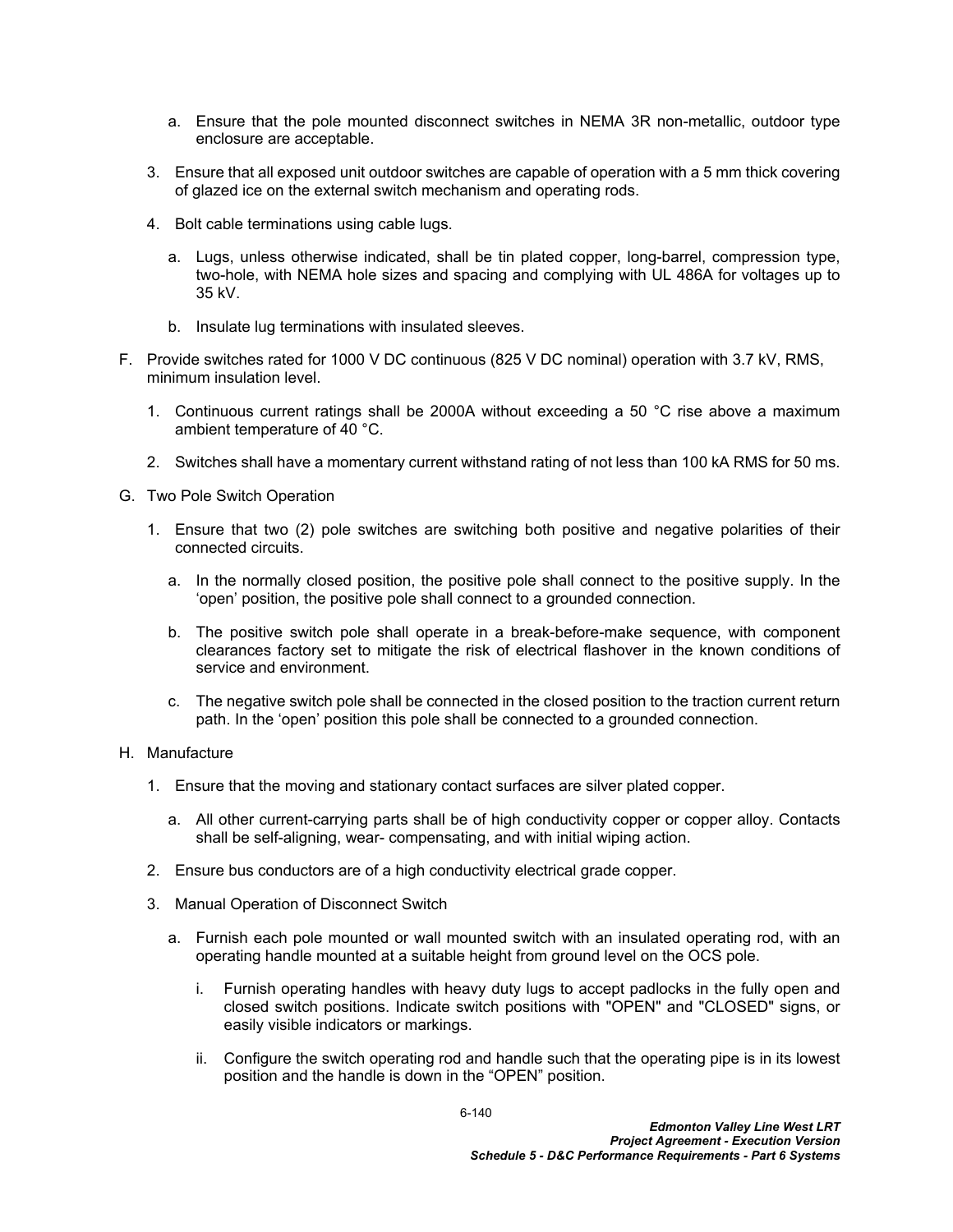- b. House each switch in an enclosure and shall be equipped with pivot mounted, permanently attached, insulated spade handle that swings away from the switch. Allow the design for closing of the enclosure door with the switch in the open or closed positions. Ensure the operating handle is capable of withstanding stresses of multiple opening and closing.
- c. Hot-dip galvanized steel or stainless steel all non-current carrying metal parts. All external enclosure fasteners and hinges shall be stainless steel.
- 4. Cable Termination
	- a. Furnish the line and load side that disconnect switch terminals with silver-plated copper buses complying with ASTM B187, to accommodate the number and size of copper cables.
		- i. The switch terminals shall have provision for NEMA drilled (2-hole or 4-hole) cable terminal lugs. Factory supplied, and installed cable openings shall be provided for all cable sizes/openings and shall be fitted with weatherproof cable bushings for all entries and exits.
- 5. Switch Enclosures
	- a. Ensure that non-metallic fiberglass switch enclosures are of a ventilated, raintight, tamperproof design suitable for outdoor application.
		- i. The enclosure shall have a gasketed, heavy duty hinged door with padlockable handle, catch, full length hinge (one sided) and hooded ventilation openings with screens.
	- b. Provide one specified outdoor type padlock with each cabinet (enclosure), all keyed alike.
	- c. Provide a dead front operating handle and inside the box for each switch. The switch position shall be visually indicated by the handle alignment with "OPEN" and "CLOSED" plates.
	- d. Ensure that the enclosure is of sufficient size to accommodate the switch, internal linkages and operating gear, cabling and terminations without electrical shorting or damage due to chafing on the feeder cable insulation.
		- i. All maintainable components shall be readily accessible through the door opening, and sufficient space shall be provided for the manipulation of required tools.
	- e. Equip the exterior face of the cabinet with a switch data/nameplate and a "Danger High Voltage" warning label permanently attached to the cabinet.
	- f. Ensure that the enclosure is a minimum of 5 mm thick polyester with a glass to resin ratio of 40 to 60 and is equipped with a drain hole in the base.
		- i. Resin shall be fire retardant polyglass or equal as accepted by the City.
- 6. Padlocks
	- a. Provide each pole mounted disconnect switch operating handle with an outdoor type, heavy duty, keyed padlock having a hasp diameter of 50 mm minimum.
	- b. All padlocks shall be keyed alike.
	- c. Provide two (2) keys to the City for each padlock.

# **6-3.3.12.5 Section Insulators**

A. Provide section insulators on the OCS to achieve electrical isolation while allowing physical continuity for the passage of a pantograph.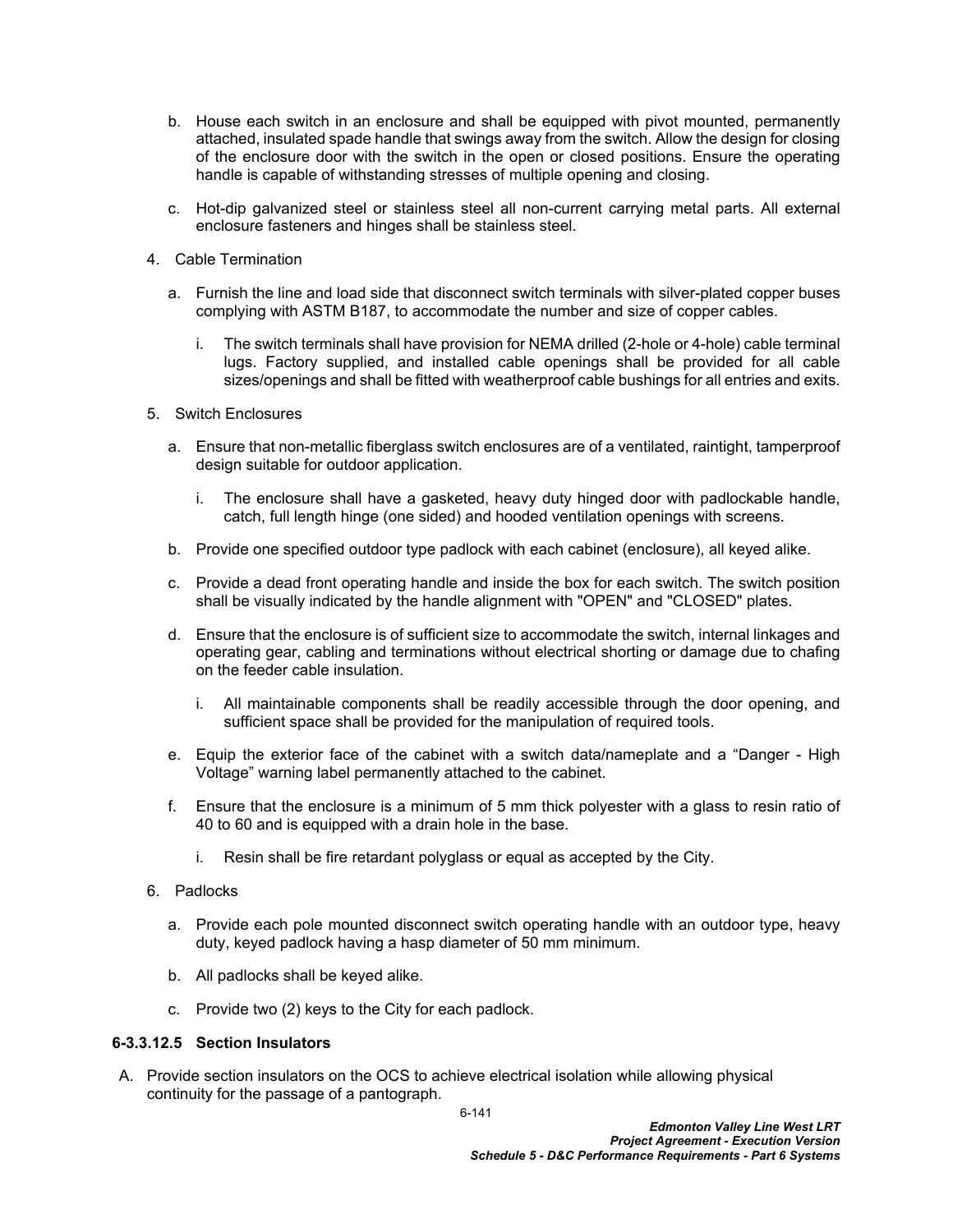- B. Bridging type section insulators shall be used for sectionalizing purposes and continuous current collection.
- C. Provide non-bridging type section insulators at the entrances to the Gerry Wright OMF Building B and Lewis Farms Storage Facility;
	- 1. The non-bridging type section insulators shall ensure the electrical isolation (not bridging) of adjacent sections of OCS during all phases of pantograph passage.
- D. Provide OCS section insulator material composition similar to the Valley Line LRT Stage 1
- E. Locate section insulators in positions where the Track design does not require the LRV to draw a load on passage in particular where the LRV is accelerating from stop at stations and stops during normal right-hand running operations.

#### **6-3.3.12.6 Surge Arrester**

- A. Provide and install surge arrester assemblies at locations including:
	- 1. OCS poles with positive feeder cable risers;
	- 2. OCS poles with pole mounted disconnect switches;
	- 3. OCS poles which are on either side and/or under all overhead bridges crossing the LRT alignment; and
	- 4. on poles at a maximum spacing of every 300 m.
- B. Each surge arrester shall be suitable for OCS pole mounting and supplied with accessories.
- C. The OCS surge arrester shall be equivalent to Valley Line LRT Stage 1's system arrester (Elektoline ref. 285126) and subject to acceptance by the City.
- D. Achieve each grounding installation a recommended maximum grounding resistance of 5 Ohms or as specified by the surge arrester manufacturer for the type of unit supplied, if less than 5 Ohms.

#### **6-3.3.12.7 Balance Weight Terminations**

- A. Performance Requirements
	- 1. Maintain the balance weight anchor assemblies (BWA) constant tension in the conductors notwithstanding changes in ambient, solar or current heating temperatures. As the catenary conductors change in length due to changes in conductor temperature, the balance weights unit/stack shall be free to rise and fall.
	- 2. Operate the BWA freely under all climatic conditions within the auto-tensioned limits specified and function freely when a weight differential of plus/minus 10 kg is applied directly to the stack.
		- a. Do not interfere the BWA assembly cable and wire rope terminations with the pole, brackets and/or small part steelwork throughout the entire vertical range of up and down movement of the assembly.
	- 3. Ensure that all wire ropes are non-rotating stainless steel.
	- 4. Provide compact weights allowing for the required total vertical movements to occur between the required temperature range.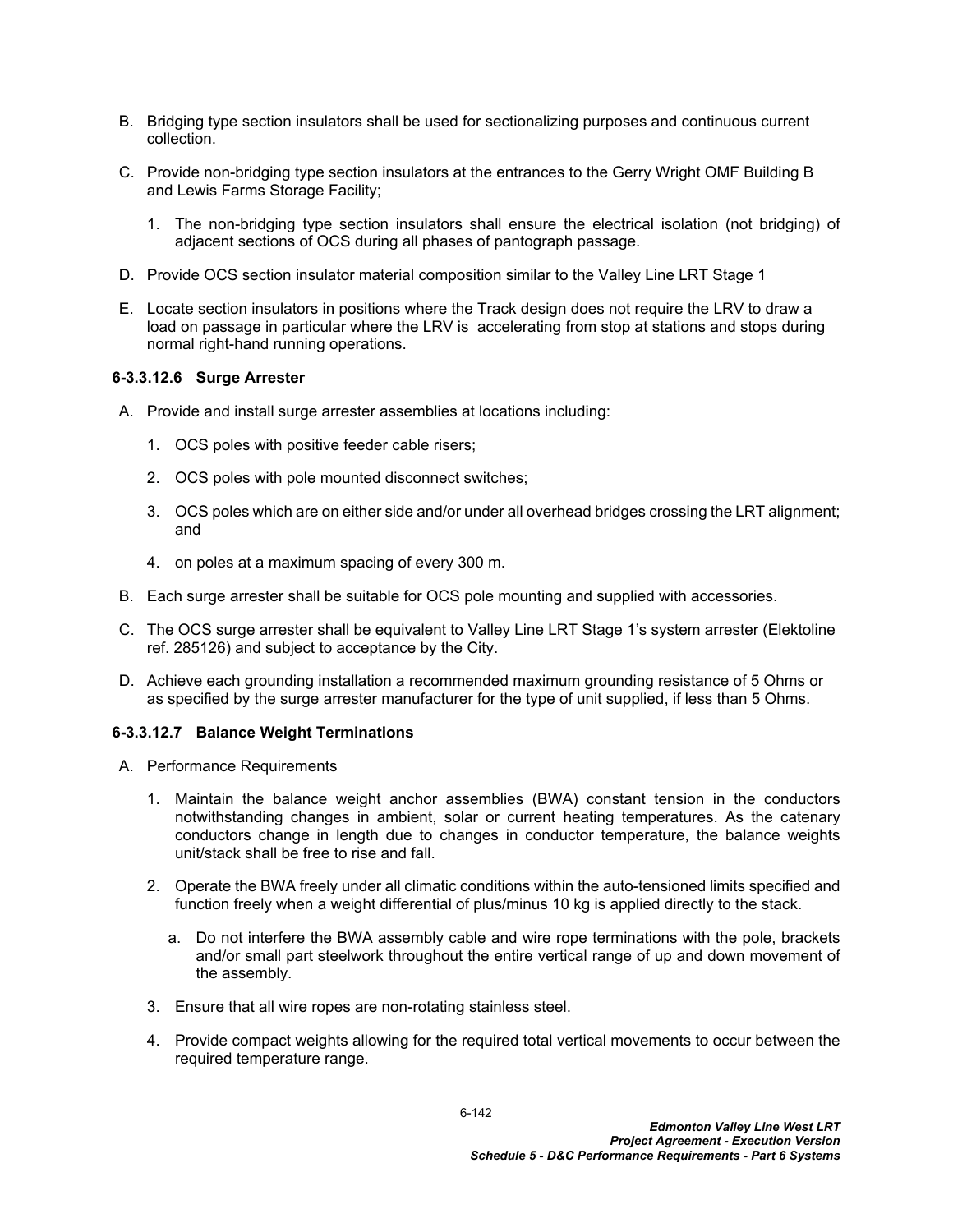- 5. Ensure that the BWA have a minimum design minimum Design Service Life, as defined in Section 1-2.9 [*Design Service Life*] of this Schedule, and do not require periodic maintenance or inspection at intervals of less than 12 months.
	- a. The design shall permit field disassembly and reassembly of an in-place unit by maintenance personnel.
- 6. Design the assemblies and component parts for ease of maintenance, replacement, assembly and disassembly which shall be accomplished with a minimum of special tools. Component parts shall be individually identified for this purpose.
- 7. Incorporate assembly provisions for adjustment due to wire elongation or creep.
- 8. Ensure that all balance weight assembly materials and equipment design are service proven in LRT Systems. They shall be suitably designed for the purpose for which they are intended. Ensure that they are totally compatible for the loads and climatic conditions.
- B. General
	- 1. Operate the catenary system balance weight anchor assembly at a nominal pulley ratio of 1:3.
	- 2. Use caged element needle bearings for the pulley assembly. Permanently seal the bearings to prevent the ingress of moisture or other contaminants, or the loss of lubricant. Provide grease nipples to permit field replenishment of lubricant during maintenance.
	- 3. Balance weights are to be housed inside the poles.
	- 4. Fabricate balance weights with cast iron.
	- 5. Weight sets may be either one casting or made up from individual castings.
		- a. If individual castings are used, they shall be of an interlocking design to prevent slippage. The assembled stack of weights, and as compact as possible. Maximum weight for an individual casting shall be 20 kg.
- C. Ensure that the tolerance on weight of the complete balance weight stack is -0 kg, + 10 kg.
- D. Ensure that all external ferrous parts are stainless steel or hot-dip galvanized in accordance with the appropriate ASTM specification.
	- 1. Any ferrous parts, which are not stainless steel or cannot be galvanized, shall be painted with an approved epoxy coating with colour to match ANSI #61, light gray.
- E. Ensure the manufacturer's name or trademark and year of manufacture are clearly and permanently imprinted on each tensioning device.

# **6-3.3.12.8 OCS Jumpers**

- A. Ensure that continuity jumpers in auto-tensioned contact wire are of a length and configuration appropriate to the differential movement of the conductors.
	- 1. Generate the formula to be used to establish the lengths of the jumpers, based on actual field measurements.
- B. Install jumpers to avoid conflicts with the uplifted pantographs, adjacent cantilevers, cross contact bridges and hangers.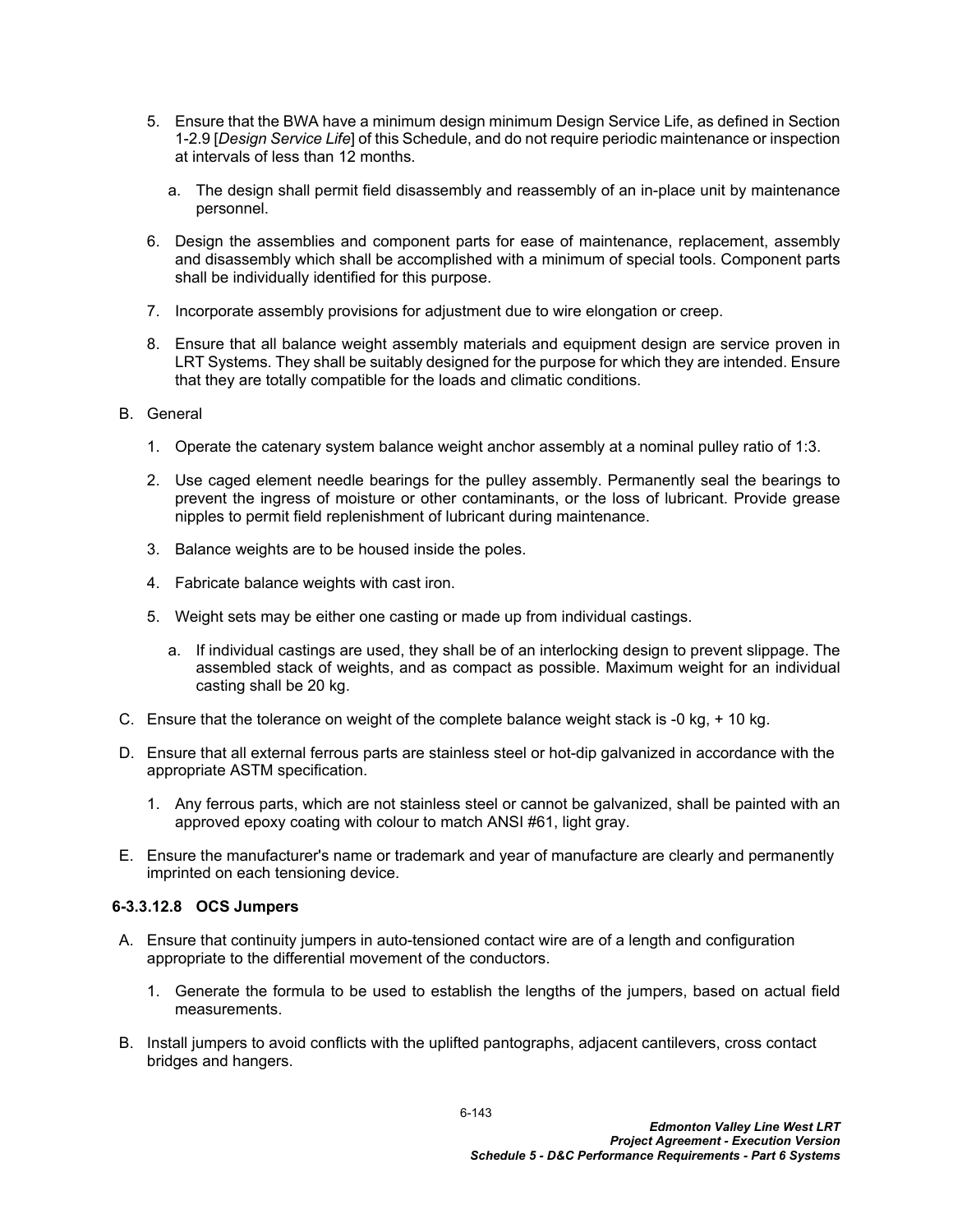- C. Ensure that the cut end of jumpers does not project more than 25 mm through the connection clamps. Wrap the ends of all jumpers or fit with a barrel crimp to prevent fraying.
	- 1. Electrical taping of the ends of jumpers is prohibited.
- D. Install connection clamps as in accordance with manufacturer's recommendations.
	- 1. Before fitting the connector clamps, clean and wire-brush the conductors to ensure a good electrical connection beneath the clamp and lubricate with a conductive grease as recommended by the manufacturer.
- E. The connector bolts shall be torqued to the manufacturer's recommendations using a calibrated torque wrench.
	- 1. Mark all bolted clamps and connections after final torqueing to indicate completion and provide maintenance personnel with indication of loosened bolts and nuts.

#### **6-3.3.12.9 Section Insulators**

- A. Provide OCS section insulators equivalent to Valley Line LRT Stage 1's system arrester and accepted by the City.
- B. Do not cut section insulators into contact wires until the full tension length has been adjusted, and balance weight anchors are operating normally.

## **6-3.3.13 OCS Installation**

#### **6-3.3.13.1 Summary**

- A. Energize and double insulate all OCS equipment at a nominal 750 V DC.
	- 1. At any support a minimum of two (2) levels of electrical insulation, with at least 1.8 m separation between energized and grounded ends, shall be provided between the contact wire and a line pole or other grounded structure.
- B. Any uninsulated metalwork located within 600 mm of an OCS conductor or support shall be screened using insulating material as described in Section [6-3.3.15](#page-147-0) [*[Safety Screens](#page-147-0)*] of this Schedule.

#### **6-3.3.13.2 Installation Tolerances**

A. Ensure final installed OCS conforms to the dimensional requirements within the following tolerances:

|    | 1. Contact wire height, at support                        | $±25$ mm:      |
|----|-----------------------------------------------------------|----------------|
|    | 2. Contact wire height, at a bridge                       | $±10$ mm;      |
| 3. | System Height                                             | $±50$ mm;      |
|    | 4. Hanger length                                          | $±5$ mm;       |
|    | 5. Contact wire stagger at registration                   | $±25$ mm:      |
| 6. | Messenger to contact wire lateral displacement at support | $±25$ mm;      |
|    | 7. Vertical separation between crossing messenger wires   | $±100$ mm; and |
| 8. | Wire tension                                              | $±100 N$ .     |

6-144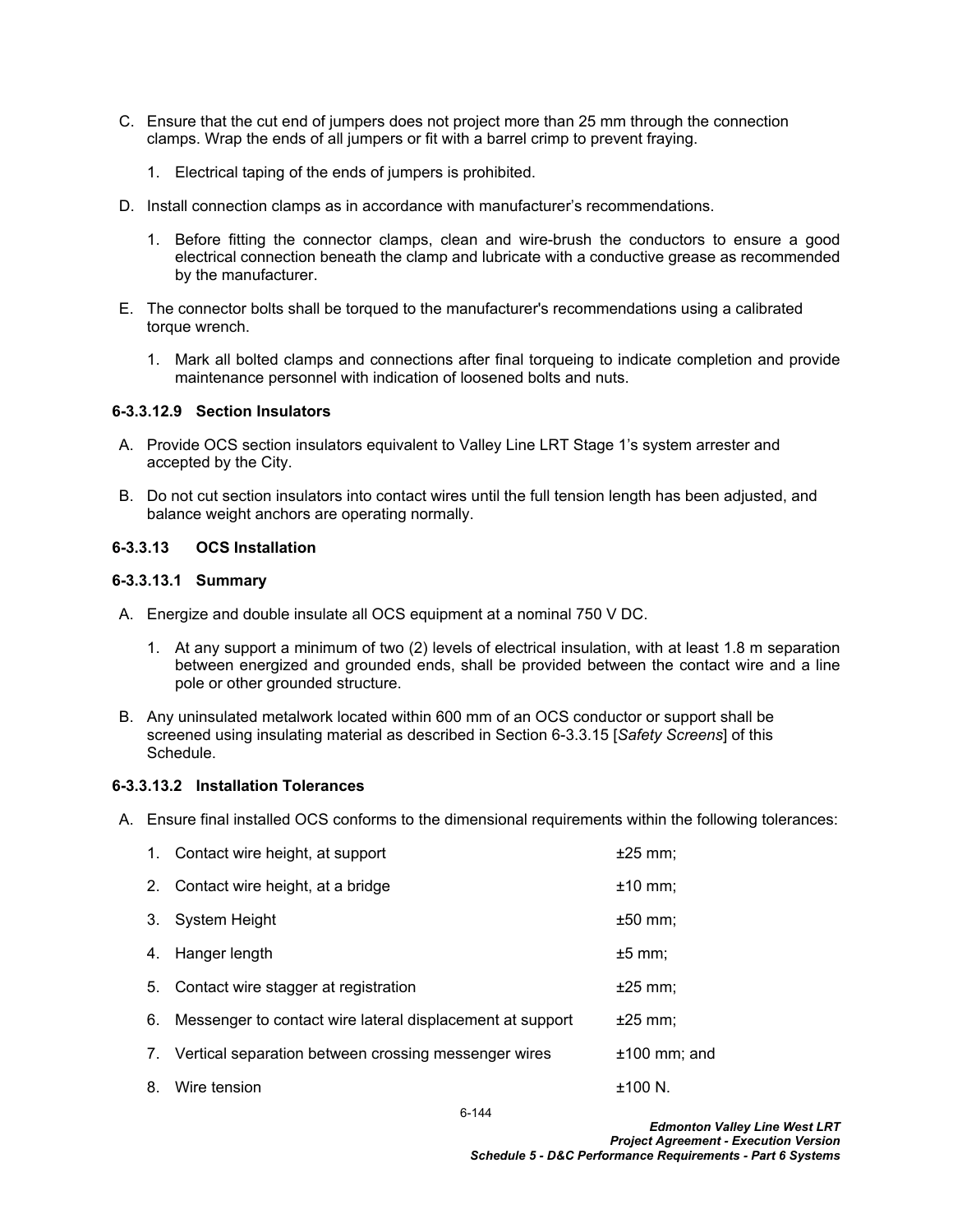## **6-3.3.13.3 The Rail Level Marker Pins**

A. After each OCS pole has been installed and the tracks have been adjusted to their final alignment and level, drive rail level marker pins into the faces of poles at a height of 300 mm, above the adjacent rail.

## **6-3.3.13.4 Grounding and Bonding**

- A. Ensure that conductors for grounding and bonding are ASTM B8, Class B stranded annealed copper.
- B. Ensure that bolts, washers and stop nuts for connectors and clamps are of a high-copper alloy, Everdur, Durium, Duronze or silicone bronze. Ferrous hardware shall not be acceptable.
- C. Provide ground rods that are:
	- 1. medium carbon steel core, copper clad by the molten weld casting process with conductivity of not less than 27% of pure copper. The minimum thickness of the copper on the cylindrical portion of the rod shall average not less than 0.010 inch;
	- 2. not less than 3/4-inch diameter and 10-foot length. One end shall be suitable for compression couplings or threaded for threaded extension couplings; and
	- 3. compression or threaded bronze type couplings, UL listed for the purpose.

# **6-3.3.14 Signage**

- A. Install electrification warning signs after the poles have been installed.
- B. Warnings signs shall look the same as the Valley Line LRT Stage 1.
- C. Provided and install the following types of OCS signage on all new or modified OCS poles:
	- 1. Pole station labels;
	- 2. "Danger Live Wire";
	- 3. "Danger Hi-Voltage"; and
	- 4. "No Trespassing".

# <span id="page-147-0"></span>**6-3.3.15 Safety Screens**

A. Provide CEC compliant screening or fencing in areas where the OCS wires pass within a 3 m radial clearance from an accessible space, including any adjacent building, bridge or structure, to prevent exposure to live parts.

## **6-3.3.16 Testing**

- A. During Commissioning, as a minimum, demonstrate that applicable procedures specified in the ANSI, IEEE, or NEMA standards have been completed.
- B. The required tests are categorized as follows:
	- 1. factory design tests shall be conducted by or under the supervision of the equipment manufacturer to demonstrate compliance with specified design requirements;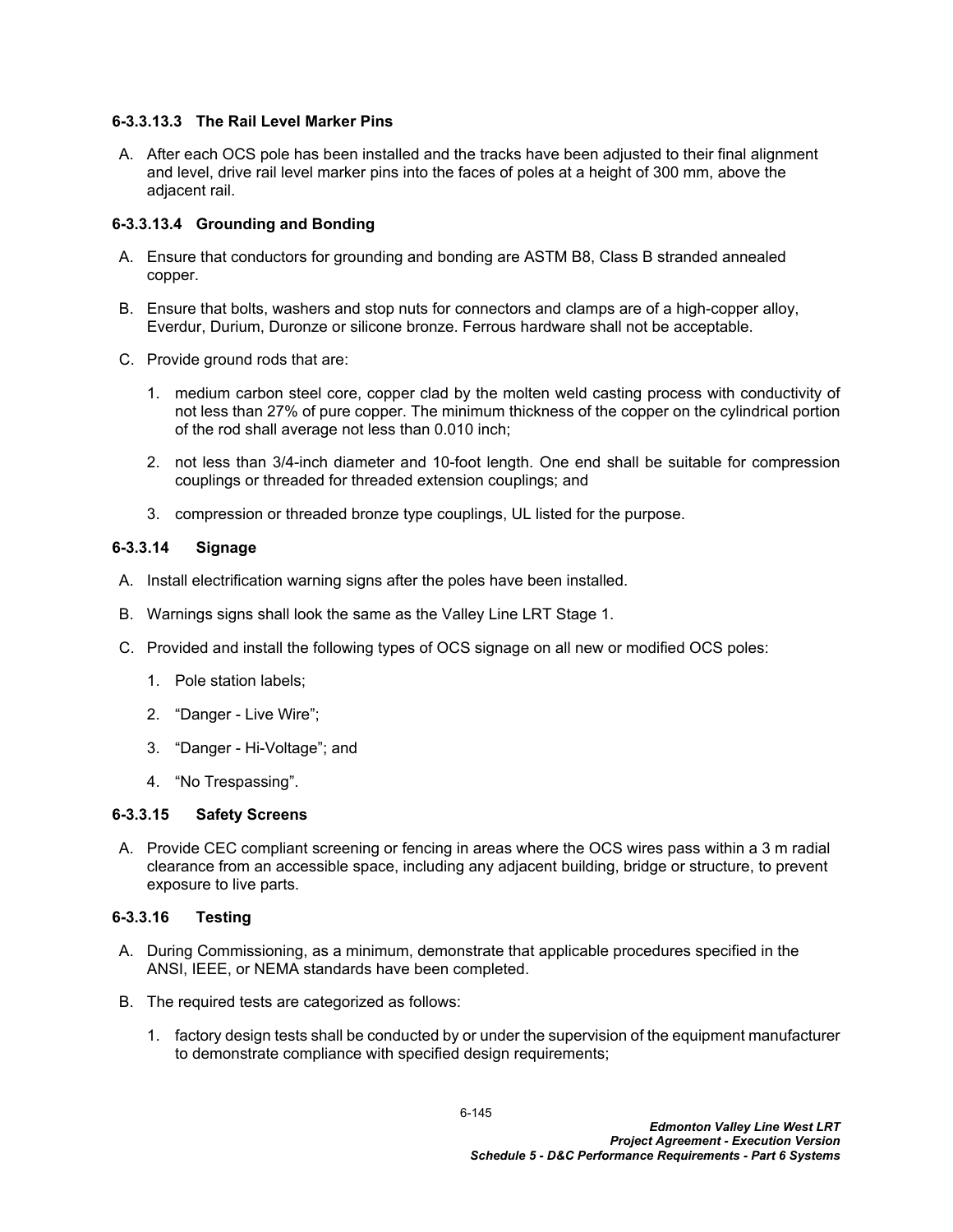- a. these tests shall be performed on production components, assemblies and subsystems and shall be performed on the highest level of assembly that shall allow demonstration of design compliance; and
- b. design tests are limited to the number of units needed to demonstrate design compliance, typically one or two;
- 2. factory production tests shall be conducted by or under the supervision of the equipment manufacturer and include all efforts necessary to demonstrate that the unit to be delivered operates within specified limits and is in compliance with design requirements;
	- a. production test requirements may vary from an inspection and functional demonstration for a simple component to a full system functional demonstration of an assembly;
	- b. production tests shall be performed at the OCS manufacturer's facility prior to shipment of the OCS equipment to the field;
	- c. these tests are routinely performed at the ambient conditions unless a specific environmental or operating limit is necessary to demonstrate acceptable operation; and
- 3. field acceptance tests shall demonstrate that each installed OCS segment is functionally ready for LRV testing and cosmetically ready for revenue service;
	- a. field tests include measurement, mechanical, clearance, electrical and energization tests.
- C. LRV tests shall demonstrate clearances to pantograph and LRV body, and operation at maximum permissible speed without loss of contact or physical interference with a pantograph by the OCS.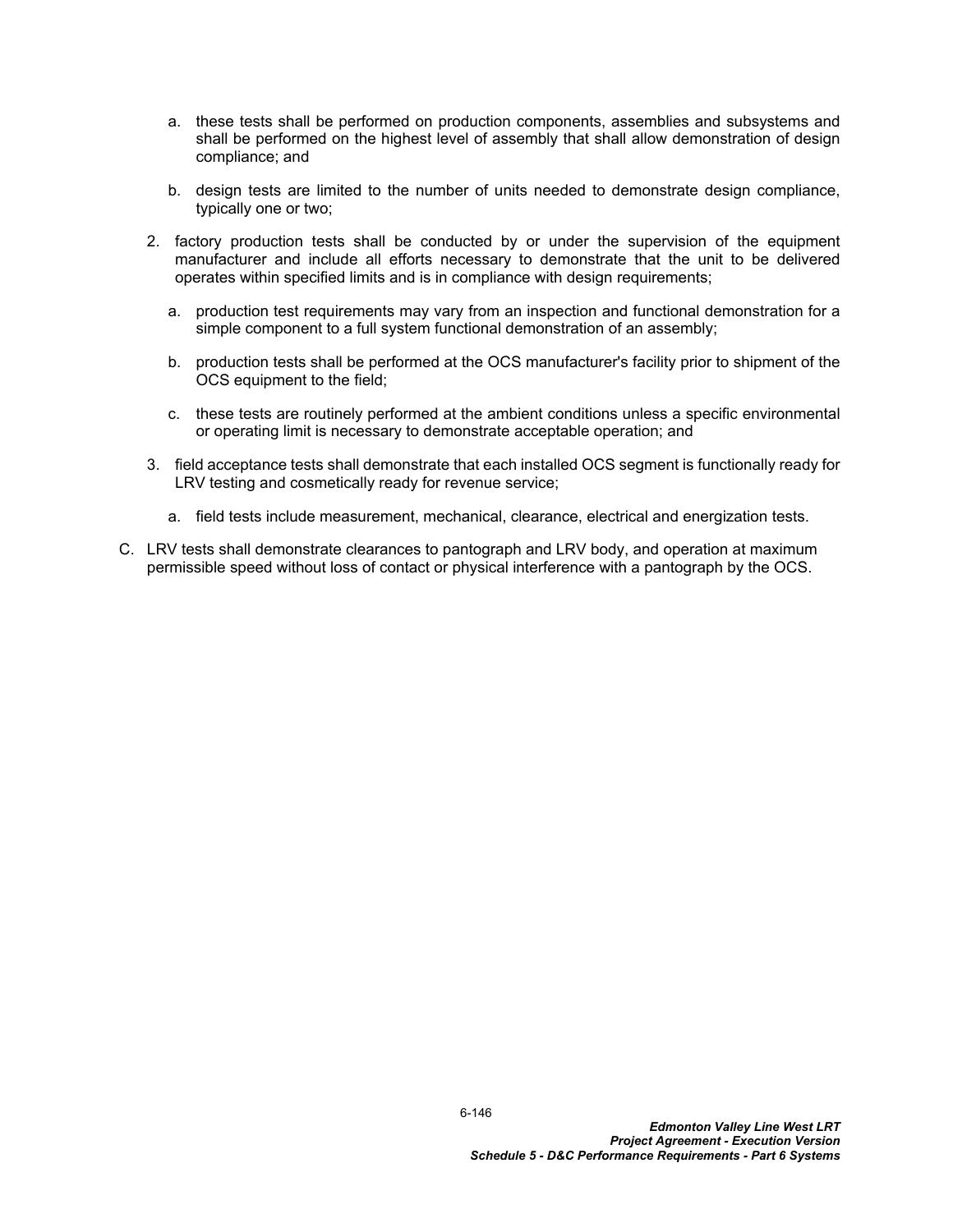## **SECTION 6-4 – TRAFFIC SIGNALS**

## **6-4.1 INTRODUCTION**

A. This section sets out the Design and Construction Requirements for Traffic Signal Equipment and Traffic Control Devices to be provided at designated intersections along the LRT Corridor, and the requirements for Transit Signal Priority so as to safely and efficiently manage the interaction between competing modes of transportation at Grade Crossings.

# **6-4.2 APPLICABLE CODES STANDARDS AND REGULATIONS**

- A. Without limiting Section 1-1.7*[Reference Documents]* of this Schedule and except as otherwise specified herein, the Traffic Signal Equipment and all associated infrastructure shall comply with the following codes, standards and regulations, to the extent applicable:
	- 1. NBCAE, provided that any Traffic Signal electrical facilities, infrastructure and systems that are not subject to the NBCAE shall comply with [Section 6-5](#page-168-0) *[Transportation Electrical Service Plan]* of this Schedule;
	- 2. Alberta Electrical Utility Code;
	- 3. Alberta Electrical Communications Utility Code;
	- 4. AREMA C&S Manual;
	- 5. Canadian Electrical Code Part I;
	- 6. Canadian Electrical Code Part II;
	- 7. Canadian Electrical Code Part III;
	- 8. Transportation Association of Canada Manual of Uniform Traffic Control Devices;
	- 9. Transportation Association of Canada Bikeway Traffic Control Guidelines for Canada; and
	- 10. US DOT Manual on Uniform Traffic Control Devices.
- B. The following guidelines should be applied in accordance with Good Industry Practice:
	- 1. TCRP Report 69 Light Rail Service Pedestrian and Vehicular Safety;
	- 2. TCRP Research Results Digest 84 Audible Signals for Pedestrian Safety in LRT Environments;
	- 3. TCRP Report 137 Improving Pedestrian and Motorist Safety Along Light Rail Alignments; and
	- 4. TCRP Report 175 Guidebook on Pedestrian Crossings of Public Transit Rail Services.

#### <span id="page-149-0"></span>**6-4.3 TRAFFIC SIGNAL EQUIPMENT**

- A. Provide all new Traffic Signal Equipment at the locations listed in the tables in Section 6-4.3 C of this Schedule in accordance with City standards, *Valley Line LRT Specifications for the Supply of Cabinets and Intersection Control Equipment* and *Valley Line LRT Traffic Signal Construction and Maintenance Specifications*.
- B. Provide a Manufacturer Warranty for the Traffic Signal Equipment for a minimum of five (5) years.
- C. This section includes three (3) tables listing the locations where Traffic Signal Equipment is required: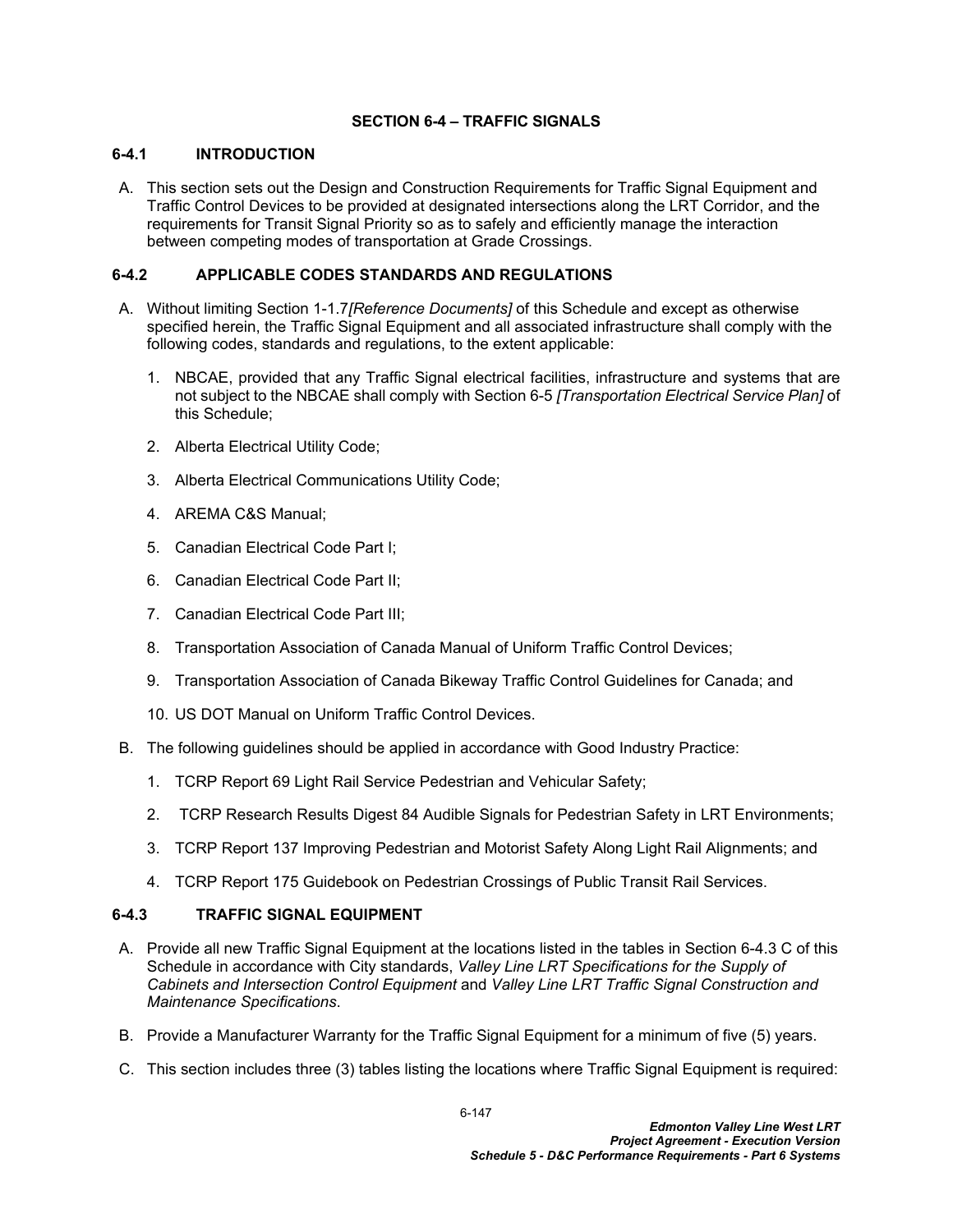- 1. *Traffic Intersections*, listed in **[Table 6-4.3-1](#page-150-0)** [*Traffic Intersections*] of this Schedule, shall include Road Traffic Signals conforming to City standards and this Section 6-4.3 [*Traffic Signal Equipment*] of this Schedule to control vehicle, bicycle and pedestrian movements. These intersections shall also include LRT Traffic Signals where a Grade Crossing is present. LRT Traffic Signal requirements are described in Section 6-4.3 [*Traffic Signal Equipment*] of this schedule. All locations listed in Table 6-4.3-1 [*Traffic Intersections*] of this Schedule shall be equipped with Traffic Controllers.
- 2. *Pedestrian Activated Signals Locations*, listed in **[Table 6-4.3-2](#page-152-0)** [*Pedestrian Activated Signal Locations*] of this Schedule, shall conform to the City standards and be activated by push buttons. These signals shall also include an LRT Traffic Signal where an LRT Grade Crossing is present. All locations listed in Table 6-4.3-2 *[Pedestrian Activated Signal Locations*] of this Schedule shall be equipped with Traffic Controllers.
- 3. *Pedestrian Crossings of LRT Locations*, listed in **[Table 6-4.3-3](#page-153-0)** [*Pedestrian Crossing of LRT Locations*] of this Schedule, shall be controlled by pedestrian signals with countdown timers with the pedestrian signal resting in "walk" when there is no LRV approaching. All locations listed in Table 6-4.3-3 [*Pedestrian Crossing of LRT Locations*] of this Schedule shall be equipped with Traffic Controllers or through an I/O device element of the TRPS.

| <b>No</b>      | <b>Traffic Intersection</b><br><b>Location</b>   | <b>Priority</b> | <b>LRT Grade Crossing</b> | <b>Notes</b> |
|----------------|--------------------------------------------------|-----------------|---------------------------|--------------|
| $\mathbf 1$    | Webber Greens Drive /<br>Lewis Farms Site Access | N/A             | <b>No</b>                 |              |
| $\overline{2}$ | Webber Greens Drive /<br>Future 199 Street       | N/A             | <b>No</b>                 |              |
| 3              | 87 Avenue / Ramp SB<br>AHD                       | N/A             | <b>No</b>                 |              |
| 4              | 87 Avenue / Ramp NB<br><b>AHD</b>                | Partial         | Yes                       |              |
| 5              | 87 Avenue / 189 Street                           | Full            | Yes                       |              |
| 6              | 87 Avenue / 182 Street                           | Full            | Yes                       |              |
| $\overline{7}$ | 87 Avenue / 178 Street                           | N/A             | <b>No</b>                 |              |
| 8              | 87 Avenue / WEM Parkade<br>Access (177A Street)  | N/A             | <b>No</b>                 |              |
| 9              | 87 Avenue / WEM Parkade<br>Access (176A Street)  | N/A             | <b>No</b>                 |              |
| 10             | 87 Avenue / 175 Street                           | N/A             | <b>No</b>                 |              |
| 11             | 87 Avenue / WEM Transit<br>Centre (174 Street)   | N/A             | <b>No</b>                 |              |
| 12             | 87 Avenue / WEM Parking<br>Access (173 Street)   | N/A             | <b>No</b>                 |              |
| 13             | 87 Avenue / 170 Street                           | N/A             | <b>No</b>                 |              |
| 14             | 87 Avenue / 169 Street                           | N/A             | <b>No</b>                 |              |
| 15             | 87 Avenue / 165 Street                           | N/A             | No.                       |              |
| 16             | 87 Avenue / 163 Street                           | Full            | Yes                       |              |
| 17             | 87 Avenue / 159 Street                           | Full            | Yes                       |              |

# <span id="page-150-0"></span>**Table 6-4.3-1: Traffic Intersections**

6-148

*Edmonton Valley Line West LRT Project Agreement - Execution Version Schedule 5 - D&C Performance Requirements - Part 6 Systems*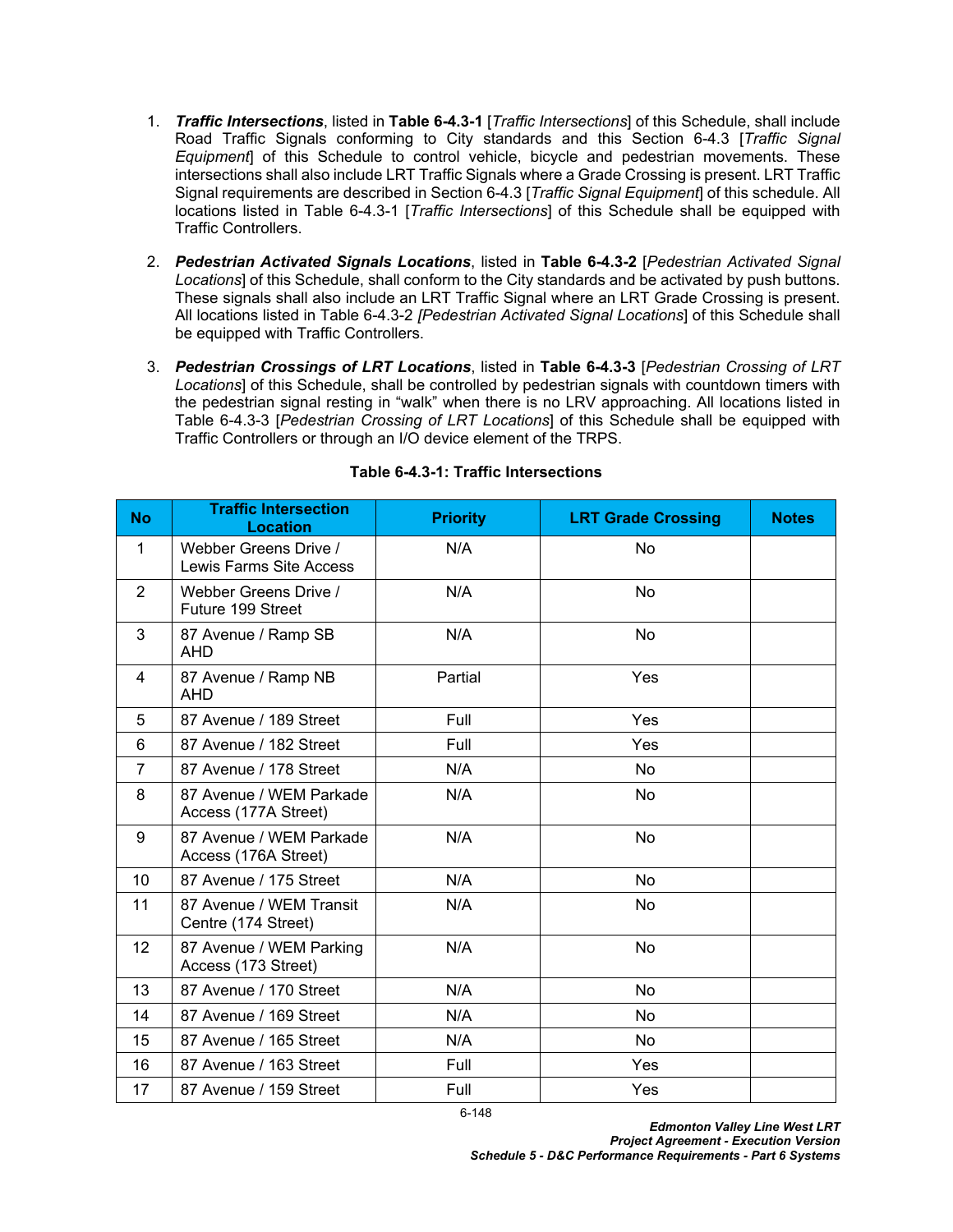| <b>No</b> | <b>Traffic Intersection</b>                | <b>Priority</b>        | <b>LRT Grade Crossing</b> | <b>Notes</b> |
|-----------|--------------------------------------------|------------------------|---------------------------|--------------|
| 18        | <b>Location</b><br>88A Avenue / Meadowlark | Full                   | Yes                       |              |
|           | Road                                       |                        |                           |              |
| 19        | 89 Avenue / Meadowlark<br>Road             | Full                   | Yes                       |              |
| 20        | Meadowlark Road / 156<br><b>Street</b>     | Full                   | Yes                       |              |
| 21        | 92 Avenue / 156 Street                     | Full                   | Yes                       |              |
| 22        | 95 Avenue / 156 Street                     | Full                   | Yes                       |              |
| 23        | 97 Avenue / 156 Street                     | Full                   | Yes                       |              |
| 24        | 99 Avenue / 156 Street                     | Full                   | Yes                       |              |
| 25        | 100 Avenue / 156 Street                    | Full                   | Yes                       |              |
| 26        | Stony Plain Road / 156<br><b>Street</b>    | Full                   | Yes                       |              |
| 27        | Stony Plain Road / 153<br><b>Street</b>    | Full                   | Yes                       |              |
| 28        | Stony Plain Road / 151<br><b>Street</b>    | Full                   | Yes                       |              |
| 29        | Stony Plain Road / 149<br><b>Street</b>    | Partial (WB) Full (EB) | Yes                       | Note 2       |
| 30        | Stony Plain Road / 145<br><b>Street</b>    | Partial (WB) Full (EB) | Yes                       | Note 2       |
| 31        | Stony Plain Road / 143<br><b>Street</b>    | Partial (WB) Full (EB) | Yes                       | Note 2       |
| 32        | Stony Plain Road / 142<br><b>Street</b>    | Partial                | Yes                       |              |
| 33        | Stony Plain Road / 102<br>Avenue           | N/A                    | No                        |              |
| 34        | Stony Plain Road / 139<br><b>Street</b>    | Full                   | Yes                       |              |
| 35        | Stony Plain Road / 136<br><b>Street</b>    | Full                   | Yes                       |              |
| 36        | Stony Plain Road / 134<br><b>Street</b>    | Full                   | Yes                       |              |
| 37        | Stony Plain Road / 132<br><b>Street</b>    | Full                   | Yes                       |              |
| 38        | Stony Plain Road /<br>Sylvancroft Lane     | Full                   | Yes                       | Note 4       |
| 39        | Stony Plain Road / 127<br><b>Street</b>    | Full                   | Yes                       | Note 4       |
| 40        | Stony Plain Road / 126<br><b>Street</b>    | Full                   | Yes                       |              |
| 41        | Stony Plain Road / 124<br><b>Street</b>    | Full                   | Yes                       |              |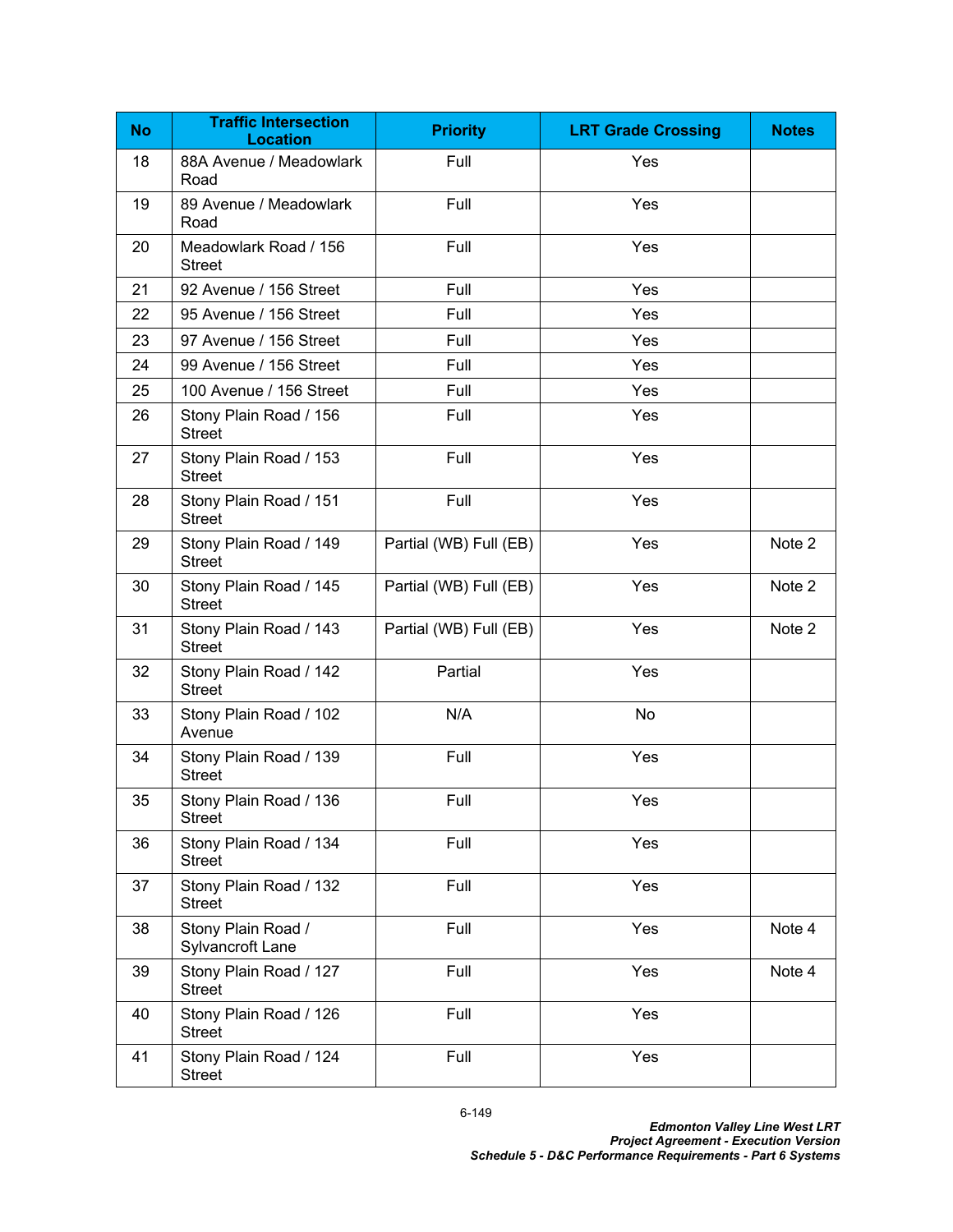| <b>No</b> | <b>Traffic Intersection</b><br>Location | <b>Priority</b>           | <b>LRT Grade Crossing</b> | <b>Notes</b> |
|-----------|-----------------------------------------|---------------------------|---------------------------|--------------|
| 42        | Stony Plain Road / 121<br><b>Street</b> | Full                      | Yes                       |              |
| 43        | 104 Avenue / 118 Street                 | Full                      | Yes                       |              |
| 44        | 104 Avenue / 116 Street                 | Full                      | Yes                       |              |
| 45        | 104 Avenue / 114 Street                 | Full                      | Yes                       |              |
| 46        | 104 Avenue / 112 Street                 | Partial (WB)<br>Full (EB) | Yes                       | Note 2       |
| 47        | 104 Avenue / 109 Street                 | Partial                   | Yes                       | Note 1       |
| 48        | 104 Avenue / 107 Street                 | Partial                   | Yes                       | Note 1       |
| 49        | 104 Avenue / 106 Street                 | N/A                       | No                        |              |
| 50        | 104 Avenue / 105 Street                 | N/A                       | No                        |              |
| 51        | 103 Avenue / 107 Street                 | Partial                   | Yes                       | Note 1       |
| 52        | 102 Avenue / 107 Street                 | Partial                   | Yes                       | Note 1       |
| 53        | 102 Avenue / 106 Street                 | Partial                   | Yes                       | Note 1       |
| 54        | 102 Avenue / 105 Street                 | Partial                   | Yes                       | Note 1       |
| 55        | 102 Avenue / 104 Street                 | Partial                   | Yes                       | Note 1       |
| 56        | 102 Avenue / 103 Street                 | Partial                   | <b>Yes</b>                | Note 1       |
| 57        | 102 Avenue / 102 Street                 | Partial                   | Yes                       | Note 6       |

<span id="page-152-0"></span>**Table 6-4.3-2: Pedestrian Activated Signal Locations**

| <b>No</b> | <b>Traffic Intersection</b><br>Location          | <b>Priority</b> | <b>LRT Grade Crossing</b> | <b>Notes</b> |
|-----------|--------------------------------------------------|-----------------|---------------------------|--------------|
| 1         | 87 Avenue / East of 189<br>Street                | N/A             | No                        |              |
| 2         | 87 Avenue / West of<br>Aldergrove / Belmead Stop | N/A             | No                        |              |
| 3         | 87 Avenue / East of 182<br><b>Street</b>         | N/A             | <b>No</b>                 |              |
| 4         | 87 Avenue / WEM Parking<br>Access (172 Street)   | N/A             | <b>No</b>                 |              |
| 5         | 88B Avenue / Meadowlark<br>Road                  | Full            | Yes                       |              |
| 6         | 156 Street South of<br>Glenwood/Sherwood Stop    | Full            | Yes                       |              |
| 7         | 156 Street North of<br>Glenwood/Sherwood Stop    | Full            | Yes                       |              |
| 8         | 156 Street / 100A Avenue                         | N/A             | No                        |              |
| 9         | Stony Plain Road / 155<br><b>Street</b>          | Full            | Yes                       |              |
| 10        | Stony Plain Road / 154<br><b>Street</b>          | Full            | Yes                       | Note 3       |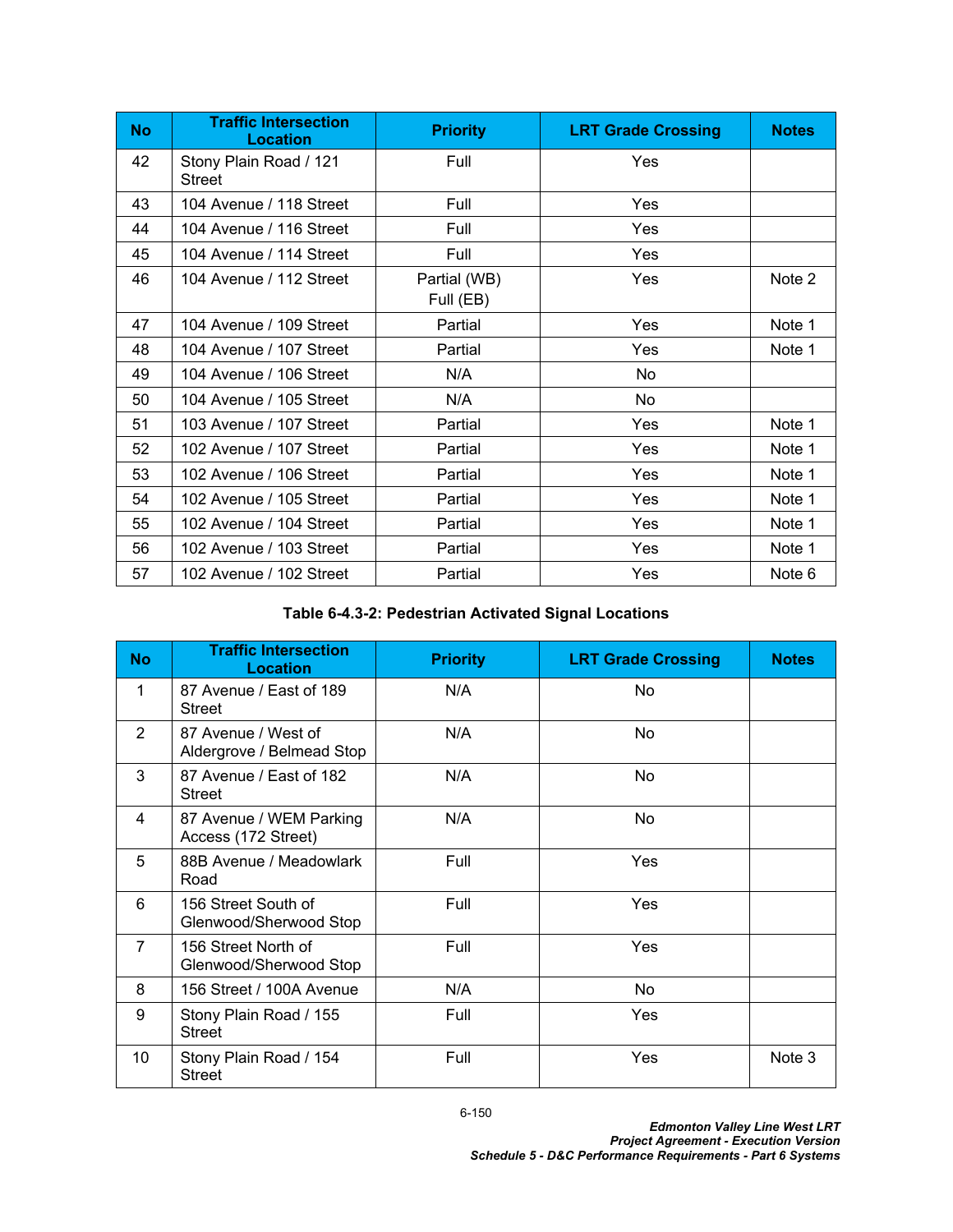| <b>No</b> | <b>Traffic Intersection</b><br><b>Location</b>                       | <b>Priority</b>           | <b>LRT Grade Crossing</b> | <b>Notes</b> |
|-----------|----------------------------------------------------------------------|---------------------------|---------------------------|--------------|
| 11        | Stony Plain Road / 152<br><b>Street</b>                              | Full                      | Yes                       | Note 3       |
| 12        | Stony Plain Road / 150<br><b>Street</b>                              | Partial (WB) Full<br>(EB) | Yes                       | Note 2       |
| 13        | Stony Plain Road / 148<br><b>Street</b>                              | Partial (WB) Full<br>(EB) | Yes                       | Note 2       |
| 14        | Stony Plain Road / 146<br><b>Street</b>                              | Partial (WB) Full<br>(EB) | Yes                       | Note 2       |
| 15        | Stony Plain Road / 138<br><b>Street</b>                              | Full                      | Yes                       |              |
| 16        | Stony Plain Road / 133<br><b>Street</b>                              | Full                      | Yes                       | Note 3       |
| 17        | Stony Plain Road /<br><b>Connaught Drive</b>                         | Full                      | Yes                       |              |
| 18        | Stony Plain Road / 129<br><b>Street</b>                              | Full                      | Yes                       |              |
| 19        | Stony Plain Road / 125<br><b>Street</b>                              | Full                      | Yes                       |              |
| 20        | Stony Plain Road / 123<br><b>Street</b>                              | Full                      | Yes                       |              |
| 21        | Stony Plain Road East of<br>124 Street Stop (122<br>Street)          | Full                      | Yes                       |              |
| 22        | Stony Plain Road / 120<br><b>Street</b>                              | Full                      | Yes                       | Note 3       |
| 23        | Stony Plain Road / 119<br><b>Street</b>                              | Full                      | Yes                       | Note 3       |
| 24        | 104 Avenue / 117 Street                                              | Full                      | Yes                       |              |
| 25        | 104 Avenue East of The<br>Yards Stop (115 Street)                    | Full                      | Yes                       |              |
| 26        | 104 Avenue West of<br>MacEwan Arts / 112 Street<br>Stop (113 Street) | Full                      | Yes                       |              |
| 27        | 104 Avenue / 111 Street                                              | Partial (WB)<br>Full (EB) | Yes                       | Note 2       |
| 28        | 104 Avenue / 110 Street                                              | Partial (WB)<br>Full (EB) | Yes                       | Note 2, 3    |
| 29        | 104 Avenue / 108 Street                                              | Partial                   | Yes                       |              |

# <span id="page-153-0"></span>**Table 6-4.3-3: Pedestrian Crossing of LRT Locations**

| ∣ No | <b>Crossing Location</b>                 | <b>Priority</b> | <b>LRT Grade Crossing</b> | Notes |
|------|------------------------------------------|-----------------|---------------------------|-------|
|      | 87 Avenue / East of 189<br><b>Street</b> | Full            | Yes                       |       |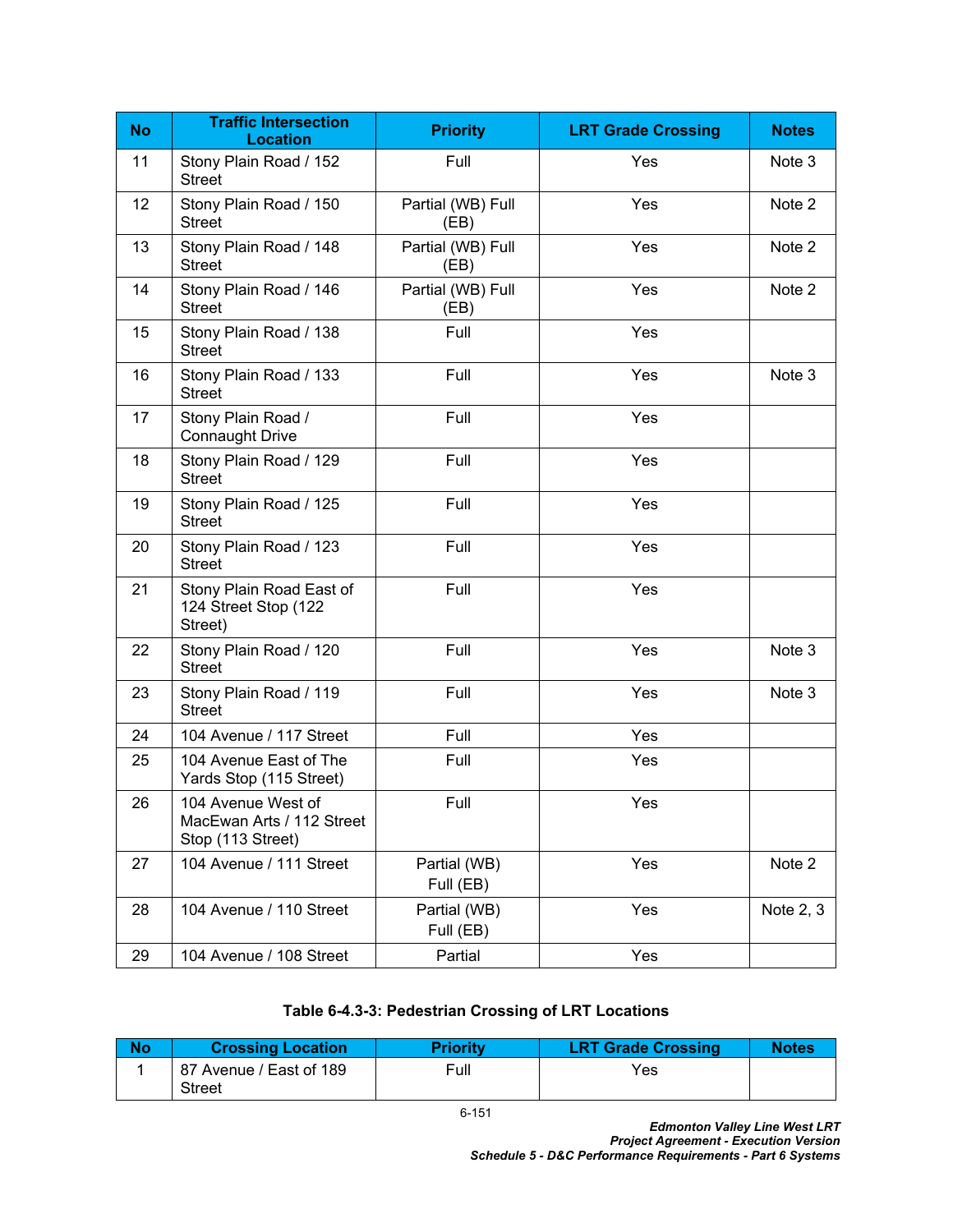| <b>No</b>      | <b>Crossing Location</b>                                               | <b>Priority</b> | <b>LRT Grade Crossing</b> | <b>Notes</b> |
|----------------|------------------------------------------------------------------------|-----------------|---------------------------|--------------|
| $\overline{2}$ | 87 Avenue / West of<br>Aldergrove / Belmead Stop                       | Full            | Yes                       | Note 5       |
| 3              | 87 Avenue / West of<br>Aldergrove / Belmead Stop<br>(Emergency Access) | Full            | Yes                       | Note 5       |
| 4              | 87 Avenue / East of<br>Aldergrove / Belmead Stop                       | Full            | <b>Yes</b>                |              |
| 5              | 87 Avenue / 182 Street                                                 | Full            | Yes                       |              |
| 6              | 156 Street / 100A Avenue                                               | Full            | <b>Yes</b>                |              |
| $\overline{7}$ | Stony Plain Road West of<br>142 Street                                 | Full            | Yes                       | Note 5       |
| 8              | Stony Plain Road / 142<br><b>Street</b>                                | Full            | <b>Yes</b>                | Note 5       |
| 9              | Stony Plain Road West of<br>Grovenor / 142 Street Stop                 | Full            | Yes                       |              |
| 10             | Stony Plain Road East of<br>Grovenor / 142 Street Stop                 | Full            | Yes                       | Note 5       |
| 11             | Stony Plain Road / 140<br><b>Street</b>                                | Full            | <b>Yes</b>                | Note 5       |
| 12             | 107 Street North of<br>NorQuest Stop                                   | Full            | Yes                       |              |
| 13             | 107 Street / 102 Avenue                                                | Full            | Yes                       |              |
| 14             | <b>Pedestrians Crossings</b><br>within Lewis Farms Park<br>and Ride    | Full            | Yes                       | Note 7       |

*Notes:*

- *1. Intersections in Downtown shall have fixed time phasing. This is indicated as "Green Wave" on the Traffic Signal Timing Sheets, and shall be coordinated for the LRT, with no TSP, however provide detection loops to facilitate future TSP implementation;*
- *2. intersection priority is different in each direction as indicated on the Traffic Signal Timing Sheets;*
- *3. intersection designed with two (2) Pedestrian Activated Signals (west and east crosswalks). These two (2) signals shall be tied together for operation as indicated on the Traffic Signal Timing Sheets;*
- *4. two adjacent traffic intersections (127 Street and Sylvancroft Lane) shall be tied together for operation as indicated on the Traffic Signal Timing Sheets;*
- *5. two adjacent LRT crossings shall be tied together for operation as indicated on the Traffic Signal Timing Sheet;*
- *6. intersection interfaces with Valley Line LRT Stage 1. The west crosswalk shall be reconstructed; and*
- *7. exact number and location of crossings to be determined by Project Co.*

#### **6-4.3.1 Not Used**

#### **6-4.3.2 Traffic CCTV Cameras**

A. The existing CCTV camera and radio transmitter at 87 Avenue / 170 Street intersection shall be maintained during construction on an existing or temporary pole, as described on the Traffic Signal Timing Sheets. The camera shall be re-installed as part of the Final Design and installation.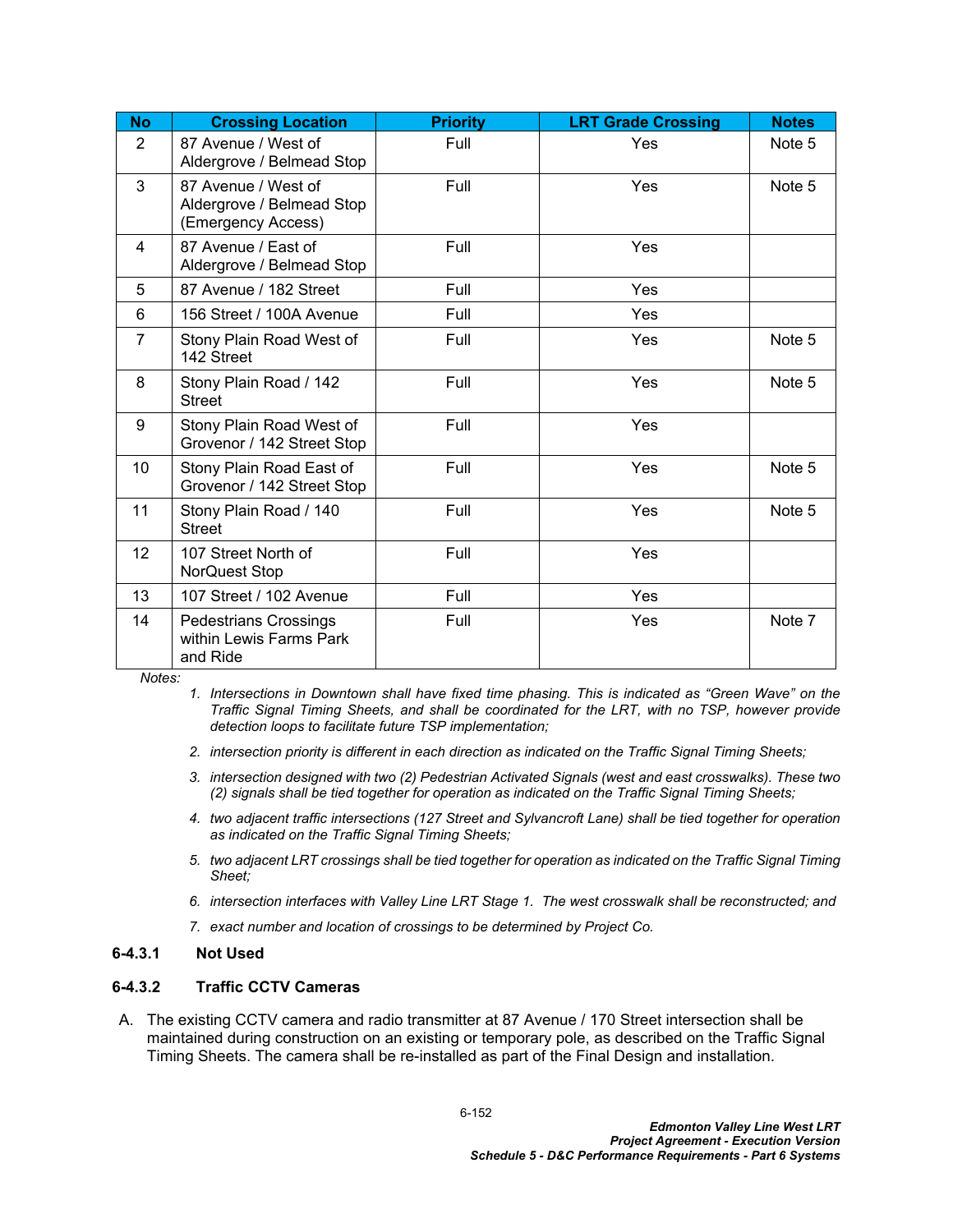B. To permit the future installation and operation, by Other Contractors, of CCTV cameras at the 87 Avenue / 178 Street traffic intersections, provide two (2) dedicated 50 mm embedded conduits between the Traffic Controller Cabinet to each Road Traffic Signal pole at the intersection.

## **6-4.3.3 Intersection Safety Devices (ISD)**

- A. Existing Intersection Safety Devices (ISD) at the locations listed below shall be replaced as part of the Final Design and installation, as described on the Traffic Signal Timing Sheets. The existing ISD at the Stony Plain Road / 156 Street intersection shall be removed;
	- 1. 87 Avenue / 178 Street;
	- 2. 87 Avenue / 170 Street; and
	- 3. 104 Avenue / 109 Street.
- B. Project Co shall coordinate with the City for the design of the ISD equipment;
	- 1. design options for the ISD equipment include either an approaching or receding radar based system dependant on the intersection constraints as detailed by the City during Design.
- C. Project Co shall provide all necessary connections and power supply from the Traffic Controller to the ISD as described in the Accepted Final Design.
- D. Project Co shall configure the Traffic Controller for installation of ISD equipment;
	- 1. Project Co shall re-install the existing ISD interface panel into the new Traffic Controller cabinet as described in the Final Design.
- E. Project Co shall coordinate with the City for all handling of existing and new ISD equipment in accordance with Section 1-1.3 *[City Works]* of this Schedule;
	- 1. the City shall procure, supply, install, and Commission all new ISD equipment;
	- 2. the City shall decommission and remove all existing ISD equipment, with the exception of the following:
		- a. the ISD interface panel within the existing Traffic Controller cabinet which shall be removed and re-installed by Project Co as part of Final Design and installation;
		- b. the existing ISD in-ground loops shall be removed and disposed of by Project Co; and
		- c. the existing ISD pole foundation shall be removed and disposed of by Project Co;
	- 3. notify the City at least 20 days in advance of any removal of Roadway which may compromise the existing ISD equipment;
		- a. within those 20 days, provide the City with access and such on-site assistance as may be reasonably requested in order to decommission the ISD equipment;
	- 4. notify the City at least 20 days in advance of any Traffic Signal Commissioning so that the City can install and Commission the new ISD equipment;
		- a. within those 20 days, provide the City with access and such on-site assistance as may be reasonably requested in order to Commission the ISD equipment;
	- 5. notify the City of any temporary roadway marking installation so that the City can configure the ISD equipment;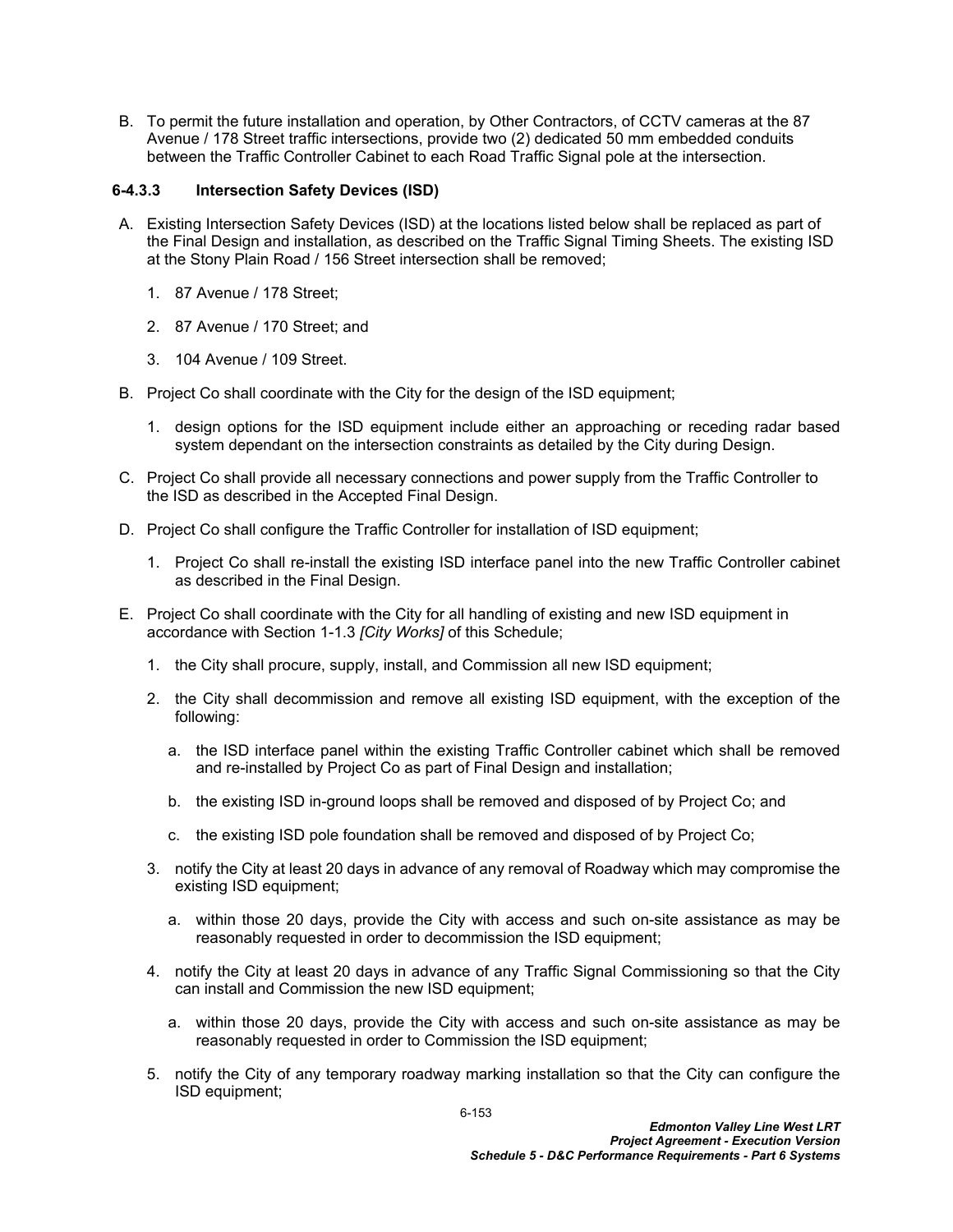- a. at such time, provide the City with access and such on-site assistance as may be reasonably requested in order to configure the ISD equipment; and
- 6. final configuration of the ISD equipment shall be completed by the City after the final roadway markings are in place;
	- a. ISD equipment details shall be incorporated into the As Built drawings in accordance with information supplied to Project Co by the City.

# **6-4.3.4 Opticom Emergency Pre-emption Equipment**

- A. Project Co shall configure the Traffic Controller for installation of Opticom emergency vehicle preemption equipment at all intersection locations listed in Table 6-4.3-1 [*Traffic Intersections*] and Table 6-4.3-2 [*Pedestrian Activated Signal Locations*].
- B. Project Co shall coordinate with the City for all handling of existing and new Opticom equipment on both temporary and Final Traffic Signal Equipment in accordance with Section 1-1.3 *[City Works]* of this Schedule;
	- 1. the City shall procure, supply, install, and Commission all Opticom equipment;
	- 2. the City shall decommission and store all existing Opticom equipment;
	- 3. notify the City at least 20 days in advance of any Traffic Signal decommissioning and Commissioning to coordinate the handling of all Opticom equipment; and
	- 4. provide the City with access to the Traffic Controller, and such on-site assistance as may be reasonably requested in order to decommission or recommission the Opticom equipment.
- C. Opticom equipment details shall be incorporated into the As Built drawings in accordance with information supplied to Project Co by the City.
- D. Replace the existing emergency vehicle beacon at the entrance of the fire hall along 107 Street to assist authorized emergency vehicles to enter and exit the fire hall while controlling vehicular and pedestrian traffic, designed in accordance to MUTCD (Canada);
	- 1. beacon to be manually initiated by emergency vehicles; and
	- 2. Train will operate on a Line-of-Sight basis.

# **6-4.3.5 Vehicle Detection**

- A. Provide vehicle detection with in-ground inductive loops. Detection is required on each side street lane and main street dedicated turning lanes as specified on the Traffic Signal Timing Sheets;
	- 1. additional detection, including queue detection, is required where specified on the Traffic Signal Timing Sheets; and
	- 2. installation shall follow the procedures in the *Valley Line LRT Traffic Signal Construction and Maintenance Specifications*.

## **6-4.3.6 Qualifications**

- A. The following Traffic Signal Equipment installation tasks shall be performed by Project Co Persons having at minimum an IMSA Tech I qualification:
	- 1. installation of poles and pole bases;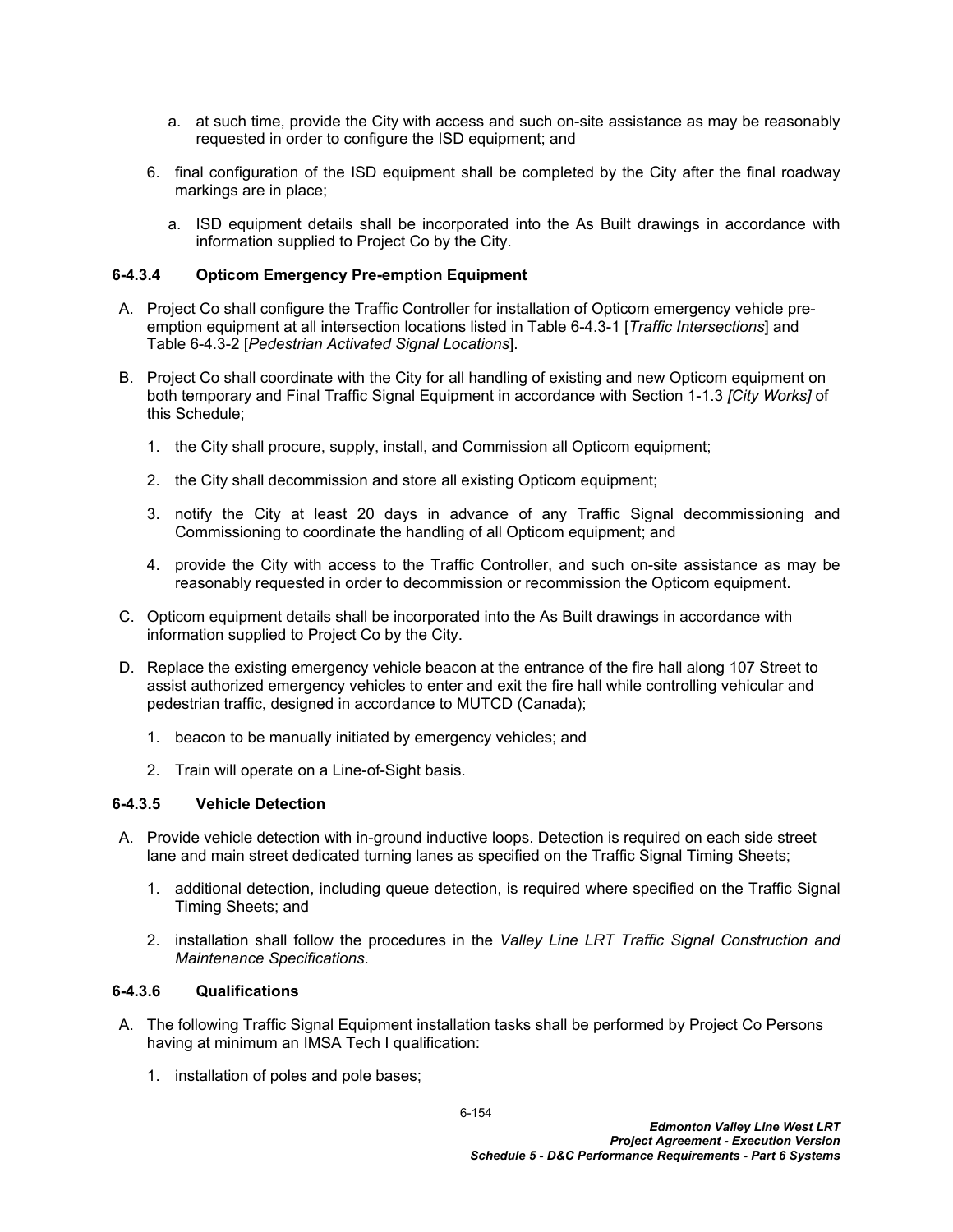- 2. cabinet base installation;
- 3. backfilling;
- 4. cabinet placement; and
- 5. installation of cables.
- B. The following Traffic Signal Equipment installation tasks shall be performed by Project Co Persons having at minimum an IMSA Tech II qualification as defined in Section 10.9.3 [*Traffic Signal Maintenance Staff Qualifications*]:
	- 1. cabinet prewiring;
	- 2. cabinet bench testing;
	- 3. termination of all cables; and
	- 4. testing and Commissioning of traffic signals.

## **6-4.3.7 Traffic Controller and Cabinet**

- A. Subject to the following amendments, provide fully configured cabinets, in accordance with the document *Valley Line LRT Specifications for the Supply of Traffic Cabinets and Intersection Control Equipment* at the intersections specified in Tables [6-4.3](#page-149-0)-1 [*Traffic Intersections*], 6-4.3-2 [*Pedestrian Activated Signal Locations*], and 6-4.3-3 *[Pedestrian Crossing of LRT Locations]* of this Schedule*:*
	- 1. the Traffic Controller cabinet at each intersection shall be "TS2 TYPE 1 42CCT P2 CABINET ASSEMBLY" or "TS2 TYPE 1 – M CABINET ASSEMBLY";
	- 2. The Traffic Controller at each intersection shall be an Econolite 1000 Cobalt controller fully interoperable with the City's existing Centracs® traffic management system, whose specifications are contained in document *Centracs Software and System Specifications*;
	- 3. each cabinet shall be provided with minimum six (6) hour battery standby for all equipment other than the heater and fan such that full operation of the intersection shall be maintained in the event of a Utility power failure;
	- 4. each cabinet shall indicate Utility power failure alarm to the SCADA as described in Section 6- 1.15 *[Security and Alarm System]* of this Schedule, including the location(s) of the affected intersection(s);
	- 5. each cabinet shall indicate low ambient temperature alarms to SCADA as described in Section 6- 1.15 [*Security and Alarm* System] of this Schedule when the ambient temperature within the cabinet drops below -20°C, including the location(s) of the affected intersection(s);
	- 6. integrate each cabinet with the TRPS at all Grade Crossings;
	- 7. each cabinet layout shall include signal outputs to energize all LRT Traffic Signal fixtures at the intersections in Tables [6-4.3-](#page-149-0)1 [*Traffic Intersections*], 6-4.3-2 [*Pedestrian Activated Signal Locations*] and 6-4.3-3 *[Pedestrian Crossing of LRT Locations]* of this Schedule with LRT Grade Crossings;
		- a. alternatively, elements of the TRPS may be used to drive LRT Traffic Signal fixtures at the intersections listed in Table 6-4.3-3 *[Pedestrian Crossing of LRT Locations]* of this Schedule;
	- 8. each cabinet layout shall include one (1) Polara IN2 wire Navigator Central Control unit for every 12 audible pedestrian push button stations;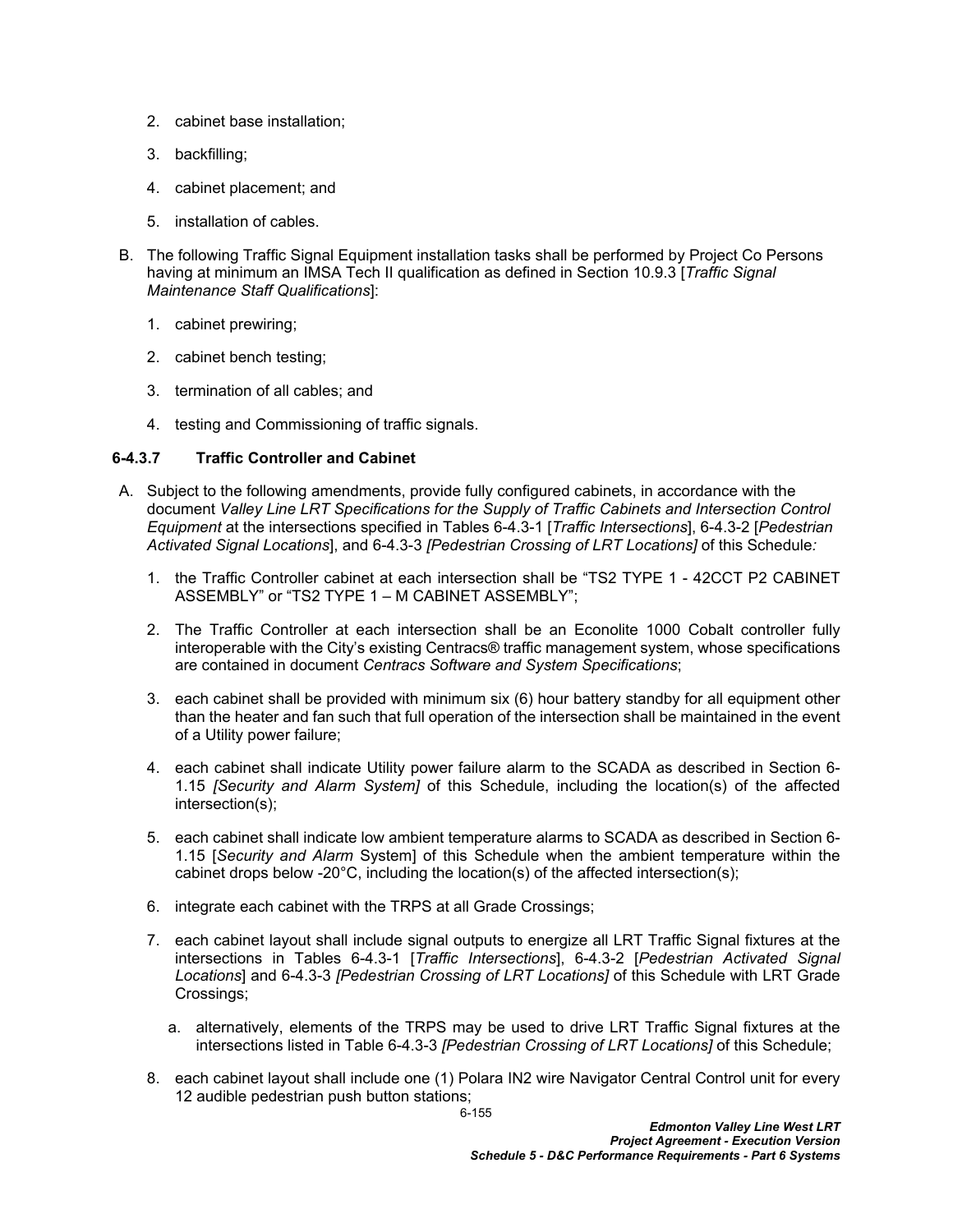- 9. each cabinet layout shall be designed to accommodate future installation by Other Contractors of an IP switch with the following dimensions 156 mm (h) x 156 mm (w) x 130 mm (d). Provide a 24 VDC, 35 W power source for the future IP switch, energized from the standby battery;
- 10. each cabinet layout shall include signal outputs to energize all Opticom equipment and incorporate any necessary equipment where applicable;
- 11. each cabinet layout shall include signal outputs to energize the ISD equipment and incorporate the existing ISD interface panel where applicable;
- 12. each cabinet layout shall incorporate termination of all conduits described in Section [6-1.5Y.1](#page-16-0)  *[Systems Duct Bank and Associated Infrastructure]* and Section 6-4.3 *[Traffic Signal Equipment]* of this Schedule; and
- 13. cabinets shall not be required at intersections listed in Table 6-4.3-3 [*Pedestrian Crossing of LRT Locations*] if controlled through an I/O device of the TRPS.
- B. Mount each cabinet on a precast concrete base as required in the *Valley Line LRT Traffic Signal Construction and Maintenance Specifications.*
- C. Each cabinet shall follow the following wiring and testing requirements:
	- 1. Submit to the City all applicable wiring diagrams, Traffic Controller programming sheets, Traffic Controller database files, and cabinet layouts with the Final Design submission for the Traffic Signals as described in Appendix 4B [*Project Specific Submission Requirements*] for each new Traffic Controller cabinet ("**Final Traffic Controller Design Package**");
		- a. Traffic Controller programming sheets shall be submitted in the supplied format;
	- 2. after acceptance of the Final Design, provide the City four (4) weeks notice prior to bench testing to allow the City to be present for witnessing, inspection, or additional testing, at its discretion in accordance with Section 1-1.3 [*City Works*] of this Schedule;
	- 3. pre-wire each cabinet at a Project Co test facility, configured to operate per the applicable design, including timing, phasing and additional control logic;
	- 4. each cabinet shall be bench tested with the applicable programming such that a minimum of 48 continuous hours shall pass with no failures or errors;
		- a. if a failure or error occurs during bench testing, submit to the City a modified wiring design and/or control logic to remedy the failure or error (each, a "**Modified Wiring Design**");
			- i. after City acceptance of the Modified Wiring Design, the 48 hour testing period shall restart with the modified wiring design; and
		- b. upon successful bench testing of each cabinet, the cabinet shall be installed as specified in the *Valley Line Traffic Signal Construction and Maintenance Specifications*.
- D. Provide an unmetered power feed to each Traffic Controller cabinet at the intersections listed in Tables [6-4.3](#page-149-0)-1 [*Traffic Intersections*], 6-4.3-2 [*Pedestrian Activated Signal Locations*] and 6-4.3-3 *[Pedestrian Crossing of LRT Locations]* of this Schedule from the City's electric Utility Company;
	- 1. the power feed shall be compliant with the electric Utility Company's Customer Connection Guide.
- E. Provide notice to the City when fibre optic connectivity between the main Data Centre and the applicable Traffic Controller is available and provide the City with access to the Traffic Controller in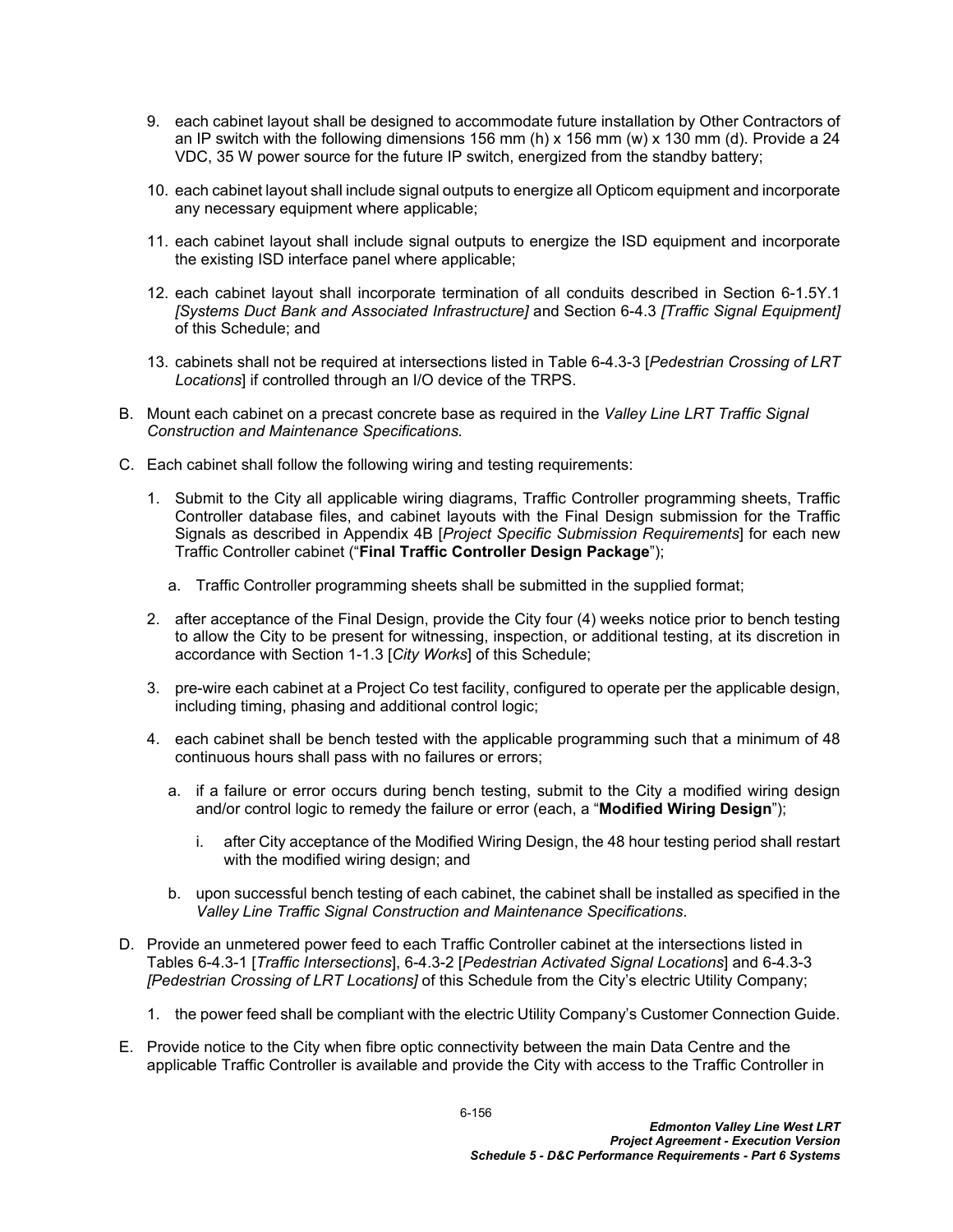order to establish data connectivity to the City Traffic Management Centre in accordance with Section 1-1.3 *[City Works]* of this Schedule.

- F. Project Co may, pursuant to the TAR process described in Section 1-4.2.6 A [*Traffic Accommodation Request*] of this Schedule, elect to pre-install temporary Traffic Controller cabinets to facilitate the construction schedule.
- G. Notify the City at least 20 days in advance of installing each Traffic Controller such that:
	- 1. for new signalized intersections, full signals shall be placed in "flashing" activation for 72 continuous hours on consecutive Business Days, beginning on a Monday or Tuesday, before being placed in "full" activation. An applicable "starburst" sign shall be posted by Project Co for three (3) weeks. "Flashing" activation is not required for existing traffic signals nor for pedestrian only signals;
		- a. advise the City two (2) weeks in advance of "flashing" activation and full activation to allow the City to be present for witnessing, inspection, or additional testing, at its discretion in accordance with Section 1-1.3 [*City Works*] of this Schedule;
		- b. the 72 hour "flashing" activation period is not required when Traffic Controllers are upgraded from temporary to permanent; and
		- c. if errors occur during the 72 hour "flashing" activation, deficiencies shall be address immediately;
	- 2. for existing signalized intersections with a phase change or a signal head change a "starburst" sign shall be posted by Project Co for three (3) weeks; and
	- 3. all Road Traffic Signal heads must be appropriately bagged or covered prior to activation to minimize confusion for motorists.
- H. Once the Road Traffic Signals are placed into full activation, immediately perform an onsite activation test to include:
	- 1. manufacturer recommended tests;
	- 2. vehicle detector test;
	- 3. pushbutton test;
	- 4. lamp inspection; and
	- 5. operational compliance with timing sheet designs.
- I. Provide documentation showing results from onsite activation.
- J. Upon full activation, Project Co shall provide the City with access to the Traffic Controller, and such on-site assistance as may be reasonably requested in order to confirm interfaces with the City Traffic Management Centre in accordance with Section 1-1.3 *[City Works]* of this Schedule.
- K. Within 15 days of full activation, Project Co shall prepare and submit all final applicable wiring diagrams, Traffic Controller programming sheets, Traffic Controller database files, and cabinet layouts ("**Full Activation Traffic Controller Design Package**") for each Traffic Controller cabinet;
	- 1. the cabinet wiring diagram shall include, for all terminating points within the cabinet, references to every point with which is directly interconnected (double-ended); and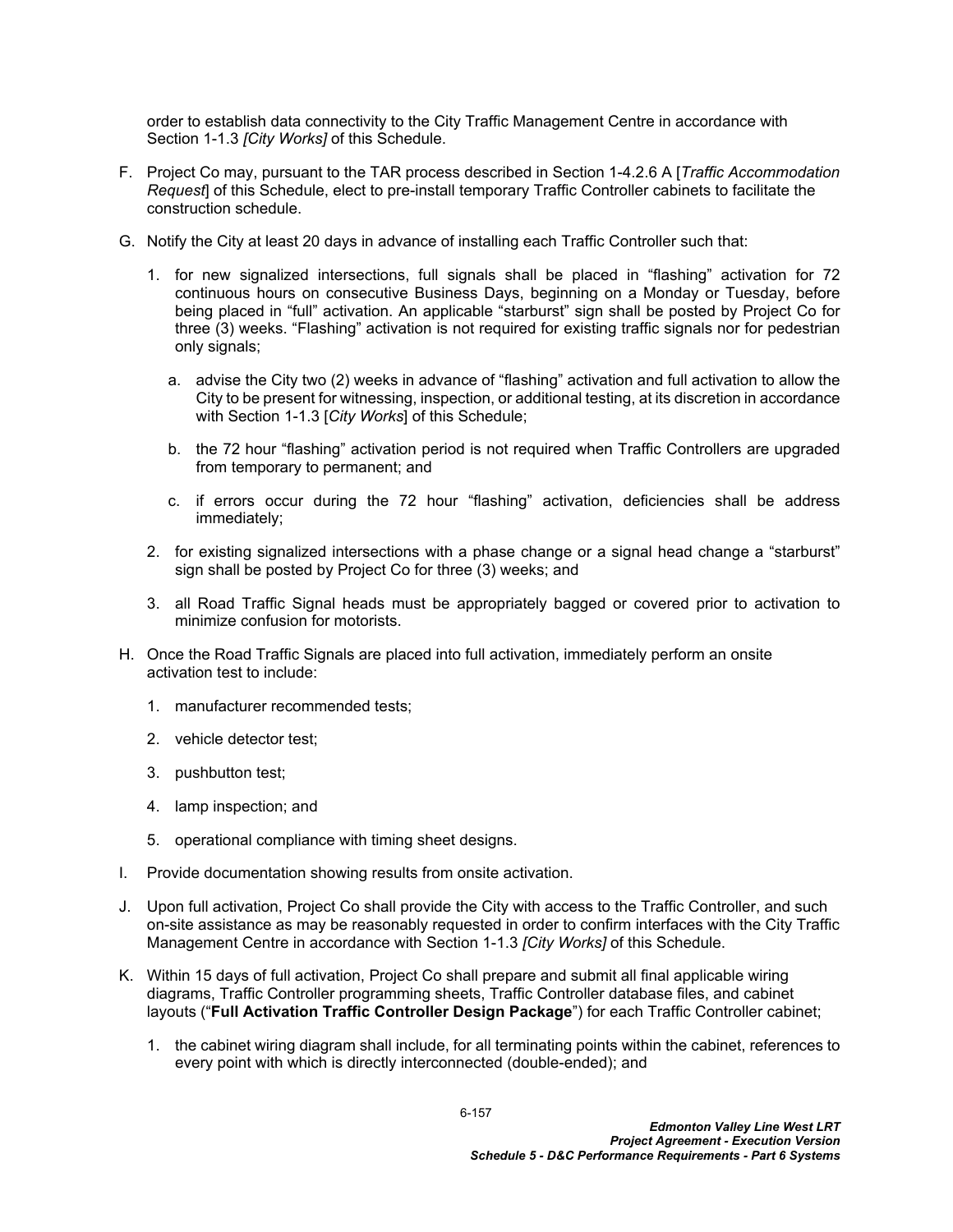- 2. the cabinet wiring diagram shall include, for all control and auxiliary equipment, functional description and identification of input/output pin connections.
- L. An electronic version of the cabinet wiring diagram shall be provided for each unique cabinet type. These shall be in MicroStation. DGN format or AutoCAD .DWG format.
- M. One (1) cabinet wiring diagram within a protective plastic envelope shall be provided within each cabinet. All wiring diagrams in the cabinet shall fit on one A1 sized sheet.
- N. One (1) Traffic Controller programming sheet within a protective plastic envelope shall be provided within each cabinet. All programming sheets in the cabinet shall fit on one A1 sized sheet.
- O. One (1) log book shall be provided within each cabinet to record all visits to the cabinet. The log book shall remain in the cabinet unless requested by the City.
- P. Facilitate the integration of the Traffic Signal operations along 102 Avenue for Valley Line LRT Stage 1 and Valley Line LRT Stage 2 by performing modifications to the Traffic Controller at the following intersections in accordance with Section 1-1.4 [*Integration with Valley Line LRT Stage 1]* and Section 6-4.3.11 [*Traffic Signal Timing Plans*] of this Schedule:
	- 1. 102 Avenue / 101 Street;
	- 2. 102 Avenue / 100A Street; and
	- 3. 102 Avenue / 100 Street.

## **6-4.3.8 Traffic Signal Construction Requirements**

- A. Traffic Signal Equipment includes but is not limited to the following categories:
	- 1. Traffic Controllers;
	- 2. LRT Traffic Signal heads, Road Traffic Signal heads, bike signal heads, backboards, LED signal modules, pedestrian signals with count-down timers;
	- 3. pedestrian push buttons, bike push buttons, audible signals;
	- 4. cantilever structures, poles, arms, davit extensions;
	- 5. active signs, passive signs, overhead signs;
	- 6. Utility power, standby power;
	- 7. vehicle detectors, detector loops; loop sealant;
	- 8. foundations, junction boxes, vaults, ducts, cabling; and
	- 9. all signal assembly materials consisting of stainless-steel strapping and buckles, anchor bolts, tenons, cover plates, grommets, arm flanges, hand holes, identification decals, base plates, fixture brackets, guywires, preforms, machine bolts, eye nuts, hex nuts, washers, saddle clamps, strain insulators, and davit arm hangars.

All designed in accordance with MUTCD (Canada) and the requirements set out in Section 6-4.3.4 *[Traffic Signal Intersection Design]* of this Schedule.

B. Provide Traffic Signal Equipment per the requirements of the *Valley Line LRT Traffic Signal Construction and Maintenance Specifications*.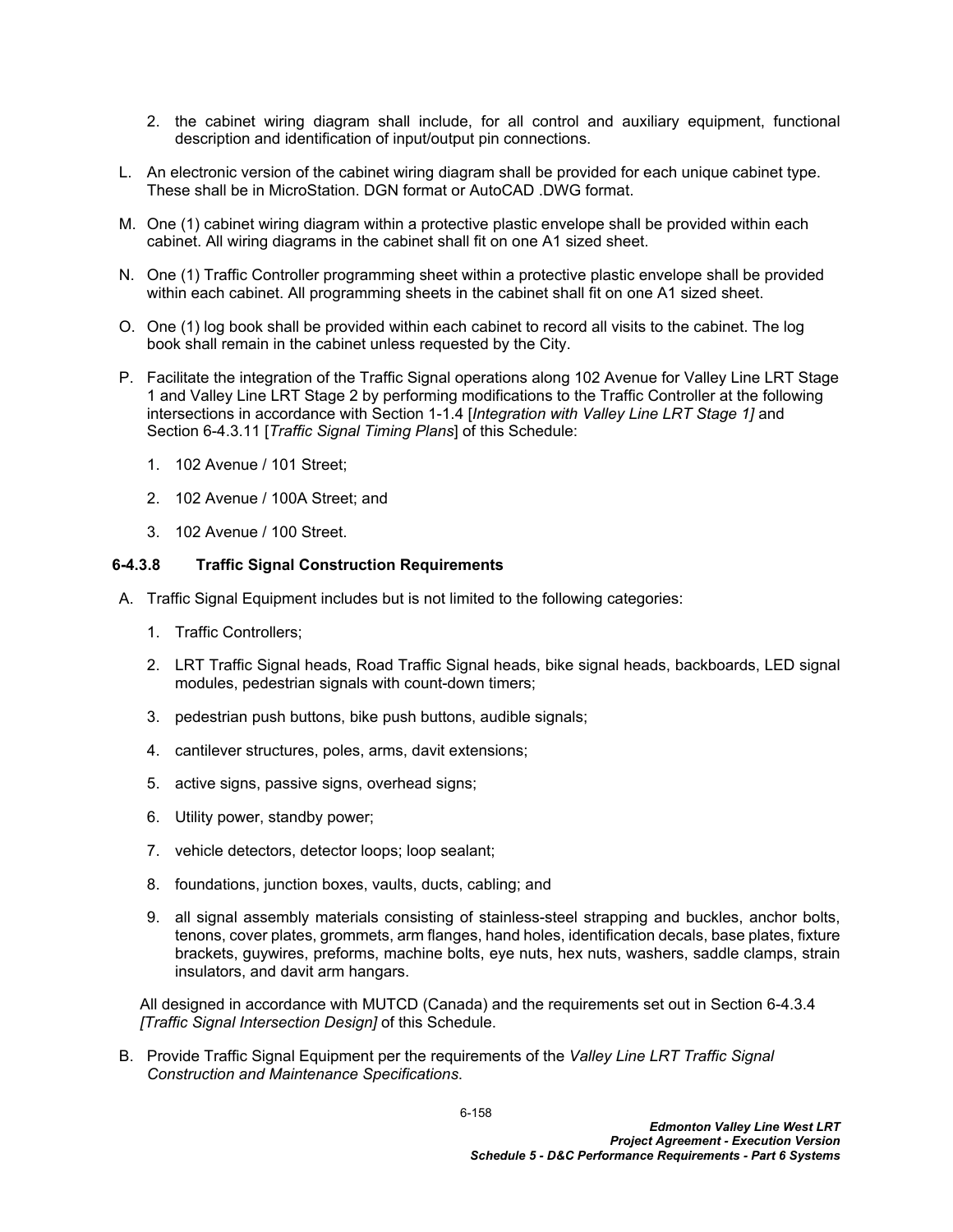## **6-4.3.9 Traffic Signal Maintenance Requirements**

- A. Project Co shall be responsible for maintaining and operating all Traffic Controller and Traffic Signal Equipment during the Construction Period. Requirements for maintenance are included in the *Valley Line LRT Traffic Signal Construction and Maintenance Specifications* and within Section 1-3.5 [*Maintenance During Construction*] of this Schedule. Requirements for operation are included in Section 1-4 [*Transportation Management*] of this Schedule.
- B. Provide maintenance manuals as outlined in the *Valley Line LRT Specifications for the Supply of Cabinets and Intersection Control Equipment*.

#### **6-4.3.10 Traffic Signal Intersection Design**

A. Design all traffic intersections, including all Traffic Signal Equipment, in accordance with the requirements of this Section 6-4.3.5 *[Traffic Signal Intersection Design]* of this Schedule, which shall apply and prevail if in conflict with the requirements of MUTCD (Canada).

#### **6-4.3.10.1 Signal Displays**

- A. Provide at least two (2) Road Traffic Signal fixtures for each approach. For protected left or right turns, provide a single fixture with two (2) red indications along with a "no left/right turn on red" sign.
- B. For dedicated left turn bays with permissive left turns only, provide left turn fixtures for future provisions.
- C. Backboards shall be used on all primary fixtures and are permitted on secondary and auxiliary fixtures.
- D. Louvers shall be installed on signals when deemed necessary by an engineering review.
- E. 300mm LED lenses shall be used in all fixtures.
- F. Auxiliary fixtures shall be used to supplement the primary turn fixtures at wide or complex intersections.
- G. Overhead fixtures shall be mounted horizontally for through lanes, right turn lanes, and where a shared fixture is used for through and left turning traffic. Vertical fixtures shall be used where a separate fixture is provided for an exclusive turn lane with protected phasing, and for pole mounted secondary and auxiliary fixtures. "Left turn signal" and "Right turn signal" signs shall not be used.

#### **6-4.3.10.2 Pedestrian and Audible Signals**

- A. Pedestrian signals shall count down during the "flashing don't walk" interval only.
- B. Pedestrian pushbuttons shall be provided with directional arrows in the direction of the crossing.
- C. Pedestrian audible pushbuttons shall be provided at all signalized intersections with LRT in accordance with the document *Audible Pedestrian Signal (APS) Design and Installation Guidelines*.
- D. The following intersections shall be programmed with automatically initiated pedestrian crossings and shall be provided with an exclusive audible signal pushbutton on the side of the pole parallel to and entering each crosswalk, with a sign above the pushbutton stating "Push Button for Audible Signal Only". Configure the Traffic Controllers at these intersections to automatically initiate pedestrian calls on every traffic cycle through recall settings as specified in the Traffic Signal Timing Sheets.
	- 1. 104 Avenue / 109 Street;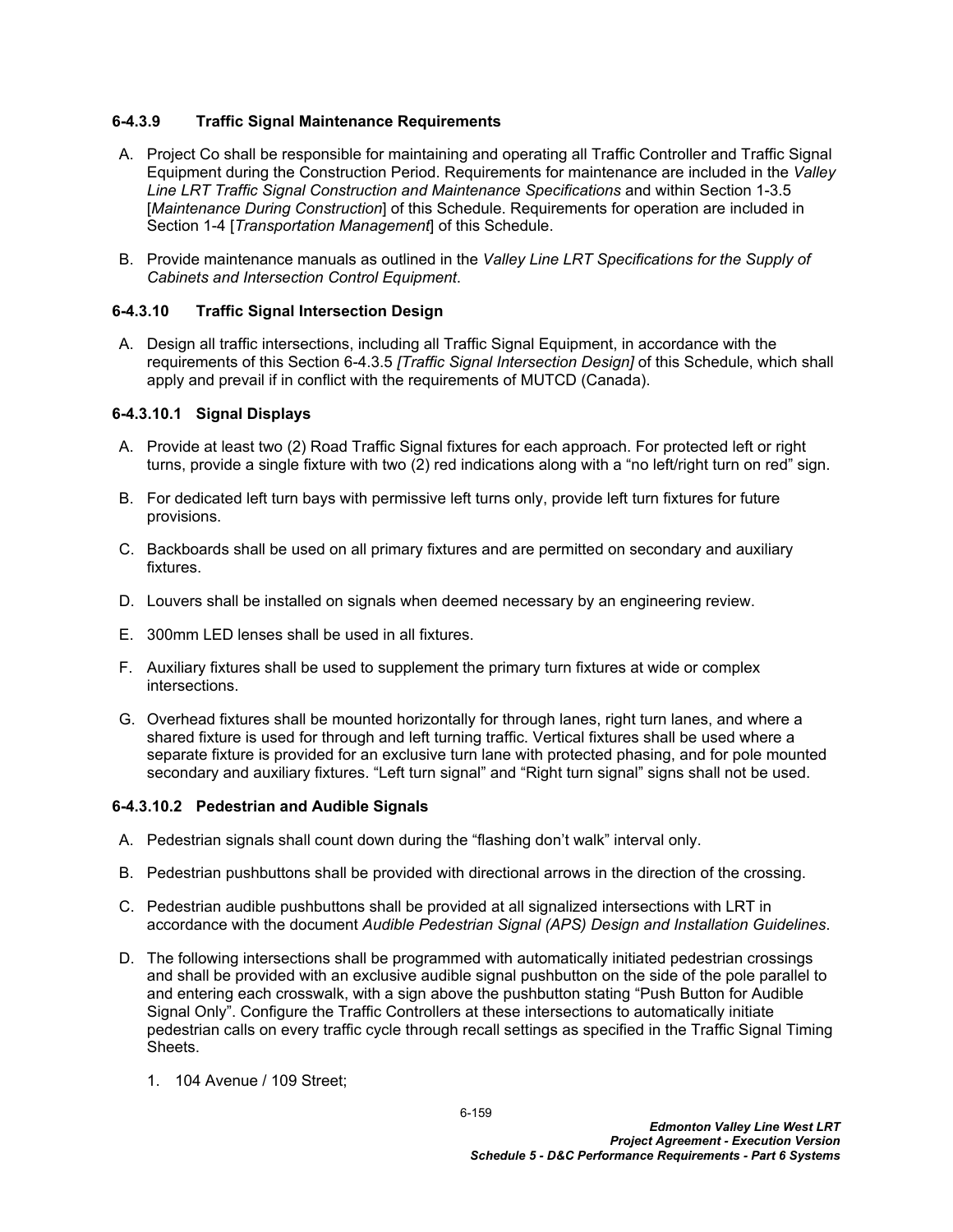- 2. 104 Avenue / 107 Street;
- 3. 104 Avenue / 106 Street;
- 4. 104 Avenue / 105 Street;
- 5. 103 Avenue / 107 Street;
- 6. 102 Avenue / 107 Street;
- 7. 102 Avenue / 106 Street;
- 8. 102 Avenue / 104 Street;
- 9. 102 Avenue / 103 Street; and
- 10. 102 Avenue / 102 Street (relocated west crosswalk).
- E. The pedestrian Grade Crossings in Table 6-4.3-3 *[Pedestrian Crossing of LRT Locations]* of this Schedule shall be:
	- 1. automatically initiated and provided with an exclusive audible signal pushbutton on the side of the pole parallel to and entering each crossing, with a sign above the pushbutton stating "Push Button for Audible Signal Only"; and
	- 2. configured, via the Traffic Controller and TRPS as specified on the Traffic Signal Timing Sheets, to:
		- a. automatically display a permissive pedestrian signal unless a Train is approaching the crossing. The permissive pedestrian signal must be displayed for a minimum of seven (7) seconds if a second Train is approaching the crossing;
		- b. provide adequate "flashing don't walk" interval before displaying a pedestrian stop signal based on a pedestrian walking speed 1.1 m/s except at the following locations, where 1.0m/s shall be used;
			- i. Stony Plain Road West of 142 Street;
			- ii. Stony Plain Road / 142 Street;
			- iii. Stony Plain Road West of Grovenor / 142 Street Stop; and
			- iv. Stony Plain Road / 140 Street;
		- c. display an LRT-Stop signal in both directions of LRT travel whenever the corresponding pedestrian signal is not displaying a pedestrian stop signal; and
		- d. provide adequate buffer time between the start of the pedestrian stop signal and the arrival of the Train at the crossing.
- F. At all intersection locations listed in Table [6-4.3-](#page-149-0)1 [*Traffic Intersections*], except those listed in Section 6-4.3.5.2 D *[Pedestrian and Audible Signals]*, and as indicated on the Traffic Signal Timing Sheets, the main street pedestrian crossing shall be automatically initiated and shall be provided with an exclusive audible pedestrian signal pushbutton on the side of the pole parallel to and entering each crosswalk with a sign above the pushbutton stating "Push Button for Audible Signal Only";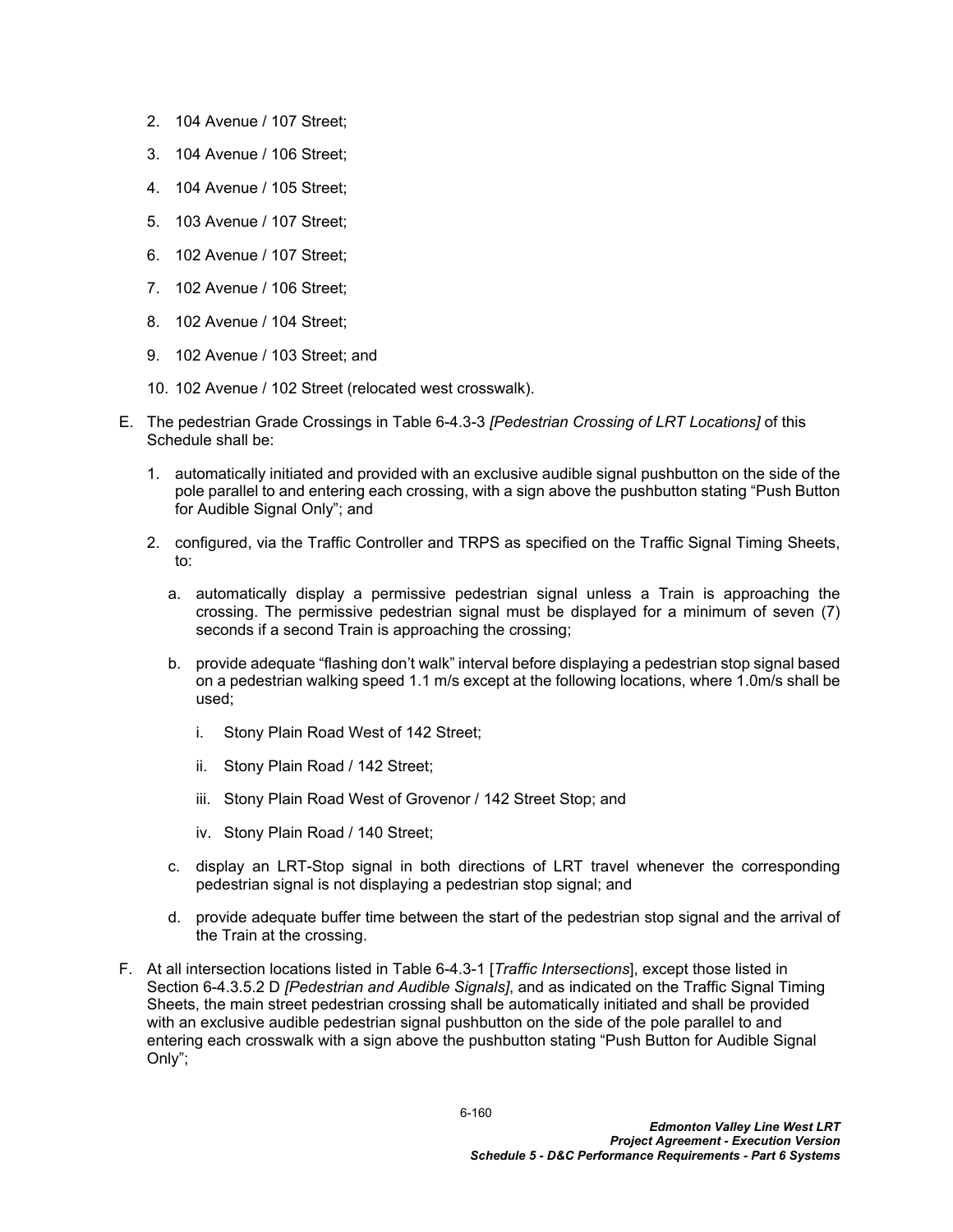- 1. configure the side street for pushbutton initiated pedestrian calls, as indicated on the Traffic Signal Timing Sheets, and provide a pushbutton on the side of the pole parallel to and entering each crosswalk with a sign above the pushbutton stating "Push Button for WALK (symbol only) Hold for Audible Signal".
- G. For all locations listed in Table 6-4.3-2 [*Pedestrian Activated Signal Locations*] of this Schedule and as indicated on the Traffic Signal Timing Sheets, provide a pushbutton on the side of the pole parallel to and entering the crosswalk and provide a sign above the pushbutton stating "Push Button for WALK (symbol only) Hold for Audible Signal", and configure the Traffic Controllers for pushbutton initiated pedestrian calls.

## **6-4.3.10.3 Bike Signals and Detection**

- A. The following intersections shall include bike fixtures as indicated on the Traffic Signal Timing Sheets:
	- 1. 104 Avenue / 110 Street;
	- 2. 102 Avenue / 107 Street;
	- 3. 102 Avenue / 106 Street;
	- 4. 102 Avenue / 105 Street;
	- 5. 102 Avenue / 104 Street; and
	- 6. 102 Avenue / 103 Street.
- B. Bike detection shall be provided as indicated on the Traffic Signal Timing Sheets. Bike detection may include pushbuttons or in-ground detection loops as indicated on the Accepted Final Design.
- C. Bike signals and detection shall be designed in accordance with *Transportation Association of Canada Bikeway Traffic Control Guidelines for Canada*.

# **6-4.3.11 Traffic Signal Timing Plans**

- A. Reference Traffic Signal Timing Sheets for all signalized intersections in Tables [6-4.3-](#page-149-0)1 [*Traffic Intersections*] and 6-4.3-2 [*Pedestrian Activated Signal Locations*] of this Schedule are provided;
	- 1. The reference Traffic Signal Timing Sheets include the information required for Project Co to undertake the Interim Design of the Traffic Signals and cabinet.
- B. The City shall provide the Traffic Signal Timing Sheets (with Transit Signal Priority) to Project Co for programming, testing and Commissioning based on the Final Design and in accordance with the Design Management Plan developed by Project Co as defined in Schedule 4 *[Design and Construction Protocols]*;
	- 1. Final Traffic Signal Timing Sheets will be provided within 90 days of Acceptance of the Final Design.
- C. After the Construction Completion Date, the City may elect to perform modifications to the signal timing at all locations at its discretion, provided all of the signal timing constraints defined in Section 6-4.5 *[Transit Signal Priority]* of this Schedule are maintained.
- D. Signal timings prior to Construction Completion shall be programmed by Project Co as specified in an approved Traffic Accommodation Request as defined in Section 1-4.2.6 [*Traffic Accommodation Request (TAR)*] of this Schedule.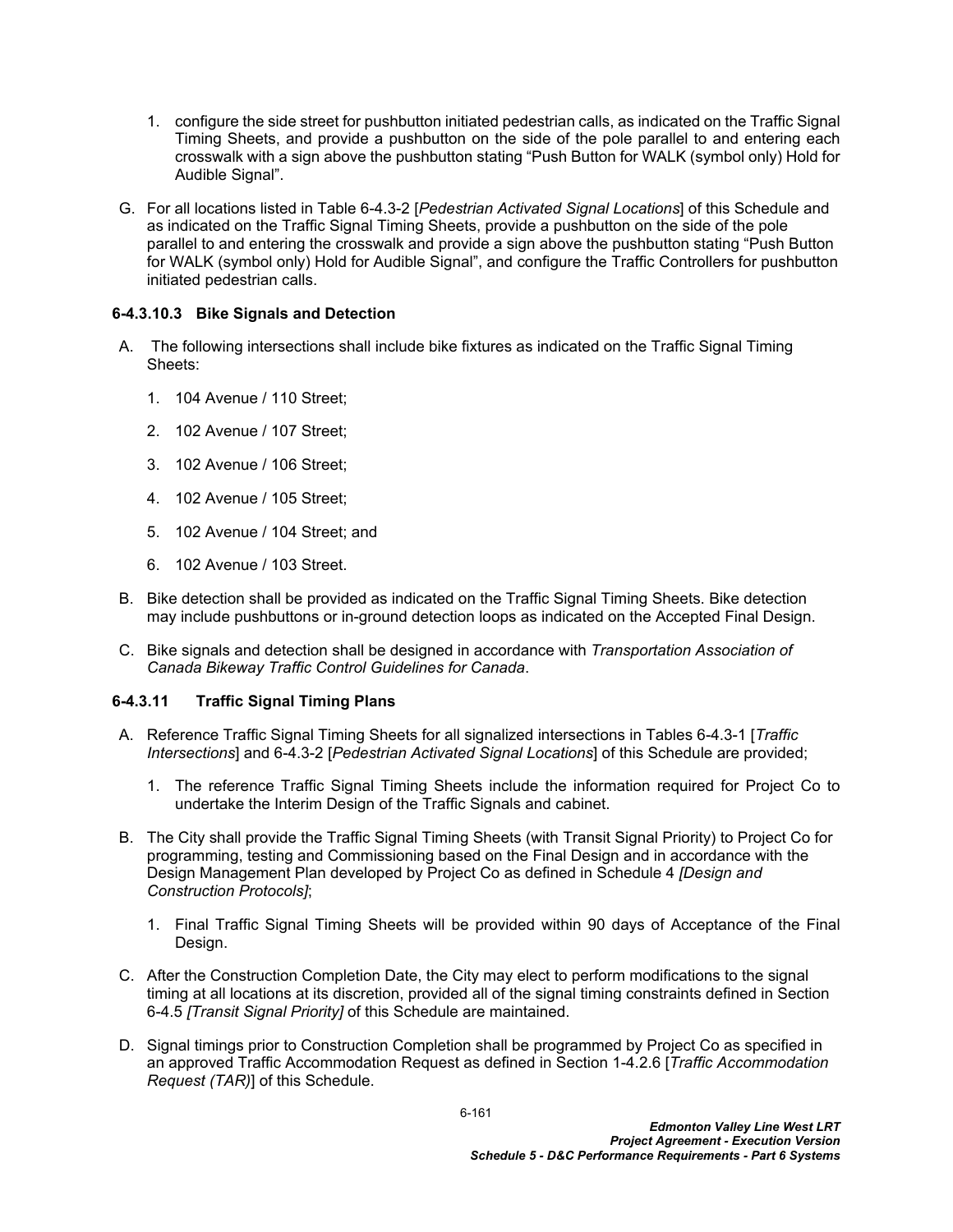- E. The City shall provide the Traffic Signal Timing Sheets for the following intersections on the Valley Line LRT Stage 1:
	- 1. 102 Avenue / 101 Street;
	- 2. 102 Avenue / 100A Street; and
	- 3. 102 Avenue / 100 Street.

# **6-4.4 LRT TRAFFIC SIGNALS**

- A. Provide LRT Traffic Signals at all Grade Crossings consistent with the LRT Traffic Signals used in Valley Line LRT Stage 1. Where Track clearances provide a minimum 100 mm clearance between all outside edges of the LRT Traffic Signal and the Track Clearance Envelope, the LRT Traffic Signal shall be installed between the Tracks on a pedestal or OCS pole or at the end of a traffic cantilever arm. In all other cases, the LRT Traffic Signal shall be installed at the end of a traffic cantilever arm.
	- 1. Provide LRT Traffic Signals at all Grade Crossings for bi-directional running.
- B. Provide a minimum of two (2) LRT Traffic Signals for each direction of travel with one (1) pole placed on each side of the vehicular type Grade Crossings as shown in Figure 6-4.4.1 *[Typical LRT Traffic Signal Configuration for Vehicular Crossing]*.



Figure 6-4.4.1: Typical LRT Traffic Signal Configuration for Vehicular Grade Crossing

- C. For pedestrian only Grade Crossings, one of the following configurations may be used based on Hazard Analyses defined in Schedule 4 *[Design and Construction Protocols]*:
	- 1. Minimum two (2) LRT Traffic Signal poles with one (1) on either side of the pedestrian crossing with a minimum one (1) LRT Traffic Signal on each pole facing the approach to the crossing as shown in Figure 6-4.4.2 [*Typical LRT Traffic Signal Configuration for Pedestrian Crossing (Option 1)*] of this Schedule; or



Figure 6-4.4.2: Typical LRT Traffic Signal Configuration for Pedestrian Crossing (Option 1)

2. Minimum one (1) LRT Traffic Signal pole and minimum one (1) pedestrian boundary sign pole on either side of the pedestrian crossing with a minimum two (2) LRT Traffic Signal on each pole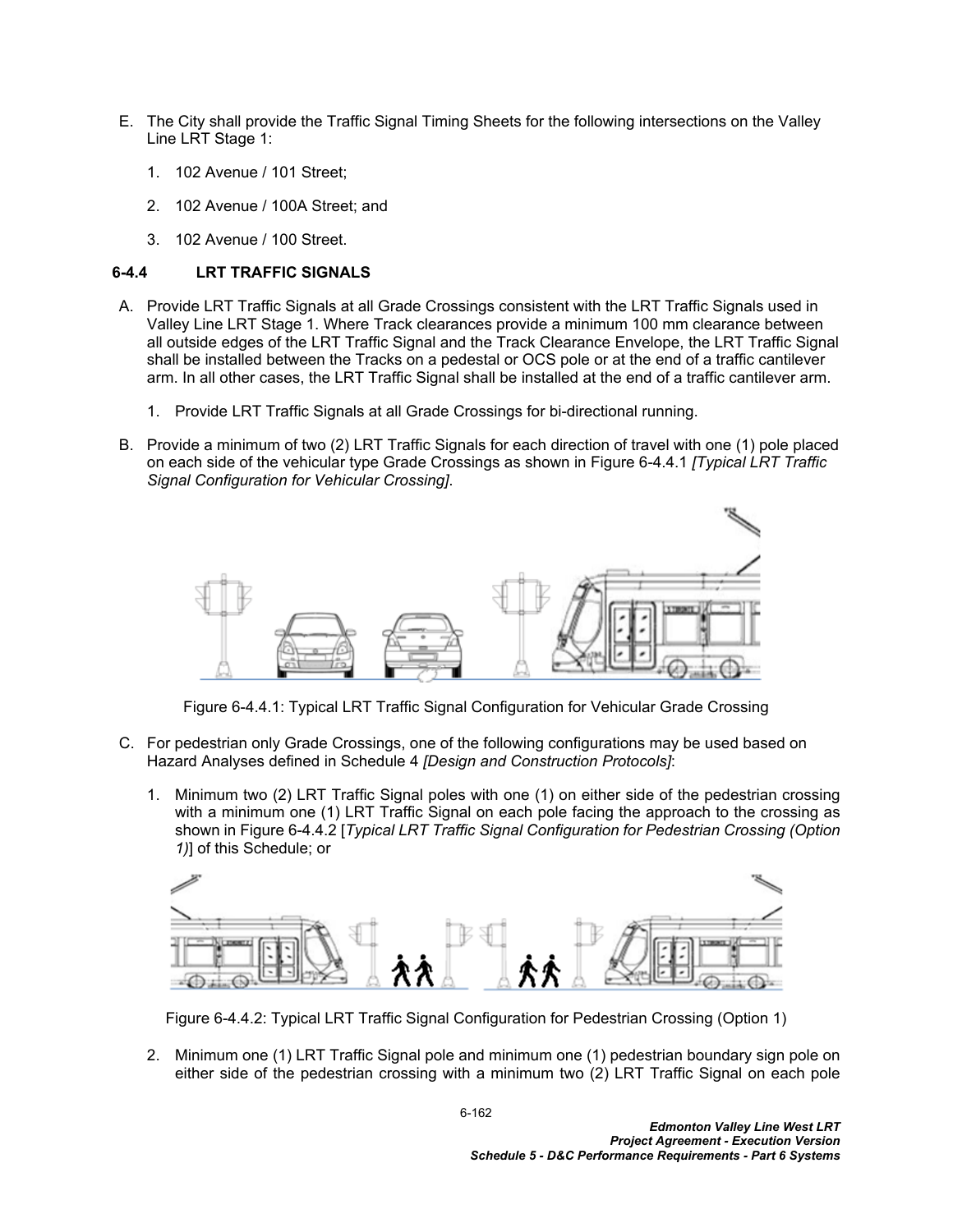facing the approach to the crossing as shown in Figure 6-4.4.3 [*Typical LRT Traffic Signal Configuration for Pedestrian Crossings (Option 2)*] of this Schedule;

- a. For centre mounted pole situations, the LRT Traffic Signal pole will be mounted on the approach side with highest Train Speed and one (1) pedestrian boundary sign pole will be placed centre mounted on the opposite side; and
- b. When centre LRT Traffic Signal poles cannot be placed, a minimum of two (2) side mounted poles are required with one (1) pole mounted on the approach side in normal travel direction. In such situations a minimum of two (2) pedestrian boundary sign poles will be placed on the opposite side to the LRT Traffic Signal pole for reverse running.



Figure 6-4.4.3: Typical LRT Traffic Signal Configuration for Pedestrian Crossing (Option 2)

- D. Where an LRT Traffic Signal could be misinterpreted by road traffic as a Road Traffic Signal, provide an additional passive sign to indicate that the LRT Traffic Signal is for LRT use only.
- E. Provide two (2) heads with each LRT Traffic Signal:
	- 1. the top head shall display a horizontal lunar bar aspect to convey a stop indication, ("*LRT-Stop*");
	- 2. the bottom head shall display a vertical lunar bar aspect to convey a proceed indication, ("*LRT-Proceed*");
	- 3. proceed signals shall be used in flashing mode to convey a prepare to stop indication, ("*LRT-Prepare-to-Stop*"); and
	- 4. Where applicable, provide a third LRT Traffic Signal head above the "LRT Proceed" aspect to display an 'R' aspect to convey acknowledgment of receipt of the Driver initiated Train routing request by the Traffic Controller.
- F. The LRT Traffic Signals shall be operated by the Traffic Controllers, with timing to be integrated with the TRPS, as described in Section 6-4.5 *[Transit Signal Priority]* of this Schedule and as indicated on the Traffic Signal Timing Sheets.
- G. Provide a consistent method of visually differentiating LRT Traffic Signals from Block Signals and repeater signals.
- H. The LRT Traffic Signal shall have sighting and conspicuity such that the LRT Traffic Signal, or a Vital repeater signal, can be seen at the Sighting Distance in advance of the LRT Traffic Signal, by a person having normal 6/6m vision, under normal daylight conditions.

#### **6-4.4.1 Not Used**

#### **6-4.4.2 Grade Crossing Traffic Control Devices**

A. Traffic control at Grade Crossings shall be managed using only the following Traffic Control Devices each as defined in MUTCD (Canada) or, if not defined therein, as defined in MUTCD (US DOT):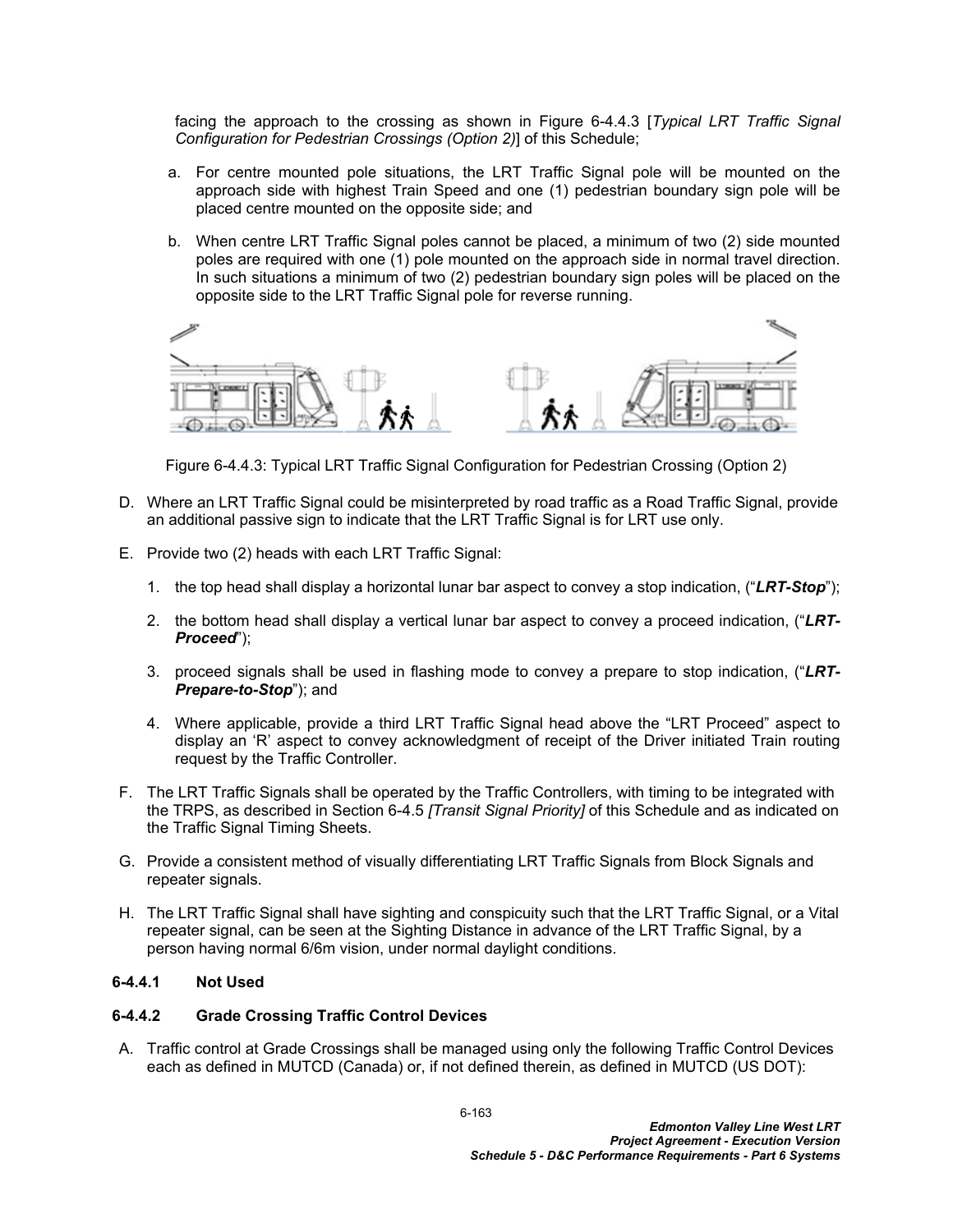- 1. tactile paving, passive signs and markings, including intersection pavement markings, railroad warning markings, pedestrian warning signs, "Railroad Ahead" warning signs, and regulatory traffic signs;
- 2. striped channelization including median pedestrian refuges, enhanced crosswalks, vehicle channelization and Track Clearance Envelope markings;
- 3. Traffic Signals, including Road Traffic Signals, LRT Traffic Signals, pedestrian signals with countdown timers, pedestrian audible signals, bike signals, protected left turn arrows, protected right turn arrows, LRT blank out signs, active no right turn signs, and second Train approaching signs;
- 4. barrier channelization including pedestrian channelization, vehicle channelization, bike channelization, fencing, bollards and chains; and
- 5. other pedestrian protection devices including flashers; pedestrian activated crossing signals, and swing gates.
- B. Where a Traffic Control Device is not defined in either MUTCD standard, such device shall be as defined by Good Industry Practice, as documented in the applicable APTA publications issued by the United States Federal Transit Administration.
- C. The specific device(s) required for safe and efficient traffic control at each Grade Crossing shall be determined on the basis of the applicable Grade Crossing Hazard Analysis as defined in Schedule 4 *[Design and Construction Protocols]*.
- D. Provide active LRT blank out signs or no right turn signs on the traffic pole and/or cantilever arm nearest the turning lane at each Grade Crossings where road traffic may legally turn onto the Track. Active signs shall be monitored by the Traffic Controller and TRPS and failure modes determined on the basis of the Grade Crossing Hazard Analysis as defined in Schedule 4 *[Design and Construction Protocols]*.

# **6-4.5 TRANSIT SIGNAL PRIORITY**

- A. Provide Transit Signal Priority functionality to manage the interaction between LRVs, road traffic, cyclists and pedestrians, and in accordance to the Traffic Signal Timing Sheets.
- B. Configure all Grade Crossing Traffic Controllers to provide either Full Priority or Partial Priority, Transit Signal Priority as specified in Tables [6-4.3](#page-149-0)-1 [*Traffic Intersections*] and 6-4.3-2 [*Pedestrian Activated Signal Locations*] of this Schedule and on the Traffic Signal Timing Sheets provided by the City as described in Section 6-4.3.11 [*Traffic Signal Timing* Plans] of this Schedule:
	- 1. Grade Crossing Traffic Controllers shall maintain their designated Transit Signal Priority configuration for bi-directional running and any single tracking event without reduction in Train speed.
- C. The TRPS shall work in concert with each Grade Crossing Traffic Controller, and subject to the requirements of Section 6.4.3.6 *[Signal Timing]* of this Schedule:
	- 1. an advance notification, (the "*Check-in*"), to the intersection Traffic Controller to condition it to provide the Train with an LRT-Proceed. The Check-in time will be as shown on the Traffic Signal Timing Sheets provided by the City. The Check-in distance will be determined after the Final Design of the roadway has been accepted as specified in Schedule 4 *[Design and Construction Protocols]*;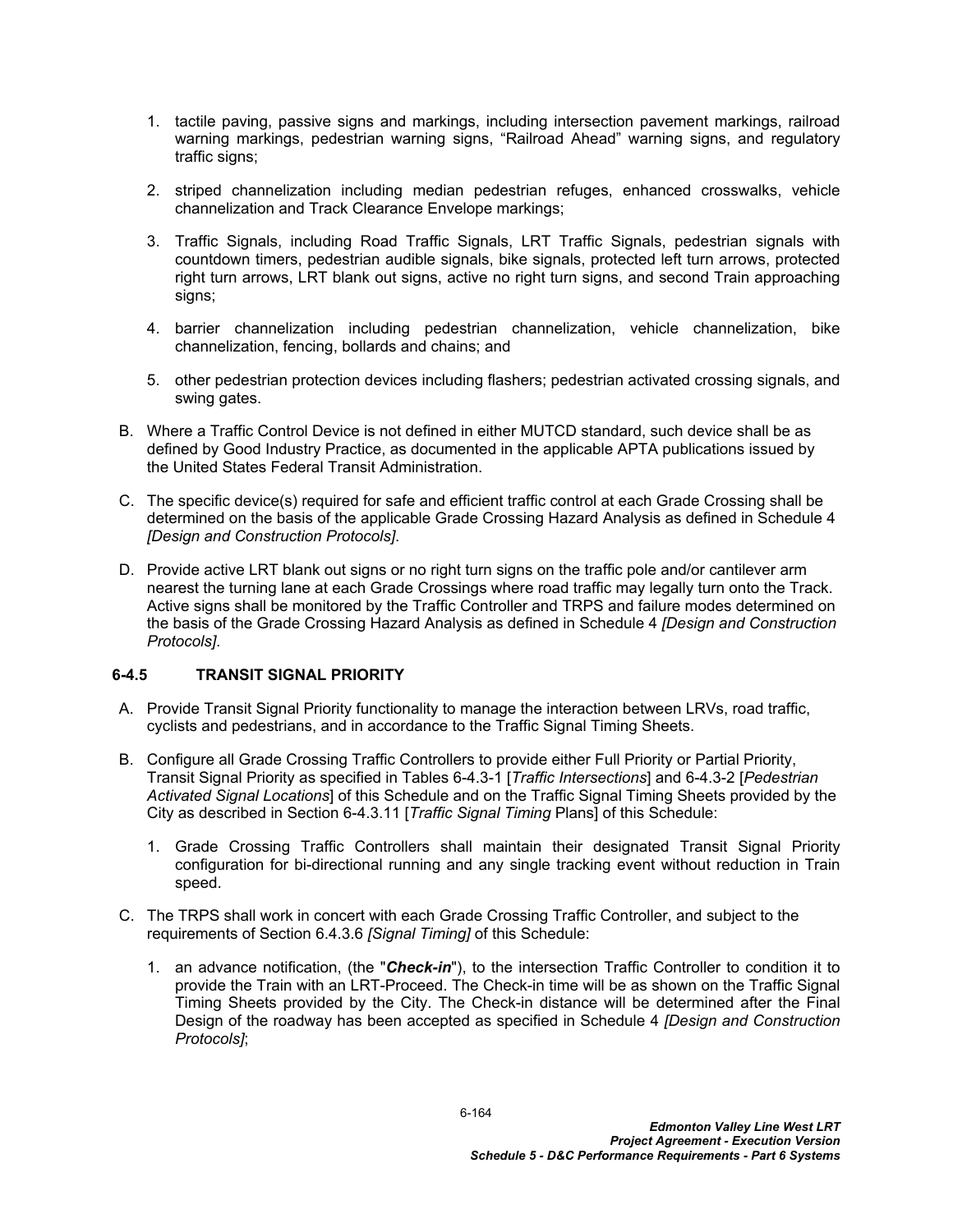- 2. an arrival notification (the "**Check-in-B**"), to the Traffic Controller, to confirm the Train's arrival at the intersection. Failure of the Train to arrive at Check-in-B within 20 seconds after the LRT-Proceed aspect has been displayed shall permit the Traffic Controller to:
	- a. cancel the LRT-Proceed aspect by displaying an LRT-Prepare-to-Stop aspect;
	- b. subsequently display an LRT-Stop aspect;
	- c. initiate a new timing sequence to accommodate the passage of the Train through the intersection once notification is received of the Train's arrival at the Check-in-B point; and
	- d. the new timing sequence shall be calculated as though the notification had been received from the associated Check-in point, and a subsequent Check-in-B notification will not be necessary to confirm arrival; and
- 3. an exit notification, (the "*Check-out*") once the rear of the Train is clear of the intersection. Upon receipt of the Check-out notification, the Traffic Controller shall cancel the LRT-Proceed aspect by displaying an LRT Prepare-to-Stop indication followed by an LRT-Stop aspect;
	- a. the Check-out point shall be placed at a distance from the nearest curb of the intersection to which they apply such that the rear of a two-car Valley Line LRT Stage 1 Train, regardless of the LRV orientations within the Train, has cleared the intersection.
- D. The Check-in, Check-out and Check-in-B notifications shall be provided by the TRPS through either a data, direct I/O, or loop interface to the local Traffic Controller.
- E. Transit Signal Priority shall only apply to Trains. Movements of other On-Track Vehicles across intersections shall be governed by normal traffic sequencing without the application of Transit Signal Priority.
- F. At intersections with an exclusive "LRT only" traffic phase (such as at intersections where the geometry of the Tracks are diagonal relative to the cross streets), provide a means of initiating a non-priority call for the LRT traffic phase:
	- 1. in the event of TRPS failure; and
	- 2. to permit On-Track Vehicles, other than Trains, to safely traverse the intersection.
- G. The Traffic Controller at each Grade Crossing shall be configured to initiate a four (4) minute countdown timer each time a Train has cleared the intersection;
	- 1. a subsequent Transit Signal Priority request initiated by a Train travelling in the same direction as the previous Train shall not be serviced until expiration of this timer.
- H. During the second Interim Design submission, provide an OpenTrack model and results using the stop probabilities provided by the City to show that the run time and single tracking headways can be achieved as described in the Operability and Maintainability Parameters and Section 1-2.1.2 [*Operational Design Parameters*] of this Schedule.
- I. During the Final Design submission provide an OpenTrack model and results using the stop probabilities provided by the City (based on the Final Traffic Signal Timing Sheets) to show that the run time and single tracking headways can be achieved as described in the Operability and Maintainability Parameters and Section 1-2.1.2 [*Operational Design Parameters*] of this Schedule.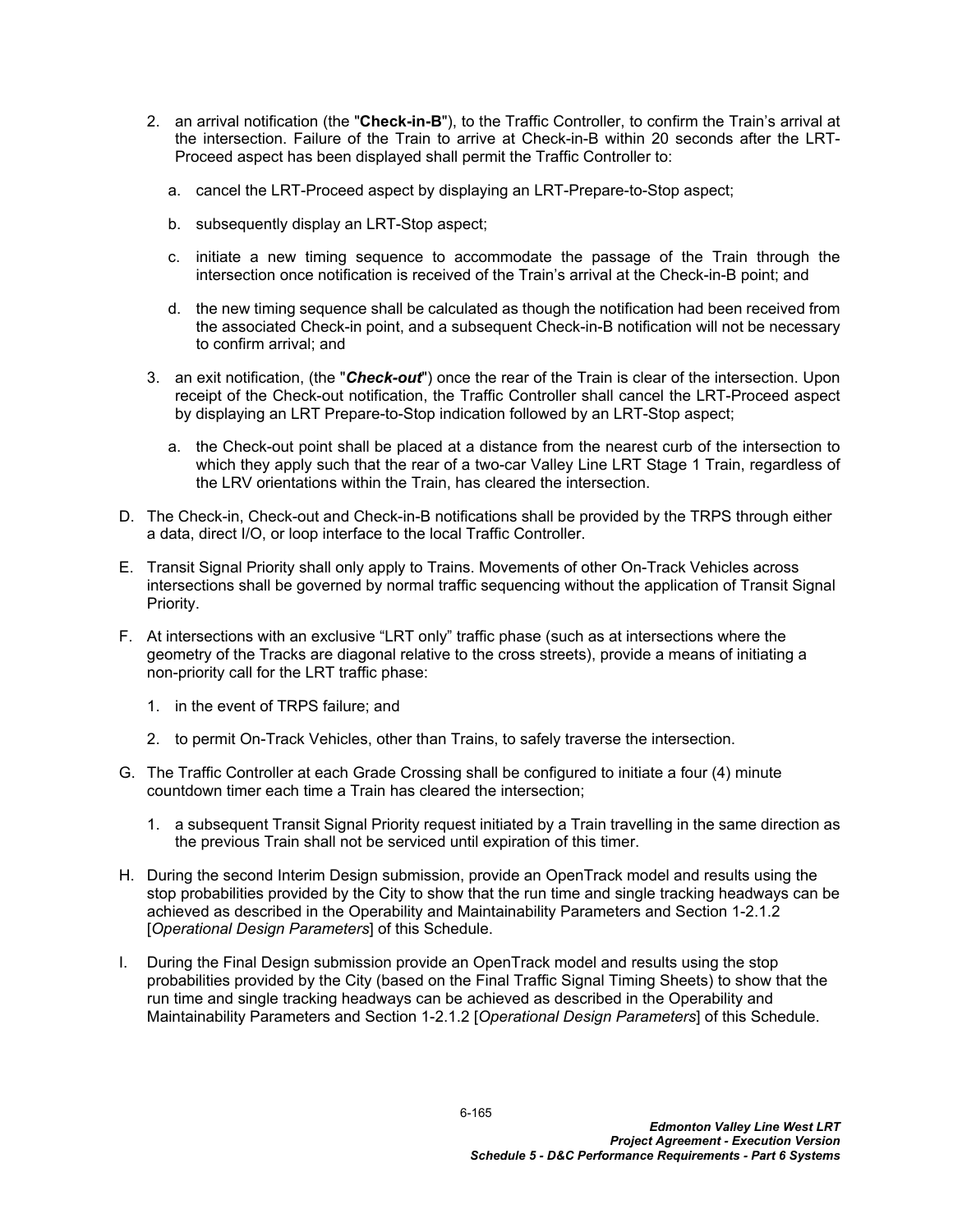## <span id="page-168-0"></span>**SECTION 6-5 TRANSPORTATION ELECTRICAL SERVICE PLAN**

## **6-5.1 INTRODUCTION**

A. All electrical facilities, infrastructure, systems and sub-systems that are not subject to the NBCAE shall comply with this [Section 6-5](#page-168-0) *[Transportation Electrical Service Plan]*.

# **6-5.2 TESP PROCESS FORM**

- A. Develop a TESP process form to record the following information for each electrical installation that is not governed by the NBCAE (each, a "**TESP Process Form**"):
	- 1. all applicable Final Designs, including all Design Data and relevant Design Certificates, that have been submitted to the City and accepted in accordance with Schedule 2 *[Submittal Review Procedure]*;
	- 2. work coordination and modifications with Utilities;
	- 3. applicable meter applications, Utility Agreements and Project Approvals;
	- 4. applicable inspection and test procedures; and
	- 5. a final electrical inspection report, in accordance with Section [6-5.5](#page-169-0) *[Final Electrical Inspection Report]* of this Schedule.

## **6-5.3 TESP DOCUMENTATION**

- A. For each electrical installation that is not governed by the NBCAE, compile a TESP binder, which shall include (each, a "**TESP Binder**"):
	- 1. the applicable TESP Process Form;
	- 2. any Canadian Electrical Code, Part 1 and Part 3 variances granted in accordance with Section [6-](#page-168-1) [5.4](#page-168-1) *[Application for Electrical Code Variance]* of this Schedule;
	- 3. a copy of all applicable electrical Project Approvals;
	- 4. a copy of applicable Utility Agreements;
	- 5. copies of all applicable inspection and test reports; and
	- 6. copies of metering applications (if applicable).
- B. The applicable TESP Binder shall be submitted to the City along with each applicable Construction Certificate submitted in accordance with Section 11.1 *[Construction Certificates]* of Schedule 4 *[Design and Construction Protocols]*.

# <span id="page-168-1"></span>**6-5.4 APPLICATION FOR ELECTRICAL CODE VARIANCE**

- A. Where a variance to the CEC, Part 1 or Part 3 is required, Project Co shall submit a variance request to the City (each, a "**Electrical Code Variance Request**"). Each Electrical Code Variance Request shall include the following information:
	- 1. date of request;
	- 2. Project Co's name, along with the name of the entity submitting the variance request;
	- 3. CEC section to be varied;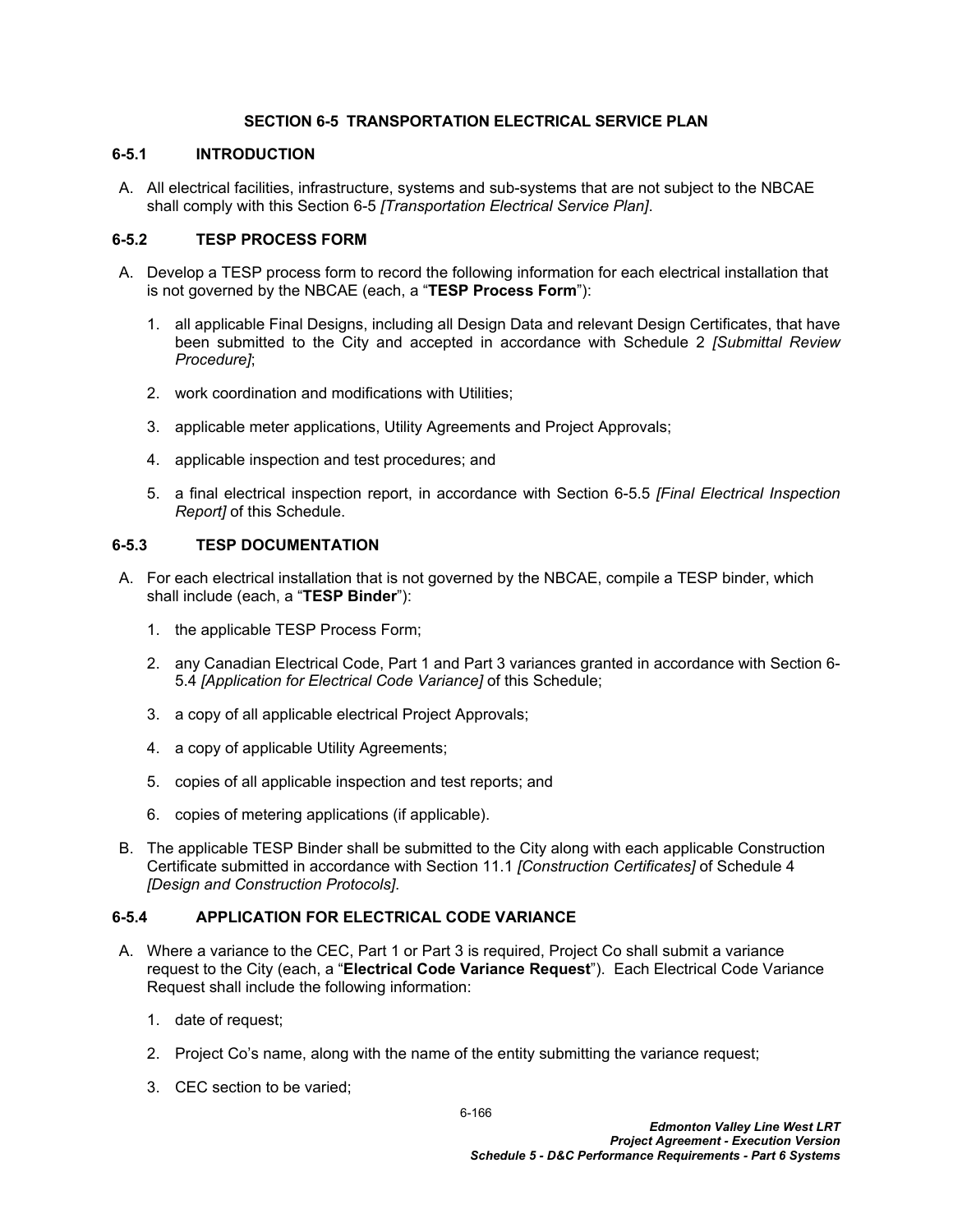- 4. details of requested variance;
- 5. reason for requested variance;
- 6. supporting documentation (proof of equal or better safety performance);
- 7. address or legal description upon which the subject-matter of the variance is located;
- 8. authority under which the requested variance may be issued; and
- 9. signature of Project Co's Representative and of the Person submitting the variance request.
- B. Each Electrical Code Variance Request shall be submitted to the City, provided that the Review Period shall be extended to 30 days.

# <span id="page-169-0"></span>**6-5.5 FINAL ELECTRICAL INSPECTION REPORT**

- A. The final electrical inspection report shall be:
	- 1. prepared and sealed by a Professional Engineer acceptable to the City, acting reasonably; and
	- 2. in the same form, and containing the same content and level of detail, as required for a final electrical inspection report under the NBCAE.